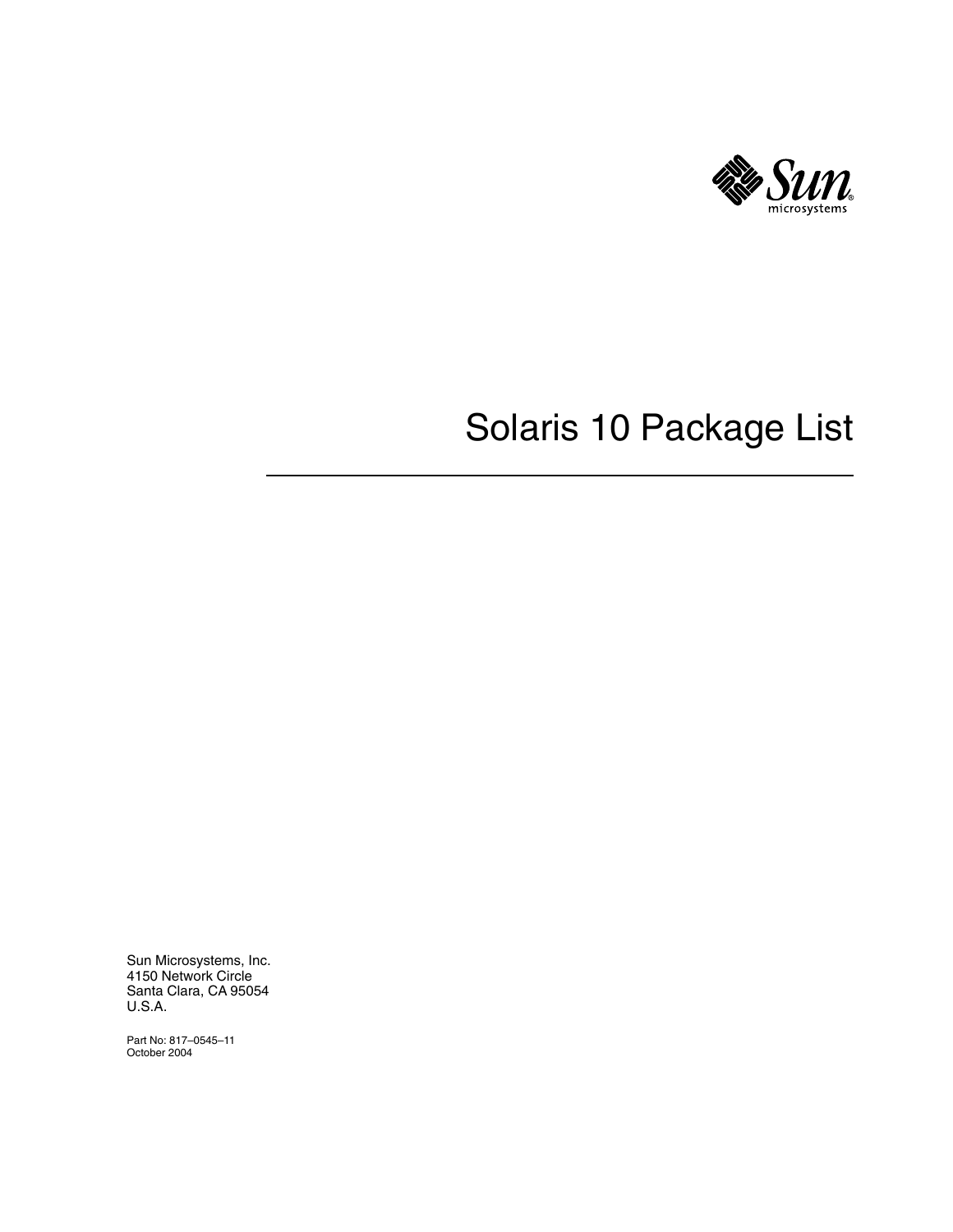Copyright 2004 Sun Microsystems, Inc. 4150 Network Circle, Santa Clara, CA 95054 U.S.A. All rights reserved.

This product or document is protected by copyright and distributed under licenses restricting its use, copying, distribution, and decompilation. No part of this product or document may be reproduced in any form by any means without prior written authorization of Sun and its licensors, if any.<br>Third-party software, including font technology, is copyrighted and licensed

Parts of the product may be derived from Berkeley BSD systems, licensed from the University of California. UNIX is a registered trademark in the U.S. and other countries, exclusively licensed through X/Open Company, Ltd.

Sun, Sun Microsystems, the Sun logo, docs.sun.com, AnswerBook, AnswerBook2, Solaris Flash, Java, SunOS, Sun Fire, SunSwift, Sun Enterprise,<br>SunSoft, Sun Workshop, Sun Quad FastEthernet, SunVideo, JavaHelp, ToolTalk, Solsti Systems, Incorporated, which may be registered in certain jurisdictions. Netscape is a trademark or registered trademark of Netscape Communications Corporation in the United States and other countries.

The OPEN LOOK and Sun™ Graphical User Interface was developed by Sun Microsystems, Inc. for its users and licensees. Sun acknowledges the pioneering efforts of Xerox in researching and developing the concept of visual or graphical user interfaces for the computer industry. Sun holds a<br>non-exclusive license from Xerox to the Xerox Graphical User Interface, wh and otherwise comply with Sun's written license agreements.

U.S. Government Rights – Commercial software. Government users are subject to the Sun Microsystems, Inc. standard license agreement and applicable provisions of the FAR and its supplements.

DOCUMENTATION IS PROVIDED "AS IS" AND ALL EXPRESS OR IMPLIED CONDITIONS, REPRESENTATIONS AND WARRANTIES, INCLUDING ANY IMPLIED WARRANTY OF MERCHANTABILITY, FITNESS FOR A PARTICULAR PURPOSE OR NON-INFRINGEMENT, ARE DISCLAIMED, EXCEPT TO THE EXTENT THAT SUCH DISCLAIMERS ARE HELD TO BE LEGALLY INVALID.

Copyright 2004 Sun Microsystems, Inc. 4150 Network Circle, Santa Clara, CA 95054 U.S.A. Tous droits réservés.

Ce produit ou document est protégé par un copyright et distribué avec des licences qui en restreignent l'utilisation, la copie, la distribution, et la décompilation. Aucune partie de ce produit ou document ne peut être reproduite sous aucune forme, par quelque moyen que ce soit, sans<br>l'autorisation préalable et écrite de Sun et de ses bailleurs de licence, s'il y en a. L aux polices de caractères, est protégé par un copyright et licencié par des fournisseurs de Sun.

Des parties de ce produit pourront être dérivées du système Berkeley BSD licenciés par l'Université de Californie. UNIX est une marque déposée aux Etats-Unis et dans d'autres pays et licenciée exclusivement par X/Open Company, Ltd.

Sun, Sun Microsystems, le logo Sun, docs.sun.com, AnswerBook, AnswerBook2, Solaris Flash, Java, SunOS, Sun Fire, SunSwift, Sun Enterprise, SunSoft, Sun Workshop, Sun Quad FastEthernet, SunVideo, JavaHelp, ToolTalk, Solstice Enterprise Agents, XIL, Image Viewer, Sun Enterprise Network Array, et Solaris sont des mardques de fabrique ou des marques déposées, de Sun Microsystems, Inc. aux Etats-Unis et dans d'autres pays.<br>Toutes les marques SPARC sont utilisées sous licence et sont des marques de f

L'interface d'utilisation graphique OPEN LOOK et Sun™ a été développée par Sun Microsystems, Inc. pour ses utilisateurs et licenciés. Sun reconnaît les efforts de pionniers de Xerox pour la recherche et le développement du concept des interfaces d'utilisation visuelle ou graphique pour l'industrie<br>de l'informatique. Sun détient une licence non exclusive de Xerox sur l

CETTE PUBLICATION EST FOURNIE "EN L'ETAT" ET AUCUNE GARANTIE, EXPRESSE OU IMPLICITE, N'EST ACCORDEE, Y COMPRIS DES GARANTIES CONCERNANT LA VALEUR MARCHANDE, L'APTITUDE DE LA PUBLICATION A REPONDRE A UNE UTILISATION PARTICULIERE, OU LE FAIT QU'ELLE NE SOIT PAS CONTREFAISANTE DE PRODUIT DE TIERS. CE DENI DE GARANTIE NE S'APPLIQUERAIT PAS, DANS LA MESURE OU IL SERAIT TENU JURIDIQUEMENT NUL ET NON AVENU.





041028@10082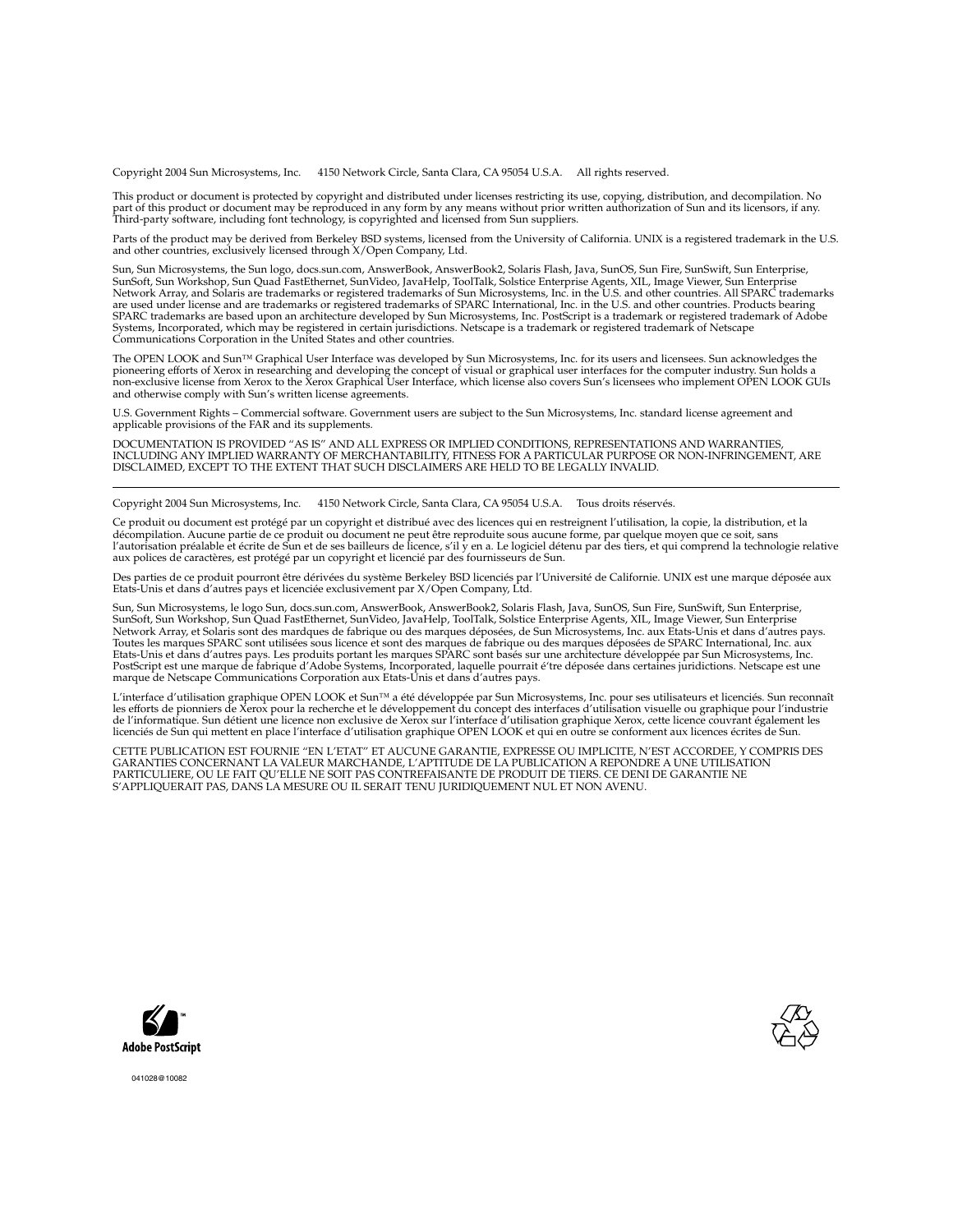# **Contents**

#### **[Preface 5](#page-4-0)**

- **[1 Solaris 10 Operating System Package List 9](#page-8-0)** [SPARC: Solaris 10 OS Packages for SPARC Based Systems 9](#page-8-0) [x86: Solaris 10 OS Packages for x86 Based Systems 57](#page-56-0)
- **[2 Solaris 10 Languages Package List 99](#page-98-0)** [SPARC: Solaris 10 Languages Packages for SPARC Based Systems 99](#page-98-0) [x86: Solaris 10 Languages Packages for x86 Based Systems 124](#page-123-0)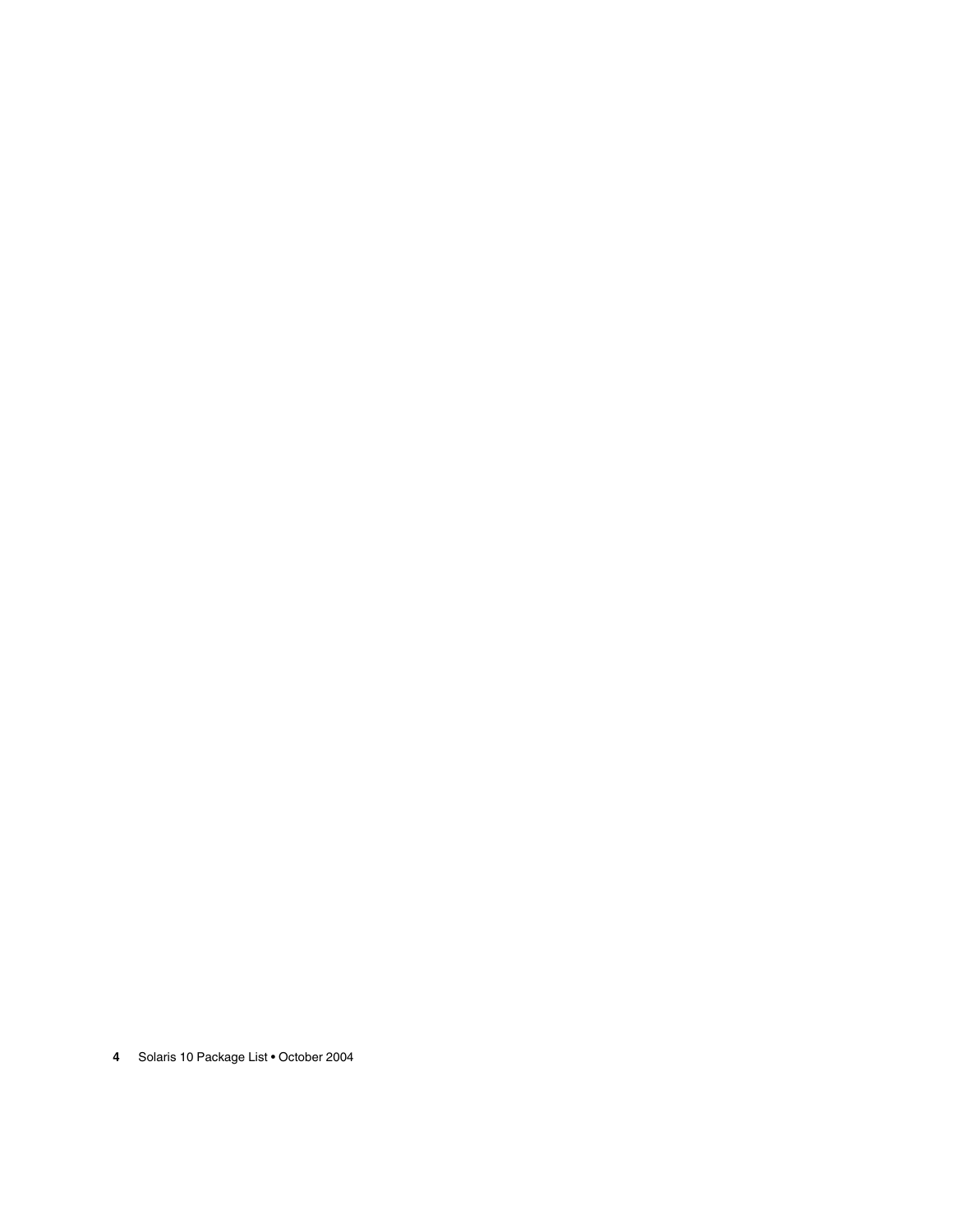## <span id="page-4-0"></span>Preface

The *Solaris 10 Package List* lists and describes the packages included in the Solaris™ 10 Operating System (Solaris OS). The list includes information about the software groups that contain each package.

**Note –** This Solaris release supports systems that use the SPARC® and x86 families of processor architectures: UltraSPARC®, SPARC64, AMD64, Pentium, and Xeon EM64T. The supported systems appear in the *Solaris 10 Hardware Compatibility List* at <http://www.sun.com/bigadmin/hcl>. This document cites any implementation differences between the platform types.

In this document the term "x86" refers to 64-bit and 32-bit systems manufactured using processors compatible with the AMD64 or Intel Xeon/Pentium product families. For supported systems, see the *Solaris Hardware Compatibility List*.

# Who Should Use This Book

This book is intended for system administrators responsible for installing the Solaris software.

# Related Books

The following table lists related information that you need when you install the Solaris software.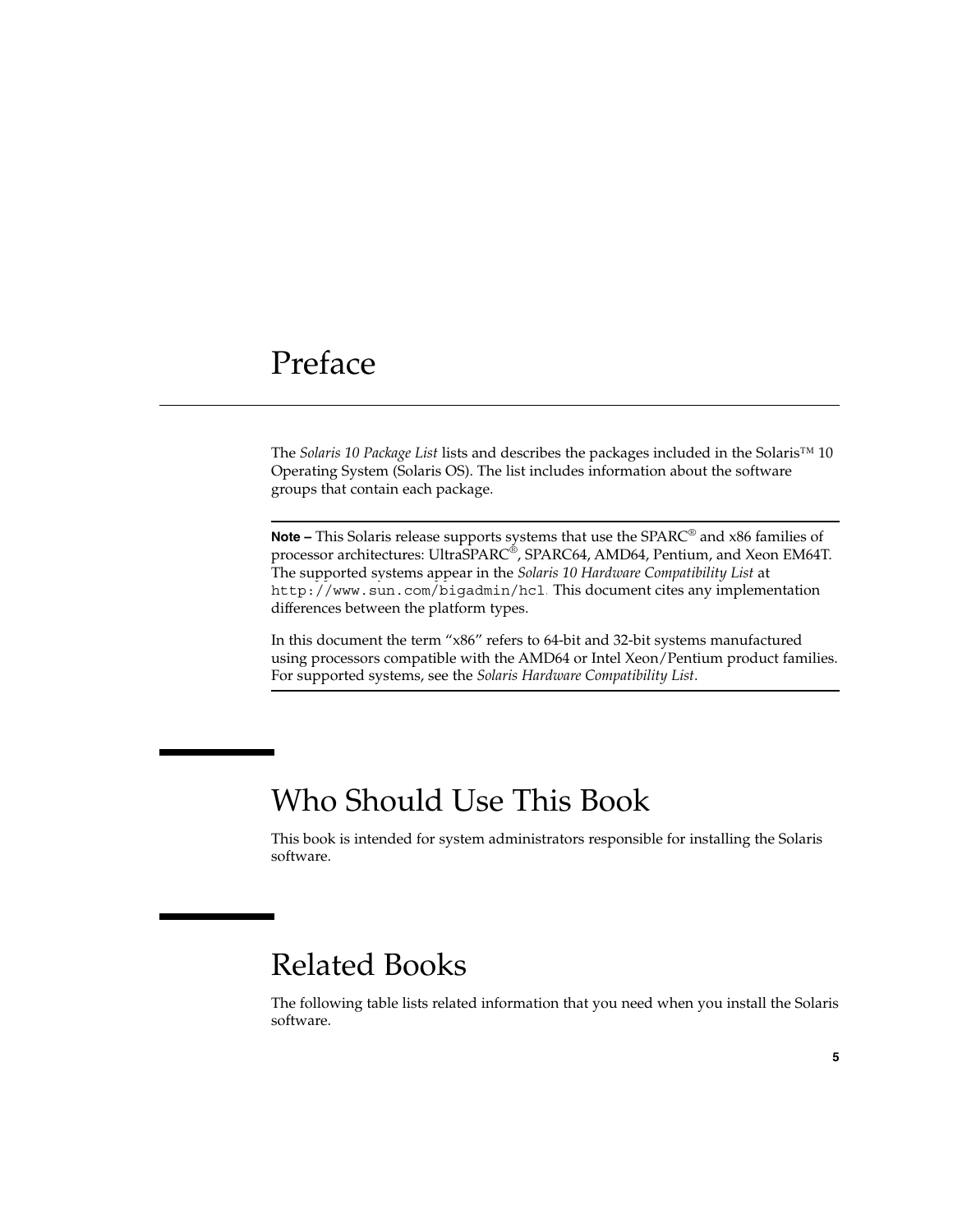#### **TABLE P–1** Related Information

| Information                                                                          | <b>Description</b>                                                                                                                                                                                                                                                                       |
|--------------------------------------------------------------------------------------|------------------------------------------------------------------------------------------------------------------------------------------------------------------------------------------------------------------------------------------------------------------------------------------|
| Solaris 10 Installation Guide: Basic Installations                                   | This book describes how to perform a basic Solaris<br>installation with a graphical user interface (GUI).                                                                                                                                                                                |
| Solaris 10 Installation Guide: Network-Based<br><i>Installations</i>                 | This book describes how to perform a remote Solaris<br>installation over a local area network or a wide area network.                                                                                                                                                                    |
| Solaris 10 Installation Guide: Solaris Live Upgrade and<br>Upgrade Planning          | This book describes how to use CD or DVD media to<br>upgrade a system to the Solaris operating system. This book<br>also describes how to use the Solaris Live Upgrade feature to<br>create and maintain boot environments, and how to upgrade<br>systems to these boot environments.    |
| Solaris 10 Installation Guide: Custom JumpStart and<br>Advanced Installations        | This book describes how to create the files and directories<br>necessary to perform an unattended custom JumpStart<br>installation. This book also describes how to create RAID-1<br>volumes during a JumpStart installation.                                                            |
| Solaris 10 Installation Guide: Solaris Flash Archives<br>(Creation and Installation) | This book describes how to create a Solaris Flash™ archive<br>and deploy the archive over the network to quickly install<br>the Solaris OS. This book also describes how to maintain<br>these archives, and how to quickly update clone systems by<br>using differential Flash archives. |
| System Administration Guide: Devices and File<br>Systems                             | This book describes how to back up system files.                                                                                                                                                                                                                                         |
| Solaris 10 Beta 7 Release Notes                                                      | This book describes any bugs, known problems, software<br>that is being discontinued, and patches that are related to the<br>Solaris release.                                                                                                                                            |
| SPARC: Solaris 10 Sun Hardware Platform Guide                                        | This book contains information about supported hardware.                                                                                                                                                                                                                                 |
| x86: Solaris Hardware Compatibility List                                             | This list contains supported hardware information and<br>device configuration details.                                                                                                                                                                                                   |

# Accessing Sun Documentation Online

The docs.sun.com<sup>SM</sup> Web site enables you to access Sun technical documentation online. You can browse the docs.sun.com archive or search for a specific book title or subject. The URL is <http://docs.sun.com>.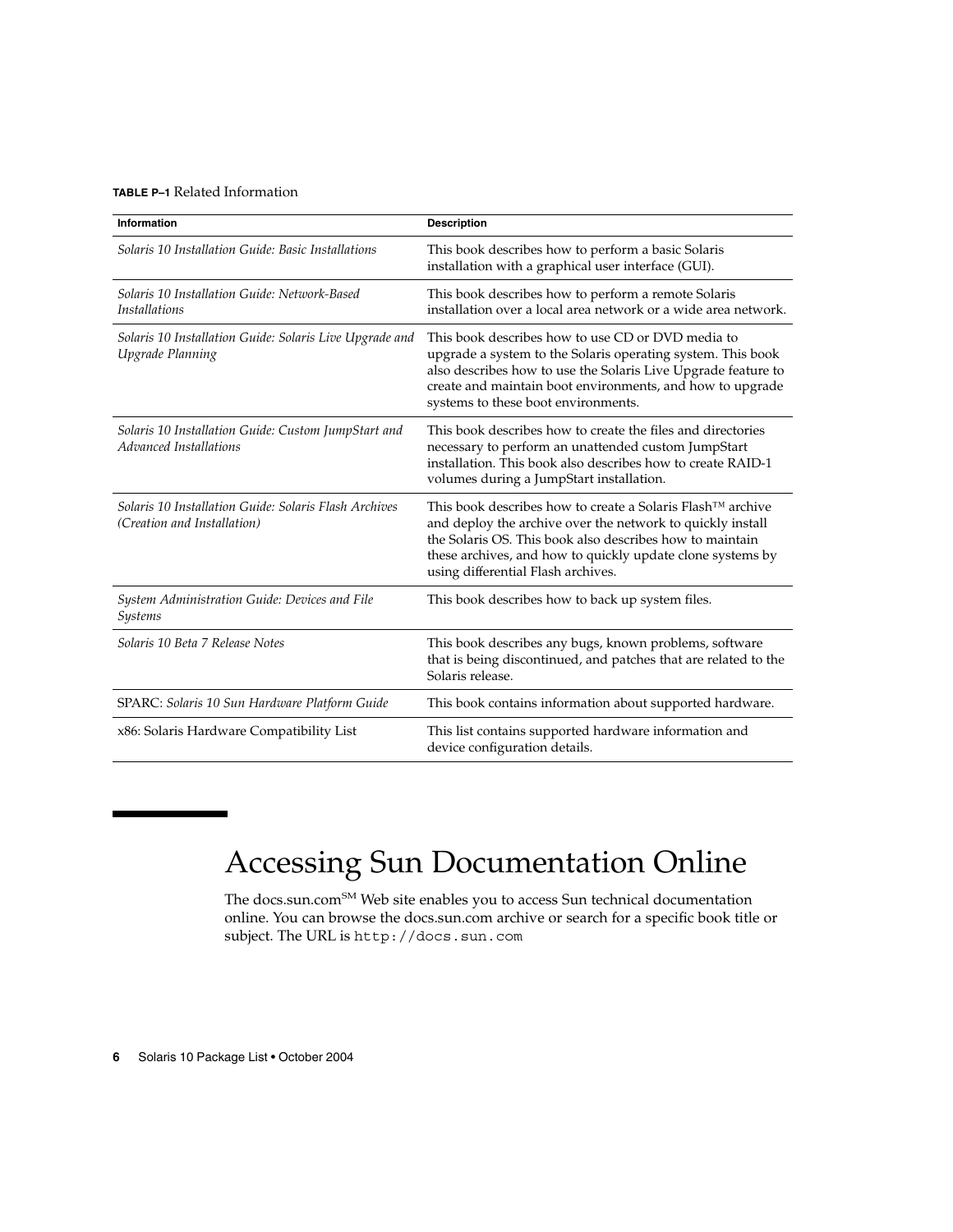# Ordering Sun Documentation

Sun Microsystems offers select product documentation in print. For a list of documents and how to order them, see "Buy printed documentation" at <http://docs.sun.com>.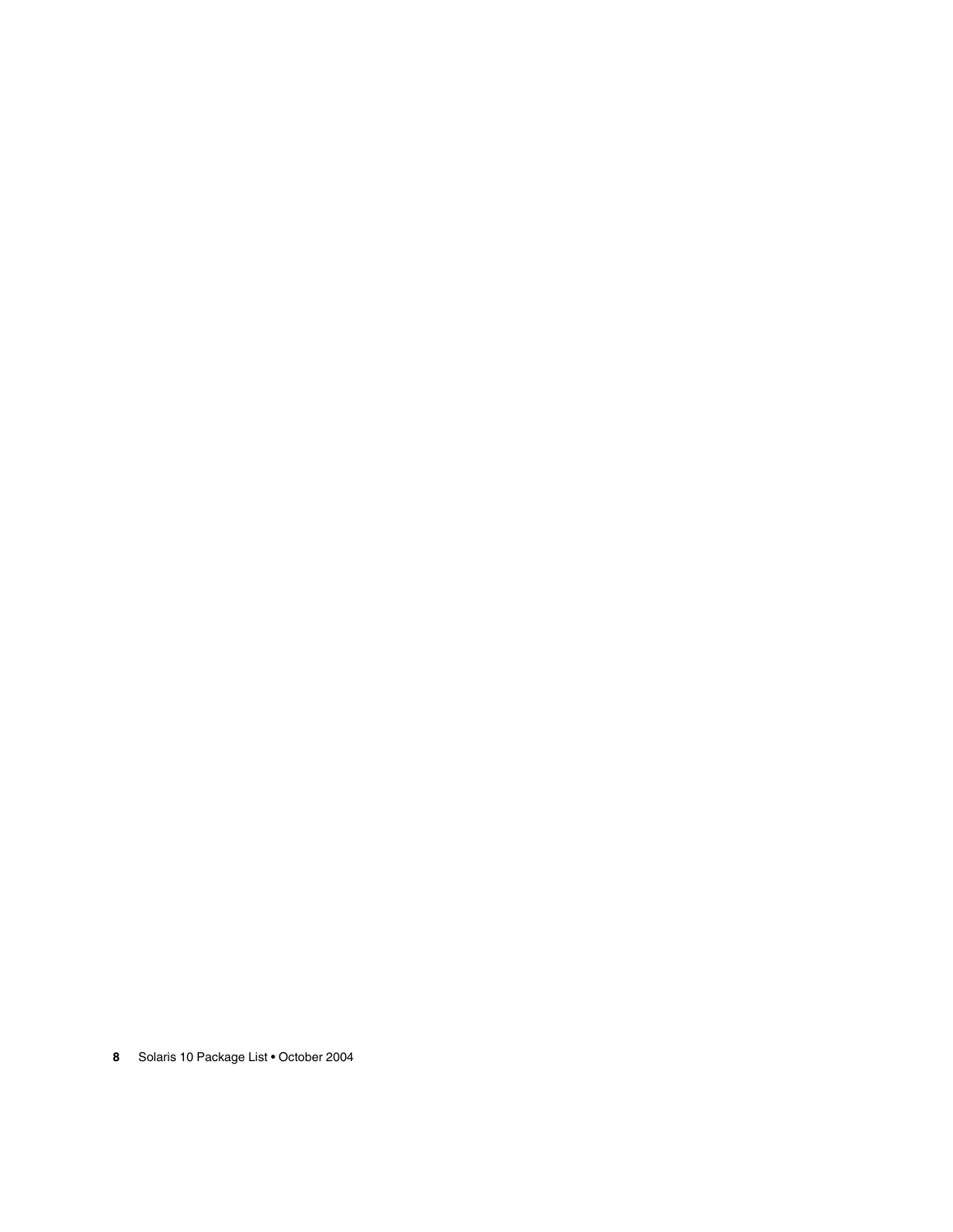## <span id="page-8-0"></span>CHAPTER **1**

# Solaris 10 Operating System Package List

This chapter lists and describes the packages included in the Solaris 10 Operating System (Solaris OS). The tables indicate in which software groups each package is included.

The package list is divided into the following platform-specific tables.

- Table 1–1 lists and describes the packages in the Solaris 10 software for SPARC based systems.
- [Table 1–2](#page-56-0) lists and describes the packages in the Solaris 10 software for x86 based systems.

# SPARC: Solaris 10 OS Packages for SPARC Based Systems

The following table lists and describes the packages in the Solaris 10 software for SPARC based systems.

**TABLE 1–1** SPARC: Solaris 10 Packages and Descriptions

|                  |                                                         | 핑<br>ntire | Entire      | Developer<br>End User<br>ு | g | Reduced<br>Network |
|------------------|---------------------------------------------------------|------------|-------------|----------------------------|---|--------------------|
| Package          | <b>Description</b>                                      | 面          |             |                            |   |                    |
| <b>FJSV</b> cpcu | Fujitsu CPU Performance Counter libraries and utilities |            | 1 1 1 1     |                            |   |                    |
| FJSVcsr          | Fujitsu PRIMEPOWER SMF script                           |            | v v v v v v |                            |   |                    |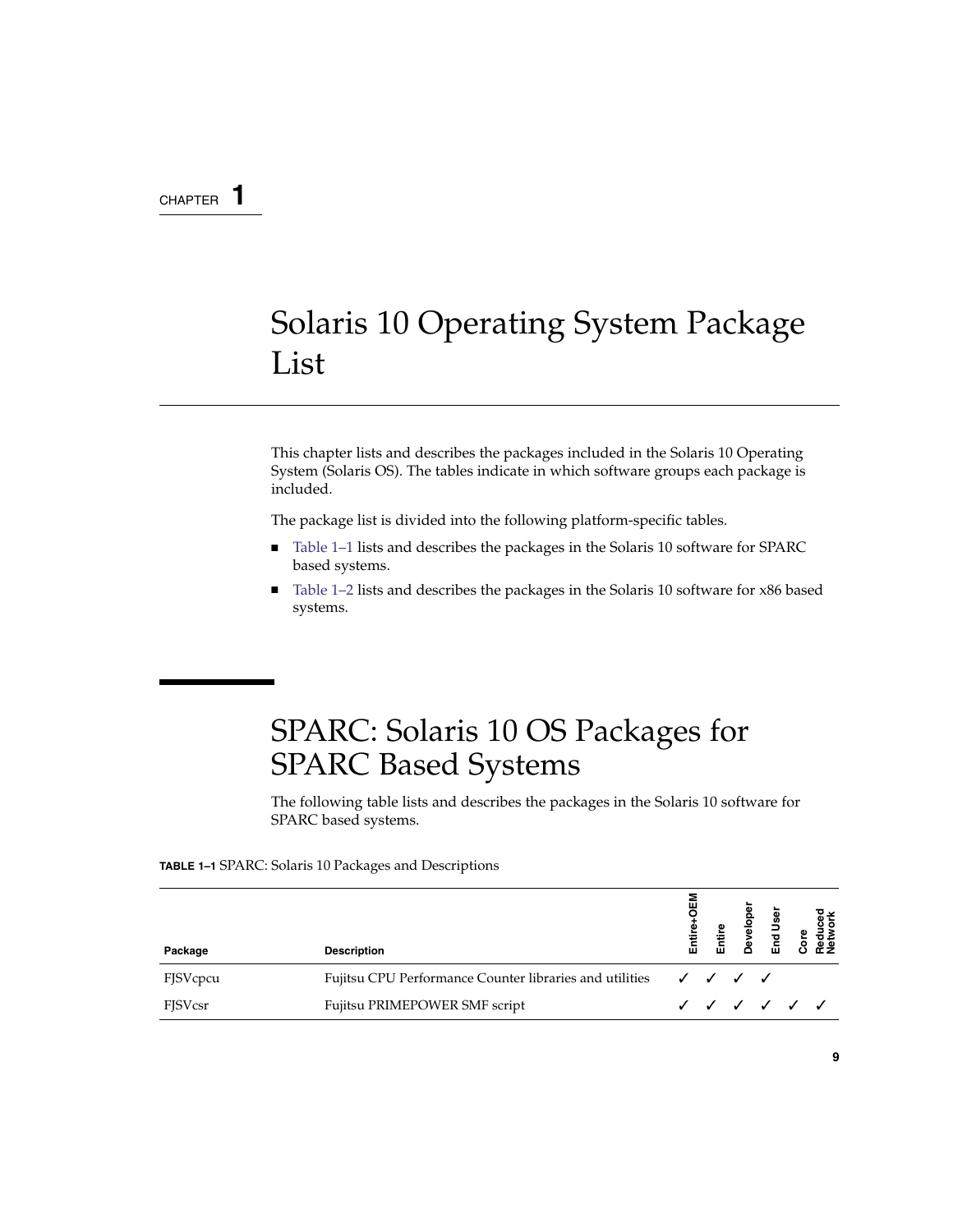| Package          | <b>Description</b>                                                                      | Entire+OEM | Entire | Developer | End User | Core | Reduced<br>Network |
|------------------|-----------------------------------------------------------------------------------------|------------|--------|-----------|----------|------|--------------------|
| FJSVdrd          | Fujitsu PRIMEPOWER DR Daemon                                                            |            |        | ✓         | ✓        |      |                    |
| FJSVdrdr         | Fujitsu PRIMEPOWER DR Daemon init scripts                                               |            |        |           |          |      |                    |
| FJSVfmd          | Fujitsu Platform Fault Management Daemon and Utilities                                  |            |        |           |          |      |                    |
| FJSVgid          | Fujitsu Gigabit Interface Adapter                                                       |            |        |           |          |      |                    |
| FJSVhea          | Fujitsu SunOS <sup>TM</sup> $C/C++$ header files for general<br>development of software |            |        |           |          |      |                    |
| FJSVmdb          | Fujitsu Platform Modular Debugger (MDB)                                                 |            |        |           |          |      |                    |
| FJSVmdbr         | Fujitsu Platform Modular Debugger (MDB) (Root)                                          |            |        |           |          |      |                    |
| FJSVpfcb         | <b>FUJITSU PCI Fibre Channel Driver</b>                                                 |            |        |           |          |      |                    |
| FJSVpiclu        | Fujitsu PICL Daemon, Libraries, prtpicl client and plug-in<br>modules                   |            |        |           |          |      |                    |
| FJSVulsa         | Fujitsu ULTRA LVD SCSI Host Bus Adapter Driver                                          |            |        |           |          |      |                    |
| FJSVvplr         | Fujitsu platform links                                                                  |            |        |           |          |      |                    |
| FJSVvplu         | Fujitsu usr/platform links                                                              |            |        |           |          |      |                    |
| <b>IPLTadcon</b> | Administration Server Console Client package                                            |            | ✓      |           |          |      |                    |
| <b>IPLTadman</b> | Administration Server Documentation                                                     |            |        |           |          |      |                    |
| <b>IPLTadmin</b> | <b>Administration Server</b>                                                            |            |        |           |          |      |                    |
| <b>IPLTcons</b>  | Console Client Base package                                                             |            | ✓      |           |          |      |                    |
| <b>IPLTdscon</b> | Directory Server Console                                                                |            |        |           |          |      |                    |
| <b>IPLTdsman</b> | Directory Server Documentation                                                          |            |        |           |          |      |                    |
| <b>IPLTdsr</b>   | Directory Server                                                                        |            | ✓      |           |          |      |                    |
| <b>IPLTdsu</b>   | Directory Server                                                                        |            |        |           |          |      |                    |
| <b>IPLTjss</b>   | Network Security Services for Java™                                                     |            |        |           |          |      |                    |
| <b>IPLTnls</b>   | Nationalization Languages and Localization Support                                      |            | ✓      |           |          |      |                    |
| <b>IPLTnspr</b>  | Netscape™ Portable Runtime Interface                                                    |            |        |           |          |      |                    |
| <b>IPLTnss</b>   | Network Security Services                                                               |            |        |           |          |      |                    |
| <b>IPLTpldap</b> | PerLDAP                                                                                 |            | ✓      |           |          |      |                    |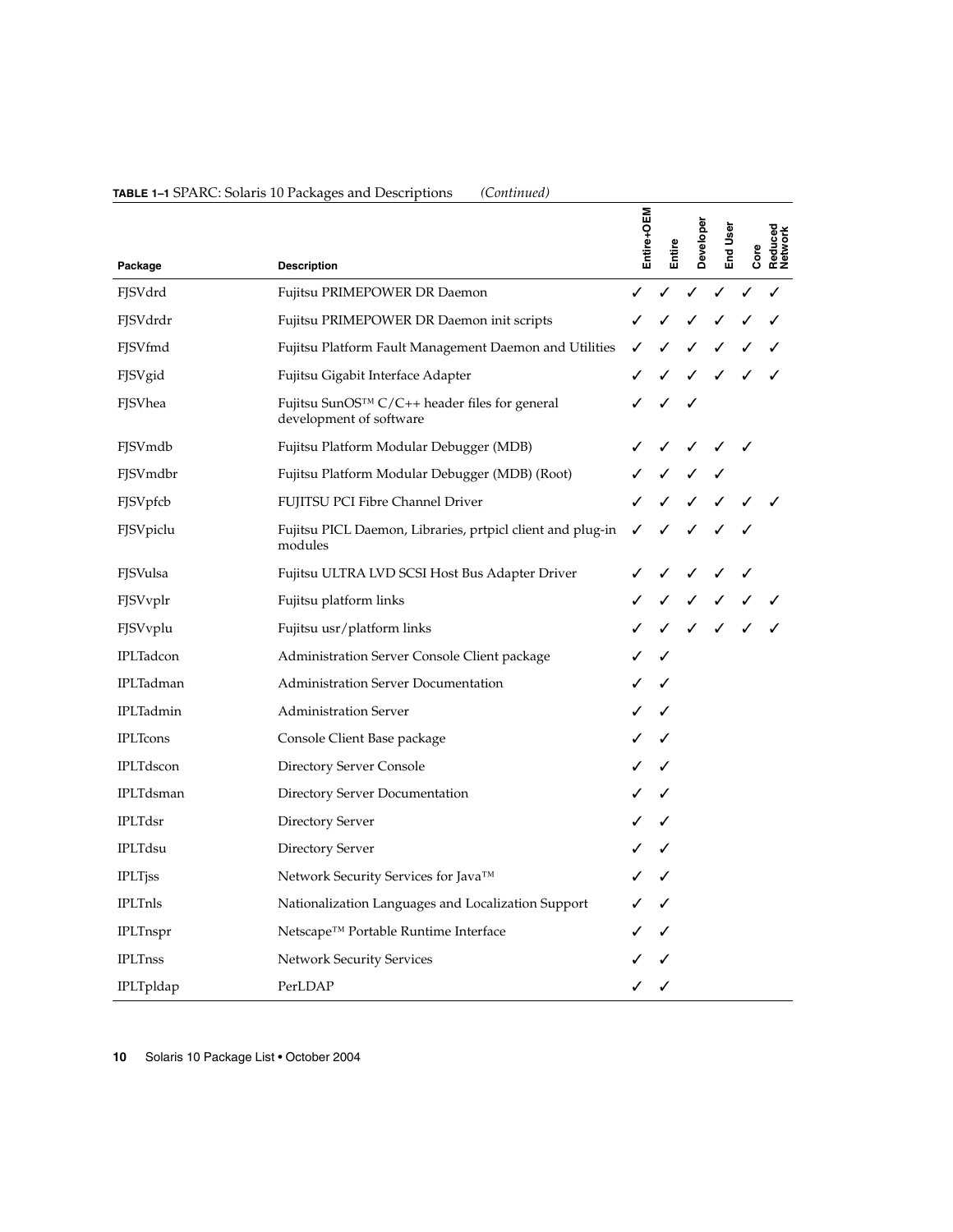| Package              | <b>Description</b>                                                                                         | Entire+OEM | Entire       | Developer                              | End User     | Core | Reduced<br>Network |
|----------------------|------------------------------------------------------------------------------------------------------------|------------|--------------|----------------------------------------|--------------|------|--------------------|
| SMEvplr              | NEP platform links (Root)                                                                                  |            |              | $\checkmark$                           | ✓            |      |                    |
| SMEvplu              | NEP platform links,(usr)                                                                                   |            |              | ✓                                      | $\checkmark$ |      |                    |
| SUNW1251f            | Russian additional locale fonts (1251)                                                                     |            |              | ✓                                      |              |      |                    |
| SUNW1394             | IEEE1394 Framework and OpenHCI Driver                                                                      |            | $\checkmark$ | $\checkmark$                           | ✓            |      |                    |
| SUNW1394h            | Sun™ IEEE1394 Header Files                                                                                 |            | $\checkmark$ | ✓                                      |              |      |                    |
| SUNW5xmft            | Traditional Chinese (BIG5) X Windows Platform required<br>Fonts Package                                    | ✓          | $\checkmark$ | $\checkmark$                           | ✓            |      |                    |
| SUNWGlib             | GLIB - Library of useful routines for C programming                                                        |            | $\checkmark$ | ✓                                      |              |      |                    |
| SUNWGtkr             | GTK - The GIMP Toolkit (Root)                                                                              |            |              |                                        |              |      |                    |
| SUNWGtku             | GTK - The GIMP Toolkit (Usr)                                                                               |            |              |                                        |              |      |                    |
| SUNWPython-devel     | The Python interpreter, libraries and utilities - developer<br>files - platform dependent, /usr filesystem |            | ✓            |                                        |              |      |                    |
| SUNWPython-share     | The Python interperer, libraries and utilities - platform<br>independent files, /usr/sfw/share             |            | $\checkmark$ | ✓                                      |              |      |                    |
| SUNWPython           | The Python interpreter, libraries and utilities                                                            |            | ✓            |                                        |              |      |                    |
| SUNWTcl              | Tcl - Tool Command Language                                                                                |            |              | $\checkmark$                           | ✓            |      |                    |
| SUNWTiff-devel-share | libtiff - library for reading and writing TIFF - developer<br>files - $/usr/share$                         |            |              |                                        |              |      |                    |
| SUNWTiff-devel       | libtiff - library for reading and writing TIFF - developer<br>files                                        | ✓          | ✓            | ✓                                      |              |      |                    |
| <b>SUNWTiff</b>      | libtiff - library for reading and writing TIFF                                                             |            |              |                                        | ✓            |      |                    |
| <b>SUNWTk</b>        | Tk - TCL GUI Toolkit                                                                                       |            |              | ✓                                      |              |      |                    |
| SUNWa2psr            | a2ps - GNU Any to PostScript™ filter (root) 4.13                                                           |            |              |                                        |              |      |                    |
| SUNWa2psu            | a2ps - GNU Any to PostScript filter (user) 4.13                                                            |            |              |                                        |              |      |                    |
| SUNWaccr             | utilities for accounting and reporting of system activity                                                  |            |              |                                        |              |      |                    |
| <b>SUNWaccu</b>      | utilities for accounting and reporting of system activity                                                  |            | ✓            |                                        |              |      |                    |
| SUNWaclg             | Apache Common Logging                                                                                      |            |              |                                        |              |      |                    |
| SUNWacroread-plugin  | Acrobat Reader Plugin for Mozilla                                                                          |            |              | $\checkmark$ $\checkmark$ $\checkmark$ |              |      |                    |
| SUNWacroread         | Acrobat Reader for PDF files                                                                               |            |              |                                        |              |      |                    |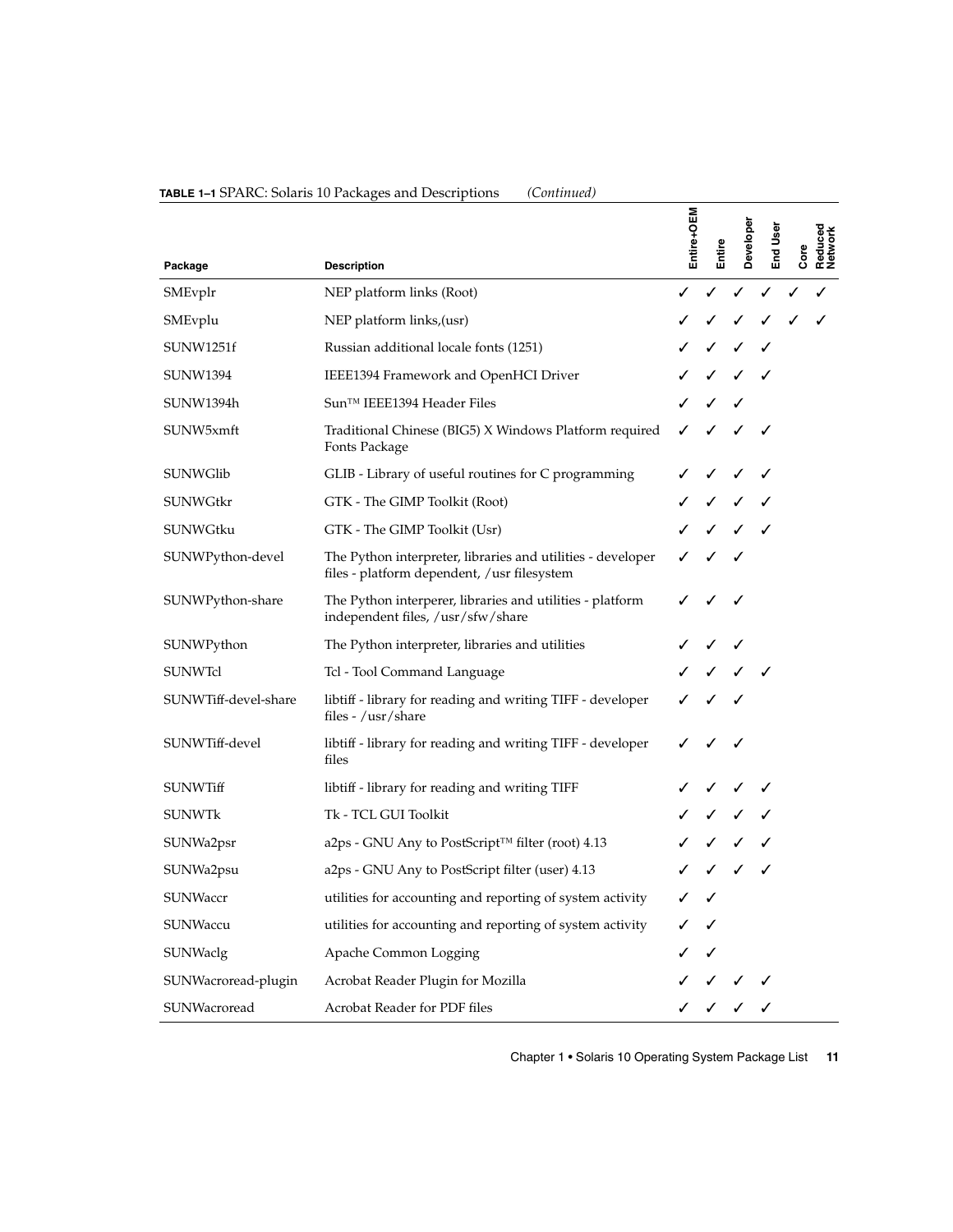| Package          | <b>Description</b>                                                                            | Entire+OEM | Entire                    | Developer                              | <b>End User</b> | Core | Reduced<br>Network |
|------------------|-----------------------------------------------------------------------------------------------|------------|---------------------------|----------------------------------------|-----------------|------|--------------------|
| SUNWadmap        | Software used to perform system administration tasks                                          |            |                           | ✓                                      | ✓               |      |                    |
| SUNWadmc         | Core software libraries used for system administration                                        |            |                           |                                        |                 |      |                    |
| SUNWadmfr        | This package contains the system configuration for<br>services.                               |            |                           | ✓                                      |                 |      |                    |
| SUNWadmfw        | This package contains the system and network<br>administration libraries and services.        |            |                           | ✓                                      | ✓               |      |                    |
| SUNWadmj         | Java libraries used for system administration tools                                           |            |                           |                                        |                 |      |                    |
| SUNWadmlib-sysid | software libraries used by system identication tools                                          |            |                           |                                        |                 |      |                    |
| SUNWadmr         | Root programs and scripts for initializing system<br>installation.                            |            |                           |                                        |                 |      |                    |
| SUNWafb          | Device driver for the UPA Bus Elite3D graphics accelerator √                                  |            | ✓                         |                                        |                 |      |                    |
| SUNWafbcf        | Configuration software for the UPA Bus Elite3D graphics<br>accelerator                        | ✓          | ✓                         |                                        |                 |      |                    |
| SUNWafbr         | Boot-time device initialization support for the UPA Bus<br>Elite3D graphics accelerator       |            | ✓                         |                                        |                 |      |                    |
| SUNWafbw         | X server loadable module for the UPA Bus Elite3D<br>graphics accelerator                      |            |                           | ✓                                      |                 |      |                    |
| SUNWant          | The Jakarta ANT Java/XML-based build tool                                                     |            |                           |                                        |                 |      |                    |
| SUNWapbas        | Configuration Shared Libraries                                                                |            |                           | ✓                                      | ✓               |      |                    |
| SUNWapchd        | The Apache HTTP server (1.3.31) (documentation)                                               |            |                           | ✓                                      |                 |      |                    |
| SUNWapchr        | The Apache HTTP server program (1.3.31) (root<br>components)                                  |            |                           |                                        |                 |      |                    |
| SUNWapchu        | The Apache HTTP server program (1.3.31) (usr<br>components)                                   |            |                           |                                        |                 |      |                    |
| SUNWapcj         | Java Preferences Adapter for Configuration Manager                                            |            | ✓                         |                                        |                 |      |                    |
| SUNWapct         | Appcert utility for application ABI stability checking                                        |            | $\checkmark$ $\checkmark$ | ✓                                      |                 |      |                    |
| SUNWapdc-root    | Desktop launch menu integration for Sun Java[tm]<br>Desktop System Configuration Agent Wizard |            |                           |                                        |                 |      |                    |
| SUNWapdc         | Configuration wizard for Sun Java[tm] Desktop System<br>Configuration Agent                   |            |                           |                                        |                 |      |                    |
| SUNWapmsc        | Configuration Agent Miscellaneous Files                                                       |            |                           | $\checkmark$ $\checkmark$ $\checkmark$ |                 |      |                    |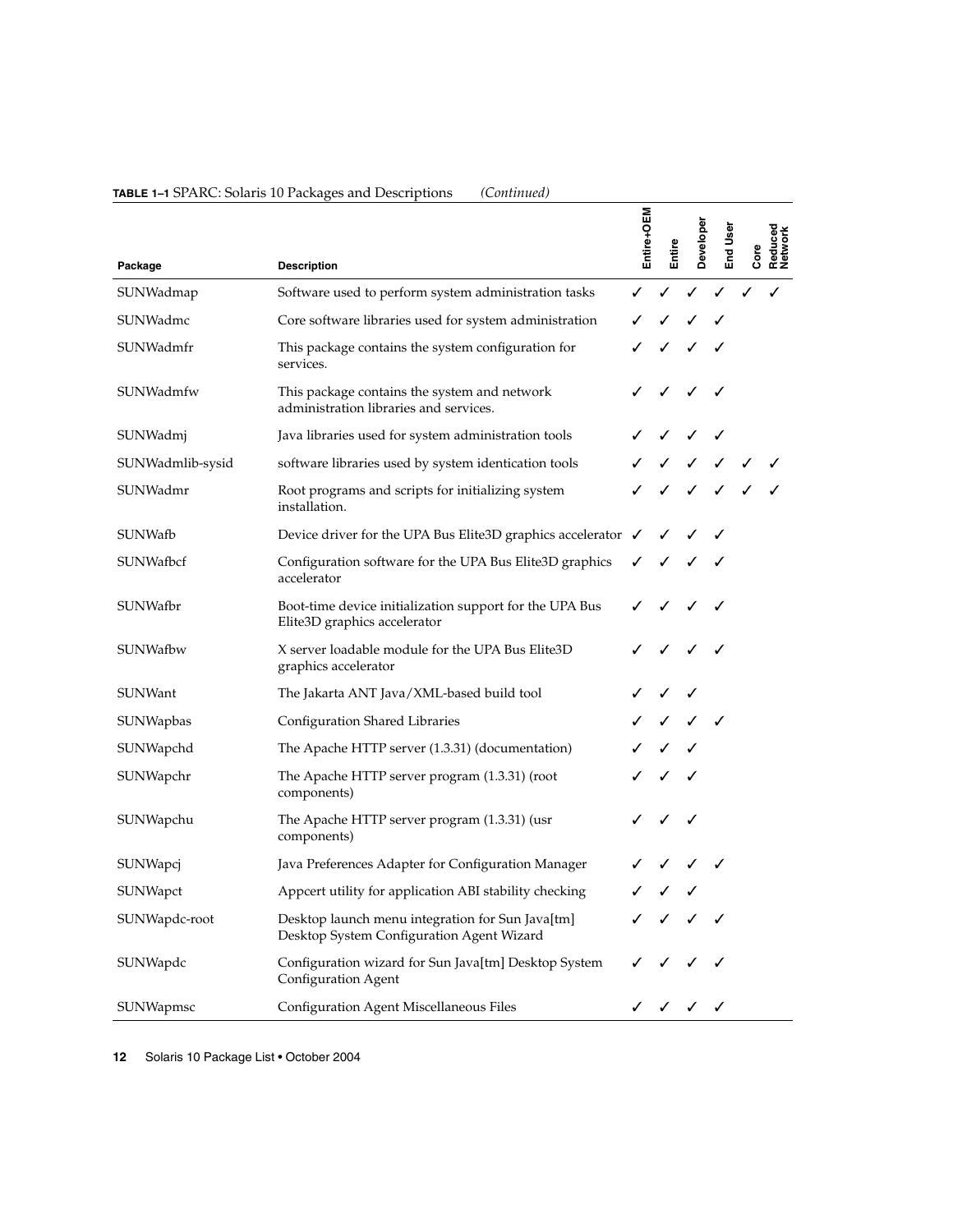| Package                    | <b>Description</b>                                                                                                               | Entire+OEM | Entire | Developer | End User | Reduced<br>Network<br>Core |
|----------------------------|----------------------------------------------------------------------------------------------------------------------------------|------------|--------|-----------|----------|----------------------------|
| SUNWapoc-<br>adapter-gconf | Apoc GConf Adapter                                                                                                               | ✓          |        |           |          |                            |
| SUNWapoc                   | Configuration Agent                                                                                                              |            |        |           |          |                            |
| <b>SUNWarc</b>             | lint libraries and startup objects for software development                                                                      |            |        |           |          |                            |
| <b>SUNWarcr</b>            | lint libraries for software development                                                                                          |            | J      |           |          |                            |
| SUNWarrf                   | X11 fonts for Arabic character set (required fonts)                                                                              |            |        |           | ✓        |                            |
| <b>SUNWasac</b>            | Application Server Admin Client                                                                                                  |            |        |           |          |                            |
| SUNWascmn                  | Application Server common components                                                                                             |            |        |           |          |                            |
| SUNWasdb                   | Database for demo and development use with the Sun<br>Java System Application Server                                             |            | ✓      |           |          |                            |
| SUNWasdem                  | Application Server Sample Applications                                                                                           |            |        |           |          |                            |
| SUNWasdemdb                | Prepopulated Database for demo use with the Sun Java<br><b>System Application Server</b>                                         |            | ✓      |           |          |                            |
| SUNWasjdoc                 | Application Server javadoc api                                                                                                   |            |        |           |          |                            |
| SUNWasman                  | Application Server man pages                                                                                                     |            |        |           |          |                            |
| SUNWaspell-devel           | A Spell Checker - developer files                                                                                                |            |        |           |          |                            |
| SUNWaspell-en-share        | A Spell Checker - English - platform independent,<br>/usr/share                                                                  |            |        |           |          |                            |
| SUNWaspell-en              | A Spell Checker - English                                                                                                        |            |        |           |          |                            |
| SUNWaspell-share           | A Spell Checker - platform independent, /usr/share                                                                               |            |        |           |          |                            |
| SUNWaspell                 | A Spell Checker                                                                                                                  |            |        |           |          |                            |
| <b>SUNWasr</b>             | Application Server (root)                                                                                                        |            |        |           |          |                            |
| <b>SUNWast</b>             | administrative utilities for improving system security by<br>monitoring or restricting access to system files and<br>directories |            | ✓      |           |          |                            |
| <b>SUNWasu</b>             | Application Server (usr)                                                                                                         |            |        |           |          |                            |
| <b>SUNWasut</b>            | Application Server upgrade tool                                                                                                  |            |        |           |          |                            |
| <b>SUNWatfsr</b>           | configuration and start-up files for the AutoFS filesystem                                                                       |            |        |           |          |                            |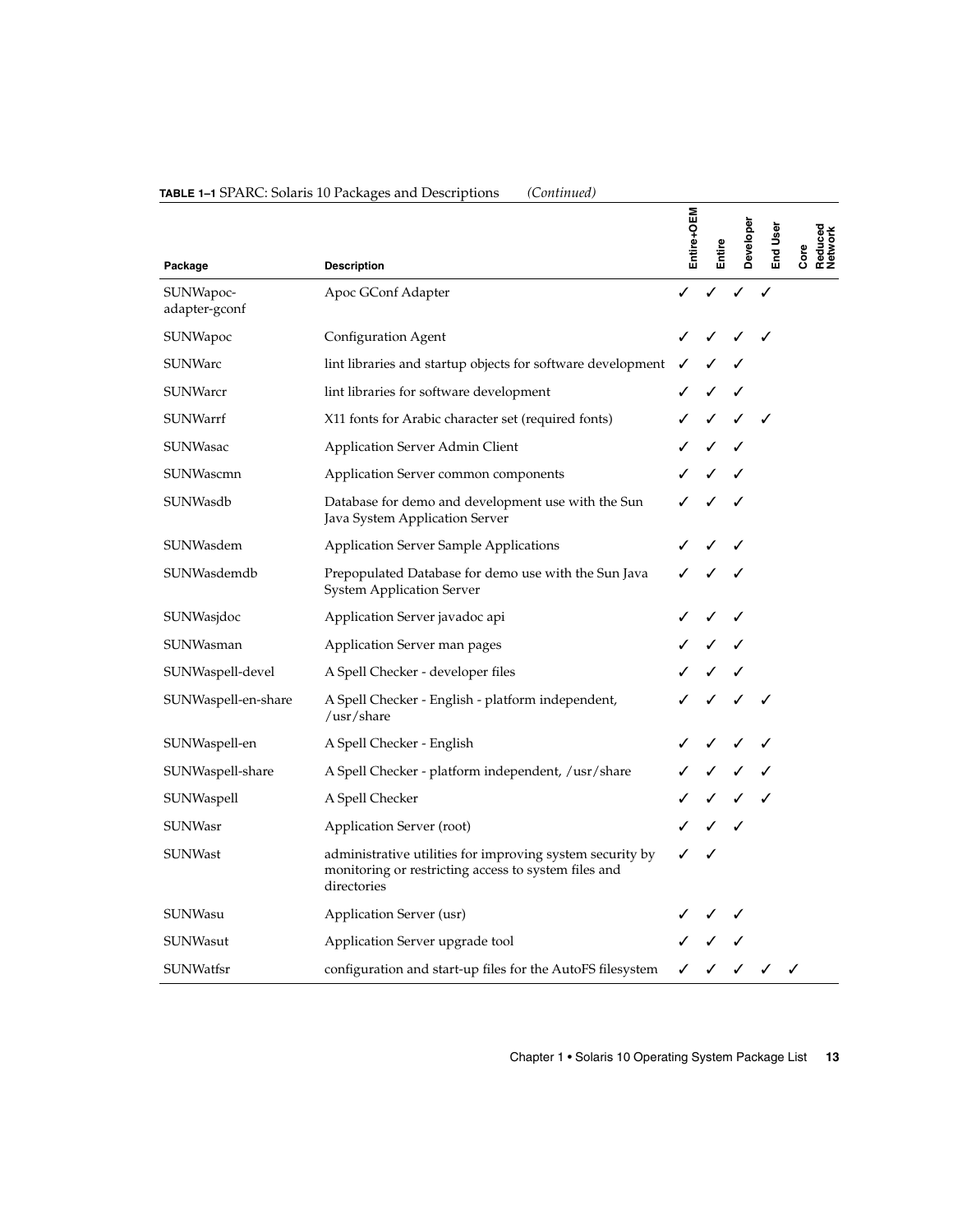| Package          | <b>Description</b>                                                                                                                               | Entire+OEM | Entire | Developer | End User     | Core | Reduced<br>Network |
|------------------|--------------------------------------------------------------------------------------------------------------------------------------------------|------------|--------|-----------|--------------|------|--------------------|
| <b>SUNWatfsu</b> | utilities and a daemon (automountd) for the AutoFS<br>filesystem                                                                                 | ✓          | ✓      | ✓         | ✓            | ✓    |                    |
| SUNWauda         | SunOS audio applications                                                                                                                         |            |        |           |              |      |                    |
| SUNWaudd         | SunOS audio device drivers using the new audio driver<br>architecture                                                                            |            |        |           |              |      |                    |
| SUNWaudf         | SunOS audio sound files                                                                                                                          |            |        |           |              |      |                    |
| SUNWaudh         | SunOS $C/C++$ header files for audio drivers and<br>applications                                                                                 |            |        |           |              |      |                    |
| SUNWaudit        | Java BSM audit interface / AuditService Implementation                                                                                           |            |        |           |              |      |                    |
| SUNWautoef       | Auto encoding finder                                                                                                                             |            |        |           |              |      |                    |
| SUNWav1394       | IEEE1394 AV Driver                                                                                                                               |            |        |           |              |      |                    |
| SUNWbart         | Basic Audit Reporting Tool (BART)                                                                                                                |            |        |           |              |      |                    |
| SUNWbash         | GNU Bourne-Again shell (bash) version 2.05b                                                                                                      |            |        |           |              |      |                    |
| SUNWbcp          | utilities to provide a binary-compatible execution<br>environment for SunOS 4.x applications                                                     |            |        | ✓         |              |      |                    |
| SUNWbind9        | ISC BIND version 9                                                                                                                               |            |        |           |              |      |                    |
| SUNWbind9r       | BIND version 9 service management manifest                                                                                                       |            |        |           |              |      |                    |
| SUNWbip          | Basic IP commands (/usr/sbin/ping, /bin/ftp)                                                                                                     |            |        | ✓         |              |      |                    |
| SUNWbipr         | Basic IP commands (Root)                                                                                                                         |            |        | ✓         |              |      |                    |
| SUNWbnur         | configuration and start-up files for UUCP utilities                                                                                              |            |        |           |              |      |                    |
| SUNWbnuu         | UUCP utilities and daemon                                                                                                                        |            | ✓      |           |              |      |                    |
| <b>SUNWbsr</b>   | Boot Server daemons (Root)                                                                                                                       |            |        | ✓         | $\checkmark$ |      |                    |
| <b>SUNWbsu</b>   | Boot Server daemons (Usr)                                                                                                                        |            |        |           |              |      |                    |
| <b>SUNWbtool</b> | software development utilities, including ar, dis, dump,<br>elfdump, lex, lorder, mcs, nm, prof, ranlib, rpcgen, size,<br>strip, tsort, and yacc |            | ✓      |           |              |      |                    |
| SUNWbzip         | The bzip compression utility                                                                                                                     |            |        |           |              |      |                    |
| SUNWcakr         | core kernel software for a specific hardware platform<br>group                                                                                   |            |        |           |              |      |                    |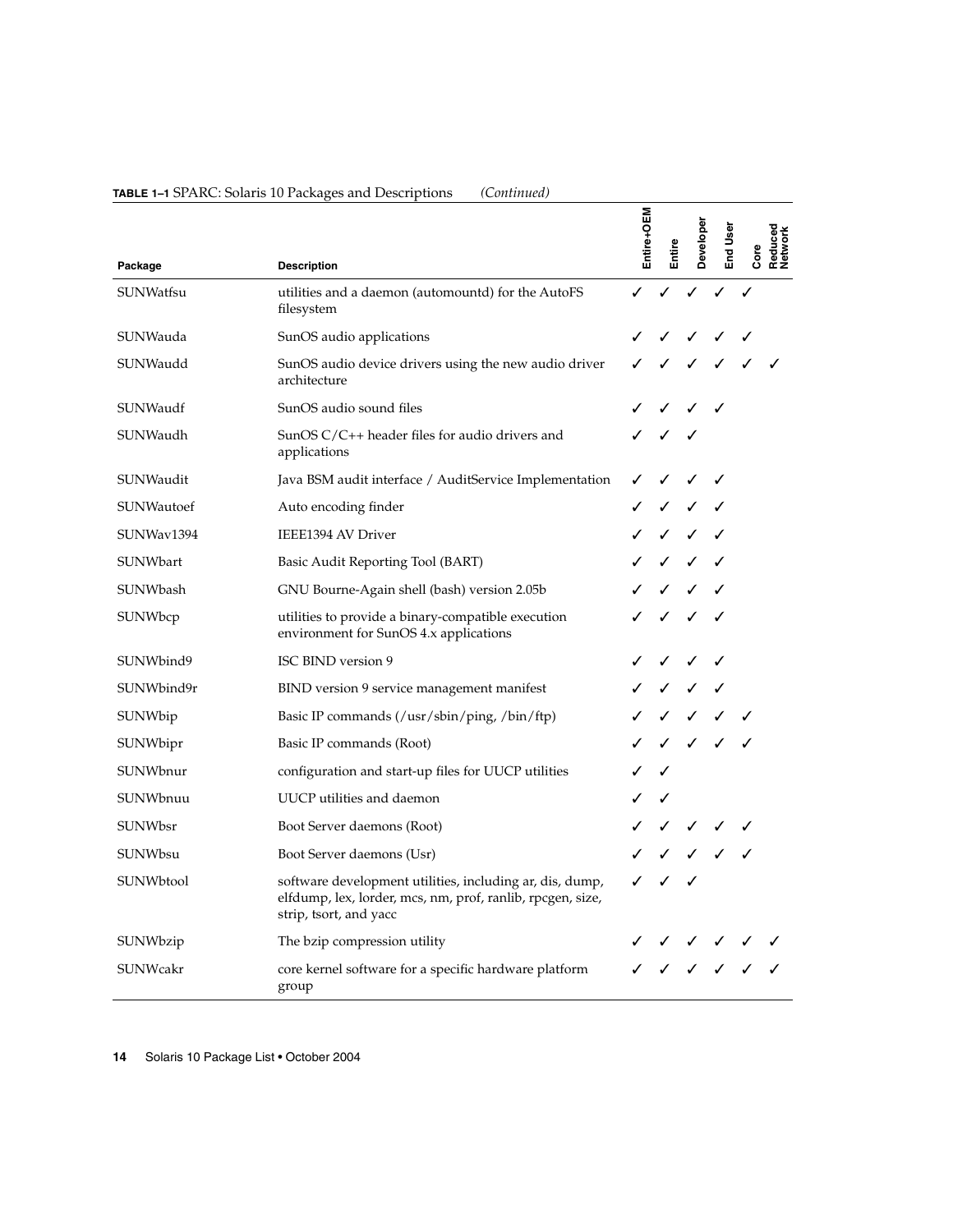|                 |                                                                                 | Entire+OEM | Entire                                              | Developer    | End User     | Core         | Reduced<br>Network |
|-----------------|---------------------------------------------------------------------------------|------------|-----------------------------------------------------|--------------|--------------|--------------|--------------------|
| Package         | <b>Description</b>                                                              |            |                                                     |              |              |              |                    |
| <b>SUNWcar</b>  | core software for a specific hardware platform group                            | ✓          | ✓                                                   | ✓            | ✓            | ✓            | ✓                  |
| SUNWcdrw        | utility for writing to CD-R/RW and DVD{+-}R/RW disks                            |            | ✓                                                   |              |              |              |                    |
| <b>SUNWcea</b>  | Sun GigaSwift Ethernet Adapter Driver adb Macros                                |            | ✓                                                   |              |              |              |                    |
| SUNWced         | Sun GigaSwift Ethernet Adapter Driver                                           |            |                                                     | $\checkmark$ | $\checkmark$ | $\checkmark$ |                    |
| SUNWcedu        | Sun GigaSwift Ethernet Adapter Headers                                          |            |                                                     |              |              |              |                    |
| SUNWcfcl        | Common Fibre Channel HBA API Library based on the<br>T11 FC-MI specification    |            |                                                     | ✓            | ✓            |              |                    |
| SUNWcfclr       | Common Fibre Channel HBA API Library based on the<br>T11 FC-MI specification    |            |                                                     |              | $\checkmark$ |              |                    |
| SUNWcfpl        | Provides the fp plug-in library of libcfgadm.                                   |            |                                                     |              |              |              |                    |
| SUNWcfplr       | Provides support for fp plug-in library of libcfgadm.                           |            |                                                     |              |              |              |                    |
| SUNWcg6         | kernel device driver for the GX frame buffer                                    |            |                                                     |              |              |              |                    |
| SUNWcg6h        | SunOS C/C++ header files for development of software<br>for the GX frame buffer |            | ✓                                                   |              |              |              |                    |
| SUNWciu8        | Simplified Chinese (EUC) iconv modules for UTF-8                                |            |                                                     |              |              |              |                    |
| SUNWckr         | core kernel software for a specific instruction-set<br>architecture             |            |                                                     |              | $\checkmark$ |              |                    |
| SUNWcnetr       | core software for network infrastructure configuration                          |            |                                                     |              |              |              |                    |
| <b>SUNWcnsr</b> | Common Network Services (Root): time, daytime, echo,<br>discard, chargen        |            |                                                     |              |              |              |                    |
| <b>SUNWcnsu</b> | Common Network Services (Usr): time, daytime, echo,<br>discard, chargen         |            |                                                     | ✓            | ✓            |              |                    |
| SUNWcpc         | Kernel support for CPU Performance Counters                                     | ✓          | $\checkmark$                                        | ✓            |              |              |                    |
| SUNWcpcu        | CPU Performance Counter libraries and utilities                                 |            |                                                     | $\checkmark$ |              |              |                    |
| SUNWcpp         | Solaris cpp                                                                     |            | $\checkmark$ $\checkmark$ $\checkmark$ $\checkmark$ |              |              |              |                    |
| SUNWcpr         | Suspend, Resume package                                                         |            | $\sqrt{2}$                                          |              |              |              |                    |
| SUNWcsd         | core entries for /dev and /devices needed for the initial<br>boot of Solaris    |            |                                                     |              |              | v v v v v v  |                    |
| <b>SUNWcsl</b>  | core shared libraries for a specific instruction-set<br>architecture            |            |                                                     |              |              | v v v v v v  |                    |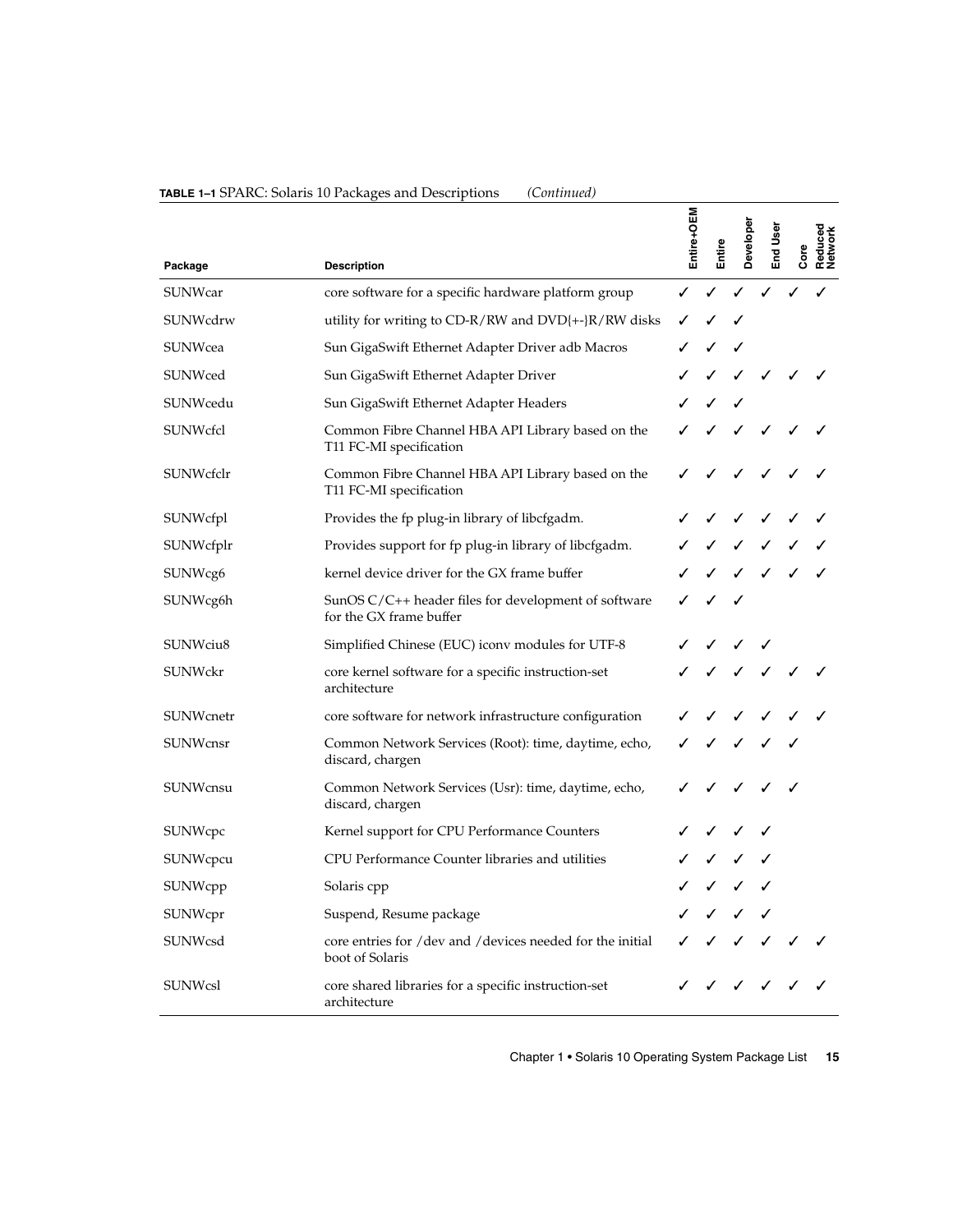| Package         | <b>EXPLC</b> $\blacksquare$ of ARC. Solaris TV I ackages and Descriptions<br>$\langle$ Communica<br><b>Description</b>                                                                                                                                                | Entire+OEM |   | Entire | Developer | End User | Core | Reduced<br>Network |
|-----------------|-----------------------------------------------------------------------------------------------------------------------------------------------------------------------------------------------------------------------------------------------------------------------|------------|---|--------|-----------|----------|------|--------------------|
| SUNWcslr        | core software for a specific instruction-set architecture                                                                                                                                                                                                             |            |   |        |           |          |      |                    |
| <b>SUNWcsr</b>  | core software for a specific instruction-set architecture                                                                                                                                                                                                             |            |   |        |           |          |      |                    |
| SUNWcsrpl       | Provides the ibsrp plug-in library of libcfgadm.                                                                                                                                                                                                                      |            |   |        |           |          |      |                    |
| <b>SUNWcstl</b> | Apptrace utility for application tracing, including shared<br>objects                                                                                                                                                                                                 |            |   |        |           |          |      |                    |
| <b>SUNWcsu</b>  | core software for a specific instruction-set architecture                                                                                                                                                                                                             |            |   |        |           |          |      |                    |
| SUNWcti2        | I2C and System Controller and Status Drivers for Netra ct<br>cPCI platform                                                                                                                                                                                            | ✓          |   |        |           |          |      |                    |
| SUNWctlu        | Print utilities for CTL locales                                                                                                                                                                                                                                       |            |   |        |           |          |      |                    |
| SUNWctpls       | This package contains the layout interface for language<br>engines.                                                                                                                                                                                                   |            |   |        |           |          |      |                    |
| <b>SUNWcvc</b>  | Network Console                                                                                                                                                                                                                                                       |            |   |        |           |          |      |                    |
| <b>SUNWcvcr</b> | Network Console daemon                                                                                                                                                                                                                                                |            |   |        |           |          |      |                    |
| SUNWcxmft       | Simplified Chinese (EUC) X Windows Platform Required<br>Fonts                                                                                                                                                                                                         |            |   |        |           |          |      |                    |
| SUNWdclnt       | Solaris Diskless Client Management Application                                                                                                                                                                                                                        |            |   |        |           |          |      |                    |
| SUNWdcsr        | Domain Configuration Server, (Root)                                                                                                                                                                                                                                   |            |   |        |           |          |      |                    |
| SUNWdcsu        | Domain Configuration Server                                                                                                                                                                                                                                           |            |   |        |           |          |      |                    |
| SUNWdfbh        | SunOS C/C++ header files for development of software<br>for dumb frame buffers                                                                                                                                                                                        |            |   |        |           |          |      |                    |
| SUNWdhcm        | Graphical management interface for the DHCP server                                                                                                                                                                                                                    |            |   |        |           |          |      |                    |
| SUNWdhcsb       | Binary File Format Public module exporting Version 1 of<br>the Service Provider Interface. Used to store DHCP data,<br>this module has much better performance than the ASCII<br>files and nisplus public modules.                                                    | ✓          | ✓ |        |           |          |      |                    |
| SUNWdhcsr       | Root filesystem portion of the SunOS BOOTP/DHCP<br>service, which uses the BOOT Protocol and/or Dynamic<br>Host Configuration Protocol to provide network<br>configuration parameters to BOOTP/DHCP clients.<br>Adminstration utilities for the service are included. |            |   |        |           |          |      |                    |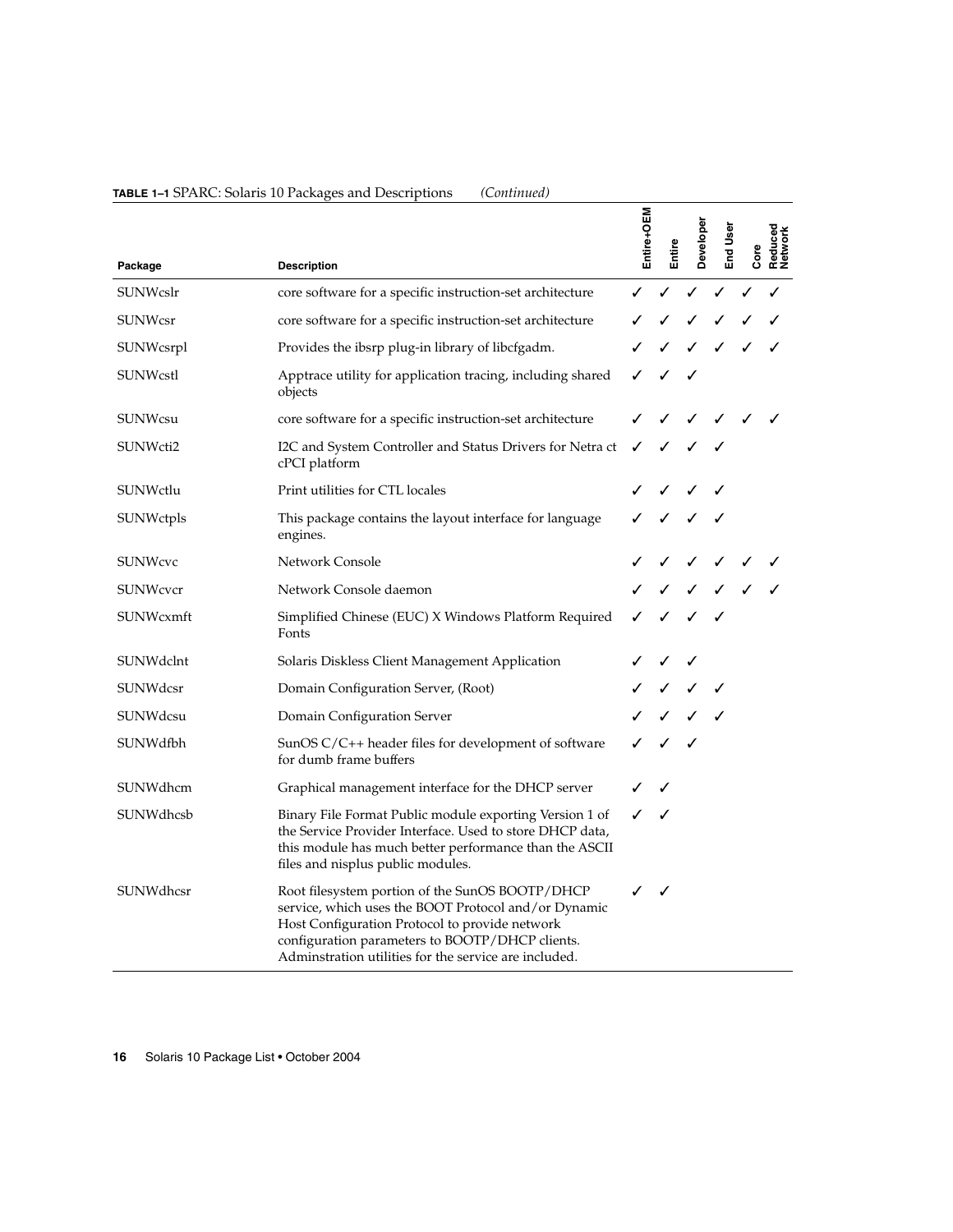| TABLE 1-1 SPARC: Solaris 10 Packages and Descriptions | (Continued) |
|-------------------------------------------------------|-------------|
|-------------------------------------------------------|-------------|

| Package         | <b>Description</b>                                                                                                                                                                                                                                                   | Entire+OEM | Entire | Developer    | End User | Core | Reduced<br>Network |
|-----------------|----------------------------------------------------------------------------------------------------------------------------------------------------------------------------------------------------------------------------------------------------------------------|------------|--------|--------------|----------|------|--------------------|
| SUNWdhcsu       | Usr filesystem portion of the SunOS BOOTP/DHCP<br>service, which uses the BOOT Protocol and/or Dynamic<br>Host Configuration Protocol to provide network<br>configuration parameters to BOOTP/DHCP clients.<br>Adminstration utilities for the service are included. | ✓          | ✓      |              |          |      |                    |
| <b>SUNWdial</b> | Streams module for the Dials and Buttons devices                                                                                                                                                                                                                     |            |        |              |          |      |                    |
| SUNWdialh       | Header files for the Dials and Buttons devices                                                                                                                                                                                                                       |            |        |              |          |      |                    |
| SUNWdmgtr       | software for WBEM/CIM data device management                                                                                                                                                                                                                         |            |        |              |          |      |                    |
| SUNWdmgtu       | software for WBEM/CIM data device management                                                                                                                                                                                                                         |            |        |              |          |      |                    |
| SUNWdoc         | utilities and fonts for development, display, and<br>production of documentation such as manual pages<br>$(n\text{roff}/\text{troff})$                                                                                                                               |            |        | $\checkmark$ | ✓        |      |                    |
| SUNWdpl         | system libraries compiled with profiling for software<br>development performance measurement                                                                                                                                                                         |            | ✓      |              |          |      |                    |
| SUNWdrcr        | Dynamic Reconfiguration Modules for Sun Fire <sup>™</sup> 15000                                                                                                                                                                                                      |            |        |              |          |      |                    |
| SUNWdrr         | Fujitsu PRIMEPOWER Dynamic Reconfiguration Modules                                                                                                                                                                                                                   |            |        |              |          |      |                    |
| SUNWdtab        | CDE Desktop Application Builder                                                                                                                                                                                                                                      |            |        |              |          |      |                    |
| SUNWdtbas       | CDE application basic runtime environment                                                                                                                                                                                                                            |            |        |              |          |      |                    |
| SUNWdtcor       | Solaris Desktop /usr/dt filesystem anchor                                                                                                                                                                                                                            |            |        |              |          |      |                    |
| SUNWdtct        | UTF-8 Code Conversion Tool                                                                                                                                                                                                                                           |            |        |              |          |      |                    |
| SUNWdtdem       | <b>CDE</b> Demos                                                                                                                                                                                                                                                     |            |        |              |          |      |                    |
| SUNWdtdmn       | Daemons for the common desktop environment, CDE                                                                                                                                                                                                                      |            |        |              |          |      |                    |
| SUNWdtdmr       | Common Desktop Environment (CDE) daemon<br>configuration                                                                                                                                                                                                             |            | ✓      |              |          |      |                    |
| SUNWdtdst       | <b>CDE Desktop Applications</b>                                                                                                                                                                                                                                      |            |        |              |          |      |                    |
| SUNWdtdte       | Solaris Desktop Login Environment                                                                                                                                                                                                                                    |            |        |              |          |      |                    |
| SUNWdtezt       | Address Manager, Process Manager, File Finder, Perfmeter,<br>Workstation Info                                                                                                                                                                                        |            |        |              |          |      |                    |
| SUNWdthe        | CDE Help Runtime environment                                                                                                                                                                                                                                         |            |        |              |          |      |                    |
| SUNWdthed       | <b>CDE Help Developer Environment</b>                                                                                                                                                                                                                                |            |        |              |          |      |                    |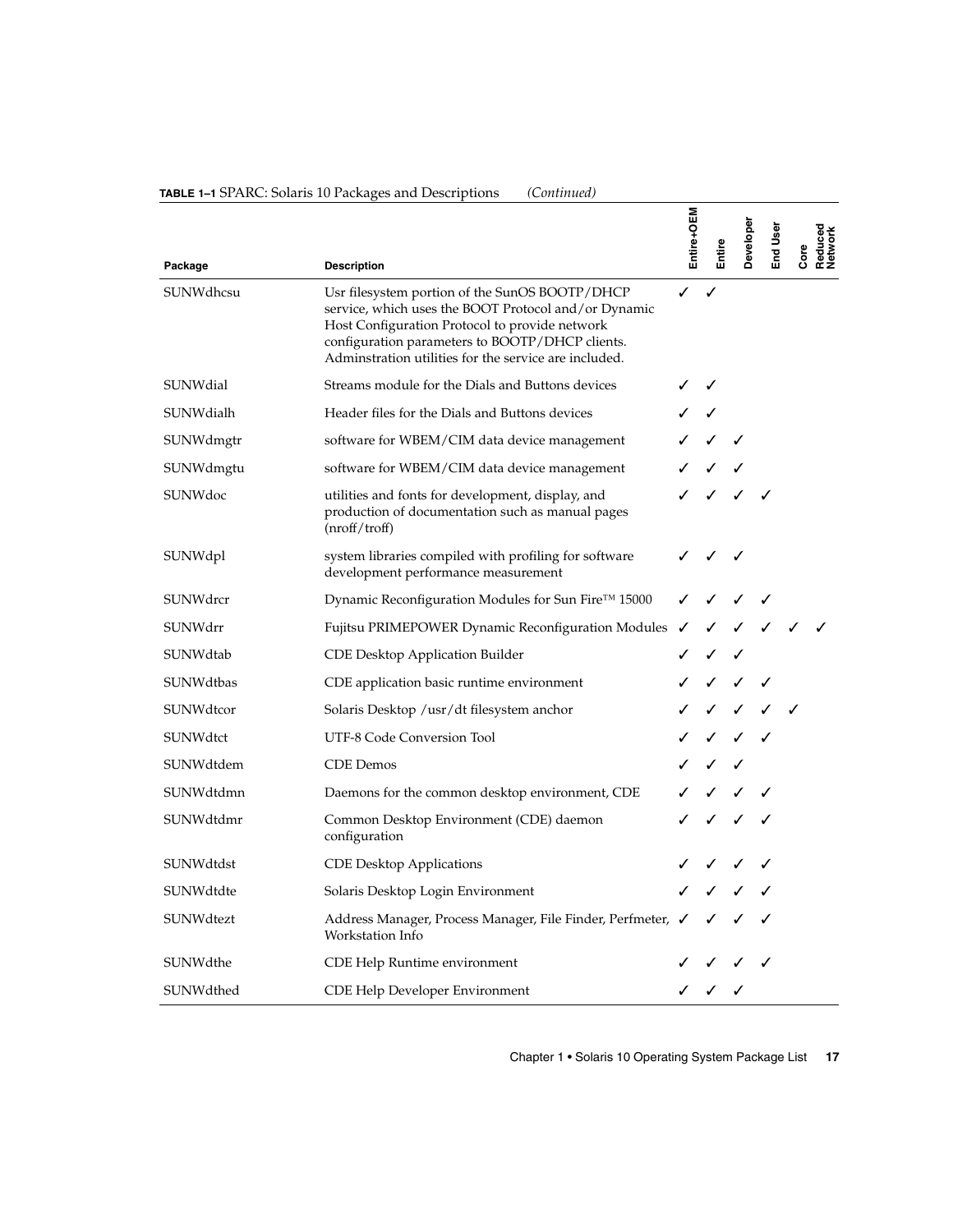| Package          | <b>Description</b>                                                                                                                                     | Entire+OEM | Entire | Developer                                           | End User  | Core      | Reduced<br>Network |
|------------------|--------------------------------------------------------------------------------------------------------------------------------------------------------|------------|--------|-----------------------------------------------------|-----------|-----------|--------------------|
| SUNWdthev        | CDE Help Volumes                                                                                                                                       |            |        | $\checkmark$                                        | ✓         |           |                    |
| SUNWdthez        | Desktop Power Pack Help Volumes                                                                                                                        |            |        |                                                     |           |           |                    |
| SUNWdticn        | Icons for the common desktop environment, CDE                                                                                                          |            |        |                                                     |           |           |                    |
| <b>SUNWdtim</b>  | Solaris CDE Image Viewer™                                                                                                                              |            |        |                                                     | ✓         |           |                    |
| <b>SUNWdtinc</b> | CDE Include files                                                                                                                                      |            |        |                                                     |           |           |                    |
| SUNWdtjxt        | Java Extensions                                                                                                                                        |            |        |                                                     | ✓         |           |                    |
| SUNWdtlog        | System boot for Desktop Login                                                                                                                          |            |        |                                                     |           |           |                    |
| SUNWdtma         | Manual pages for the common desktop environment, $CDE \nightharpoondown$                                                                               |            |        |                                                     |           |           |                    |
| SUNWdtmad        | Common Desktop Environment (CDE) Developer manual √<br>pages                                                                                           |            |        |                                                     |           |           |                    |
| SUNWdtmaz        | Manual pages for Address Manager, Process Manager, File V<br>Finder, Perfmeter, Workstation Info                                                       |            | ✓      | ✓                                                   |           |           |                    |
| SUNWdtnsc        | This package contains Netscape Componentization<br>Support for CDE                                                                                     |            |        |                                                     |           |           |                    |
| SUNWdtrc         | Dynamic Tracing (DTrace) Clients                                                                                                                       |            |        |                                                     |           |           |                    |
| SUNWdtrp         | Dynamic Tracing (DTrace) Providers                                                                                                                     |            |        |                                                     |           |           |                    |
| SUNWdtscm        | <b>CDE Dtpower Schemes</b>                                                                                                                             |            |        |                                                     |           |           |                    |
| SUNWdtwm         | CDE Desktop Window Manager                                                                                                                             |            |        |                                                     |           |           |                    |
| SUNWefc          | Embedded FCode Interpreter Drivers                                                                                                                     |            |        |                                                     |           |           |                    |
| <b>SUNWefcl</b>  | <b>Embedded FCode Libraries</b>                                                                                                                        |            |        |                                                     |           |           |                    |
| <b>SUNWefcr</b>  | Embedded FCode Interpreter                                                                                                                             |            |        |                                                     |           |           |                    |
| <b>SUNWefcu</b>  | Embedded FCode Interpreter                                                                                                                             |            |        |                                                     |           |           |                    |
| SUNWerid         | Sun RIO 10/100 Mb Ethernet Drivers                                                                                                                     |            |        |                                                     |           | V V V V V |                    |
| SUNWesu          | additional UNIX <sup>®</sup> system utilities, including awk, bc, cal,<br>compress, diff, dos2unix, last, rup, sort, spell, sum, uniq,<br>and uuencode |            |        |                                                     | v v v v v |           |                    |
| SUNWeuodf        | American English/UTF-8 Core OPENLOOK Desktop Files √                                                                                                   |            |        | ✓ ✓ ✓                                               |           |           |                    |
| SUNWeurf         | European codeset fonts                                                                                                                                 |            |        | $\checkmark$ $\checkmark$ $\checkmark$ $\checkmark$ |           |           |                    |
| SUNWeuxwe        | American English/UTF-8 X Window Environment                                                                                                            |            |        | $\sqrt{2}$                                          |           |           |                    |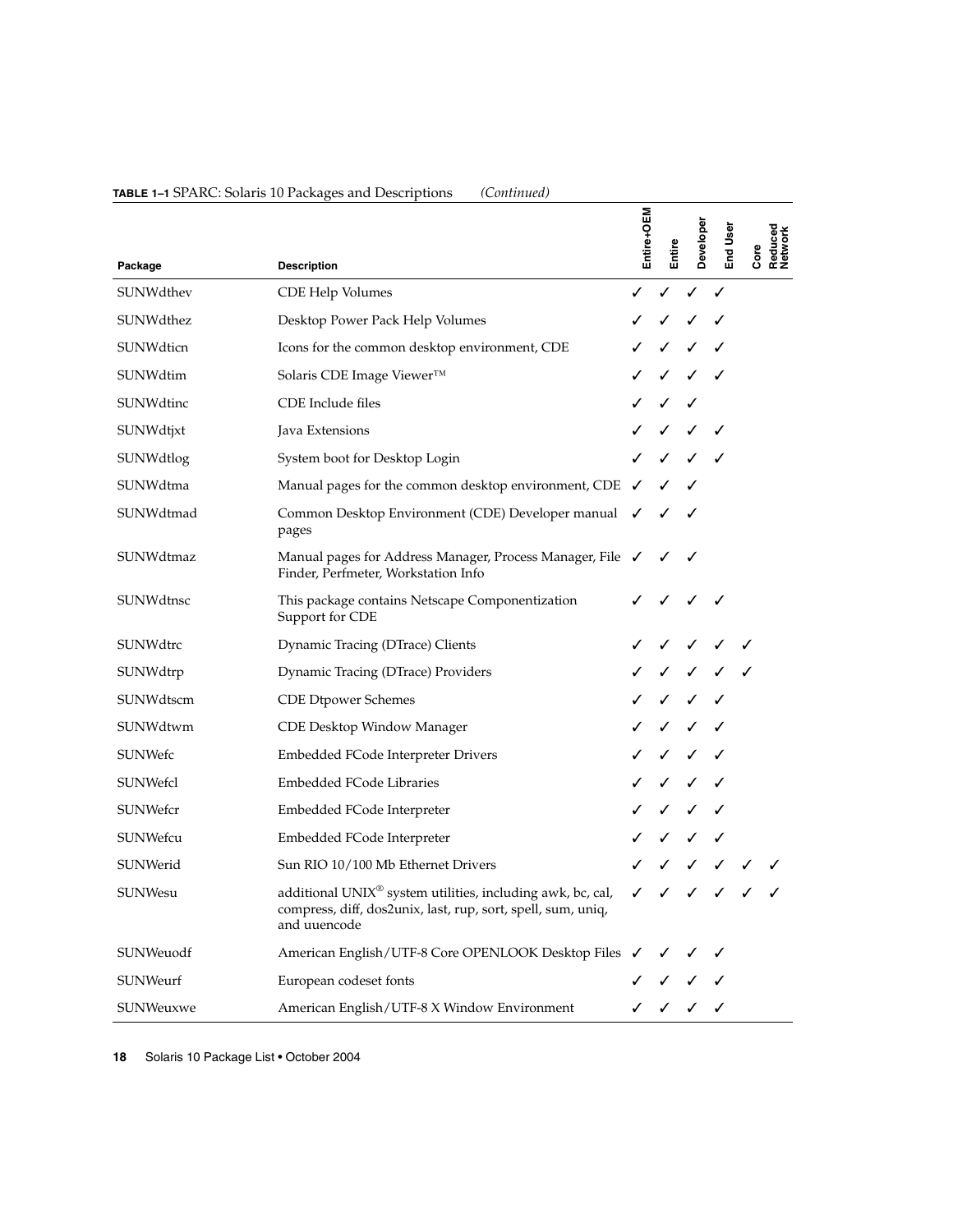| (Continued)<br>TABLE 1-1 SPARC: Solaris 10 Packages and Descriptions |  |
|----------------------------------------------------------------------|--|
|----------------------------------------------------------------------|--|

| Package                              | <b>Description</b>                                                                               | Entire+OEM | Entire       | Developer | <b>End User</b> | Core | Reduced<br>Network |
|--------------------------------------|--------------------------------------------------------------------------------------------------|------------|--------------|-----------|-----------------|------|--------------------|
| SUNWevolution-<br>devel-share        | Evolution Email and Calendar - developer files - platform<br>independent, /usr/share             | ✓          | ✓            | ✓         |                 |      |                    |
| SUNWevolution-devel                  | Evolution Email and Calendar - developer files                                                   |            |              |           |                 |      |                    |
| SUNWevolution-<br>exchange-root      | Exchange Connector for Evolution - platform dependend<br>files, / filesystem                     | ✓          | $\checkmark$ |           | ✓               |      |                    |
| SUNWevolution-<br>exchange-share     | Exchange Connector for Evolution - platform independent √                                        |            | ✓            |           |                 |      |                    |
| SUNWevolution-<br>exchange           | <b>Exchange Connector for Evolution</b>                                                          |            |              |           |                 |      |                    |
| SUNWevolution-<br>libs-devel         | Evolution Email and Calendar - support libraries -<br>developer files                            |            |              |           |                 |      |                    |
| SUNWevolution-<br>libs-share         | Evolution Email and Calendar - support libraries -<br>platfrom independent, /usr/share           |            |              |           |                 |      |                    |
| SUNWevolution-libs                   | Evolution Email and Calendar - support libraries                                                 |            |              |           |                 |      |                    |
| SUNWevolution-root                   | Evolution Email and Calendar - platform dependent, /<br>filesystem                               |            |              |           |                 |      |                    |
| SUNWevolution-share                  | Evolution Email and Calendar - platform independent,<br>$\sqrt{usr/share}$                       |            |              |           |                 |      |                    |
| SUNWevolution-<br>socs-connect-share | Sun One Calendar Server Connector for Evolution -<br>platform independent, /usr/share            |            |              |           |                 |      |                    |
| SUNWevolution-<br>socs-connect       | Sun One Calendar Server Connector for Evolution                                                  |            |              |           |                 |      |                    |
| SUNWevolution                        | Evolution Email and Calendar                                                                     |            |              | ✓         |                 |      |                    |
| <b>SUNWfac</b>                       | utilities and resources for a Form and Menu Language<br>Interpreter (FMLI) execution environment |            |              |           |                 |      |                    |
| SUNWfbc                              | Generic frame buffer configuration utility                                                       |            |              |           |                 |      |                    |
| SUNWfchba                            | SNIA HBA library for Sun Fibre Channel adapters                                                  |            |              |           |                 |      |                    |
| SUNWfchbar                           | T11 FC-HBA library for Sun Fibre Channel adapters (root)                                         | ✓          |              |           |                 |      |                    |
| SUNWfcip                             | Sun FCIP IP/ARP over FibreChannel Device Driver                                                  |            |              |           |                 |      |                    |
| SUNWfcmdb                            | Fibre Channel adb macros                                                                         |            |              |           |                 |      |                    |
| SUNWfcp                              | Sun FCP SCSI Fibre Channel Device Driver                                                         |            | ℐ            | ℐ         | ✓               |      |                    |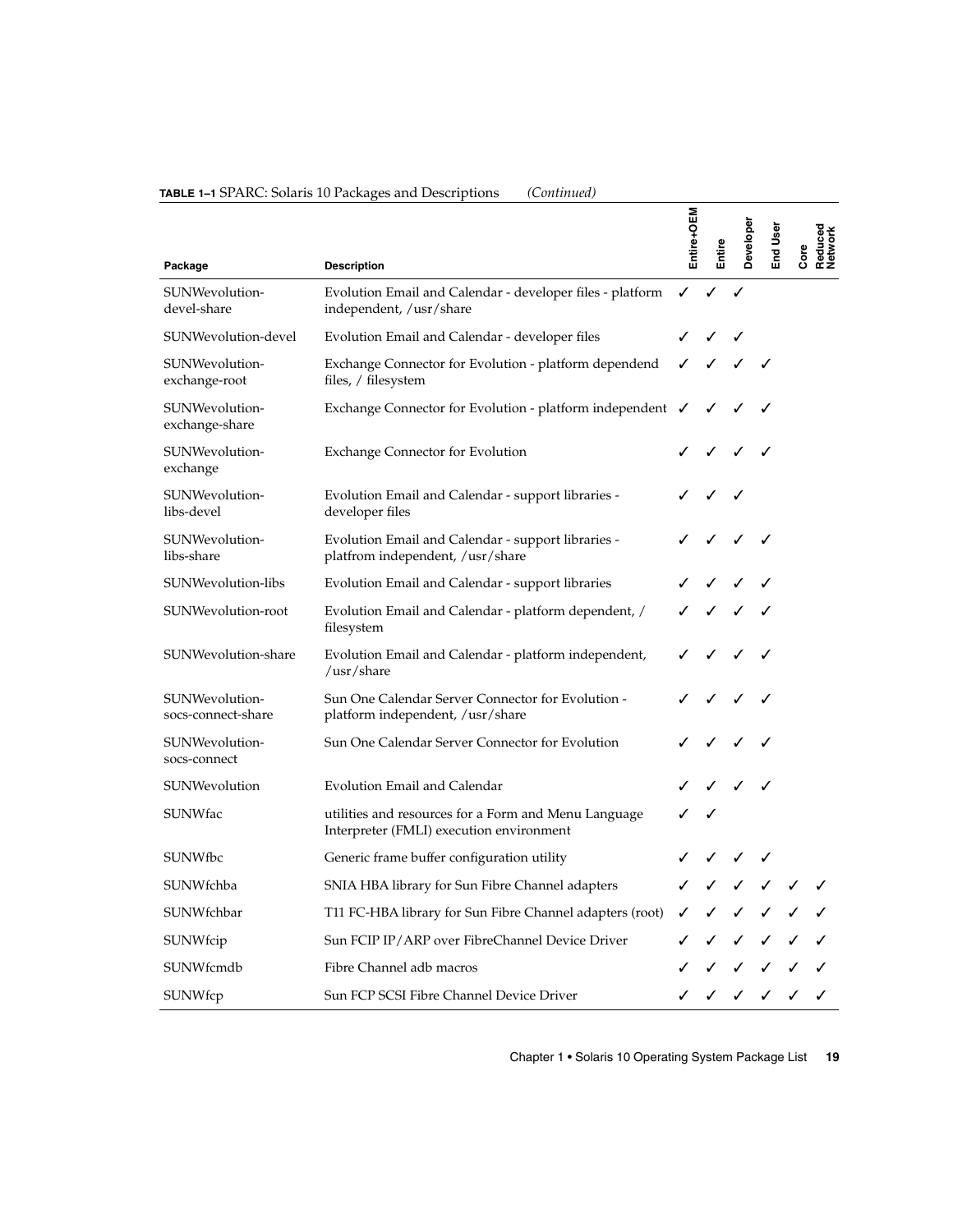| Package             | <b>Description</b>                                                       | Entire+OEM | Entire | Developer | <b>End User</b> | Core | Reduced<br>Network |
|---------------------|--------------------------------------------------------------------------|------------|--------|-----------|-----------------|------|--------------------|
| <b>SUNWfcsm</b>     | Provides the FCSM driver                                                 |            |        | ✓         |                 |      |                    |
| SUNWfctl            | fctl module and fp device driver                                         |            |        |           |                 |      |                    |
| SUNWfdl             | Font Downloader for Postscript network printers                          |            |        |           |                 |      |                    |
| <b>SUNWffb</b>      | Device driver for the UPA Bus Creator graphics accelerator               |            |        |           |                 |      |                    |
| SUNWffbcf           | Configuration utility for the UPA Bus Creator graphics<br>accelerator    |            |        |           |                 |      |                    |
| SUNWffbw            | X server loadable module for the UPA Bus Creator<br>graphics accelerator |            |        |           |                 |      |                    |
| SUNWffiltersr       | foomatic-filters - Foomatic Print Filters (root) 3.0.2                   |            |        |           |                 |      |                    |
| SUNWffiltersu       | foomatic-filters - Foomatic Print Filters (user) 3.0.2                   |            |        |           |                 |      |                    |
| SUNWflexlex         | The Flex Lexer - A lex replacement/substitute $(2.5.4)$                  |            |        |           |                 |      |                    |
| SUNWflexruntime     | The Flex Lexer - A lex replacement/substitute<br>(Runtime)(2.5.4)        |            |        |           |                 |      |                    |
| SUNWfmd             | Fault Management Daemon and Utilities                                    |            |        |           |                 |      |                    |
| SUNWfontconfig-docs | Fontconfig library documentation                                         |            |        |           |                 |      |                    |
| SUNWfontconfig-root | Fontconfig library configuration files (/etc/fonts)                      |            |        |           |                 |      |                    |
| SUNWfontconfig      | Fontconfig library                                                       |            |        |           |                 |      |                    |
| SUNWfppd            | foomatic_ppds - Foomatic Print PPDs 3.0                                  |            |        |           |                 |      |                    |
| SUNWfreetype2       | FreeType2 font handling library and rendering engine                     |            |        |           |                 |      |                    |
| SUNWfruid           | FRU ID prtfru command and libfru library                                 |            |        |           |                 |      |                    |
| SUNWfruip           | FRU ID platform data module and access library                           |            |        |           |                 |      |                    |
| SUNWfsexam-root     | Fsexam platform dependent, / file system                                 |            |        |           |                 |      |                    |
| SUNWfsexam          | File System Examiner                                                     |            |        |           |                 |      |                    |
| SUNWfsmgtr          | Solaris Local File System Management APIs (root)                         |            |        |           |                 |      |                    |
| SUNWfsmgtu          | Solaris Local File System Management APIs (usr)                          |            |        |           |                 |      |                    |
| <b>SUNWfss</b>      | core software for the fair share scheduler                               |            |        |           |                 |      |                    |
| SUNWftdur           | Driver Hardening Test Harness                                            |            |        |           |                 |      |                    |
| SUNWftduu           | Driver Hardening Test Harness (usr)                                      |            |        |           |                 |      |                    |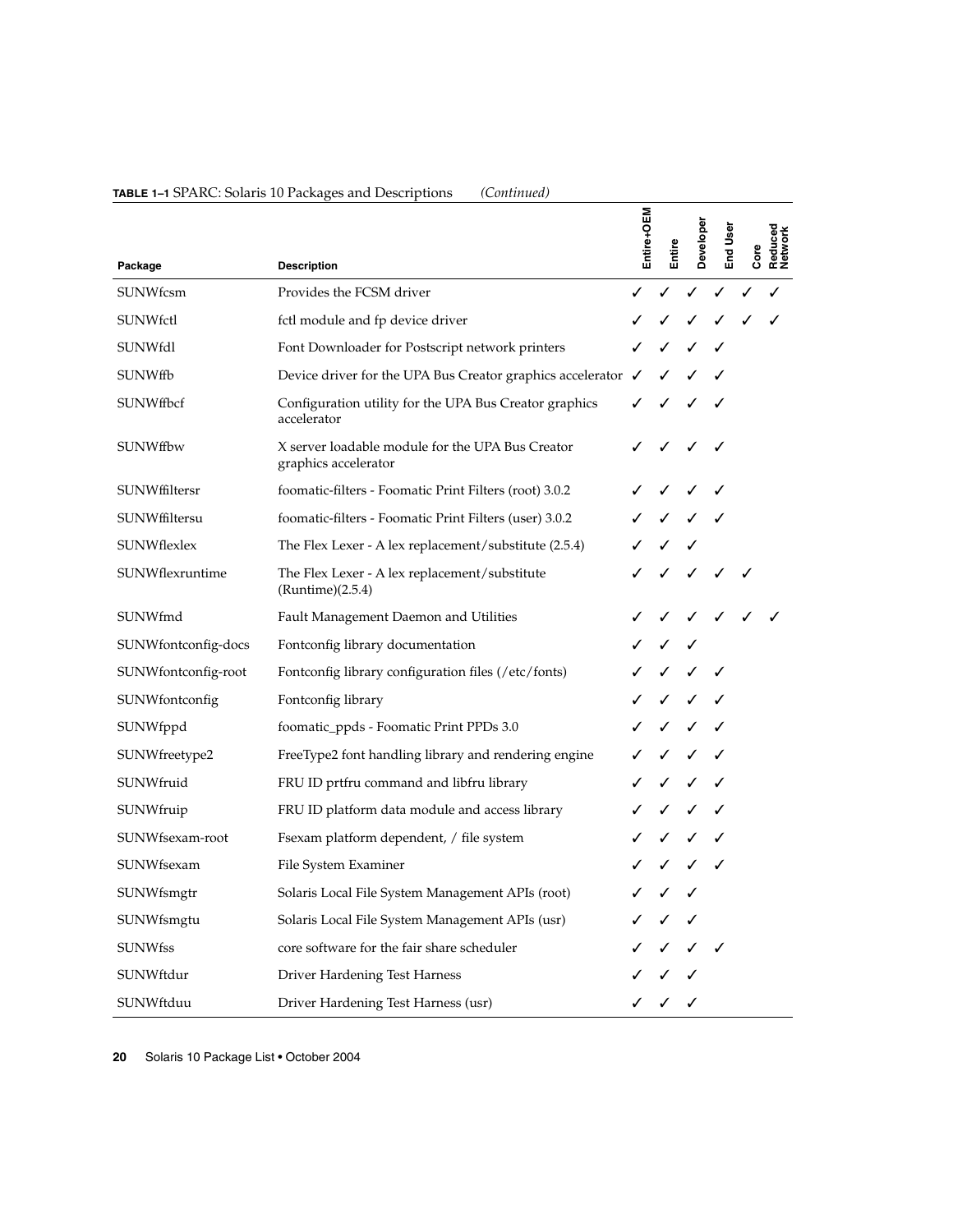| Package       | <b>Description</b>                                                                                                                                               | Entire+OEM | Entire | Developer | End User     | Core | Reduced<br>Network |
|---------------|------------------------------------------------------------------------------------------------------------------------------------------------------------------|------------|--------|-----------|--------------|------|--------------------|
| SUNWftpr      | FTP Server Configuration Files                                                                                                                                   | ✓          | ✓      | ✓         | $\checkmark$ | ✓    |                    |
| SUNWftpu      | FTP Server and Utilities                                                                                                                                         |            |        |           |              |      |                    |
| SUNWfwdc      | IEEE 1394 Video Conferencing Class Driver                                                                                                                        |            |        |           |              |      |                    |
| SUNWfwdcd     | IEEE 1394 Video Conferencing demo                                                                                                                                |            |        |           |              |      |                    |
| SUNWfwdcu     | IEEE 1394 Video Conferencing support                                                                                                                             |            |        | ✓         | ✓            |      |                    |
| SUNWgcmn      | Common GNU package                                                                                                                                               |            |        |           |              |      |                    |
| SUNWged       | Sun Gigabit Ethernet Adapter                                                                                                                                     |            |        |           |              | ✓    |                    |
| SUNWgedu      | Sun Gigabit Ethernet Adapter Headers                                                                                                                             |            |        |           |              |      |                    |
| SUNWgfb       | Device driver for the UPA Bus Sun XVR-1000 Graphics<br>Accelerator                                                                                               |            |        |           |              |      |                    |
| SUNWgfbcf     | Configuration utility for the UPA Bus Sun XVR-1000<br>Graphics Accelerator                                                                                       |            |        |           |              |      |                    |
| SUNWgfbr      | Boot-time device initialization support for the UPA Bus<br>Sun XVR-1000 Graphics Accelerator                                                                     |            |        |           |              |      |                    |
| SUNWgfbw      | X server loadable module for the UPA Bus Sun XVR-1000<br>Graphics Accelerator                                                                                    |            |        |           |              |      |                    |
| SUNWggrp      | ggrep - GNU grep utilities 2.5                                                                                                                                   |            |        |           |              |      |                    |
| SUNWgimpprint | gimpprint - Drivers for Canon, Epson, Lexmark & PCL<br>printers 4.2.6                                                                                            |            |        |           |              |      |                    |
| SUNWgldoc     | Sun OpenGL 1.3 patch 113886-22 for Solaris<br>Documentation and Man Pages                                                                                        |            |        |           |              |      |                    |
| SUNWgldp      | OpenGL 32-bit loadable pipelines for Creator, Creator3D,<br>Elite3D, Expert3D, Expert3D-Lite, XVR-500, XVR-1000,<br>XVR-1200, and XVR-4000 graphics accelerators |            |        |           |              |      |                    |
| SUNWgldpx     | OpenGL 64-bit loadable pipelines for Creator, Creator3D,<br>Elite3D, Expert3D, Expert3D-Lite, XVR-500, XVR-1000,<br>XVR-1200, and XVR-4000 graphics accelerators |            |        |           |              |      |                    |
| SUNWglh       | Sun OpenGL 1.3 patch 113886-22 for Solaris GL, GLU,<br>GLw, and GLX Header Files                                                                                 | ✓          | ✓      |           |              |      |                    |
| SUNWglmr      | Rasctrl environment monitoring driver for i2c (Root)                                                                                                             |            |        |           |              |      |                    |
| SUNWglow      | Sun Java Calendar Preview                                                                                                                                        |            | ✓      |           |              |      |                    |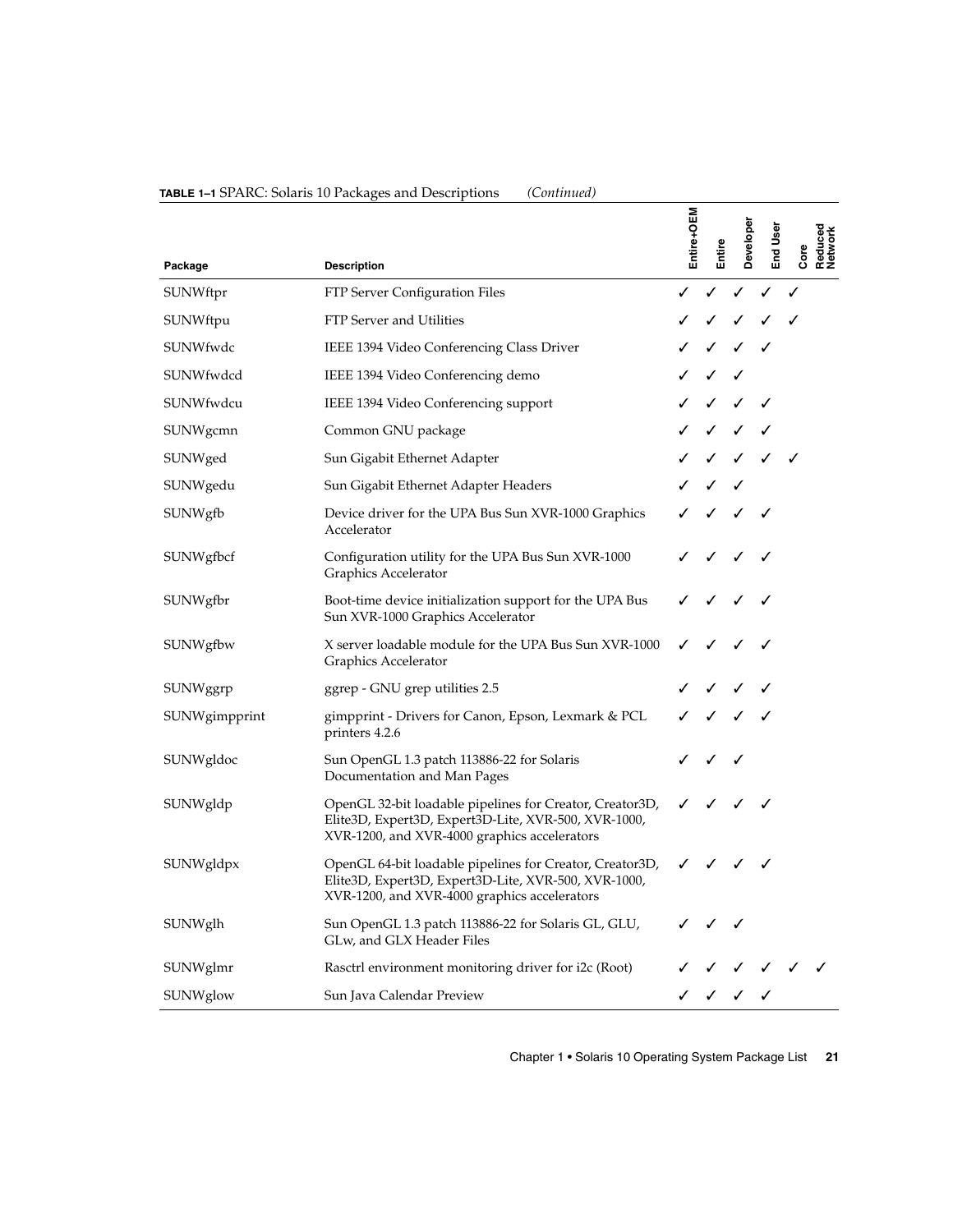| Package                             | <b>Description</b>                                                                                                   | Entire+OEM | Entire       |              | Developer<br>End User                  | Core<br>Reduced<br>Network |
|-------------------------------------|----------------------------------------------------------------------------------------------------------------------|------------|--------------|--------------|----------------------------------------|----------------------------|
| SUNWglrt                            | Sun OpenGL 1.3 patch 113886-22 for Solaris Runtime<br>Libraries                                                      | ✓          | ✓            | ✓            | ✓                                      |                            |
| SUNWglrtu                           | Sun OpenGL 1.3 patch 113886-22 for Solaris Platform<br>Specific Runtime Libraries                                    | ✓          |              | ✓            | ✓                                      |                            |
| SUNWglrtx                           | Sun OpenGL 1.3 patch 113887-22 for Solaris 64-bit<br><b>Runtime Libraries</b>                                        |            |              | ✓            | ✓                                      |                            |
| SUNWglsr                            | Sun OpenGL 1.3 patch 113886-22 for Solaris Runtime<br>Library Generic Software                                       |            | ✓            | $\checkmark$ |                                        |                            |
| SUNWglsrx                           | Sun OpenGL 1.3 patch 113887-22 for Solaris 64-bit Frame<br>Buffer Specific Optimized Software Rasterizer             |            | $\checkmark$ |              |                                        |                            |
| SUNWglsrz                           | Sun OpenGL 1.3 patch 113886-22 for Solaris Frame Buffer<br>Specific Optimized Software Rasterizer                    | ✓          | $\checkmark$ | $\checkmark$ | ✓                                      |                            |
| SUNWglt                             | Layout Table Generation Utility                                                                                      |            | ✓            | ✓            |                                        |                            |
| SUNWgnome-a11y-base-<br>devel-share | Accessibility Implementation for the GNOME base<br>libraries - developer files - platform independent,<br>/usr/share |            | $\checkmark$ | ✓            |                                        |                            |
| SUNWgnome-a11y-base-<br>devel       | Accessibility Implementation for the GNOME base<br>libraries - developer files, platform dependent, /usr             |            | $\checkmark$ |              |                                        |                            |
| SUNWgnome-a11y-base-<br>libs        | Accessibility Implementation for the GNOME base<br>libraries - platform dependent files, /usr filesystem             |            |              | $\checkmark$ | ✓                                      |                            |
| SUNWgnome-a11y-gok-<br>root         | GNOME On-screen Keyboard - architecture dependent, /<br>filesystem                                                   | ✓          | ✓            |              |                                        |                            |
| SUNWgnome-a11y-gok-<br>share        | GNOME On-screen Keyboard - architecture independent,<br>/usr/share                                                   | ✓          | $\checkmark$ |              |                                        |                            |
| SUNWgnome-a11y-gok                  | GNOME On-screen Keyboard                                                                                             |            |              | $\checkmark$ | ✓                                      |                            |
| SUNWgnome-a11y-libs-<br>devel-share | Accessibility Implementation for GNOME - developer<br>files, platform independent, /usr/share                        |            | $\checkmark$ | ✓            |                                        |                            |
| SUNWgnome-a11y-libs-<br>devel       | Accessibility Implementation for GNOME - developer<br>files, platform dependent, /usr                                | ✓          | $\checkmark$ | $\checkmark$ |                                        |                            |
| SUNWgnome-a11y-libs-<br>share       | Accessibility Implementation for GNOME - platform<br>dependent, /usr                                                 |            |              |              | $\checkmark$ $\checkmark$ $\checkmark$ |                            |
| SUNWgnome-a11y-libs                 | Accessibility Implementation for GNOME                                                                               |            |              |              |                                        |                            |
| SUNWgnome-a11y-poke                 | Accessibility support tool                                                                                           |            |              |              |                                        |                            |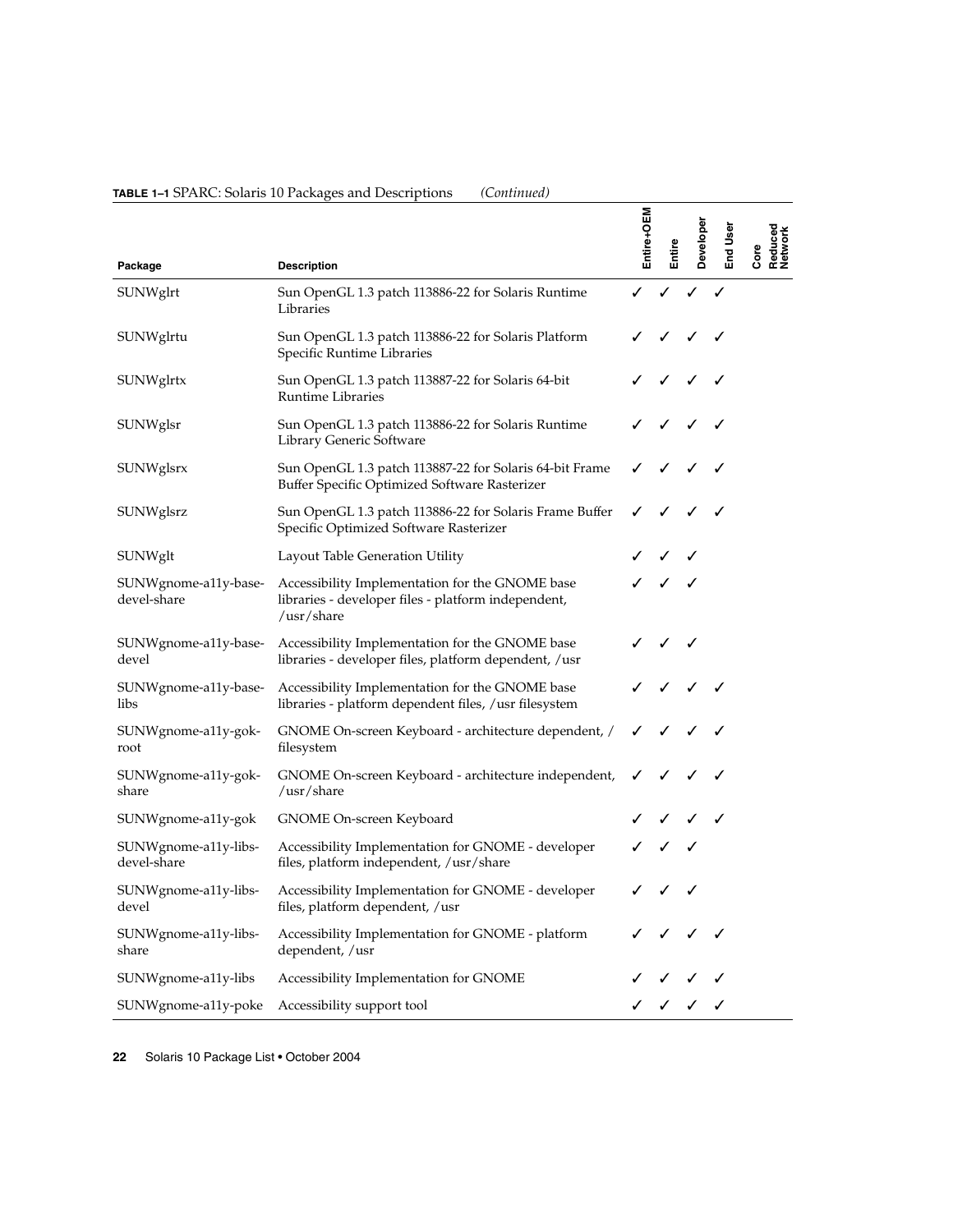|                                            | <b>INDEE</b> To DITING: COMITION TO F ACKAGES ATTA DESCRIPTIONS<br>$\sqrt{2}$         | Entire+OEM |   | Entire | Developer | End User | Core<br>Reduced<br>Network |
|--------------------------------------------|---------------------------------------------------------------------------------------|------------|---|--------|-----------|----------|----------------------------|
| Package<br>SUNWgnome-<br>a11y-reader-devel | <b>Description</b><br>GNOME screen reader and magnifier - developer files             | ✓          | ✓ |        | ✓         |          |                            |
| SUNWgnome-<br>a11y-reader-root             | GNOME screen reader and magnifier - platform<br>dependent files, / filesystem         |            |   |        |           |          |                            |
| SUNWgnome-<br>a11y-reader-share            | GNOME screen reader and magnifier - platform<br>independent files, /usr/share         |            |   |        |           |          |                            |
| SUNWgnome-<br>a11y-reader                  | GNOME screen reader and magnifier                                                     |            |   |        |           |          |                            |
| SUNWgnome-<br>a11y-speech-devel            | GNOME text-to-speech engine - developer files - platform<br>dependent, /usr           | ✓          | ✓ |        |           |          |                            |
| SUNWgnome-<br>a11y-speech-share            | GNOME text-to-speech engine - platform independent<br>files, /usr/share               |            |   |        |           |          |                            |
| SUNWgnome-<br>a11y-speech                  | GNOME text-to-speech engine                                                           |            |   |        |           |          |                            |
| SUNWgnome-<br>archive-mgr-root             | GNOME archive manager - platform dependent files, /<br>filesystem                     |            |   |        |           |          |                            |
| SUNWgnome-<br>archive-mgr-share            | GNOME archive manager - platform independent files,<br>/usr/share                     |            | ✓ |        |           |          |                            |
| SUNWgnome-<br>archive-mgr                  | GNOME archive manager - platform dependent files, /usr<br>filesystem                  | ✓          | ✓ |        |           |          |                            |
| SUNWgnome-<br>audio-devel-share            | GNOME audio support Framework - developer files -<br>platform independent, /usr/share | ✓          | ✓ |        |           |          |                            |
| SUNWgnome-<br>audio-devel                  | GNOME audio support Framework - developer files, /usr<br>filesystem                   | ✓          | ✓ |        |           |          |                            |
|                                            | SUNWgnome-audio-root GNOME audio support Framework                                    |            |   |        |           | ✓        |                            |
| SUNWgnome-<br>audio-share                  | GNOME audio support Framework                                                         |            |   |        |           |          |                            |
| SUNWgnome-audio                            | GNOME audio support framework                                                         |            |   |        |           |          |                            |
| SUNWgnome-base-libs-<br>devel-share        | GNOME base GUI libraries - developer files - platform<br>independent, /usr/share      |            |   |        |           |          |                            |
| SUNWgnome-base-libs-<br>devel              | GNOME base GUI libraries - developer files - platform<br>independent, /usr/share      | ✓          |   |        |           |          |                            |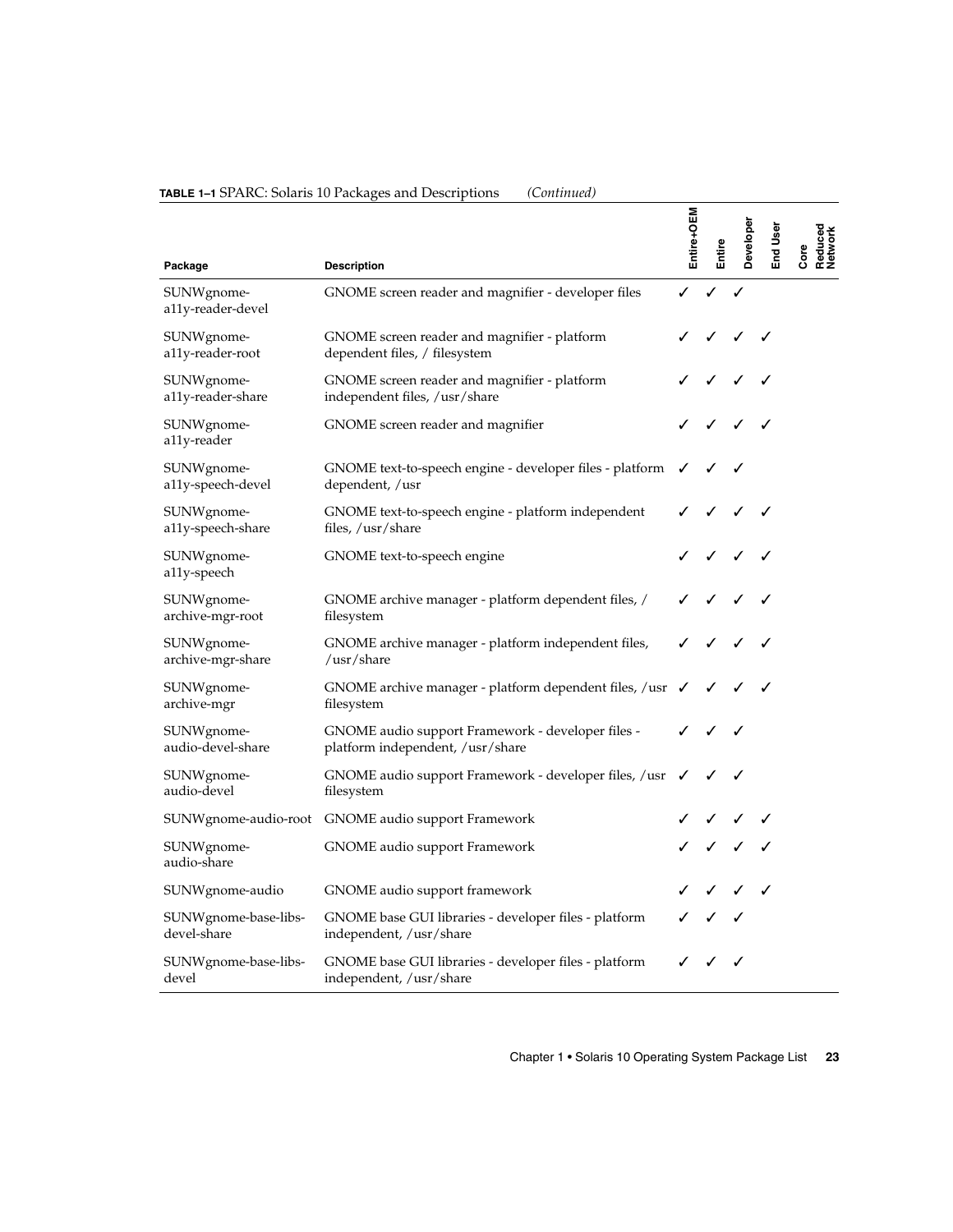| Package                             | <b>Description</b>                                                                              | Entire+OEM   | Entire       | Developer                 | End User | Reduced<br>Network<br>Core |
|-------------------------------------|-------------------------------------------------------------------------------------------------|--------------|--------------|---------------------------|----------|----------------------------|
| SUNWgnome-base-libs-<br>root        | GNOME base GUI libraries - platform dependent files, /<br>filesystem                            | ✓            | ✓            | ✓                         | ✓        |                            |
| SUNWgnome-base-libs-<br>share       | GNOME base GUI libraries - platform independent files,<br>/usr/share                            |              | ✓            | ✓                         | ✓        |                            |
| SUNWgnome-base-libs                 | GNOME base GUI libraries - platform dependent files,<br>/usr filesystem                         |              | $\checkmark$ | ✓                         | ✓        |                            |
| SUNWgnome-<br>calculator-root       | GNOME calculator utility - platform dependent files, /<br>filesystem                            |              | $\checkmark$ | ✓                         |          |                            |
| SUNWgnome-<br>calculator-share      | GNOME calculator utility - platform independent files,<br>/usr/share                            |              | $\checkmark$ | $\checkmark$              |          |                            |
| SUNWgnome-calculator                | GNOME calculator utility                                                                        |              | $\checkmark$ | $\checkmark$              | ✓        |                            |
| SUNWgnome-<br>camera-devel          | GNOME Digital Camera Tool - developer files                                                     |              | ✓            | ✓                         |          |                            |
| SUNWgnome-<br>camera-share          | GNOME Digital Camera Tool - platform independent files, √<br>/usr/share                         |              | ✓            |                           |          |                            |
| SUNWgnome-camera                    | GNOME Digital Camera Tool                                                                       |              |              |                           |          |                            |
| root                                | SUNWgnome-cd-burner- GNOME CD Burner - platform dependent files, /<br>filesystem                |              |              |                           |          |                            |
| SUNWgnome-cd-burner-<br>share       | GNOME CD Burner - platform independent files,<br>/usr/share                                     |              | $\checkmark$ | $\checkmark$              |          |                            |
| SUNWgnome-cd-burner                 | <b>GNOME CD Burner</b>                                                                          |              |              | $\checkmark$ $\checkmark$ |          |                            |
| SUNWgnome-<br>character-map-share   | GNOME character map utility - platform independent,<br>/usr/share                               |              | $\checkmark$ | $\checkmark$              |          |                            |
| SUNWgnome-<br>character-map         | GNOME character map utility - platform dependent files,<br>/usr filesystem                      |              | ✓            |                           |          |                            |
| SUNWgnome-<br>common-devel-share    | GNOME common development tools and libraries -<br>developer files                               | $\checkmark$ | $\checkmark$ | ✓                         |          |                            |
| SUNWgnome-<br>common-devel          | GNOME common development tools and libraries -<br>developer files                               | ✓            | $\checkmark$ | ✓                         |          |                            |
| SUNWgnome-<br>component-devel-share | GNOME CORBA ORB and component framework -<br>developer files - platform independent, /usr/share |              | $\checkmark$ |                           |          |                            |
| SUNWgnome-<br>component-devel       | GNOME CORBA ORB and component framework -<br>developer files                                    |              | ✓ ✓ ✓        |                           |          |                            |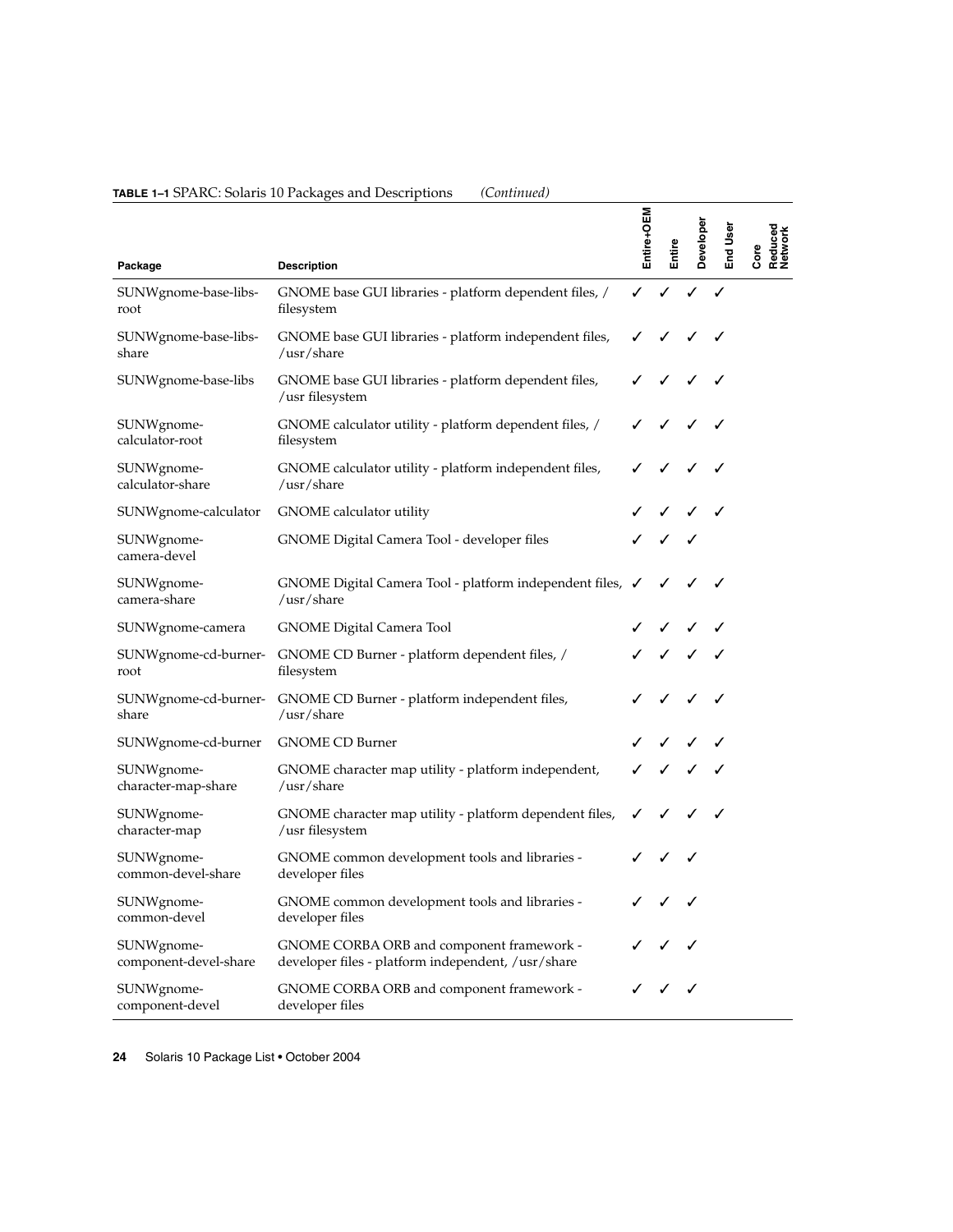| Package                           | <b>Description</b>                                                                                      | Entire+OEM |              | Entire       | Developer                              | End User | Reduced<br>Network<br>Core |
|-----------------------------------|---------------------------------------------------------------------------------------------------------|------------|--------------|--------------|----------------------------------------|----------|----------------------------|
| SUNWgnome-<br>component-root      | GNOME CORBA ORB and component framework -<br>platform dependent files, / filesystem                     | ✓          | ✓            |              | $\checkmark$                           | ✓        |                            |
| SUNWgnome-<br>component           | GNOME CORBA ORB and component framework -<br>platform dependent files, /usr filesystem                  | ✓          |              |              | ✓                                      | ✓        |                            |
| SUNWgnome-<br>config-devel-share  | GNOME configuration framework - developer files -<br>platform independent, /usr/share                   |            |              |              |                                        |          |                            |
| SUNWgnome-<br>config-devel        | GNOME configuration framework - developer files                                                         |            | ✓            | ✓            |                                        |          |                            |
| SUNWgnome-<br>config-editor-share | GNOME configuration database editor - platform<br>independent files, /usr/share                         |            |              |              | $\checkmark$                           |          |                            |
| SUNWgnome-<br>config-editor       | GNOME configuration database editor - platform<br>dependent files, /usr filesystem                      |            |              | ✓            |                                        |          |                            |
|                                   | SUNWgnome-config-root GNOME configuration framework - platform dependent<br>files, / filesystem         | ✓          | $\checkmark$ | $\checkmark$ |                                        |          |                            |
| SUNWgnome-<br>config-share        | GNOME configuration framework - platform independent √<br>files, /usr/share                             |            | ✓            |              |                                        |          |                            |
| SUNWgnome-config                  | GNOME configuration framework - platform dependent<br>files, /usr filesystem                            | ✓          | $\checkmark$ |              | $\checkmark$                           |          |                            |
| SUNWgnome-<br>crash-report-root   | GNOME 2.0 Bug Reporting Tool - platform dependent<br>files, / filesystem                                |            | $\checkmark$ | $\checkmark$ |                                        |          |                            |
| SUNWgnome-<br>crash-report-share  | GNOME 2.0 Bug Reporting Tool - platform independent<br>files, /usr/share                                |            | $\checkmark$ |              |                                        |          |                            |
| SUNWgnome-<br>crash-report        | GNOME 2.0 Bug Reporting Tool - platform dependent<br>files, /usr filesystem                             | ✓          |              |              | $\checkmark$ $\checkmark$ $\checkmark$ |          |                            |
| SUNWgnome-<br>desktop-prefs-devel | GNOME desktop wide preference configuration tools<br>development files - platform dependent files, /usr |            | ✓            | ✓            |                                        |          |                            |
| SUNWgnome-<br>desktop-prefs-root  | GNOME desktop wide preference configuration tools -<br>platform dependent files, / filesystem           | ✓          | $\checkmark$ |              | $\checkmark$                           | ✓        |                            |
| SUNWgnome-<br>desktop-prefs-share | GNOME desktop wide preference configuration tools -<br>platform independent files, /usr/share           |            | 1 1 1 1      |              |                                        |          |                            |
| SUNWgnome-<br>desktop-prefs       | GNOME desktop wide preference configuration tools -<br>platform dependent files, /usr filesystem        |            |              |              |                                        |          |                            |
| SUNWgnome-<br>dialog-share        | GNOME graphical dialog box generator - platform<br>independent files, /usr/share                        |            |              |              | $\checkmark$                           |          |                            |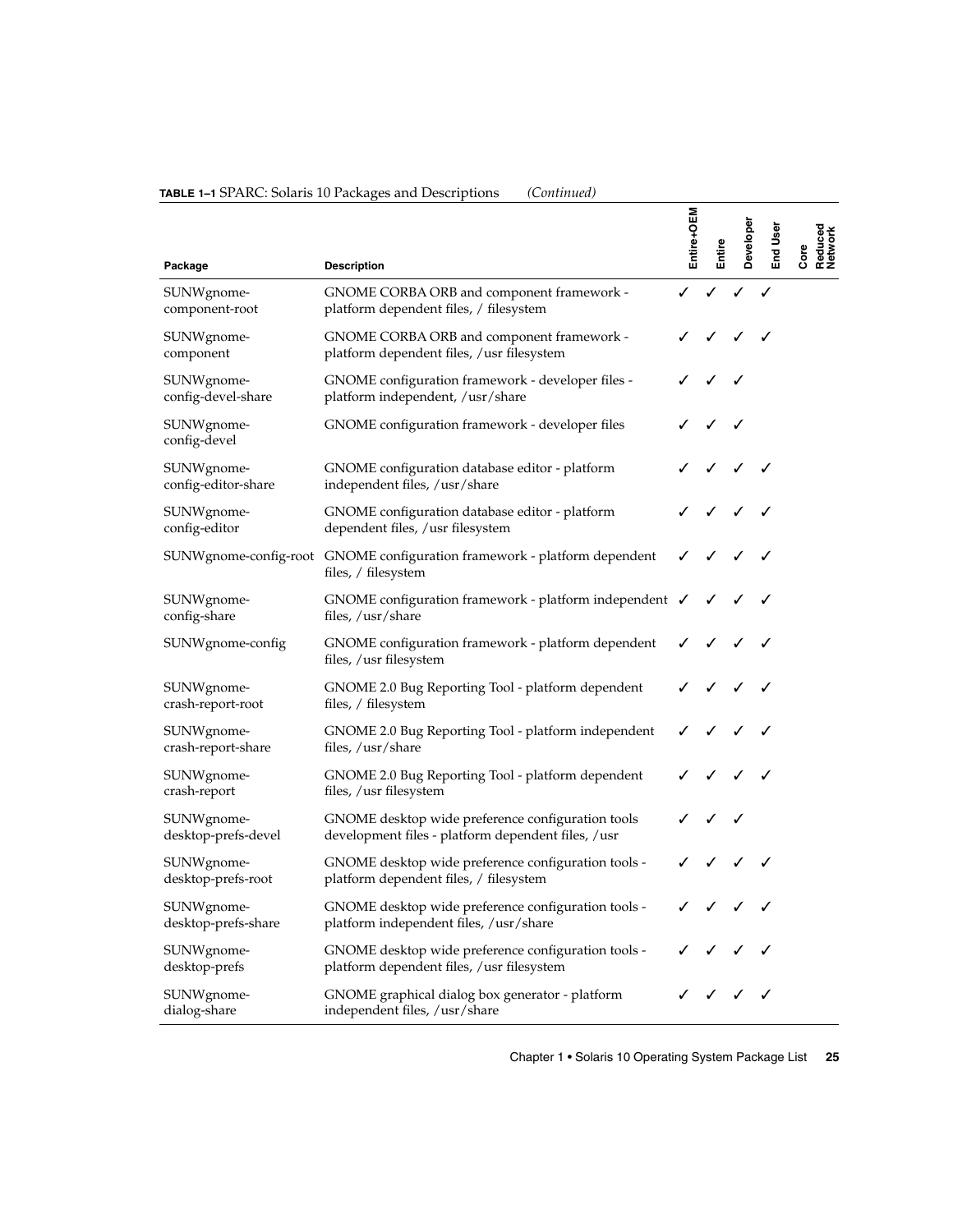| $\frac{1}{2}$                     | $\sim$ and $\sim$ $\sim$<br>$-0.00$<br>$\sqrt{ }$                                                |            |        |              |                 |                            |
|-----------------------------------|--------------------------------------------------------------------------------------------------|------------|--------|--------------|-----------------|----------------------------|
| Package                           | <b>Description</b>                                                                               | Entire+OEM | Entire | Developer    | <b>End User</b> | Reduced<br>Network<br>Core |
| SUNWgnome-dialog                  | GNOME graphical dialog box generator                                                             | ✓          |        | $\checkmark$ | ✓               |                            |
| root                              | SUNWgnome-dictionary- GNOME dictionary tool - platform dependent, /<br>filesystem                |            |        |              |                 |                            |
| share                             | SUNWgnome-dictionary- GNOME dictionary tool - platform independent,<br>/usr/share                |            |        |              |                 |                            |
| SUNWgnome-dictionary              | GNOME dictionary tool - platform dependent files, /usr<br>filesystem                             |            |        |              |                 |                            |
| SUNWgnome-<br>display-mgr-root    | GNOME Display Manager - platform dependent files, /<br>filesystem                                |            |        |              |                 |                            |
| SUNWgnome-<br>display-mgr-share   | GNOME Display Manager - platform independent files,<br>/usr/share                                |            |        |              |                 |                            |
| SUNWgnome-<br>display-mgr         | <b>GNOME Display Manager</b>                                                                     |            |        |              |                 |                            |
| SUNWgnome-dtlogin-<br>integration | dtlogin configuration files for the GNOME desktop -<br>platform dependent files, /usr filesystem |            |        |              |                 |                            |
| SUNWgnome-file-mgr-<br>devel      | The GNOME file manager development files - platform<br>dependent files, / filesystem             |            |        |              |                 |                            |
| SUNWgnome-file-mgr-<br>root       | The GNOME file manager - platform dependent files, /<br>filesystem                               |            |        |              |                 |                            |
| SUNWgnome-file-mgr-<br>share      | The GNOME file manager - platform independent files,<br>/usr/share                               |            |        |              |                 |                            |
| SUNWgnome-file-mgr                | The GNOME file manager - platform dependent files, /usr $\checkmark$<br>filesystem               |            | ✓      |              |                 |                            |
| SUNWgnome-fonts                   | GNOME Unicode and Korean TrueType fonts                                                          |            |        | ✓            | ✓               |                            |
| SUNWgnome-<br>fun-applets-root    | GNOME panel applets - amusements - platform<br>dependent files, / filesystem                     |            |        |              |                 |                            |
| SUNWgnome-<br>fun-applets-share   | GNOME panel applets - amusements - platform<br>independent files, /usr/share                     |            |        |              |                 |                            |
| SUNWgnome-<br>fun-applets         | GNOME panel applets - amusements - platform<br>dependent files, /usr filesystem                  |            |        |              |                 |                            |
| SUNWgnome-<br>games-root          | GNOME Games - platform dependent files, / filesystem                                             | ✓          | ✓      |              |                 |                            |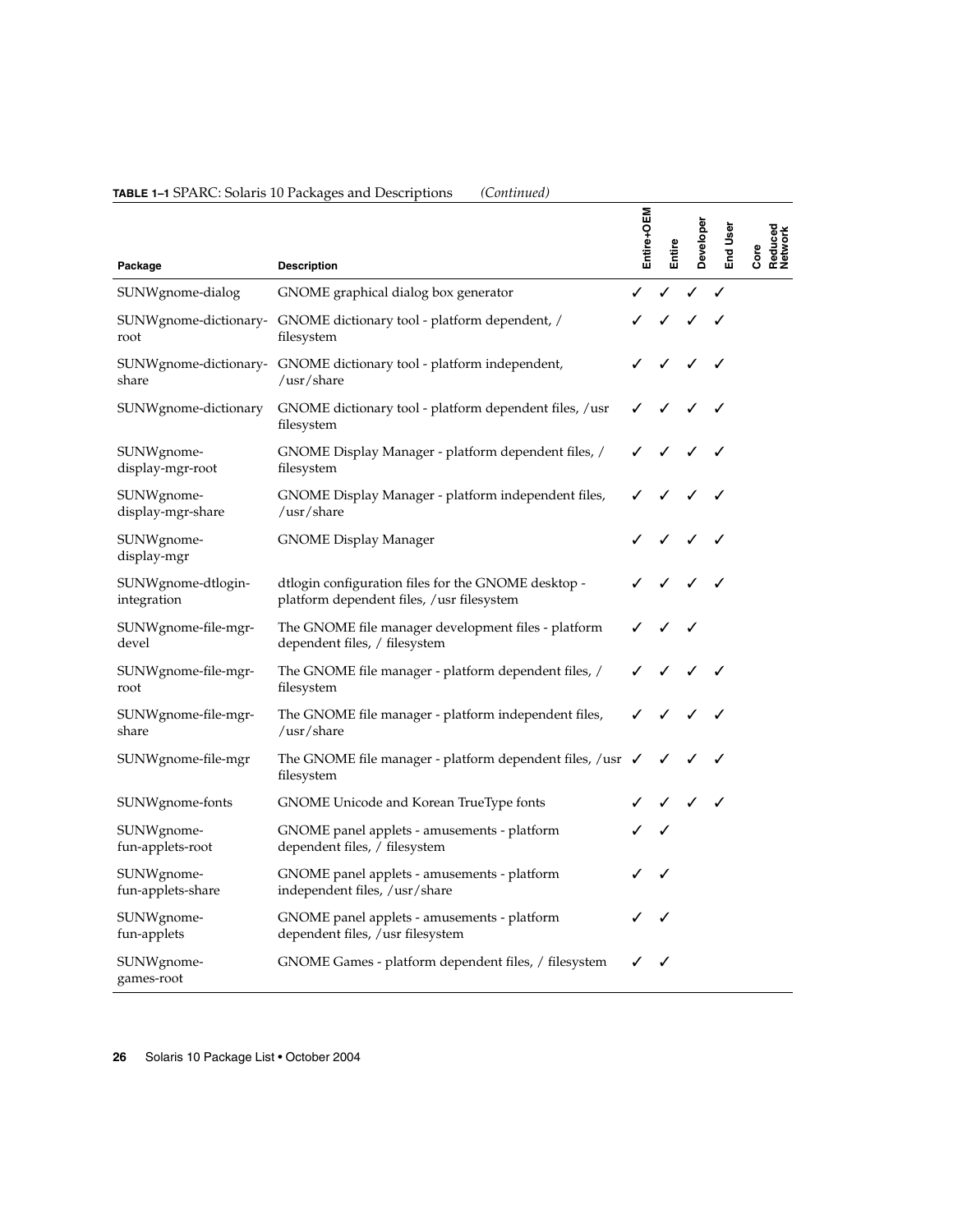| Package                              | <b>Description</b>                                                                        | Entire+OEM | Entire       | Developer                                           | End User | Reduced<br>Network<br>Core |
|--------------------------------------|-------------------------------------------------------------------------------------------|------------|--------------|-----------------------------------------------------|----------|----------------------------|
| SUNWgnome-<br>games-share            | GNOME Games - platform independent files, /usr/share                                      | ✓          | ✓            |                                                     |          |                            |
| SUNWgnome-games                      | <b>GNOME Games</b>                                                                        | ✓          | ✓            |                                                     |          |                            |
| SUNWgnome-<br>help-viewer-share      | GNOME help system - platform independent files,<br>/usr/share                             |            | $\checkmark$ | $\checkmark$                                        | ✓        |                            |
| SUNWgnome-<br>help-viewer            | GNOME help system - platform dependent files, /usr<br>filesystem                          |            |              |                                                     |          |                            |
| SUNWgnome-im-client-<br>share        | GNOME Multi-protocol instant messaging client -<br>platform independent files, /usr/share |            | ✓            | ✓                                                   | ✓        |                            |
| SUNWgnome-im-client                  | GNOME Multi-protocol instant messaging client                                             |            | $\checkmark$ | ✓                                                   |          |                            |
| SUNWgnome-<br>im-switcher-root       | GNOME input method switcher - platform dependent<br>files, / filesystem                   |            | $\checkmark$ | ✓                                                   |          |                            |
| SUNWgnome-<br>im-switcher-share      | GNOME input method switcher - platform independent<br>files, /usr/share                   |            | ✓            | ✓                                                   |          |                            |
| SUNWgnome-<br>im-switcher            | <b>GNOME</b> Input Method Switcher Applet                                                 |            | ✓            | $\checkmark$                                        | ✓        |                            |
| SUNWgnome-<br>img-editor-devel-share | GNOME Image Editor - developer files - platform<br>independent, /usr/share                |            | ✓            | ✓                                                   |          |                            |
| SUNWgnome-<br>img-editor-devel       | GNOME Image Editor - developer files                                                      |            | ✓            | ✓                                                   |          |                            |
| SUNWgnome-<br>img-editor-root        | GNOME Image Editor - platform dependent files, /<br>filesystem                            |            | $\checkmark$ | $\checkmark$                                        |          |                            |
| SUNWgnome-<br>img-editor-share       | GNOME Image Editor - platform independent files,<br>/usr/share                            |            |              |                                                     |          |                            |
| SUNWgnome-img-editor                 | <b>GNOME</b> Image Editor                                                                 |            |              | $\checkmark$                                        |          |                            |
| SUNWgnome-<br>img-viewer-root        | GNOME image viewer - platform dependent files, /<br>filesystem                            | ✓          | $\checkmark$ | $\checkmark$                                        |          |                            |
| SUNWgnome-<br>img-viewer-share       | GNOME image viewer - platform independent files,<br>/usr/share                            |            |              | v v v v                                             |          |                            |
| SUNWgnome-<br>img-viewer             | GNOME image viewer - platform dependent files, /usr<br>filesystem                         | ✓          | $\checkmark$ | $\checkmark$                                        |          |                            |
| SUNWgnome-<br>internet-applets-root  | GNOME panel applets - internet - platform dependent<br>files, / filesystem                |            |              | $\checkmark$ $\checkmark$ $\checkmark$ $\checkmark$ |          |                            |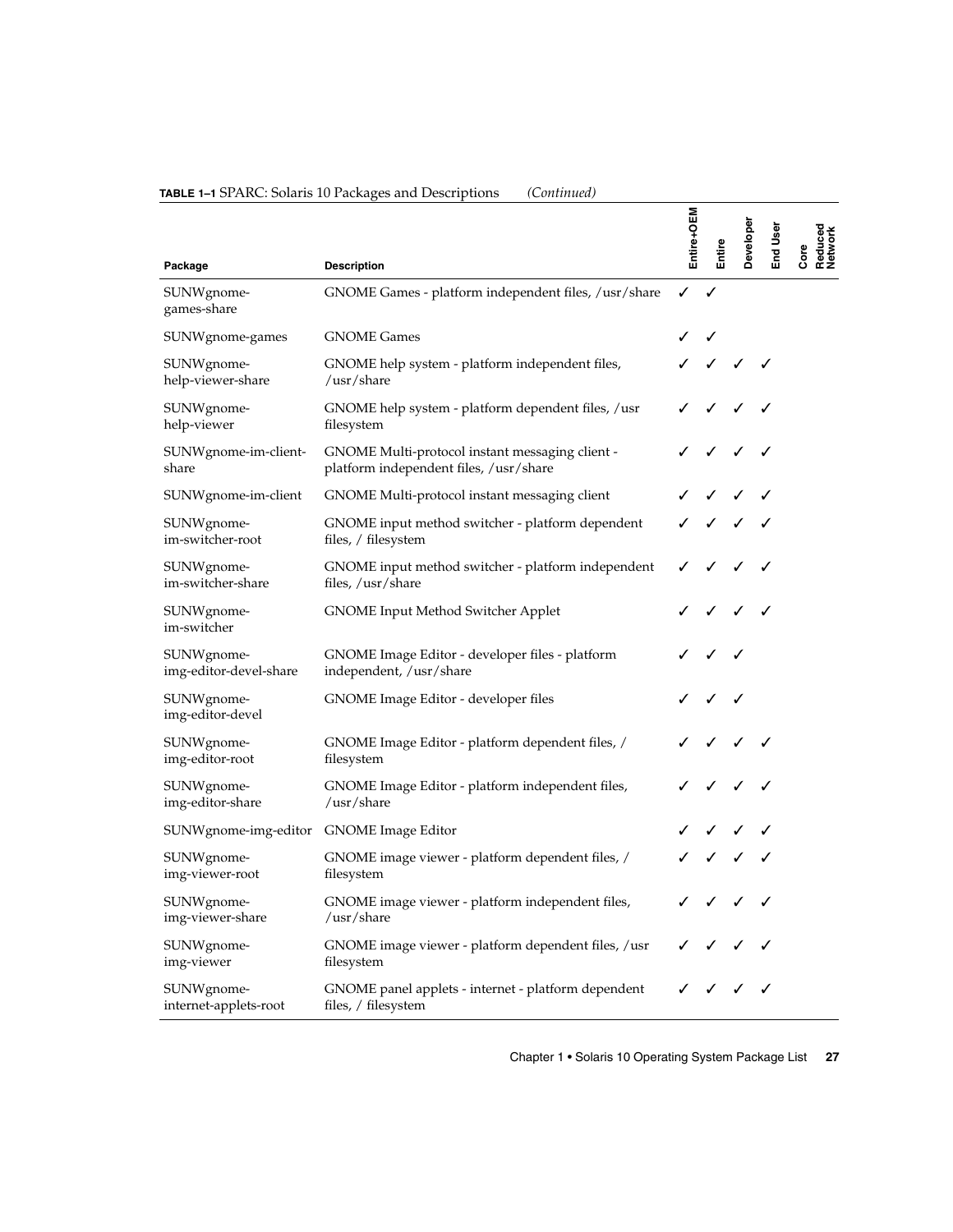| TABLE 1-1 SPARC: Solaris 10 Packages and Descriptions | (Continued) |
|-------------------------------------------------------|-------------|
|-------------------------------------------------------|-------------|

|                                      |                                                                                         | Entire+OEM    |              | Entire       | Developer | End User | Reduced<br>Network<br>Core |
|--------------------------------------|-----------------------------------------------------------------------------------------|---------------|--------------|--------------|-----------|----------|----------------------------|
| Package                              | <b>Description</b>                                                                      |               |              |              |           |          |                            |
| SUNWgnome-internet-<br>applets-share | GNOME panel applets - internet - platform independent<br>files, /usr/share              | ✓             | ✓            | ✓            |           | ✓        |                            |
| SUNWgnome-internet-<br>applets       | GNOME panel applets - internet - platform dependent<br>files, /usr filesystem           |               |              |              |           |          |                            |
| SUNWgnome-intranet-<br>applets-root  | GNOME panel applets - intranet - platform dependent<br>files, / filesystem              |               |              |              |           |          |                            |
| SUNWgnome-intranet-<br>applets-share | GNOME panel applets - intranet - platform independent<br>files, /usr/share              |               |              |              |           |          |                            |
| SUNWgnome-intranet-<br>applets       | GNOME panel applets - intranet - platform dependent<br>files, /usr filesystem           |               |              |              |           |          |                            |
| SUNWgnome-<br>jdshelp-share          | GNOME Java Help - platform independent, /usr/share                                      |               |              |              |           |          |                            |
| SUNWgnome-jdshelp                    | GNOME Java Help                                                                         |               |              | $\checkmark$ |           | ✓        |                            |
| SUNWgnome-libs-devel-<br>share       | GNOME base GUI libraries - developer files - platform<br>independent, /usr/share        |               |              |              |           |          |                            |
| SUNWgnome-libs-devel                 | GNOME base GUI libraries - developer files - platform<br>independent, /usr              | ✓             | ✓            |              |           |          |                            |
| SUNWgnome-libs-root                  | GNOME libraries - platform dependent files, / filesystem                                | ✓             | ✓            |              |           |          |                            |
| SUNWgnome-libs-share                 | GNOME libraries - platform independent files, /usr/share $\sqrt$                        |               |              |              |           |          |                            |
| SUNWgnome-libs                       | GNOME libraries - platform dependent files, /usr<br>filesystem                          | ✓             | ✓            | ✓            |           | ✓        |                            |
| SUNWgnome-<br>media-devel-share      | GNOME streaming media framework - developer files -<br>platform independent, /usr/share | ✓             | ✓            |              |           |          |                            |
| SUNWgnome-<br>media-devel            | GNOME streaming media framework - developer files,<br>/usr filesystem                   |               | ✓            |              |           |          |                            |
| SUNWgnome-<br>media-player-root      | GNOME Media Player - platform dependent files, /<br>filesystem                          |               | ✓            | ✓            |           | ✓        |                            |
| SUNWgnome-<br>media-player-share     | GNOME Media Player - platform independent files,<br>$\sqrt{usr/share}$                  |               |              |              |           |          |                            |
| SUNWgnome-<br>media-player           | <b>GNOME</b> Media Player                                                               |               | $\checkmark$ | $\checkmark$ |           |          |                            |
|                                      | SUNWgnome-media-root GNOME streaming media framework                                    | $\mathcal{I}$ |              | $J$ $J$      |           |          |                            |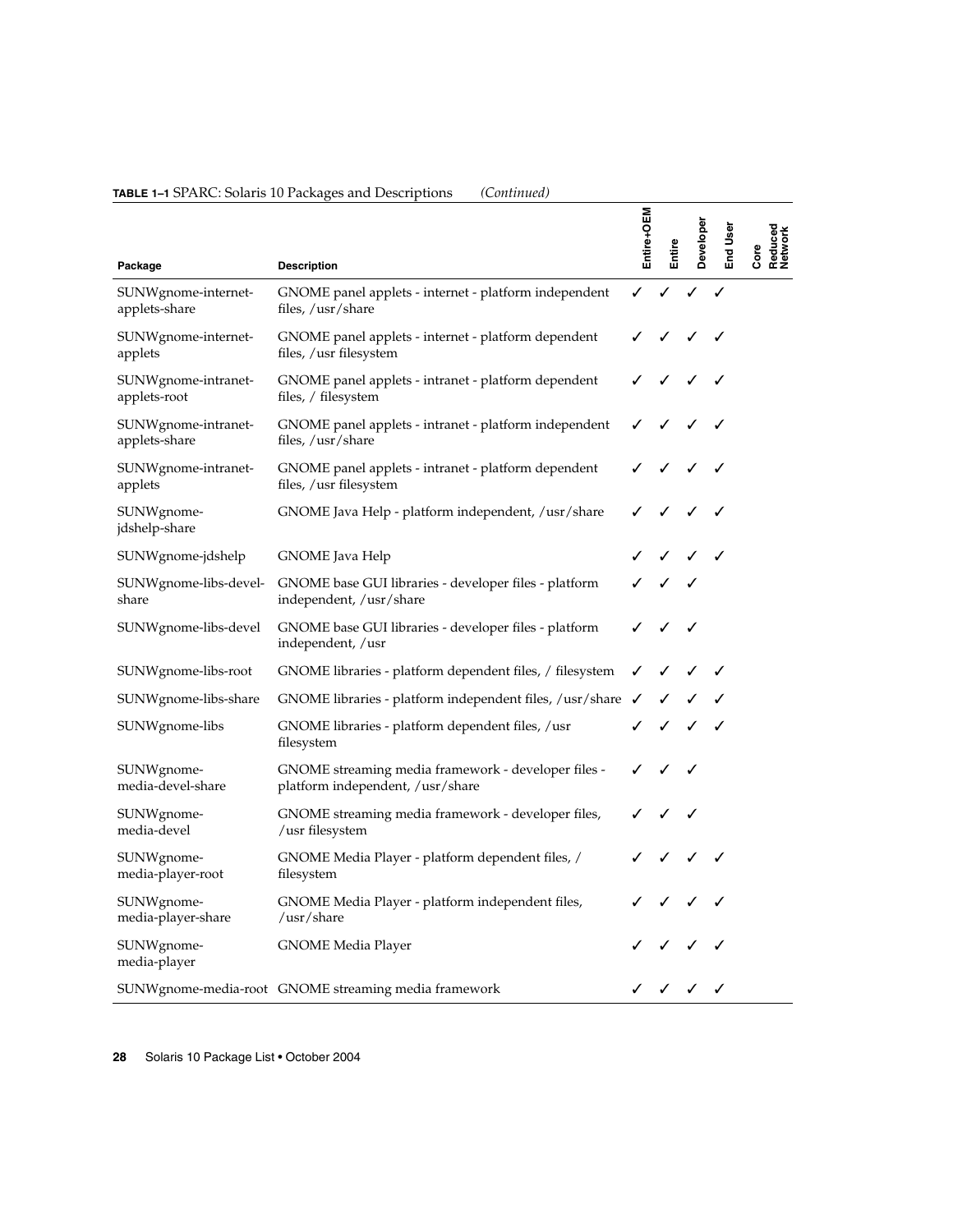| Package                         | <b>EXAMPLE 1-1</b> SEARC: SORALS TO E ackages and Descriptions<br>$\sqrt{2}$<br><b>Description</b>                     | Entire+OEM | Entire                    | Developer                              | End User | Core<br>Reduced<br>Network |
|---------------------------------|------------------------------------------------------------------------------------------------------------------------|------------|---------------------------|----------------------------------------|----------|----------------------------|
| SUNWgnome-<br>media-share       | GNOME streaming media framework                                                                                        | ✓          | $\checkmark$              | $\checkmark$                           | ✓        |                            |
| SUNWgnome-media                 | GNOME streaming media framework                                                                                        |            |                           | ✓                                      | ✓        |                            |
| SUNWgnome-<br>mm-applets-root   | GNOME panel applets - multimedia - platform dependent √<br>files, / filesystem                                         |            |                           |                                        |          |                            |
| SUNWgnome-<br>mm-applets-share  | GNOME panel applets - multimedia - platform<br>independent files, /usr/share                                           | ✓          | $\checkmark$              | ✓                                      | ✓        |                            |
| SUNWgnome-<br>mm-applets        | GNOME panel applets - multimedia - platform dependent V<br>files, /usr filesystem                                      |            | $\checkmark$              |                                        |          |                            |
| SUNWgnome-<br>panel-devel-share | GNOME panel and support libraries - developer files -<br>platform independent, /usr/share                              | ✓          | $\checkmark$              | ✓                                      |          |                            |
| SUNWgnome-<br>panel-devel       | GNOME panel and support libraries - developer files                                                                    | ✓          | $\sqrt{2}$                | ✓                                      |          |                            |
| SUNWgnome-panel-root            | GNOME panel and support libraries - platform dependent √<br>files, / filesystem                                        |            | $\checkmark$              |                                        |          |                            |
| SUNWgnome-<br>panel-share       | GNOME panel and support libraries - platform<br>independent files, /usr/share                                          |            | $\checkmark$              | $\checkmark$                           | ✓        |                            |
| SUNWgnome-panel                 | GNOME panel and support libraries - platform dependent $\sqrt{ }$<br>files, /usr filesystem                            |            |                           |                                        |          |                            |
| SUNWgnome-<br>pdf-viewer-root   | GNOME PDF Viewer based on Xpdf - platform dependent $\sqrt{ }$<br>files, / filesystem                                  |            |                           | $\checkmark$                           |          |                            |
| SUNWgnome-<br>pdf-viewer-share  | GNOME PDF Viewer based on Xpdf - platform<br>independent files, /usr/share                                             |            | ✓                         | ✓                                      | ✓        |                            |
|                                 | SUNWgnome-pdf-viewer GNOME PDF Viewer based on Xpdf                                                                    |            |                           |                                        | ✓        |                            |
| SUNWgnome-pilot-link-<br>root   | PalmPilot Link Utilities - platform independent, /<br>filesystem                                                       |            |                           |                                        |          |                            |
| SUNWgnome-pilot-link-<br>share  | PalmPilot Link Utilities - platform independent,<br>/usr/share                                                         |            | $\checkmark$              | $\checkmark$                           |          |                            |
| SUNWgnome-pilot-link            | PalmPilot Link Utilities                                                                                               |            |                           | $\checkmark$ $\checkmark$ $\checkmark$ |          |                            |
| SUNWgnome-<br>print-devel-share | GNOME printing technology developer support files -<br>platform independent files, /usr/share                          |            | $\checkmark$ $\checkmark$ |                                        |          |                            |
|                                 | SUNWgnome-print-devel GNOME printing technology developer support files -<br>platform dependent files, /usr filesystem |            |                           |                                        |          |                            |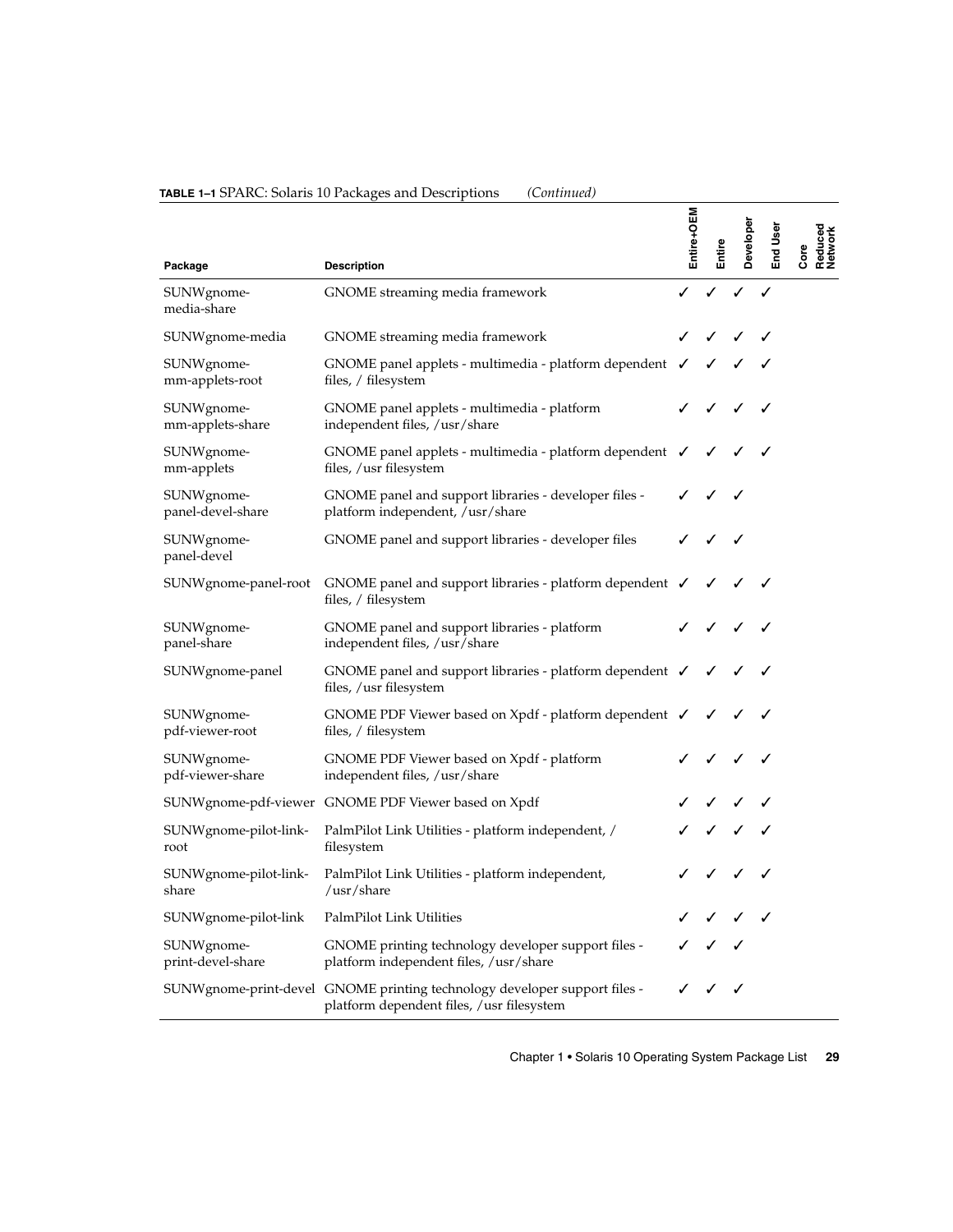| Package                           | <b>Description</b>                                                                          | Entire+OEM | Entire | Developer | End User | Core<br>Reduced<br>Network |
|-----------------------------------|---------------------------------------------------------------------------------------------|------------|--------|-----------|----------|----------------------------|
|                                   | SUNWgnome-print-share GNOME printing technology - platform independent files,<br>/usr/share | ✓          | ✓      |           | ✓        |                            |
| SUNWgnome-print                   | GNOME printing technology - platform dependent files,<br>/usr filesystem                    | ✓          | ✓      |           |          |                            |
| SUNWgnome-<br>project-devel-share | GNOME Project Planner - developer files - platform<br>independent, /usr/share               |            |        |           |          |                            |
| SUNWgnome-<br>project-devel       | <b>GNOME</b> Project Planner - developer files                                              |            |        |           |          |                            |
| SUNWgnome-<br>project-share       | GNOME Project Planner - platform independent files,<br>/usr/share                           |            |        |           |          |                            |
| SUNWgnome-project                 | <b>GNOME Project Planner</b>                                                                |            |        |           |          |                            |
| SUNWgnome-ps-viewer-<br>root      | GNOME post script viewer - platform dependent files, /<br>filesystem                        |            |        |           |          |                            |
| SUNWgnome-ps-viewer-<br>share     | GNOME post script viewer - platform independent files,<br>/usr/share                        |            |        |           |          |                            |
| SUNWgnome-ps-viewer               | GNOME post script viewer - platform dependent files,<br>/usr filesystem                     |            |        |           |          |                            |
| SUNWgnome-<br>rmm-utils-share     | GNOME removable media utility                                                               |            |        | ✓         |          |                            |
| SUNWgnome-rmm-utils               | GNOME removable media utility                                                               |            |        |           |          |                            |
| SUNWgnome-<br>search-tool-root    | GNOME file search tool - platform dependent, /<br>filesystem                                |            |        |           |          |                            |
| SUNWgnome-<br>search-tool-share   | GNOME file search tool - platform independent,<br>/usr/share                                |            |        |           |          |                            |
|                                   | SUNWgnome-search-tool GNOME file search tool - platform dependent files, /usr<br>filesystem |            |        |           |          |                            |
| SUNWgnome-<br>session-devel-share | GNOME session manager developer files - platform<br>independent files, /usr/share           |            |        |           |          |                            |
| SUNWgnome-<br>session-root        | GNOME session manager - platform dependent files, /<br>filesystem                           |            |        |           |          |                            |
| SUNWgnome-<br>session-share       | GNOME session manager - platform independent files,<br>/usr/share                           |            |        |           |          |                            |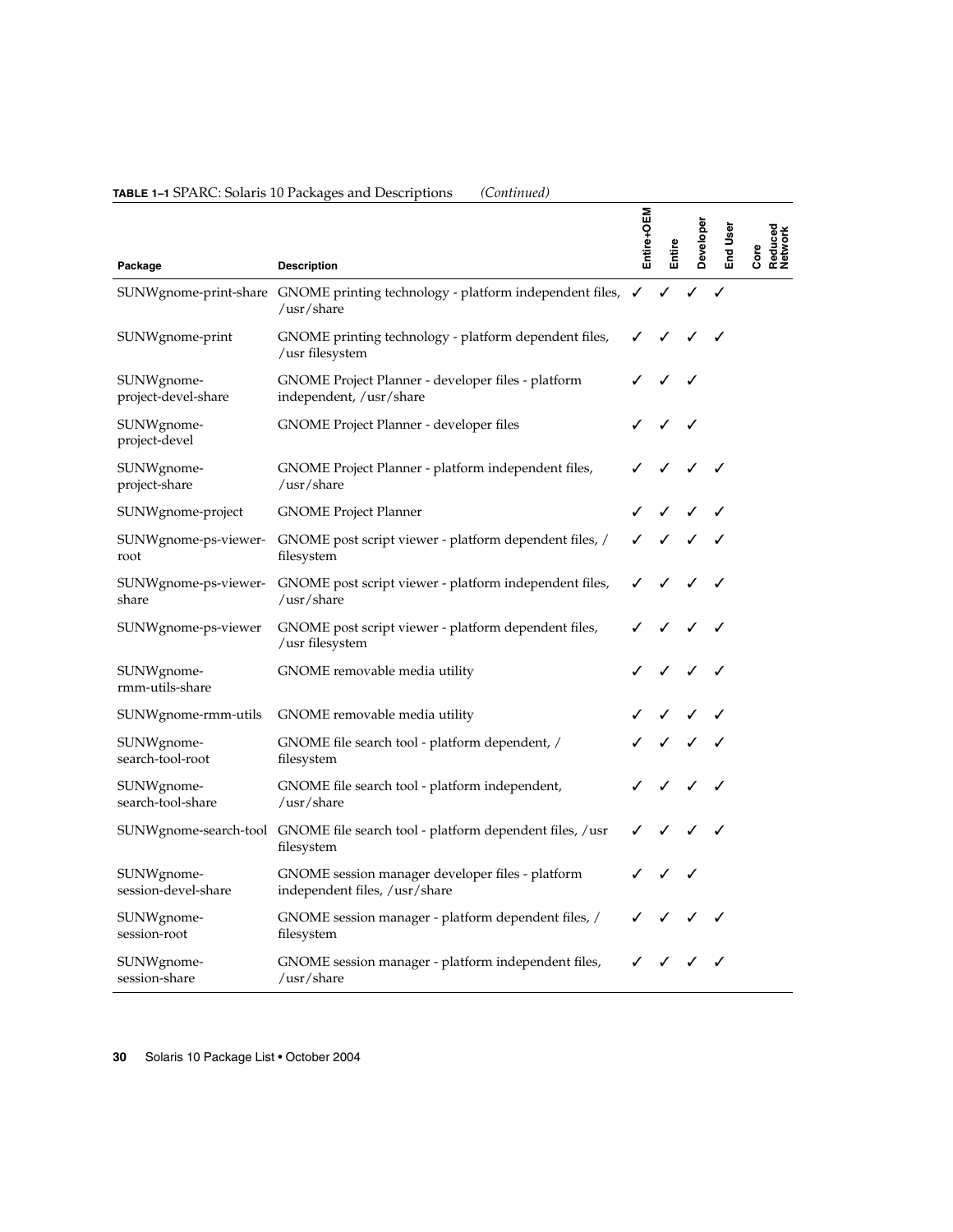| Package                            | <b>INDEE</b> To DITING: COMITION TO F ACKAGES ATTA DESCRIPTIONS<br>$\sqrt{2}$<br><b>Description</b> | Entire+OEM | Entire       | Developer | End User | Core<br>Reduced<br>Network |
|------------------------------------|-----------------------------------------------------------------------------------------------------|------------|--------------|-----------|----------|----------------------------|
| SUNWgnome-session                  | GNOME session manager - platform dependent files, /usr<br>filesystem                                | ✓          | ✓            |           |          |                            |
| SUNWgnome-spell-share              | GNOME Spell Checker Component - platform<br>independent, /usr/share                                 |            |              | ✓         |          |                            |
| SUNWgnome-spell                    | <b>GNOME Spell Checker Component</b>                                                                |            |              |           |          |                            |
| SUNWgnome-<br>sys-suspend-share    | GNOME sys-suspend application - platform independent<br>files, /usr/share                           |            |              |           |          |                            |
| SUNWgnome-<br>sys-suspend          | GNOME sys-suspend application                                                                       |            |              | ✓         |          |                            |
| SUNWgnome-<br>terminal-devel-share | GNOME terminal emulator development files - platform<br>independent files, /usr/share filesystem    |            | ✓            |           |          |                            |
| SUNWgnome-<br>terminal-devel       | GNOME terminal emulator development files - platform<br>dependent files, /usr                       |            |              |           |          |                            |
| SUNWgnome-<br>terminal-root        | GNOME terminal emulator - platform dependent files, /<br>filesystem                                 |            |              |           |          |                            |
| SUNWgnome-<br>terminal-share       | GNOME terminal emulator - platform independent files,<br>/usr/share                                 |            |              |           |          |                            |
| SUNWgnome-terminal                 | GNOME terminal emulator - platform dependent files,<br>/usr filesystem                              |            |              |           |          |                            |
| devel                              | SUNWgnome-text-editor- Development package for the GNOME text editor                                |            |              |           |          |                            |
| root                               | SUNWgnome-text-editor- GNOME text editor - platform dependent files, /<br>filesystem                |            |              |           |          |                            |
| share                              | SUNWgnome-text-editor- GNOME text editor - platform independent files,<br>/usr/share                |            | $\checkmark$ |           |          |                            |
| SUNWgnome-text-editor              | GNOME text editor - platform dependent files, /usr<br>filesystem                                    |            | $\checkmark$ |           |          |                            |
| SUNWgnome-<br>themes-share         | GNOME themes and support libraries - platform<br>Independent files, /usr/share                      |            | $\checkmark$ |           |          |                            |
| SUNWgnome-themes                   | GNOME themes and support libraries - platform<br>dependent files, /usr filesystem                   |            |              |           |          |                            |
| SUNWgnome-<br>ui-designer-share    | GNOME UI Designer - platform independent files,<br>/usr/share                                       |            |              |           |          |                            |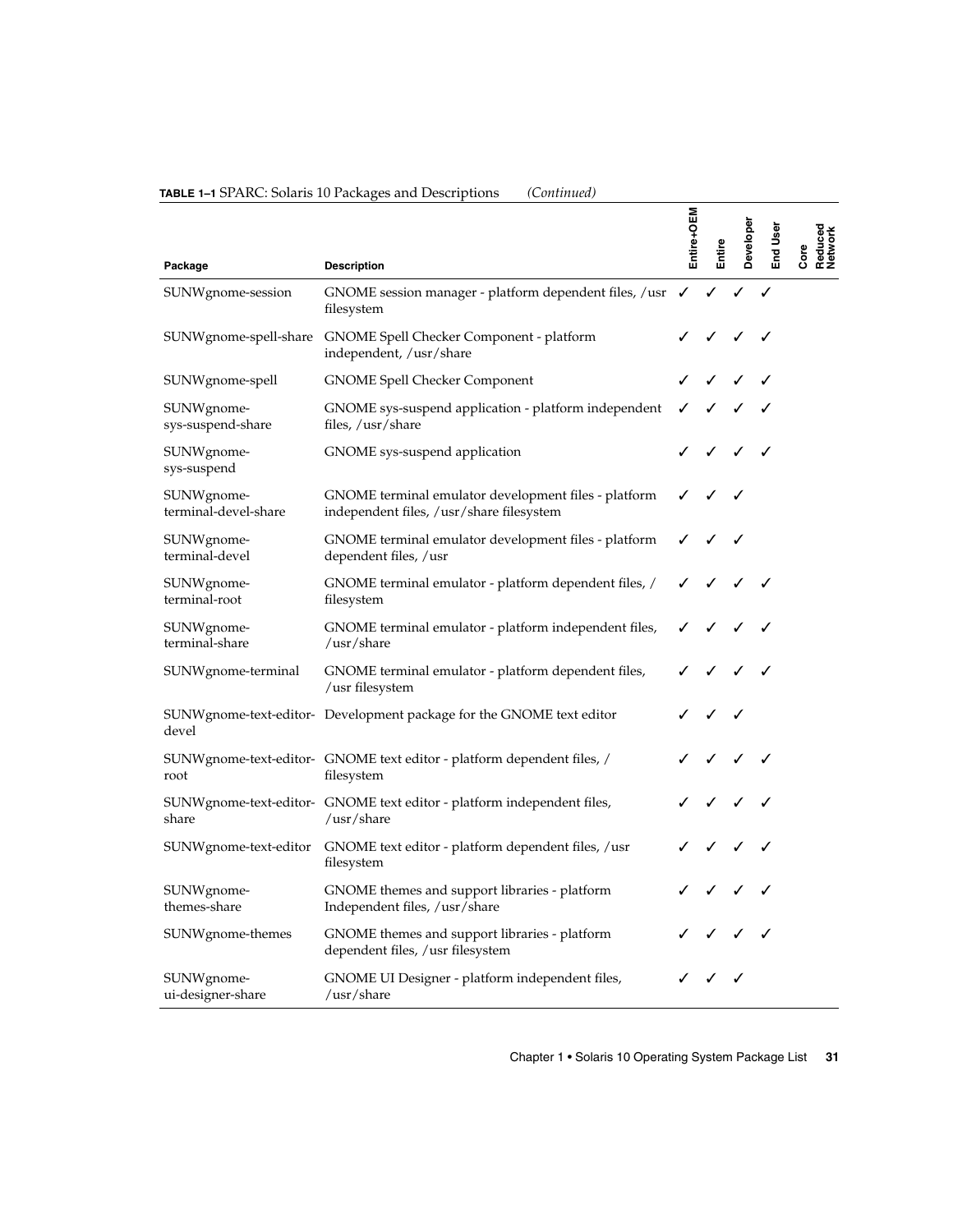|                                     | <b>INDEL</b> 1-1 STARC: SORIIS TO I RENAGES and DESCRIPTIONS<br>$\sqrt{2}$                                                        |            |        |           |                 |                            |
|-------------------------------------|-----------------------------------------------------------------------------------------------------------------------------------|------------|--------|-----------|-----------------|----------------------------|
| Package                             | <b>Description</b>                                                                                                                | Entire+OEM | Entire | Developer | <b>End User</b> | Core<br>Reduced<br>Network |
| SUNWgnome-<br>ui-designer           | GNOME UI designer                                                                                                                 | ✓          | ✓      | ✓         |                 |                            |
| SUNWgnome-user-docs                 | GNOME user documentation - platform independent files, $\checkmark$<br>/usr/share                                                 |            |        |           |                 |                            |
| SUNWgnome-utility-<br>applets-root  | GNOME panel applets - utility - platform dependent files,<br>/ filesystem                                                         | ✓          |        |           |                 |                            |
| SUNWgnome-utility-<br>applets-share | GNOME panel applets - utility - platform independent<br>files, /usr/share                                                         | ✓          |        |           |                 |                            |
| SUNWgnome-utility-<br>applets       | GNOME panel applets - utility - platform dependent files,<br>/usr filesystem                                                      | ✓          | ✓      |           |                 |                            |
| SUNWgnome-vfs-devel-<br>share       | GNOME Virtual File System Framework and<br>application/MIME type registry - developer files -<br>platform independent, /usr/share |            | ✓      |           |                 |                            |
| SUNWgnome-vfs-devel                 | GNOME Virtual File System Framework and<br>application/MIME type registry - developer files                                       |            |        |           |                 |                            |
| SUNWgnome-vfs-root                  | GNOME Virtual File System Framework and<br>application/MIME type registry - platform dependent<br>files, / filesystem             |            |        |           |                 |                            |
| SUNWgnome-vfs-share                 | GNOME Virtual File System Framework and<br>application/MIME type registry - platform independent<br>files, /usr/share             |            |        |           |                 |                            |
| SUNWgnome-vfs                       | GNOME Virtual File System Framework and<br>application/MIME type registry - platform dependent<br>files, /usr filesystem          |            |        | ✓         |                 |                            |
| SUNWgnome-wm-devel                  | GNOME window manager development files - platform<br>dependent files, /usr                                                        |            |        |           |                 |                            |
| SUNWgnome-wm-root                   | GNOME window manager - platform dependent files, /<br>filesystem                                                                  |            |        |           |                 |                            |
| SUNWgnome-wm-share                  | GNOME window manager - platform independent files,<br>/usr/share                                                                  |            |        |           |                 |                            |
| SUNWgnome-wm                        | GNOME window manager - platform dependent files,<br>/usr filesystem                                                               |            |        |           |                 |                            |
| SUNWgnome-xml-root                  | GNOME XML catalogs - platform dependent files, /<br>filesystem                                                                    |            |        |           |                 |                            |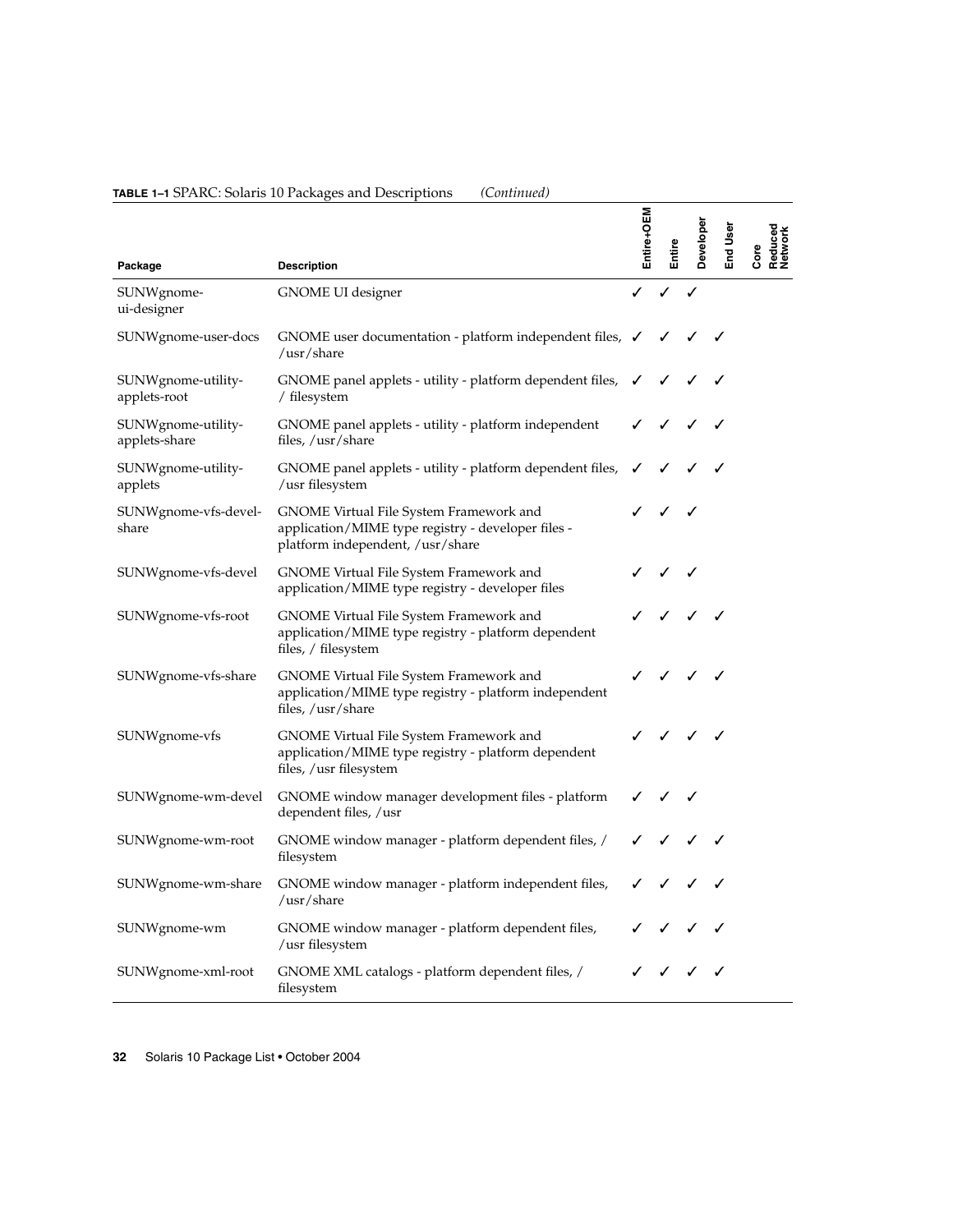|                     |                                                                               | Entire+OEM | Entire | Developer    | End User | Core         | Reduced<br>Network |
|---------------------|-------------------------------------------------------------------------------|------------|--------|--------------|----------|--------------|--------------------|
| Package             | <b>Description</b>                                                            |            |        |              |          |              |                    |
| SUNWgnome-xml-share | GNOME XML stylesheets - platform independent files,<br>/usr/share             | ✓          | ✓      | ✓            | ✓        |              |                    |
| SUNWgnutls-devel    | GNU Transport Layer Security Library - developer files                        | ✓          | ✓      | ✓            |          |              |                    |
| SUNWgnutls          | <b>GNU Transport Layer Security Library</b>                                   |            | ✓      | ✓            | ✓        |              |                    |
| SUNWgpch            | The GNU Patch utility                                                         |            |        |              |          |              |                    |
| SUNWgscr            | espgs - ESP GhostScript 7.07.1                                                |            |        | ✓            |          |              |                    |
| SUNWgsfot           | GNU Ghostscript Fonts (Other)                                                 |            |        |              |          |              |                    |
| SUNWgsfst           | GNU Ghostscript Fonts (Standard)                                              |            |        |              |          |              |                    |
| <b>SUNWgss</b>      | Generic Security Service Application Program Interface,<br>Version 2 - user   |            |        |              |          |              |                    |
| SUNWgssc            | Generic Security Service Application Program Interface,<br>Version 2 - config |            |        |              |          |              |                    |
| SUNWgssdh           | GSS-API mechanism libraries for NIS+ extended<br>Diffie-Hellman               |            |        | ✓            |          |              |                    |
| SUNWgssk            | Generic Security Service Application Program Interface,<br>Version 2 - kernel |            |        |              |          |              |                    |
| SUNWgtar            | GNU tar - A utility used to store, backup, and transport<br>files (gtar) 1.14 |            |        |              |          |              |                    |
| SUNWgzip            | The GNU Zip (gzip) compression utility 1.3.3                                  |            |        |              |          |              |                    |
| SUNWhea             | SunOS C/C++ header files for general development of<br>software               |            | ✓      |              |          |              |                    |
| SUNWhiu8            | Traditional Chinese (EUC) iconv modules for UTF-8                             |            |        |              | ✓        |              |                    |
| SUNWhmd             | SunSwift <sup>™</sup> Adapter Drivers                                         |            |        |              | ✓        |              |                    |
| SUNWhmdu            | SunSwift Adapter Headers                                                      |            |        |              |          |              |                    |
| SUNWhpijs           | hpijs - HP InkJet Server 1.6                                                  |            |        |              |          |              |                    |
| SUNWi13rf           | X11 fonts for ISO8859-13 character set (required fonts)                       |            | ✓      | ✓            |          |              |                    |
| SUNWi15rf           | X11 fonts for ISO8859-15 character set (required fonts)                       |            |        |              |          |              |                    |
| SUNWi1of            | ISO-8859-1 (Latin-1) Optional Fonts                                           |            |        | $\checkmark$ |          |              |                    |
| SUNWi2cr            | Device drivers for I2C devices (Root)                                         |            | ✓      | ✓            | ✓        | $\checkmark$ |                    |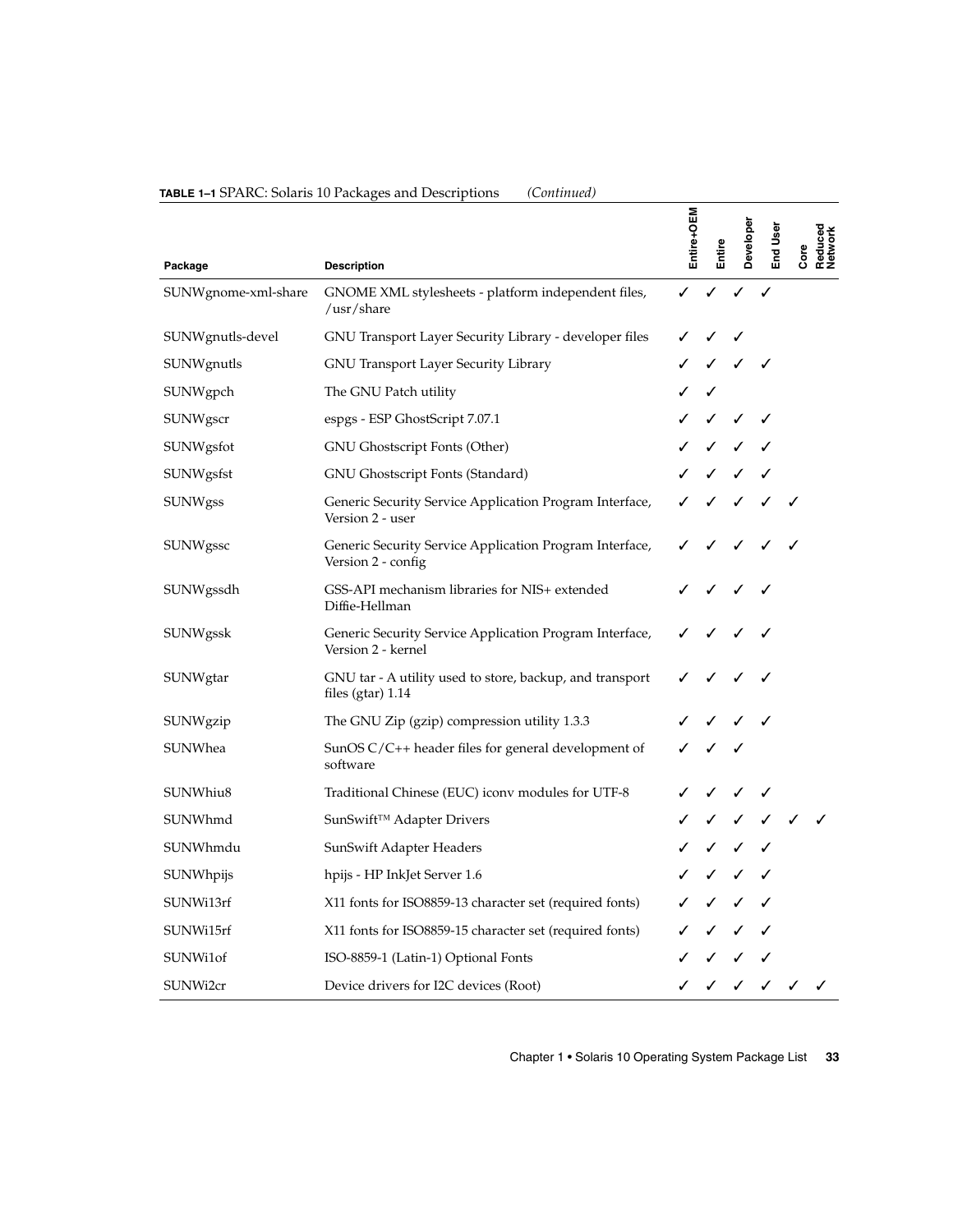| Package          | <b>Description</b>                                                                                              | Entire+OEM | Entire       | Developer | End User | Core | Reduced<br>Network |
|------------------|-----------------------------------------------------------------------------------------------------------------|------------|--------------|-----------|----------|------|--------------------|
| SUNWi2rf         | X11 fonts for ISO8859-2 character set (required fonts)                                                          | ✓          | $\checkmark$ | ✓         | ✓        |      |                    |
| SUNWi4rf         | X11 fonts for ISO8859-4 character set (required fonts)                                                          |            |              |           |          |      |                    |
| SUNWi5rf         | X11 fonts for ISO8859-5 character set (required fonts)                                                          |            |              |           |          |      |                    |
| SUNWi7rf         | X11 fonts for ISO8859-7 character set (required fonts)                                                          |            |              |           |          |      |                    |
| SUNWi8rf         | X11 fonts for ISO8859-8 character set (required fonts)                                                          |            |              |           |          |      |                    |
| SUNWi9rf         | X11 fonts for ISO8859-9 character set (required fonts)                                                          |            |              |           |          |      |                    |
| <b>SUNWib</b>    | Sun InfiniBand Framework                                                                                        |            |              |           |          |      |                    |
| <b>SUNWibfcm</b> | Infiniband framework driver                                                                                     |            |              |           |          |      |                    |
| SUNWibhba        | FC-HBA library for Sun FC-IB adapters                                                                           |            |              |           |          |      |                    |
| SUNWibhbar       | FC HBA library for IB Fibre Channel adapters                                                                    |            |              |           |          |      |                    |
| SUNWibsrp        | SRP driver - scsi over rdma                                                                                     |            |              |           |          |      |                    |
| <b>SUNWicu</b>   | International Components for Unicode User Files                                                                 |            |              |           |          |      |                    |
| SUNWicud         | International Components for Unicode Developer Files                                                            |            |              |           |          |      |                    |
| SUNWidn          | Inter-Domain Network Modules for Sun Enterprise™<br>10000                                                       |            |              |           |          |      |                    |
| SUNWidnd         | Internationalized Domain Name Support Developer Files                                                           |            |              |           |          |      |                    |
| SUNWidnl         | Internationalized Domain Name Support Library Files                                                             |            |              |           |          |      |                    |
| SUNWidnu         | Internationalized Domain Name Support Utilities                                                                 |            |              |           |          |      |                    |
| SUNWifb          | Device driver for the PCI Bus Sun Expert3D (IFB) graphics<br>accelerator                                        |            |              |           |          |      |                    |
| SUNWifbcf        | Configuration utility for the PCI Bus Sun Expert3D (IFB)<br>graphics accelerator                                | ✓          |              |           |          |      |                    |
| SUNWifbr         | Boot-time device initialization support for the PCI Bus Sun $\checkmark$<br>Expert3D (IFB) graphics accelerator |            |              |           |          |      |                    |
| SUNWifbw         | X server loadable module for the PCI Bus Sun Expert3D<br>(IFB) graphics accelerator                             |            | ✓            |           |          |      |                    |
| SUNWifp          | Sun FC-AL Device Driver For QLogic Fibre Channel<br>Family                                                      |            |              |           |          |      |                    |
| SUNWifph         | SunOS Header Files For QLogic FC-AL Family                                                                      |            | ✓            |           |          |      |                    |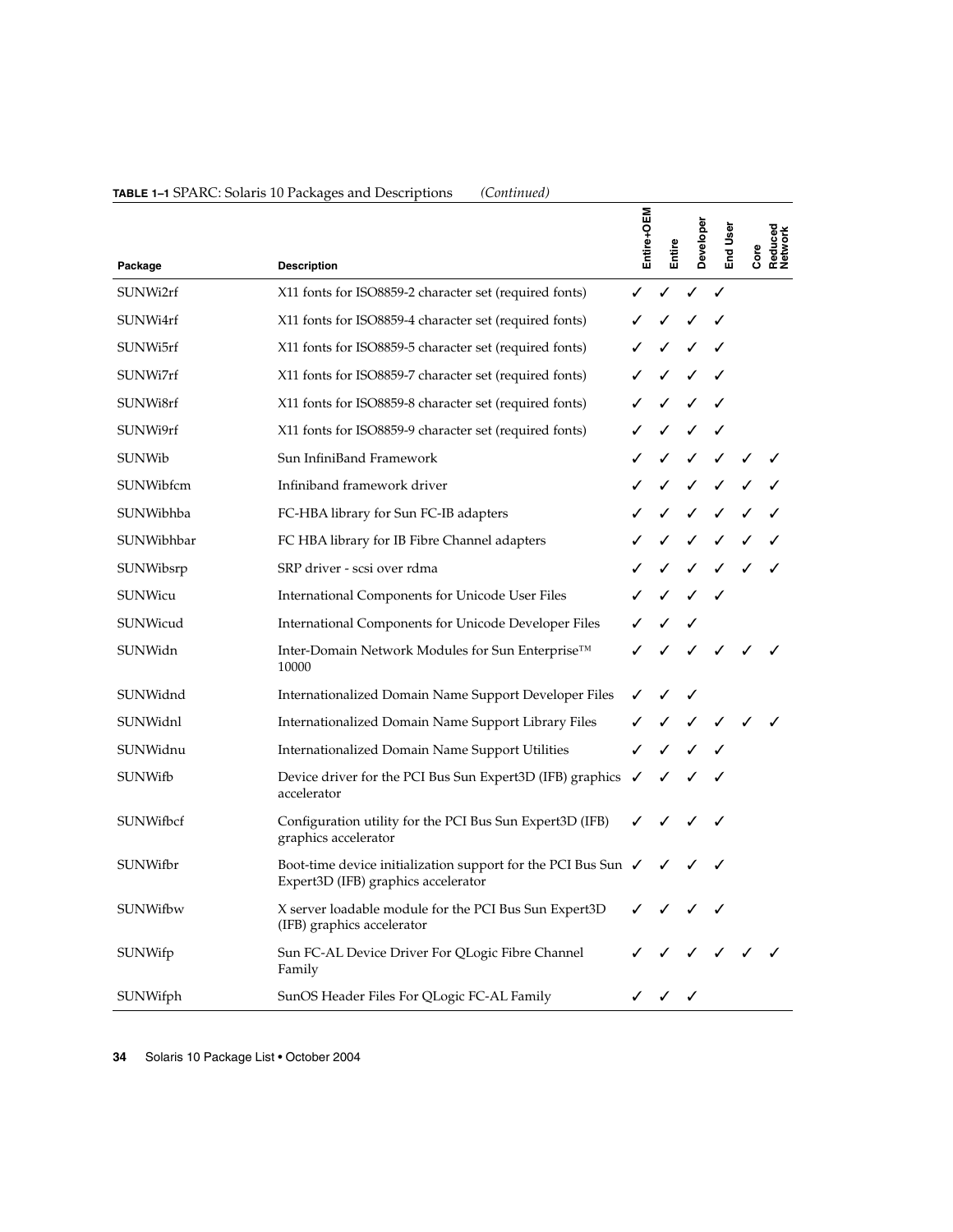| Package                          | <b>Description</b>                                                                                      | Entire+OEM | Entire       | Developer    | End User     | Core | Reduced<br>Network |
|----------------------------------|---------------------------------------------------------------------------------------------------------|------------|--------------|--------------|--------------|------|--------------------|
| SUNWimagick                      | ImageMagick - Image Manipulation Utilities and Libraries<br>5.4.7                                       | ✓          | ✓            | ✓            | ✓            |      |                    |
| SUNWinamd                        | Internet Domain Name Server                                                                             |            |              | $\checkmark$ | $\checkmark$ |      |                    |
| SUNWiniu8                        | Indic (UTF-8) iconv modules for UTF-8                                                                   |            |              | ✓            |              |      |                    |
| <b>SUNWinst</b>                  | Sun installation software                                                                               |            |              |              |              |      |                    |
| SUNWinstall-<br>patch-utils-root | Install and Patch Utilities (root)                                                                      |            |              |              | ✓            |      |                    |
| SUNWipc                          | utilities to monitor or remove messages, semaphores, or<br>shared memory for interprocess communication |            |              |              |              |      |                    |
| SUNWipfr                         | IP Filter Utilities                                                                                     |            |              |              |              |      |                    |
| SUNWipfu                         | IP Filter Utilities                                                                                     |            |              |              |              |      |                    |
| SUNWipoib                        | Sun IP over InfiniBand                                                                                  |            |              |              |              |      |                    |
| SUNWippcore                      | Internet Print Protocol (IPP)<br>encoding/decoding/operation support                                    |            |              |              |              |      |                    |
| SUNWipplr                        | Internet Printing Protocol (IPP) Apache configuration for<br>service module                             | ✓          |              |              |              |      |                    |
| SUNWipplu                        | Internet Printing Protocol (IPP) Apache module for<br>listening service                                 |            |              |              |              |      |                    |
| SUNWiqdoc                        | Sun Java(tm) System Message Queue Javadoc and<br>Examples                                               |            |              |              |              |      |                    |
| SUNWiqfs                         | Sun Java(tm) System Message Queue JNDI FS Provider                                                      |            |              |              |              |      |                    |
| SUNWiqjx                         | Sun Java(tm) System Message Queue JAXM Client<br>Runtime Package                                        | ✓          |              |              |              |      |                    |
| SUNWiqr                          | Sun Java(tm) System Message Queue Root Package                                                          |            |              |              |              |      |                    |
| SUNWiqu                          | Sun Java(tm) System Message Queue /usr Package                                                          |            | ✓            |              |              |      |                    |
| SUNWique                         | Sun Java(tm) System Message Queue Client Runtime                                                        | ℐ          | ✓            |              |              |      |                    |
| SUNWiqum                         | Sun Java(tm) System Message Queue JMS/SOAP Msg<br><b>Transformer Runtime</b>                            | ✓          | ✓            |              |              |      |                    |
| <b>SUNWiscsir</b>                | Sun iSCSI Device Driver                                                                                 |            |              |              |              |      |                    |
| SUNWiscsiu                       | Sun iSCSI Management Utilities                                                                          |            | $\checkmark$ | $\checkmark$ | $\checkmark$ | ✓    |                    |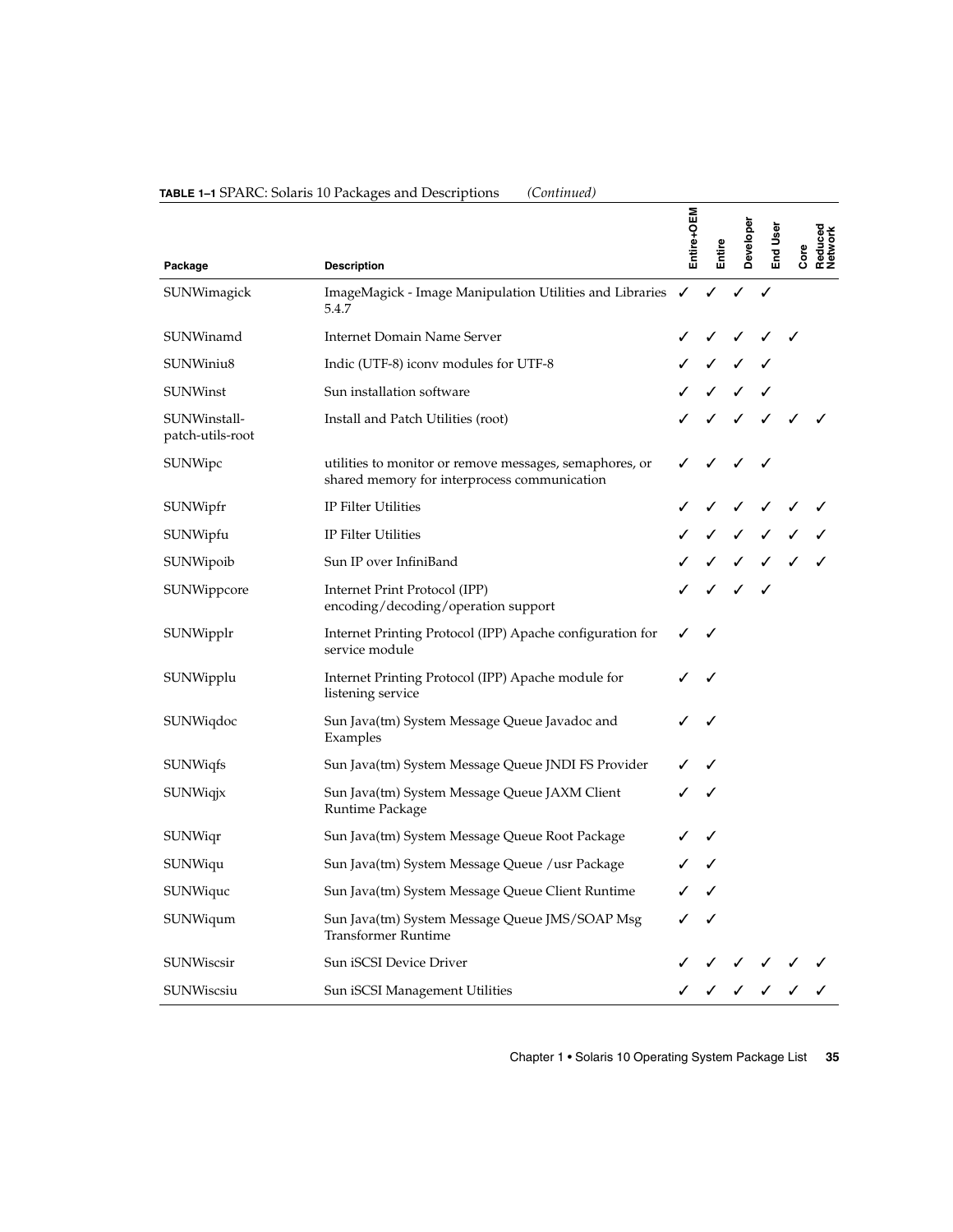| Package          | $\sqrt{2}$<br><b>Description</b>                                              | Entire+OEM | Entire       | Developer                              | End User | Reduced<br>Network<br>Core |
|------------------|-------------------------------------------------------------------------------|------------|--------------|----------------------------------------|----------|----------------------------|
| <b>SUNWislcc</b> | XSH4 conversion for Eastern European locales                                  |            |              |                                        |          |                            |
| <b>SUNWisolc</b> | XSH4 conversion for ISO Latin character sets                                  |            |              |                                        |          |                            |
| SUNWj2pi         | This package contains configuration files for Java Plug-in<br>1.2.2           |            |              |                                        |          |                            |
| SUNWj3cfg        | Post configuration for SUNWj3rt package                                       |            |              |                                        |          |                            |
| SUNWj3dev        | Tools and utilities including javac, jdb, javadoc,<br>rmiregistry             |            |              |                                        |          |                            |
| SUNWj3dmo        | Demonstration applications and applets                                        |            |              |                                        |          |                            |
| SUNWj3dvx        | Tools and utilities including javac, jdb, javadoc,<br>rmiregistry (64 bit)    |            |              |                                        |          |                            |
| SUNWj3irt        | JDK 1.4 I18N run time environment                                             |            |              |                                        | ✓        |                            |
| SUNWj3man        | man pages                                                                     |            |              |                                        |          |                            |
| SUNWj3rt         | Java virtual machine and core class libraries                                 |            |              |                                        | ✓        |                            |
| SUNWj3rtx        | Java virtual machine and core class libraries (64 bit)                        |            |              |                                        |          |                            |
| SUNWj5cfg        | Java Platform host specific configuration                                     |            |              | ✓                                      | ✓        |                            |
| SUNWj5dev        | Java Platform development tools                                               |            |              |                                        |          |                            |
| SUNWj5dmo        | Java Platform demonstration applications and applets                          |            | ✓            |                                        |          |                            |
| SUNWj5dmx        | Java Platform demonstration applications and applets<br>$(64-bit)$            |            | $\checkmark$ |                                        |          |                            |
| SUNWj5dvx        | Java Platform development tools (64-bit)                                      |            |              |                                        |          |                            |
| SUNWj5man        | Java Platform manual pages                                                    |            |              |                                        |          |                            |
| SUNWj5rt         | Java Platform virtual machine and core class libraries                        |            |              |                                        |          |                            |
| SUNWj5rtx        | Java Platform virtual machine and core class libraries (64<br>bit)            |            |              |                                        |          |                            |
| SUNWjaf          | Java Activation Framework                                                     |            |              |                                        |          |                            |
| SUNWjai-imageio  | Java Advanced Imaging Image I/O Tools library                                 |            |              | $\checkmark$ $\checkmark$              |          |                            |
| SUNWjai          | Java Advanced Imaging library                                                 |            |              | $\checkmark$ $\checkmark$ $\checkmark$ |          |                            |
| SUNWjato         | This package contains the Java Studio Enterprise Web<br>Application Framework |            | ✓ ✓ ✓        |                                        |          |                            |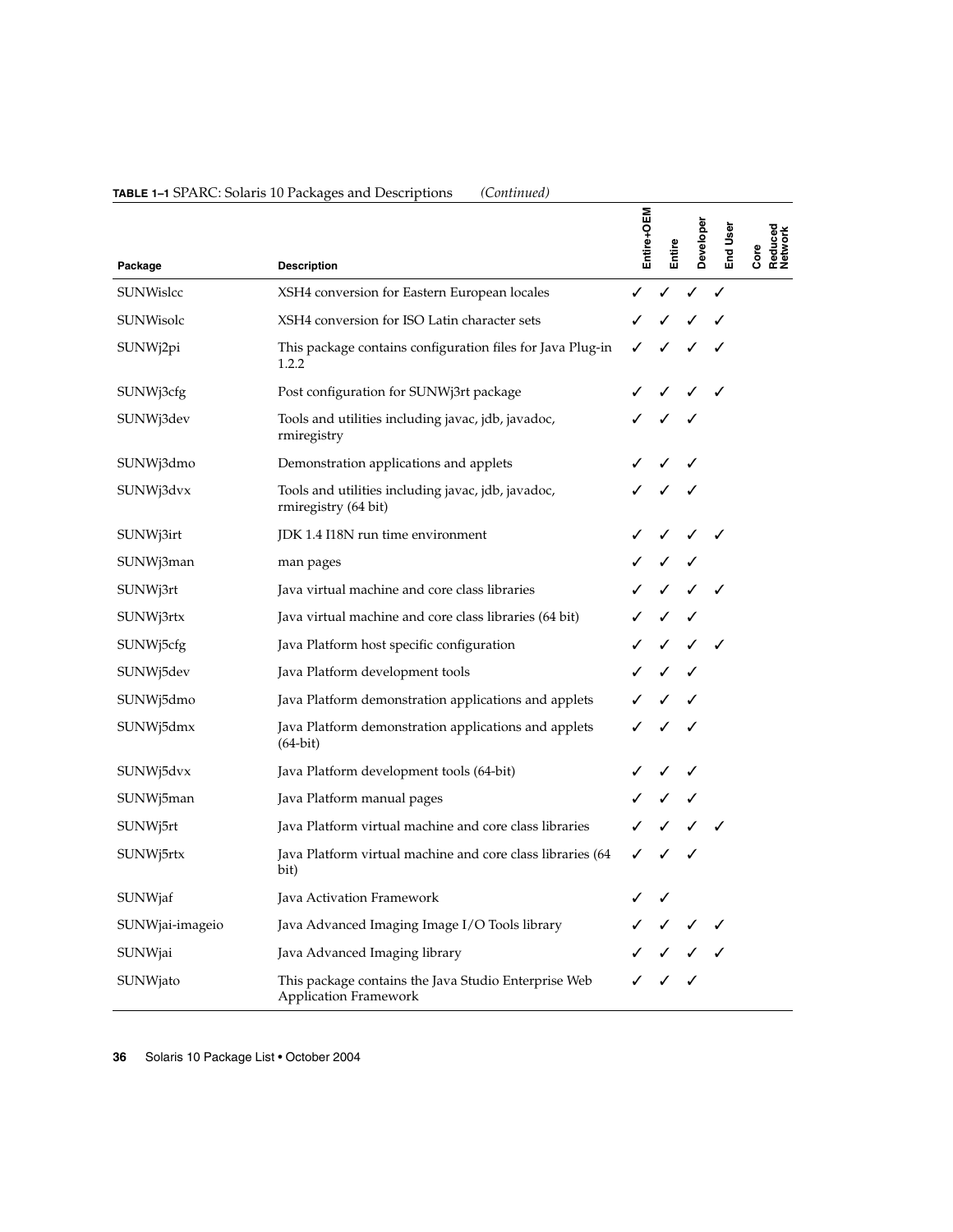| Package                          | <b>ELLETT</b> STIRE. COMILS TO I ackages and Descriptions<br>$\sqrt{2}$<br><b>Description</b>                         | Entire+OEM | Entire | Developer | End User | Core |  |
|----------------------------------|-----------------------------------------------------------------------------------------------------------------------|------------|--------|-----------|----------|------|--|
| SUNWjatodmo                      | This package contains the Java Studio Enterprise Web<br>Application Framework Sample Application                      | ✓          | ✓      | ✓         |          |      |  |
| SUNWjatodoc                      | This package contains the Java Studio Enterprise Web<br>Application Framework Documentation                           |            |        |           |          |      |  |
| SUNWjavaapps                     | A set of Java utilities                                                                                               |            |        | ✓         | ✓        |      |  |
| SUNWjaxp                         | Java API for XML Parsing 1.2                                                                                          |            |        |           |          |      |  |
| SUNWjcom                         | Java Communications API for Smart Card support - Java<br>and Native Code                                              |            |        |           |          |      |  |
| SUNWjdic                         | JDesktop Integration Components (JDIC)                                                                                |            |        |           |          |      |  |
| SUNW <sub>jds-registration</sub> | Customer registration application.                                                                                    |            |        |           |          |      |  |
| SUNWjdsver                       | Version Info for Java Desktop System                                                                                  |            |        |           |          |      |  |
| SUNWifb                          | Device driver for the PCI Bus Sun XVR-1200 and XVR-600<br>graphics accelerator                                        | ✓          |        |           |          |      |  |
| SUNWifbcf                        | Configuration software for the PCI Bus Sun XVR-1200 and √<br>XVR-600 graphics accelerator                             |            |        |           |          |      |  |
| SUNWjfbr                         | Boot-time device initialization support for the PCI Bus Sun $\checkmark$<br>XVR-1200 and XVR-600 graphics accelerator |            |        |           |          |      |  |
| SUNWjfbw                         | X server loadable module for the PCI Bus Sun XVR-1200<br>and XVR-600 graphics accelerator                             |            |        |           |          |      |  |
| SUNWjfca                         | Device driver for JNI 1560 Fibre channel controllers                                                                  |            |        |           |          |      |  |
| SUNWjfcau                        | JNI HBA support software                                                                                              |            |        | ✓         | ✓        |      |  |
| SUNWjhdem                        | JavaHelp™ graphical help demos                                                                                        |            | ✓      |           |          |      |  |
| SUNWjhdev                        | JavaHelp graphical help developer toolkit                                                                             |            | ✓      |           |          |      |  |
| SUNWjhdoc                        | JavaHelp graphical help documentation                                                                                 |            |        |           |          |      |  |
| SUNWjhrt                         | JavaHelp graphical help runtime                                                                                       |            |        |           |          |      |  |
| SUNWjib                          | Dallas Semiconductor serial iButton OCF Card Terminal<br>Driver                                                       |            |        |           |          |      |  |
| SUNWjiu8                         | Japanese iconv modules for conversion between UTF-8<br>and other Japanese codesets                                    |            |        |           |          |      |  |
| SUNWjmail                        | Java Mail Runtime                                                                                                     |            | ✓      |           |          |      |  |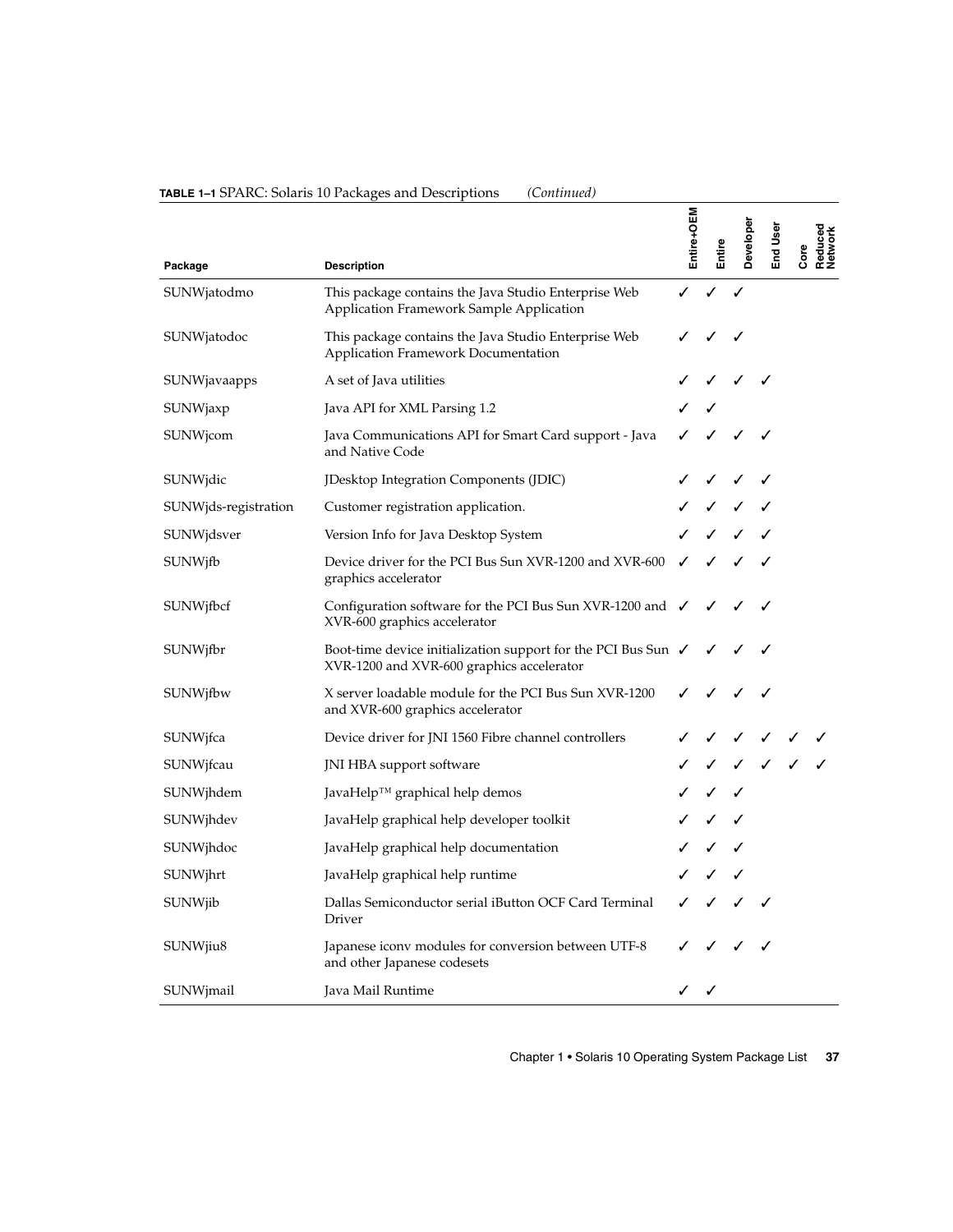|                       |                                                                                                         | Entire+OEM | Entire | Developer    |   | End User |      | Reduced<br>Network |
|-----------------------|---------------------------------------------------------------------------------------------------------|------------|--------|--------------|---|----------|------|--------------------|
| Package               | <b>Description</b>                                                                                      |            |        |              |   |          | Core |                    |
| SUNWjmf               | Java Media Framework Library and Java Media Player                                                      | ✓          | ✓      | $\checkmark$ | ✓ |          |      |                    |
| SUNWjmfmp3            | MP3 Plugin for JMF and Java Sound                                                                       |            |        |              |   |          |      |                    |
| SUNWjpg-devel-share   | jpeg - The Independent JPEG Groups JPEG software -<br>development files - /usr/share                    |            |        |              |   |          |      |                    |
| SUNWjpg-devel         | jpeg - The Independent JPEG Groups JPEG software -<br>development files                                 |            |        |              |   |          |      |                    |
| SUNWjpg               | jpeg - The Independent JPEG Groups JPEG software                                                        |            |        |              |   |          |      |                    |
| SUNWjre-config-plugin | Java Run Time Integration - Plugin                                                                      |            |        |              |   |          |      |                    |
| SUNWjre-config        | Java Run Time Integration                                                                               |            |        |              |   |          |      |                    |
| SUNWjsnmp             | Solaris Java SNMP API                                                                                   |            |        |              |   |          |      |                    |
| <b>SUNWjss</b>        | Network Security Services for Java (JSS)                                                                |            |        |              |   |          |      |                    |
| SUNWjxmft             | Japanese {Sun,HG,RICOH} Gothic Medium Bitmap Fonts                                                      |            |        |              |   |          |      |                    |
| SUNWkdcr              | Kerberos V5 KDC (root)                                                                                  |            |        |              |   |          |      |                    |
| SUNWkdcu              | Kerberos V5 Master KDC (user)                                                                           | ✓          | ✓      |              |   |          |      |                    |
| SUNWkey               | Configuration tables that specify keyboard attributes such<br>as localized meanings for individual keys | ✓          |        |              |   |          |      |                    |
| SUNWkiu8              | Korean (UTF-8) icony modules for UTF-8                                                                  |            |        |              |   |          |      |                    |
| SUNWkmp2r             | PS/2 Keyboard and Mouse Device Drivers (Root)                                                           |            |        |              |   |          |      |                    |
| SUNWkoi8f             | X11 fonts for KOI8-R character set                                                                      |            |        |              |   |          |      |                    |
| SUNWkrbr              | Kerberos version 5 support (Root)                                                                       |            |        |              |   |          |      |                    |
| SUNWkrbu              | Kerberos version 5 support (Usr)                                                                        |            |        |              |   |          |      |                    |
| SUNWkvm               | core software for a specific hardware platform group                                                    |            |        |              |   |          |      |                    |
| SUNWkxmft             | Korean (UTF-8) X Windows Platform minimum Required<br>Fonts                                             | ✓          | ✓      |              |   |          |      |                    |
| SUNWladm              | Locale Administrator                                                                                    |            |        |              |   |          |      |                    |
| <b>SUNWlccom</b>      | localization common files                                                                               |            |        |              |   |          |      |                    |
| <b>SUNWICI</b>        | Locale Conversion Library                                                                               |            |        | ✓            |   |          |      |                    |
| <b>SUNWless</b>       | The GNU pager (less) 381                                                                                |            | ✓      |              |   |          |      |                    |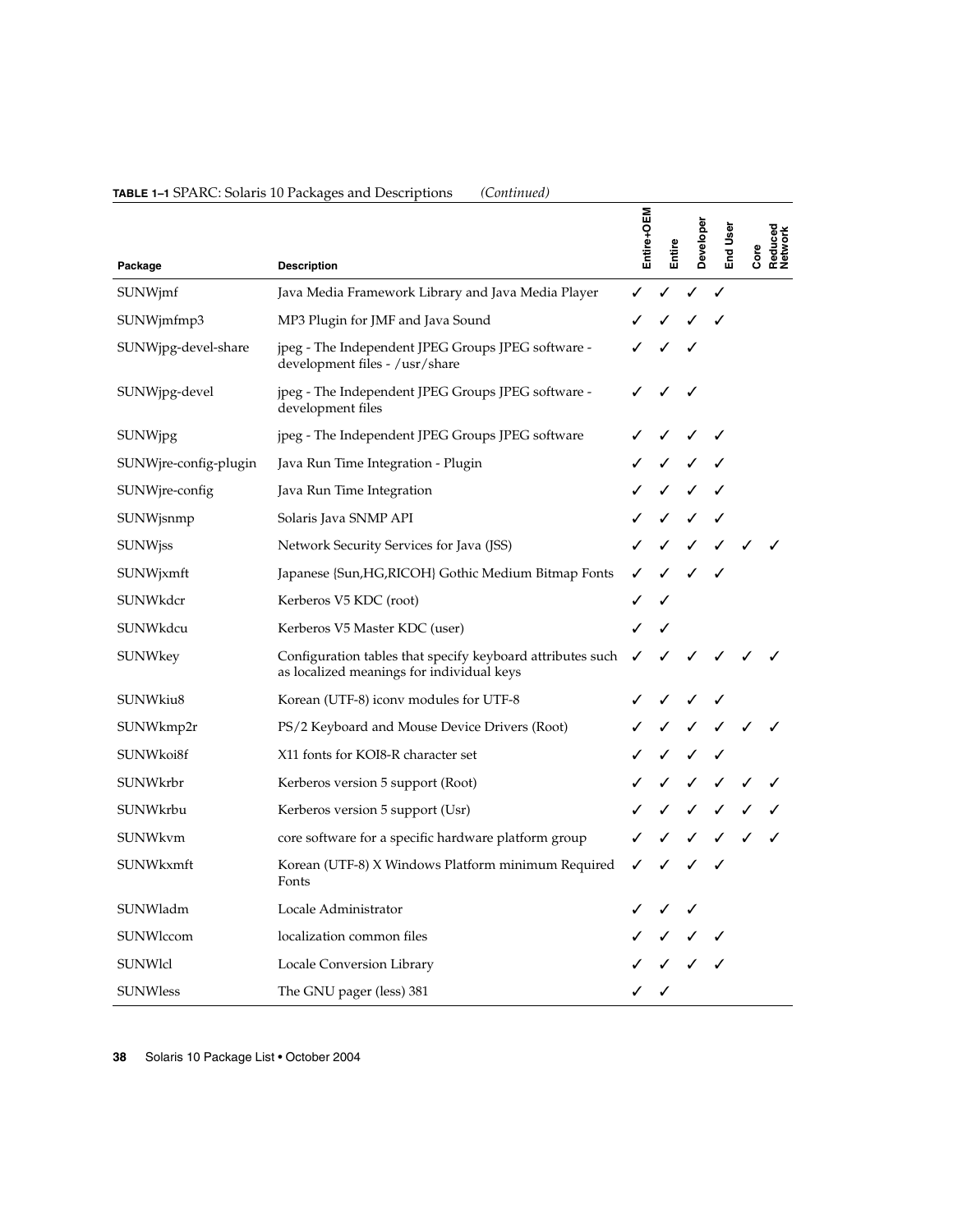| Package                     | <b>Description</b>                                                                         | Entire+OEM | Entire       | Developer                              | <b>End User</b> | Core | Reduced<br>Network |
|-----------------------------|--------------------------------------------------------------------------------------------|------------|--------------|----------------------------------------|-----------------|------|--------------------|
| SUNWlexpt                   | libexpat - XML parser library 1.95.7                                                       |            |              |                                        |                 |      |                    |
| <b>SUNWlibC</b>             | Sun Workshop™ Compilers Bundled libC                                                       |            |              |                                        | ✓               |      |                    |
| SUNWlibCf                   | SunSoft™ WorkShop Bundled libC (cfront version)                                            |            |              |                                        |                 |      |                    |
| SUNWlibexif-devel           | libexif - developer files                                                                  |            | ✓            | ✓                                      |                 |      |                    |
| SUNWlibexif                 | libexif                                                                                    |            | ✓            | ✓                                      | ✓               |      |                    |
| SUNWlibgcrypt-devel         | Libgcrypt - Cryptographic Library - developer files                                        |            | ✓            | ✓                                      |                 |      |                    |
| SUNWlibgcrypt               | Libgcrypt - Cryptographic Library                                                          |            |              | ✓                                      | ✓               |      |                    |
| <b>SUNWlibm</b>             | Math & Microtasking Library Headers & Lint Files (Usr)                                     |            |              |                                        |                 |      |                    |
| SUNWlibmr                   | Math Library Lint Files (Root)                                                             |            |              |                                        |                 |      |                    |
| <b>SUNWlibms</b>            | Math & Microtasking Libraries (Usr)                                                        |            |              |                                        | $\checkmark$    |      |                    |
| <b>SUNWlibmsr</b>           | Math & Microtasking Libraries (Root)                                                       |            |              |                                        |                 |      |                    |
| SUNWlibpopt-<br>devel-share | command line parsing library - developer files - platform<br>independent files, /usr/share |            |              |                                        |                 |      |                    |
| SUNWlibpopt-devel           | command line parsing library - developer files                                             |            |              |                                        |                 |      |                    |
| SUNWlibpopt                 | command line parsing library                                                               |            |              | ✓                                      | ✓               |      |                    |
| <b>SUNWlibsasl</b>          | Simple Authentication and Security Layer shared library<br>and plugins                     |            |              |                                        |                 |      |                    |
| SUNWlibusb                  | Sun wrapper library for libusb (0.1.8)                                                     |            |              |                                        |                 |      |                    |
| SUNWlibusbugen              | libusb - User level usb ugen library (0.1.8)                                               |            |              |                                        |                 |      |                    |
| SUNWIIc                     | LLC2 driver implementing IEEE 802.2 Logical Link<br>Control 2 service                      |            |              |                                        |                 |      |                    |
| SUNWllcr                    | The configuration and startup files for llc2 driver                                        |            |              |                                        |                 |      |                    |
| SUNWlldap                   | Ldap libraries in for software development of dynamically<br>linked executables            |            |              |                                        |                 |      |                    |
| SUNWloc                     | localization utilities and C locale (POSIX default)<br>definitions                         |            | $\checkmark$ |                                        | 1 1 1 1         |      |                    |
| SUNWlpmsg                   | ToolTalk™ programs for passing printer alerts.                                             |            |              |                                        |                 |      |                    |
| SUNWlur                     | Live Upgrade (root)                                                                        |            |              | $\checkmark$ $\checkmark$ $\checkmark$ |                 |      |                    |
| SUNWluu                     | Live Upgrade (usr)                                                                         |            |              | $\checkmark$ $\checkmark$ $\checkmark$ |                 |      |                    |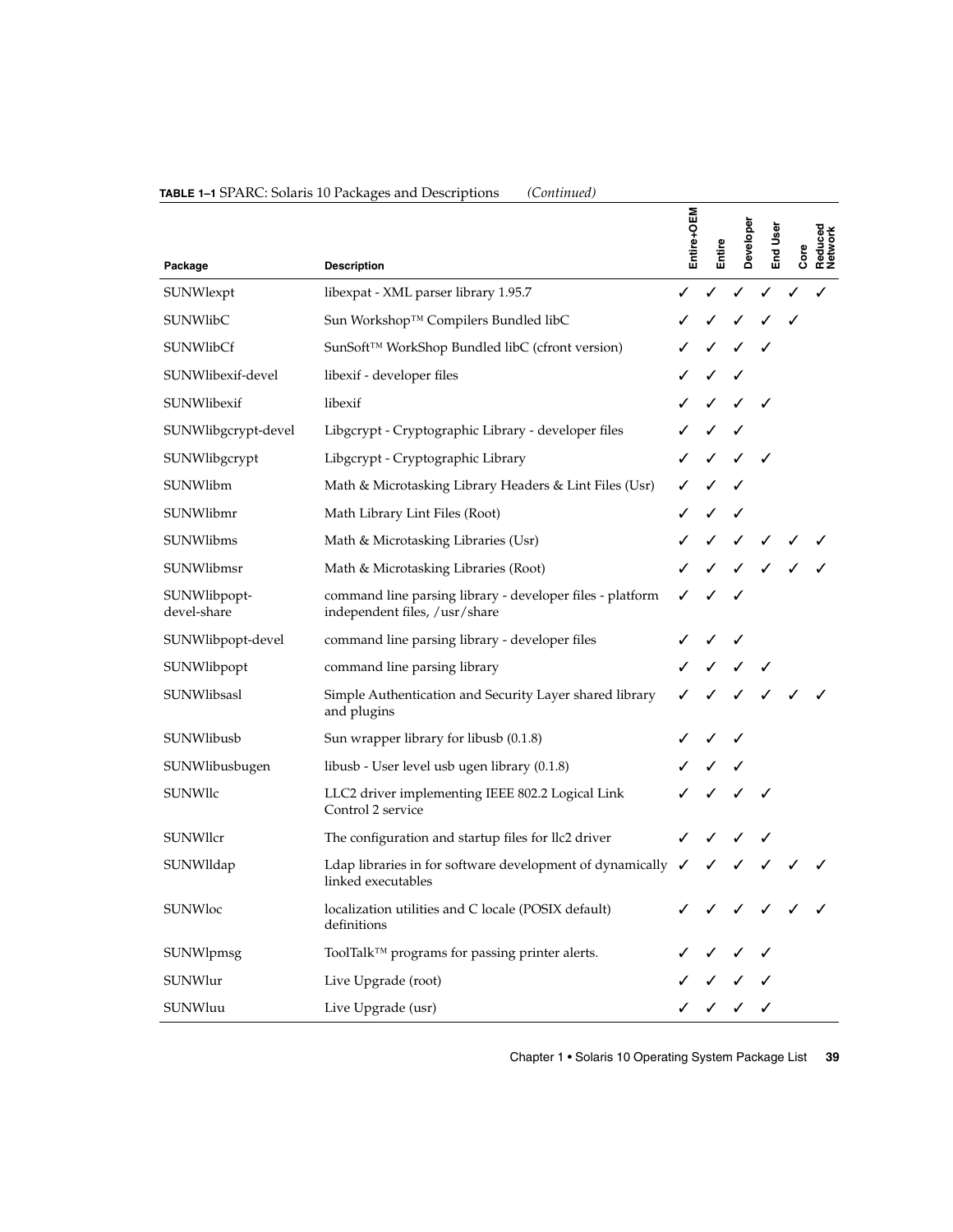|                  |                                                                                                       | Entire+OEM | Entire     | Developer | <b>End User</b> | Core         | Reduced<br>Network |
|------------------|-------------------------------------------------------------------------------------------------------|------------|------------|-----------|-----------------|--------------|--------------------|
| Package          | <b>Description</b>                                                                                    |            |            |           |                 |              |                    |
| SUNWluxd         | Sun Enterprise Network Array™ sf Device Driver                                                        | ✓          | ✓          | ✓         | ✓               |              |                    |
| SUNWluxl         | Sun Enterprise Network Array socal Device Driver                                                      |            |            |           |                 |              |                    |
| SUNWluxop        | Sun Enterprise Network Array firmware and utilities                                                   |            |            |           |                 |              |                    |
| SUNWluxopr       | Sun Enterprise Network Array libraries                                                                |            |            |           |                 |              |                    |
| SUNWluzone       | Live Upgrade (zones support)                                                                          |            |            |           |                 |              |                    |
| SUNWlyma         | Solaris Volume Management APIs                                                                        |            | $\epsilon$ | ✓         |                 |              |                    |
| SUNWlymg         | Solaris Volume Management Application                                                                 |            |            |           |                 |              |                    |
| SUNWlymr         | Solaris Volume Management (root)                                                                      |            | ✓          |           |                 |              |                    |
| SUNWlxml         | The XML library (libxml2-2.6.10)                                                                      |            |            |           | ✓               | $\checkmark$ | ✓                  |
| SUNW1xs1         | The XSLT library (libxslt-1.1.7)                                                                      |            |            |           |                 |              |                    |
| SUNWm64          | Device driver for the M64 graphics accelerator                                                        |            |            |           |                 |              |                    |
| SUNWm64cf        | Configuration utility for the PCI Bus M64 graphics<br>accelerator                                     |            |            |           |                 |              |                    |
| SUNWm64w         | X server loadable module for the M64 graphics accelerator                                             |            |            |           |                 |              |                    |
| SUNWm64xr        | Extended configuration for Xclaim, Charger and Rage Pro<br>graphics cards                             |            |            |           |                 |              |                    |
| SUNWman          | System Reference Manual Pages                                                                         | ✓          |            |           |                 |              |                    |
| SUNWmc           | This package contains the client and server components of<br>the Solaris Management Console           | ✓          |            |           |                 |              |                    |
| <b>SUNWmcc</b>   | This package contains the client components of the Solaris<br>Management Console                      | ✓          | ✓          |           |                 |              |                    |
| <b>SUNWmccom</b> | This package contains the common components of the<br>Solaris Management Console                      | ✓          |            |           |                 |              |                    |
| SUNWmcdev        | This package contains the software development kit for<br>the Solaris Management Console              | ✓          | ✓          |           |                 |              |                    |
| <b>SUNWmcex</b>  | This package contains example applications for the Solaris<br>Management Console.                     |            | ✓          |           |                 |              |                    |
| <b>SUNWmcon</b>  | This package contains the core web framework and<br>common components of the Sun Java(TM) Web Console | ✓          | ✓          |           |                 |              |                    |
| SUNWmconr        | This package contains the console startup scripts etc.                                                | ✓          | ✓          | ✓         |                 |              |                    |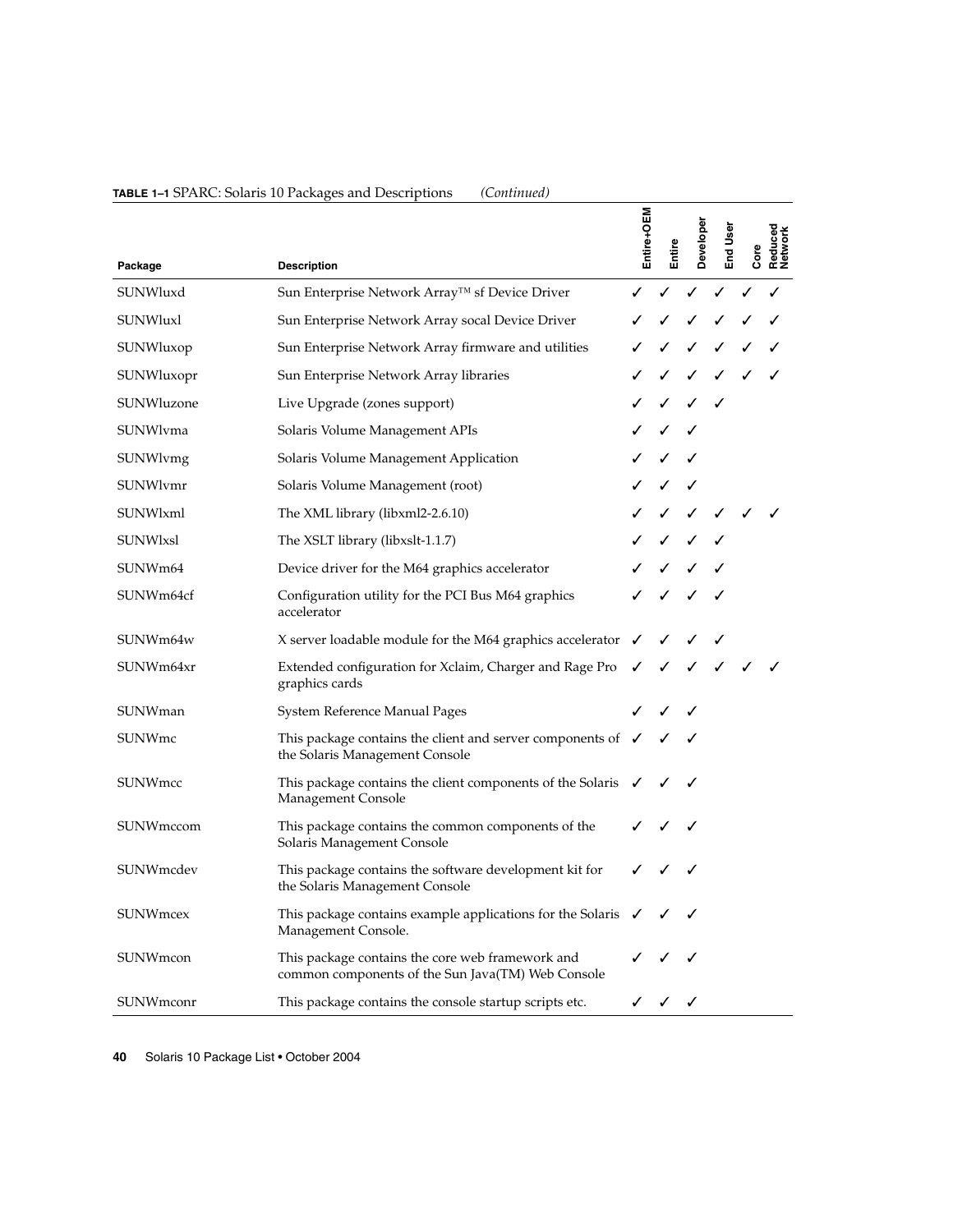| Package          | <b>ELLETT</b> STIRE. COMILS TO I ackages and Descriptions<br>$\sqrt{2}$<br><b>Description</b> | Entire+OEM | Entire       | Developer | End User | Core |  |
|------------------|-----------------------------------------------------------------------------------------------|------------|--------------|-----------|----------|------|--|
| <b>SUNWmcos</b>  | This package contains Solaris implementation of core web<br>console interfaces                | ✓          | ✓            | ✓         |          |      |  |
| <b>SUNWmcosx</b> | This package contains Solaris implementation of core web<br>console interfaces                | ✓          | ✓            |           |          |      |  |
| SUNWmctag        | This package contains the tags and common components<br>of the Sun Java(TM) Web Console       | ✓          | $\checkmark$ |           |          |      |  |
| SUNWmdar         | Solaris Volume Manager Assistant (Root)                                                       |            |              |           | ✓        |      |  |
| SUNWmdau         | Solaris Volume Manager Assistant (Usr)                                                        |            |              |           |          |      |  |
| SUNWmdb          | Modular Debugger (MDB)                                                                        |            |              |           |          |      |  |
| SUNWmdbdm        | Modular Debugger (MDB) demonstration modules and<br>source code                               |            |              |           |          |      |  |
| SUNWmdbr         | Modular Debugger (MDB) (Root)                                                                 |            |              |           |          |      |  |
| SUNWmddr         | reconfiguration coordination manager module for SVM                                           |            |              |           |          |      |  |
| SUNWmdr          | Solaris Volume Manager driver                                                                 |            |              |           |          |      |  |
| SUNWmdu          | Solaris Volume Manager commands                                                               |            |              |           |          |      |  |
| SUNWmfdev        | Motif UIL compiler                                                                            |            |              |           |          |      |  |
| SUNWmfman        | <b>CDE Motif Manuals</b>                                                                      |            | ✓            |           |          |      |  |
| SUNWmfrun        | Motif 2.1 libraries, headers, xmbind and bindings                                             |            |              |           |          |      |  |
| SUNWmga          | Solaris Management Applications                                                               |            |              |           |          |      |  |
| SUNWmgapp        | <b>WBEM Management Applications</b>                                                           |            | J            | ✓         | ✓        |      |  |
| SUNWmibii        | Solstice Enterprise Agents <sup>™</sup> 1.0.3 snmp daemon                                     |            |              | ✓         |          |      |  |
| SUNWmipr         | Mobile-IP configuration and startup scripts                                                   |            | ✓            |           |          |      |  |
| SUNWmipu         | Mobile-IP daemon and utilities                                                                |            |              |           |          |      |  |
| SUNWmkcd         | CD creation utilities                                                                         |            | ✓            |           |          |      |  |
| SUNWmlib         | mediaLib shared libraries                                                                     |            |              |           |          |      |  |
| SUNWmlibe        | mediaLib examples                                                                             |            |              |           |          |      |  |
| SUNWmlibh        | mediaLib headers                                                                              |            |              |           |          |      |  |
| SUNWmlibk        | mediaLib symbolic links for headers and examples                                              |            | ✓            | ✓         |          |      |  |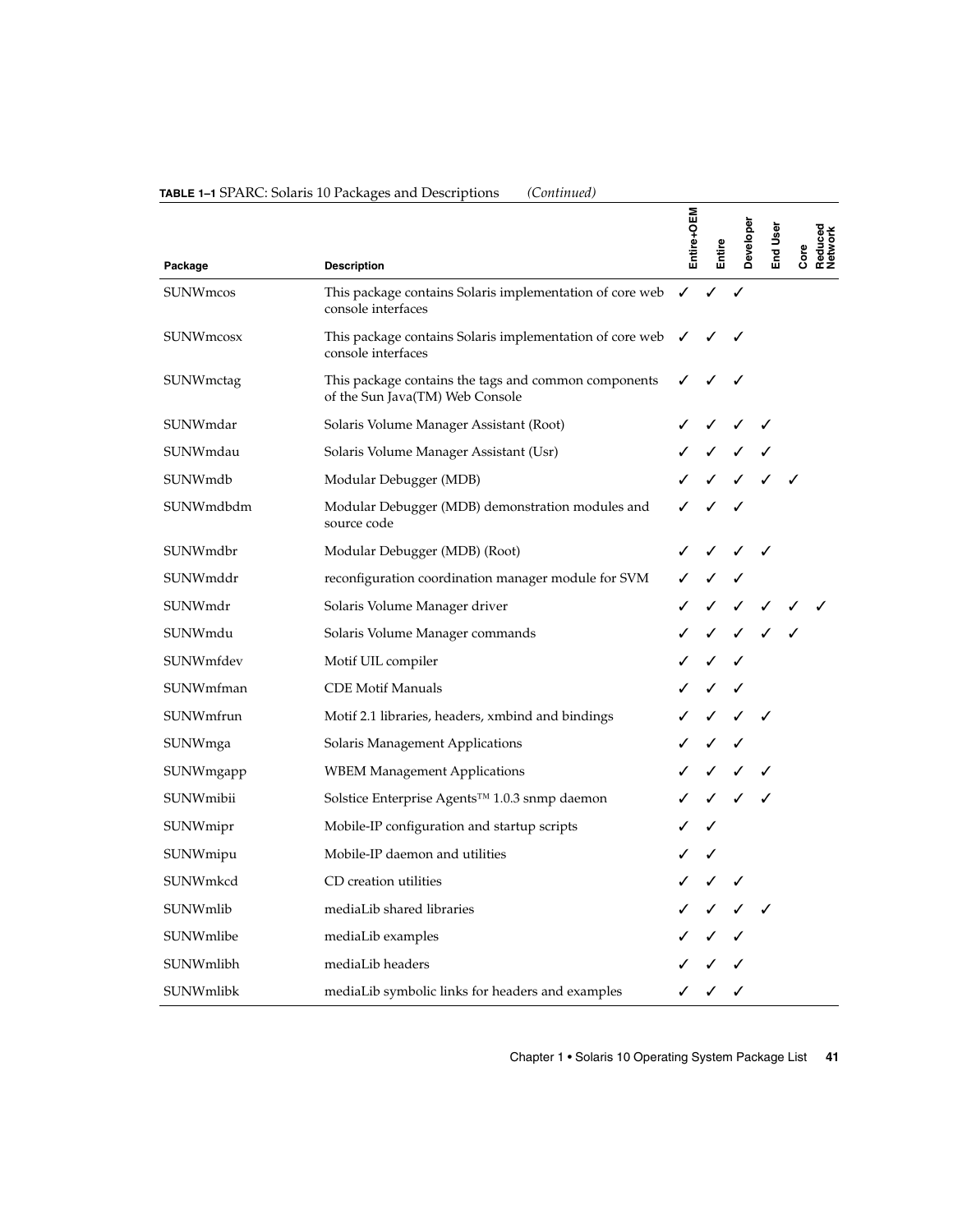| Package                  | <b>Description</b>                                                       | Entire+OEM |              | Entire | Developer    | <b>End User</b> | Core<br>Reduced<br>Network |
|--------------------------|--------------------------------------------------------------------------|------------|--------------|--------|--------------|-----------------|----------------------------|
| SUNWmlibl                | mediaLib symbolic links for legacy shared libraries                      | ✓          |              |        |              |                 |                            |
| SUNWmozapoc-adapter      | Mozilla for Solaris(TM) - Apoc Adapter                                   |            |              |        | ✓            |                 |                            |
| SUNWmozchat              | Mozilla for Solaris(TM) - Chatzilla                                      |            |              |        |              |                 |                            |
| SUNWmozdom-<br>inspector | Mozilla for Solaris(TM) - DOM Inspector                                  |            |              |        |              |                 |                            |
| SUNWmozgm                | Mozilla for Solaris(TM) - GNOME Integration                              |            |              |        |              |                 |                            |
| SUNWmozilla-devel        | Mozilla for Solaris(TM) - Mozilla Web browser - developer<br>files       | ✓          | ✓            |        |              |                 |                            |
| SUNWmozilla              | Mozilla Web browser                                                      |            | $\checkmark$ |        | $\checkmark$ | ✓               |                            |
| SUNWmozjs-debugger       | Mozilla for Solaris(TM) - JavaScript Debugger                            |            |              |        |              |                 |                            |
| SUNWmozmail              | Mozilla for Solaris(TM) - Mail                                           |            |              |        |              |                 |                            |
| SUNWmoznspr-devel        | Mozilla for Solaris(TM) - Netscape Portable Runtime -<br>developer files |            |              |        |              |                 |                            |
| SUNWmoznspr              | Mozilla for Solaris(TM) - Netscape Portable Runtime                      |            |              |        | ✓            | ✓               |                            |
| SUNWmoznss-devel         | Mozilla for Solaris(TM) - Network Security Services -<br>developer files |            |              |        |              |                 |                            |
| <b>SUNWmoznss</b>        | Mozilla for Solaris(TM) - Network Security Services                      |            |              |        |              |                 |                            |
| SUNWmozpsm               | Mozilla for Solaris(TM) - Personal Security Manager                      |            |              |        |              |                 |                            |
| SUNWmozspell             | Mozilla for Solaris(TM) - Spelling Checker                               |            |              |        | ✓            |                 |                            |
| SUNWmp                   | <b>MP Print Filter</b>                                                   |            |              |        | ✓            | ✓               |                            |
| SUNWmpatchmgr            | This package contains the Sun Web Console Patch<br>Manager application   |            |              |        |              |                 |                            |
| SUNWmysqlr               | mysql - MySQL Database Management System (root<br>component) 4.0.15      |            | $\checkmark$ |        |              |                 |                            |
| SUNWmysqlt               | mysql - MySQL Database Management System (test<br>component) 4.0.15      |            |              |        |              |                 |                            |
| SUNWmysqlu               | mysql - MySQL Database Management System (usr<br>component) 4.0.15       |            | $\checkmark$ |        |              |                 |                            |
| SUNWncar                 | core components to enable the network cache and<br>accelerator           |            |              |        |              |                 |                            |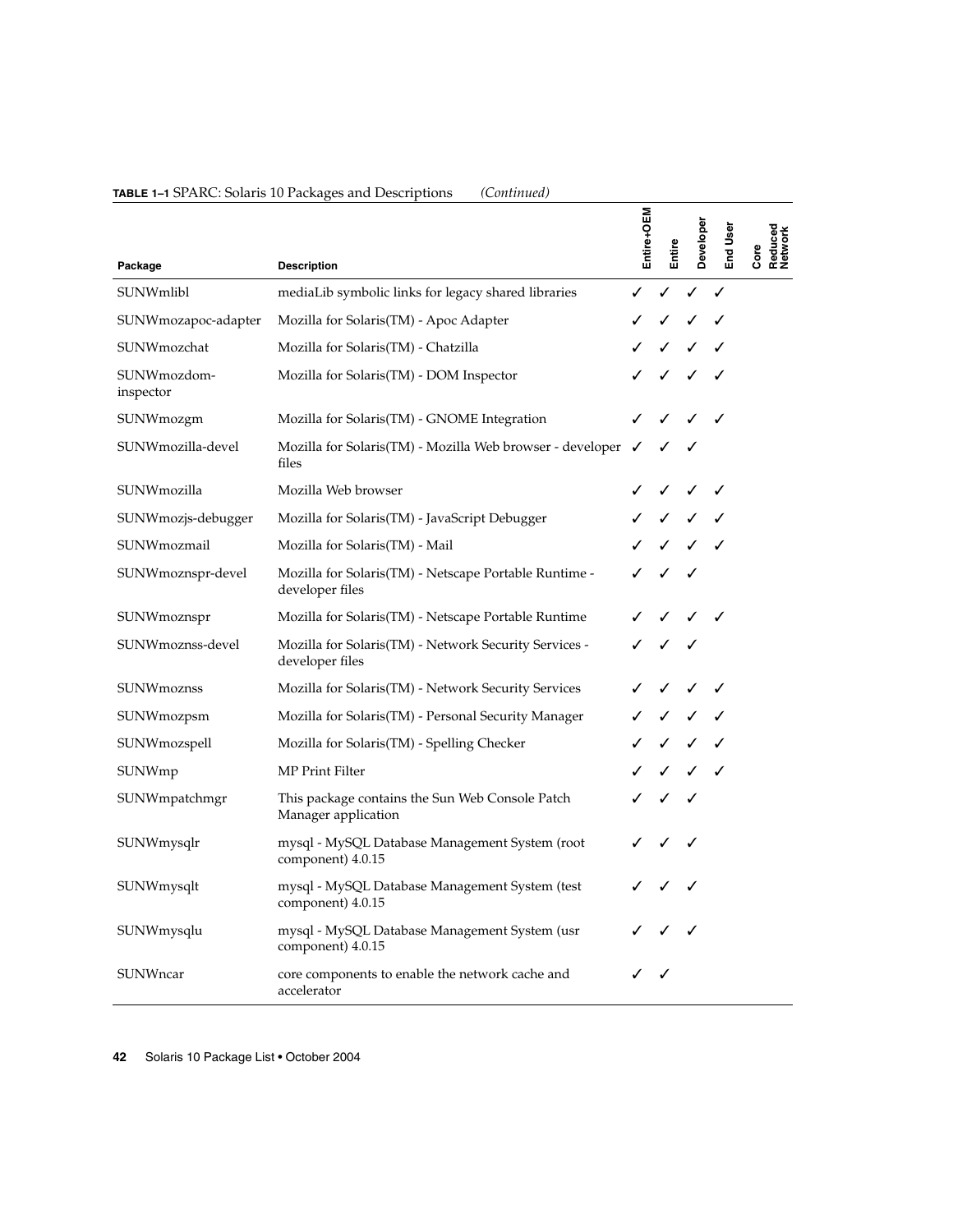|                                | <b>ADLL T</b> TOTTING: DOMEIS TO I ACKAGES ATM DESCRIPTIONS<br>$\sqrt{2}$                | Entire+OEM | Entire | Developer | End User | Core | Reduced<br>Network |
|--------------------------------|------------------------------------------------------------------------------------------|------------|--------|-----------|----------|------|--------------------|
| Package<br><b>SUNWncau</b>     | <b>Description</b><br>components to enable the network cache and accelerator             | ✓          | ✓      |           |          |      |                    |
| SUNWncft                       | NcFTP ncftp - File Transfer Protocol (FTP)                                               | ✓          | ✓      |           |          |      |                    |
| SUNWnfsckr                     | Network File System (NFS) client kernel support (Root)                                   |            | ✓      | ✓         | ✓        | ✓    |                    |
| SUNWnfscr                      | Network File System (NFS) client support (Root)                                          |            |        |           |          |      |                    |
| SUNWnfscu                      | Network File System (NFS) client support (Usr)                                           |            |        |           |          |      |                    |
| SUNWnfsskr                     | Network File System (NFS) server kernel support (Root)                                   |            |        |           |          |      |                    |
| SUNWnfssr                      | Network File System (NFS) server support (Root)                                          |            |        |           |          |      |                    |
| SUNWnfssu                      | Network File System (NFS) server support (Usr)                                           |            |        |           |          |      |                    |
| SUNWnisr                       | configuration files and directories for the Network<br>Information System (NIS and NIS+) |            |        |           |          |      |                    |
| SUNWnisu                       | utilities for the Network Information System (NIS and<br>$NIS+$                          |            |        |           |          |      |                    |
| SUNWntpr                       | Network Time Protocol v3, NTP Daemon and Utilities<br>(xntpd)                            |            |        |           |          |      |                    |
| SUNWntpu                       | Network Time Protocol v3, NTP Daemon and Utilities<br>(xntpd)                            |            |        |           |          |      |                    |
| <b>SUNWocf</b>                 | Open Card Framework - core libraries and utilities                                       |            |        |           |          |      |                    |
| SUNWocfd                       | Open Card Framework - Javadoc for SCF Java APIs                                          |            |        |           |          |      |                    |
| SUNWocfh                       | Open Card Framework - header files                                                       |            |        |           |          |      |                    |
| SUNWocfr                       | Open Card Framework - configuration files                                                |            |        | ✓         | ✓        |      |                    |
| SUNWogg-vorbis-devel-<br>share | Ogg Vorbis - developer files - platform independent,<br>/usr/share                       |            | ✓      |           |          |      |                    |
| SUNWogg-vorbis-devel           | Ogg Vorbis - developer files, /usr filesystem                                            |            | ✓      |           |          |      |                    |
| SUNWogg-vorbis                 | Ogg Vorbis                                                                               |            |        |           |          |      |                    |
| SUNWolrte                      | <b>OPEN LOOK</b> toolkits runtime environment                                            |            |        |           |          |      |                    |
| SUNWopenjade-devel             | DSSSL-Engine for SGML documents - developer files                                        |            |        |           |          |      |                    |
| SUNWopenjade-root              | DSSSL-Engine for SGML documents - platform<br>independent files, / filesystem            |            |        |           |          |      |                    |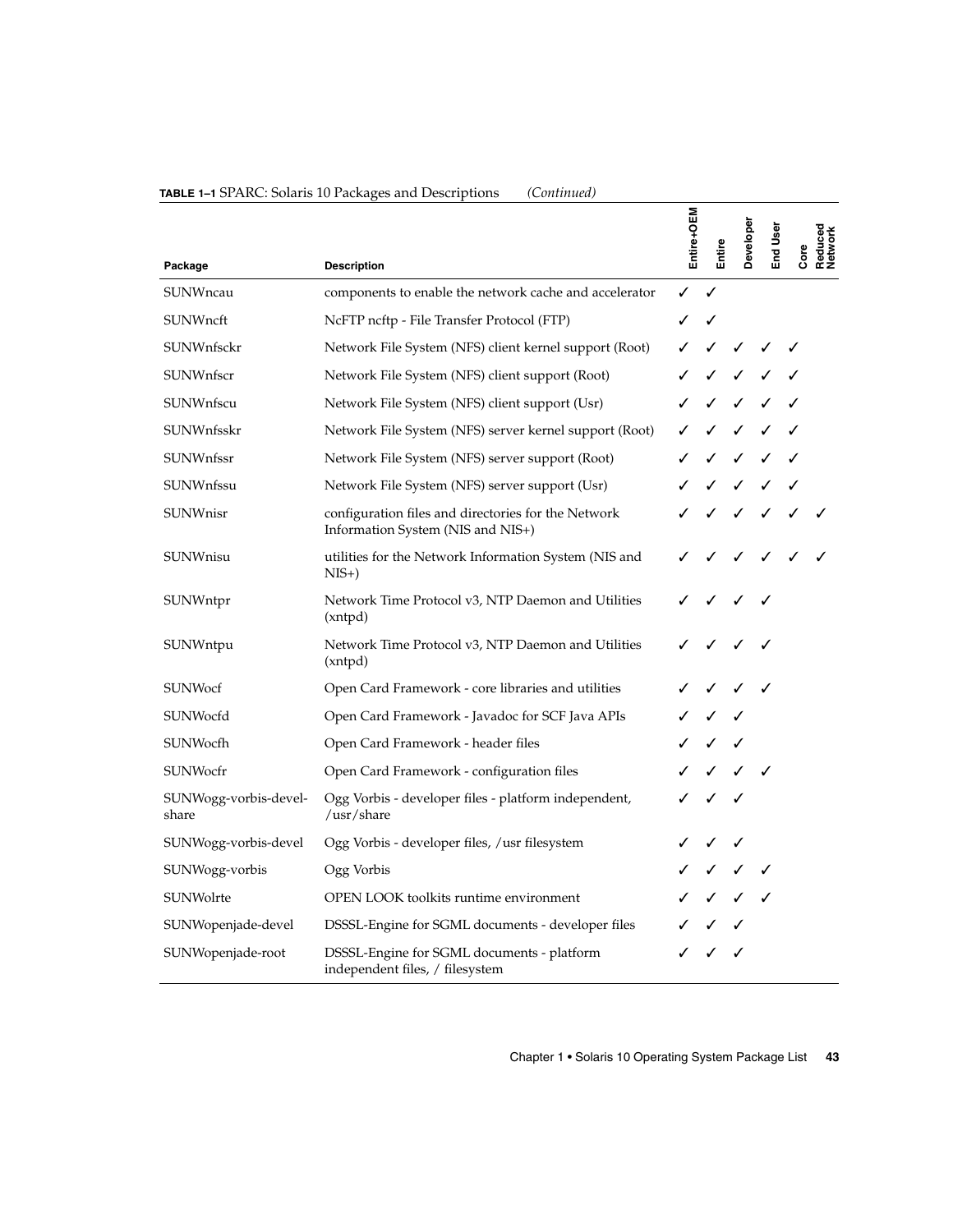| Package                  | <b>Description</b>                                                                            | Entire+OEM | Entire       | Developer | End User                  | Core | Reduced<br>Network |
|--------------------------|-----------------------------------------------------------------------------------------------|------------|--------------|-----------|---------------------------|------|--------------------|
| SUNWopenjade-share       | DSSSL-Engine for SGML documents - platform<br>independent files, /usr/share                   | ✓          | ✓            | ✓         |                           |      |                    |
| SUNWopenjade             | DSSSL-Engine for SGML documents                                                               |            |              |           |                           |      |                    |
| SUNWopensp-devel         | The OpenJade Group's SGML and XML parsing tools -<br>developer files                          |            | ✓            |           |                           |      |                    |
| SUNWopensp-root          | The OpenJade Group's SGML and XML parsing tools -<br>platform independent files, / filesystem |            | ✓            |           |                           |      |                    |
| SUNWopensp-share         | The OpenJade Group's SGML and XML parsing tools -<br>platform independent files, /usr/share   |            | ✓            |           |                           |      |                    |
| SUNWopensp               | The OpenJade Group's SGML and XML parsing tools                                               |            |              |           |                           |      |                    |
| SUNWopenssl-<br>commands | OpenSSL Commands (Use)                                                                        |            |              | ✓         | ✓                         |      |                    |
| SUNWopenssl-include      | OpenSSL $C/C++$ header files for development of OpenSSL $\checkmark$<br>applications          |            | ✓            |           |                           |      |                    |
| SUNWopenssl-libraries    | OpenSSL Libraries (Usr)                                                                       |            |              |           | $\checkmark$ $\checkmark$ |      |                    |
| SUNWopensslr             | OpenSSL (Root)                                                                                |            |              |           |                           |      |                    |
| SUNWosdem                | Source code to demonstrate the use of OS interfaces: ELF                                      |            |              |           |                           |      |                    |
| SUNWowbcp                | Support files, programs, and libraries for OpenWindows<br>Binary Compatibility                |            | ✓            | ✓         |                           |      |                    |
| SUNWpamsc                | Pluggable Authentication Module for Smart Card<br>Authentication                              |            |              | ✓         |                           |      |                    |
| SUNWpapi                 | Free Standards Group Open Printing API, Draft v0.9                                            |            |              |           |                           |      |                    |
| SUNWpcelx                | 3COM EtherLink III PCMCIA Ethernet Driver                                                     |            |              |           | ✓                         |      |                    |
| SUNWpcmci                | kernel modules and start-up files for PCMCIA card<br>services                                 |            |              |           |                           |      |                    |
| SUNWpcmcu                | daemon providing PCMCIA card services                                                         |            |              |           |                           |      |                    |
| SUNWpcmem                | PCMCIA memory card driver                                                                     |            |              | ✓         |                           |      |                    |
| SUNWpcr                  | client configuration files and utilities for the print service                                |            |              |           |                           |      |                    |
| SUNWpcsclite-devel       | PC/SC-lite API to SCF API shim and framework libraries                                        |            |              |           |                           |      |                    |
| SUNWpcsclite             | PC/SC-lite API to SCF API shim and framework libraries                                        | ✓          | $\checkmark$ | ✓         | ✓                         |      |                    |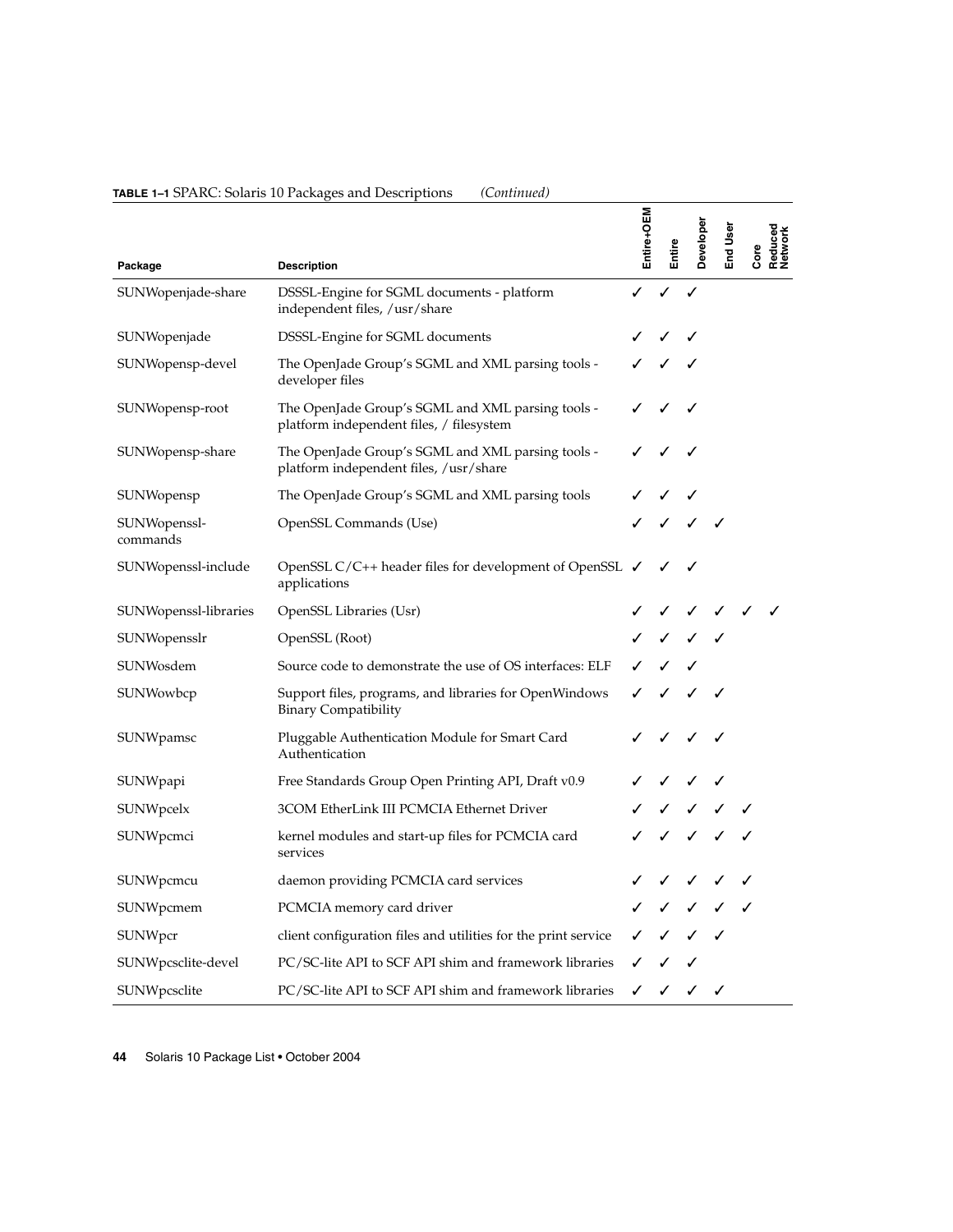| Package                             | <b>Description</b>                                                                            | Entire+OEM | Entire | Developer | End User | Core | Reduced<br>Network |
|-------------------------------------|-----------------------------------------------------------------------------------------------|------------|--------|-----------|----------|------|--------------------|
| SUNWpcser                           | PCMCIA serial card driver                                                                     | ✓          | ✓      | ✓         | ✓        | ✓    |                    |
| SUNWpcu                             | client configuration files and utilities for the print service                                |            |        |           |          |      |                    |
| SUNWpd                              | Drivers for SPARC platforms with the PCI bus                                                  |            |        |           |          |      |                    |
| SUNWpdas                            | Tools to synchronize desktop applications with the Palm<br>Pilot PDA                          | ✓          |        |           |          |      |                    |
| SUNWpdu                             | SunOS $C/C++$ header files for development of software<br>for the PCI bus on SPARC platforms. | ✓          | ✓      |           |          |      |                    |
| SUNWperl-xml-parser-<br>devel-share | XML::Parser PERL module developer files - platform<br>independent files, /usr/share           |            |        |           |          |      |                    |
| SUNWperl-xml-parser                 | XML::Parser PERL module                                                                       |            |        |           |          |      |                    |
| SUNWperl584core                     | Perl 5.8.4 programming language (core)                                                        |            |        |           |          |      |                    |
| SUNWperl584man                      | Perl 5.8.4 Reference Manual Pages                                                             |            |        |           |          |      |                    |
| SUNWperl584usr                      | Perl 5.8.4 programming language (non-core)                                                    |            |        |           |          |      |                    |
| SUNWpfb                             | Device driver for the PCI Bus Sun XVR-100 graphics<br>accelerator                             |            |        |           |          |      |                    |
| SUNWpfbcf                           | Configuration utility for the PCI Bus Sun XVR-100<br>graphics accelerator                     |            |        |           |          |      |                    |
| SUNWpfbw                            | X server loadable module for the PCT Bus Sun XVR-100<br>graphics accelerator                  |            |        |           |          |      |                    |
| SUNWphx                             | Solaris interface for phx                                                                     | ✓          |        |           |          |      |                    |
| SUNWpiclh                           | <b>PICL Header Files</b>                                                                      |            |        |           |          |      |                    |
| SUNWpiclr                           | PICL Framework init scripts                                                                   |            |        |           |          |      |                    |
| SUNWpiclu                           | PICL Daemon, Libraries, prtpicl client and plug-in<br>modules                                 |            |        |           |          |      |                    |
| SUNWpkgcmdsr                        | Solaris 2.x System V release IV Package Commands (root)                                       |            |        |           |          |      |                    |
| SUNWpkgcmdsu                        | Solaris 2.x System V Release IV Packaging Commands<br>(usr)                                   |            |        |           |          |      |                    |
| SUNWpl5m                            | Perl 5.6.1 Reference Manual Pages                                                             |            |        |           |          |      |                    |
| SUNWpl5p                            | POD documentation for Perl 5.6.1 programming language                                         |            |        |           |          |      |                    |
| SUNWpl5u                            | Perl 5.6.1 programming language (core)                                                        |            | ✓      |           |          |      |                    |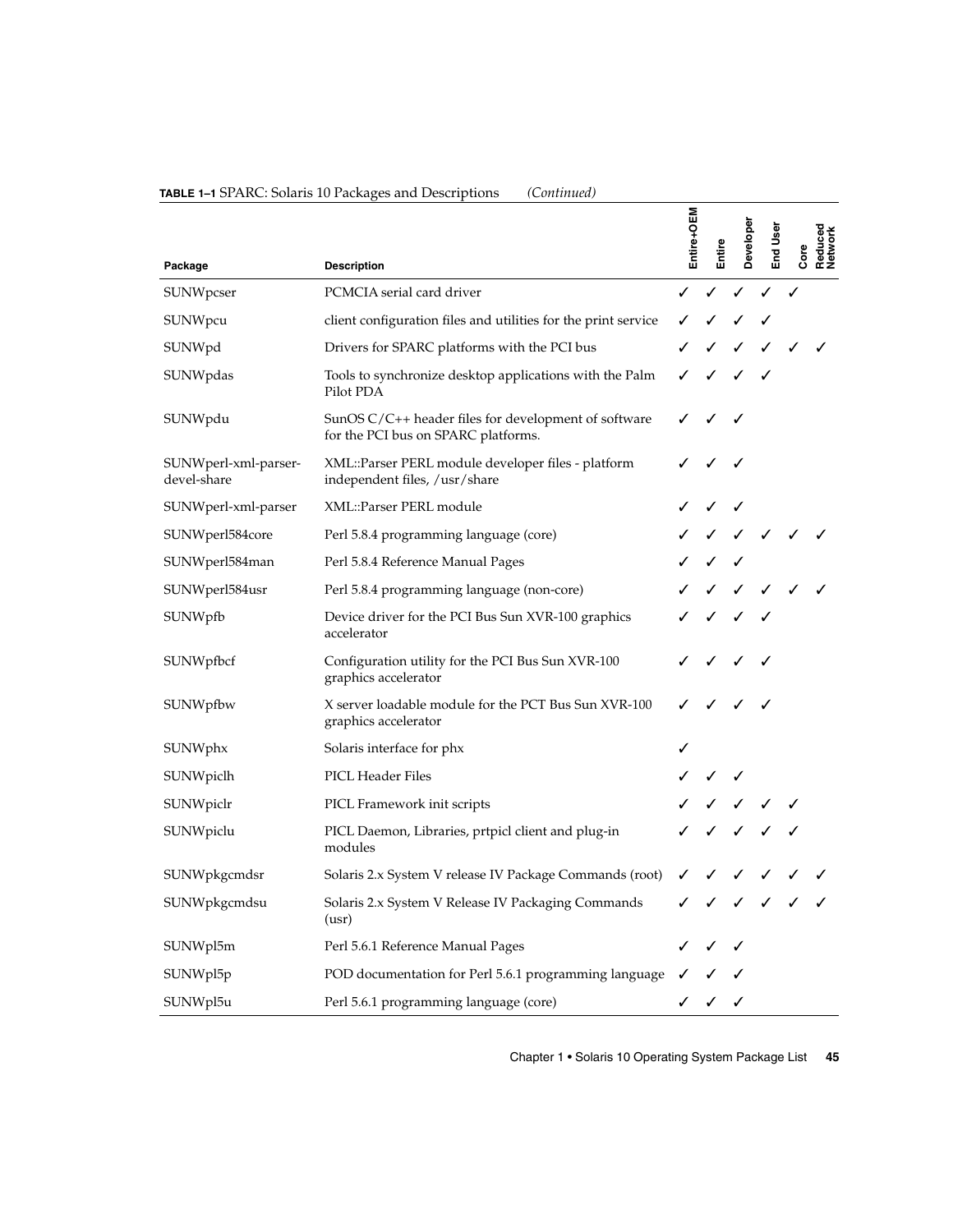|                                | <b>IABLE 1-1</b> 31 ARC. 301a115 TO I ackages and Descriptions<br>$\langle$ Comunica | Entire+OEM | Entire                                 |              | Developer<br>End User | Reduced<br>Network<br>Core |
|--------------------------------|--------------------------------------------------------------------------------------|------------|----------------------------------------|--------------|-----------------------|----------------------------|
| Package                        | <b>Description</b>                                                                   |            |                                        |              |                       |                            |
| SUNWpl5v                       | Perl 5.6.1 programming language (non-core)                                           | ✓          | ✓                                      | ✓            |                       |                            |
| SUNWplowr                      | Root pkg which delivers script for upgrades.                                         |            | $\checkmark$                           | ✓            | ✓                     |                            |
| SUNWpmgr                       | Solaris Patch Management Applications                                                |            |                                        |              |                       |                            |
| SUNWpmowm                      | Power Management OW Utilities Man Pages                                              |            | $\checkmark$                           |              |                       |                            |
| SUNWpmowr                      | Power Management OW Utilities, (Root)                                                |            |                                        | ✓            | ✓                     |                            |
| SUNWpmowu                      | Power Management OW Utilities, (Usr)                                                 |            |                                        |              |                       |                            |
| SUNWpmr                        | Power Management config file and rc script                                           |            |                                        |              |                       |                            |
| SUNWpmu                        | Power Management binaries                                                            |            |                                        |              |                       |                            |
| SUNWpng-devel-share            | Portable Network Graphics library - developer files -<br>/usr/share                  |            |                                        | ✓            |                       |                            |
| SUNWpng-devel                  | Portable Network Graphics library - developer files                                  |            |                                        |              |                       |                            |
| SUNWpng                        | Portable Network Graphics library                                                    |            |                                        | ✓            |                       |                            |
| SUNWpool                       | core software for resource pools                                                     |            |                                        |              |                       |                            |
| SUNWpoolr                      | core software for resource pools (Root)                                              |            |                                        |              |                       |                            |
| SUNWppm                        | Graphical tool for managing printers under Solaris.                                  |            | $\checkmark$                           | $\checkmark$ | ✓                     |                            |
| SUNWpppd                       | Device drivers implementing point-to-point protocol<br>(PPP)                         |            | ✓                                      |              |                       |                            |
| SUNWpppdr                      | Configuration files for Solaris Point-to-Point Protocol<br>(PPP)                     |            | ✓                                      |              |                       |                            |
| SUNWpppdt                      | Extensions implementing PPP tunneling protocols                                      |            |                                        |              |                       |                            |
| SUNWpppdu                      | Daemon and utilities for Point-to-Point Protocol (PPP)                               |            |                                        |              |                       |                            |
| SUNWpppg                       | Optional GNU utilities for use with PPP                                              |            | ✓                                      |              |                       |                            |
| SUNWppro-<br>plugin-sunos-base | Base SunOS patch management plugin                                                   |            |                                        |              |                       |                            |
| SUNWppror                      | PatchPro core functionality (Root)                                                   |            | ✓ ✓ ✓                                  |              |                       |                            |
| SUNWpprou                      | PatchPro core functionality (Usr)                                                    |            | $\checkmark$ $\checkmark$ $\checkmark$ |              |                       |                            |
| SUNWpr                         | Netscape Portable Runtime Interface                                                  |            |                                        |              |                       | 1 1 1 1 1 1                |
| SUNWprd                        | Netscape Portable Runtime Interface Files for<br>Development                         |            | $\checkmark$ $\checkmark$ $\checkmark$ |              |                       |                            |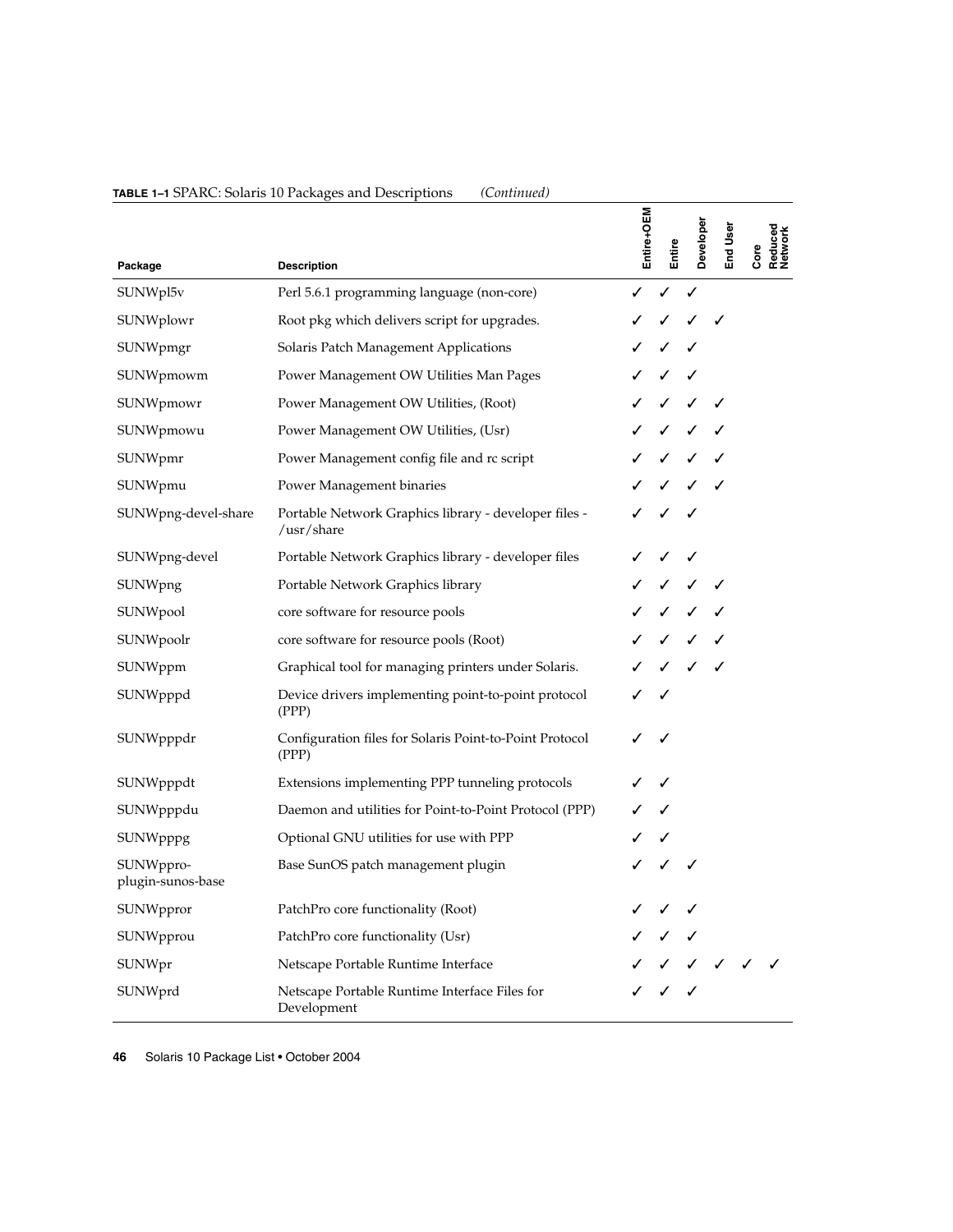| Package                       | <b>Description</b>                                                         | Entire+OEM | Entire | Developer | End User | Core | Reduced<br>Network |
|-------------------------------|----------------------------------------------------------------------------|------------|--------|-----------|----------|------|--------------------|
| SUNWproduct-<br>registry-root | Solaris Product Registry runtime support (root)                            |            |        |           |          |      |                    |
| SUNWpsdpr                     | PCMCIA ATA card driver                                                     |            |        |           |          |      |                    |
| SUNWpsf                       | client configuration files and utilities for the print service             |            |        |           |          |      |                    |
| SUNWpsm-lpd                   | Client side support for communicating with RFC-1179<br>based print servers |            |        |           |          |      |                    |
| SUNWpsr                       | configuration and start-up files for the print service                     |            |        |           |          |      |                    |
| SUNWpstl                      | Apptrace processor specific shared objects                                 |            | ✓      |           |          |      |                    |
| SUNWpsu                       | client configuration files and utilities for the print service             |            |        |           |          |      |                    |
| SUNWpsutils                   | psutils - PostScript utilities p 17                                        |            |        |           |          |      |                    |
| SUNWpsvrr                     | Patch Server Deployment (Root)                                             |            |        |           |          |      |                    |
| SUNWpsvru                     | Patch Server Deployment (Usr)                                              |            |        |           |          |      |                    |
| SUNWqfed                      | Sun Quad FastEthernet™ PCI/SBus Adapter                                    |            |        |           | ✓        |      |                    |
| SUNWqfedu                     | Sun Quad FastEthernet PCI/SBus Adapter Headers                             |            |        |           |          |      |                    |
| SUNWqlc                       | Qlogic ISP 2200/2202 Fibre Channel Device Driver                           |            |        |           | ✓        |      |                    |
| SUNWqos                       | Solaris IP Quality of Service (Root)                                       |            |        |           |          |      |                    |
| SUNWqosu                      | Solaris IP Quality of Service (Usr)                                        |            |        |           |          |      |                    |
| SUNWqus                       | Software to support Qlogic Ultra3 scsi host bus adapters                   |            |        |           |          |      |                    |
| SUNWqusu                      | Software to support Qlogic Ultra3 scsi host bus adapters                   |            |        |           |          |      |                    |
| SUNWrcapr                     | Solaris Resource Capping Daemon (Root)                                     |            |        |           |          |      |                    |
| SUNWrcapu                     | Solaris Resource Capping Daemon (Usr)                                      |            |        |           |          |      |                    |
| SUNWrcmdc                     | Remote Network Client Commands (rsh, rlogin, rcp, rsh,<br>)                |            |        |           |          |      |                    |
| SUNWrcmdr                     | Remote Network Server Commands (Root)                                      |            |        |           |          |      |                    |
| SUNWrcmds                     | Remote Network Server Commands (includes finger, talk,<br>rwho commands)   |            |        |           |          |      |                    |
| SUNWrmodu                     | Realmode Modules, (Usr)                                                    |            |        |           |          |      |                    |
| SUNWrmui                      | Resource Management for Solaris                                            |            |        |           |          |      |                    |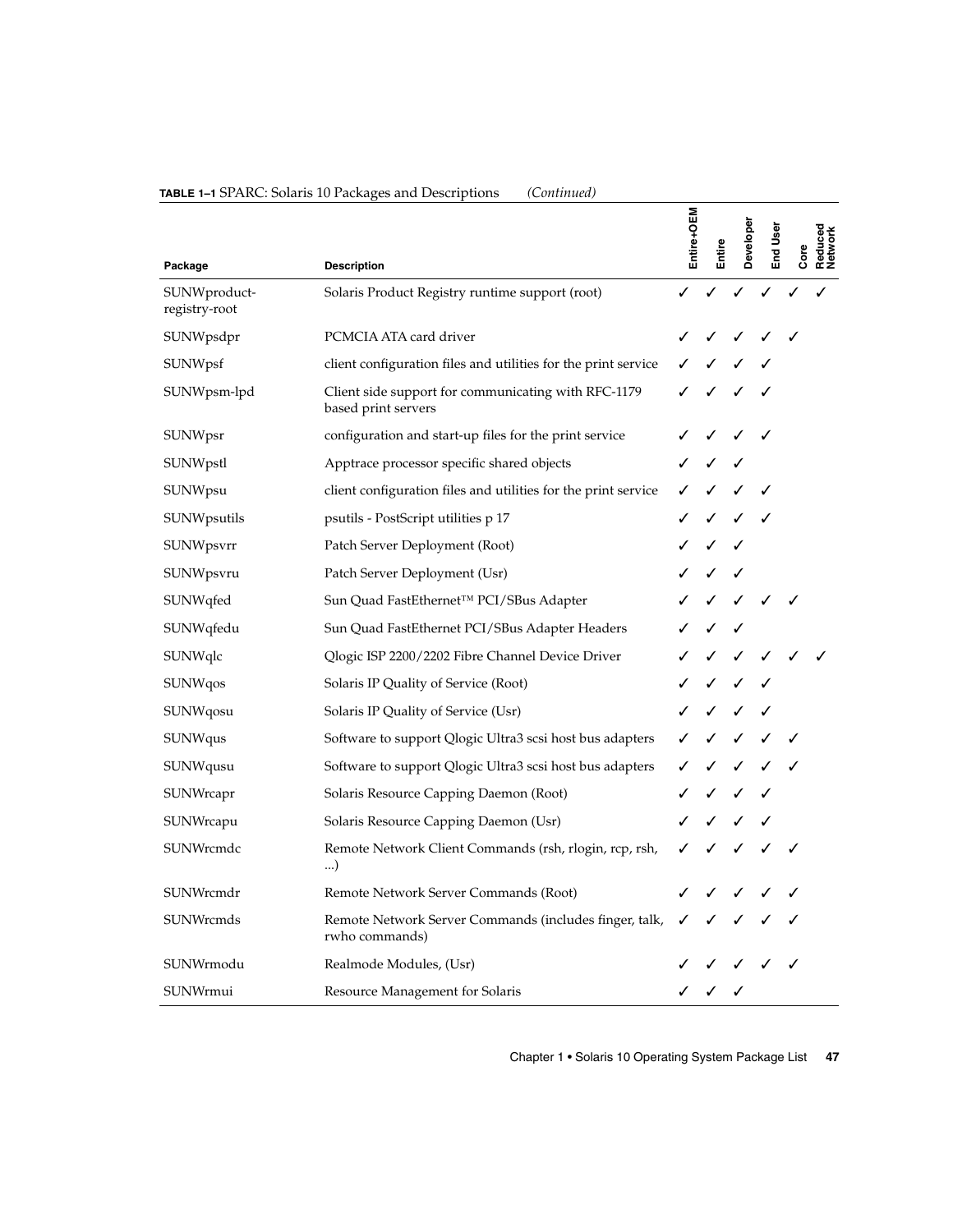| Package          | <b>Description</b>                                                                           | Entire+OEM | Entire | Developer | End User | Core | Reduced<br>Network |
|------------------|----------------------------------------------------------------------------------------------|------------|--------|-----------|----------|------|--------------------|
| SUNWrmwbr        | Resource Management for Solaris                                                              | ✓          | ✓      | ✓         | ✓        |      |                    |
| SUNWrmwbu        | Resource Management for Solaris                                                              |            |        | ✓         |          |      |                    |
| SUNWroute        | Network Routing daemons/commands (Usr)                                                       |            |        |           |          |      |                    |
| SUNWrpcib        | InfiniBand plugin implementation of RPC over RDMA                                            |            |        |           |          |      | ✓                  |
| SUNWrpm          | Utilities for processing RPM archives                                                        |            |        |           |          |      |                    |
| SUNWrsg          | GSS-API services for ONC RPC                                                                 |            | ✓      | ✓         |          |      |                    |
| SUNWrsgk         | kernel GSS-API services for ONC RPC                                                          |            |        |           |          |      |                    |
| <b>SUNWrsm</b>   | Remote Shared Memory API Library, Driver                                                     |            |        |           |          |      |                    |
| SUNWrsmo         | Support for network specific implementations of RSMPI                                        |            | ✓      |           |          |      |                    |
| <b>SUNWrtvc</b>  | Device driver for the SunVideo <sup>TM</sup> real-time video capture<br>and compression card | ✓          | ✓      |           |          |      |                    |
| <b>SUNWrtvcl</b> | XIL™ loadable pipelines for SunVideo capture and<br>compression                              |            |        |           |          |      |                    |
| <b>SUNWrtvcu</b> | Header files, and examples for SunVideo capture and<br>compression                           |            | ✓      |           |          |      |                    |
| <b>SUNWsacom</b> | Solstice Enterprise Agents 1.0.3 files for root file system                                  |            |        |           |          |      |                    |
| SUNWsadmi        | Solstice Enterprise Agents 1.0.3 Desktop Management<br>Interface                             |            |        |           |          |      |                    |
| SUNWsadml        | Solstice launcher and associated libraries.                                                  |            |        |           |          |      |                    |
| SUNWsasnm        | Solstice Enterprise Agents 1.0.3 Simple Network<br>Management Protocol                       |            |        |           |          |      |                    |
| SUNWsbp2         | Serial Bus Protocol 2 module                                                                 |            |        |           |          |      |                    |
| SUNWscbcp        | SPARCompilers Binary Compatibility Libraries                                                 |            |        |           |          |      |                    |
| SUNWscgui        | Solaris Smart Card Administration - Graphical User<br>Interface component                    |            |        |           |          |      |                    |
| SUNWsckm         | Key Management Modules for Sun Fire 15000                                                    |            |        |           |          |      |                    |
| SUNWsckmr        | Init script & links for Sun Fire 15000 Key Management<br>daemon                              |            |        |           |          |      |                    |
| SUNWsckmu        | Key Management daemon for Sun Fire 15000                                                     |            | ✓      |           |          |      |                    |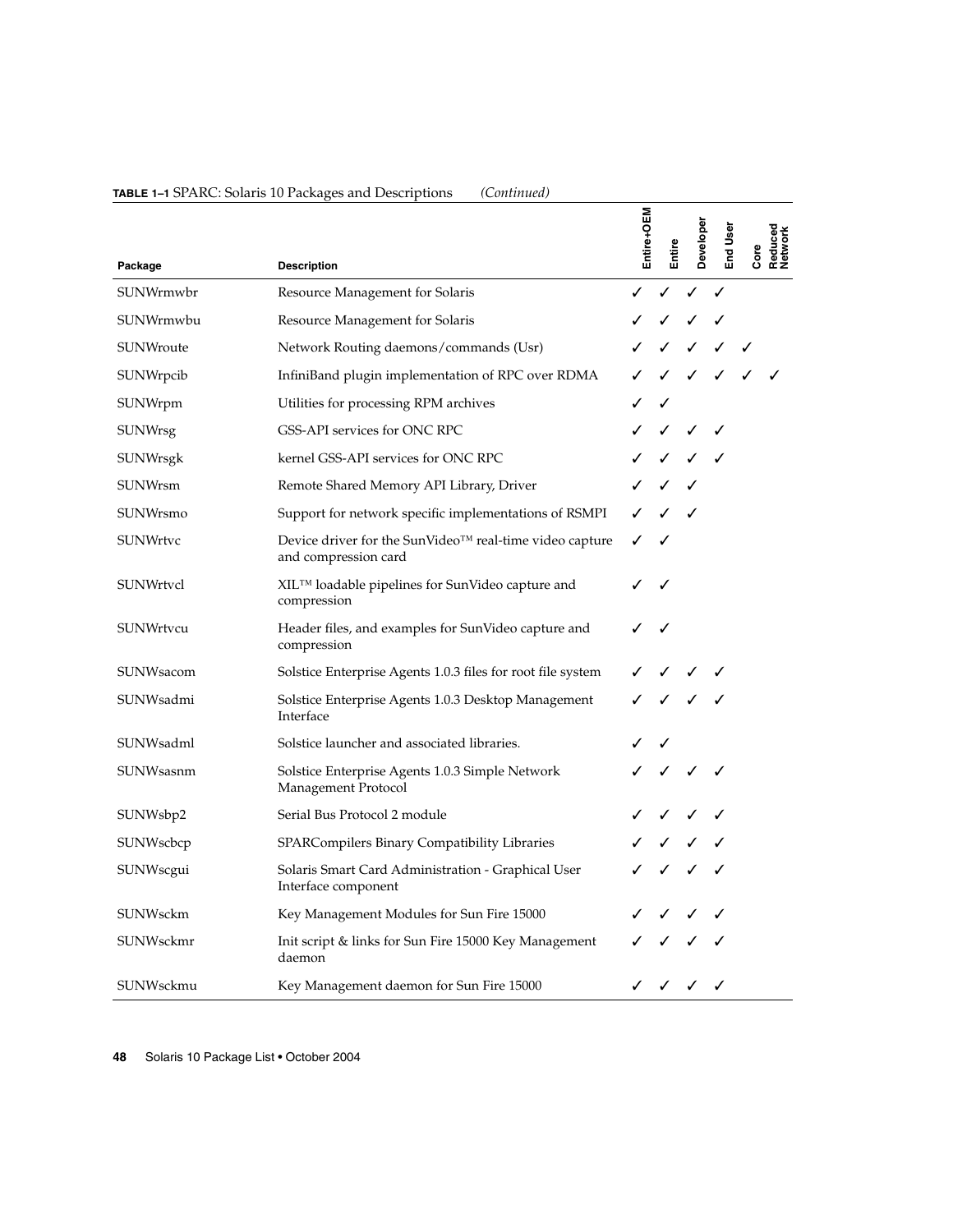|                 |                                                                                                                                                                                     | Entire+OEM | Entire       | Developer    | End User     | Core         | Reduced<br>Network |
|-----------------|-------------------------------------------------------------------------------------------------------------------------------------------------------------------------------------|------------|--------------|--------------|--------------|--------------|--------------------|
| Package         | <b>Description</b>                                                                                                                                                                  | ✓          |              |              | ✓            |              |                    |
| SUNWscmhdlr     | SunOS SCM internal reader IFD Handler                                                                                                                                               |            | ✓            | ✓            |              |              |                    |
| SUNWscplp       | print utilities for user interface and source build<br>compatibility with SunOS 4.x                                                                                                 |            |              | $\checkmark$ |              |              |                    |
| SUNWscpr        | utilities for user interface and source build compatibility<br>with SunOS $4.x$                                                                                                     |            |              |              |              |              |                    |
| SUNWscpu        | utilities for user interface and source build compatibility<br>with SunOS 4.x                                                                                                       |            | ✓            | ✓            |              |              |                    |
| SUNWscsa1394    | IEEE 1394 mass storage driver                                                                                                                                                       |            |              | ✓            |              |              |                    |
| <b>SUNWserr</b> | SIP Express Router a very fast and flexible SIP proxy<br>server (root) 8.12                                                                                                         |            |              |              |              |              |                    |
| <b>SUNWseru</b> | SIP Express Router a very fast and flexible SIP proxy<br>server $(usr)$ 8.12                                                                                                        |            |              |              |              |              |                    |
| SUNWserweb      | Serweb - web interface for SER SIP Server 2004-01-04                                                                                                                                |            | ✓            |              |              |              |                    |
| <b>SUNWses</b>  | SCSI Enclosure Services (ses) Device Driver                                                                                                                                         |            |              | $\checkmark$ | $\checkmark$ | $\checkmark$ |                    |
| SUNWsfdoc       | GNU and open source documentation                                                                                                                                                   |            |              | ✓            |              |              |                    |
| SUNWsfdr        | Sun Fire 880 DR Daemon                                                                                                                                                              |            |              |              |              |              |                    |
| SUNWsfdrr       | DR Daemon support for Sun Fire 880, (Root)                                                                                                                                          |            |              |              |              |              |                    |
| SUNWsfinf       | GNU and open source info pages                                                                                                                                                      |            | ✓            |              |              |              |                    |
| SUNWsfman       | GNU and open source man pages                                                                                                                                                       |            | $\checkmark$ | ✓            |              |              |                    |
| <b>SUNWsior</b> | SuperIO 307 (plug-n-play) device drivers (Root)                                                                                                                                     |            |              |              |              |              |                    |
| SUNWslpr        | Root filesystem portion of the Service Location Protocol<br>(SLP) framework. Includes the SLP configuration file and<br>start scripts for the SLP daemon.                           |            | ✓            |              |              |              |                    |
| SUNWslpu        | Usr filesystem portion of the Service Location Protocol<br>(SLP) framework. Included are C and Java developer<br>libraries and a daemon which can act as a directory agent<br>(DA). |            | ✓            | $\checkmark$ |              |              |                    |
| SUNWsmagt       | System Management Agent files and libraries                                                                                                                                         |            |              | ✓            |              |              |                    |
| SUNWsmapi       | Software libraries for storage management                                                                                                                                           |            |              |              |              |              |                    |
| SUNWsmbac       | samba - A Windows SMB/CIFS fileserver for UNIX (client) ✔<br>3.0.4                                                                                                                  |            |              |              |              |              |                    |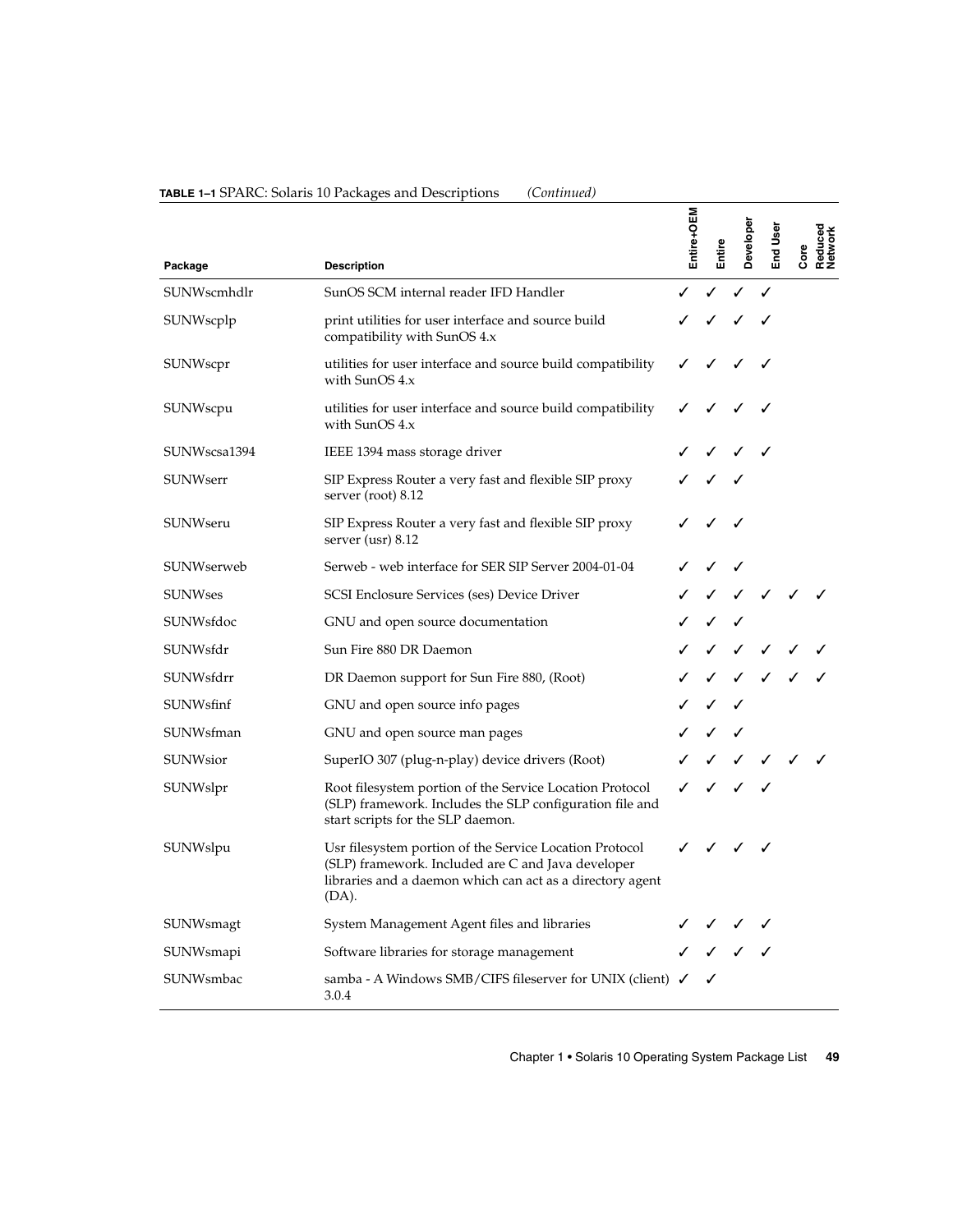| Package         | <b>EXPLC</b> $\blacksquare$ of ARC. Solaris TV I ackages and Descriptions<br>$\sqrt{2}$<br><b>Description</b> | Entire+OEM | Entire       | Developer                              | End User     | Core | Reduced<br>Network |
|-----------------|---------------------------------------------------------------------------------------------------------------|------------|--------------|----------------------------------------|--------------|------|--------------------|
| SUNWsmbar       | samba - A Windows SMB/CIFS fileserver for UNIX (Root)<br>3.0.4                                                | ✓          | ✓            | ✓                                      | ✓            |      |                    |
| SUNWsmbau       | samba - A Windows SMB/CIFS fileserver for UNIX (Usr)<br>3.0.4                                                 | ✓          | ✓            |                                        |              |      |                    |
| SUNWsmcmd       | System Management Agent applications and utilities                                                            |            |              | ✓                                      |              |      |                    |
| SUNWsmdoc       | System Management Agent html documentation files                                                              |            |              |                                        |              |      |                    |
| SUNWsmmgr       | System Management Agent Startup scripts                                                                       |            |              |                                        |              |      |                    |
| SUNWsndmr       | Sendmail Configuration Files                                                                                  |            |              |                                        |              |      |                    |
| SUNWsndmu       | Sendmail Utilities                                                                                            |            |              | $\checkmark$                           |              |      |                    |
| SUNWsolnm       | Enable Solaris Name in /etc/release file                                                                      |            |              |                                        | $\checkmark$ |      |                    |
| SUNWspl         | Spell Checking Engine - Base Release (English)                                                                |            |              | ✓                                      |              |      |                    |
| SUNWspnego      | SPNEGO GSS-API Mechanism                                                                                      |            |              |                                        |              |      |                    |
| SUNWsprot       | Solaris Bundled tools                                                                                         |            |              |                                        |              |      |                    |
| <b>SUNWsra</b>  | libraries in archive (ar) format for source build<br>compatibility with SunOS 4.x                             |            | ✓            |                                        |              |      |                    |
| SUNWsregu       | Solaris User Registration prompts at desktop login for user √<br>registration information.                    |            | ✓            |                                        |              |      |                    |
| SUNWsrh         | SunOS C/C++ header files for source build compatibility<br>with SunOS 4.x                                     |            | ✓            |                                        |              |      |                    |
| SUNWssad        | ssd kernel device driver                                                                                      |            |              |                                        |              |      |                    |
| SUNWsshcu       | Secure Shell protocol common Utilities                                                                        |            |              |                                        |              |      |                    |
| SUNWsshdr       | Secure Shell protocol Server                                                                                  |            |              |                                        |              |      |                    |
| SUNWsshdu       | Secure Shell protocol Server                                                                                  |            |              |                                        |              |      |                    |
| SUNWsshr        | Secure Shell protocol Client and associated Utilities                                                         |            |              |                                        |              |      |                    |
| SUNWsshu        | Secure Shell protocol Client and associated Utilities                                                         |            |              | $\checkmark$ $\checkmark$ $\checkmark$ |              |      |                    |
| SUNWstc         | I2C Smartcard kernel device driver for SCM STC chip                                                           |            |              |                                        |              |      |                    |
| <b>SUNWstsf</b> | Standard Type Services Framework                                                                              |            |              | $\checkmark$ $\checkmark$ $\checkmark$ |              |      |                    |
| SUNWstsfr       | Standard Type Services Framework software configuration √<br>(root filesystem components)                     |            | $\checkmark$ |                                        |              |      |                    |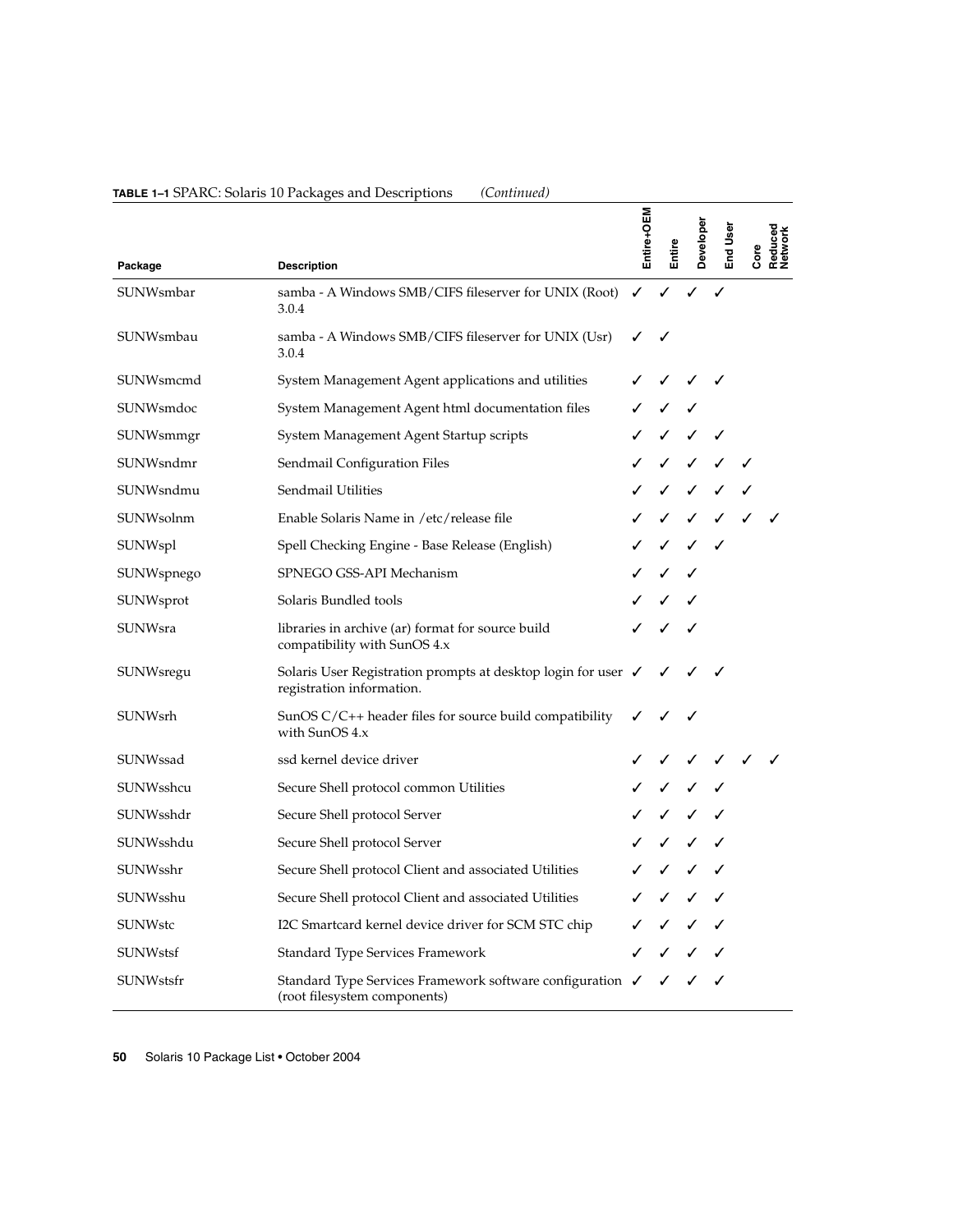| Package           | <b>Description</b>                                                                                                                      | Entire+OEM |              | Entire | Developer    | End User                                                         | Core                                   | Reduced<br>Network |
|-------------------|-----------------------------------------------------------------------------------------------------------------------------------------|------------|--------------|--------|--------------|------------------------------------------------------------------|----------------------------------------|--------------------|
| <b>SUNWswmt</b>   | Solaris 2.x Install and Patch Utilities                                                                                                 |            |              |        | ✓            | $\checkmark$                                                     | ✓                                      |                    |
| SUNWtavor         | Tavor HCA driver                                                                                                                        |            |              |        | $\checkmark$ | $\checkmark$                                                     |                                        |                    |
| SUNWtavorm        | Sun Tavor ADB Macros                                                                                                                    |            |              |        | $\checkmark$ | $\checkmark$                                                     |                                        |                    |
| <b>SUNW</b> tcatr | Tomcat Servlet/JSP Container (root) 4.0.5                                                                                               |            |              |        |              |                                                                  |                                        |                    |
| <b>SUNW</b> tcatu | Tomcat Servlet/JSP Container 4.0.5                                                                                                      |            | ✓            |        |              |                                                                  |                                        |                    |
| SUNWtcpd          | tcpd - access control facility for internet services                                                                                    |            | ✓            |        |              |                                                                  |                                        |                    |
| SUNWtcsh          | Tenex C-shell (tcsh) 6.12                                                                                                               | ✓          | ✓            |        |              |                                                                  |                                        |                    |
| SUNWtecla         | Tecla command-line editing library                                                                                                      |            | $\checkmark$ |        | $\checkmark$ |                                                                  | $\checkmark$ $\checkmark$ $\checkmark$ |                    |
| <b>SUNWter</b>    | extensive terminfo database entries describing capabilities<br>of terminals and pseudoterminals                                         | ✓          |              |        |              |                                                                  |                                        |                    |
| <b>SUNW</b> texi  | GNU texinfo (texinfo)                                                                                                                   |            | ✓            |        | ✓            |                                                                  |                                        |                    |
| SUNWtftp          | Trivial File Transfer Server                                                                                                            |            |              |        | ✓            | $\checkmark$                                                     |                                        |                    |
| SUNWtftpr         | Trivial File Transfer Server (Root)                                                                                                     |            |              |        | ✓            | ✓                                                                |                                        |                    |
| SUNWtiu8          | Thai (UTF-8) iconv modules for UTF-8                                                                                                    |            |              |        | ✓            | ✓                                                                |                                        |                    |
| <b>SUNWtls</b>    | <b>Network Security Services</b>                                                                                                        |            |              |        |              |                                                                  |                                        |                    |
| SUNWtlsd          | Network Security Services Files for Development                                                                                         |            | $\checkmark$ |        | ✓            |                                                                  |                                        |                    |
| SUNWtlsu          | <b>Network Security Services Utilities Programs</b>                                                                                     |            | ✓            |        | ✓            |                                                                  |                                        |                    |
| SUNWtltk          | ToolTalk binaries and shared libraries needed for Common $\sqrt$<br>Desktop Environment (CDE), OpenWindows, and all<br>ToolTalk clients |            | $\checkmark$ |        | $\checkmark$ | ✓                                                                |                                        |                    |
| SUNWtltkd         | ToolTalk static library and include files for programmers                                                                               |            | ✓            |        | ✓            |                                                                  |                                        |                    |
| SUNWtltkm         | ToolTalk manual pages for ToolTalk programmers,<br>OpenWindows users, and Common Desktop Environment<br>(CDE) users                     |            |              |        |              |                                                                  |                                        |                    |
| SUNWtnamd         | Trivial Name Server (Usr)                                                                                                               |            |              |        |              |                                                                  |                                        |                    |
| SUNWtnamr         | Trivial Name Server (Root)                                                                                                              |            |              |        |              | v v v v v                                                        |                                        |                    |
| SUNWtnetc         | Telnet Command (client)                                                                                                                 |            |              |        |              | $\checkmark$ $\checkmark$ $\checkmark$ $\checkmark$ $\checkmark$ |                                        |                    |
| SUNWtnetd         | Telnet Server Deamon (Usr)                                                                                                              |            |              |        |              | $\checkmark$ $\checkmark$ $\checkmark$ $\checkmark$ $\checkmark$ |                                        |                    |
| SUNWtnetr         | Telnet Server Deamon (Root)                                                                                                             |            |              |        |              | $\checkmark$ $\checkmark$ $\checkmark$ $\checkmark$              |                                        |                    |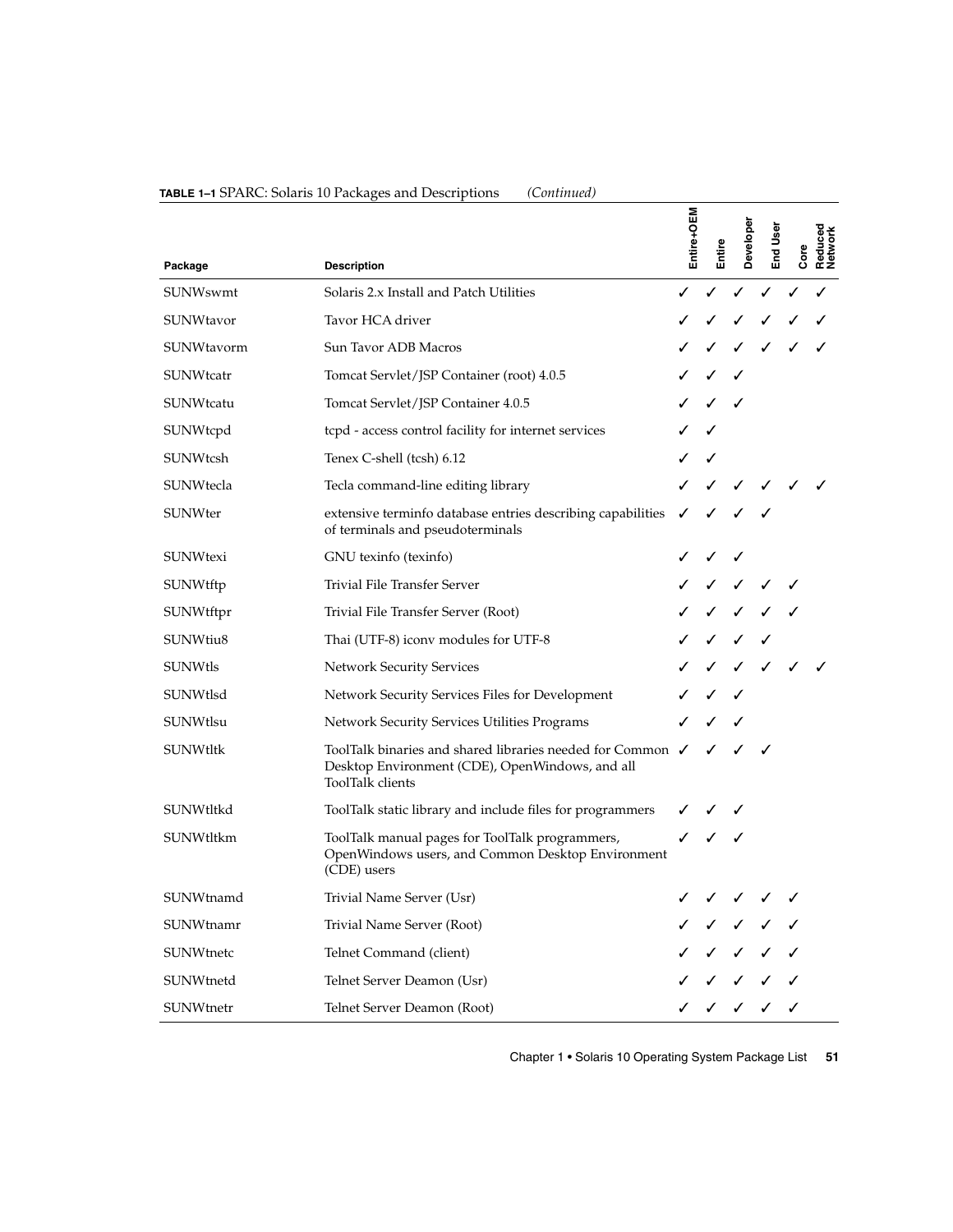|                 | Professional to Packages and Descriptions                                                                                                             | Entire+OEM |              | Developer                                           |                                                     |      |                    |
|-----------------|-------------------------------------------------------------------------------------------------------------------------------------------------------|------------|--------------|-----------------------------------------------------|-----------------------------------------------------|------|--------------------|
| Package         | <b>Description</b>                                                                                                                                    |            | Entire       |                                                     | End User                                            | Core | Reduced<br>Network |
| <b>SUNWtnfc</b> | utilities needed to enable probe points, in the kernel and<br>in applications, that can generate Trace Normal Format<br>(TNF) records in a trace file | ✓          | ✓            | ✓                                                   |                                                     |      |                    |
| SUNWtnfd        | utilities needed by developers using Trace Normal Format V<br>(TNF) facilities                                                                        |            |              |                                                     |                                                     |      |                    |
| <b>SUNWtoo</b>  | utilities for software development, including ld, ldd, od,<br>and truss                                                                               | ✓          | $\checkmark$ |                                                     |                                                     |      |                    |
| SUNWtxfnt       | Thai X Windows Platform required Fonts Package                                                                                                        |            |              | ✓                                                   |                                                     |      |                    |
| SUNWucbt        | Apptrace shared objects for UCB compatibility libraries                                                                                               |            |              |                                                     |                                                     |      |                    |
| SUNWudaplr      | DAT static registry file                                                                                                                              |            |              | $\checkmark$                                        | $\checkmark$                                        |      |                    |
| SUNWudapltr     | Sun uDAPL provider for Tavor driver and registration<br>script                                                                                        |            |              | ✓                                                   | ✓                                                   |      |                    |
| SUNWudapltu     | Sun uDAPL provider for Tavor                                                                                                                          |            |              | $\checkmark$                                        | $\checkmark$                                        |      |                    |
| SUNWudaplu      | Sun DAT registry library and datadm                                                                                                                   |            |              | $\checkmark$                                        | $\checkmark$                                        |      |                    |
| SUNWudf         | Universal Disk Format 1.50 File System, (Usr)                                                                                                         |            |              | $\checkmark$                                        | ✓                                                   |      |                    |
| SUNWudfr        | Universal Disk Format 1.50 File System                                                                                                                |            |              |                                                     | $\checkmark$ $\checkmark$                           |      |                    |
| SUNWuedg        | USB Digi Edgeport serial driver                                                                                                                       |            |              | $\checkmark$                                        | $\checkmark$                                        |      |                    |
| SUNWugen        | <b>UGEN</b> (USB Generic Driver)                                                                                                                      |            |              |                                                     | $\checkmark$ $\checkmark$                           |      |                    |
| SUNWugenu       | <b>UGEN Headers</b>                                                                                                                                   |            | $\checkmark$ | ✓                                                   |                                                     |      |                    |
| SUNWuiu8        | Icony modules for UTF-8 Locale                                                                                                                        |            | $\checkmark$ | $\checkmark$                                        | ✓                                                   |      |                    |
| SUNWuium        | ICONV Manual pages for UTF-8 Locale                                                                                                                   |            | ✓            |                                                     |                                                     |      |                    |
| SUNWulcf        | UTF-8 Locale Environment Common Files                                                                                                                 |            |              |                                                     |                                                     |      |                    |
| <b>SUNWus</b>   | UltraSPARC CPU Device Driver                                                                                                                          |            |              |                                                     |                                                     |      |                    |
| SUNWusb         | USBA (USB framework) and USB Device Drivers                                                                                                           |            |              |                                                     |                                                     |      |                    |
| SUNWusbs        | USB generic serial module                                                                                                                             |            |              |                                                     | $\checkmark$ $\checkmark$ $\checkmark$ $\checkmark$ |      |                    |
| SUNWusbu        | <b>USB Headers</b>                                                                                                                                    |            | $\checkmark$ |                                                     |                                                     |      |                    |
| SUNWuxlcf       | UTF-8 X Locale Environment Common Files                                                                                                               |            |              | / / / /                                             |                                                     |      |                    |
| SUNWvid         | Generic Video Timing Information                                                                                                                      |            |              | $\checkmark$ $\checkmark$ $\checkmark$ $\checkmark$ |                                                     |      |                    |
| SUNWvld         | Sun Ethernet Vlan Utility Routines                                                                                                                    |            |              |                                                     |                                                     |      |                    |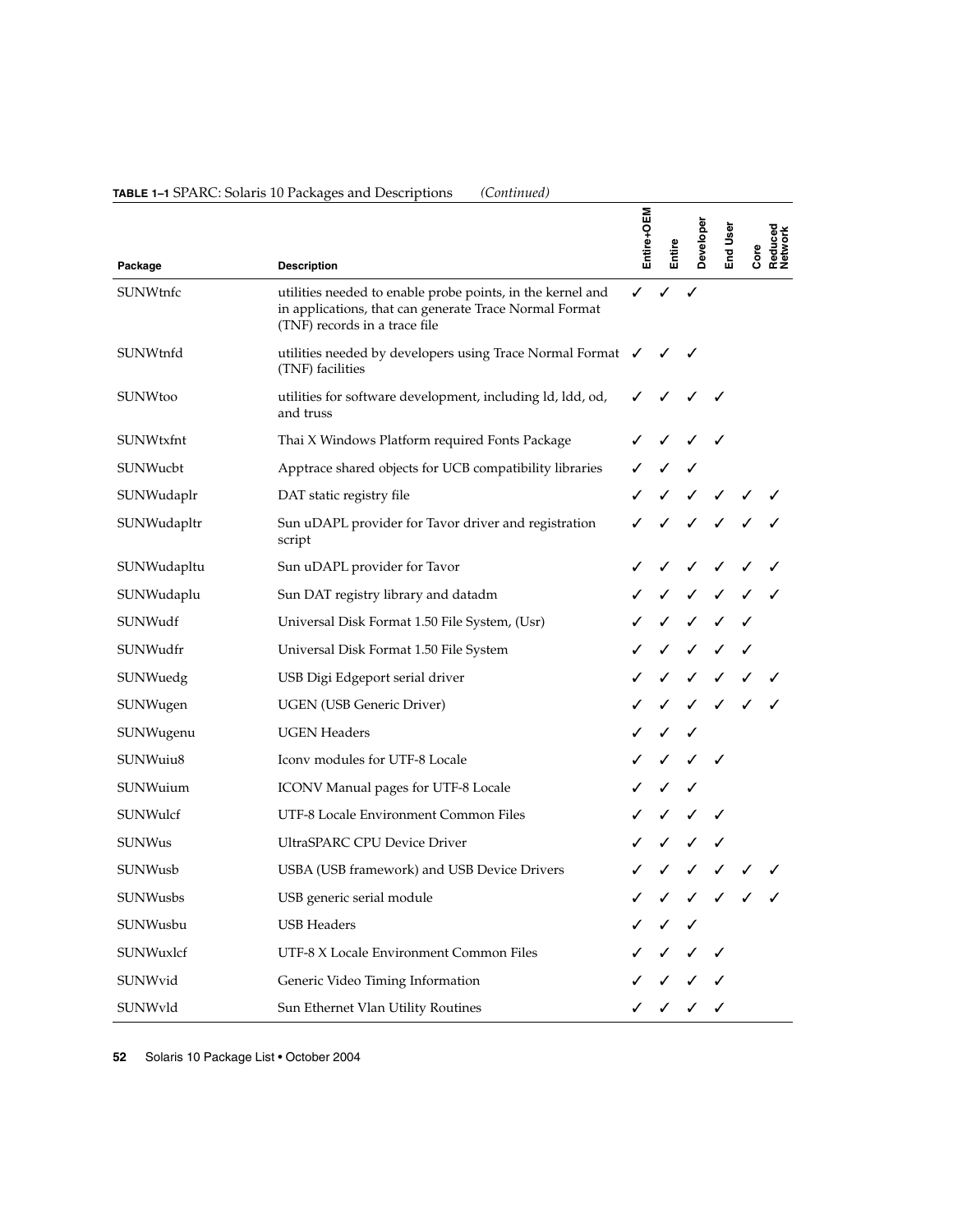| Package         | <b>ELLET</b> TOTTING: COMITS TO I ACKAGES ATM DESCRIPTIONS<br>$\sqrt{2}$<br><b>Description</b> | Entire+OEM | Entire | Developer | End User | Core | Reducec<br>Network |
|-----------------|------------------------------------------------------------------------------------------------|------------|--------|-----------|----------|------|--------------------|
| SUNWyldu        | Sun Ethernet Vlan Utility Header files                                                         | ✓          |        |           |          |      |                    |
| SUNWvolr        | configuration and start-up files for volume (removable<br>media) management and volfs          |            |        |           |          |      |                    |
| SUNWvolu        | utilities and a daemon (vold) for volume (removable<br>media) management and volfs             |            |        |           |          |      |                    |
| SUNWwbapi       | Solaris WBEM API                                                                               |            |        |           |          |      |                    |
| SUNWwbcor       | Solaris WBEM Services (root)                                                                   |            |        |           |          |      |                    |
| SUNWwbcou       | Solaris WBEM Services (usr)                                                                    |            |        |           |          |      |                    |
| SUNWwbdev       | Sun WBEM SDK                                                                                   |            |        |           |          |      |                    |
| SUNWwbdoc       | Sun WBEM SDK - Documentation                                                                   |            |        |           |          |      |                    |
| SUNWwbmc        | This package contains the components integrating WBEM<br>and SMC                               |            |        |           |          |      |                    |
| SUNWwbpro       | Solaris WBEM Providers (usr)                                                                   |            |        |           | ✓        |      |                    |
| SUNWwbsup       | Solaris WAN boot support                                                                       |            |        |           |          |      |                    |
| SUNWwgetr       | GNU wget - a utility to retrieve files from the World Wide<br>Web (root components) 1.9.1      |            |        |           |          |      |                    |
| SUNWwgetu       | GNU wget - a utility to retrieve files from the World Wide<br>Web (Usr) 1.9.1                  |            |        |           |          |      |                    |
| SUNWwrsa        | Library to enable Remote Shared Memory over WCI<br>interface                                   |            | ✓      |           |          |      |                    |
| SUNWwrsd        | DLPI Driver for use with the WCI Remote Shared Memory √<br>Driver                              |            |        |           |          |      |                    |
| <b>SUNWwrsm</b> | <b>WCI Remote Shared Memory Drivers</b>                                                        |            |        |           |          |      |                    |
| SUNWwrsu        | Commands and libraries for the wrsm and wrsmd drivers                                          |            |        |           |          |      |                    |
| SUNWwsr2        | Solaris Product Registry & Web Start runtime support                                           |            |        |           |          |      |                    |
| <b>SUNWwsrv</b> | Solaris Product Registry Viewer                                                                |            |        |           |          |      |                    |
| SUNWxcu4        | utilities providing conformance with XCU4 specifications                                       |            |        |           |          |      |                    |
| SUNWxcu4t       | XCU4 Compliant Versions of make and sccs utilities                                             |            |        |           |          |      |                    |
| SUNWxcu6        | utilities providing conformance with XCU6 specifications                                       | ✓          | ✓      | ✓         | ✓        |      |                    |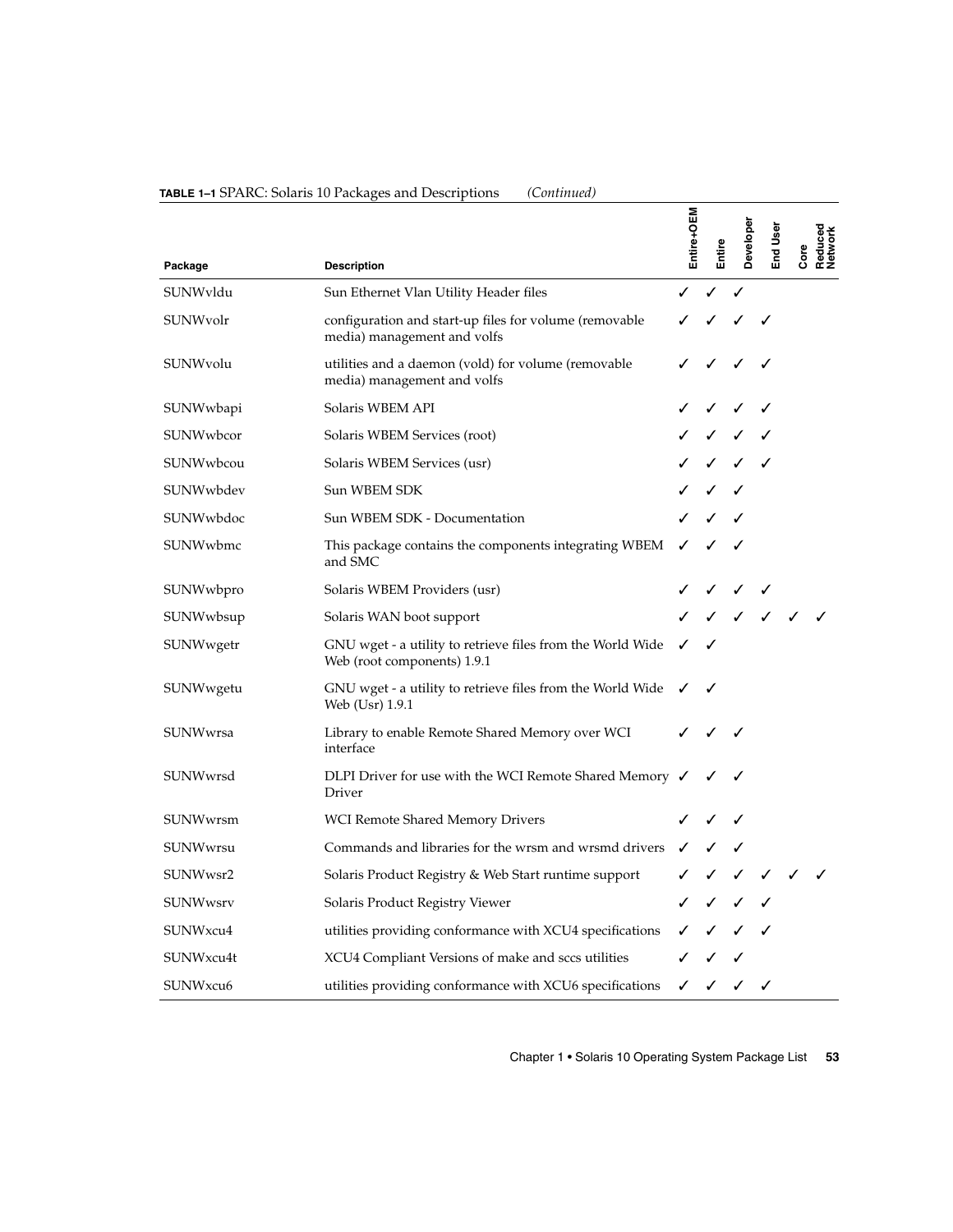|                               | <b>EXPLC</b> $\blacksquare$ of ARC. Solaris TV I ackages and Descriptions<br>$\langle$ Communica                                  |            |              |              |          |                            |
|-------------------------------|-----------------------------------------------------------------------------------------------------------------------------------|------------|--------------|--------------|----------|----------------------------|
|                               |                                                                                                                                   | Entire+OEM | Entire       | Developer    | End User | Reduced<br>Network<br>Core |
| Package                       | <b>Description</b>                                                                                                                |            |              |              |          |                            |
| SUNWxi18n                     | Run time library loaded by libX11.so, and provides input<br>and output capability for internationalized X Window<br>applications. | ✓          | $\checkmark$ | ✓            | ✓        |                            |
| SUNWxildh                     | XIL Loadable Pipeline Libraries                                                                                                   |            | $\checkmark$ | ✓            |          |                            |
| SUNWxilh                      | XIL API Header files                                                                                                              |            | $\checkmark$ | ✓            |          |                            |
| SUNWxilow                     | XIL Deskset Loadable Pipeline Libraries                                                                                           |            | ✓            | ✓            |          |                            |
| SUNWxilrl                     | XIL Runtime Environment                                                                                                           |            |              |              |          |                            |
| SUNWxilvl                     | XIL loadable pipelines for all sun4u platforms. Includes<br>loadable pipelines for the UPA Bus Creator graphics<br>accelerator.   |            |              |              |          |                            |
| SUNWxim                       | X Input Method server provides different styles of input.                                                                         |            | ✓            |              |          |                            |
| SUNWxorg-clientlibs           | X Window System client libraries based on X.Org<br>Foundation open source release                                                 |            |              |              |          |                            |
| SUNWxorg-compatlinks          | Symbolic links for X Window System software<br>compatibility with other releases                                                  |            |              |              |          |                            |
| SUNWxorg-headers              | X Window System client library header files based on<br>X.Org Foundation open source release                                      |            | ✓            |              |          |                            |
| SUNWxrgrt                     | <b>JAXR</b> Runtime                                                                                                               |            |              |              |          |                            |
| SUNWxrpcrt                    | JAX-RPC Runtime                                                                                                                   |            |              |              |          |                            |
| SUNWxscreensaver-<br>hacks-gl | Modules that provide different OpenGL-based display<br>modes (hacks) for the screen saver                                         |            | ✓            |              |          |                            |
| SUNWxscreensaver-<br>hacks    | Modules that provide different display modes (hacks) for<br>the screen saver                                                      | ✓          | ✓            |              |          |                            |
| <b>SUNWxsrt</b>               | Soap Runtime                                                                                                                      |            |              |              |          |                            |
| <b>SUNWxwacx</b>              | AccessX client program                                                                                                            |            | $\checkmark$ | ✓            |          |                            |
| SUNWxwcft                     | X Window System optional fonts                                                                                                    |            |              |              |          |                            |
| <b>SUNWxwcsl</b>              | Font support library for Type1/CID fonts.                                                                                         |            |              |              |          |                            |
| SUNWxwdem                     | X Window System demo programs                                                                                                     |            |              |              |          |                            |
| SUNWxwdim                     | Graphics files in various formats                                                                                                 |            |              |              |          |                            |
| SUNWxwdv                      | kernel device drivers for X Windows System                                                                                        |            | ✓            | $\checkmark$ | ✓        |                            |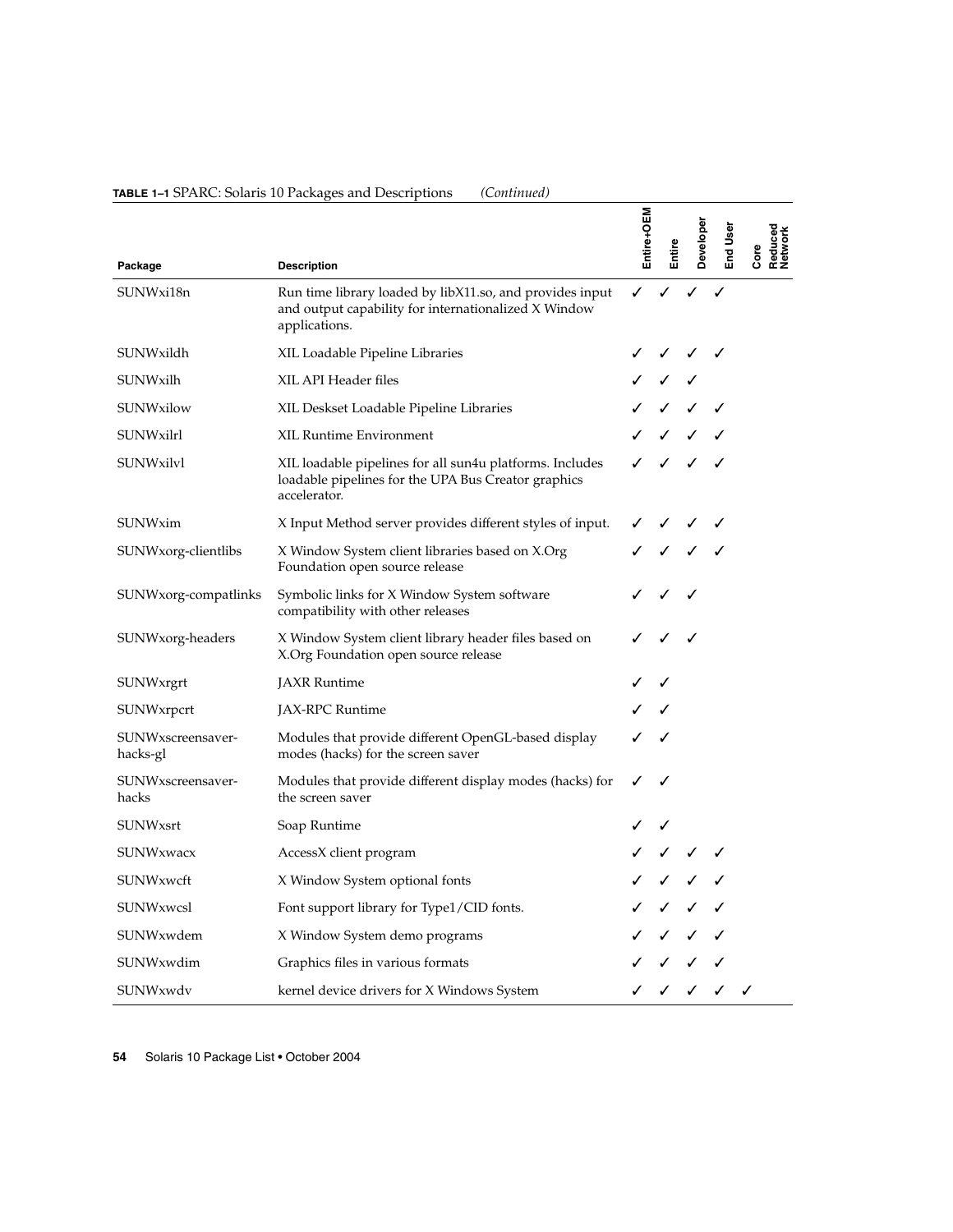| Package          | <b>Description</b>                                                                                                                                                                                                            | Entire+OEM |              | Entire | Developer | <b>End User</b> | Reduced<br>Network<br>Core |
|------------------|-------------------------------------------------------------------------------------------------------------------------------------------------------------------------------------------------------------------------------|------------|--------------|--------|-----------|-----------------|----------------------------|
| SUNWxwdxm        | DPS MOTIF library                                                                                                                                                                                                             | ✓          | ✓            | ✓      |           | ✓               |                            |
| SUNWxwfa         | Font Administration application for Solaris platforms                                                                                                                                                                         |            |              |        |           |                 |                            |
| SUNWxwfnt        | X Window System Fonts (required fonts)                                                                                                                                                                                        |            |              |        |           |                 |                            |
| <b>SUNW</b> xwfs | X Window System font server                                                                                                                                                                                                   |            |              |        |           |                 |                            |
| SUNWxwhl         | X Window System & Graphics Header links in<br>/usr/include                                                                                                                                                                    |            |              |        |           |                 |                            |
| SUNWxwice        | Library and utilities to support the X Window System<br>Inter-Client Exchange (ICE) protocol                                                                                                                                  |            |              |        |           |                 |                            |
| SUNWxwinc        | X Window System include files                                                                                                                                                                                                 |            | ✓            |        |           |                 |                            |
| SUNWxwkey        | X Windows software, PC keytables                                                                                                                                                                                              |            |              | ✓      |           | ✓               |                            |
| SUNWxwman        | X Window System online user man pages                                                                                                                                                                                         |            |              |        |           |                 |                            |
| SUNWxwmod        | Kernel modules used by the Solaris X Window System<br>Server                                                                                                                                                                  |            |              |        |           | ✓               | ✓                          |
| SUNWxwoft        | X Window System optional fonts                                                                                                                                                                                                |            |              |        |           |                 |                            |
| SUNWxwopt        | X Window System Optional Clients                                                                                                                                                                                              |            |              |        |           |                 |                            |
| SUNWxwpft        | X Window System Xprt Printer Fonts                                                                                                                                                                                            |            |              |        |           |                 |                            |
| SUNWxwpl         | Platform specific X server supplementary links                                                                                                                                                                                |            |              |        |           |                 |                            |
| SUNWxwplr        | X Window System platform software configuration                                                                                                                                                                               |            |              |        |           |                 |                            |
| SUNWxwplt        | X Window System platform software (server, DPS,<br>extensions, Xlib, required & common clients)                                                                                                                               |            |              | ✓      |           |                 |                            |
| SUNWxwpmn        | X Window System online programmers man pages                                                                                                                                                                                  |            |              | ✓      |           |                 |                            |
| SUNWxwpsr        | This package contains X server modules optimized for<br>SUN4u platform. This package is not required for<br>non-SUN4u platforms; but installing this package will not<br>affect the working of server on non-SUN4u platforms. |            |              |        |           |                 |                            |
| SUNWxwrtl        | X Window System & Graphics runtime library links                                                                                                                                                                              |            |              | ✓      |           |                 |                            |
| SUNWxwslb        | X Window System profiled and lint libraries for<br>programmers.                                                                                                                                                               |            | ✓            | ✓      |           |                 |                            |
| SUNWxwsrc        | X Window System example source code for programmers.                                                                                                                                                                          | ✓          | ✓            |        |           |                 |                            |
| SUNWxwsrv        | X Window System Xvfb & Xnest Virtual Display Servers                                                                                                                                                                          | ✓          | $\checkmark$ |        |           |                 |                            |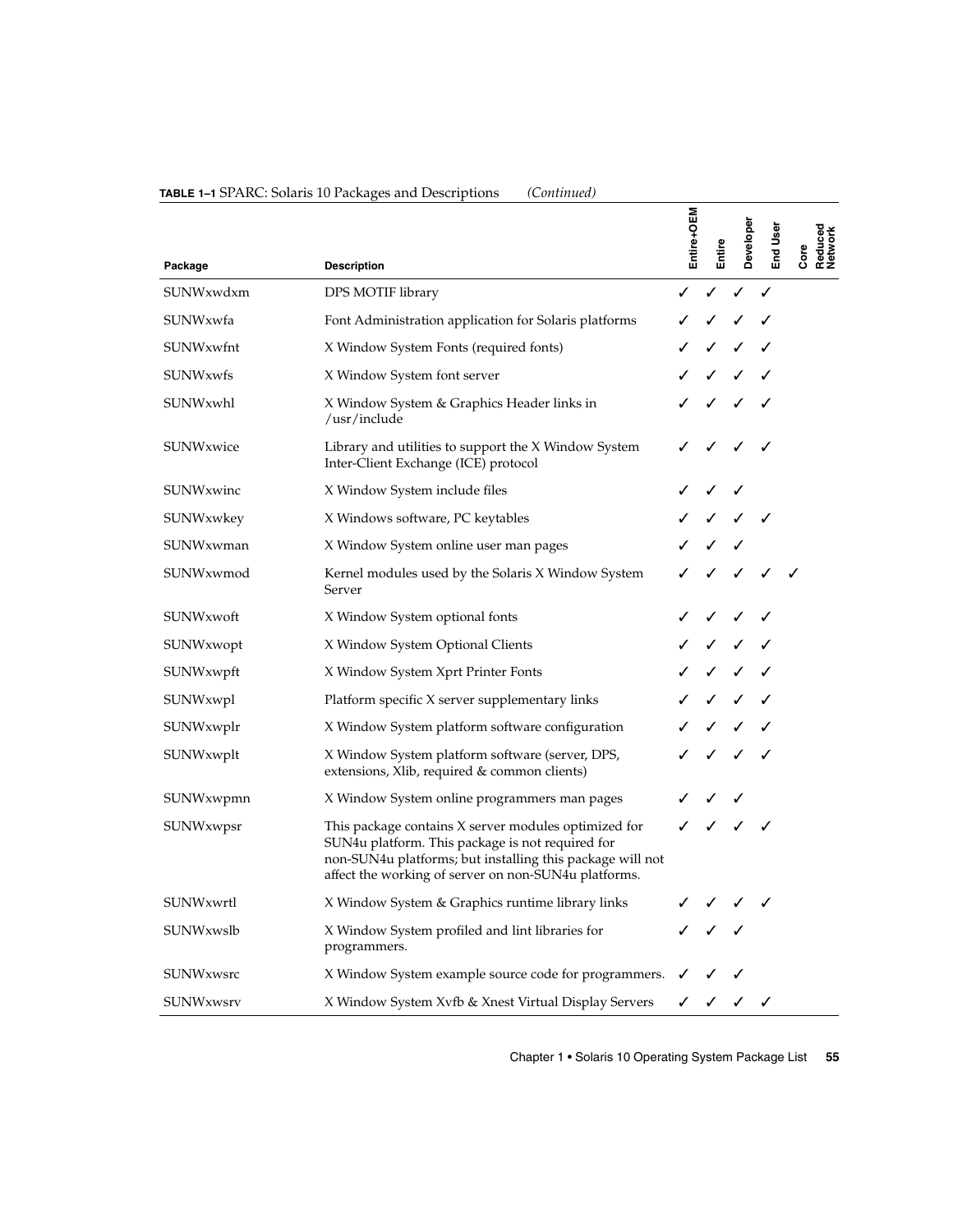|                  |                                                                                      | Entire+OEM | Entire | Developer | End User | Core | Reduced<br>Network |
|------------------|--------------------------------------------------------------------------------------|------------|--------|-----------|----------|------|--------------------|
| Package          | <b>Description</b>                                                                   |            |        |           |          |      |                    |
| <b>SUNWxwsvr</b> | Screen Saver/Locker for X Window System                                              |            |        |           |          |      |                    |
| SUNWxwxft        | X Window System XST extension                                                        |            |        |           |          |      |                    |
| SUNWxwxst        | X Window System XST extension                                                        |            |        |           |          |      |                    |
| SUNWypr          | NIS Server for Solaris 2.6 and up                                                    |            |        |           |          |      |                    |
| SUNWypu          | NIS Server for Solaris 2.6 and up                                                    |            |        |           |          |      |                    |
| SUNWzebrar       | GNU routing daemons(zebra) 0.92a                                                     |            |        |           |          |      |                    |
| SUNWzebrau       | GNU routing daemons(zebra) 0.92a                                                     |            |        |           |          |      |                    |
| SUNWzip          | The Info-Zip (zip) compression utility                                               |            |        |           |          |      |                    |
| SUNWzlib         | The Zip compression library                                                          |            |        |           |          |      |                    |
| SUNWzoner        | Solaris Zones Configuration Files                                                    |            |        |           |          |      |                    |
| SUNWzoneu        | Solaris Zones Configuration and Administration                                       |            |        |           |          |      |                    |
| SUNWzsh          | Z shell (zsh)                                                                        |            |        |           |          |      |                    |
| SUNWzulu         | Device driver for the Sun XVR-4000 graphics accelerator                              |            |        |           |          |      |                    |
| SUNWzuluc        | Configuration software for the Sun XVR-4000 graphics<br>accelerator                  |            |        |           |          |      |                    |
| SUNWzulur        | Boot-time device initialization support for the Sun<br>XVR-4000 graphics accelerator |            |        |           |          |      |                    |
| SUNWzuluw        | X server loadable module for the Sun XVR-4000 graphics<br>accelerator (64-bit)       |            |        |           |          |      |                    |
| <b>TSIpgx</b>    | Device driver for PGX32 (Raptor GFX) graphics<br>accelerator (64-bit)                |            |        |           |          |      |                    |
| TSIpgxw          | X Server loadable module for PGX32 (Raptor GFX)<br>graphics accelerator              |            |        |           |          |      |                    |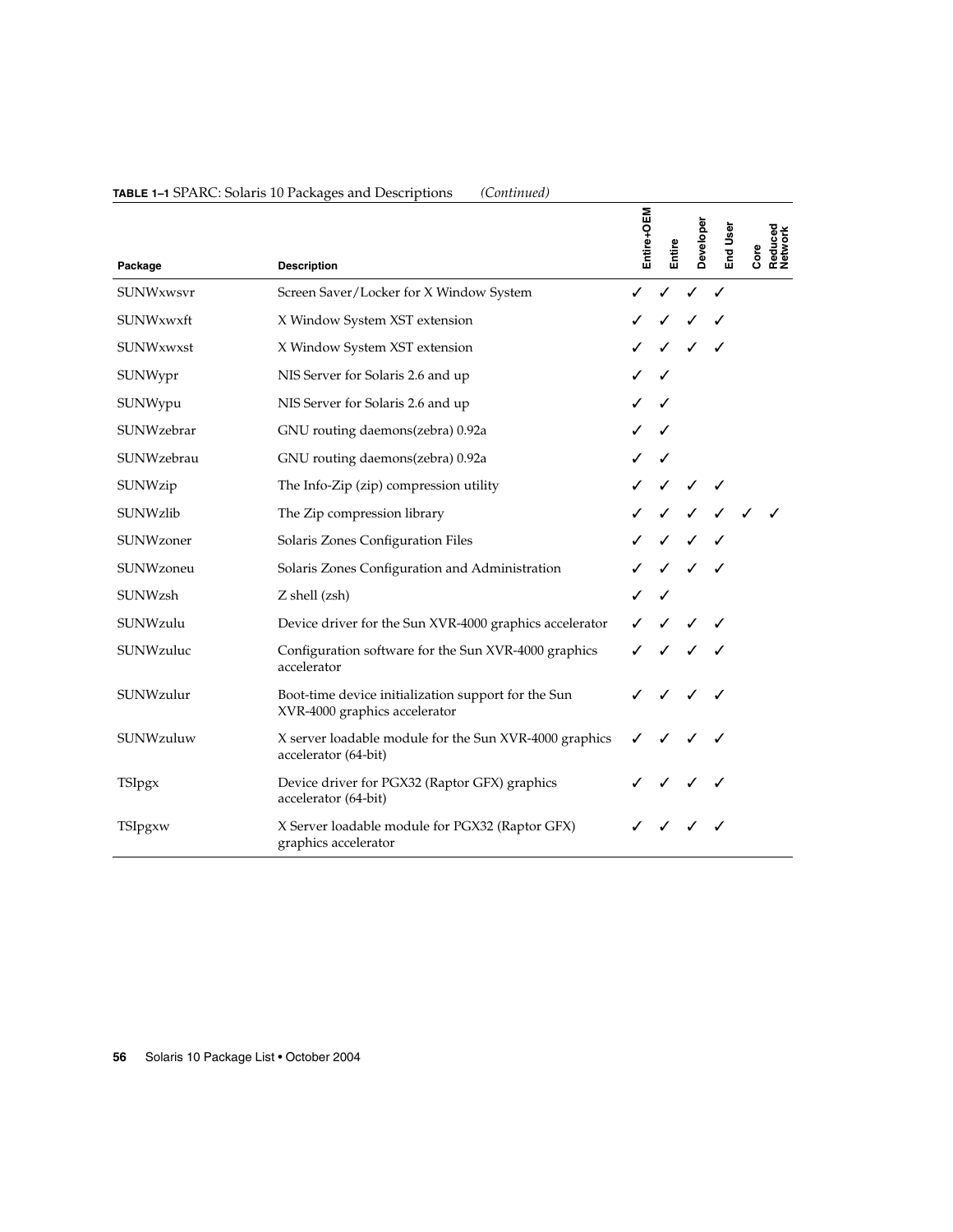# x86: Solaris 10 OS Packages for x86 Based Systems

The following table lists and describes the packages in the Solaris 10 software for x86 based systems.

#### **TABLE 1–2** x86: Solaris 10 Packages and Descriptions

|                  |                                                    | Entire+OEM |   | Entire                    | Developer    | End User                               | Core | Reduced<br>Network |
|------------------|----------------------------------------------------|------------|---|---------------------------|--------------|----------------------------------------|------|--------------------|
| Package          | <b>Description</b>                                 |            |   |                           |              |                                        |      |                    |
| CADP160          | Adaptec Ultra160 SCSI Host Adapter Driver          |            |   |                           |              |                                        |      |                    |
| <b>HPFC</b>      | Agilent Fibre Channel HBA Driver                   |            |   |                           | $\checkmark$ | $\mathcal{L}$                          |      |                    |
| <b>IPLTadcon</b> | Administration Server Console Client package       |            | ✓ |                           |              |                                        |      |                    |
| <b>IPLTadman</b> | <b>Administration Server Documentation</b>         |            |   |                           |              |                                        |      |                    |
| <b>IPLTadmin</b> | <b>Administration Server</b>                       |            | ✓ |                           |              |                                        |      |                    |
| <b>IPLTcons</b>  | Console Client Base package                        |            |   |                           |              |                                        |      |                    |
| <b>IPLTdscon</b> | Directory Server Console                           |            |   |                           |              |                                        |      |                    |
| <b>IPLTdsman</b> | Directory Server Documentation                     |            |   |                           |              |                                        |      |                    |
| <b>IPLTdsr</b>   | Directory Server                                   |            |   |                           |              |                                        |      |                    |
| <b>IPLTdsu</b>   | Directory Server                                   |            |   |                           |              |                                        |      |                    |
| <b>IPLTjss</b>   | Network Security Services for Java                 |            |   |                           |              |                                        |      |                    |
| <b>IPLTnls</b>   | Nationalization Languages and Localization Support |            |   |                           |              |                                        |      |                    |
| IPLTnspr         | Netscape Portable Runtime Interface                |            |   |                           |              |                                        |      |                    |
| <b>IPLTnss</b>   | <b>Network Security Services</b>                   |            |   |                           |              |                                        |      |                    |
| IPLTpldap        | PerLDAP                                            |            |   |                           |              |                                        |      |                    |
| NCRos86r         | NCR Platform Support, OS Functionality (Root)      |            |   |                           |              |                                        |      |                    |
| SK98sol          | SysKonnect SK-NET Gigabit Ethernet Adapter SK-98xx |            |   |                           |              |                                        |      |                    |
| SKfp             | SysKonnect PCI-FDDI Host Adapter                   |            |   |                           |              | $\checkmark$ $\checkmark$ $\checkmark$ |      |                    |
| <b>SUNW1251f</b> | Russian additional locale fonts (1251)             |            |   |                           |              |                                        |      |                    |
| <b>SUNW1394</b>  | IEEE1394 Framework and OpenHCI Driver              |            |   | $\checkmark$ $\checkmark$ |              |                                        |      |                    |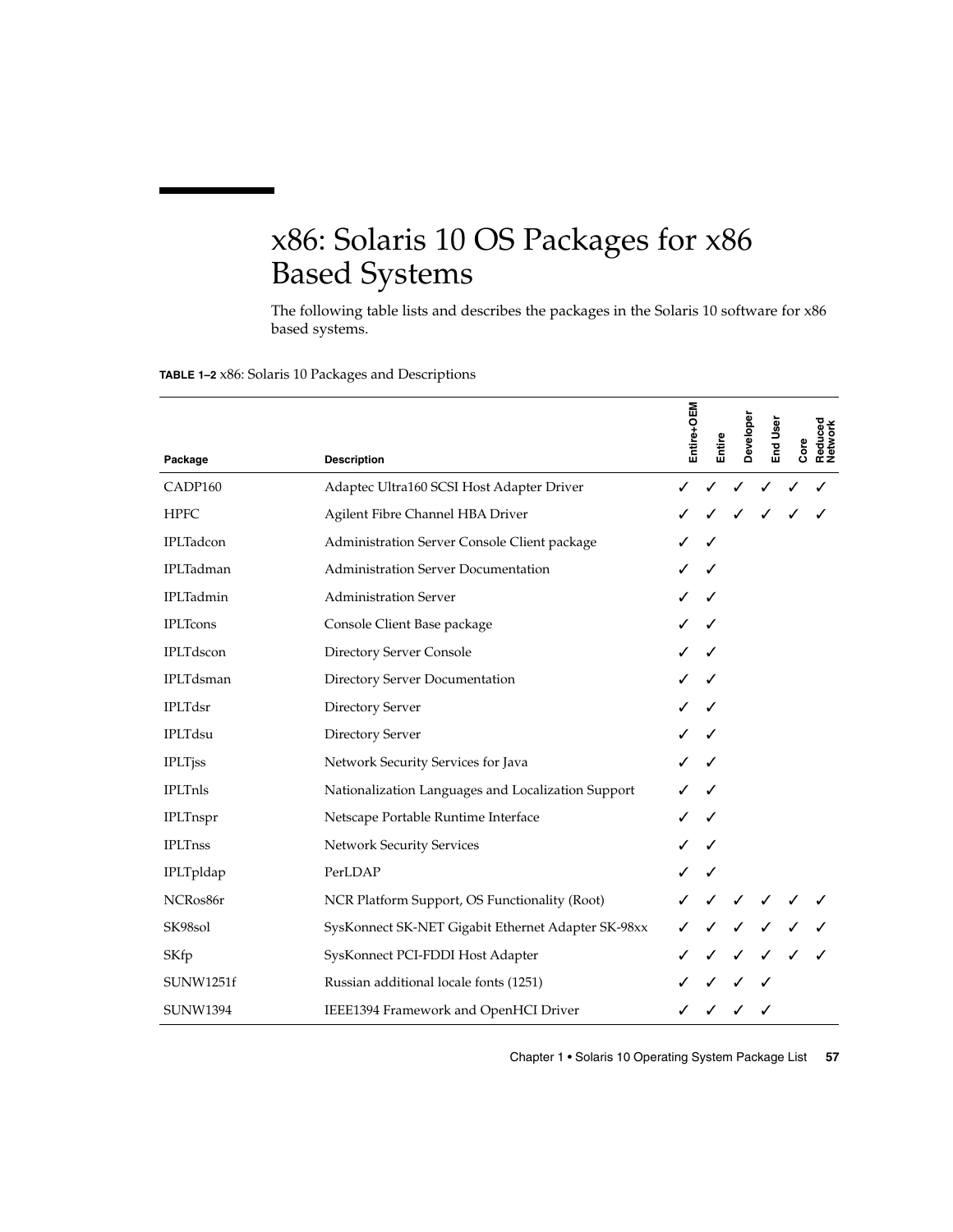| Package              | <b>Description</b>                                                                                        | Entire+OEM | Entire       | Developer | End User | Core<br>Reduced<br>Network |
|----------------------|-----------------------------------------------------------------------------------------------------------|------------|--------------|-----------|----------|----------------------------|
| SUNW1394h            | Sun IEEE1394 Header Files                                                                                 | ✓          |              |           |          |                            |
| SUNW5xmft            | Traditional Chinese (BIG5) X Windows Platform required<br>Fonts Package                                   |            |              |           |          |                            |
| SUNWGlib             | GLIB - Library of useful routines for C programming                                                       |            |              |           |          |                            |
| SUNWGtkr             | GTK - The GIMP Toolkit (Root)                                                                             |            |              |           |          |                            |
| SUNWGtku             | GTK - The GIMP Toolkit (Usr)                                                                              |            |              |           |          |                            |
| SUNWPython-devel     | The Python interpreter, libraries and utilities - develper<br>files - platform dependent, /usr filesystem |            |              |           |          |                            |
| SUNWPython-share     | The Python interperer, libraries and utilities - platform<br>independent files, /usr/sfw/share            |            | $\checkmark$ |           |          |                            |
| SUNWPython           | The Python interpreter, libraries and utilities                                                           |            |              |           |          |                            |
| <b>SUNWTcl</b>       | Tcl - Tool Command Language                                                                               |            |              |           | ✓        |                            |
| SUNWTiff-devel-share | libtiff - library for reading and writing TIFF - developer<br>files - $/usr/share$                        |            | ✓            |           |          |                            |
| SUNWTiff-devel       | libtiff - library for reading and writing TIFF - developer<br>files                                       |            | ✓            |           |          |                            |
| SUNWTiff             | libtiff - library for reading and writing TIFF                                                            |            |              |           |          |                            |
| SUNWTk               | Tk - TCL GUI Toolkit                                                                                      |            |              |           |          |                            |
| SUNWa2psr            | a2ps - GNU Any to PostScript filter (root) 4.13                                                           |            |              |           |          |                            |
| SUNWa2psu            | a2ps - GNU Any to PostScript filter (user) 4.13                                                           |            |              |           |          |                            |
| <b>SUNWaac</b>       | Adaptec AdvanceRaid Controller SCSI HBA Driver                                                            |            |              |           |          |                            |
| <b>SUNWaccr</b>      | utilities for accounting and reporting of system activity                                                 |            | ✓            |           |          |                            |
| <b>SUNWaccu</b>      | utilities for accounting and reporting of system activity                                                 |            |              |           |          |                            |
| SUNWaclg             | Apache Common Logging                                                                                     |            | ✓            |           |          |                            |
| SUNWad810            | SunOS audio device driver for W1100z & W2100z<br>workstations                                             |            |              |           |          |                            |
| SUNWadmap            | Software used to perform system administration tasks                                                      |            |              |           |          |                            |
| SUNWadmc             | Core software libraries used for system administration                                                    |            |              |           |          |                            |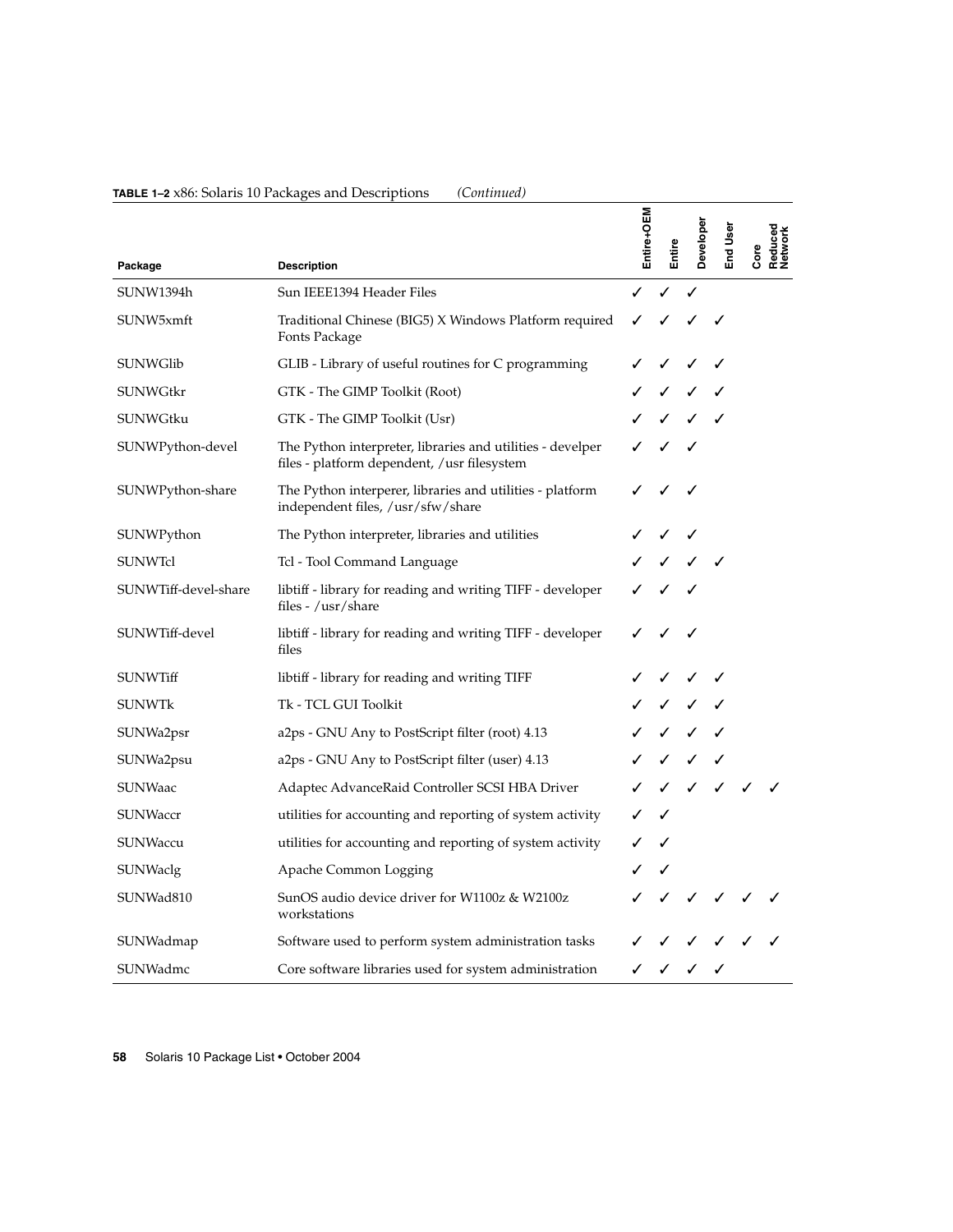|  | (Continued) |  |
|--|-------------|--|
|  |             |  |

| Package                    | <b>Description</b>                                                                            | Entire+OEM | Entire | Developer | End User | Core | Reduced<br>Network |
|----------------------------|-----------------------------------------------------------------------------------------------|------------|--------|-----------|----------|------|--------------------|
| SUNWadmfr                  | This package contains the system configuration for                                            | ✓          |        | ✓         | ✓        |      |                    |
|                            | services.                                                                                     |            |        |           |          |      |                    |
| SUNWadmfw                  | This package contains the system and network<br>administration libraries and services.        |            |        | ✓         |          |      |                    |
| SUNWadmj                   | Java libraries used for system administration tools                                           |            |        |           |          |      |                    |
| SUNWadmlib-sysid           | software libraries used by system identication tools                                          |            |        |           | ✓        |      |                    |
| SUNWadmr                   | Root programs and scripts for initializing system<br>installation.                            |            |        |           |          |      |                    |
| SUNWadp                    | Adaptec 29xx/39/xx/78xx Family of SCSI HBA                                                    |            |        |           |          |      |                    |
| SUNWadpu320                | Adaptec 7902 SCSI Driver                                                                      |            |        | ✓         | ✓        |      |                    |
| SUNWamr                    | LSI MegaRAID SCSI HBA Driver                                                                  |            |        | ✓         | ✓        |      |                    |
| <b>SUNWant</b>             | The Jakarta ANT Java/XML-based build tool                                                     |            | ✓      | ✓         |          |      |                    |
| SUNWapbas                  | Configuration Shared Libraries                                                                |            | ✓      | ✓         | ✓        |      |                    |
| SUNWapchd                  | The Apache HTTP server (1.3.31) (documentation)                                               |            | ✓      |           |          |      |                    |
| SUNWapchr                  | The Apache HTTP server program (1.3.31) (root<br>components)                                  |            | ✓      |           |          |      |                    |
| SUNWapchu                  | The Apache HTTP server program (1.3.31) (usr<br>components)                                   |            | ✓      |           |          |      |                    |
| SUNWapcj                   | Java Preferences Adapter for Configuration Manager                                            |            | ✓      | ✓         | ✓        |      |                    |
| SUNWapct                   | Appcert utility for application ABI stability checking                                        |            |        |           |          |      |                    |
| SUNWapdc-root              | Desktop launch menu integration for Sun Java[tm]<br>Desktop System Configuration Agent Wizard |            |        |           |          |      |                    |
| SUNWapdc                   | Configuration wizard for Sun Java[tm] Desktop System<br>Configuration Agent                   |            |        |           |          |      |                    |
| SUNWapmsc                  | Configuration Agent Miscellaneous Files                                                       |            |        |           |          |      |                    |
| SUNWapoc-<br>adapter-gconf | Apoc GConf Adapter                                                                            |            |        |           |          |      |                    |
| <b>SUNWapoc</b>            | Configuration Agent                                                                           |            |        |           |          |      |                    |
| <b>SUNWarc</b>             | lint libraries and startup objects for software development                                   |            |        |           |          |      |                    |
| SUNWarcr                   | lint libraries for software development                                                       | ✓          | ✓      | ✓         |          |      |                    |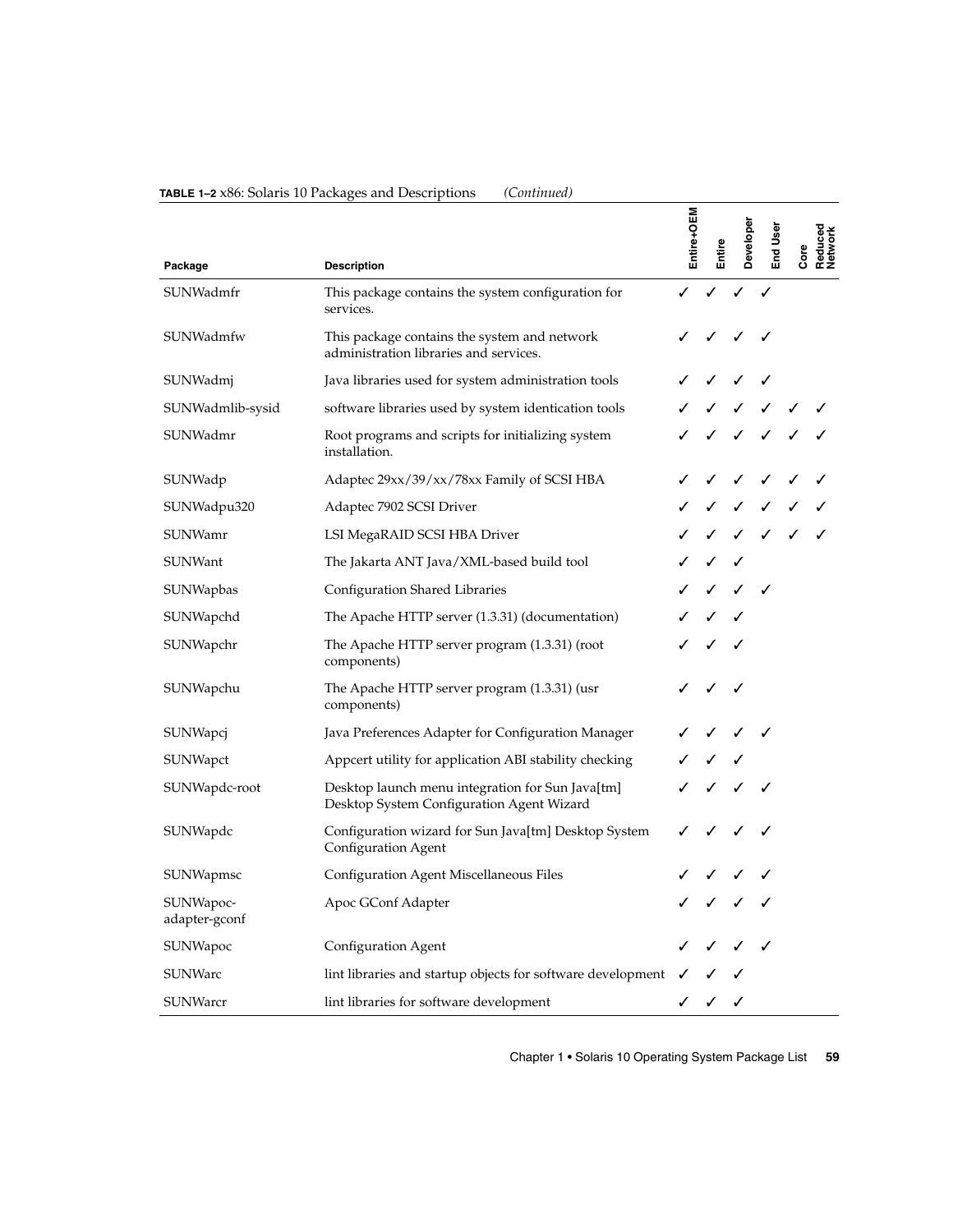| Package             | <b>Description</b>                                                                                                               | Entire+OEM | Entire        | Developer | End User | Reduced<br>Network<br>Core |
|---------------------|----------------------------------------------------------------------------------------------------------------------------------|------------|---------------|-----------|----------|----------------------------|
| SUNWarrf            | X11 fonts for Arabic character set (required fonts)                                                                              | ✓          | ✓             | ✓         | ✓        |                            |
| <b>SUNWasac</b>     | Application Server Admin Client                                                                                                  |            |               |           |          |                            |
| SUNWascmn           | Application Server common components                                                                                             |            |               |           |          |                            |
| SUNWasdb            | Database for demo and development use with the Sun<br>Java System Application Server                                             |            |               |           |          |                            |
| SUNWasdem           | Application Server Sample Applications                                                                                           |            |               |           |          |                            |
| SUNWasdemdb         | Prepopulated Database for demo use with the Sun Java<br>System Application Server                                                |            | ✓             |           |          |                            |
| SUNWasjdoc          | Application Server javadoc api                                                                                                   |            | ✓             |           |          |                            |
| SUNWasman           | Application Server man pages                                                                                                     |            |               |           |          |                            |
| SUNWaspell-devel    | A Spell Checker - developer files                                                                                                |            | ✓             |           |          |                            |
| SUNWaspell-en-share | A Spell Checker - English - platform independent,<br>/usr/share                                                                  |            |               | ✓         | ✓        |                            |
| SUNWaspell-en       | A Spell Checker - English                                                                                                        |            |               |           |          |                            |
| SUNWaspell-share    | A Spell Checker - platform independent, /usr/share                                                                               |            |               |           |          |                            |
| SUNWaspell          | A Spell Checker                                                                                                                  |            |               |           |          |                            |
| SUNWasr             | Application Server (root)                                                                                                        |            |               |           |          |                            |
| <b>SUNWast</b>      | administrative utilities for improving system security by<br>monitoring or restricting access to system files and<br>directories | ✓          | ✓             |           |          |                            |
| <b>SUNWasu</b>      | Application Server (usr)                                                                                                         |            | ✓             |           |          |                            |
| <b>SUNWasut</b>     | Application Server upgrade tool                                                                                                  |            | ✓             | ✓         |          |                            |
| SUNWatfsr           | configuration and start-up files for the AutoFS filesystem                                                                       |            |               |           |          |                            |
| SUNWatfsu           | utilities and a daemon (automountd) for the AutoFS<br>filesystem                                                                 |            |               |           |          |                            |
| SUNWauda            | SunOS audio applications                                                                                                         |            |               |           |          |                            |
| SUNWaudd            | SunOS audio device drivers using the new audio driver<br>architecture                                                            |            |               |           |          |                            |
| SUNWaudf            | SunOS audio sound files                                                                                                          |            | $\mathcal{L}$ | ✓         |          |                            |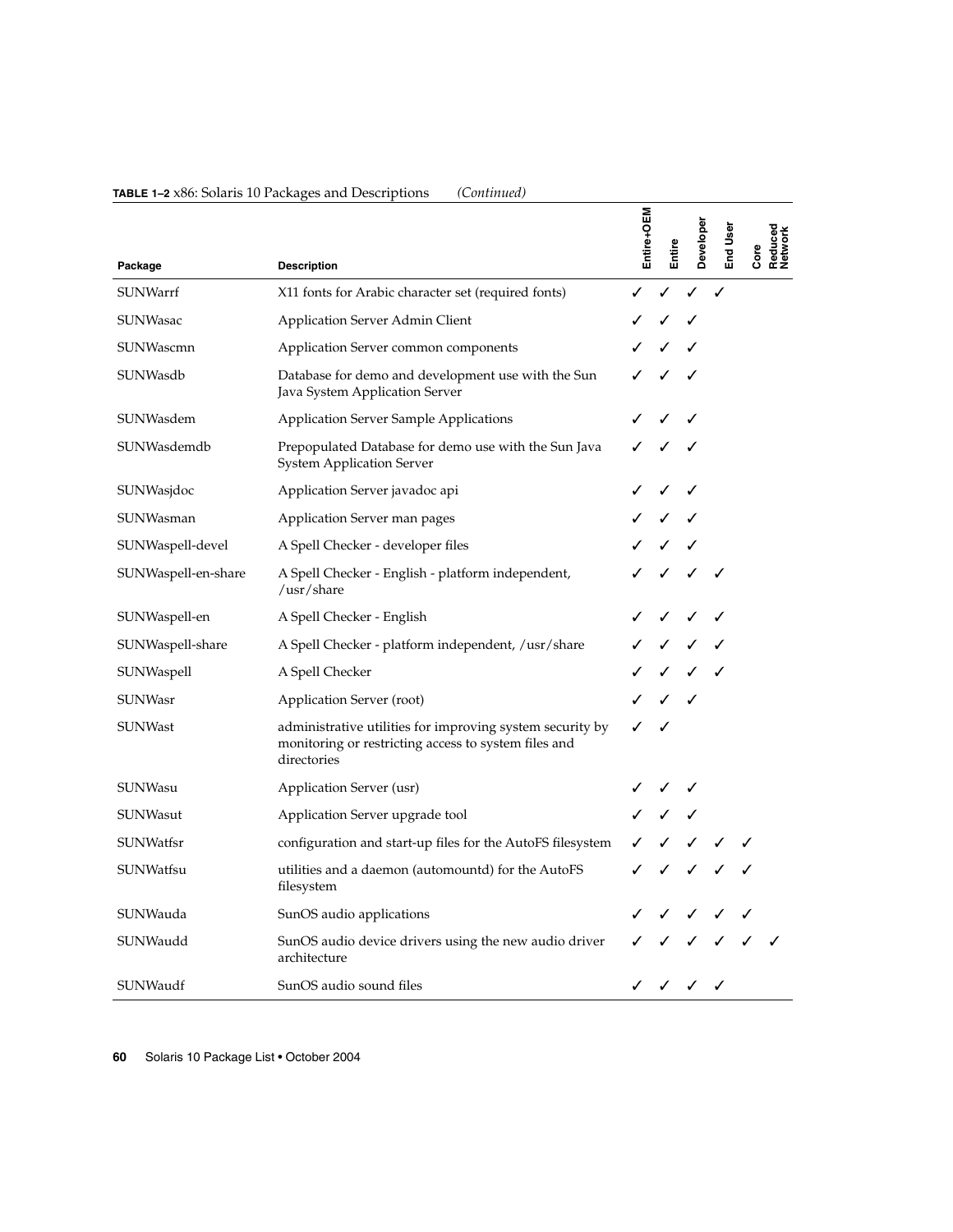| Package        | <b>Description</b>                                                                                                                               | Entire+OEM | Entire                                 |              | Developer<br>End User                                                                                                                                                                                                                                                                                                                                                                                                         |   | Reduced<br>Network<br>Core |
|----------------|--------------------------------------------------------------------------------------------------------------------------------------------------|------------|----------------------------------------|--------------|-------------------------------------------------------------------------------------------------------------------------------------------------------------------------------------------------------------------------------------------------------------------------------------------------------------------------------------------------------------------------------------------------------------------------------|---|----------------------------|
| SUNWaudh       | SunOS $C/C++$ header files for audio drivers and<br>applications                                                                                 | ✓          | ✓                                      | ✓            |                                                                                                                                                                                                                                                                                                                                                                                                                               |   |                            |
| SUNWaudit      | Java BSM audit interface / AuditService Implementation                                                                                           |            | $\checkmark$                           | $\checkmark$ |                                                                                                                                                                                                                                                                                                                                                                                                                               |   |                            |
| SUNWautoef     | Auto encoding finder                                                                                                                             |            | $\checkmark$                           | $\checkmark$ |                                                                                                                                                                                                                                                                                                                                                                                                                               |   |                            |
| SUNWav1394     | IEEE1394 AV Driver                                                                                                                               |            | $\checkmark$                           | $\checkmark$ |                                                                                                                                                                                                                                                                                                                                                                                                                               |   |                            |
| SUNWbart       | Basic Audit Reporting Tool (BART)                                                                                                                |            | $\checkmark$                           | $\checkmark$ |                                                                                                                                                                                                                                                                                                                                                                                                                               |   |                            |
| SUNWbash       | GNU Bourne-Again shell (bash) version 2.05b                                                                                                      |            | $\checkmark$                           | $\checkmark$ |                                                                                                                                                                                                                                                                                                                                                                                                                               |   |                            |
| SUNWbind9      | ISC BIND version 9                                                                                                                               |            | $\checkmark$                           | $\checkmark$ | ✓                                                                                                                                                                                                                                                                                                                                                                                                                             |   |                            |
| SUNWbind9r     | BIND version 9 service management manifest                                                                                                       |            | $\checkmark$                           | $\checkmark$ | ✓                                                                                                                                                                                                                                                                                                                                                                                                                             |   |                            |
| SUNWbip        | Basic IP commands (/usr/sbin/ping, /bin/ftp)                                                                                                     |            | ✓                                      | $\checkmark$ | $\checkmark$                                                                                                                                                                                                                                                                                                                                                                                                                  | ✓ |                            |
| SUNWbipr       | Basic IP commands (Root)                                                                                                                         |            | ✓                                      | $\checkmark$ | ✓                                                                                                                                                                                                                                                                                                                                                                                                                             |   |                            |
| SUNWbnur       | configuration and start-up files for UUCP utilities                                                                                              | ✓          | ✓                                      |              |                                                                                                                                                                                                                                                                                                                                                                                                                               |   |                            |
| SUNWbnuu       | UUCP utilities and daemon                                                                                                                        |            | ✓                                      |              |                                                                                                                                                                                                                                                                                                                                                                                                                               |   |                            |
| <b>SUNWbsr</b> | Boot Server daemons (Root)                                                                                                                       |            | $\checkmark$                           | $\checkmark$ | $\checkmark$                                                                                                                                                                                                                                                                                                                                                                                                                  | ✓ |                            |
| SUNWbsu        | Boot Server daemons (Usr)                                                                                                                        |            |                                        |              | $\checkmark$ $\checkmark$                                                                                                                                                                                                                                                                                                                                                                                                     |   |                            |
| SUNWbtool      | software development utilities, including ar, dis, dump,<br>elfdump, lex, lorder, mcs, nm, prof, ranlib, rpcgen, size,<br>strip, tsort, and yacc |            | ✓                                      |              |                                                                                                                                                                                                                                                                                                                                                                                                                               |   |                            |
| SUNWbzip       | The bzip compression utility                                                                                                                     |            |                                        |              | $\checkmark$ $\checkmark$ $\checkmark$                                                                                                                                                                                                                                                                                                                                                                                        |   |                            |
| SUNWcadp       | Adaptec AHA-29xx/39xx, AIC-78xx Ultra 2 SCSI HBA                                                                                                 |            |                                        |              | $\checkmark$                                                                                                                                                                                                                                                                                                                                                                                                                  |   |                            |
| SUNWcakr       | core kernel software for a specific hardware platform<br>group                                                                                   |            |                                        |              | ✓                                                                                                                                                                                                                                                                                                                                                                                                                             |   |                            |
| <b>SUNWcar</b> | core software for a specific hardware platform group                                                                                             |            |                                        |              | $\checkmark$                                                                                                                                                                                                                                                                                                                                                                                                                  | ✓ |                            |
| SUNWcdrw       | utility for writing to CD-R/RW and DVD{+-}R/RW disks                                                                                             |            | ✓                                      |              |                                                                                                                                                                                                                                                                                                                                                                                                                               |   |                            |
| SUNWcea        | Sun GigaSwift Ethernet Adapter Driver adb Macros                                                                                                 |            |                                        |              |                                                                                                                                                                                                                                                                                                                                                                                                                               |   |                            |
| <b>SUNWced</b> | Sun GigaSwift Ethernet Adapter (i386 32-bit Driver)                                                                                              |            |                                        |              | $\begin{array}{ccccccccc} \sqrt{2} & \sqrt{2} & \sqrt{2} & \sqrt{2} & \sqrt{2} & \sqrt{2} & \sqrt{2} & \sqrt{2} & \sqrt{2} & \sqrt{2} & \sqrt{2} & \sqrt{2} & \sqrt{2} & \sqrt{2} & \sqrt{2} & \sqrt{2} & \sqrt{2} & \sqrt{2} & \sqrt{2} & \sqrt{2} & \sqrt{2} & \sqrt{2} & \sqrt{2} & \sqrt{2} & \sqrt{2} & \sqrt{2} & \sqrt{2} & \sqrt{2} & \sqrt{2} & \sqrt{2} & \sqrt{2} & \sqrt{2} & \sqrt{2} & \sqrt{2} & \sqrt{2} & \$ |   |                            |
| SUNWcedu       | Sun GigaSwift Ethernet Adapter Headers                                                                                                           |            | $\checkmark$ $\checkmark$ $\checkmark$ |              |                                                                                                                                                                                                                                                                                                                                                                                                                               |   |                            |
| SUNWcfcl       | Common Fibre Channel HBA API Library based on the<br>T11 FC-MI specification                                                                     |            |                                        |              | v v v v v v                                                                                                                                                                                                                                                                                                                                                                                                                   |   |                            |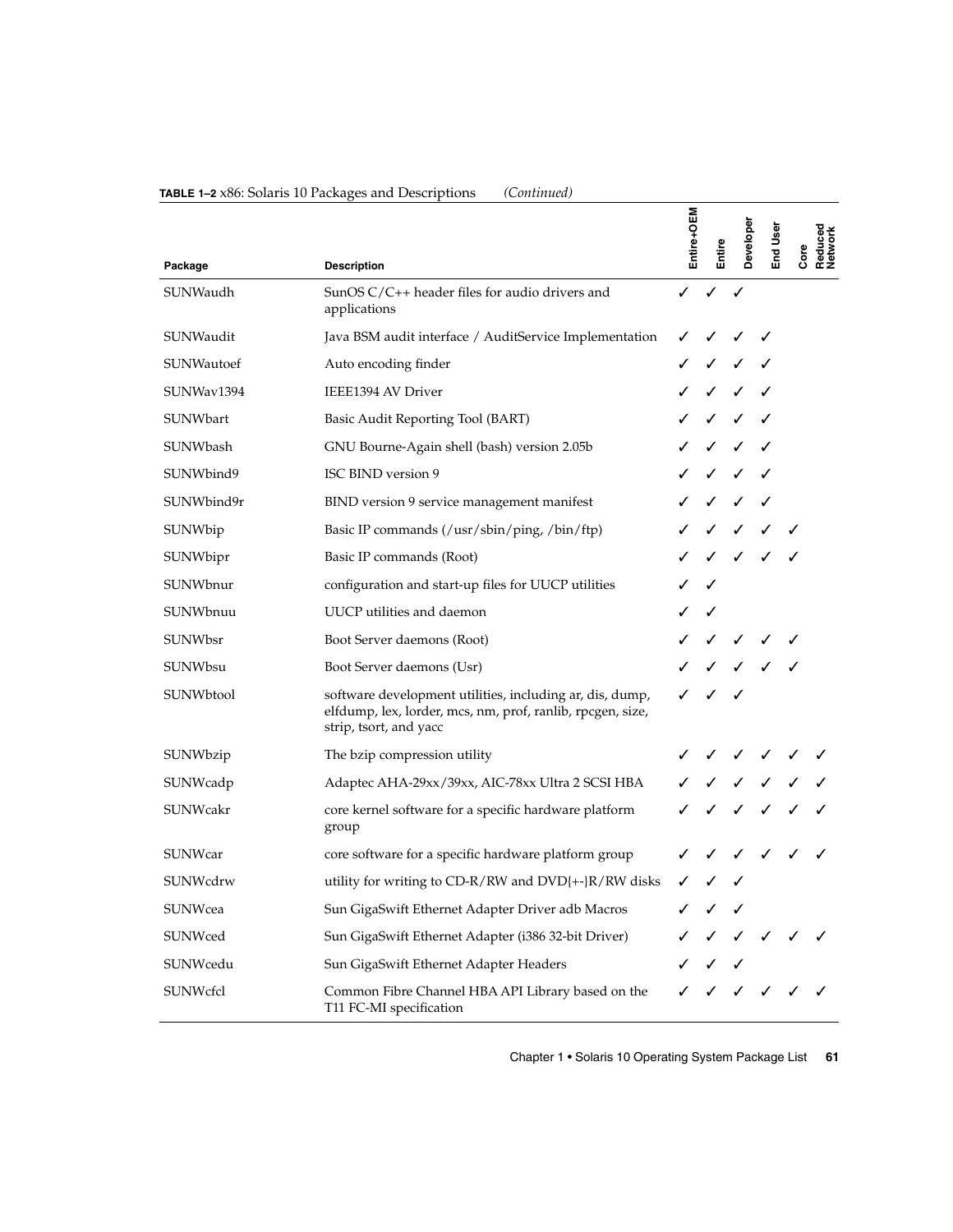| Package           | <b>Description</b>                                                           | Entire+OEM | Entire       | Developer    | End User | Core | Reduced<br>Network |
|-------------------|------------------------------------------------------------------------------|------------|--------------|--------------|----------|------|--------------------|
| SUNWcfclr         | Common Fibre Channel HBA API Library based on the<br>T11 FC-MI specification | ✓          | $\checkmark$ | $\checkmark$ | ✓        |      |                    |
| SUNWcfpl          | Provides the fp plug-in library of libcfgadm.                                |            |              |              |          |      |                    |
| SUNWcfplr         | Provides support for fp plug-in library of libergadm.                        |            |              |              |          |      |                    |
| SUNWciu8          | Simplified Chinese (EUC) icony modules for UTF-8                             |            |              |              |          |      |                    |
| SUNWckr           | core kernel software for a specific instruction-set<br>architecture          |            |              |              |          |      |                    |
| <b>SUNW</b> cnetr | core software for network infrastructure configuration                       |            |              |              |          |      |                    |
| <b>SUNW</b> cnsr  | Common Network Services (Root): time, daytime, echo,<br>discard, chargen     |            |              |              |          |      |                    |
| <b>SUNW</b> cnsu  | Common Network Services (Usr): time, daytime, echo,<br>discard, chargen      |            |              | ✓            |          |      |                    |
| SUNWcpc           | Kernel support for CPU Performance Counters                                  |            |              |              |          |      |                    |
| SUNWcpcu          | CPU Performance Counter libraries and utilities                              |            |              |              |          |      |                    |
| SUNWcpp           | Solaris cpp                                                                  |            |              | ✓            |          |      |                    |
| SUNWcqhpc         | Driver for COMPAQ Hot Plug PCI Controller                                    |            |              |              |          |      |                    |
| <b>SUNWcsd</b>    | core entries for /dev and /devices needed for the initial<br>boot of Solaris |            |              |              |          |      |                    |
| <b>SUNWcsl</b>    | core shared libraries for a specific instruction-set<br>architecture         |            |              |              |          |      |                    |
| SUNWcslr          | core software for a specific instruction-set architecture                    |            |              |              |          |      |                    |
| <b>SUNWcsr</b>    | core software for a specific instruction-set architecture                    |            |              |              |          |      |                    |
| <b>SUNWcstl</b>   | Apptrace utility for application tracing, including shared<br>objects        | ℐ          | ✓            |              |          |      |                    |
| <b>SUNWcsu</b>    | core software for a specific instruction-set architecture                    |            |              |              |          |      |                    |
| SUNWctlu          | Print utilities for CTL locales                                              |            |              |              |          |      |                    |
| SUNWctpls         | This package contains the layout interface for language<br>engines.          |            |              |              |          |      |                    |
| SUNWcxmft         | Simplified Chinese (EUC) X Windows Platform Required<br>Fonts                |            |              |              |          |      |                    |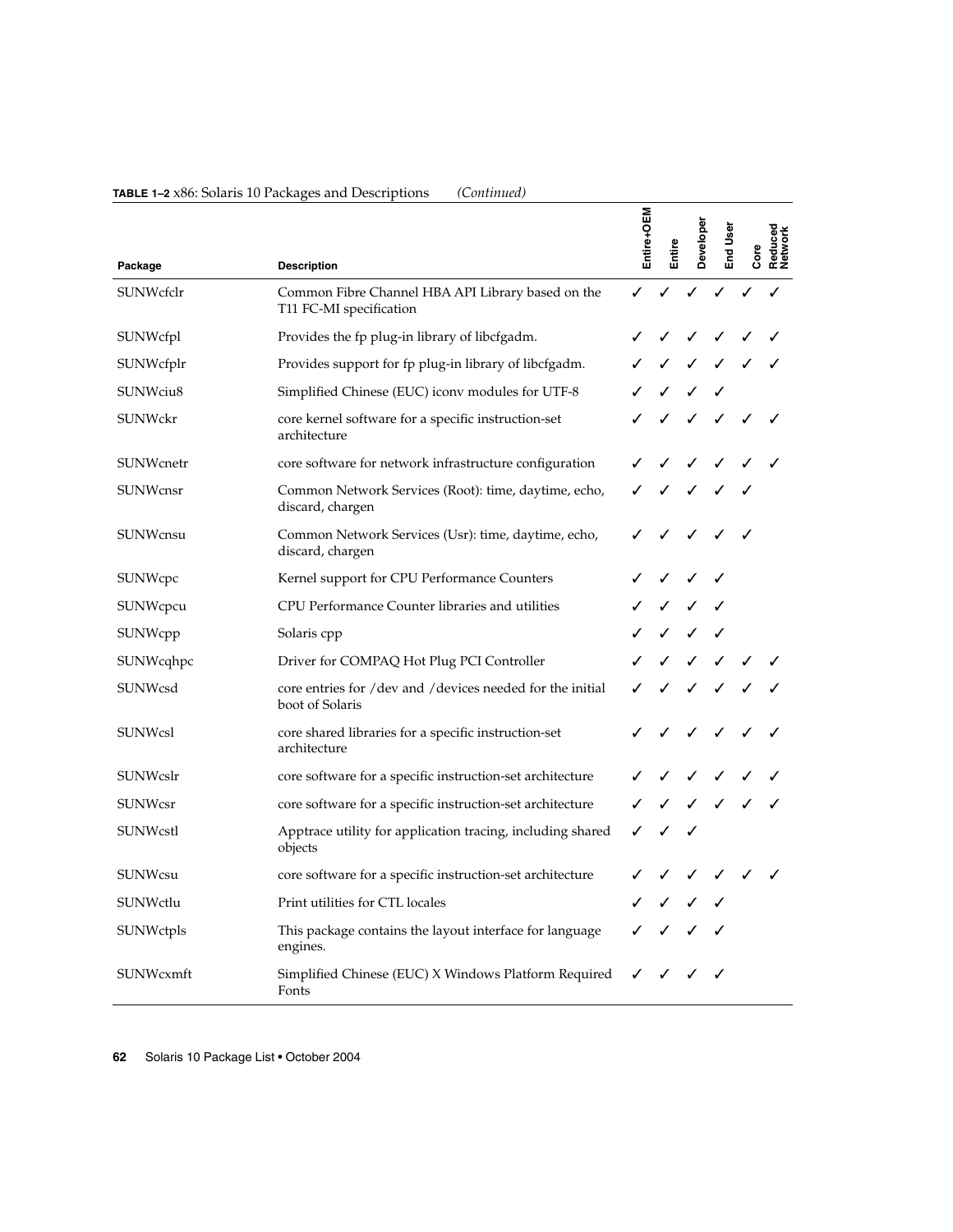| Package   | <b>Description</b>                                                                                                                                                                                                                                                    | Entire+OEM | Entire       | Developer | End User | Reduced<br>Network<br>Core |
|-----------|-----------------------------------------------------------------------------------------------------------------------------------------------------------------------------------------------------------------------------------------------------------------------|------------|--------------|-----------|----------|----------------------------|
| SUNWdclnt | Solaris Diskless Client Management Application                                                                                                                                                                                                                        |            |              | ✓         |          |                            |
| SUNWdfb   | deprecated: empty package to be removed in a future<br>release                                                                                                                                                                                                        |            |              |           |          |                            |
| SUNWdfbh  | SunOS C/C++ header files for development of software<br>for dumb frame buffers                                                                                                                                                                                        |            |              |           |          |                            |
| SUNWdhcm  | Graphical management interface for the DHCP server                                                                                                                                                                                                                    |            | ✓            |           |          |                            |
| SUNWdhcsb | Binary File Format Public module exporting Version 1 of<br>the Service Provider Interface. Used to store DHCP data,<br>this module has much better performance than the ASCII<br>files and nisplus public modules.                                                    | ✓          |              |           |          |                            |
| SUNWdhcsr | Root filesystem portion of the SunOS BOOTP/DHCP<br>service, which uses the BOOT Protocol and/or Dynamic<br>Host Configuration Protocol to provide network<br>configuration parameters to BOOTP/DHCP clients.<br>Adminstration utilities for the service are included. | ✓          | ✓            |           |          |                            |
| SUNWdhcsu | Usr filesystem portion of the SunOS BOOTP/DHCP<br>service, which uses the BOOT Protocol and/or Dynamic<br>Host Configuration Protocol to provide network<br>configuration parameters to BOOTP/DHCP clients.<br>Adminstration utilities for the service are included.  |            | ✓            |           |          |                            |
| SUNWdmgtr | software for WBEM/CIM data device management                                                                                                                                                                                                                          |            |              |           |          |                            |
| SUNWdmgtu | software for WBEM/CIM data device management                                                                                                                                                                                                                          |            |              |           |          |                            |
| SUNWdoc   | utilities and fonts for development, display, and<br>production of documentation such as manual pages<br>$(n\text{roff}/\text{troff})$                                                                                                                                |            |              |           |          |                            |
| SUNWdpl   | system libraries compiled with profiling for software<br>development performance measurement                                                                                                                                                                          |            |              |           |          |                            |
| SUNWdtab  | CDE Desktop Application Builder                                                                                                                                                                                                                                       |            |              |           |          |                            |
| SUNWdtbas | CDE application basic runtime environment                                                                                                                                                                                                                             |            |              |           |          |                            |
| SUNWdtcor | Solaris Desktop /usr/dt filesystem anchor                                                                                                                                                                                                                             |            |              |           |          |                            |
| SUNWdtct  | UTF-8 Code Conversion Tool                                                                                                                                                                                                                                            |            |              |           |          |                            |
| SUNWdtdem | <b>CDE</b> Demos                                                                                                                                                                                                                                                      |            |              |           |          |                            |
| SUNWdtdmn | Daemons for the common desktop environment, CDE                                                                                                                                                                                                                       | ✓          | $\checkmark$ | ✓         | ✓        |                            |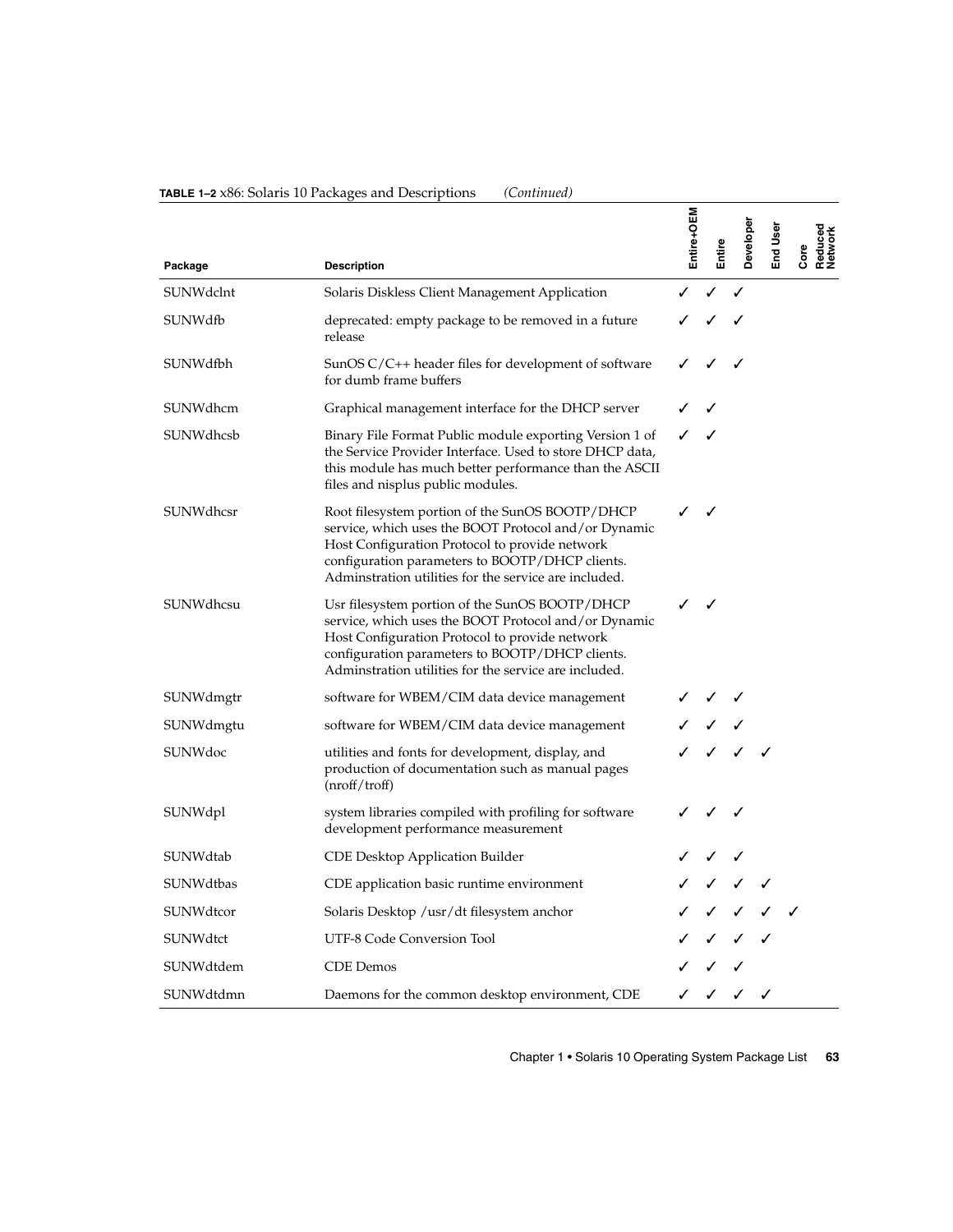| Package         | <b>Description</b>                                                                                                                        | Entire+OEM | Entire | Developer | <b>End User</b> | Core | Reduced<br>Network |
|-----------------|-------------------------------------------------------------------------------------------------------------------------------------------|------------|--------|-----------|-----------------|------|--------------------|
| SUNWdtdmr       | Common Desktop Environment (CDE) daemon<br>configuration                                                                                  | ✓          | ✓      | ✓         | ✓               |      |                    |
| SUNWdtdst       | <b>CDE Desktop Applications</b>                                                                                                           |            |        |           |                 |      |                    |
| SUNWdtdte       | Solaris Desktop Login Environment                                                                                                         |            |        |           |                 |      |                    |
| SUNWdtezt       | Address Manager, Process Manager, File Finder, Perfmeter, √<br>Workstation Info                                                           |            | ✓      |           |                 |      |                    |
| SUNWdthe        | CDE Help Runtime environment                                                                                                              |            |        |           |                 |      |                    |
| SUNWdthed       | <b>CDE Help Developer Environment</b>                                                                                                     |            |        |           |                 |      |                    |
| SUNWdthev       | CDE Help Volumes                                                                                                                          |            |        | ✓         | ✓               |      |                    |
| SUNWdthez       | Desktop Power Pack Help Volumes                                                                                                           |            |        |           |                 |      |                    |
| SUNWdticn       | Icons for the common desktop environment, CDE                                                                                             |            |        |           |                 |      |                    |
| <b>SUNWdtim</b> | Solaris CDE Image Viewer                                                                                                                  |            |        |           |                 |      |                    |
| SUNWdtinc       | CDE Include files                                                                                                                         |            | ✓      |           |                 |      |                    |
| SUNWdtjxt       | Java Extensions                                                                                                                           |            |        |           |                 |      |                    |
| SUNWdtlog       | System boot for Desktop Login                                                                                                             |            |        |           |                 |      |                    |
| SUNWdtma        | Manual pages for the common desktop environment, CDE                                                                                      |            |        |           |                 |      |                    |
| SUNWdtmad       | Common Desktop Environment (CDE) Developer manual<br>pages                                                                                | ✓          | ✓      |           |                 |      |                    |
| SUNWdtmaz       | Manual pages for Address Manager, Process Manager, File √<br>Finder, Perfmeter, Workstation Info                                          |            | ✓      |           |                 |      |                    |
| SUNWdtnsc       | This package contains Netscape Componentization<br>Support for CDE                                                                        |            | ✓      | ✓         |                 |      |                    |
| SUNWdtrc        | Dynamic Tracing (DTrace) Clients                                                                                                          |            |        |           |                 |      |                    |
| SUNWdtrp        | Dynamic Tracing (DTrace) Providers                                                                                                        |            |        |           |                 |      |                    |
| SUNWdtscm       | <b>CDE Dtpower Schemes</b>                                                                                                                |            |        |           |                 |      |                    |
| SUNWdtwm        | CDE Desktop Window Manager                                                                                                                |            |        |           |                 |      |                    |
| <b>SUNWesu</b>  | additional UNIX system utilities, including awk, bc, cal,<br>compress, diff, dos2unix, last, rup, sort, spell, sum, uniq,<br>and uuencode |            |        |           |                 |      |                    |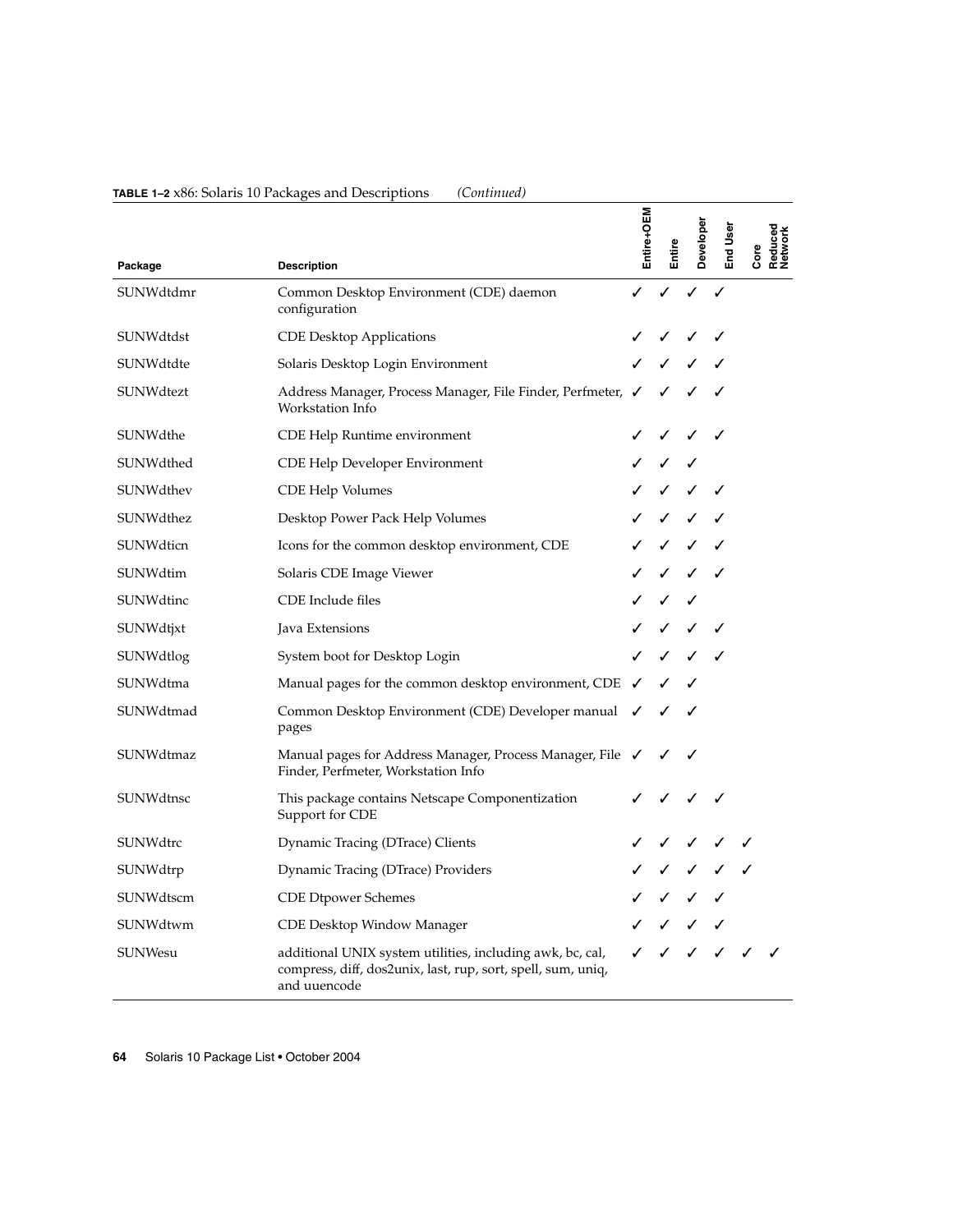| Package                              | <b>Description</b>                                                                               | Entire+OEM | Entire       | Developer    | End User | Core | Reduced<br>Network |
|--------------------------------------|--------------------------------------------------------------------------------------------------|------------|--------------|--------------|----------|------|--------------------|
| SUNWeuodf                            | American English/UTF-8 Core OPENLOOK Desktop Files                                               |            |              |              |          |      |                    |
| SUNWeurf                             | European codeset fonts                                                                           |            | ✓            | $\checkmark$ | ✓        |      |                    |
| SUNWeuxwe                            | American English/UTF-8 X Window Environment                                                      |            |              | $\checkmark$ | ✓        |      |                    |
| SUNWevolution-<br>devel-share        | Evolution Email and Calendar - developer files - platform<br>independent, /usr/share             |            |              |              |          |      |                    |
| SUNWevolution-devel                  | Evolution Email and Calendar - developer files                                                   |            |              |              |          |      |                    |
| SUNWevolution-<br>exchange-root      | Exchange Connector for Evolution - platform dependend<br>files, / filesystem                     |            |              |              | ✓        |      |                    |
| SUNWevolution-<br>exchange-share     | Exchange Connector for Evolution - platform independent √                                        |            | $\checkmark$ |              |          |      |                    |
| SUNWevolution-<br>exchange           | <b>Exchange Connector for Evolution</b>                                                          |            |              |              |          |      |                    |
| SUNWevolution-<br>libs-devel         | Evolution Email and Calendar - support libraries -<br>developer files                            |            |              |              |          |      |                    |
| SUNWevolution-<br>libs-share         | Evolution Email and Calendar - support libraries -<br>platfrom independent, /usr/share           |            |              |              |          |      |                    |
| SUNWevolution-libs                   | Evolution Email and Calendar - support libraries                                                 |            |              |              |          |      |                    |
| SUNWevolution-root                   | Evolution Email and Calendar - platform dependent, /<br>filesystem                               |            |              |              |          |      |                    |
| SUNWevolution-share                  | Evolution Email and Calendar - platform independent,<br>/usr/share                               |            |              |              |          |      |                    |
| SUNWevolution-<br>socs-connect-share | Sun One Calendar Server Connector for Evolution -<br>platform independent, /usr/share            |            |              |              |          |      |                    |
| SUNWevolution-<br>socs-connect       | Sun One Calendar Server Connector for Evolution                                                  |            |              |              |          |      |                    |
| SUNWevolution                        | Evolution Email and Calendar                                                                     |            |              | ✓            |          |      |                    |
| SUNWfac                              | utilities and resources for a Form and Menu Language<br>Interpreter (FMLI) execution environment |            |              |              |          |      |                    |
| SUNWfchba                            | SNIA HBA library for Sun Fibre Channel adapters                                                  |            |              |              |          |      |                    |
| SUNWfchbar                           | T11 FC-HBA library for Sun Fibre Channel adapters (root)                                         |            |              |              |          |      |                    |
| SUNWfcip                             | Sun FCIP IP/ARP over FibreChannel Device Driver                                                  |            |              |              |          |      |                    |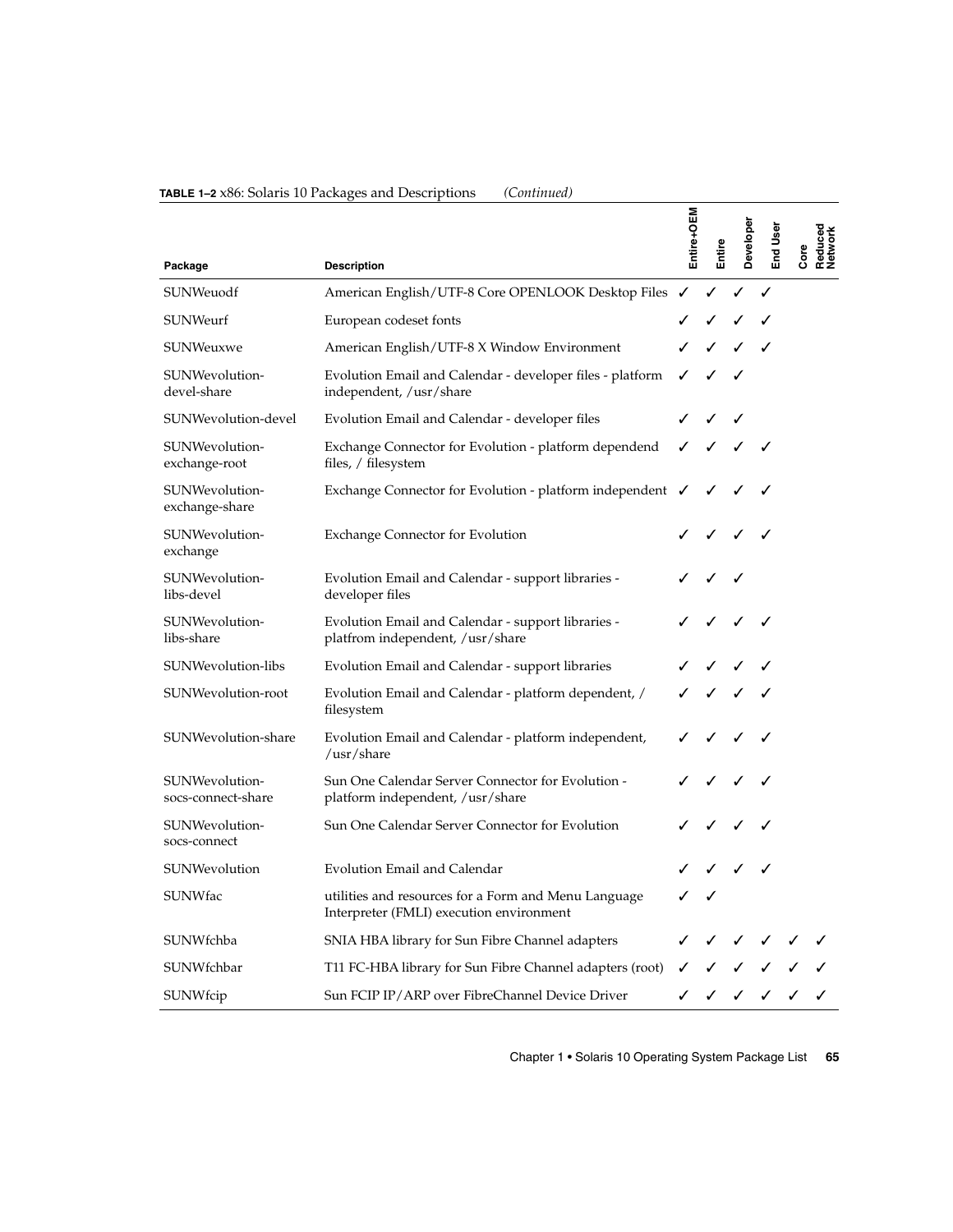| Package             | <b>Description</b>                                                | Entire+OEM |   | Entire | Developer | End User     | Core | Reduced<br>Network |
|---------------------|-------------------------------------------------------------------|------------|---|--------|-----------|--------------|------|--------------------|
| SUNWfcmdb           | Fibre Channel adb macros                                          | ✓          | ✓ |        | ✓         | ✓            | ✓    |                    |
| SUNWfcp             | Sun FCP SCSI Fibre Channel Device Driver                          |            |   |        |           |              |      |                    |
| <b>SUNWfcsm</b>     | Provides the FCSM driver                                          |            |   |        |           | ✓            |      |                    |
| SUNWfctl            | fctl module and fp device driver                                  |            |   |        |           | ✓            |      |                    |
| SUNWfdl             | Font Downloader for Postscript network printers                   |            |   |        |           |              |      |                    |
| SUNWffiltersr       | foomatic-filters - Foomatic Print Filters (root) 3.0.2            |            |   |        |           |              |      |                    |
| SUNWffiltersu       | foomatic-filters - Foomatic Print Filters (user) 3.0.2            |            |   |        |           |              |      |                    |
| <b>SUNWflexlex</b>  | The Flex Lexer - A lex replacement/substitute (2.5.4)             |            | ✓ |        |           |              |      |                    |
| SUNWflexruntime     | The Flex Lexer - A lex replacement/substitute<br>(Runtime)(2.5.4) |            |   |        |           | $\checkmark$ |      |                    |
| SUNWfmd             | Fault Management Daemon and Utilities                             |            |   |        |           |              |      |                    |
| SUNWfontconfig-docs | Fontconfig library documentation                                  |            |   |        |           |              |      |                    |
| SUNWfontconfig-root | Fontconfig library configuration files (/etc/fonts)               |            |   |        |           |              |      |                    |
| SUNWfontconfig      | Fontconfig library                                                |            |   |        |           |              |      |                    |
| SUNWfppd            | foomatic_ppds - Foomatic Print PPDs 3.0                           |            |   |        |           |              |      |                    |
| SUNWfreetype2       | FreeType2 font handling library and rendering engine              |            |   |        |           |              |      |                    |
| SUNWfsexam-root     | Fsexam platform dependent, / file system                          |            |   |        |           |              |      |                    |
| <b>SUNWfsexam</b>   | File System Examiner                                              |            |   |        |           |              |      |                    |
| SUNWfsmgtr          | Solaris Local File System Management APIs (root)                  |            | ✓ |        |           |              |      |                    |
| SUNWfsmgtu          | Solaris Local File System Management APIs (usr)                   |            | ✓ |        |           |              |      |                    |
| <b>SUNWfss</b>      | core software for the fair share scheduler                        |            |   |        |           | ✓            |      |                    |
| SUNWftdur           | Driver Hardening Test Harness                                     |            |   |        |           |              |      |                    |
| SUNWftduu           | Driver Hardening Test Harness (usr)                               |            |   |        |           |              |      |                    |
| SUNWftpr            | FTP Server Configuration Files                                    |            |   |        | ✓         | ✓            |      |                    |
| SUNWftpu            | FTP Server and Utilities                                          |            |   |        |           |              |      |                    |
| SUNWgcmn            | Common GNU package                                                |            |   |        |           |              |      |                    |
| SUNWggrp            | ggrep - GNU grep utilities 2.5                                    |            | ✓ |        |           |              |      |                    |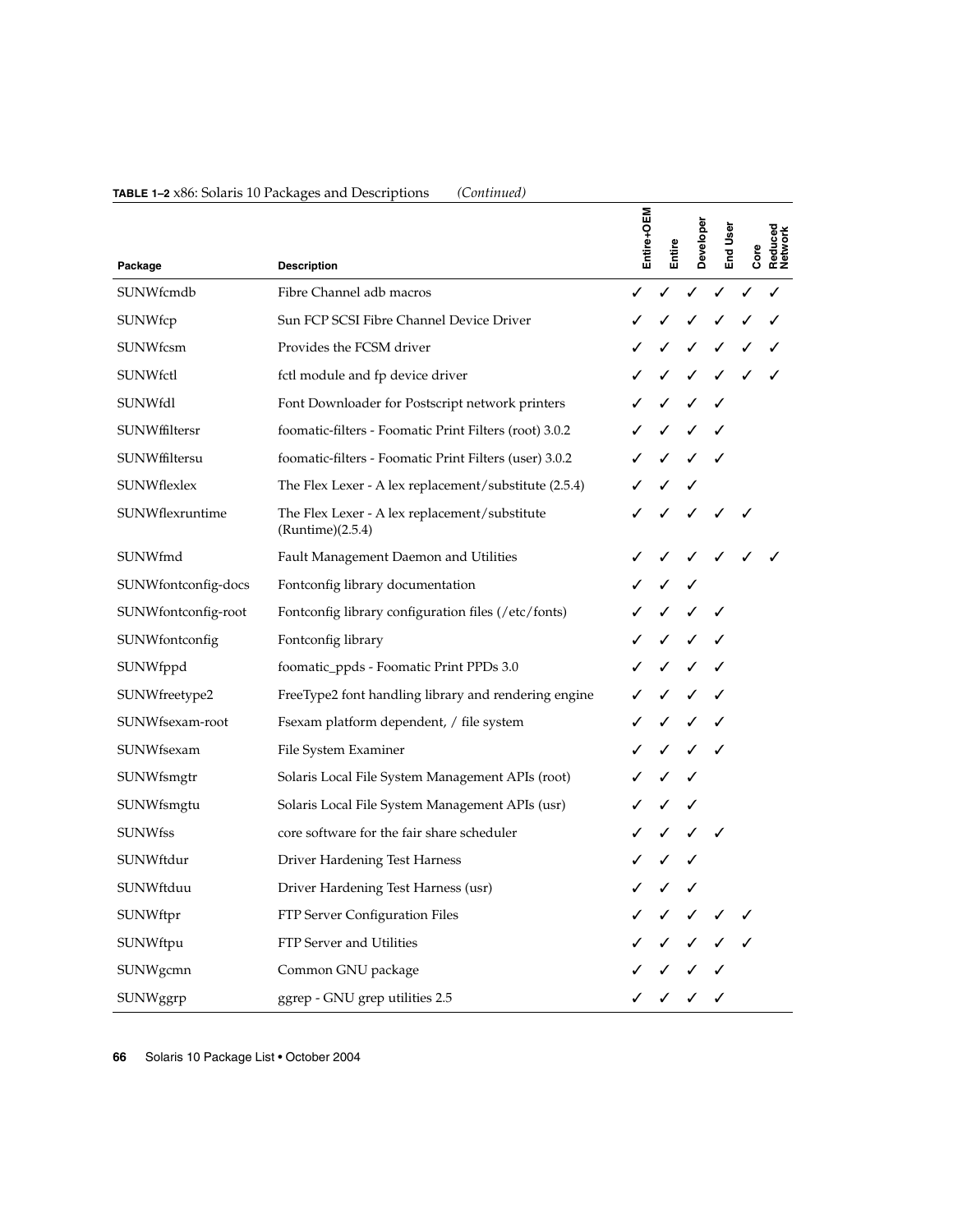| Package                             | <b>Description</b>                                                                                                   | Entire+OEM |   | Entire       | Developer    | End User | Core<br>Reduced<br>Network |
|-------------------------------------|----------------------------------------------------------------------------------------------------------------------|------------|---|--------------|--------------|----------|----------------------------|
| SUNWgimpprint                       | gimpprint - Drivers for Canon, Epson, Lexmark & PCL<br>printers 4.2.6                                                | ✓          | ✓ |              | ✓            | ✓        |                            |
| SUNWglow                            | Sun Java Calendar Preview                                                                                            |            | ✓ |              | ✓            | ✓        |                            |
| SUNWglt                             | Layout Table Generation Utility                                                                                      |            |   | $\checkmark$ | ✓            |          |                            |
| SUNWgnome-a11y-base-<br>devel-share | Accessibility Implementation for the GNOME base<br>libraries - developer files - platform independent,<br>/usr/share |            |   |              |              |          |                            |
| SUNWgnome-a11y-base-<br>devel       | Accessibility Implementation for the GNOME base<br>libraries - developer files, platform dependent, /usr             | ✓          | ✓ |              | ✓            |          |                            |
| SUNWgnome-<br>a11y-base-libs        | Accessibility Implementation for the GNOME base<br>libraries - platform dependent files, /usr filesystem             |            |   |              | $\checkmark$ | ✓        |                            |
| SUNWgnome-<br>a11y-gok-root         | GNOME On-screen Keyboard - architecture dependent, /<br>filesystem                                                   |            |   |              |              |          |                            |
| SUNWgnome-<br>a11y-gok-share        | GNOME On-screen Keyboard - architecture independent,<br>/usr/share                                                   | ✓          | ✓ |              | ✓            |          |                            |
| SUNWgnome-a11y-gok                  | GNOME On-screen Keyboard                                                                                             |            |   |              | ✓            | ✓        |                            |
| SUNWgnome-a11y-libs-<br>devel-share | Accessibility Implementation for GNOME - developer<br>files, platform independent, /usr/share                        |            |   |              |              |          |                            |
| SUNWgnome-a11y-libs-<br>devel       | Accessibility Implementation for GNOME - developer<br>files, platform dependent, /usr                                | ✓          | ✓ |              |              |          |                            |
| SUNWgnome-a11y-libs-<br>share       | Accessibility Implementation for GNOME - platform<br>dependent, /usr                                                 |            |   |              | ✓            | ✓        |                            |
| SUNWgnome-a11y-libs                 | Accessibility Implementation for GNOME                                                                               |            |   |              |              |          |                            |
| SUNWgnome-a11y-poke                 | Accessibility support tool                                                                                           |            |   |              |              |          |                            |
| SUNWgnome-<br>a11y-reader-devel     | GNOME screen reader and magnifier - developer files                                                                  |            | ✓ |              |              |          |                            |
| SUNWgnome-<br>a11y-reader-root      | GNOME screen reader and magnifier - platform<br>dependent files, / filesystem                                        |            | ✓ |              | ✓            | ✓        |                            |
| SUNWgnome-<br>a11y-reader-share     | GNOME screen reader and magnifier - platform<br>independent files, /usr/share                                        |            |   |              | $\checkmark$ |          |                            |
| SUNWgnome-<br>a11y-reader           | GNOME screen reader and magnifier                                                                                    |            |   |              | $\sqrt{2}$   |          |                            |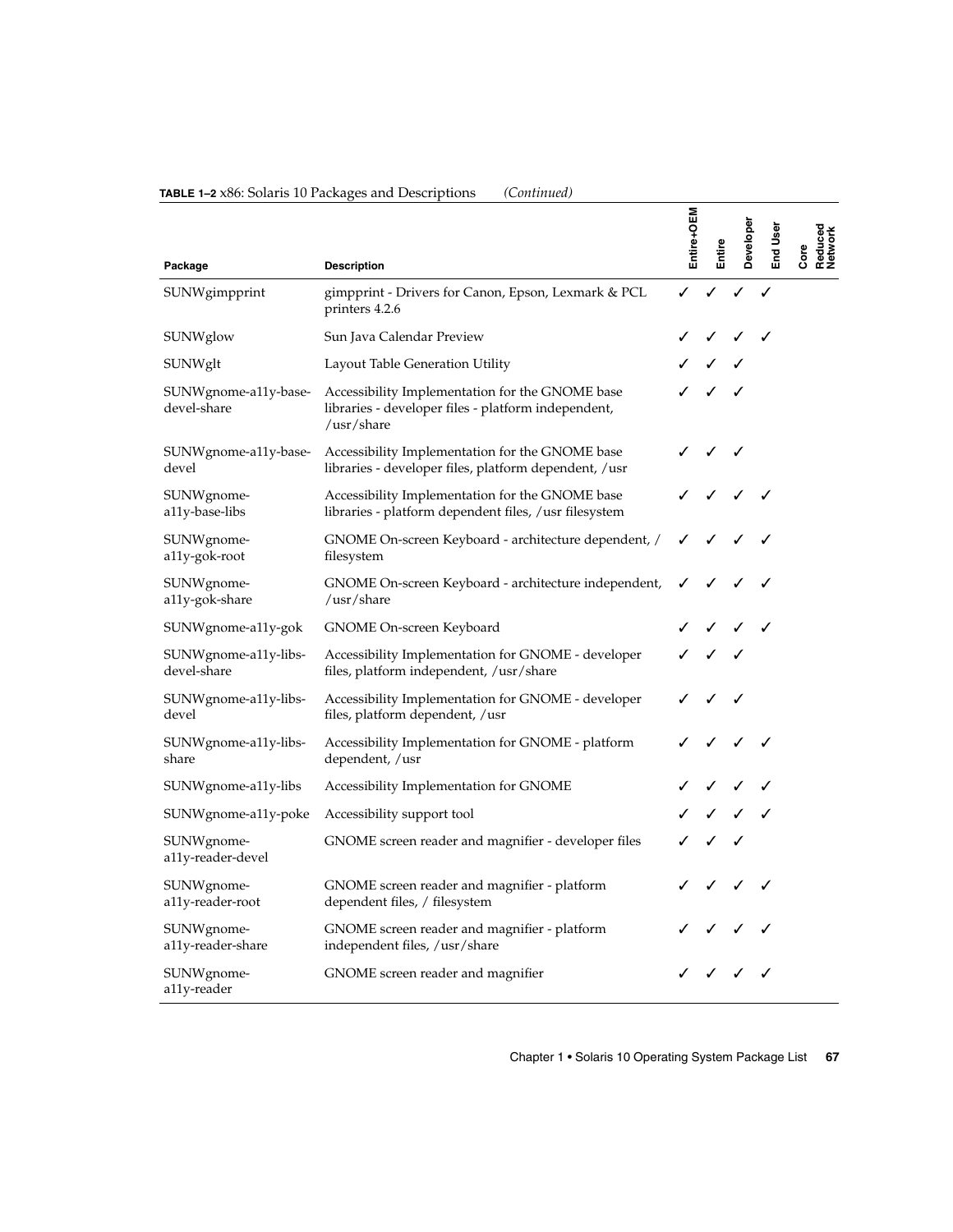| Package                             | <b>Description</b>                                                                    | Entire+OEM | Entire       | Developer    | End User | Reduced<br>Network<br>Core |
|-------------------------------------|---------------------------------------------------------------------------------------|------------|--------------|--------------|----------|----------------------------|
| SUNWgnome-<br>a11y-speech-devel     | GNOME text-to-speech engine - developer files - platform<br>dependent, /usr           | ✓          | $\checkmark$ | $\checkmark$ |          |                            |
| SUNWgnome-<br>a11y-speech-share     | GNOME text-to-speech engine - platform independent<br>files, /usr/share               |            |              |              |          |                            |
| SUNWgnome-<br>a11y-speech           | GNOME text-to-speech engine                                                           |            |              | ✓            |          |                            |
| SUNWgnome-<br>archive-mgr-root      | GNOME archive manager - platform dependent files, /<br>filesystem                     |            |              |              |          |                            |
| SUNWgnome-<br>archive-mgr-share     | GNOME archive manager - platform independent files,<br>/usr/share                     |            | ✓            |              |          |                            |
| SUNWgnome-<br>archive-mgr           | GNOME archive manager - platform dependent files, /usr<br>filesystem                  | ✓          | ✓            |              |          |                            |
| SUNWgnome-<br>audio-devel-share     | GNOME audio support Framework - developer files -<br>platform independent, /usr/share | ✓          | $\checkmark$ |              |          |                            |
| SUNWgnome-<br>audio-devel           | GNOME audio support Framework - developer files, /usr<br>filesystem                   | ✓          | ✓            |              |          |                            |
| SUNWgnome-audio-root                | GNOME audio support Framework                                                         |            |              |              |          |                            |
| SUNWgnome-<br>audio-share           | GNOME audio support Framework                                                         |            |              |              |          |                            |
| SUNWgnome-audio                     | GNOME audio support framework                                                         |            |              |              |          |                            |
| SUNWgnome-base-libs-<br>devel-share | GNOME base GUI libraries - developer files - platform<br>independent, /usr/share      |            | ✓            |              |          |                            |
| SUNWgnome-base-libs-<br>devel       | GNOME base GUI libraries - developer files - platform<br>independent, /usr/share      |            |              |              |          |                            |
| SUNWgnome-base-libs-<br>root        | GNOME base GUI libraries - platform dependent files, /<br>filesystem                  |            | ✓            |              |          |                            |
| SUNWgnome-base-libs-<br>share       | GNOME base GUI libraries - platform independent files,<br>/usr/share                  |            | $\checkmark$ |              |          |                            |
| SUNWgnome-base-libs                 | GNOME base GUI libraries - platform dependent files,<br>/usr filesystem               |            |              |              |          |                            |
| SUNWgnome-calculator-<br>root       | GNOME calculator utility - platform dependent files, /<br>filesystem                  |            |              |              |          |                            |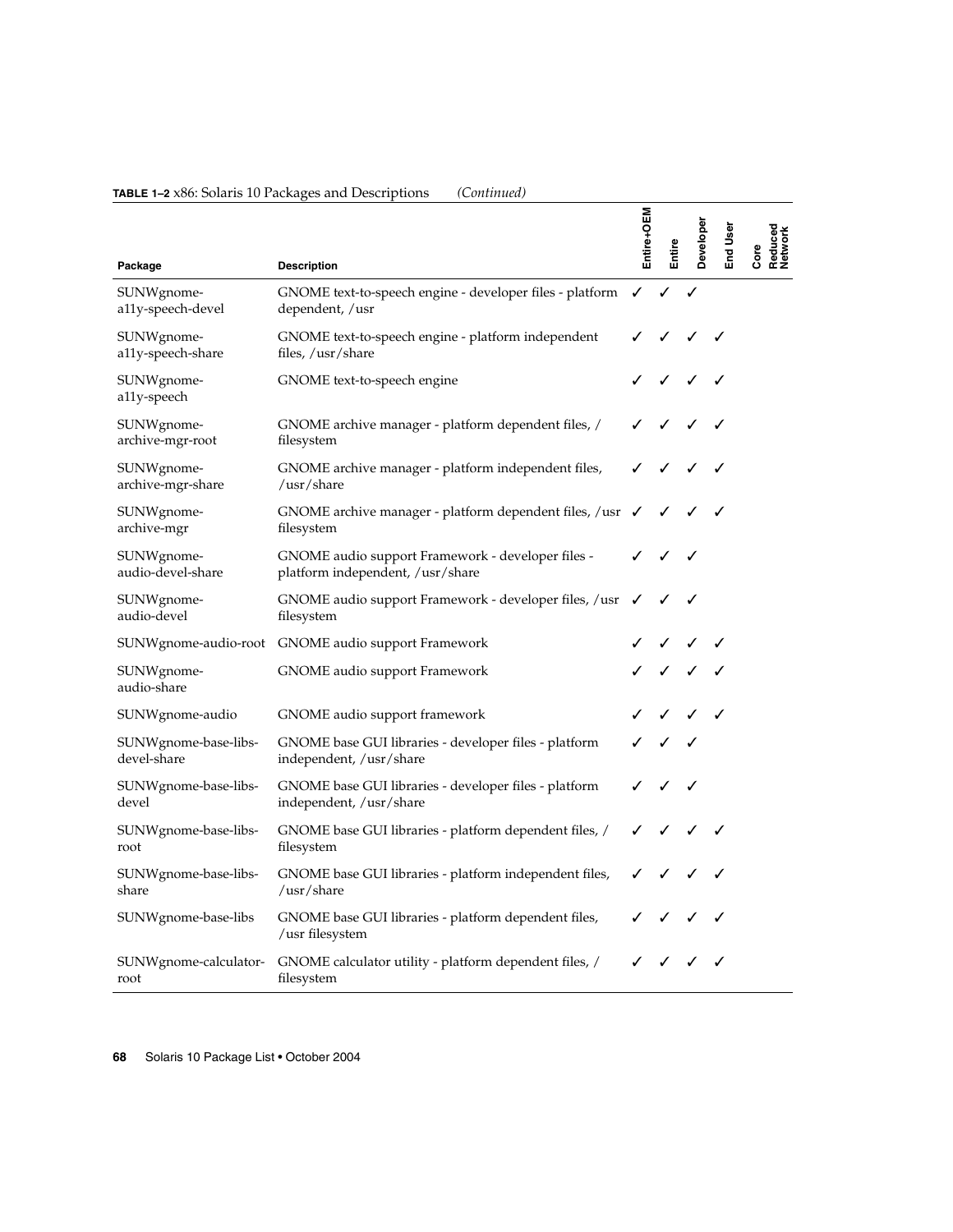| Package                             | <b>Description</b>                                                                              | Entire+OEM | Entire       | Developer | End User | Reduced<br>Network<br>Core |
|-------------------------------------|-------------------------------------------------------------------------------------------------|------------|--------------|-----------|----------|----------------------------|
| SUNWgnome-calculator-<br>share      | GNOME calculator utility - platform independent files,<br>/usr/share                            | ✓          | ✓            | ✓         | ✓        |                            |
| SUNWgnome-calculator                | GNOME calculator utility                                                                        |            |              |           |          |                            |
| SUNWgnome-<br>camera-devel          | GNOME Digital Camera Tool - developer files                                                     |            |              |           |          |                            |
| SUNWgnome-<br>camera-share          | GNOME Digital Camera Tool - platform independent files, √<br>/usr/share                         |            | ✓            |           |          |                            |
| SUNWgnome-camera                    | <b>GNOME</b> Digital Camera Tool                                                                |            |              | ✓         |          |                            |
| SUNWgnome-cd-burner-<br>root        | GNOME CD Burner - platform dependent files, /<br>filesystem                                     |            |              |           |          |                            |
| SUNWgnome-cd-burner-<br>share       | GNOME CD Burner - platform independent files,<br>/usr/share                                     |            |              |           |          |                            |
| SUNWgnome-cd-burner                 | <b>GNOME CD Burner</b>                                                                          |            |              |           |          |                            |
| SUNWgnome-<br>character-map-share   | GNOME character map utility - platform independent,<br>/usr/share                               |            |              |           |          |                            |
| SUNWgnome-<br>character-map         | GNOME character map utility - platform dependent files,<br>/usr filesystem                      | ✓          | $\checkmark$ |           |          |                            |
| SUNWgnome-<br>common-devel-share    | GNOME common development tools and libraries -<br>developer files                               |            |              |           |          |                            |
| SUNWgnome-<br>common-devel          | GNOME common development tools and libraries -<br>developer files                               |            |              |           |          |                            |
| SUNWgnome-<br>component-devel-share | GNOME CORBA ORB and component framework -<br>developer files - platform independent, /usr/share |            |              |           |          |                            |
| SUNWgnome-<br>component-devel       | GNOME CORBA ORB and component framework -<br>developer files                                    |            |              |           |          |                            |
| SUNWgnome-<br>component-root        | GNOME CORBA ORB and component framework -<br>platform dependent files, / filesystem             |            |              |           |          |                            |
| SUNWgnome-<br>component             | GNOME CORBA ORB and component framework -<br>platform dependent files, /usr filesystem          |            |              |           |          |                            |
| SUNWgnome-<br>config-devel-share    | GNOME configuration framework - developer files -<br>platform independent, /usr/share           |            |              |           |          |                            |
| SUNWgnome-<br>config-devel          | GNOME configuration framework - developer files                                                 |            |              |           |          |                            |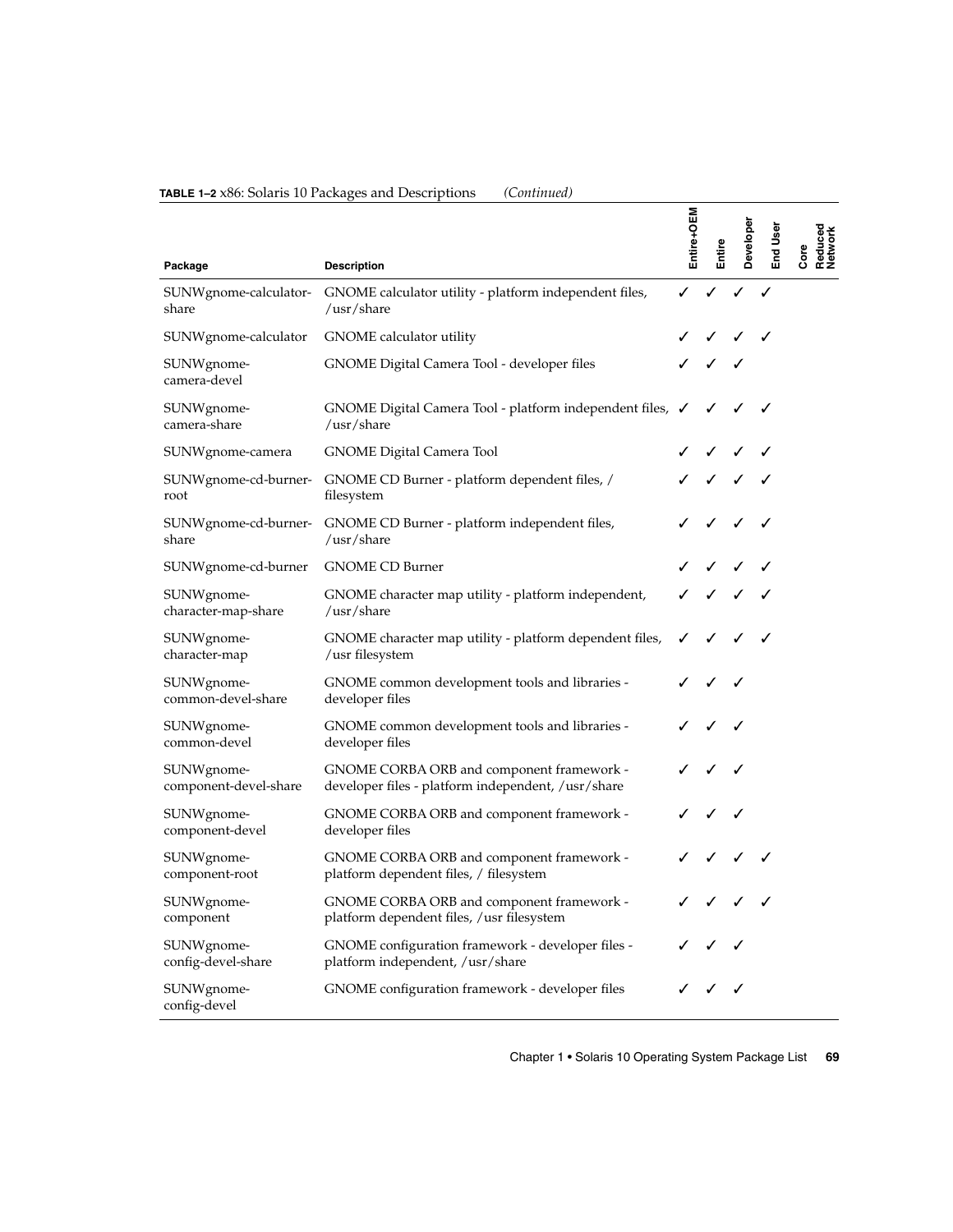| Package                           | <b>Description</b>                                                                                      | Entire+OEM | Entire | Developer | End User | Reduced<br>Network<br>Core |
|-----------------------------------|---------------------------------------------------------------------------------------------------------|------------|--------|-----------|----------|----------------------------|
| SUNWgnome-<br>config-editor-share | GNOME configuration database editor - platform<br>independent files, /usr/share                         | ✓          | ✓      | ✓         | ✓        |                            |
| SUNWgnome-<br>config-editor       | GNOME configuration database editor - platform<br>dependent files, /usr filesystem                      | ✓          |        |           |          |                            |
|                                   | SUNWgnome-config-root GNOME configuration framework - platform dependent<br>files, / filesystem         | ✓          | ✓      |           |          |                            |
| SUNWgnome-<br>config-share        | GNOME configuration framework - platform independent $\checkmark$<br>files, /usr/share                  |            | ✓      |           |          |                            |
| SUNWgnome-config                  | GNOME configuration framework - platform dependent<br>files, /usr filesystem                            | ✓          |        |           |          |                            |
| SUNWgnome-<br>crash-report-root   | GNOME 2.0 Bug Reporting Tool - platform dependent<br>files, / filesystem                                |            |        |           |          |                            |
| SUNWgnome-<br>crash-report-share  | GNOME 2.0 Bug Reporting Tool - platform independent<br>files, /usr/share                                |            |        |           |          |                            |
| SUNWgnome-<br>crash-report        | GNOME 2.0 Bug Reporting Tool - platform dependent<br>files, /usr filesystem                             |            |        |           |          |                            |
| SUNWgnome-<br>desktop-prefs-devel | GNOME desktop wide preference configuration tools<br>development files - platform dependent files, /usr |            |        |           |          |                            |
| SUNWgnome-<br>desktop-prefs-root  | GNOME desktop wide preference configuration tools -<br>platform dependent files, / filesystem           |            |        |           |          |                            |
| SUNWgnome-<br>desktop-prefs-share | GNOME desktop wide preference configuration tools -<br>platform independent files, /usr/share           |            |        |           |          |                            |
| SUNWgnome-<br>desktop-prefs       | GNOME desktop wide preference configuration tools -<br>platform dependent files, /usr filesystem        |            |        |           |          |                            |
| SUNWgnome-<br>dialog-share        | GNOME graphical dialog box generator - platform<br>independent files, /usr/share                        |            |        | ✓         |          |                            |
| SUNWgnome-dialog                  | GNOME graphical dialog box generator                                                                    |            |        |           |          |                            |
| SUNWgnome-dictionary-<br>root     | GNOME dictionary tool - platform dependent, /<br>filesystem                                             |            |        |           |          |                            |
| share                             | SUNWgnome-dictionary- GNOME dictionary tool - platform independent,<br>/usr/share                       |            |        |           |          |                            |
| SUNWgnome-dictionary              | GNOME dictionary tool - platform dependent files, /usr<br>filesystem                                    |            |        |           |          |                            |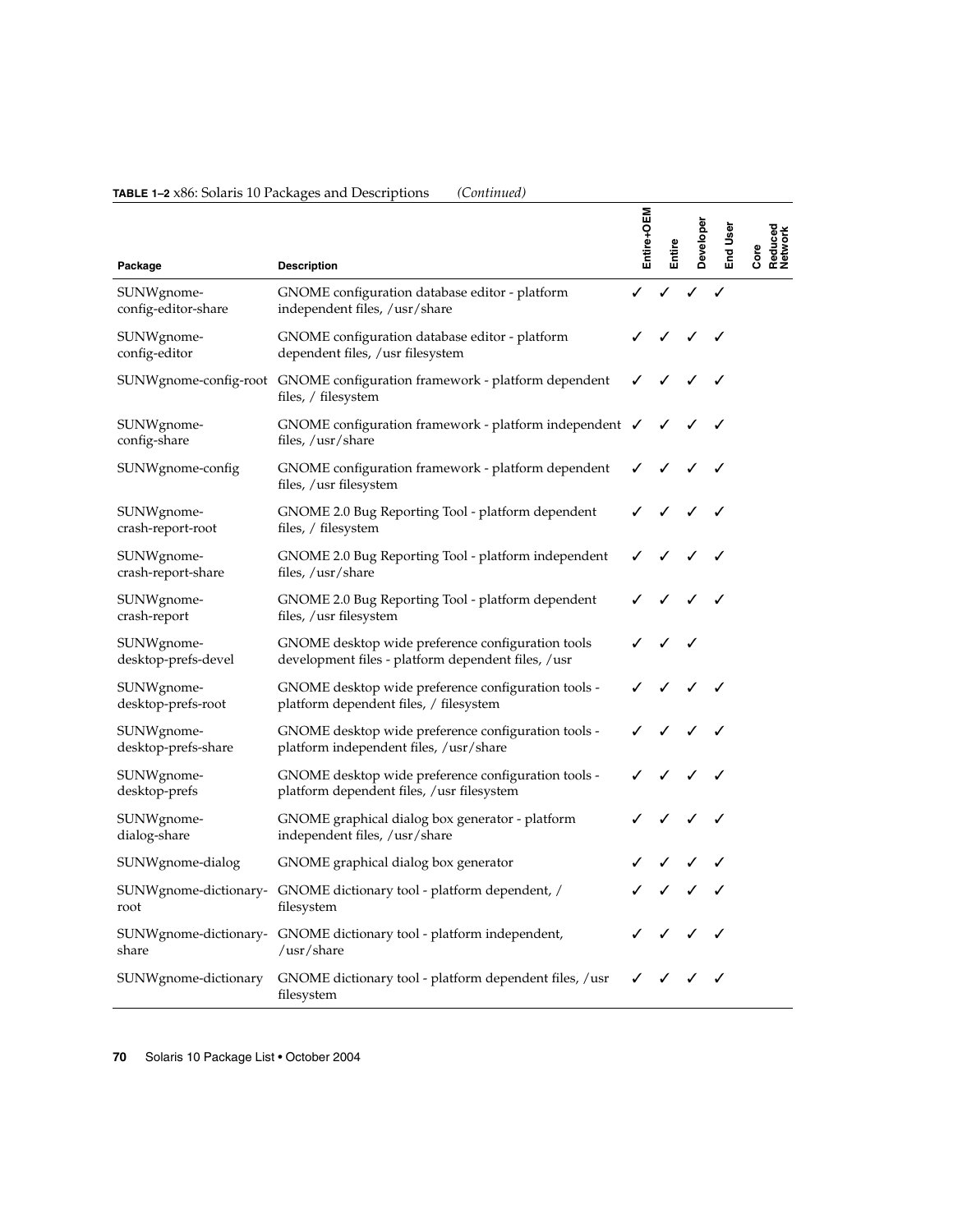| Package                           | <b>Description</b>                                                                               | Entire+OEM | Entire | Developer | End User | Reduced<br>Network<br>Core |
|-----------------------------------|--------------------------------------------------------------------------------------------------|------------|--------|-----------|----------|----------------------------|
| SUNWgnome-<br>display-mgr-root    | GNOME Display Manager - platform dependent files, /<br>filesystem                                | ✓          | ✓      | ✓         | ✓        |                            |
| SUNWgnome-<br>display-mgr-share   | GNOME Display Manager - platform independent files,<br>/usr/share                                |            |        |           |          |                            |
| SUNWgnome-<br>display-mgr         | GNOME Display Manager                                                                            |            |        |           |          |                            |
| SUNWgnome-dtlogin-<br>integration | dtlogin configuration files for the GNOME desktop -<br>platform dependent files, /usr filesystem |            |        |           |          |                            |
| SUNWgnome-file-mgr-<br>devel      | The GNOME file manager development files - platform<br>dependent files, / filesystem             |            |        |           |          |                            |
| SUNWgnome-file-mgr-<br>root       | The GNOME file manager - platform dependent files, /<br>filesystem                               |            |        |           | ✓        |                            |
| SUNWgnome-file-mgr-<br>share      | The GNOME file manager - platform independent files,<br>/usr/share                               |            | ✓      |           |          |                            |
| SUNWgnome-file-mgr                | The GNOME file manager - platform dependent files, /usr $\checkmark$<br>filesystem               |            | ✓      |           |          |                            |
| SUNWgnome-fonts                   | GNOME Unicode and Korean TrueType fonts                                                          |            |        |           | ✓        |                            |
| SUNWgnome-<br>fun-applets-root    | GNOME panel applets - amusements - platform<br>dependent files, / filesystem                     |            |        |           |          |                            |
| SUNWgnome-<br>fun-applets-share   | GNOME panel applets - amusements - platform<br>independent files, /usr/share                     |            |        |           |          |                            |
| SUNWgnome-<br>fun-applets         | GNOME panel applets - amusements - platform<br>dependent files, /usr filesystem                  |            |        |           |          |                            |
| SUNWgnome-<br>games-root          | GNOME Games - platform dependent files, / filesystem                                             | ✓          |        |           |          |                            |
| SUNWgnome-<br>games-share         | GNOME Games - platform independent files, /usr/share                                             | ✓          | ✓      |           |          |                            |
| SUNWgnome-games                   | <b>GNOME</b> Games                                                                               |            |        |           |          |                            |
| SUNWgnome-<br>help-viewer-share   | GNOME help system - platform independent files,<br>/usr/share                                    |            |        |           |          |                            |
| SUNWgnome-<br>help-viewer         | GNOME help system - platform dependent files, /usr<br>filesystem                                 |            |        |           |          |                            |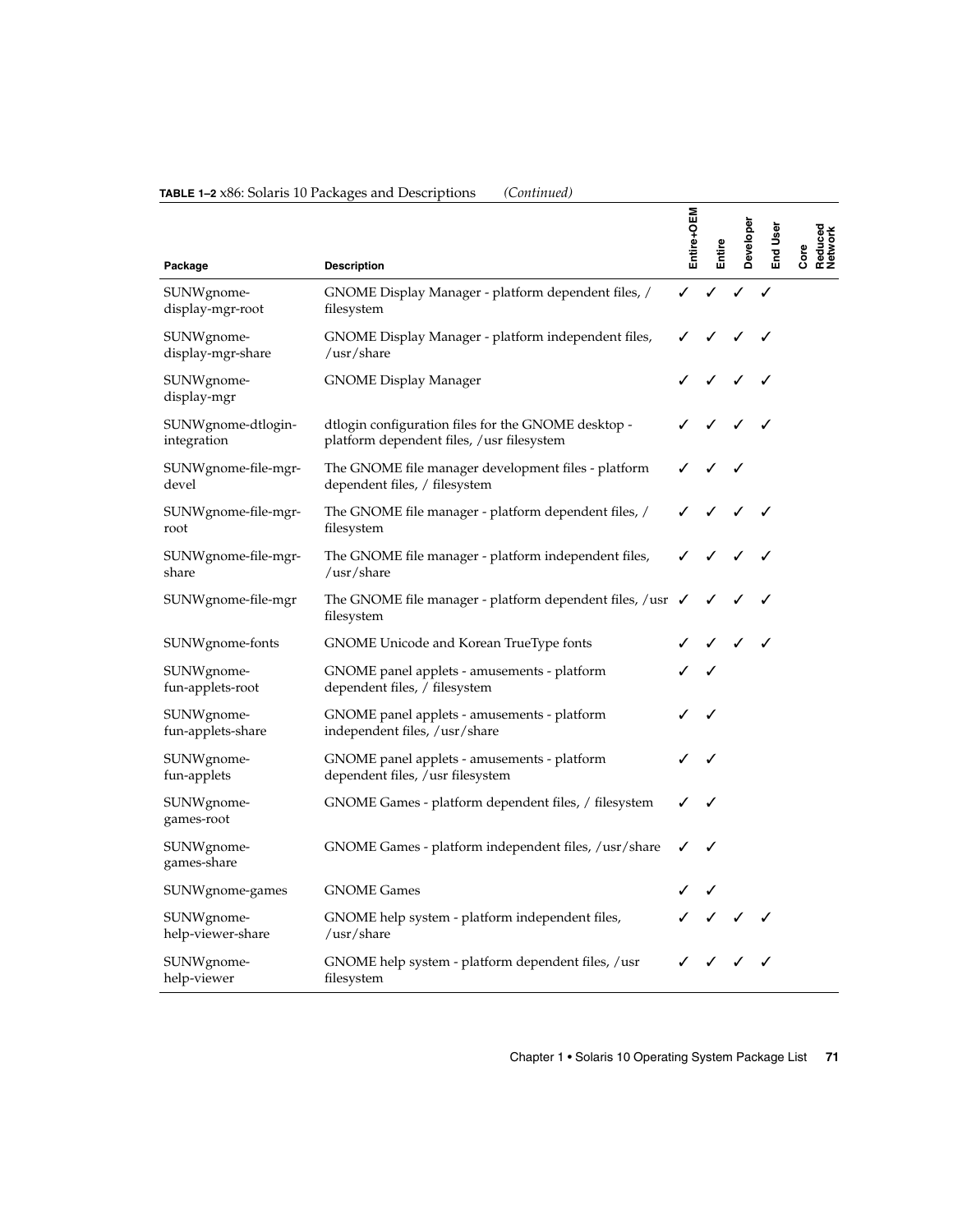| Package                              | <b>Description</b>                                                                        | Entire+OEM |              | Entire       | Developer    | <b>End User</b> | Core<br>Reduced<br>Network |
|--------------------------------------|-------------------------------------------------------------------------------------------|------------|--------------|--------------|--------------|-----------------|----------------------------|
| SUNWgnome-im-client-<br>share        | GNOME Multi-protocol instant messaging client -<br>platform independent files, /usr/share | ✓          | $\checkmark$ |              | ✓            | ✓               |                            |
| SUNWgnome-im-client                  | GNOME Multi-protocol instant messaging client                                             |            |              |              | ✓            |                 |                            |
| SUNWgnome-<br>im-switcher-root       | GNOME input method switcher - platform dependent<br>files, / filesystem                   | ✓          |              | $\checkmark$ | ✓            |                 |                            |
| SUNWgnome-<br>im-switcher-share      | GNOME input method switcher - platform independent<br>files, /usr/share                   |            |              | $\checkmark$ | $\checkmark$ |                 |                            |
| SUNWgnome-<br>im-switcher            | GNOME Input Method Switcher Applet                                                        |            |              | $\checkmark$ | $\checkmark$ | ✓               |                            |
| SUNWgnome-<br>img-editor-devel-share | GNOME Image Editor - developer files - platform<br>independent, /usr/share                |            | ✓            |              | ✓            |                 |                            |
| SUNWgnome-<br>img-editor-devel       | GNOME Image Editor - developer files                                                      |            | ✓            |              | $\checkmark$ |                 |                            |
| SUNWgnome-<br>img-editor-root        | GNOME Image Editor - platform dependent files, /<br>filesystem                            |            |              |              | ✓            | ✓               |                            |
| SUNWgnome-<br>img-editor-share       | GNOME Image Editor - platform independent files,<br>/usr/share                            |            |              |              |              |                 |                            |
| SUNWgnome-img-editor                 | <b>GNOME</b> Image Editor                                                                 |            |              |              | $\checkmark$ |                 |                            |
| SUNWgnome-<br>img-viewer-root        | GNOME image viewer - platform dependent files, /<br>filesystem                            |            |              | $\checkmark$ | ✓            |                 |                            |
| SUNWgnome-<br>img-viewer-share       | GNOME image viewer - platform independent files,<br>/usr/share                            |            |              | $\checkmark$ | $\checkmark$ |                 |                            |
| SUNWgnome-<br>img-viewer             | GNOME image viewer - platform dependent files, /usr<br>filesystem                         |            |              | $\checkmark$ | $\checkmark$ |                 |                            |
| SUNWgnome-internet-<br>applets-root  | GNOME panel applets - internet - platform dependent<br>files, / filesystem                | ✓          | $\checkmark$ |              | $\checkmark$ |                 |                            |
| SUNWgnome-internet-<br>applets-share | GNOME panel applets - internet - platform independent<br>files, /usr/share                |            | ✓            |              | $\checkmark$ |                 |                            |
| SUNWgnome-internet-<br>applets       | GNOME panel applets - internet - platform dependent<br>files, /usr filesystem             |            |              |              |              |                 |                            |
| SUNWgnome-intranet-<br>applets-root  | GNOME panel applets - intranet - platform dependent<br>files, / filesystem                |            |              |              |              |                 |                            |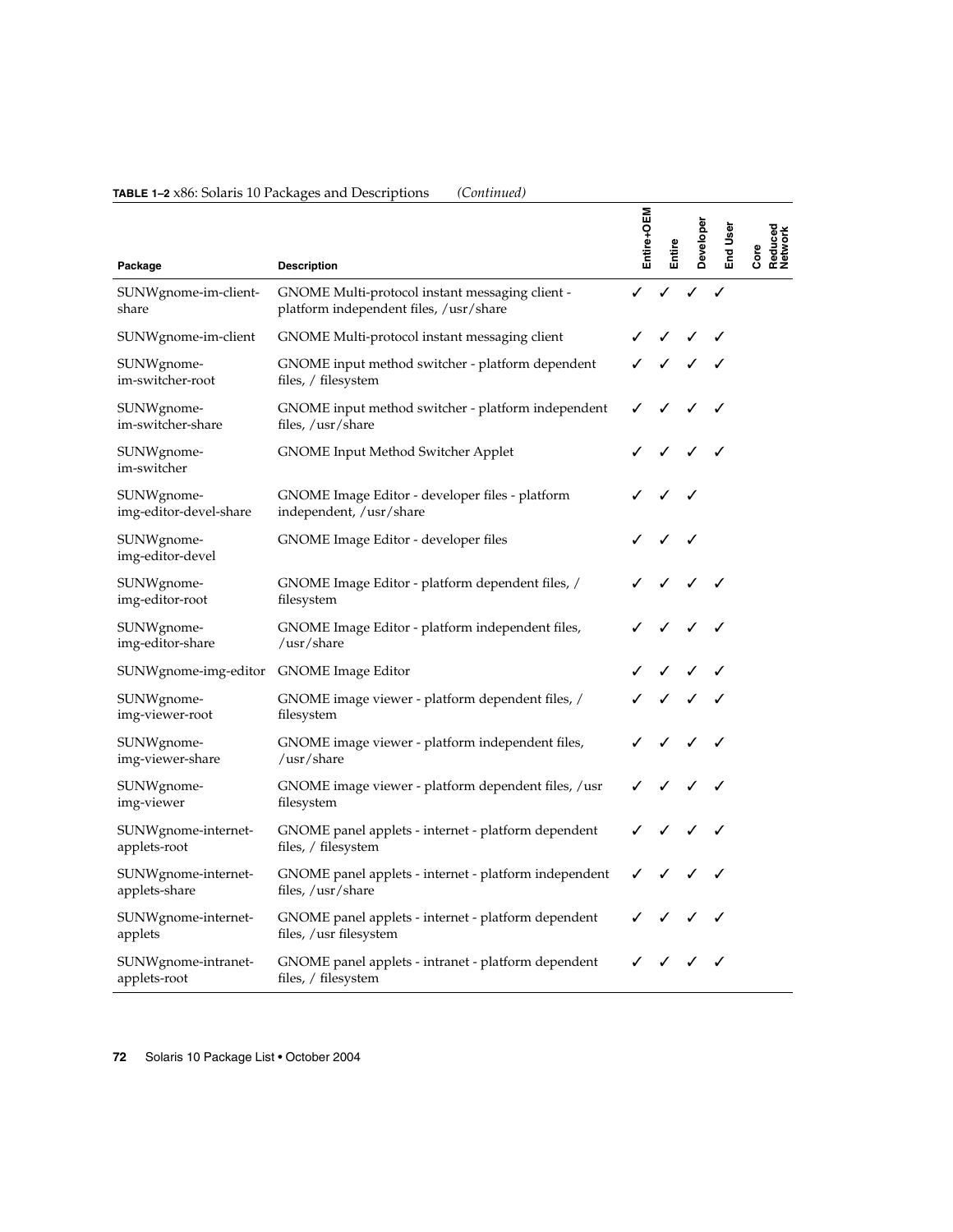|                                      |                                                                                         | Entire+OEM |              | Entire       | Developer | End User | Reduced<br>Network<br>Core |
|--------------------------------------|-----------------------------------------------------------------------------------------|------------|--------------|--------------|-----------|----------|----------------------------|
| Package                              | <b>Description</b>                                                                      |            |              |              |           |          |                            |
| SUNWgnome-intranet-<br>applets-share | GNOME panel applets - intranet - platform independent<br>files, /usr/share              | ✓          | ✓            | ✓            |           | ✓        |                            |
| SUNWgnome-intranet-<br>applets       | GNOME panel applets - intranet - platform dependent<br>files, /usr filesystem           |            |              |              |           |          |                            |
| SUNWgnome-<br>jdshelp-share          | GNOME Java Help - platform independent, /usr/share                                      |            |              |              |           |          |                            |
| SUNWgnome-jdshelp                    | GNOME Java Help                                                                         |            |              | $\checkmark$ |           | ✓        |                            |
| SUNWgnome-libs-devel-<br>share       | GNOME base GUI libraries - developer files - platform<br>independent, /usr/share        |            | ✓            |              |           |          |                            |
| SUNWgnome-libs-devel                 | GNOME base GUI libraries - developer files - platform<br>independent, /usr              |            | $\checkmark$ |              |           |          |                            |
| SUNWgnome-libs-root                  | GNOME libraries - platform dependent files, / filesystem                                |            |              |              |           |          |                            |
| SUNWgnome-libs-share                 | GNOME libraries - platform independent files, /usr/share                                | ✓          |              |              |           |          |                            |
| SUNWgnome-libs                       | GNOME libraries - platform dependent files, /usr<br>filesystem                          |            |              |              |           |          |                            |
| SUNWgnome-<br>media-devel-share      | GNOME streaming media framework - developer files -<br>platform independent, /usr/share | ✓          | ✓            |              |           |          |                            |
| SUNWgnome-<br>media-devel            | GNOME streaming media framework - developer files,<br>/usr filesystem                   |            | ✓            |              |           |          |                            |
| SUNWgnome-<br>media-player-root      | GNOME Media Player - platform dependent files, /<br>filesystem                          |            |              |              |           |          |                            |
| SUNWgnome-<br>media-player-share     | GNOME Media Player - platform independent files,<br>/usr/share                          |            |              |              |           |          |                            |
| SUNWgnome-<br>media-player           | <b>GNOME</b> Media Player                                                               |            | ✓            | ✓            |           |          |                            |
|                                      | SUNWgnome-media-root GNOME streaming media framework                                    |            |              |              |           |          |                            |
| SUNWgnome-<br>media-share            | GNOME streaming media framework                                                         |            |              |              |           |          |                            |
| SUNWgnome-media                      | GNOME streaming media framework                                                         |            |              |              |           |          |                            |
| SUNWgnome-<br>mm-applets-root        | GNOME panel applets - multimedia - platform dependent √<br>files, / filesystem          |            |              |              |           |          |                            |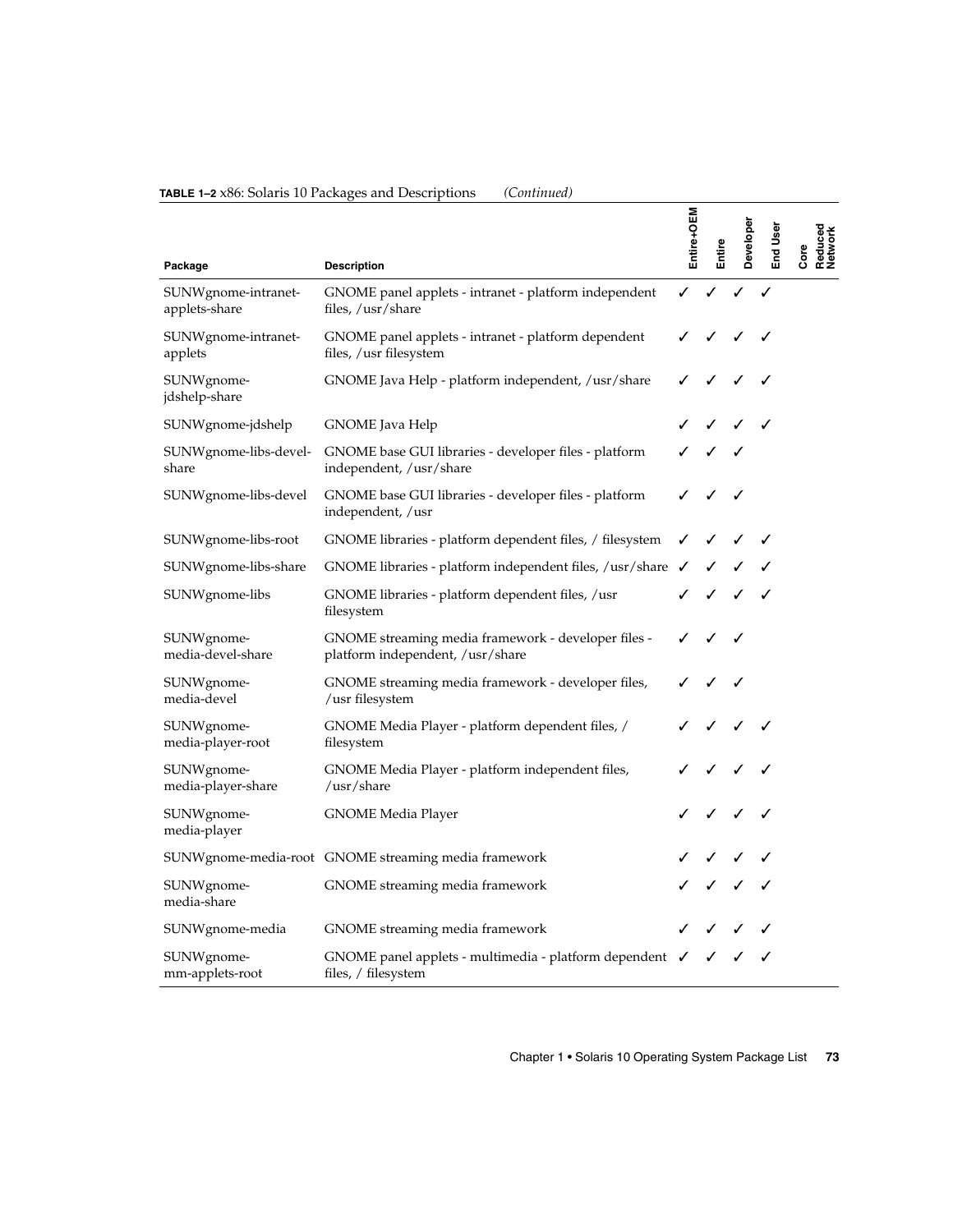|                                 |                                                                                                                        | Entire+OEM | Entire | Developer | <b>End User</b> | Reduced<br>Network<br>Core |
|---------------------------------|------------------------------------------------------------------------------------------------------------------------|------------|--------|-----------|-----------------|----------------------------|
| Package                         | <b>Description</b>                                                                                                     |            |        |           |                 |                            |
| SUNWgnome-<br>mm-applets-share  | GNOME panel applets - multimedia - platform<br>independent files, /usr/share                                           | ✓          | ✓      | ✓         | ✓               |                            |
| SUNWgnome-<br>mm-applets        | GNOME panel applets - multimedia - platform dependent √<br>files, /usr filesystem                                      |            | ✓      |           |                 |                            |
| SUNWgnome-<br>panel-devel-share | GNOME panel and support libraries - developer files -<br>platform independent, /usr/share                              | ✓          | ✓      |           |                 |                            |
| SUNWgnome-<br>panel-devel       | GNOME panel and support libraries - developer files                                                                    | ✓          | ✓      |           |                 |                            |
| SUNWgnome-panel-root            | GNOME panel and support libraries - platform dependent $\checkmark$<br>files, / filesystem                             |            | ✓      |           |                 |                            |
| SUNWgnome-<br>panel-share       | GNOME panel and support libraries - platform<br>independent files, /usr/share                                          |            |        |           |                 |                            |
| SUNWgnome-panel                 | GNOME panel and support libraries - platform dependent $\checkmark$<br>files, /usr filesystem                          |            | ✓      |           |                 |                            |
| SUNWgnome-<br>pdf-viewer-root   | GNOME PDF Viewer based on Xpdf - platform dependent √<br>files, / filesystem                                           |            | ✓      |           |                 |                            |
| SUNWgnome-<br>pdf-viewer-share  | GNOME PDF Viewer based on Xpdf - platform<br>independent files, /usr/share                                             |            |        | ✓         |                 |                            |
|                                 | SUNWgnome-pdf-viewer GNOME PDF Viewer based on Xpdf                                                                    |            |        |           |                 |                            |
| SUNWgnome-pilot-link-<br>root   | PalmPilot Link Utilities - platform independent, /<br>filesystem                                                       |            |        |           |                 |                            |
| SUNWgnome-pilot-link-<br>share  | PalmPilot Link Utilities - platform independent,<br>/usr/share                                                         |            |        |           |                 |                            |
| SUNWgnome-pilot-link            | PalmPilot Link Utilities                                                                                               |            |        |           | ✓               |                            |
| SUNWgnome-<br>print-devel-share | GNOME printing technology developer support files -<br>platform independent files, /usr/share                          |            |        |           |                 |                            |
|                                 | SUNWgnome-print-devel GNOME printing technology developer support files -<br>platform dependent files, /usr filesystem | ✓          | ✓      |           |                 |                            |
|                                 | SUNWgnome-print-share GNOME printing technology - platform independent files,<br>/usr/share                            | ✓          | ✓      |           |                 |                            |
| SUNWgnome-print                 | GNOME printing technology - platform dependent files,<br>/usr filesystem                                               | ✓          | ✓      |           |                 |                            |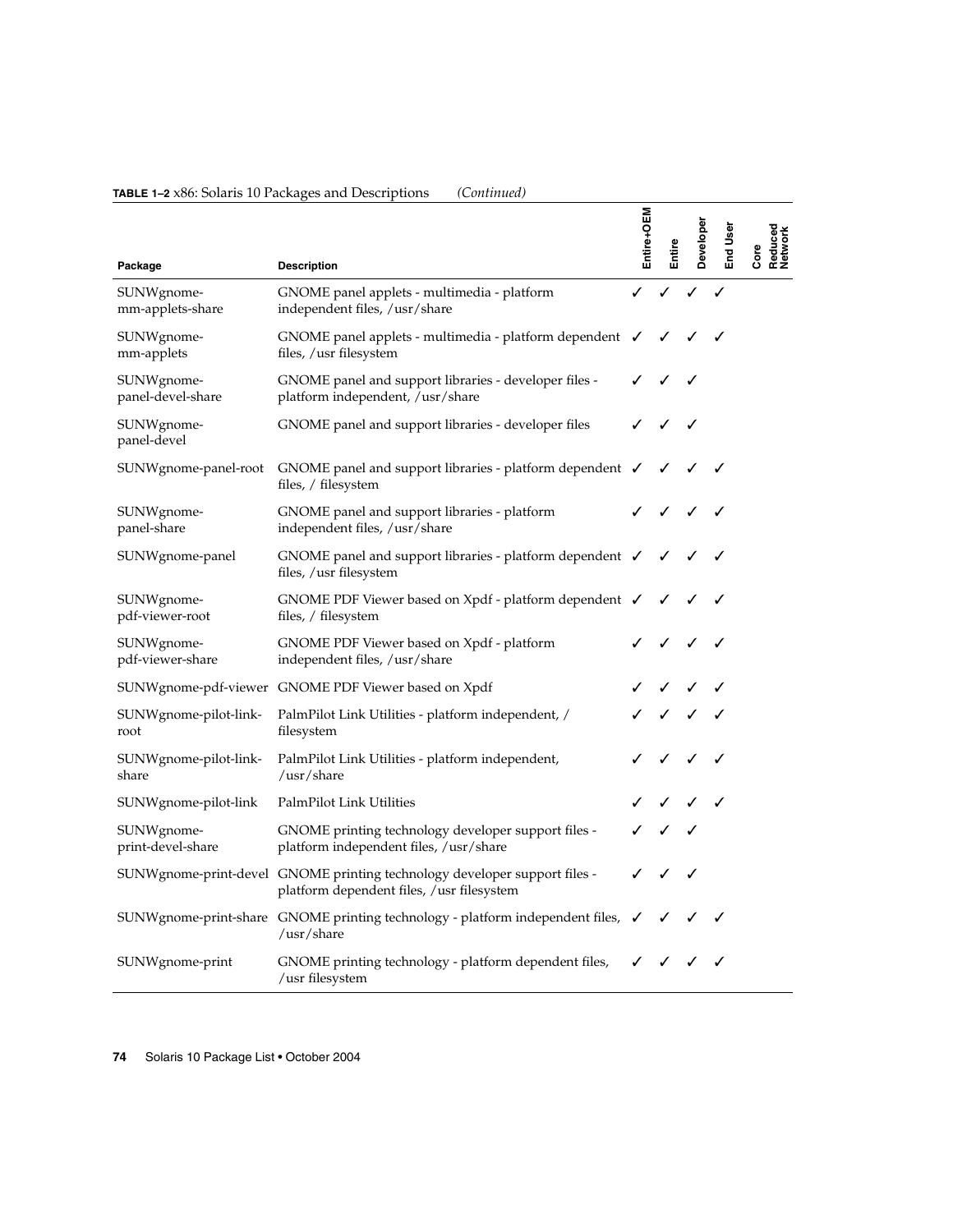| Package                           | <b>Description</b>                                                                          | Entire+OEM | Entire             |                           | Developer         | End User | Reduced<br>Network<br>Core |
|-----------------------------------|---------------------------------------------------------------------------------------------|------------|--------------------|---------------------------|-------------------|----------|----------------------------|
| SUNWgnome-<br>project-devel-share | GNOME Project Planner - developer files - platform<br>independent, /usr/share               | ✓          | $\checkmark$       | ✓                         |                   |          |                            |
| SUNWgnome-<br>project-devel       | <b>GNOME Project Planner - developer files</b>                                              |            | ✓                  | ✓                         |                   |          |                            |
| SUNWgnome-<br>project-share       | GNOME Project Planner - platform independent files,<br>/usr/share                           |            |                    |                           | $\checkmark$      |          |                            |
| SUNWgnome-project                 | <b>GNOME</b> Project Planner                                                                |            |                    |                           |                   |          |                            |
| SUNWgnome-ps-viewer-<br>root      | GNOME post script viewer - platform dependent files, /<br>filesystem                        |            |                    |                           |                   |          |                            |
| SUNWgnome-ps-viewer-<br>share     | GNOME post script viewer - platform independent files,<br>/usr/share                        |            | $\checkmark$       | ✓                         | ✓                 |          |                            |
| SUNWgnome-ps-viewer               | GNOME post script viewer - platform dependent files,<br>/usr filesystem                     |            | $\checkmark$       | ✓                         |                   |          |                            |
| share                             | SUNWgnome-rmm-utils- GNOME removable media utility                                          |            |                    | $\checkmark$ $\checkmark$ | ✓                 |          |                            |
| SUNWgnome-rmm-utils               | GNOME removable media utility                                                               |            |                    | $\checkmark$              |                   |          |                            |
| SUNWgnome-<br>search-tool-root    | GNOME file search tool - platform dependent, /<br>filesystem                                |            |                    |                           |                   |          |                            |
| SUNWgnome-<br>search-tool-share   | GNOME file search tool - platform independent,<br>/usr/share                                |            |                    | ✓                         |                   |          |                            |
|                                   | SUNWgnome-search-tool GNOME file search tool - platform dependent files, /usr<br>filesystem |            | $\checkmark$       |                           | $\checkmark$<br>✓ |          |                            |
| SUNWgnome-<br>session-devel-share | GNOME session manager developer files - platform<br>independent files, /usr/share           |            | $\checkmark$       | ✓                         |                   |          |                            |
| SUNWgnome-<br>session-root        | GNOME session manager - platform dependent files, /<br>filesystem                           |            |                    |                           | $\checkmark$      |          |                            |
| SUNWgnome-<br>session-share       | GNOME session manager - platform independent files,<br>/usr/share                           |            | $\checkmark$       |                           | $\checkmark$<br>✓ |          |                            |
| SUNWgnome-session                 | GNOME session manager - platform dependent files, /usr √<br>filesystem                      |            |                    |                           |                   |          |                            |
| SUNWgnome-spell-share             | GNOME Spell Checker Component - platform<br>independent, /usr/share                         |            | v v v v<br>v v v v |                           |                   |          |                            |
| SUNWgnome-spell                   | <b>GNOME Spell Checker Component</b>                                                        |            |                    |                           |                   |          |                            |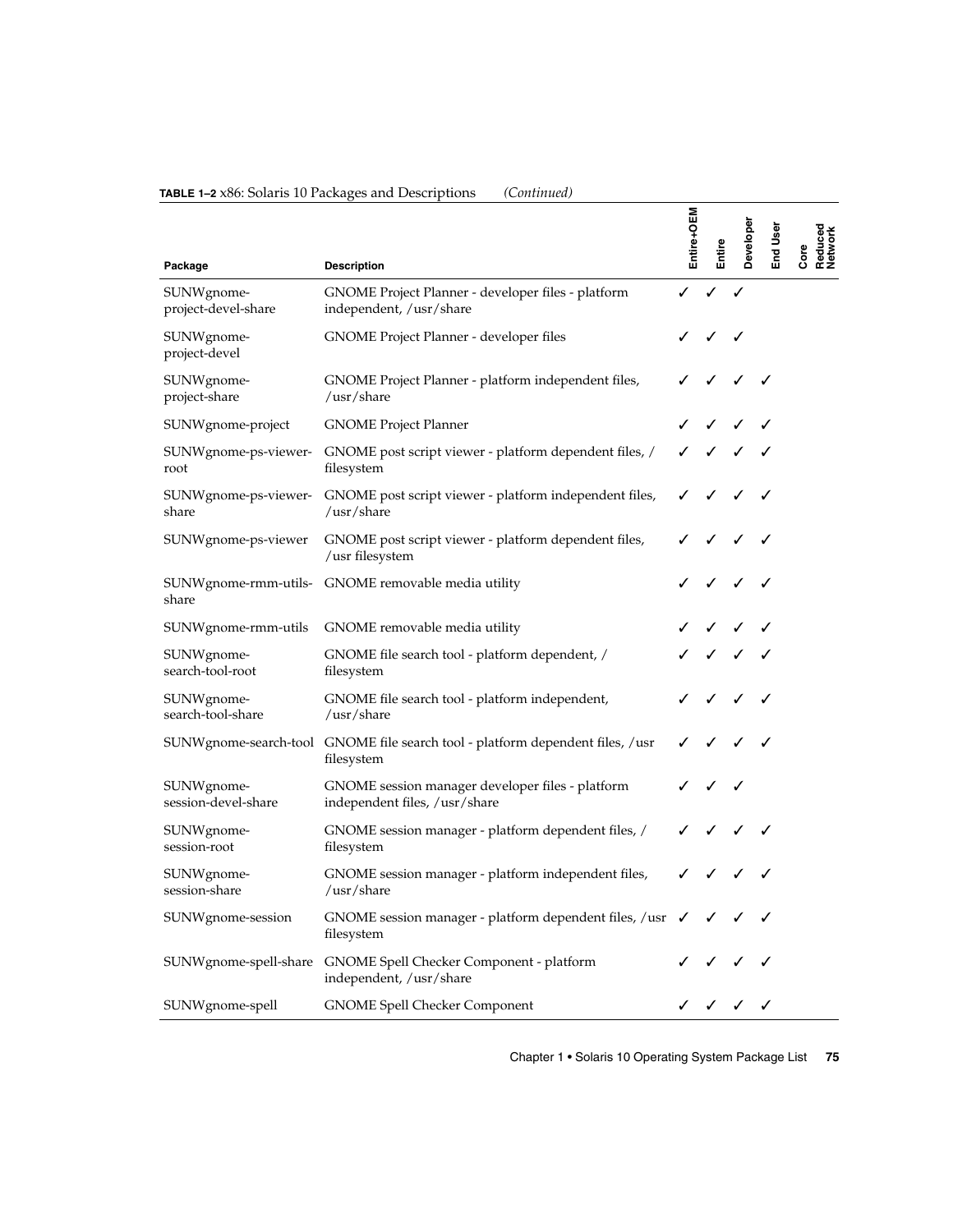| Package                            | <b>Description</b>                                                                                  | Entire+OEM | Entire       | Developer    | End User | Reduced<br>Network<br>Core |
|------------------------------------|-----------------------------------------------------------------------------------------------------|------------|--------------|--------------|----------|----------------------------|
| SUNWgnome-<br>sys-suspend-share    | GNOME sys-suspend application - platform independent<br>files, /usr/share                           | ✓          | ✓            | ✓            | ✓        |                            |
| SUNWgnome-<br>sys-suspend          | GNOME sys-suspend application                                                                       |            | $\checkmark$ | $\checkmark$ | ✓        |                            |
| SUNWgnome-<br>terminal-devel-share | GNOME terminal emulator development files - platform<br>independent files, /usr/share filesystem    |            | ✓            |              |          |                            |
| SUNWgnome-<br>terminal-devel       | GNOME terminal emulator development files - platform<br>dependent files, /usr                       | ✓          | ✓            |              |          |                            |
| SUNWgnome-<br>terminal-root        | GNOME terminal emulator - platform dependent files, /<br>filesystem                                 |            |              |              |          |                            |
| SUNWgnome-<br>terminal-share       | GNOME terminal emulator - platform independent files,<br>/usr/share                                 |            | ✓            |              |          |                            |
| SUNWgnome-terminal                 | GNOME terminal emulator - platform dependent files,<br>/usr filesystem                              |            |              |              |          |                            |
| devel                              | SUNWgnome-text-editor- Development package for the GNOME text editor                                |            |              |              |          |                            |
| root                               | SUNWgnome-text-editor- GNOME text editor - platform dependent files, /<br>filesystem                |            |              |              |          |                            |
| share                              | SUNWgnome-text-editor- GNOME text editor - platform independent files,<br>/usr/share                |            |              |              |          |                            |
| SUNWgnome-text-editor              | GNOME text editor - platform dependent files, /usr<br>filesystem                                    |            |              |              |          |                            |
| SUNWgnome-<br>themes-share         | GNOME themes and support libraries - platform<br>Independent files, /usr/share                      |            |              | $\checkmark$ |          |                            |
| SUNWgnome-themes                   | GNOME themes and support libraries - platform<br>dependent files, /usr filesystem                   |            |              | ✓            |          |                            |
| SUNWgnome-<br>ui-designer-share    | GNOME UI Designer - platform independent files,<br>/usr/share                                       | ✓          | $\checkmark$ | ✓            |          |                            |
| SUNWgnome-<br>ui-designer          | GNOME UI designer                                                                                   |            | ✓ ✓ ✓        |              |          |                            |
| SUNWgnome-user-docs                | GNOME user documentation - platform independent files, $\checkmark$ $\checkmark$<br>/usr/share      |            |              | $\checkmark$ |          |                            |
| SUNWgnome-utility-<br>applets-root | GNOME panel applets - utility - platform dependent files, $\checkmark$ $\checkmark$<br>/ filesystem |            |              | $\checkmark$ |          |                            |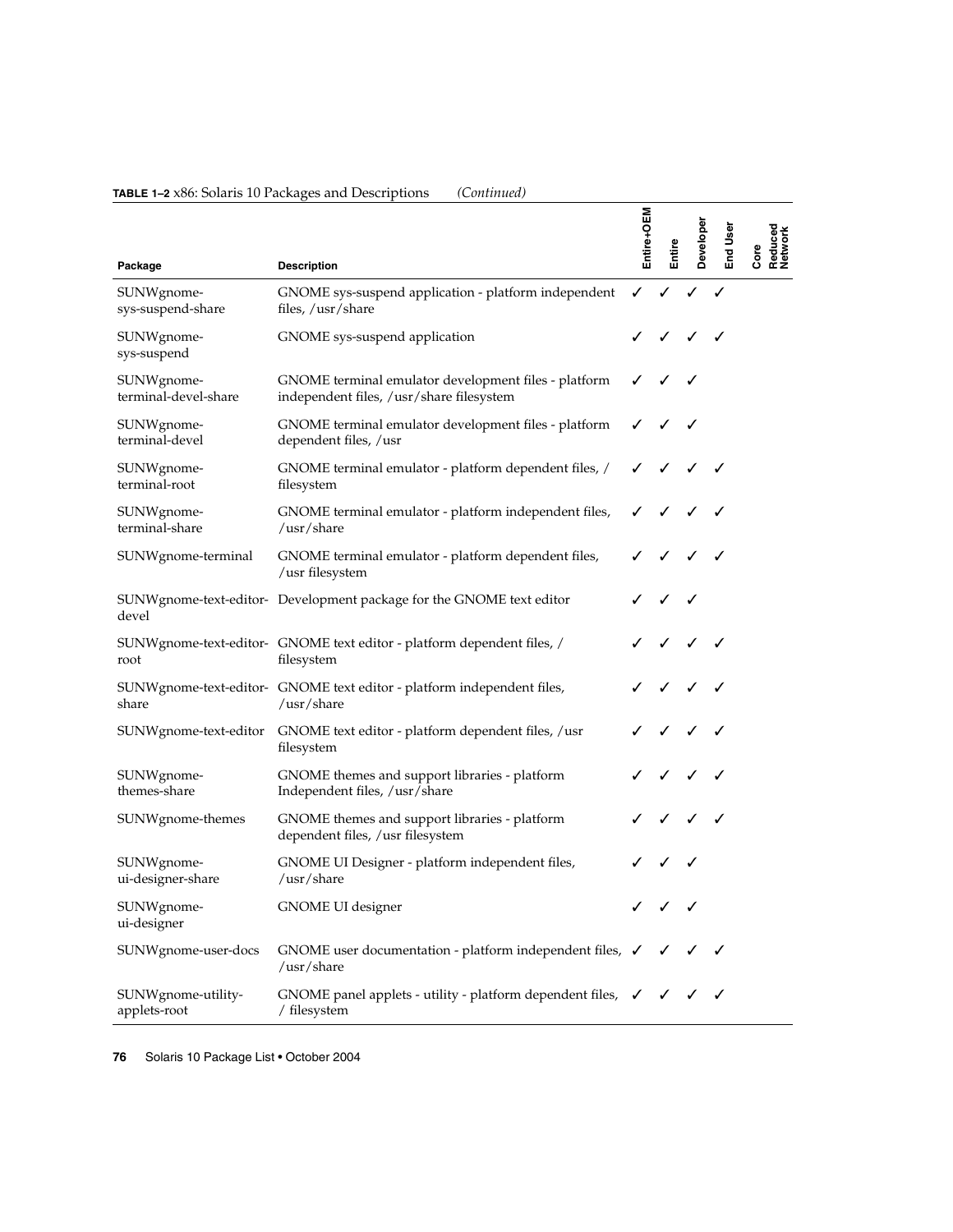| Package                             | <b>Description</b>                                                                                                                | Entire+OEM   |              | Entire       | Developer                              | End User     | Core<br>Reduced<br>Network |
|-------------------------------------|-----------------------------------------------------------------------------------------------------------------------------------|--------------|--------------|--------------|----------------------------------------|--------------|----------------------------|
| SUNWgnome-utility-<br>applets-share | GNOME panel applets - utility - platform independent<br>files, /usr/share                                                         | ✓            | $\checkmark$ |              | $\checkmark$                           | $\checkmark$ |                            |
| SUNWgnome-utility-<br>applets       | GNOME panel applets - utility - platform dependent files,<br>/usr filesystem                                                      | ✓            | ✓            |              | ✓                                      | ✓            |                            |
| SUNWgnome-vfs-devel-<br>share       | GNOME Virtual File System Framework and<br>application/MIME type registry - developer files -<br>platform independent, /usr/share | ✓            | ✓            |              | ✓                                      |              |                            |
| SUNWgnome-vfs-devel                 | GNOME Virtual File System Framework and<br>application/MIME type registry - developer files                                       |              |              | $\checkmark$ |                                        |              |                            |
| SUNWgnome-vfs-root                  | GNOME Virtual File System Framework and<br>application/MIME type registry - platform dependent<br>files, / filesystem             |              |              |              | $\checkmark$                           | $\checkmark$ |                            |
| SUNWgnome-vfs-share                 | GNOME Virtual File System Framework and<br>application/MIME type registry - platform independent<br>files, /usr/share             |              | ✓            |              | $\checkmark$                           | ✓            |                            |
| SUNWgnome-vfs                       | GNOME Virtual File System Framework and<br>application/MIME type registry - platform dependent<br>files, /usr filesystem          |              |              | $\checkmark$ | $\checkmark$ $\checkmark$              |              |                            |
| SUNWgnome-wm-devel                  | GNOME window manager development files - platform<br>dependent files, /usr                                                        |              | ✓            |              | ✓                                      |              |                            |
| SUNWgnome-wm-root                   | GNOME window manager - platform dependent files, /<br>filesystem                                                                  |              |              | $\checkmark$ | $\checkmark$                           |              |                            |
| SUNWgnome-wm-share                  | GNOME window manager - platform independent files,<br>/usr/share                                                                  |              |              | $\checkmark$ | $\checkmark$                           |              |                            |
| SUNWgnome-wm                        | GNOME window manager - platform dependent files,<br>/usr filesystem                                                               |              | ✓            |              | $\checkmark$                           |              |                            |
| SUNWgnome-xml-root                  | GNOME XML catalogs - platform dependent files, /<br>filesystem                                                                    |              |              | $\checkmark$ | $\checkmark$                           |              |                            |
| SUNWgnome-xml-share                 | GNOME XML stylesheets - platform independent files,<br>/usr/share                                                                 | $\checkmark$ |              | $\checkmark$ | $\checkmark$                           |              |                            |
| SUNWgnutls-devel                    | GNU Transport Layer Security Library - developer files                                                                            |              |              |              |                                        |              |                            |
| SUNWgnutls                          | GNU Transport Layer Security Library                                                                                              |              |              |              | $\checkmark$ $\checkmark$ $\checkmark$ |              |                            |
| SUNWgpch                            | The GNU Patch utility                                                                                                             |              |              |              |                                        |              |                            |
| SUNWgscr                            | espgs - ESP GhostScript 7.07.1                                                                                                    |              |              |              | $\sqrt{2}$                             |              |                            |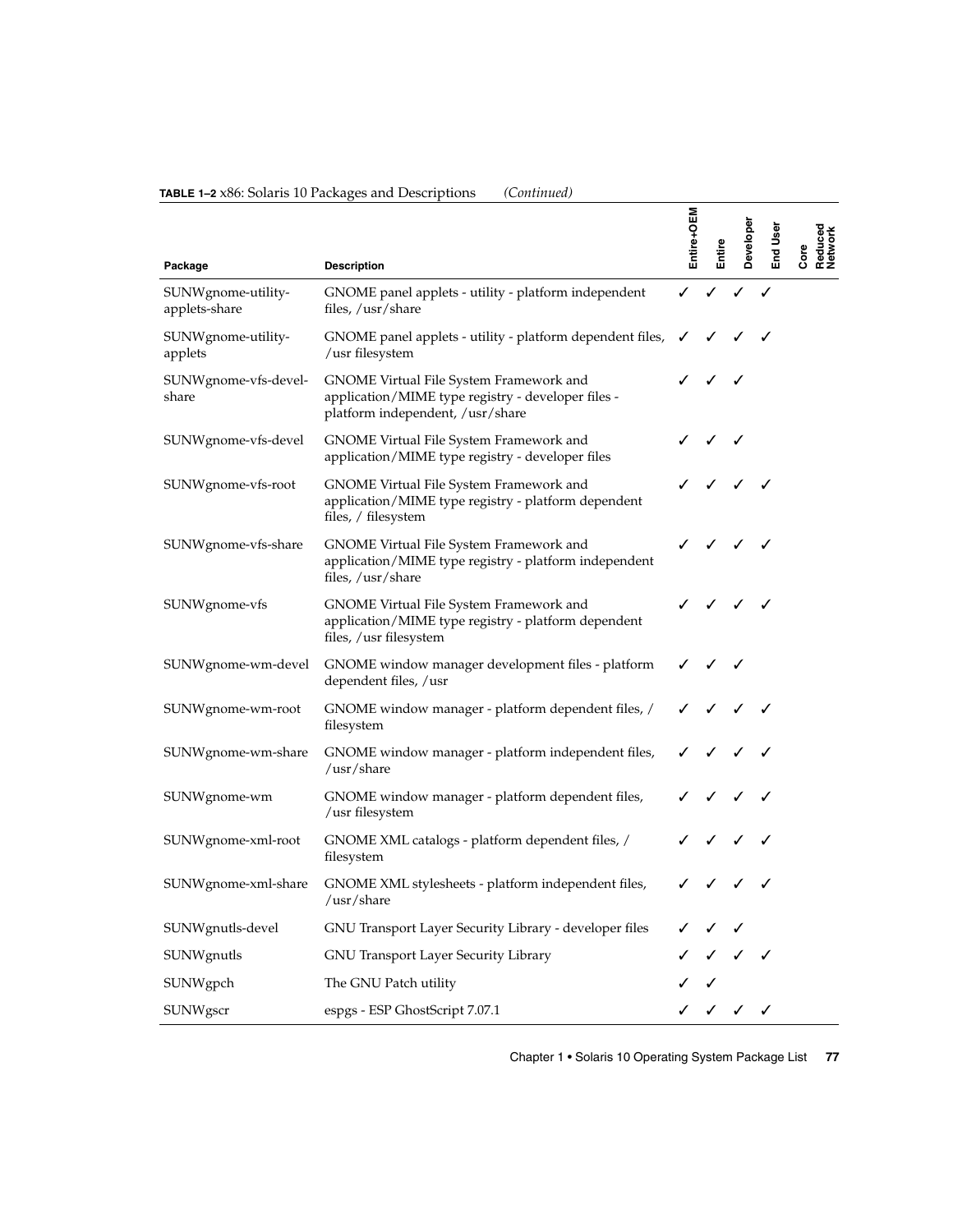| Package         | <b>Description</b>                                                              | Entire+OEM | Entire | Developer | End User | Core | Reduced<br>Network |
|-----------------|---------------------------------------------------------------------------------|------------|--------|-----------|----------|------|--------------------|
| SUNWgsfot       | GNU Ghostscript Fonts (Other)                                                   | ✓          | ✓      | ✓         | ✓        |      |                    |
| SUNWgsfst       | GNU Ghostscript Fonts (Standard)                                                |            |        |           |          |      |                    |
| <b>SUNWgss</b>  | Generic Security Service Application Program Interface,<br>Version 2 - user     |            |        |           |          |      |                    |
| <b>SUNWgssc</b> | Generic Security Service Application Program Interface,<br>Version 2 - config   |            |        |           |          |      |                    |
| SUNWgssdh       | GSS-API mechanism libraries for NIS+ extended<br>Diffie-Hellman                 |            |        |           |          |      |                    |
| SUNWgssk        | Generic Security Service Application Program Interface,<br>Version 2 - kernel   |            |        |           |          |      |                    |
| SUNWgtar        | GNU tar - A utility used to store, backup, and transport<br>files (gtar) $1.14$ |            |        |           |          |      |                    |
| SUNWgzip        | The GNU Zip (gzip) compression utility 1.3.3                                    |            |        |           |          |      |                    |
| SUNWhea         | SunOS C/C++ header files for general development of<br>software                 |            |        |           |          |      |                    |
| SUNWhiu8        | Traditional Chinese (EUC) icony modules for UTF-8                               |            |        |           |          |      |                    |
| SUNWhpijs       | hpijs - HP InkJet Server 1.6                                                    |            |        |           |          |      |                    |
| SUNWi13rf       | X11 fonts for ISO8859-13 character set (required fonts)                         |            |        |           |          |      |                    |
| SUNWi15rf       | X11 fonts for ISO8859-15 character set (required fonts)                         |            |        |           |          |      |                    |
| SUNWi1of        | ISO-8859-1 (Latin-1) Optional Fonts                                             |            |        |           |          |      |                    |
| SUNWi2rf        | X11 fonts for ISO8859-2 character set (required fonts)                          |            |        |           |          |      |                    |
| SUNWi4rf        | X11 fonts for ISO8859-4 character set (required fonts)                          |            | ✓      |           |          |      |                    |
| SUNWi5rf        | X11 fonts for ISO8859-5 character set (required fonts)                          |            |        |           |          |      |                    |
| SUNWi7rf        | X11 fonts for ISO8859-7 character set (required fonts)                          |            |        |           |          |      |                    |
| SUNWi8rf        | X11 fonts for ISO8859-8 character set (required fonts)                          |            |        |           |          |      |                    |
| SUNWi9rf        | X11 fonts for ISO8859-9 character set (required fonts)                          |            |        |           |          |      |                    |
| SUNWib          | Sun InfiniBand Framework                                                        |            |        |           | ✓        |      |                    |
| <b>SUNWicu</b>  | International Components for Unicode User Files                                 |            |        |           | ✓        |      |                    |
| SUNWicud        | International Components for Unicode Developer Files                            | ✓          | ✓      | ✓         |          |      |                    |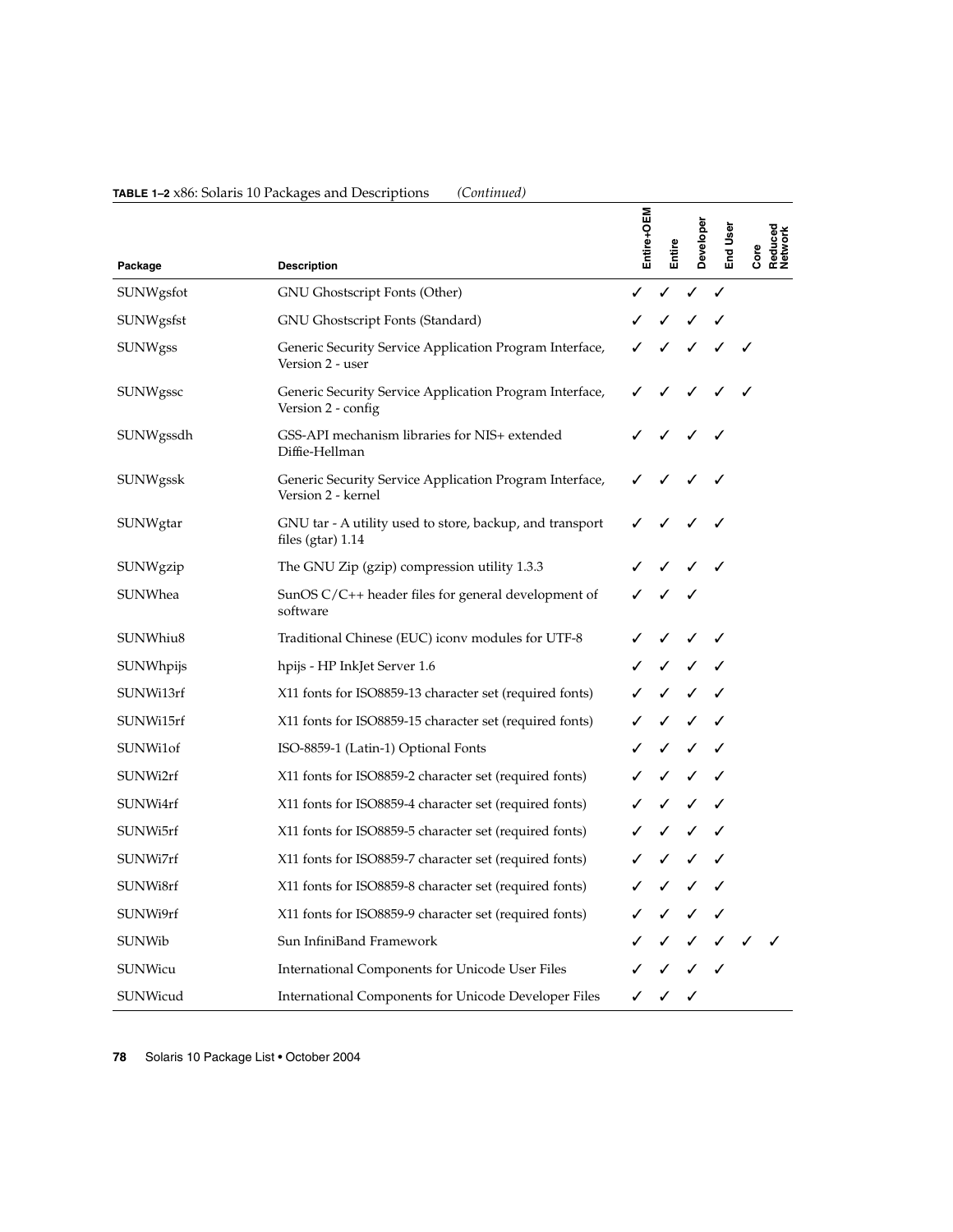| Package                          | <b>Description</b>                                                                                      | Entire+OEM |   | Entire | Developer    | End User     | Core | Reduced<br>Network |
|----------------------------------|---------------------------------------------------------------------------------------------------------|------------|---|--------|--------------|--------------|------|--------------------|
| SUNWidnd                         | Internationalized Domain Name Support Developer Files                                                   | ✓          |   |        |              |              |      |                    |
| SUNWidnl                         | Internationalized Domain Name Support Library Files                                                     |            |   |        |              | ✓            | ✓    |                    |
| SUNWidnu                         | Internationalized Domain Name Support Utilities                                                         |            |   |        |              | ✓            |      |                    |
| SUNWimagick                      | ImageMagick - Image Manipulation Utilities and Libraries<br>5.4.7                                       | ✓          | ✓ |        |              |              |      |                    |
| SUNWinamd                        | Internet Domain Name Server                                                                             |            |   |        |              |              | ✓    |                    |
| SUNWiniu8                        | Indic (UTF-8) iconv modules for UTF-8                                                                   |            |   |        |              |              |      |                    |
| <b>SUNWinst</b>                  | Sun installation software                                                                               |            |   |        | $\checkmark$ | ✓            |      |                    |
| SUNWinstall-<br>patch-utils-root | Install and Patch Utilities (root)                                                                      |            |   |        | ✓            | $\checkmark$ | ✓    |                    |
| SUNWintgige                      | Intel(R) PRO/1000 Server Adapter Driver                                                                 |            |   |        |              |              |      |                    |
| SUNWipc                          | utilities to monitor or remove messages, semaphores, or<br>shared memory for interprocess communication |            |   |        |              |              |      |                    |
| SUNWipfr                         | IP Filter Utilities                                                                                     |            |   |        |              |              |      |                    |
| SUNWipfu                         | <b>IP Filter Utilities</b>                                                                              |            |   |        | $\checkmark$ | $\checkmark$ |      |                    |
| SUNWipoib                        | Sun IP over InfiniBand                                                                                  |            |   |        |              |              |      |                    |
| SUNWippcore                      | Internet Print Protocol (IPP)<br>encoding/decoding/operation support                                    |            |   |        | ✓            |              |      |                    |
| SUNWipplr                        | Internet Printing Protocol (IPP) Apache configuration for<br>service module                             | ✓          | ✓ |        |              |              |      |                    |
| SUNWipplu                        | Internet Printing Protocol (IPP) Apache module for<br>listening service                                 |            |   |        |              |              |      |                    |
| SUNWiqdoc                        | Sun Java(tm) System Message Queue Javadoc and<br>Examples                                               |            |   |        |              |              |      |                    |
| SUNWiqfs                         | Sun Java(tm) System Message Queue JNDI FS Provider                                                      |            | ✓ |        |              |              |      |                    |
| SUNWiqjx                         | Sun Java(tm) System Message Queue JAXM Client<br>Runtime Package                                        |            |   |        |              |              |      |                    |
| SUNWiqr                          | Sun Java(tm) System Message Queue Root Package                                                          |            |   |        |              |              |      |                    |
| SUNWiqu                          | Sun Java(tm) System Message Queue /usr Package                                                          |            | ℐ |        |              |              |      |                    |
| SUNWique                         | Sun Java(tm) System Message Queue Client Runtime                                                        | ℐ          | ✓ |        |              |              |      |                    |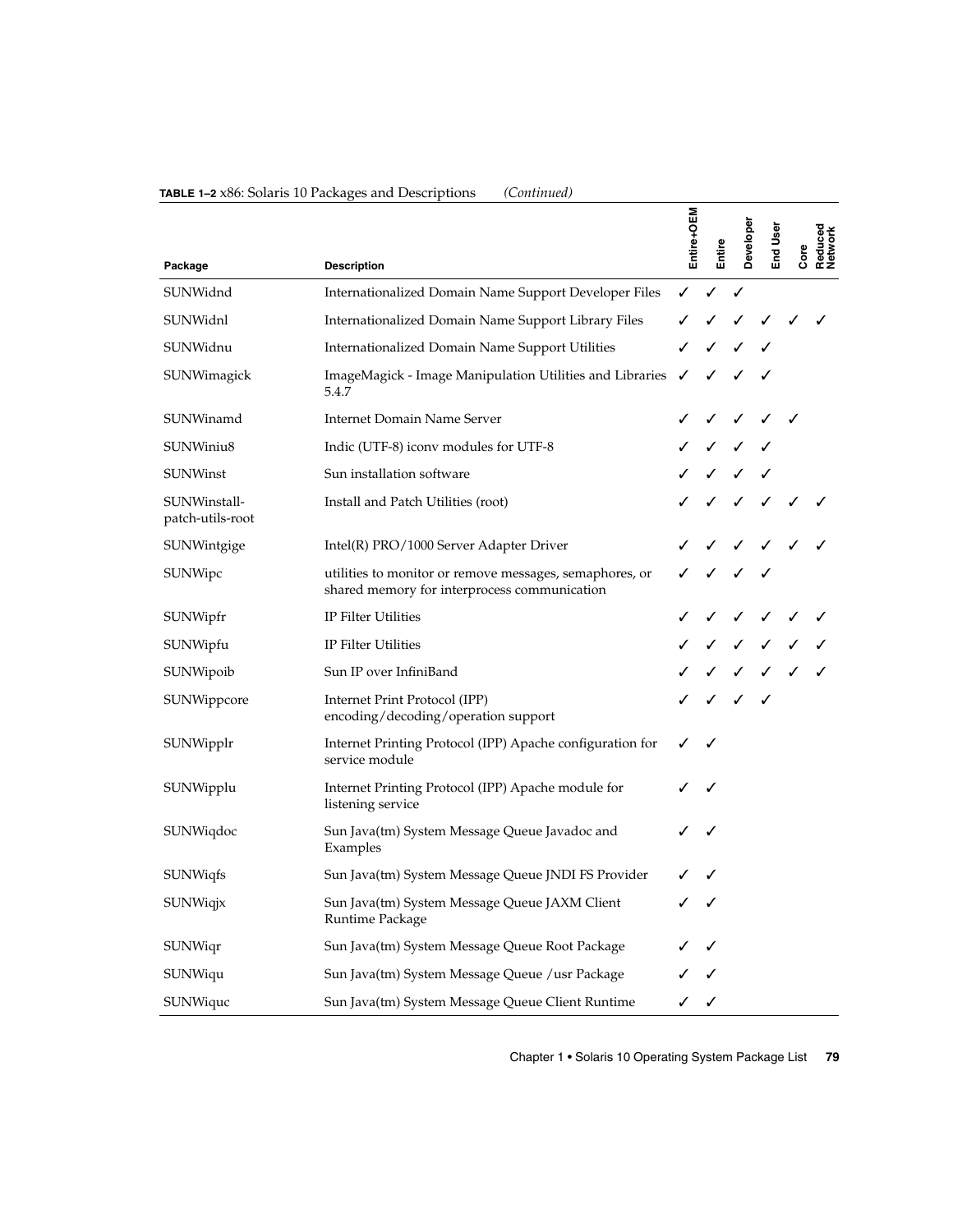|                       |                                                                                                         | Entire+OEM | Entire       | Jeveloper    | End User     | Core | Reduced<br>Network |
|-----------------------|---------------------------------------------------------------------------------------------------------|------------|--------------|--------------|--------------|------|--------------------|
| Package               | <b>Description</b>                                                                                      |            |              |              |              |      |                    |
| SUNWiqum              | Sun Java(tm) System Message Queue JMS/SOAP Msg<br><b>Transformer Runtime</b>                            | ✓          | ✓            |              |              |      |                    |
| <b>SUNWiscsir</b>     | Sun iSCSI Device Driver                                                                                 |            |              | $\checkmark$ | $\checkmark$ |      |                    |
| SUNWiscsiu            | Sun iSCSI Management Utilities                                                                          |            |              | $\checkmark$ | $\checkmark$ |      |                    |
| <b>SUNWislcc</b>      | XSH4 conversion for Eastern European locales                                                            |            |              |              |              |      |                    |
| <b>SUNWisolc</b>      | XSH4 conversion for ISO Latin character sets                                                            |            |              |              |              |      |                    |
| SUNWj2pi              | This package contains configuration files for Java Plug-in<br>1.2.2                                     |            |              |              |              |      |                    |
| SUNWj3cfg             | Post configuration for SUNWj3rt package                                                                 |            |              |              |              |      |                    |
| SUNWj3dev             | Tools and utilities including javac, jdb, javadoc,<br>rmiregistry                                       |            |              |              |              |      |                    |
| SUNWj3dmo             | Demonstration applications and applets                                                                  |            |              |              |              |      |                    |
| SUNWj3irt             | JDK 1.4 I18N run time environment                                                                       |            | ✓            | ✓            |              |      |                    |
| SUNWj3man             | man pages                                                                                               |            | ✓            |              |              |      |                    |
| SUNWj3rt              | Java virtual machine and core class libraries                                                           |            |              |              |              |      |                    |
| SUNW <sub>j5cfg</sub> | Java Platform host specific configuration                                                               |            |              |              |              |      |                    |
| SUNWj5dev             | Java Platform development tools                                                                         |            |              |              |              |      |                    |
| SUNWj5dmo             | Java Platform demonstration applications and applets                                                    |            | ✓            |              |              |      |                    |
| SUNWj5man             | Java Platform manual pages                                                                              |            | ✓            | ✓            |              |      |                    |
| SUNWj5rt              | Java Platform virtual machine and core class libraries                                                  |            |              | ✓            | ✓            |      |                    |
| SUNWjaf               | Java Activation Framework                                                                               |            | ✓            |              |              |      |                    |
| SUNWjai-imageio       | Java Advanced Imaging Image I/O Tools library                                                           |            |              |              |              |      |                    |
| SUNWjai               | Java Advanced Imaging library                                                                           |            |              |              |              |      |                    |
| SUNWjato              | This package contains the Java Studio Enterprise Web<br>Application Framework                           |            | ✓            | ✓            |              |      |                    |
| SUNWjatodmo           | This package contains the Java Studio Enterprise Web<br><b>Application Framework Sample Application</b> |            | ✓            |              |              |      |                    |
| SUNWjatodoc           | This package contains the Java Studio Enterprise Web<br>Application Framework Documentation             |            | $\checkmark$ |              |              |      |                    |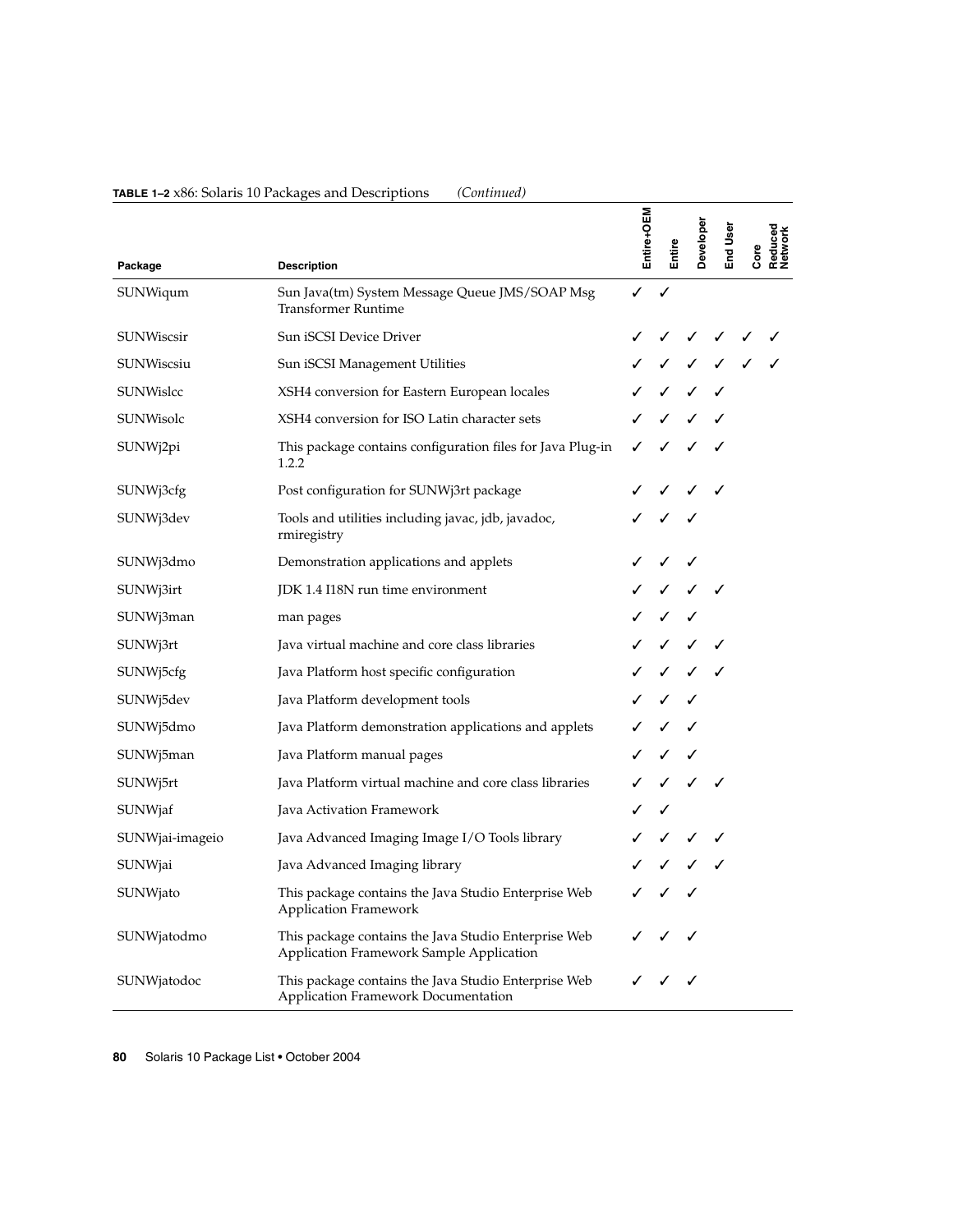| Package               | $\frac{1}{2}$ . 2 $\frac{1}{2}$ . Solution to Fuckages and Descriptions<br>$\sqrt{2}$<br><b>Description</b> | Entire+OEM | Entire | Developer | <b>End User</b> | Core | Reduced<br>Network |
|-----------------------|-------------------------------------------------------------------------------------------------------------|------------|--------|-----------|-----------------|------|--------------------|
| SUNWjavaapps          | A set of Java utilities                                                                                     | ✓          |        |           | ✓               |      |                    |
| SUNWjaxp              | Java API for XML Parsing 1.2                                                                                |            |        |           |                 |      |                    |
| SUNWjdic              | JDesktop Integration Components (JDIC)                                                                      |            |        |           |                 |      |                    |
| SUNWjds-registration  | Customer registration application.                                                                          |            |        |           |                 |      |                    |
| SUNWjdsver            | Version Info for Java Desktop System                                                                        |            |        |           |                 |      |                    |
| SUNWjhdem             | JavaHelp graphical help demos                                                                               |            |        |           |                 |      |                    |
| SUNWjhdev             | JavaHelp graphical help developer toolkit                                                                   |            |        |           |                 |      |                    |
| SUNWjhdoc             | JavaHelp graphical help documentation                                                                       |            |        |           |                 |      |                    |
| SUNWihrt              | JavaHelp graphical help runtime                                                                             |            |        |           |                 |      |                    |
| SUNWjiu8              | Japanese icony modules for conversion between UTF-8<br>and other Japanese codesets                          |            |        |           | ✓               |      |                    |
| SUNWjmail             | Java Mail Runtime                                                                                           |            |        |           |                 |      |                    |
| SUNWjmf               | Java Media Framework Library and Java Media Player                                                          |            |        |           |                 |      |                    |
| SUNWjmfmp3            | MP3 Plugin for JMF and Java Sound                                                                           |            |        |           |                 |      |                    |
| SUNWjpg-devel-share   | jpeg - The Independent JPEG Groups JPEG software -<br>development files - /usr/share                        |            |        |           |                 |      |                    |
| SUNWjpg-devel         | jpeg - The Independent JPEG Groups JPEG software -<br>development files                                     |            |        |           |                 |      |                    |
| SUNWjpg               | jpeg - The Independent JPEG Groups JPEG software                                                            |            |        |           |                 |      |                    |
| SUNWjre-config-plugin | Java Run Time Integration - Plugin                                                                          |            |        |           |                 |      |                    |
| SUNWjre-config        | Java Run Time Integration                                                                                   |            |        |           |                 |      |                    |
| SUNWjsnmp             | Solaris Java SNMP API                                                                                       |            |        |           |                 |      |                    |
| <b>SUNWjss</b>        | Network Security Services for Java (JSS)                                                                    |            |        |           |                 |      |                    |
| SUNWjxmft             | Japanese {Sun, HG, RICOH} Gothic Medium Bitmap Fonts                                                        |            |        |           |                 |      |                    |
| SUNWkdcr              | Kerberos V5 KDC (root)                                                                                      |            |        |           |                 |      |                    |
| SUNWkdcu              | Kerberos V5 Master KDC (user)                                                                               |            |        |           |                 |      |                    |
| SUNWkey               | Configuration tables that specify keyboard attributes such<br>as localized meanings for individual keys     |            |        |           |                 |      |                    |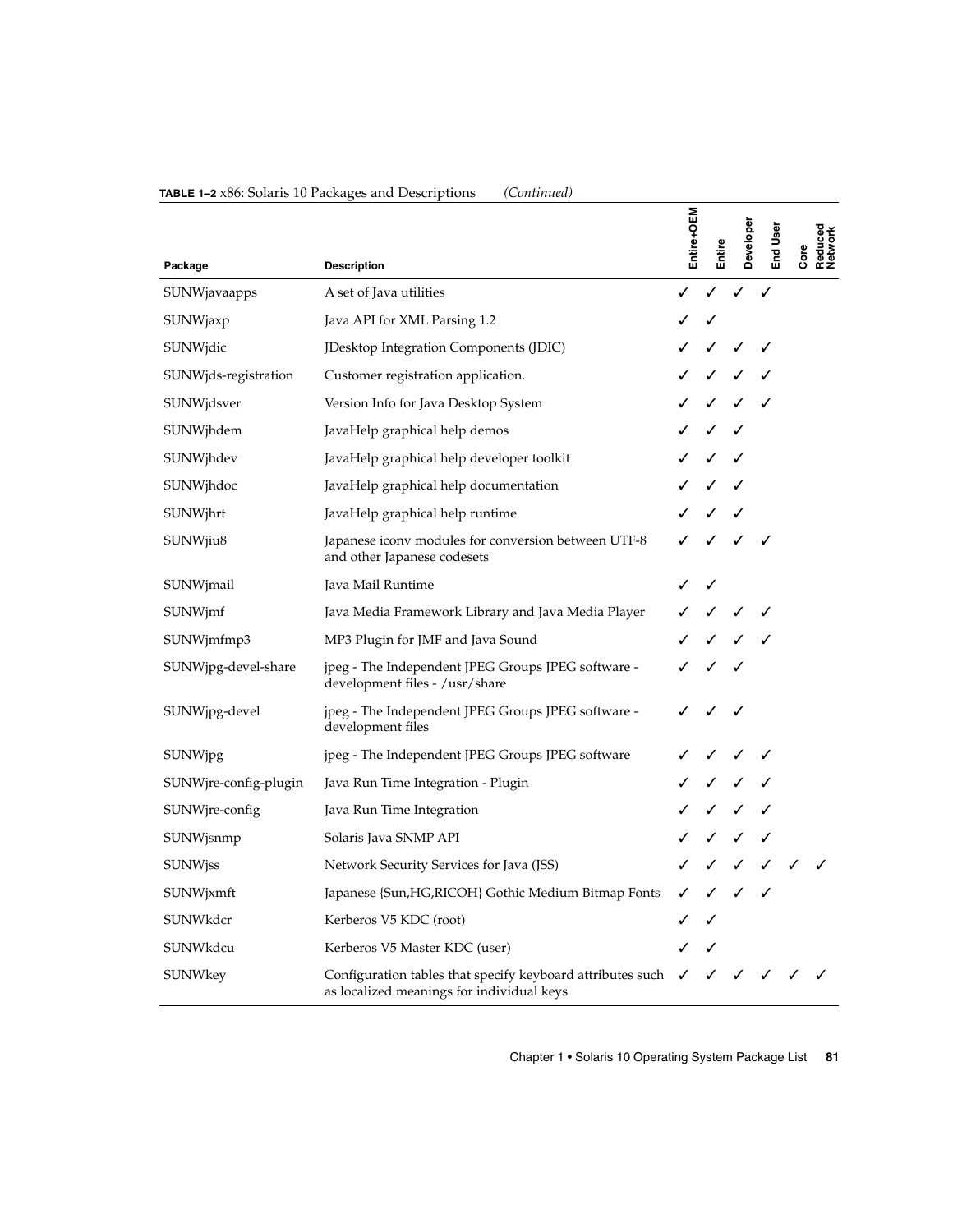| Package                     | <b>Description</b>                                                                         | Entire+OEM | Entire | Developer | End User    | Reduced<br>Network<br>Core |
|-----------------------------|--------------------------------------------------------------------------------------------|------------|--------|-----------|-------------|----------------------------|
| SUNWkiu8                    | Korean (UTF-8) iconv modules for UTF-8                                                     |            |        |           |             |                            |
| SUNWkoi8f                   | X11 fonts for KOI8-R character set                                                         |            |        |           |             |                            |
| SUNWkrbr                    | Kerberos version 5 support (Root)                                                          |            |        |           |             |                            |
| SUNWkrbu                    | Kerberos version 5 support (Usr)                                                           |            |        |           |             |                            |
| <b>SUNWkvm</b>              | core software for a specific hardware platform group                                       |            |        |           |             |                            |
| SUNWkxmft                   | Korean (UTF-8) X Windows Platform minimum Required<br>Fonts                                | ✓          |        |           |             |                            |
| SUNWladm                    | Locale Administrator                                                                       |            |        |           |             |                            |
| <b>SUNWlccom</b>            | localization common files                                                                  |            |        |           |             |                            |
| <b>SUNWlcl</b>              | Locale Conversion Library                                                                  |            |        |           |             |                            |
| <b>SUNWless</b>             | The GNU pager (less) 381                                                                   |            |        |           |             |                            |
| SUNWlexpt                   | libexpat - XML parser library 1.95.7                                                       |            |        |           | ✓           |                            |
| SUNWlibC                    | Sun Workshop Compilers Bundled libC                                                        |            |        |           |             |                            |
| SUNWlibCf                   | SunSoft WorkShop Bundled libC (cfront version)                                             |            |        |           |             |                            |
| SUNWlibexif-devel           | libexif - developer files                                                                  |            |        | ✓         |             |                            |
| SUNWlibexif                 | libexif                                                                                    |            |        |           | ✓           |                            |
| SUNWlibgcrypt-devel         | Libgcrypt - Cryptographic Library - developer files                                        |            |        | ✓         |             |                            |
| SUNWlibgcrypt               | Libgcrypt - Cryptographic Library                                                          |            |        |           |             |                            |
| <b>SUNWlibm</b>             | Math & Microtasking Library Headers & Lint Files (Usr)                                     |            |        |           |             |                            |
| SUNWlibmr                   | Math Library Lint Files (Root)                                                             |            |        |           |             |                            |
| <b>SUNWlibms</b>            | Math & Microtasking Libraries (Usr)                                                        |            |        |           |             |                            |
| SUNWlibmsr                  | Math & Microtasking Libraries (Root)                                                       |            |        |           |             |                            |
| SUNWlibpopt-<br>devel-share | command line parsing library - developer files - platform<br>independent files, /usr/share | ✓          |        |           |             |                            |
| SUNWlibpopt-devel           | command line parsing library - developer files                                             |            |        |           |             |                            |
| SUNWlibpopt                 | command line parsing library                                                               |            |        |           | $\sqrt{2}$  |                            |
| SUNWlibsasl                 | Simple Authentication and Security Layer shared library<br>and plugins                     |            |        |           | v v v v v v |                            |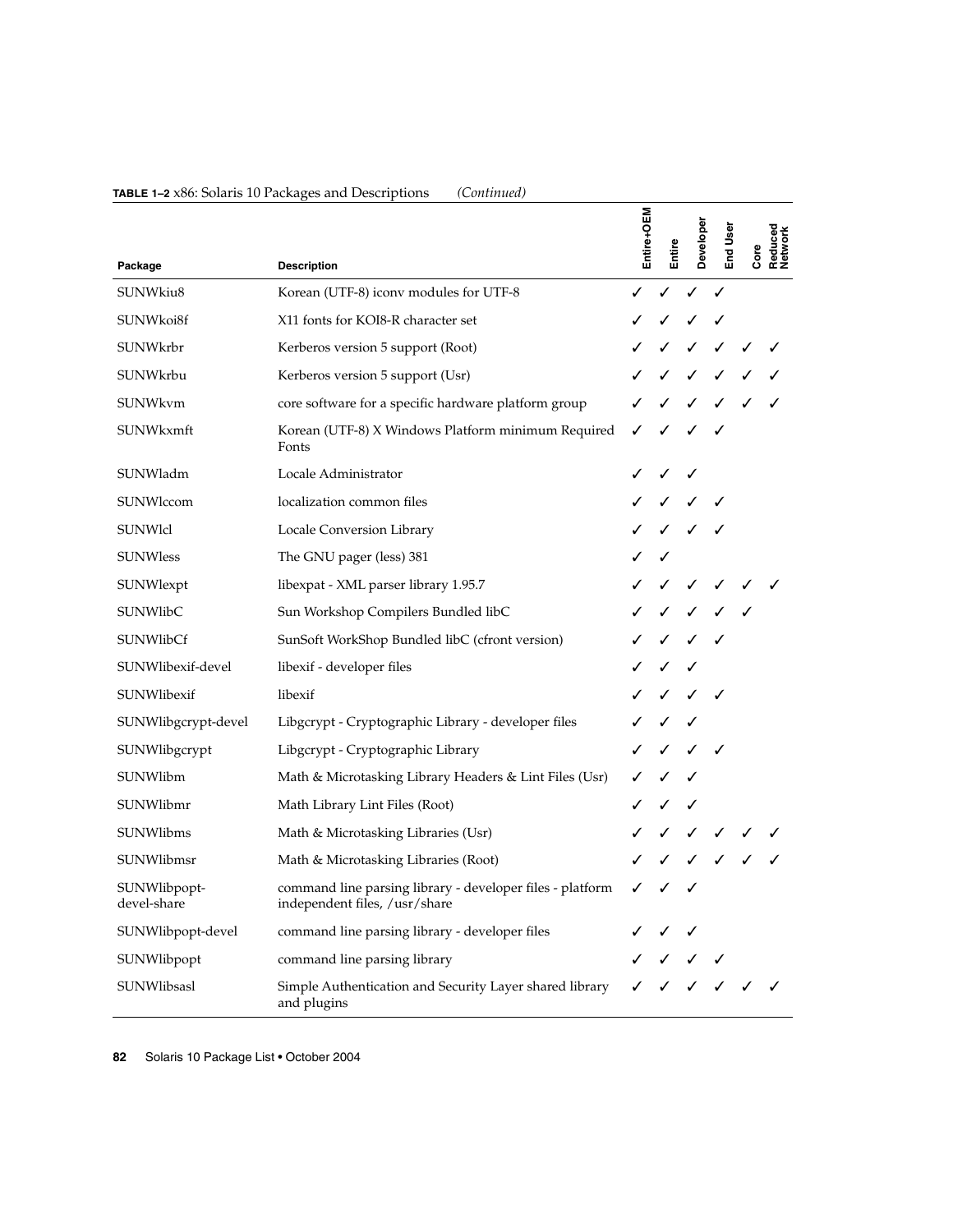| Package                     | <b>Description</b>                                                                             |   | Entire+OEM | Entire       | Developer    | End User | Core | Reduced<br>Network |
|-----------------------------|------------------------------------------------------------------------------------------------|---|------------|--------------|--------------|----------|------|--------------------|
| SUNWlibusb                  | Sun wrapper library for libusb (0.1.8)                                                         |   |            |              |              |          |      |                    |
| SUNWlibusbugen              | libusb - User level usb ugen library (0.1.8)                                                   |   |            |              |              |          |      |                    |
| SUNWllc                     | LLC2 driver implementing IEEE 802.2 Logical Link<br>Control 2 service                          |   |            |              | $\checkmark$ | ✓        |      |                    |
| SUNWllcr                    | The configuration and startup files for llc2 driver                                            |   |            |              |              |          |      |                    |
| SUNWlldap                   | Ldap libraries in for software development of dynamically<br>linked executables                |   |            |              |              |          |      |                    |
| <b>SUNWloc</b>              | localization utilities and C locale (POSIX default)<br>definitions                             |   |            |              |              |          |      |                    |
| SUNWlpmsg                   | ToolTalk programs for passing printer alerts.                                                  |   |            |              |              |          |      |                    |
| SUNWlur                     | Live Upgrade (root)                                                                            |   |            |              |              |          |      |                    |
| SUNWluu                     | Live Upgrade (usr)                                                                             |   |            |              | ✓            |          |      |                    |
| SUNWluxop                   | Sun Enterprise Network Array firmware and utilities                                            |   |            |              |              | ✓        | ✓    | J                  |
| SUNWluzone                  | Live Upgrade (zones support)                                                                   |   |            |              |              |          |      |                    |
| SUNWlvma                    | Solaris Volume Management APIs                                                                 |   |            | ✓            |              |          |      |                    |
| SUNWlymg                    | Solaris Volume Management Application                                                          |   |            |              |              |          |      |                    |
| SUNWlymr                    | Solaris Volume Management (root)                                                               |   |            | ✓            | ✓            |          |      |                    |
| SUNWlxml                    | The XML library (libxml2-2.6.10)                                                               |   |            |              |              |          |      |                    |
| <b>SUNW</b> <sub>lxsl</sub> | The XSLT library (libxslt-1.1.7)                                                               |   |            |              | ✓            |          |      |                    |
| SUNWman                     | System Reference Manual Pages                                                                  |   |            |              |              |          |      |                    |
| <b>SUNWmc</b>               | This package contains the client and server components of<br>the Solaris Management Console    |   |            | ✓            |              |          |      |                    |
| <b>SUNWmcc</b>              | This package contains the client components of the Solaris<br>Management Console               |   |            | $\checkmark$ |              |          |      |                    |
| <b>SUNWmccom</b>            | This package contains the common components of the<br>Solaris Management Console               |   |            | ✓            |              |          |      |                    |
| SUNWmcdev                   | This package contains the software development kit for<br>the Solaris Management Console       | ✓ |            | $\checkmark$ |              |          |      |                    |
| <b>SUNWmcex</b>             | This package contains example applications for the Solaris $\checkmark$<br>Management Console. |   |            |              |              |          |      |                    |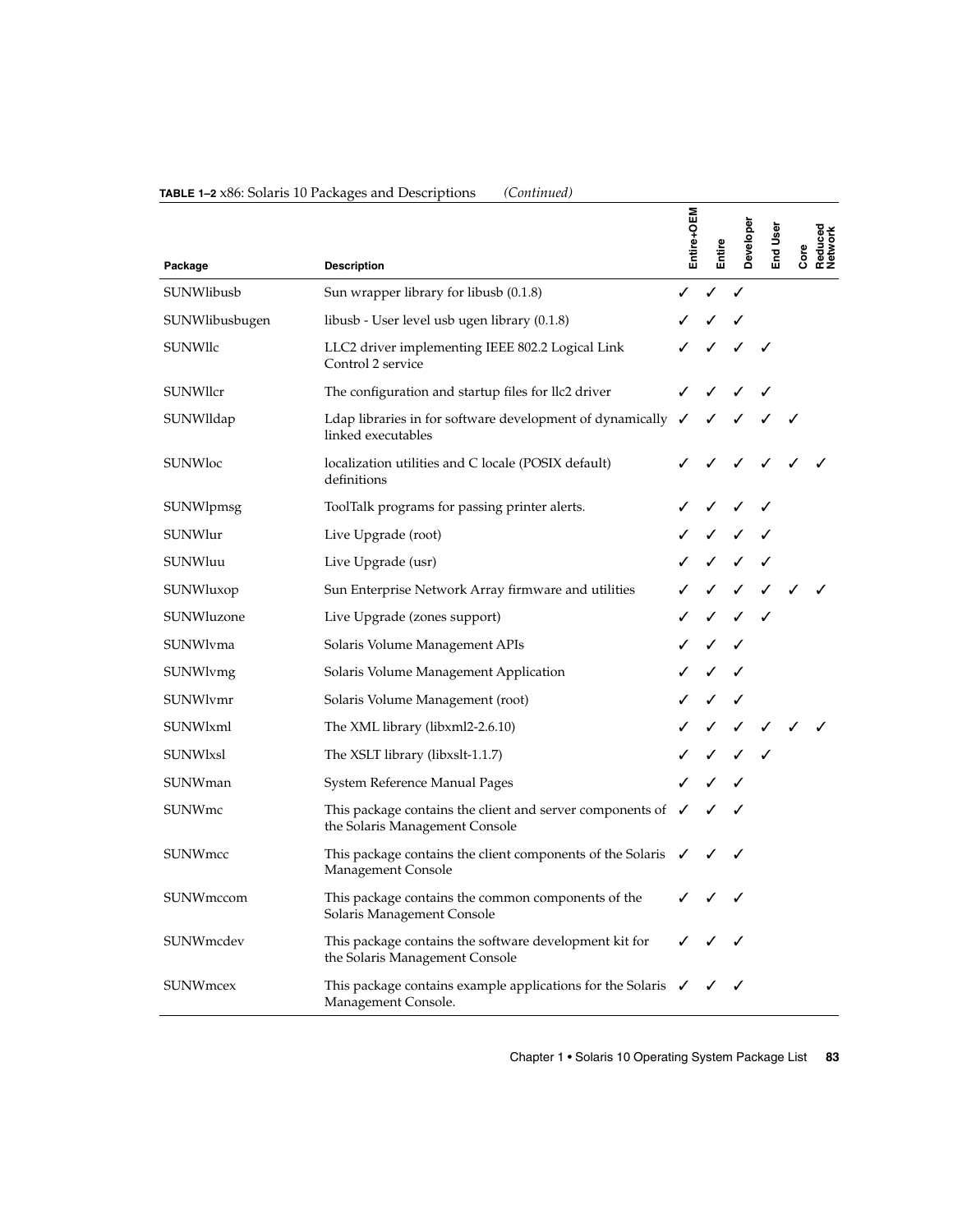| Package          | <b>Description</b>                                                                                    | Entire+OEM   | Entire                                 | Developer                                                                                                                                                                                                                                                                                                                                                                                                                     | End User     | Core | Reduced<br>Network |
|------------------|-------------------------------------------------------------------------------------------------------|--------------|----------------------------------------|-------------------------------------------------------------------------------------------------------------------------------------------------------------------------------------------------------------------------------------------------------------------------------------------------------------------------------------------------------------------------------------------------------------------------------|--------------|------|--------------------|
| <b>SUNWmcon</b>  | This package contains the core web framework and<br>common components of the Sun Java(TM) Web Console | ✓            | ✓                                      |                                                                                                                                                                                                                                                                                                                                                                                                                               |              |      |                    |
| SUNWmconr        | This package contains the console startup scripts etc.                                                |              |                                        |                                                                                                                                                                                                                                                                                                                                                                                                                               |              |      |                    |
| <b>SUNWmcos</b>  | This package contains Solaris implementation of core web<br>console interfaces                        | ✓            | ✓                                      |                                                                                                                                                                                                                                                                                                                                                                                                                               |              |      |                    |
| <b>SUNWmcosx</b> | This package contains Solaris implementation of core web<br>console interfaces                        | ✓            | ✓                                      |                                                                                                                                                                                                                                                                                                                                                                                                                               |              |      |                    |
| SUNWmctag        | This package contains the tags and common components<br>of the Sun Java(TM) Web Console               | ✓            | ✓                                      |                                                                                                                                                                                                                                                                                                                                                                                                                               |              |      |                    |
| SUNWmdar         | Solaris Volume Manager Assistant (Root)                                                               |              |                                        |                                                                                                                                                                                                                                                                                                                                                                                                                               |              |      |                    |
| SUNWmdau         | Solaris Volume Manager Assistant (Usr)                                                                |              |                                        |                                                                                                                                                                                                                                                                                                                                                                                                                               |              |      |                    |
| SUNWmdb          | Modular Debugger (MDB)                                                                                |              |                                        | $\checkmark$                                                                                                                                                                                                                                                                                                                                                                                                                  | $\checkmark$ | ✓    |                    |
| SUNWmdbdm        | Modular Debugger (MDB) demonstration modules and<br>source code                                       |              |                                        |                                                                                                                                                                                                                                                                                                                                                                                                                               |              |      |                    |
| SUNWmdbr         | Modular Debugger (MDB) (Root)                                                                         |              |                                        |                                                                                                                                                                                                                                                                                                                                                                                                                               |              |      |                    |
| SUNWmddr         | reconfiguration coordination manager module for SVM                                                   |              | ✓                                      |                                                                                                                                                                                                                                                                                                                                                                                                                               |              |      |                    |
| SUNWmdr          | Solaris Volume Manager driver                                                                         |              |                                        |                                                                                                                                                                                                                                                                                                                                                                                                                               | ✓            |      |                    |
| SUNWmdu          | Solaris Volume Manager commands                                                                       |              |                                        | ✓                                                                                                                                                                                                                                                                                                                                                                                                                             | ✓            |      |                    |
| SUNWmfdev        | Motif UIL compiler                                                                                    |              |                                        |                                                                                                                                                                                                                                                                                                                                                                                                                               |              |      |                    |
| SUNWmfman        | <b>CDE Motif Manuals</b>                                                                              |              | $\checkmark$                           |                                                                                                                                                                                                                                                                                                                                                                                                                               |              |      |                    |
| SUNWmfrun        | Motif 2.1 libraries, headers, xmbind and bindings                                                     |              |                                        | ✓                                                                                                                                                                                                                                                                                                                                                                                                                             | ✓            |      |                    |
| SUNWmga          | Solaris Management Applications                                                                       |              | ✓                                      | ✓                                                                                                                                                                                                                                                                                                                                                                                                                             |              |      |                    |
| SUNWmgapp        | <b>WBEM Management Applications</b>                                                                   |              |                                        |                                                                                                                                                                                                                                                                                                                                                                                                                               |              |      |                    |
| SUNWmibii        | Solstice Enterprise Agents 1.0.3 snmp daemon                                                          |              |                                        |                                                                                                                                                                                                                                                                                                                                                                                                                               |              |      |                    |
| SUNWmipr         | Mobile-IP configuration and startup scripts                                                           | $\epsilon$   | $\checkmark$                           |                                                                                                                                                                                                                                                                                                                                                                                                                               |              |      |                    |
| SUNWmipu         | Mobile-IP daemon and utilities                                                                        | $\checkmark$ |                                        |                                                                                                                                                                                                                                                                                                                                                                                                                               |              |      |                    |
| SUNWmkcd         | CD creation utilities                                                                                 |              | $\checkmark$ $\checkmark$ $\checkmark$ |                                                                                                                                                                                                                                                                                                                                                                                                                               |              |      |                    |
| SUNWmlib         | mediaLib shared libraries                                                                             |              |                                        | $\begin{array}{ccccccccc} \sqrt{2} & \sqrt{2} & \sqrt{2} & \sqrt{2} & \sqrt{2} & \sqrt{2} & \sqrt{2} & \sqrt{2} & \sqrt{2} & \sqrt{2} & \sqrt{2} & \sqrt{2} & \sqrt{2} & \sqrt{2} & \sqrt{2} & \sqrt{2} & \sqrt{2} & \sqrt{2} & \sqrt{2} & \sqrt{2} & \sqrt{2} & \sqrt{2} & \sqrt{2} & \sqrt{2} & \sqrt{2} & \sqrt{2} & \sqrt{2} & \sqrt{2} & \sqrt{2} & \sqrt{2} & \sqrt{2} & \sqrt{2} & \sqrt{2} & \sqrt{2} & \sqrt{2} & \$ |              |      |                    |
| SUNWmlibe        | mediaLib examples                                                                                     |              | $\checkmark$ $\checkmark$ $\checkmark$ |                                                                                                                                                                                                                                                                                                                                                                                                                               |              |      |                    |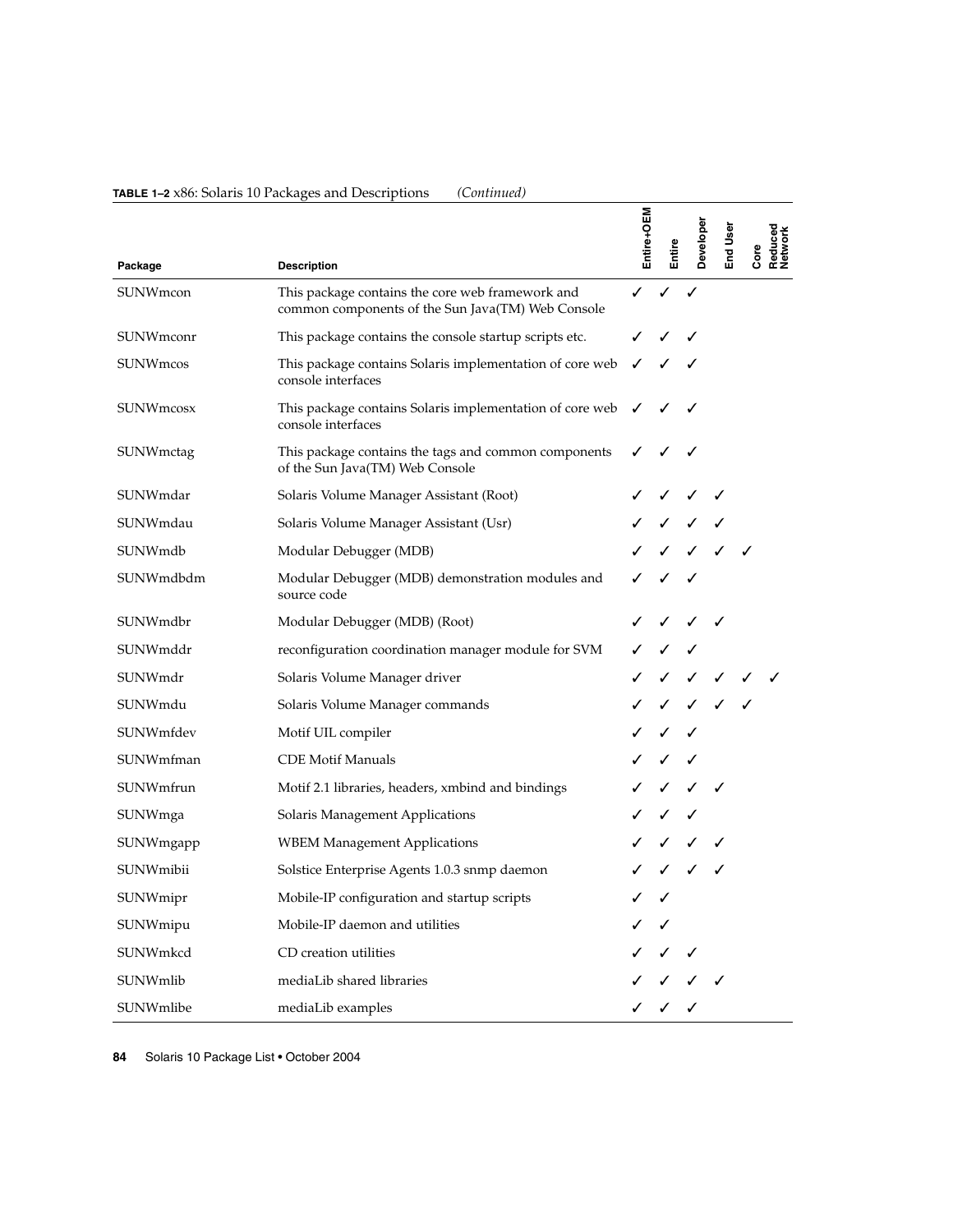| <b>TABLE 1-2</b> x86: Solaris 10 Packages and Descriptions | (Continued) |
|------------------------------------------------------------|-------------|
|                                                            |             |

| Package                  | <b>Description</b>                                                       |   | Entire+OEM | Entire | Developer | End User | Reduced<br>Network<br>Core |
|--------------------------|--------------------------------------------------------------------------|---|------------|--------|-----------|----------|----------------------------|
| SUNWmlibh                | mediaLib headers                                                         | ✓ |            | ✓      |           |          |                            |
| SUNWmlibk                | mediaLib symbolic links for headers and examples                         |   |            |        |           |          |                            |
| SUNWmlibl                | mediaLib symbolic links for legacy shared libraries                      |   |            |        | ✓         | ✓        |                            |
| SUNWmozapoc-adapter      | Mozilla for Solaris(TM) - Apoc Adapter                                   |   |            |        |           |          |                            |
| SUNWmozchat              | Mozilla for Solaris(TM) - Chatzilla                                      |   |            |        |           |          |                            |
| SUNWmozdom-<br>inspector | Mozilla for Solaris(TM) - DOM Inspector                                  |   |            |        |           |          |                            |
| SUNWmozgm                | Mozilla for Solaris(TM) - GNOME Integration                              |   |            |        |           |          |                            |
| SUNWmozilla-devel        | Mozilla for Solaris(TM) - Mozilla Web browser - developer<br>files       |   |            | ✓      |           |          |                            |
| SUNWmozilla              | Mozilla Web browser                                                      |   |            |        |           |          |                            |
| SUNWmozjs-debugger       | Mozilla for Solaris(TM) - JavaScript Debugger                            |   |            |        |           |          |                            |
| SUNWmozmail              | Mozilla for Solaris(TM) - Mail                                           |   |            |        |           |          |                            |
| SUNWmoznspr-devel        | Mozilla for Solaris(TM) - Netscape Portable Runtime -<br>developer files |   |            |        |           |          |                            |
| SUNWmoznspr              | Mozilla for Solaris(TM) - Netscape Portable Runtime                      |   |            |        |           |          |                            |
| SUNWmoznss-devel         | Mozilla for Solaris(TM) - Network Security Services -<br>developer files |   |            |        |           |          |                            |
| <b>SUNWmoznss</b>        | Mozilla for Solaris(TM) - Network Security Services                      |   |            |        |           |          |                            |
| SUNWmozpsm               | Mozilla for Solaris(TM) - Personal Security Manager                      |   |            |        |           |          |                            |
| SUNWmozspell             | Mozilla for Solaris(TM) - Spelling Checker                               |   |            |        |           |          |                            |
| SUNWmp                   | <b>MP Print Filter</b>                                                   |   |            |        |           |          |                            |
| SUNWmpatchmgr            | This package contains the Sun Web Console Patch<br>Manager application   |   |            | ✓      |           |          |                            |
| SUNWmysqlr               | mysql - MySQL Database Management System (root<br>component) 4.0.15      |   |            |        |           |          |                            |
| SUNWmysqlt               | mysql - MySQL Database Management System (test<br>component) 4.0.15      |   |            |        |           |          |                            |
| SUNWmysqlu               | mysql - MySQL Database Management System (usr<br>component) 4.0.15       |   |            |        |           |          |                            |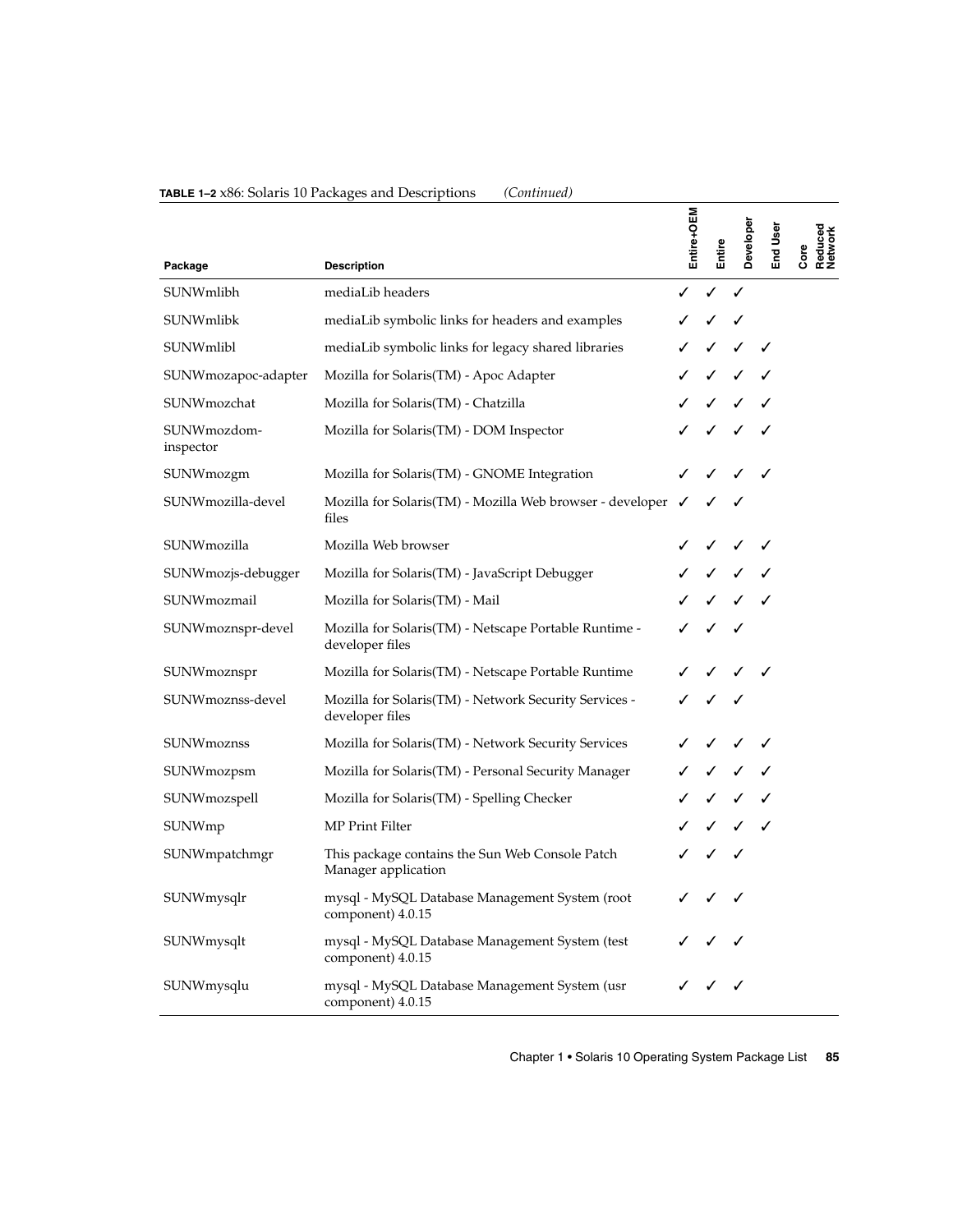|                                |                                                                                          | Entire+OEM | Entire | Developer | End User | Core | Reduced<br>Network |
|--------------------------------|------------------------------------------------------------------------------------------|------------|--------|-----------|----------|------|--------------------|
| Package<br>SUNWncar            | <b>Description</b>                                                                       | ✓          | ✓      |           |          |      |                    |
|                                | core components to enable the network cache and<br>accelerator                           |            |        |           |          |      |                    |
| SUNWncau                       | components to enable the network cache and accelerator                                   | ✓          |        |           |          |      |                    |
| SUNWncft                       | NcFTP ncftp - File Transfer Protocol (FTP)                                               |            | ✓      |           |          |      |                    |
| SUNWnfsckr                     | Network File System (NFS) client kernel support (Root)                                   |            |        | ✓         | ✓        |      |                    |
| SUNWnfscr                      | Network File System (NFS) client support (Root)                                          |            |        |           |          |      |                    |
| SUNWnfscu                      | Network File System (NFS) client support (Usr)                                           |            |        |           |          |      |                    |
| SUNWnfsskr                     | Network File System (NFS) server kernel support (Root)                                   |            |        |           |          |      |                    |
| SUNWnfssr                      | Network File System (NFS) server support (Root)                                          |            |        |           |          |      |                    |
| SUNWnfssu                      | Network File System (NFS) server support (Usr)                                           |            |        |           |          |      |                    |
| SUNWnisr                       | configuration files and directories for the Network<br>Information System (NIS and NIS+) |            |        |           |          |      |                    |
| SUNWnisu                       | utilities for the Network Information System (NIS and<br>$NIS+$                          |            |        |           |          |      |                    |
| SUNWntpr                       | Network Time Protocol v3, NTP Daemon and Utilities<br>(xntpd)                            |            |        |           |          |      |                    |
| SUNWntpu                       | Network Time Protocol v3, NTP Daemon and Utilities<br>(xntpd)                            |            |        |           |          |      |                    |
| <b>SUNWocf</b>                 | Open Card Framework - core libraries and utilities                                       |            |        |           |          |      |                    |
| SUNWocfd                       | Open Card Framework - Javadoc for SCF Java APIs                                          |            |        |           |          |      |                    |
| SUNWocfh                       | Open Card Framework - header files                                                       |            |        |           |          |      |                    |
| <b>SUNWocfr</b>                | Open Card Framework - configuration files                                                |            |        |           |          |      |                    |
| SUNWogg-vorbis-devel-<br>share | Ogg Vorbis - developer files - platform independent,<br>/usr/share                       |            |        |           |          |      |                    |
| SUNWogg-vorbis-devel           | Ogg Vorbis - developer files, /usr filesystem                                            |            |        |           |          |      |                    |
| SUNWogg-vorbis                 | Ogg Vorbis                                                                               |            |        |           |          |      |                    |
| SUNWolrte                      | <b>OPEN LOOK</b> toolkits runtime environment                                            |            |        |           |          |      |                    |
| SUNWopenjade-devel             | DSSSL-Engine for SGML documents - developer files                                        |            |        |           |          |      |                    |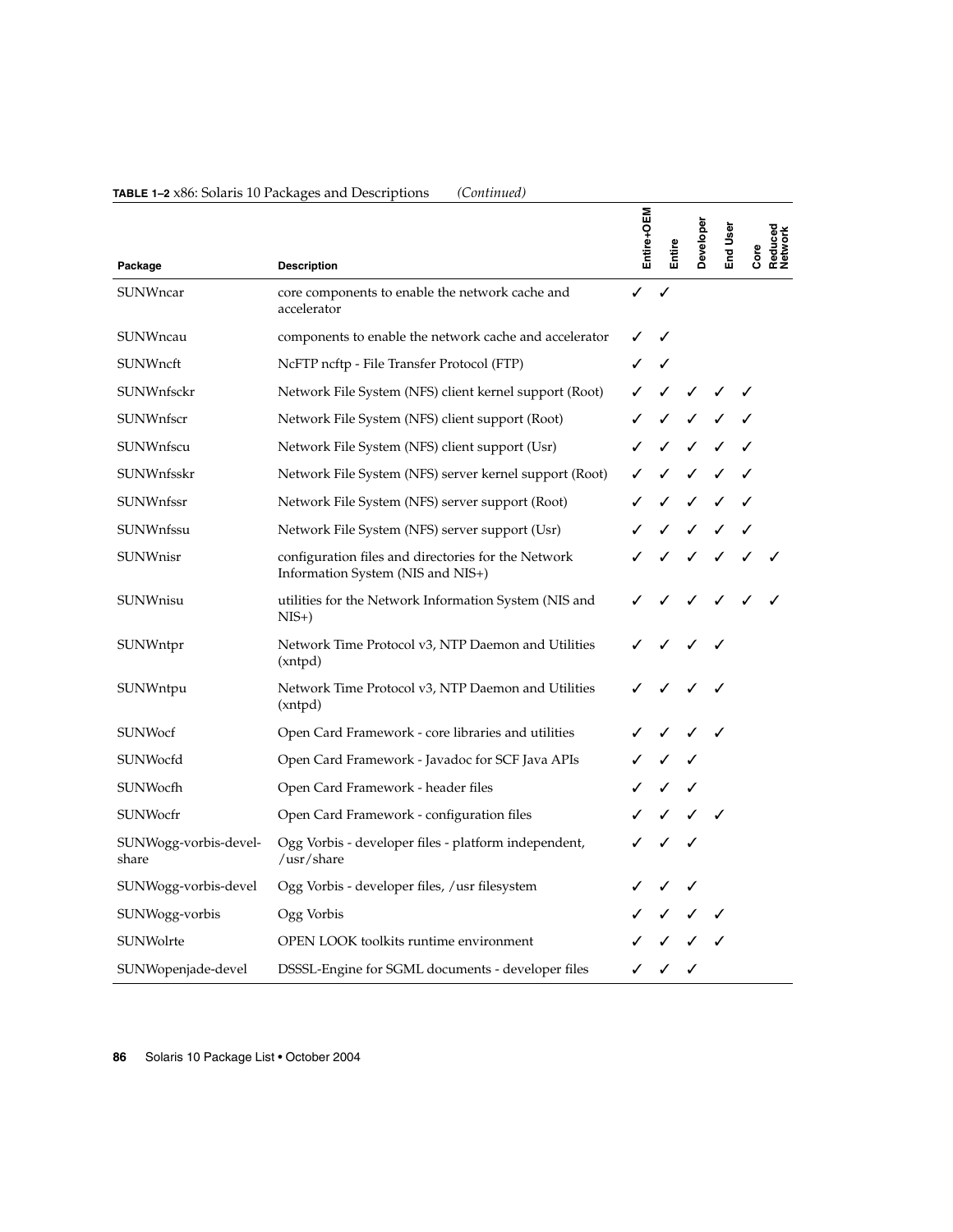| <b>TABLE 1-2</b> x86: Solaris 10 Packages and Descriptions |  | (Continued) |
|------------------------------------------------------------|--|-------------|
|                                                            |  |             |

|                          |                                                                                               | Entire+OEM |   | Entire       | Developer    | <b>End User</b> |              | Core<br>Reduced<br>Network |
|--------------------------|-----------------------------------------------------------------------------------------------|------------|---|--------------|--------------|-----------------|--------------|----------------------------|
| Package                  | <b>Description</b>                                                                            |            |   |              |              |                 |              |                            |
| SUNWopenjade-root        | DSSSL-Engine for SGML documents - platform<br>independent files, / filesystem                 | ✓          | ✓ |              |              |                 |              |                            |
| SUNWopenjade-share       | DSSSL-Engine for SGML documents - platform<br>independent files, /usr/share                   |            |   |              |              |                 |              |                            |
| SUNWopenjade             | DSSSL-Engine for SGML documents                                                               |            |   |              |              |                 |              |                            |
| SUNWopensp-devel         | The OpenJade Group's SGML and XML parsing tools -<br>developer files                          |            | ✓ |              |              |                 |              |                            |
| SUNWopensp-root          | The OpenJade Group's SGML and XML parsing tools -<br>platform independent files, / filesystem |            | ✓ |              |              |                 |              |                            |
| SUNWopensp-share         | The OpenJade Group's SGML and XML parsing tools -<br>platform independent files, /usr/share   | ✓          | ✓ |              |              |                 |              |                            |
| <b>SUNWopensp</b>        | The OpenJade Group's SGML and XML parsing tools                                               |            | ✓ |              |              |                 |              |                            |
| SUNWopenssl-<br>commands | OpenSSL Commands (Use)                                                                        |            |   | $\checkmark$ | $\checkmark$ | ✓               |              |                            |
| SUNWopenssl-include      | OpenSSL $C/C++$ header files for development of OpenSSL $\checkmark$<br>applications          |            | ✓ |              |              |                 |              |                            |
| SUNWopenssl-libraries    | OpenSSL Libraries (Usr)                                                                       |            |   |              |              | $\checkmark$    | $\checkmark$ |                            |
| SUNWopensslr             | OpenSSL (Root)                                                                                |            |   |              | $\checkmark$ | $\checkmark$    |              |                            |
| SUNWos86r                | Platform Support, OS Functionality (Root)                                                     |            |   |              |              | $\checkmark$    | $\checkmark$ |                            |
| SUNWosdem                | Source code to demonstrate the use of OS interfaces: ELF                                      |            |   |              |              |                 |              |                            |
| SUNWpamsc                | Pluggable Authentication Module for Smart Card<br>Authentication                              |            | ✓ |              | ✓            | ✓               |              |                            |
| SUNWpapi                 | Free Standards Group Open Printing API, Draft v0.9                                            |            |   |              | ✓            | ✓               |              |                            |
| SUNWpcelx                | 3COM EtherLink III PCMCIA Ethernet Driver                                                     |            |   |              |              | ✓               |              |                            |
| SUNWpcmci                | kernel modules and start-up files for PCMCIA card<br>services                                 |            |   |              |              |                 |              |                            |
| SUNWpcmcu                | daemon providing PCMCIA card services                                                         |            |   |              |              |                 |              |                            |
| SUNWpcmem                | PCMCIA memory card driver                                                                     |            |   |              |              |                 |              |                            |
| SUNWpcr                  | client configuration files and utilities for the print service                                |            |   |              |              |                 |              |                            |
| SUNWpcsclite-devel       | PC/SC-lite API to SCF API shim and framework libraries                                        | ✓          | ✓ |              | ✓            |                 |              |                            |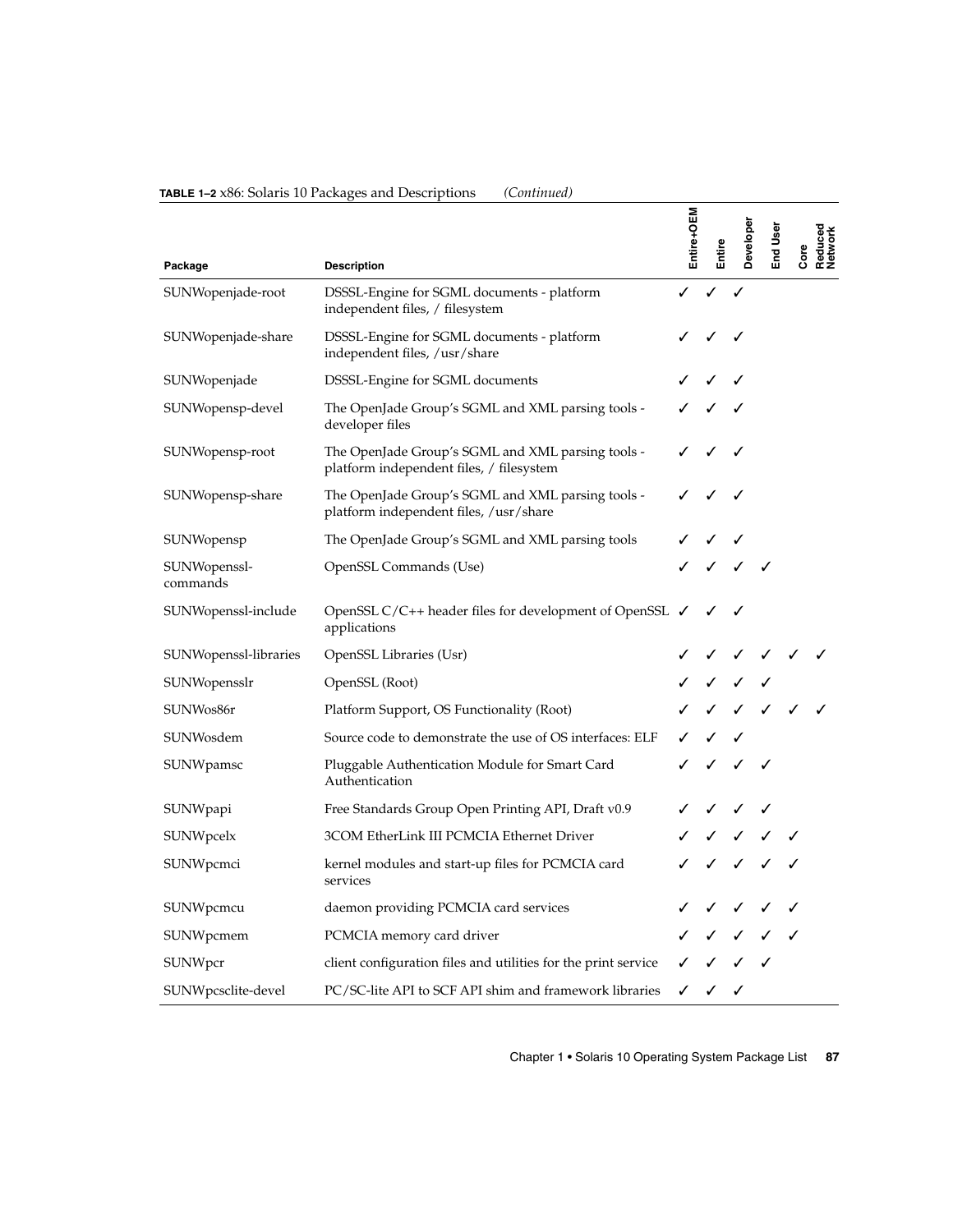| Package                             | <b>Description</b>                                                                  | Entire+OEM | Entire       | Developer | End User | Core | Reduced<br>Network |
|-------------------------------------|-------------------------------------------------------------------------------------|------------|--------------|-----------|----------|------|--------------------|
| SUNWpcsclite                        | PC/SC-lite API to SCF API shim and framework libraries                              | ✓          | ✓            | ✓         | ✓        |      |                    |
| SUNWpcser                           | PCMCIA serial card driver                                                           |            |              | ✓         | ✓        |      |                    |
| SUNWpcu                             | client configuration files and utilities for the print service                      |            |              |           |          |      |                    |
| SUNWpdas                            | Tools to synchronize desktop applications with the Palm<br>Pilot PDA                |            | ✓            |           |          |      |                    |
| SUNWperl-xml-parser-<br>devel-share | XML::Parser PERL module developer files - platform<br>independent files, /usr/share |            |              |           |          |      |                    |
| SUNWperl-xml-parser                 | XML::Parser PERL module                                                             |            |              |           |          |      |                    |
| SUNWperl584core                     | Perl 5.8.4 programming language (core)                                              |            |              |           | ✓        |      |                    |
| SUNWperl584man                      | Perl 5.8.4 Reference Manual Pages                                                   |            |              |           |          |      |                    |
| SUNWperl584usr                      | Perl 5.8.4 programming language (non-core)                                          |            |              |           |          |      |                    |
| SUNWphx                             | Solaris interface for phx                                                           |            |              |           |          |      |                    |
| SUNWpiclh                           | <b>PICL Header Files</b>                                                            |            | ✓            |           |          |      |                    |
| SUNWpiclr                           | PICL Framework init scripts                                                         |            |              |           |          |      |                    |
| SUNWpiclu                           | PICL Daemon, Libraries, prtpicl client and plug-in<br>modules                       |            |              |           |          |      |                    |
| SUNWpkgcmdsr                        | Solaris 2.x System V release IV Package Commands (root)                             |            |              |           |          |      |                    |
| SUNWpkgcmdsu                        | Solaris 2.x System V Release IV Packaging Commands<br>(usr)                         |            |              |           |          |      |                    |
| SUNWpl5m                            | Perl 5.6.1 Reference Manual Pages                                                   |            |              |           |          |      |                    |
| SUNWpl5p                            | POD documentation for Perl 5.6.1 programming language                               |            | ✓            |           |          |      |                    |
| SUNWpl5u                            | Perl 5.6.1 programming language (core)                                              |            | ✓            |           |          |      |                    |
| SUNWpl5v                            | Perl 5.6.1 programming language (non-core)                                          |            |              | ✓         |          |      |                    |
| SUNWplowr                           | Root pkg which delivers script for upgrades.                                        |            |              | ✓         | ✓        |      |                    |
| SUNWpmgr                            | Solaris Patch Management Applications                                               |            | ✓            | ✓         |          |      |                    |
| SUNWpmi                             | X Server x86 VESA PMI files                                                         |            |              |           |          |      |                    |
| SUNWpmowm                           | Power Management OW Utilities Man Pages                                             |            |              |           |          |      |                    |
| SUNWpmowr                           | Power Management OW Utilities, (Root)                                               | ℐ          | $\checkmark$ | ✓         | ✓        |      |                    |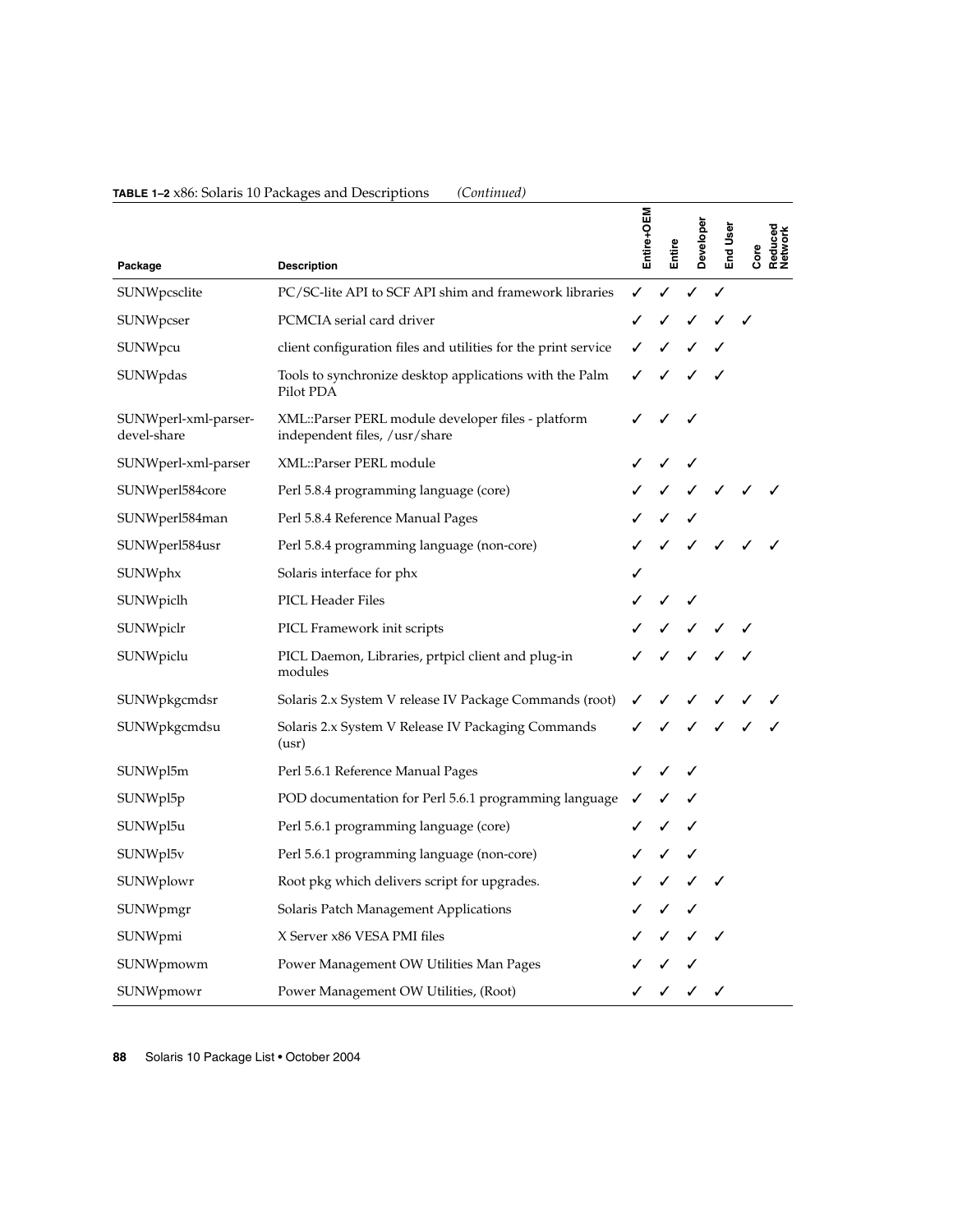| <b>TABLE 1-2</b> x86: Solaris 10 Packages and Descriptions | (Continued) |
|------------------------------------------------------------|-------------|

| Package                        | <b>Description</b>                                                  | Entire+OEM |   | Entire | Developer | End User     | Core | Reduced<br>Network |
|--------------------------------|---------------------------------------------------------------------|------------|---|--------|-----------|--------------|------|--------------------|
| SUNWpmowu                      | Power Management OW Utilities, (Usr)                                |            |   |        |           | ✓            |      |                    |
| SUNWpmr                        | Power Management config file and rc script                          |            |   |        |           |              |      |                    |
| SUNWpmu                        | Power Management binaries                                           |            |   | ✓      |           |              |      |                    |
| SUNWpng-devel-share            | Portable Network Graphics library - developer files -<br>/usr/share |            | ✓ |        |           |              |      |                    |
| SUNWpng-devel                  | Portable Network Graphics library - developer files                 |            |   |        |           |              |      |                    |
| SUNWpng                        | Portable Network Graphics library                                   |            |   | ✓      |           | ✓            |      |                    |
| SUNWpool                       | core software for resource pools                                    |            |   |        |           |              |      |                    |
| SUNWpoolr                      | core software for resource pools (Root)                             |            |   |        |           |              |      |                    |
| SUNWppm                        | Graphical tool for managing printers under Solaris.                 |            |   |        |           |              |      |                    |
| SUNWpppd                       | Device drivers implementing point-to-point protocol<br>(PPP)        |            |   |        |           |              |      |                    |
| SUNWpppdr                      | Configuration files for Solaris Point-to-Point Protocol<br>(PPP)    |            |   |        |           |              |      |                    |
| SUNWpppdt                      | Extensions implementing PPP tunneling protocols                     |            |   |        |           |              |      |                    |
| SUNWpppdu                      | Daemon and utilities for Point-to-Point Protocol (PPP)              |            |   |        |           |              |      |                    |
| SUNWpppg                       | Optional GNU utilities for use with PPP                             |            | ✓ |        |           |              |      |                    |
| SUNWppro-<br>plugin-sunos-base | Base SunOS patch management plugin                                  |            | ✓ |        |           |              |      |                    |
| SUNWppror                      | PatchPro core functionality (Root)                                  |            |   |        |           |              |      |                    |
| SUNWpprou                      | PatchPro core functionality (Usr)                                   |            |   |        |           |              |      |                    |
| SUNWpr                         | Netscape Portable Runtime Interface                                 |            |   |        |           |              |      |                    |
| SUNWprd                        | Netscape Portable Runtime Interface Files for<br>Development        |            |   |        |           |              |      |                    |
| SUNWproduct-<br>registry-root  | Solaris Product Registry runtime support (root)                     |            |   |        |           |              |      |                    |
| SUNWpsdcr                      | Platform Support, Bus-independent Device Drivers, (Root)            |            |   |        |           |              |      |                    |
| SUNWpsdir                      | Platform Support, ISA Bus Device Drivers, (Root)                    |            |   |        |           |              |      |                    |
| SUNWpsdpr                      | PCMCIA ATA card driver                                              | ✓          | ✓ | ✓      |           | $\checkmark$ |      |                    |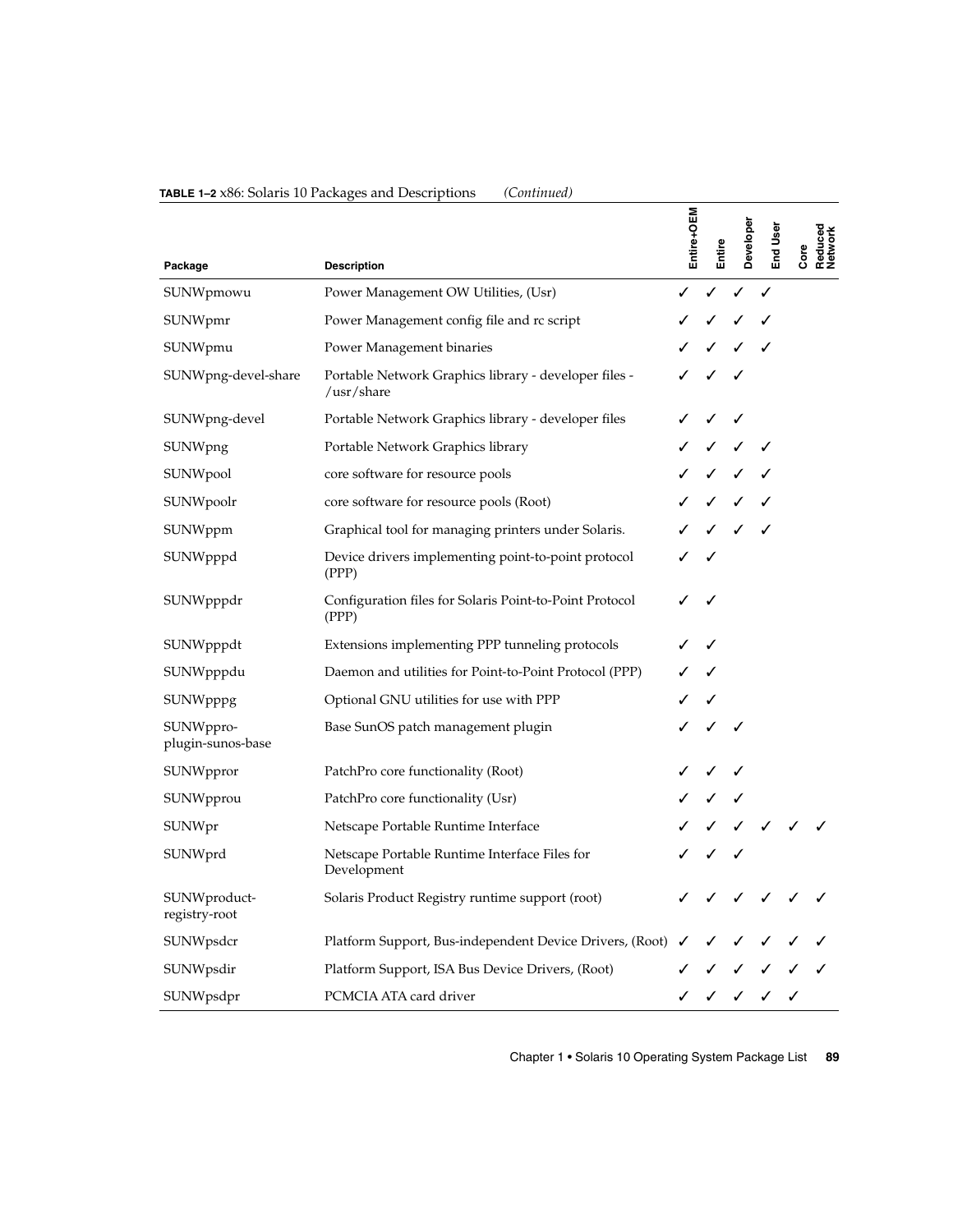| Package          | <b>Description</b>                                                                                      | Entire+OEM | Entire | Developer | End User | Core | Reduced<br>Network |
|------------------|---------------------------------------------------------------------------------------------------------|------------|--------|-----------|----------|------|--------------------|
| SUNWpsf          | client configuration files and utilities for the print service                                          | ✓          |        | ✓         | ✓        |      |                    |
| SUNWpsh          | SunOS C/C++ header files for development of software<br>for device drivers specific to bus and platform |            |        |           |          |      |                    |
| SUNWpsm-lpd      | Client side support for communicating with RFC-1179<br>based print servers                              |            |        |           |          |      |                    |
| SUNWpsr          | configuration and start-up files for the print service                                                  |            |        |           |          |      |                    |
| SUNWpsu          | client configuration files and utilities for the print service                                          |            |        |           |          |      |                    |
| SUNWpsutils      | psutils - PostScript utilities p 17                                                                     |            |        |           |          |      |                    |
| SUNWpsvrr        | Patch Server Deployment (Root)                                                                          |            |        |           |          |      |                    |
| SUNWpsvru        | Patch Server Deployment (Usr)                                                                           |            |        |           |          |      |                    |
| SUNWqlc          | Qlogic ISP 2200/2202 Fibre Channel Device Driver                                                        |            |        |           |          |      |                    |
| <b>SUNW</b> qos  | Solaris IP Quality of Service (Root)                                                                    |            |        |           |          |      |                    |
| SUNWqosu         | Solaris IP Quality of Service (Usr)                                                                     |            |        |           |          |      |                    |
| SUNWradpu320     | Adaptec 7902 SCSI Realmode Driver                                                                       |            |        |           |          |      |                    |
| SUNWrcapr        | Solaris Resource Capping Daemon (Root)                                                                  |            |        |           |          |      |                    |
| SUNWrcapu        | Solaris Resource Capping Daemon (Usr)                                                                   |            |        |           |          |      |                    |
| SUNWrcmdc        | Remote Network Client Commands (rsh, rlogin, rcp, rsh,<br>)                                             |            |        |           |          |      |                    |
| SUNWrcmdr        | Remote Network Server Commands (Root)                                                                   |            |        |           |          |      |                    |
| <b>SUNWrcmds</b> | Remote Network Server Commands (includes finger, talk,<br>rwho commands)                                |            |        |           |          |      |                    |
| SUNWrmodr        | Realmode Modules, (Root)                                                                                |            |        |           |          |      |                    |
| SUNWrmodu        | Realmode Modules, (Usr)                                                                                 |            |        |           |          |      |                    |
| SUNWrmui         | Resource Management for Solaris                                                                         |            |        |           |          |      |                    |
| SUNWrmwbr        | Resource Management for Solaris                                                                         |            |        |           |          |      |                    |
| SUNWrmwbu        | Resource Management for Solaris                                                                         |            |        |           |          |      |                    |
| SUNWroute        | Network Routing daemons/commands (Usr)                                                                  |            |        |           |          |      |                    |
| SUNWrpcib        | InfiniBand plugin implementation of RPC over RDMA                                                       |            |        |           |          |      |                    |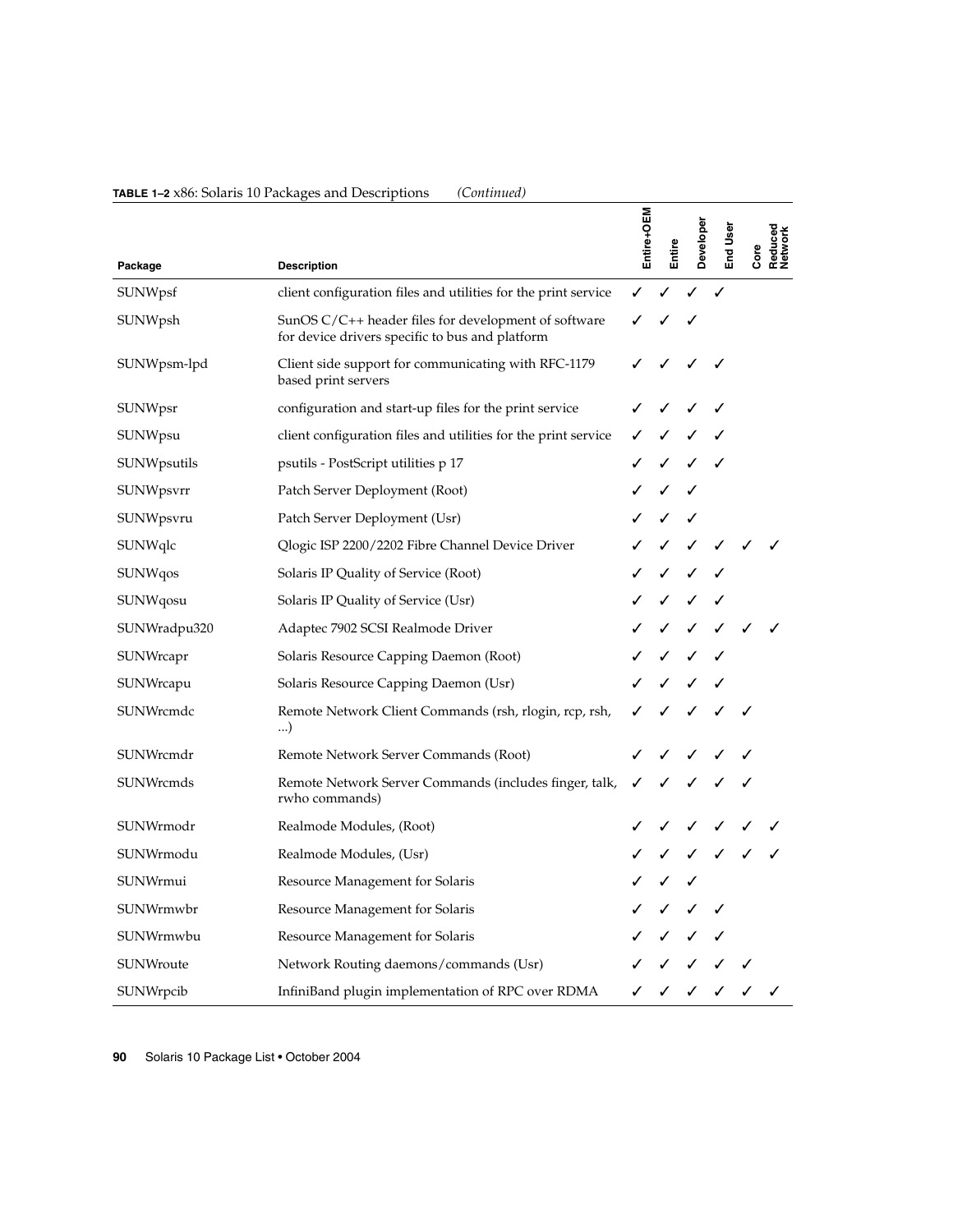| (Continued) |  |
|-------------|--|
|             |  |

| Package          | <b>Description</b>                                                                  |   | Entire+OEM | Entire | Developer    | End User     | Core         | Reduced<br>Network |
|------------------|-------------------------------------------------------------------------------------|---|------------|--------|--------------|--------------|--------------|--------------------|
| <b>SUNWrpm</b>   | Utilities for processing RPM archives                                               | ✓ |            | ✓      |              |              |              |                    |
| SUNWrsg          | GSS-API services for ONC RPC                                                        |   |            | ✓      | ✓            | ✓            |              |                    |
| SUNWrsgk         | kernel GSS-API services for ONC RPC                                                 |   |            |        | $\checkmark$ |              |              |                    |
| <b>SUNWrsm</b>   | Remote Shared Memory API Library, Driver                                            |   |            |        |              |              |              |                    |
| SUNWrsmo         | Support for network specific implementations of RSMPI                               |   |            |        |              |              |              |                    |
| <b>SUNWrtls</b>  | <b>RTL Fast NIC</b>                                                                 |   |            |        | ✓            | $\checkmark$ | $\checkmark$ |                    |
| <b>SUNWsacom</b> | Solstice Enterprise Agents 1.0.3 files for root file system                         |   |            |        |              |              |              |                    |
| SUNWsadmi        | Solstice Enterprise Agents 1.0.3 Desktop Management<br>Interface                    |   |            | ✓      |              |              |              |                    |
| SUNWsadml        | Solstice launcher and associated libraries.                                         |   |            |        |              |              |              |                    |
| <b>SUNWsasnm</b> | Solstice Enterprise Agents 1.0.3 Simple Network<br>Management Protocol              |   |            |        |              |              |              |                    |
| SUNWsbp2         | Serial Bus Protocol 2 module                                                        |   |            |        |              |              |              |                    |
| SUNWscgui        | Solaris Smart Card Administration - Graphical User<br>Interface component           |   |            |        |              |              |              |                    |
| SUNWscplp        | print utilities for user interface and source build<br>compatibility with SunOS 4.x |   |            |        |              |              |              |                    |
| SUNWscpr         | utilities for user interface and source build compatibility<br>with SunOS $4.x$     |   |            |        |              |              |              |                    |
| SUNWscpu         | utilities for user interface and source build compatibility<br>with SunOS 4.x       |   |            |        |              |              |              |                    |
| SUNWscsa1394     | IEEE 1394 mass storage driver                                                       |   |            |        |              |              |              |                    |
| <b>SUNWserr</b>  | SIP Express Router a very fast and flexible SIP proxy<br>server (root) 8.12         |   |            |        |              |              |              |                    |
| <b>SUNWseru</b>  | SIP Express Router a very fast and flexible SIP proxy<br>server (usr) 8.12          |   |            |        |              |              |              |                    |
| SUNWserweb       | Serweb - web interface for SER SIP Server 2004-01-04                                |   |            |        |              |              |              |                    |
| SUNWsfdoc        | GNU and open source documentation                                                   |   |            |        |              |              |              |                    |
| SUNWsfinf        | GNU and open source info pages                                                      |   |            |        |              |              |              |                    |
| SUNWsfman        | GNU and open source man pages                                                       |   |            | ✓      | ✓            |              |              |                    |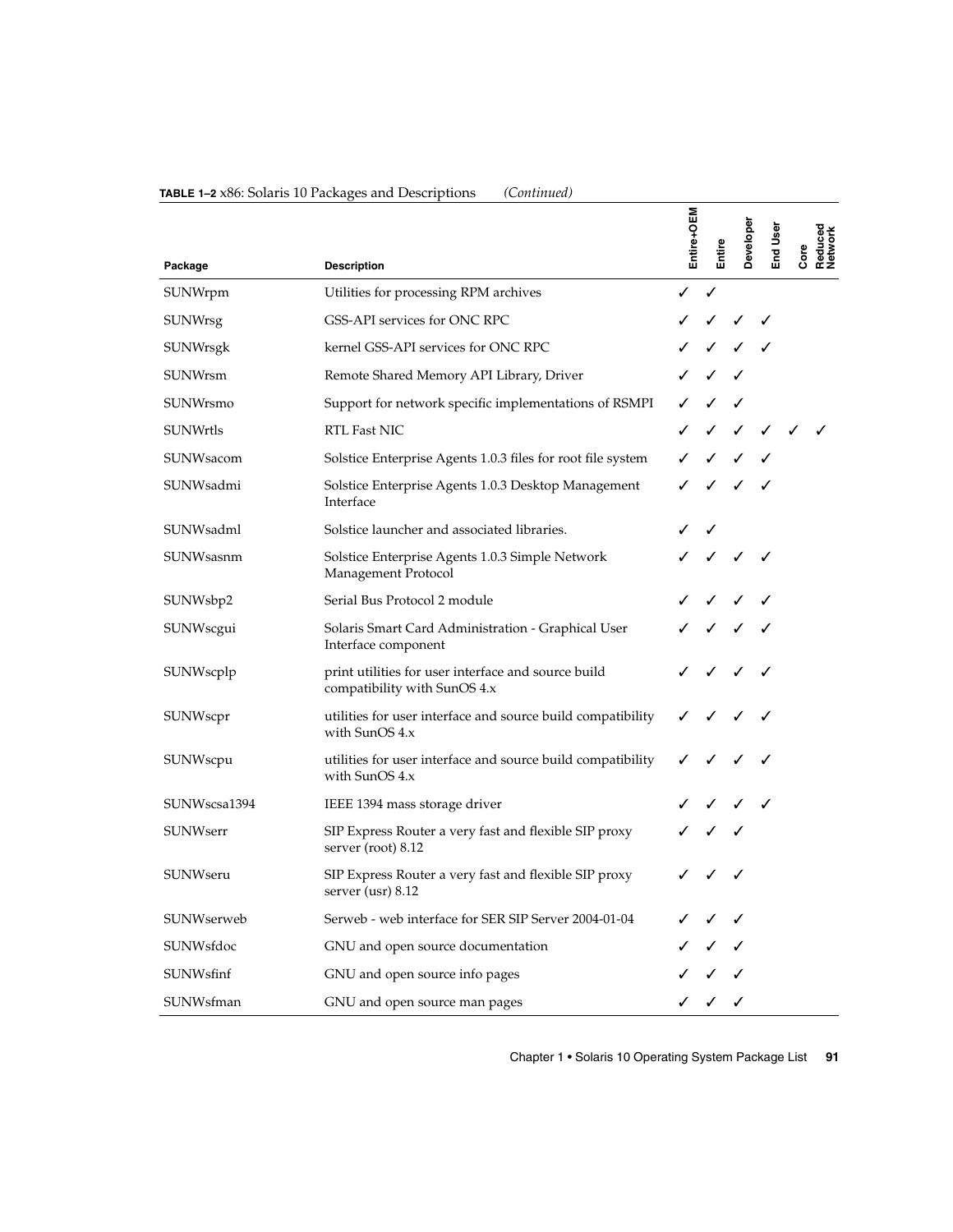| Package           | <b>Description</b>                                                                                                                                                                  | Entire+OEM | Entire       | Developer    | End User     | Core | Reduced<br>Network |
|-------------------|-------------------------------------------------------------------------------------------------------------------------------------------------------------------------------------|------------|--------------|--------------|--------------|------|--------------------|
| SUNWslpr          | Root filesystem portion of the Service Location Protocol<br>(SLP) framework. Includes the SLP configuration file and<br>start scripts for the SLP daemon.                           | ✓          | ✓            | ✓            | ✓            |      |                    |
| SUNWslpu          | Usr filesystem portion of the Service Location Protocol<br>(SLP) framework. Included are C and Java developer<br>libraries and a daemon which can act as a directory agent<br>(DA). |            | ✓            | ✓            |              |      |                    |
| SUNWsmagt         | System Management Agent files and libraries                                                                                                                                         |            |              | ✓            |              |      |                    |
| SUNWsmapi         | Software libraries for storage management                                                                                                                                           |            |              |              |              |      |                    |
| SUNWsmbac         | samba - A Windows SMB/CIFS fileserver for UNIX (client)<br>3.0.4                                                                                                                    |            |              |              |              |      |                    |
| SUNWsmbar         | samba - A Windows SMB/CIFS fileserver for UNIX (Root)<br>3.0.4                                                                                                                      | ✓          | ✓            |              |              |      |                    |
| SUNWsmbau         | samba - A Windows SMB/CIFS fileserver for UNIX (Usr)<br>3.0.4                                                                                                                       | ✓          |              |              |              |      |                    |
| SUNWsmcmd         | System Management Agent applications and utilities                                                                                                                                  |            |              | $\checkmark$ | ✓            |      |                    |
| SUNWsmdoc         | System Management Agent html documentation files                                                                                                                                    |            |              |              |              |      |                    |
| SUNWsmmgr         | System Management Agent Startup scripts                                                                                                                                             |            | ✓            | ✓            |              |      |                    |
| SUNWsndmr         | Sendmail Configuration Files                                                                                                                                                        |            |              | $\checkmark$ | $\checkmark$ |      |                    |
| SUNWsndmu         | Sendmail Utilities                                                                                                                                                                  |            |              | $\checkmark$ | $\checkmark$ |      |                    |
| SUNWsolnm         | Enable Solaris Name in /etc/release file                                                                                                                                            |            |              |              |              | ✓    |                    |
| SUNWspl           | Spell Checking Engine - Base Release (English)                                                                                                                                      |            |              |              | ✓            |      |                    |
| <b>SUNWspnego</b> | SPNEGO GSS-API Mechanism                                                                                                                                                            |            |              |              |              |      |                    |
| <b>SUNWsprot</b>  | Solaris Bundled tools                                                                                                                                                               |            |              |              |              |      |                    |
| <b>SUNWsra</b>    | libraries in archive (ar) format for source build<br>compatibility with SunOS 4.x                                                                                                   |            | ✓            |              |              |      |                    |
| SUNWsregu         | Solaris User Registration prompts at desktop login for user √<br>registration information.                                                                                          |            | ✓            |              |              |      |                    |
| SUNWsrh           | SunOS $C/C++$ header files for source build compatibility<br>with SunOS 4.x                                                                                                         | ✓          | ✓            |              |              |      |                    |
| <b>SUNWsshcu</b>  | Secure Shell protocol common Utilities                                                                                                                                              |            | $\checkmark$ | ✓            |              |      |                    |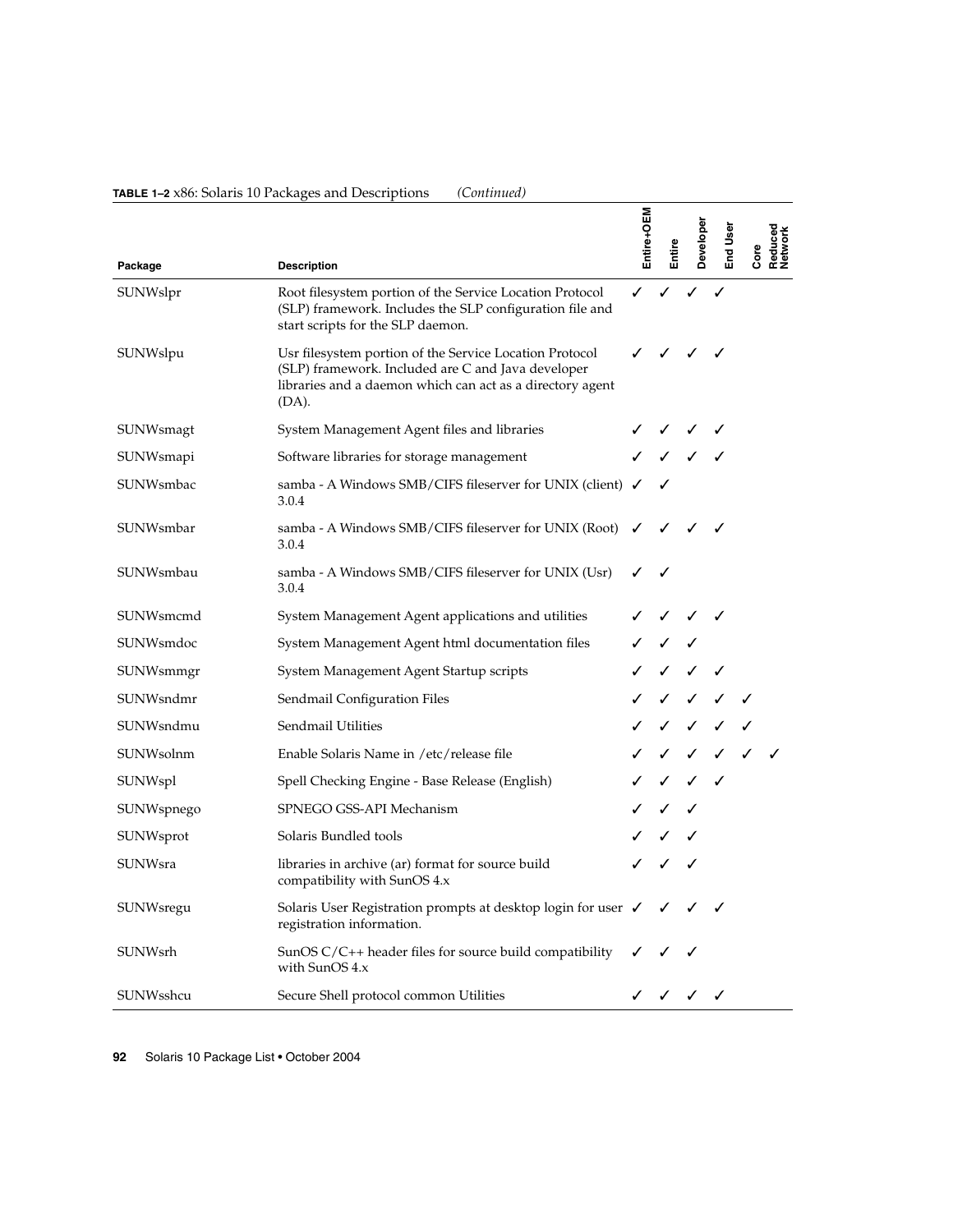| <b>TABLE 1-2</b> x86: Solaris 10 Packages and Descriptions | (Continued) |
|------------------------------------------------------------|-------------|
|                                                            |             |

|                      |                                                                                                                                              |   | Entire+OEM | Entire | Developer    | End User     |              | Core<br>Reduced<br>Network |
|----------------------|----------------------------------------------------------------------------------------------------------------------------------------------|---|------------|--------|--------------|--------------|--------------|----------------------------|
| Package              | <b>Description</b>                                                                                                                           |   |            |        |              |              |              |                            |
| SUNWsshdr            | Secure Shell protocol Server                                                                                                                 | J |            | ✓      | ✓            | ✓            |              |                            |
| SUNWsshdu            | Secure Shell protocol Server                                                                                                                 |   |            |        | $\checkmark$ |              |              |                            |
| SUNWsshr             | Secure Shell protocol Client and associated Utilities                                                                                        |   |            |        |              |              |              |                            |
| SUNWsshu             | Secure Shell protocol Client and associated Utilities                                                                                        |   |            |        |              |              |              |                            |
| <b>SUNWstsf</b>      | Standard Type Services Framework                                                                                                             |   |            |        |              |              |              |                            |
| SUNWstsfr            | Standard Type Services Framework software configuration √<br>(root filesystem components)                                                    |   |            | ✓      |              |              |              |                            |
| SUNWswmt             | Solaris 2.x Install and Patch Utilities                                                                                                      |   |            |        |              | $\checkmark$ |              |                            |
| SUNWtavor            | Tavor HCA driver                                                                                                                             |   |            |        |              |              |              |                            |
| <b>SUNW</b> tavorm   | Sun Tavor ADB Macros                                                                                                                         |   |            |        |              |              |              |                            |
| SUNWtcatr            | Tomcat Servlet/JSP Container (root) 4.0.5                                                                                                    |   |            |        |              |              |              |                            |
| SUNWtcatu            | Tomcat Servlet/JSP Container 4.0.5                                                                                                           |   |            |        |              |              |              |                            |
| SUNWtcpd             | tcpd - access control facility for internet services                                                                                         |   |            | ✓      |              |              |              |                            |
| <b>SUNWtcsh</b>      | Tenex C-shell (tcsh) 6.12                                                                                                                    |   |            | ✓      |              |              |              |                            |
| <b>SUNW</b> tecla    | Tecla command-line editing library                                                                                                           |   |            |        | $\checkmark$ | $\checkmark$ | $\checkmark$ |                            |
| SUNWter              | extensive terminfo database entries describing capabilities<br>of terminals and pseudoterminals                                              |   |            |        |              |              |              |                            |
| <b>SUNWtexi</b>      | GNU texinfo (texinfo)                                                                                                                        |   |            |        |              |              |              |                            |
| SUNWtftp             | Trivial File Transfer Server                                                                                                                 |   |            |        | ✓            | $\checkmark$ | ✓            |                            |
| SUNWtftpr            | Trivial File Transfer Server (Root)                                                                                                          |   |            |        |              |              |              |                            |
| SUNW <sub>tiu8</sub> | Thai (UTF-8) iconv modules for UTF-8                                                                                                         |   |            |        |              |              |              |                            |
| <b>SUNWtls</b>       | <b>Network Security Services</b>                                                                                                             |   |            |        |              |              |              |                            |
| SUNWtlsd             | Network Security Services Files for Development                                                                                              |   |            |        |              |              |              |                            |
| SUNWtlsu             | <b>Network Security Services Utilities Programs</b>                                                                                          |   |            |        |              |              |              |                            |
| <b>SUNWtltk</b>      | ToolTalk binaries and shared libraries needed for Common $\checkmark$<br>Desktop Environment (CDE), OpenWindows, and all<br>ToolTalk clients |   |            |        |              |              |              |                            |
| SUNWtltkd            | ToolTalk static library and include files for programmers                                                                                    | ✓ |            | ✓      | ✓            |              |              |                            |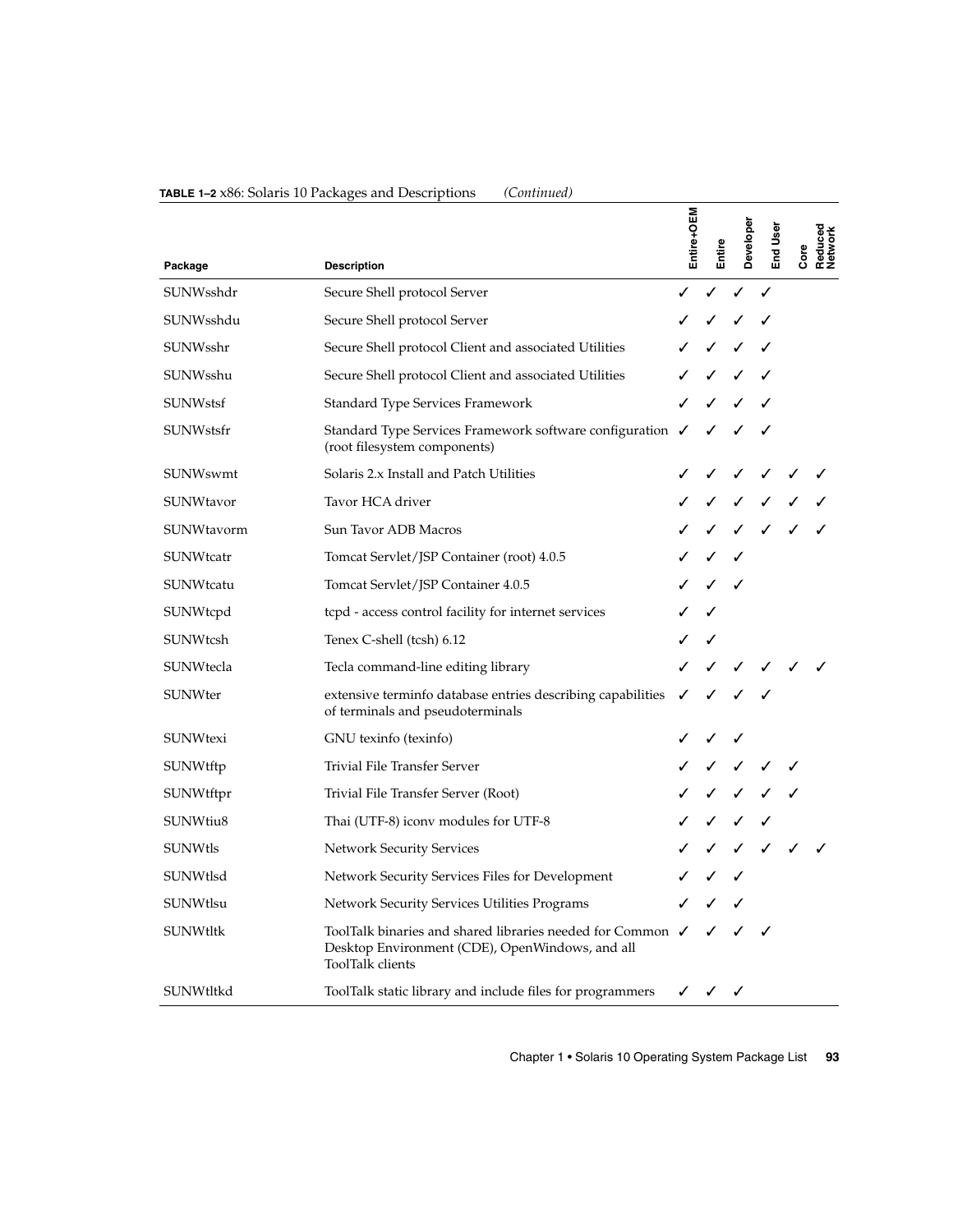| Package          | <b>Description</b>                                                                                                                                    | Entire+OEM   | Entire       | Developer                              | End User                  | Core | Reduced<br>Network |
|------------------|-------------------------------------------------------------------------------------------------------------------------------------------------------|--------------|--------------|----------------------------------------|---------------------------|------|--------------------|
| SUNWtltkm        | ToolTalk manual pages for ToolTalk programmers,<br>OpenWindows users, and Common Desktop Environment<br>(CDE) users                                   | $\checkmark$ | ✓            | ✓                                      |                           |      |                    |
| <b>SUNWtnamd</b> | Trivial Name Server (Usr)                                                                                                                             |              | $\checkmark$ |                                        | $\checkmark$ $\checkmark$ |      |                    |
| SUNWtnamr        | Trivial Name Server (Root)                                                                                                                            |              |              | $\checkmark$ $\checkmark$ $\checkmark$ |                           |      |                    |
| SUNWtnetc        | Telnet Command (client)                                                                                                                               |              |              |                                        |                           |      |                    |
| SUNWtnetd        | Telnet Server Deamon (Usr)                                                                                                                            |              |              |                                        |                           |      |                    |
| SUNWtnetr        | Telnet Server Deamon (Root)                                                                                                                           |              |              | $\checkmark$                           | $\checkmark$              | ✓    |                    |
| SUNWtnfc         | utilities needed to enable probe points, in the kernel and<br>in applications, that can generate Trace Normal Format<br>(TNF) records in a trace file | ✓            |              |                                        |                           |      |                    |
| SUNWtnfd         | utilities needed by developers using Trace Normal Format<br>(TNF) facilities                                                                          | ✓            | ✓            | ✓                                      |                           |      |                    |
| <b>SUNWtoo</b>   | utilities for software development, including ld, ldd, od,<br>and truss                                                                               | ✓            | $\checkmark$ |                                        | ✓                         |      |                    |
| SUNWtxfnt        | Thai X Windows Platform required Fonts Package                                                                                                        |              |              |                                        |                           |      |                    |
| SUNWucbt         | Apptrace shared objects for UCB compatibility libraries                                                                                               |              |              |                                        |                           |      |                    |
| SUNWudaplr       | DAT static registry file                                                                                                                              |              |              | ✓                                      | ✓                         |      |                    |
| SUNWudapltr      | Sun uDAPL provider for Tavor driver and registration<br>script                                                                                        |              |              | ✓                                      | ✓                         |      |                    |
| SUNWudapltu      | Sun uDAPL provider for Tavor                                                                                                                          |              |              |                                        |                           |      |                    |
| SUNWudaplu       | Sun DAT registry library and datadm                                                                                                                   |              |              |                                        |                           |      |                    |
| SUNWudf          | Universal Disk Format 1.50 File System, (Usr)                                                                                                         |              |              | ✓                                      | ✓                         |      |                    |
| SUNWudfr         | Universal Disk Format 1.50 File System                                                                                                                |              |              |                                        | ✓                         |      |                    |
| SUNWuedg         | USB Digi Edgeport serial driver                                                                                                                       |              |              | ✓                                      | ✓                         |      |                    |
| SUNWugen         | <b>UGEN</b> (USB Generic Driver)                                                                                                                      |              |              | ✓                                      | $\checkmark$              |      |                    |
| SUNWugenu        | <b>UGEN Headers</b>                                                                                                                                   |              |              |                                        |                           |      |                    |
| SUNWuiu8         | Icony modules for UTF-8 Locale                                                                                                                        |              |              | $\checkmark$                           | ✓                         |      |                    |
| SUNWuium         | ICONV Manual pages for UTF-8 Locale                                                                                                                   | ✓            | ✓            | $\checkmark$                           |                           |      |                    |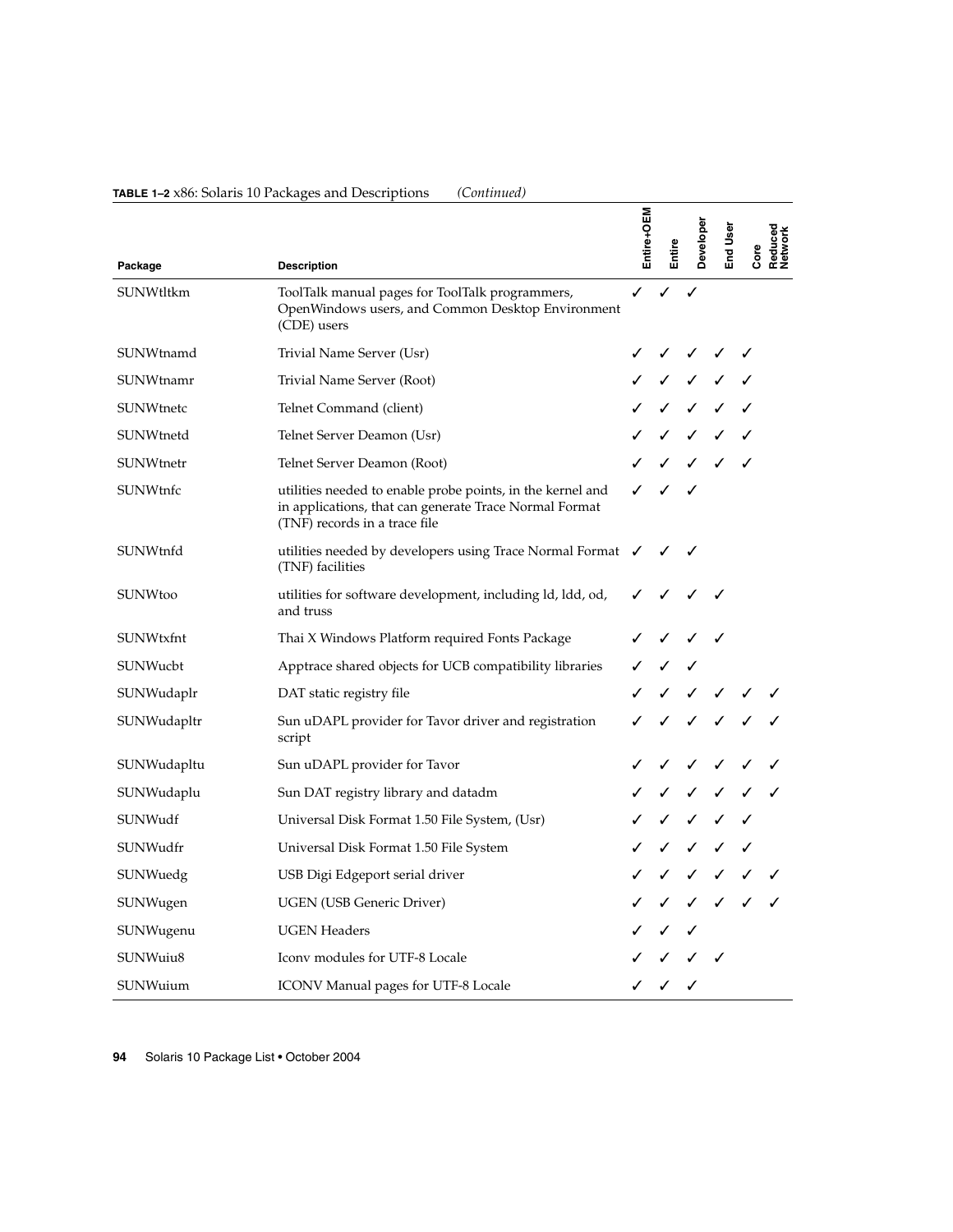| Package         | <b>Description</b>                                                                        | Entire+OEM |              | Entire | Developer    | End Use    | Core         | Reduced<br>Network |
|-----------------|-------------------------------------------------------------------------------------------|------------|--------------|--------|--------------|------------|--------------|--------------------|
| SUNWulcf        | UTF-8 Locale Environment Common Files                                                     |            |              |        | ✓            | ✓          |              |                    |
| SUNWusb         | USBA (USB framework) and USB Device Drivers                                               |            |              |        |              |            |              |                    |
| <b>SUNWusbs</b> | USB generic serial module                                                                 |            |              |        |              | ✓          |              |                    |
| SUNWusbu        | <b>USB Headers</b>                                                                        |            | ✓            |        | ✓            |            |              |                    |
| SUNWuxlcf       | UTF-8 X Locale Environment Common Files                                                   |            | ✓            |        | ✓            | ✓          |              |                    |
| SUNWyld         | Sun Ethernet Vlan Utility Routines                                                        |            |              |        | ✓            |            |              |                    |
| SUNWyldu        | Sun Ethernet Vlan Utility Header files                                                    |            |              |        |              |            |              |                    |
| SUNWvolr        | configuration and start-up files for volume (removable<br>media) management and volfs     |            |              |        |              |            |              |                    |
| SUNWvolu        | utilities and a daemon (vold) for volume (removable<br>media) management and volfs        |            |              |        |              |            |              |                    |
| SUNWwbapi       | Solaris WBEM API                                                                          |            |              |        |              |            |              |                    |
| SUNWwbcor       | Solaris WBEM Services (root)                                                              |            |              |        |              |            |              |                    |
| SUNWwbcou       | Solaris WBEM Services (usr)                                                               |            |              |        | ✓            | √          |              |                    |
| SUNWwbdev       | Sun WBEM SDK                                                                              |            |              |        | ✓            |            |              |                    |
| SUNWwbdoc       | Sun WBEM SDK - Documentation                                                              |            | ✓            |        |              |            |              |                    |
| SUNWwbmc        | This package contains the components integrating WBEM<br>and SMC                          |            |              |        |              |            |              |                    |
| SUNWwbpro       | Solaris WBEM Providers (usr)                                                              |            |              |        | ✓            | ✓          |              |                    |
| SUNWwbsup       | Solaris WAN boot support                                                                  |            |              |        | $\checkmark$ | $\sqrt{2}$ | $\checkmark$ |                    |
| SUNWwgetr       | GNU wget - a utility to retrieve files from the World Wide<br>Web (root components) 1.9.1 | ✓          | ✓            |        |              |            |              |                    |
| SUNWwgetu       | GNU wget - a utility to retrieve files from the World Wide<br>Web (Usr) 1.9.1             | ✓          | ✓            |        |              |            |              |                    |
| SUNWwsr2        | Solaris Product Registry & Web Start runtime support                                      |            |              |        |              |            |              |                    |
| <b>SUNWwsrv</b> | Solaris Product Registry Viewer                                                           |            |              |        |              |            |              |                    |
| SUNWxcu4        | utilities providing conformance with XCU4 specifications                                  |            |              |        |              |            |              |                    |
| SUNWxcu4t       | XCU4 Compliant Versions of make and sccs utilities                                        |            |              |        |              |            |              |                    |
| SUNWxcu6        | utilities providing conformance with XCU6 specifications                                  |            | $\checkmark$ |        |              |            |              |                    |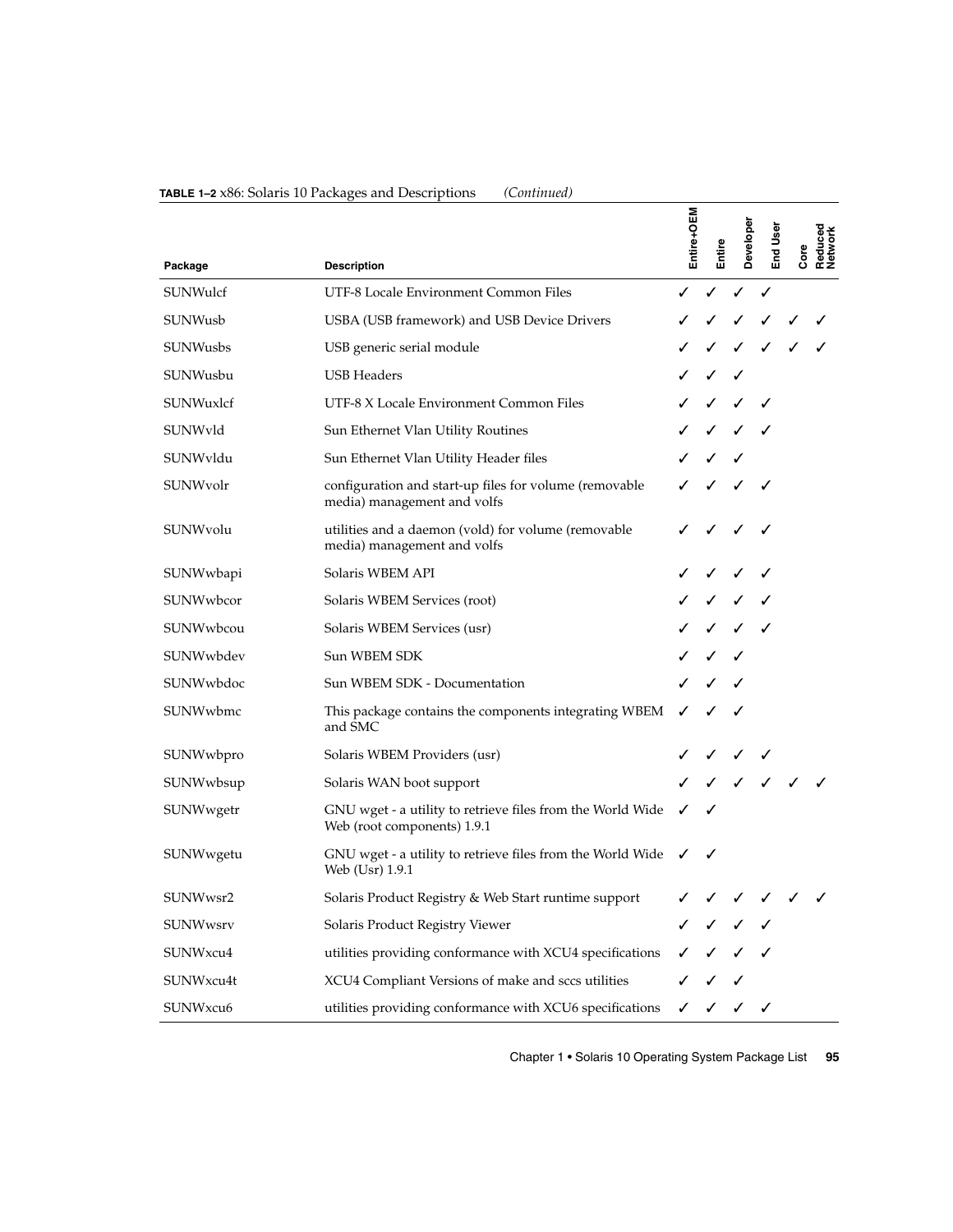|                            | $\cdots$                                                                                                                              | Entire+OEM | Entire       | Developer    | End User | Core<br>Reduced<br>Network |
|----------------------------|---------------------------------------------------------------------------------------------------------------------------------------|------------|--------------|--------------|----------|----------------------------|
| Package<br>SUNWxf86        | <b>Description</b><br>XFree86 Ported DDX Drivers and Libraries                                                                        | ✓          | $\checkmark$ | ✓            | ✓        |                            |
| SUNWxi18n                  | Run time library loaded by libX11.so, and provides input<br>and output capability for internationalized X Window<br>applications.     | ✓          | ✓            | ✓            |          |                            |
| SUNWxildh                  | XIL Loadable Pipeline Libraries                                                                                                       | ✓          | $\checkmark$ | ✓            | ✓        |                            |
| SUNWxilh                   | XIL API Header files                                                                                                                  |            | $\checkmark$ | ✓            |          |                            |
| SUNWxilow                  | XIL Deskset Loadable Pipeline Libraries                                                                                               |            | $\checkmark$ | ✓            |          |                            |
| SUNWxilrl                  | <b>XIL Runtime Environment</b>                                                                                                        |            | $\checkmark$ | $\checkmark$ |          |                            |
| SUNWxim                    | X Input Method server provides different styles of input.                                                                             |            |              |              |          |                            |
| SUNWxorg-clientlibs        | X Window System client libraries based on X.Org<br>Foundation open source release                                                     |            | $\checkmark$ | ✓            |          |                            |
| SUNWxorg-compatlinks       | Symbolic links for X Window System software<br>compatibility with other releases                                                      |            | $\checkmark$ |              |          |                            |
| SUNWxorg-doc               | Documentation for X Window System server based on<br>X.Org Foundation open source release                                             |            |              |              |          |                            |
|                            | SUNWxorg-graphics-ddx Graphics device DDX modules for X Window System<br>server based on X.Org Foundation open source release         |            |              |              |          |                            |
| SUNWxorg-headers           | X Window System client library header files based on<br>X.Org Foundation open source release                                          |            |              |              |          |                            |
| SUNWxorg-server            | X Window System server based on X.Org Foundation<br>open source release                                                               |            | ✓            |              |          |                            |
| SUNWxorg-xkb               | XKB configuration files and keyboard layout data files for<br>X Window System server based on X.Org Foundation<br>open source release | ✓          | ✓            |              |          |                            |
| SUNWxrgrt                  | <b>JAXR</b> Runtime                                                                                                                   | ✓          |              |              |          |                            |
| SUNWxrpcrt                 | JAX-RPC Runtime                                                                                                                       |            |              |              |          |                            |
| SUNWxscreensaver-<br>hacks | Modules that provide different display modes (hacks) for<br>the screen saver                                                          |            | ✓            |              |          |                            |
| <b>SUNW</b> xsrt           | Soap Runtime                                                                                                                          |            |              |              |          |                            |
| <b>SUNWxsvc</b>            | Xinside Xserver pseudo driver"                                                                                                        |            |              |              |          | ✓                          |
| <b>SUNWxwacx</b>           | AccessX client program                                                                                                                | ✓          | $\checkmark$ | $\checkmark$ |          |                            |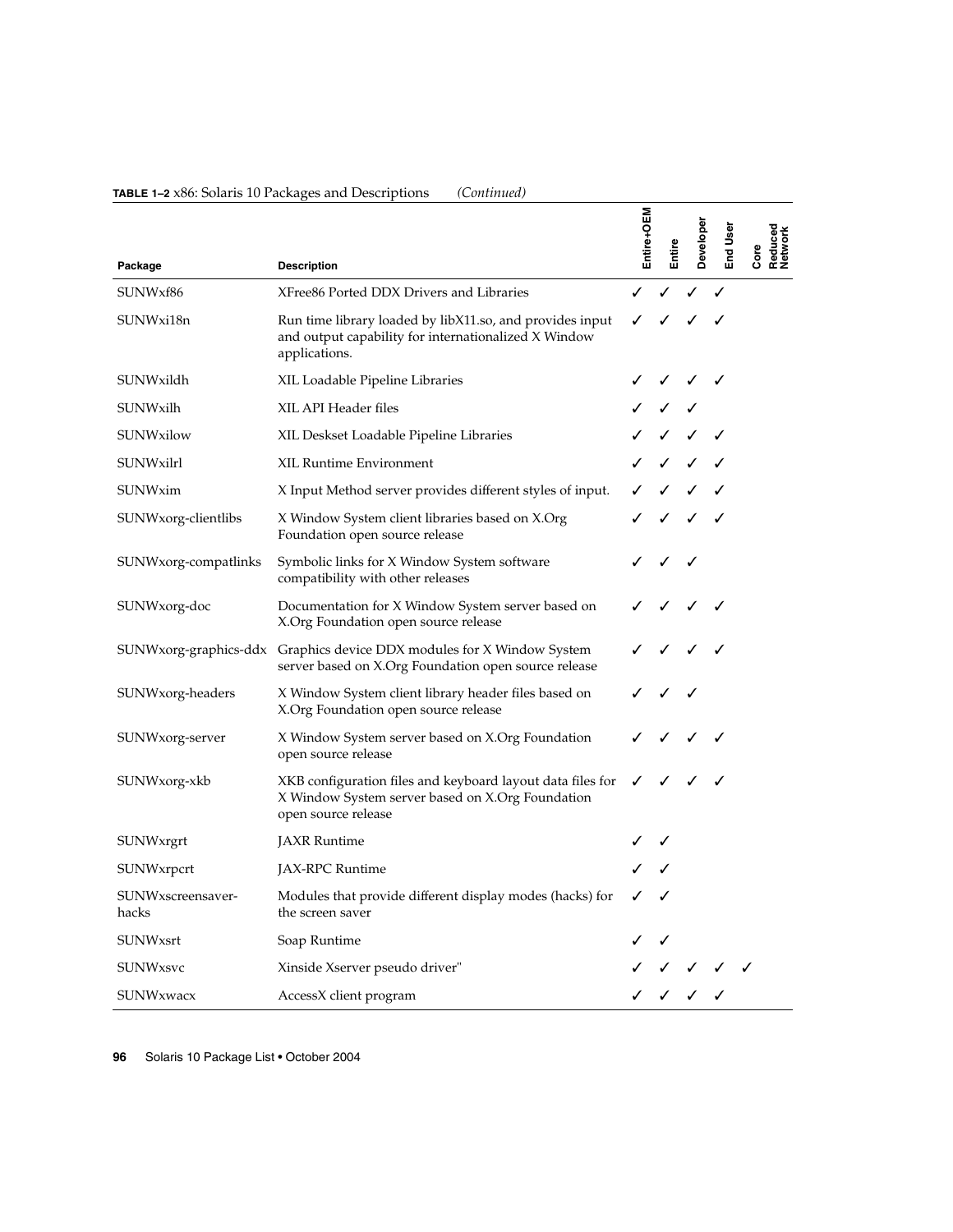| TABLE 1-2 x86: Solaris 10 Packages and Descriptions | (Continued) |
|-----------------------------------------------------|-------------|

| Package          | <b>Description</b>                                                                              |   | Entire+OEM | Entire | Developer | End User | Reduced<br>Network<br>Core |
|------------------|-------------------------------------------------------------------------------------------------|---|------------|--------|-----------|----------|----------------------------|
| SUNWxwcft        | X Window System optional fonts                                                                  | ✓ |            | ✓      | ✓         | ✓        |                            |
| <b>SUNWxwcsl</b> | Font support library for Type1/CID fonts.                                                       |   |            |        |           |          |                            |
| SUNWxwdem        | X Window System demo programs                                                                   |   |            |        |           |          |                            |
| SUNWxwdim        | Graphics files in various formats                                                               |   |            |        | ✓         |          |                            |
| SUNWxwdv         | kernel device drivers for X Windows System                                                      |   |            |        | ✓         |          |                            |
| SUNWxwdxm        | DPS MOTIF library                                                                               |   |            |        | ✓         |          |                            |
| SUNWxwfa         | Font Administration application for Solaris platforms                                           |   |            |        |           |          |                            |
| SUNWxwfnt        | X Window System Fonts (required fonts)                                                          |   |            |        |           |          |                            |
| <b>SUNWxwfs</b>  | X Window System font server                                                                     |   |            |        |           |          |                            |
| SUNWxwhl         | X Window System & Graphics Header links in<br>/usr/include                                      |   |            |        |           |          |                            |
| SUNWxwice        | Library and utilities to support the X Window System<br>Inter-Client Exchange (ICE) protocol    |   |            |        |           |          |                            |
| SUNWxwinc        | X Window System include files                                                                   |   |            |        |           |          |                            |
| SUNWxwman        | X Window System online user man pages                                                           |   |            |        |           |          |                            |
| SUNWxwmod        | Kernel modules used by the Solaris X Window System<br>Server                                    |   |            |        | ✓         |          |                            |
| SUNWxwoft        | X Window System optional fonts                                                                  |   |            |        |           |          |                            |
| SUNWxwopt        | X Window System Optional Clients                                                                |   |            |        |           |          |                            |
| SUNWxwpft        | X Window System Xprt Printer Fonts                                                              |   |            |        |           |          |                            |
| SUNWxwplr        | X Window System platform software configuration                                                 |   |            |        |           |          |                            |
| SUNWxwpls        | X Server x86 platform software                                                                  |   |            |        |           |          |                            |
| SUNWxwplt        | X Window System platform software (server, DPS,<br>extensions, Xlib, required & common clients) |   |            |        |           |          |                            |
| SUNWxwpmn        | X Window System online programmers man pages                                                    |   |            |        | ✓         |          |                            |
| SUNWxwrtl        | X Window System & Graphics runtime library links                                                |   |            |        |           |          |                            |
| SUNWxwscf        | X Server x86 probe and configuration                                                            |   |            |        |           |          |                            |
| SUNWxwslb        | X Window System profiled and lint libraries for<br>programmers.                                 |   |            |        |           |          |                            |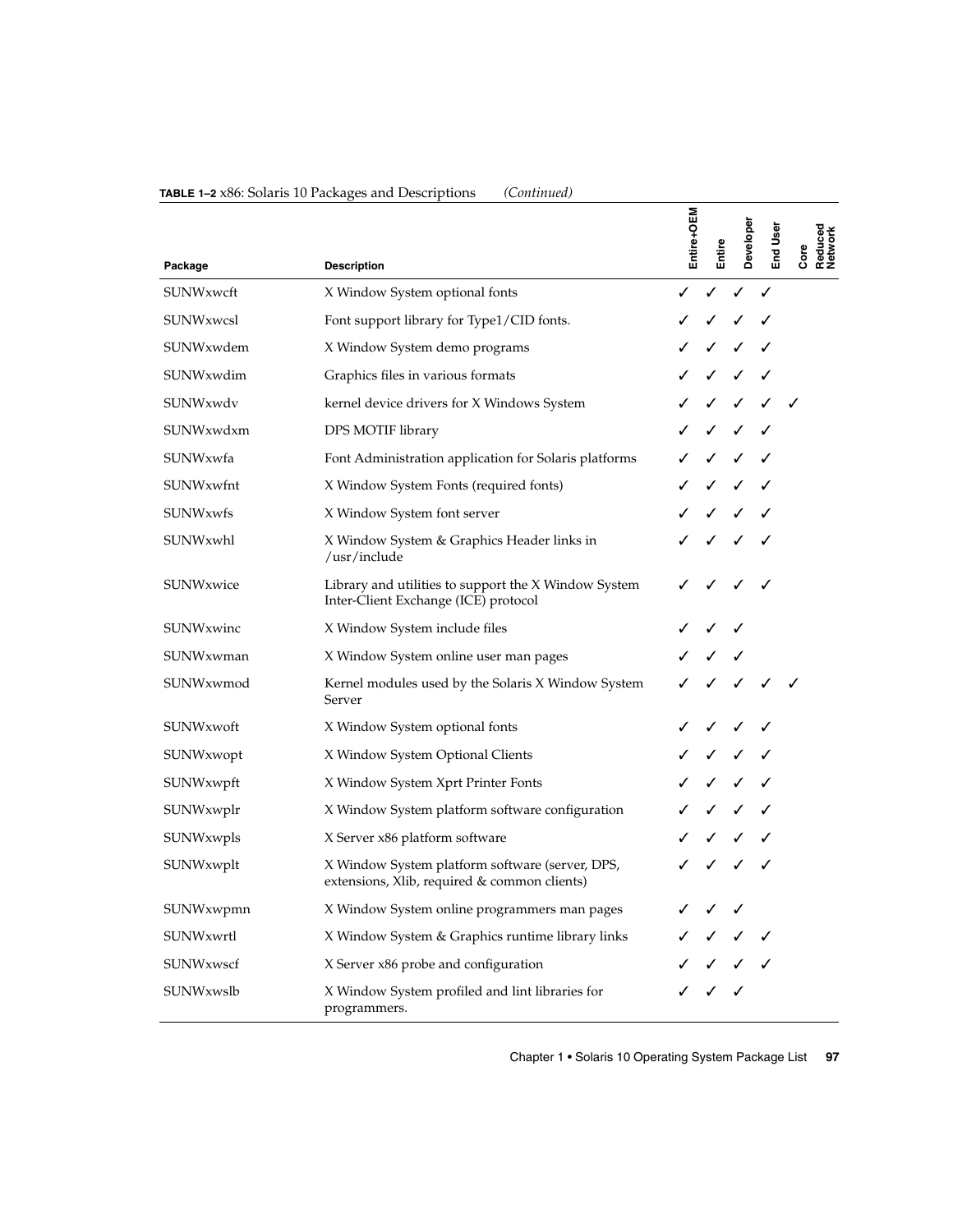| Package          | <b>Description</b>                                   | Entire+OEM | Entire | Developer | End User | Core | Reduced<br>Network |
|------------------|------------------------------------------------------|------------|--------|-----------|----------|------|--------------------|
| <b>SUNWxwsrc</b> | X Window System example source code for programmers. |            |        |           |          |      |                    |
| <b>SUNWxwsrv</b> | X Window System Xvfb & Xnest Virtual Display Servers |            |        |           |          |      |                    |
| <b>SUNWxwssu</b> | X Server x86 platform config start up software       |            |        |           |          |      |                    |
| <b>SUNWxwsvr</b> | Screen Saver/Locker for X Window System              |            |        |           |          |      |                    |
| SUNWxwxft        | X Window System XST extension                        |            |        |           |          |      |                    |
| <b>SUNWxwxst</b> | X Window System XST extension                        |            |        |           |          |      |                    |
| SUNWypr          | NIS Server for Solaris 2.6 and up                    |            |        |           |          |      |                    |
| SUNWypu          | NIS Server for Solaris 2.6 and up                    |            |        |           |          |      |                    |
| SUNWzebrar       | GNU routing daemons(zebra) 0.92a                     |            |        |           |          |      |                    |
| SUNWzebrau       | GNU routing daemons(zebra) 0.92a                     |            |        |           |          |      |                    |
| SUNWzip          | The Info-Zip (zip) compression utility               |            |        |           |          |      |                    |
| SUNWzlib         | The Zip compression library                          |            |        |           |          |      |                    |
| <b>SUNWzoner</b> | Solaris Zones Configuration Files                    |            |        |           |          |      |                    |
| SUNWzoneu        | Solaris Zones Configuration and Administration       |            |        |           |          |      |                    |
| <b>SUNWzsh</b>   | Z shell (zsh)                                        |            |        |           |          |      |                    |
| SYMhisl          | Symbios 895A, 896 and 1010 SCSI driver               |            |        |           |          |      |                    |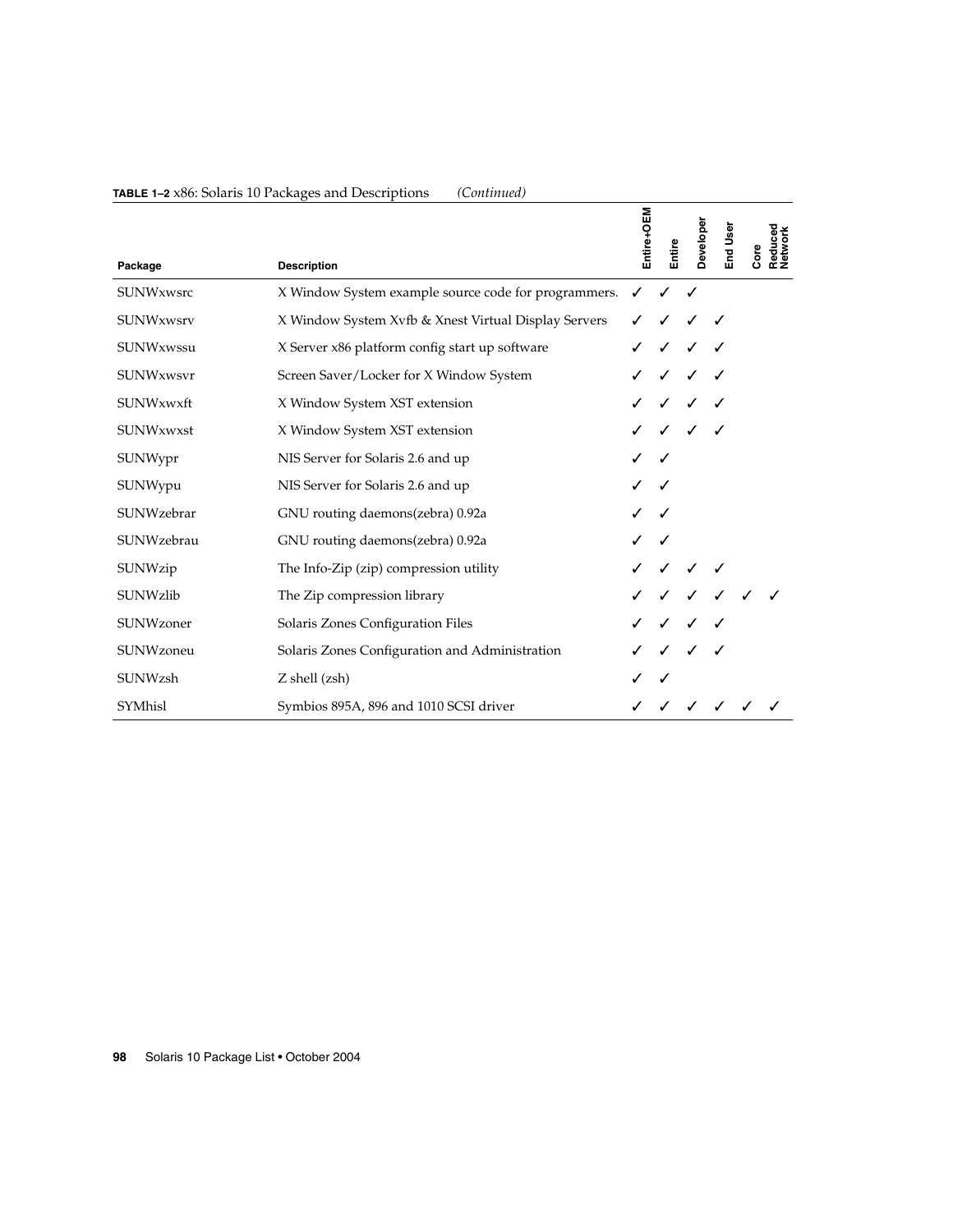## CHAPTER **2**

# Solaris 10 Languages Package List

This chapter lists and describes the packages that support languages in the Solaris 10 software.

The languages package list is divided into the following platform-specific tables.

- Table 2–1 lists the languages packages for the Solaris 10 software for SPARC based systems.
- [Table 2–2](#page-123-0) lists the languages packages for the Solaris 10 software for x86 based systems.

# SPARC: Solaris 10 Languages Packages for SPARC Based Systems

The following table lists the languages packages for the Solaris 10 software for SPARC based systems.

| <b>TABLE 2–1</b> SPARC: Solaris 10 Languages Packages and Descriptions |  |  |  |
|------------------------------------------------------------------------|--|--|--|
|------------------------------------------------------------------------|--|--|--|

| Package            | <b>Description</b>                                                           |
|--------------------|------------------------------------------------------------------------------|
| <b>IPLTcadcon</b>  | Administration Server Console Client package Simplified Chinese Localization |
| <b>IPLTcadman</b>  | Administration Server Documentation Simplified Chinese Localization          |
| <b>IPLT</b> cadmin | Administration Server Simplified Chinese Localization                        |
| <b>IPLT</b> ccons  | Console Client Base package Simplified Chinese Localization                  |
| <b>IPLTcdscon</b>  | Directory Server Console Simplified Chinese Localization                     |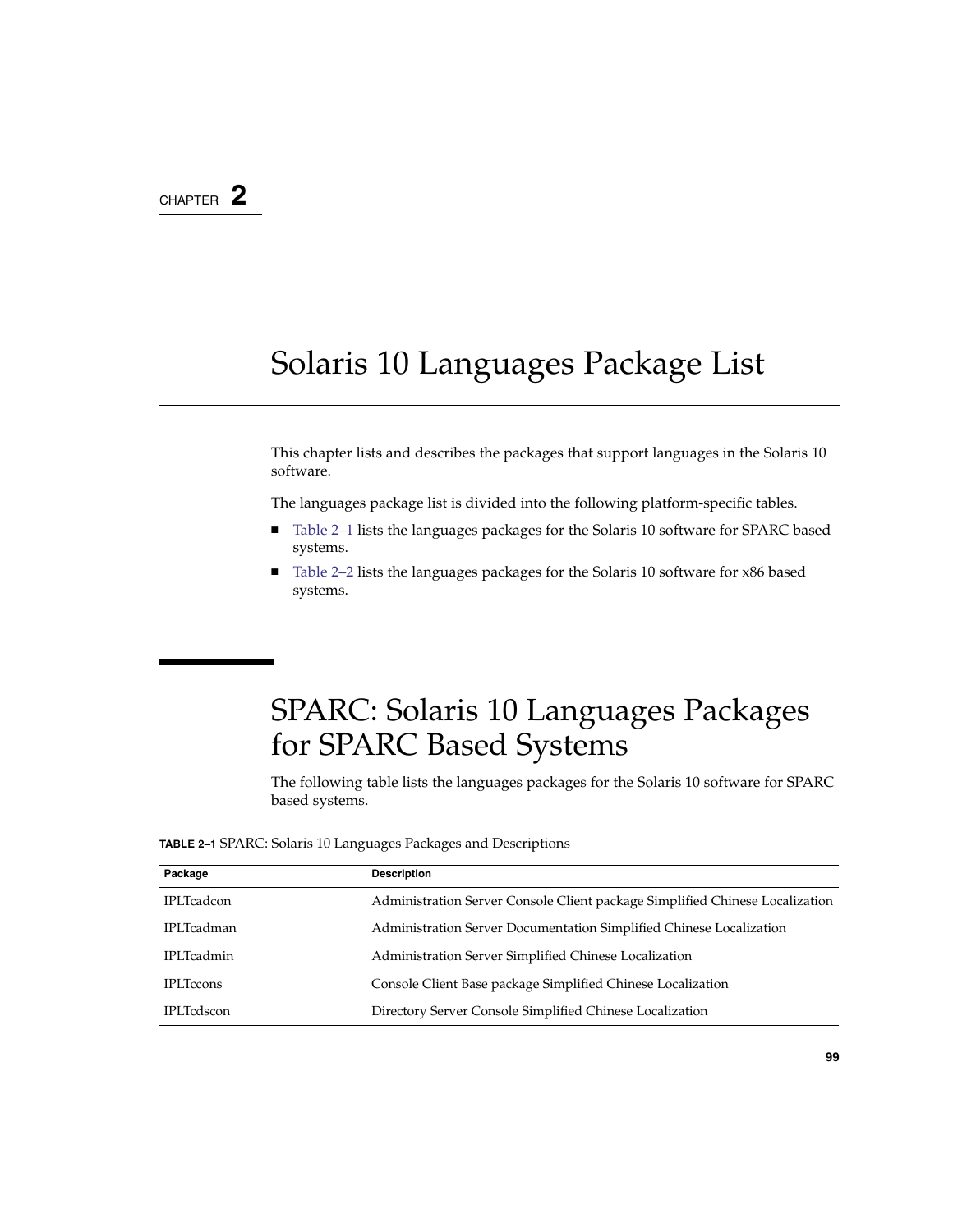**TABLE 2–1** SPARC: Solaris 10 Languages Packages and Descriptions *(Continued)*

| Package            | <b>Description</b>                                                                                                                                                                        |
|--------------------|-------------------------------------------------------------------------------------------------------------------------------------------------------------------------------------------|
| <b>IPLTcdsman</b>  | Directory Server Documentation Simplified Chinese Localization                                                                                                                            |
| <b>IPLTcdsu</b>    | Directory Server Simplified Chinese Localization                                                                                                                                          |
| <b>IPLT</b> jadcon | Administration Server Console Client package Japanese Localization                                                                                                                        |
| IPLTjadman         | Administration Server Documentation Japanese Localization                                                                                                                                 |
| IPLTjadmin         | Administration Server Japanese Localization                                                                                                                                               |
| <b>IPLT</b> jcons  | Console Client Base package Japanese Localization                                                                                                                                         |
| <b>IPLT</b> jdscon | Directory Server Console Japanese Localization                                                                                                                                            |
| IPLTjdsman         | Directory Server Documentation Japanese Localization                                                                                                                                      |
| <b>IPLT</b> jdsu   | Directory Server Japanese Localization                                                                                                                                                    |
| JSatsvr            | Japanese Input System ATOK12 root files                                                                                                                                                   |
| JSatsvu            | Japanese Input System ATOK12 usr files                                                                                                                                                    |
| JSatsvw            | Japanese Input System ATOK12 X11 support files                                                                                                                                            |
| SUNW5ttf           | Traditional Chinese True Type Fonts Package                                                                                                                                               |
| SUNW5ttfe          | Traditional Chinese True Type Fonts Package Extension                                                                                                                                     |
| SUNW5xfnt          | Traditional Chinese (BIG5) X Windows Platform required Fonts Package                                                                                                                      |
| SUNWabcp           | Asian common files for SunOS 4.x Binary Compatibility                                                                                                                                     |
| <b>SUNWale</b>     | Common files shared by Chinese, Japanese and Korean locales. It is a required<br>package to run Asian Language Environment                                                                |
| SUNWaled           | Common man pages shared by Chinese, Japanese and Korean locales.                                                                                                                          |
| SUNWauadt          | Australasia CDE Support                                                                                                                                                                   |
| <b>SUNWauaos</b>   | Australasia OS Support                                                                                                                                                                    |
| SUNWauaow          | Australasia OW Support                                                                                                                                                                    |
| <b>SUNWcacx</b>    | Simplified Chinese AccessX client program                                                                                                                                                 |
| SUNWcadis          | Simplified Chinese Localizations for install.                                                                                                                                             |
| SUNWcadma          | Simplified Chinese Localizations for Software used to perform system<br>administration tasks. Admintool requires both this and SUNWcadis packages<br>for Simplified Chinese localization. |
| SUNWcamdt          | Central America CDE Support                                                                                                                                                               |
| <b>SUNW</b> camos  | Central America OS Support                                                                                                                                                                |
| <b>SUNWcamow</b>   | Central America OW Support                                                                                                                                                                |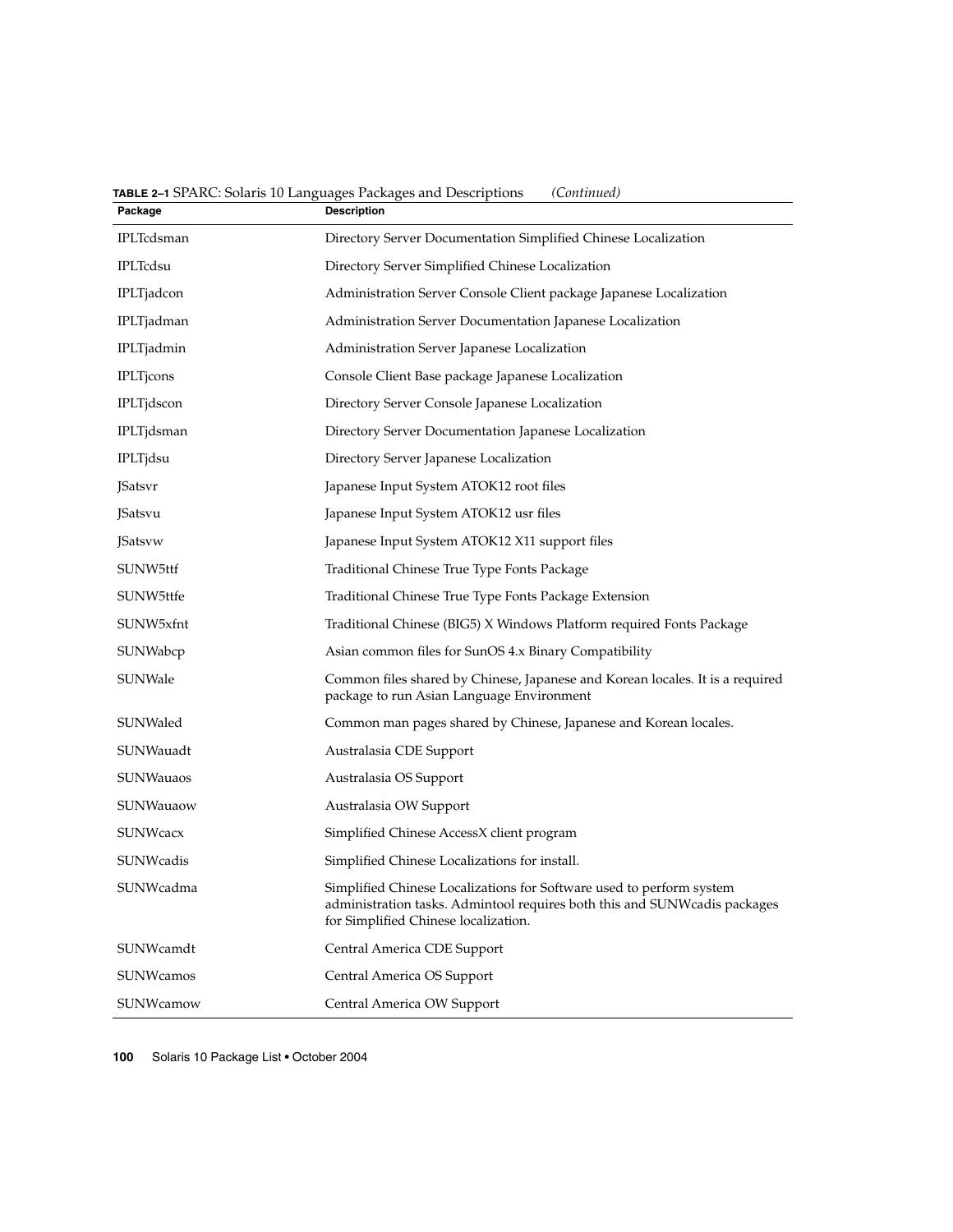| Package           | $\sqrt{2}$<br><b>Description</b>                                                                   |
|-------------------|----------------------------------------------------------------------------------------------------|
| <b>SUNW</b> casu  | Application Server (usr)                                                                           |
| SUNWcbcp          | This package contains Simplified Chinese (EUC) Language Environment<br>binary compatibility files. |
| SUNWcdab          | Simplified Chinese Localizations for CDE Desktop Application Builder                               |
| SUNWcdbas         | Simplified Chinese Localizations for CDE Base functionality                                        |
| SUNWcdcl          | Simplified Chinese Localizations for Solaris Diskless Client Management<br>Application             |
| SUNWcddst         | Simplified Chinese Localizations for CDE Desktop Applications                                      |
| SUNWcddte         | Simplified Chinese Localizations for CDE Desktop Login Environment (Ext.)                          |
| SUNWcdezt         | Simplified Chinese Localizations for Desktop Power Pack Applications                               |
| SUNWcdft          | Simplified Chinese Localizations for CDE Fonts                                                     |
| SUNWcdhcm         | Simplified Chinese Localizations for DHCP Manager                                                  |
| SUNWcdhe          | Simplified Chinese Localizations for CDE Help Runtime environment                                  |
| SUNWcdhev         | Simplified Chinese CDE Help Volumes                                                                |
| SUNWcdhez         | Simplified Chinese (Common) Desktop Power Pack Help Volumes                                        |
| SUNWcdicn         | Simplified Chinese Localizations for CDE Icons                                                     |
| SUNWcdim          | Simplified Chinese Localizations for CDE Imagetool                                                 |
| SUNWcdt           | Simplified Chinese Localizations for CDE Desktop Login Environment                                 |
| SUNWcdwm          | Simplified Chinese Localizations for CDE Desktop Window Manager                                    |
| SUNWcepmw         | Simplified Chinese Localization for Power Management OW Utilities                                  |
| SUNWceudt         | Central Europe CDE Support                                                                         |
| SUNWceuos         | Central Europe OS Support                                                                          |
| <b>SUNW</b> ceuow | Central Europe OW Support                                                                          |
| SUNWcfdl          | Simplified Chinese Solaris Font Downloader for Adobe Postscript (tm) TCP/IP<br>printers            |
| SUNWciqu          | Simplified Chinese Sun Java(tm) System Message Queue /usr Package                                  |
| SUNWcique         | Simplified Chinese Sun Java(tm) System Message Queue Client Runtime                                |
| SUNWcjaf          | Simplified Chinese Java Activation Framework                                                       |
| SUNWcjmail        | Simplified Chinese Java Mail Runtime                                                               |
| SUNWcladm         | Simplified Chinese localization for Locale Administrator                                           |

**TABLE 2–1** SPARC: Solaris 10 Languages Packages and Descriptions *(Continued)*

Chapter 2 • Solaris 10 Languages Package List **101**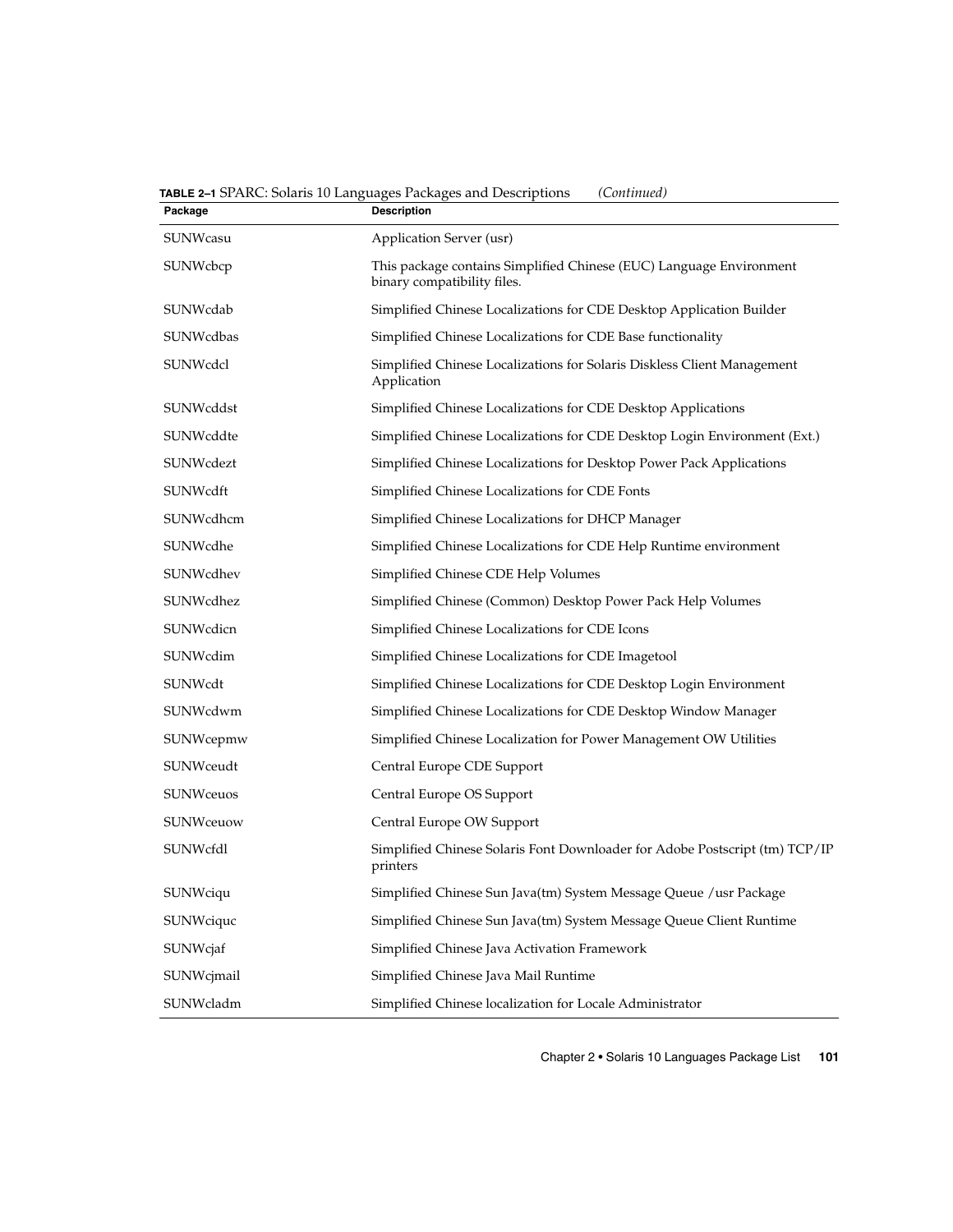**TABLE 2–1** SPARC: Solaris 10 Languages Packages and Descriptions *(Continued)*

| Package           | <b>Description</b>                                                                                                                                       |
|-------------------|----------------------------------------------------------------------------------------------------------------------------------------------------------|
| SUNWcleu2         | Simplified Chinese Language Environment specific files. It is a required<br>package to run Simplified Chinese Language Environment                       |
| SUNWcleu          | Simplified Chinese Language Environment specific files. It is a required<br>package to run Simplified Chinese Language Environment                       |
| SUNWcleue         | Simplified Chinese Language Environment specific files. It is a required<br>package to run Simplified Chinese Language Environment                       |
| SUNWclyma         | Simplified Chinese Localizations for Solaris Volume Management APIs                                                                                      |
| SUNWclymg         | Simplified Chinese Localizations for Solaris Volume Management Application                                                                               |
| <b>SUNW</b> cmcon | Simplified Chinese localization for Sun Java(TM) Web Console 2.2 (Core)                                                                                  |
| SUNWcmctg         | Simplified Chinese localization for Sun Java(TM) Web Console 2.2 (Tags &<br>Components)                                                                  |
| SUNWcmga          | Simplified Chinese Solaris Management Applications                                                                                                       |
| <b>SUNWcmoz</b>   | Mozilla for Solaris(TM) - Simplified Chinese localization                                                                                                |
| SUNWcmpatchmgr    | Simplified Chinese localization for Sun Web Console Patch Manager                                                                                        |
| <b>SUNWcorte</b>  | Simplified Chinese (EUC) OPENLOOK Toolkits Runtime Environment<br>Package                                                                                |
| <b>SUNWcos</b>    | This package contains Simplified Chinese Language Environment specific files.<br>It is a required package to run Simplified Chinese Language Environment |
| SUNWcpdas         | Simplified Chinese Localization for tools to synchronize desktop applications<br>with the Palm Pilot PDA                                                 |
| SUNWcpprou        | Simplified Chinese localization for PatchPro core functionality (Usr)                                                                                    |
| SUNWcreg          | Simplified Chinese Localizations for Solaris User Registration                                                                                           |
| SUNWcrmui         | Simplified Chinese Resource Management for Solaris                                                                                                       |
| SUNWcsadl         | Simplified Chinese Localizations for Solstice Admintool launcher and<br>associated libraries.                                                            |
| SUNWcscgu         | Simplified Chinese Solaris Smart Card Administration - Grahical User<br>Interface component                                                              |
| <b>SUNWcsfw</b>   | Simplified Chinese localization for freeware message                                                                                                     |
| SUNWcsmc          | Simplified Chinese Solaris Management Console 2.1                                                                                                        |
| SUNWctltk         | Simplified Chinese ToolTalk Runtime Package Package                                                                                                      |
| <b>SUNWcttf</b>   | Simplified Chinese (EUC) True Type Fonts                                                                                                                 |
| SUNWcttfe         | Simplified Chinese (EUC) True Type Fonts                                                                                                                 |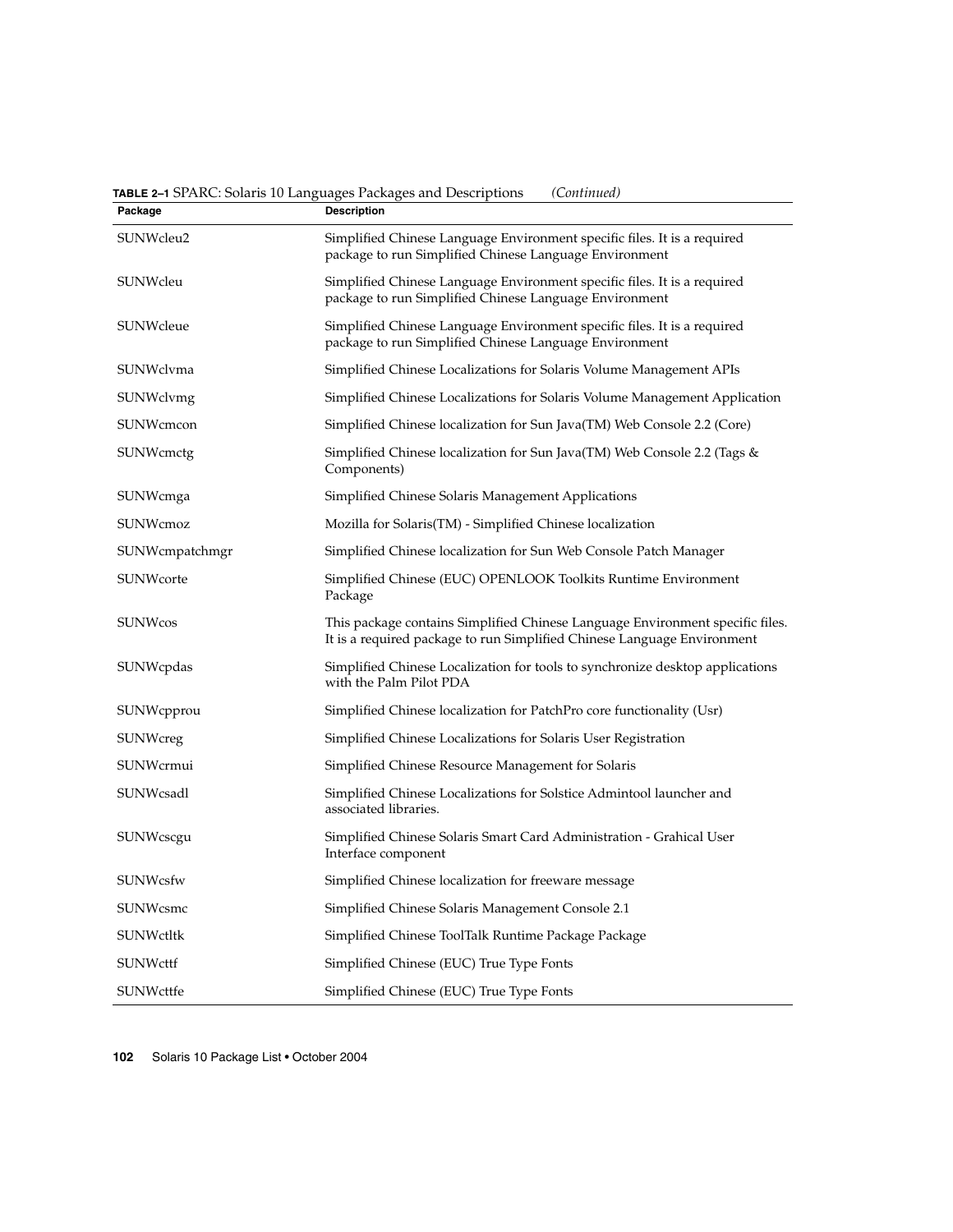**TABLE 2–1** SPARC: Solaris 10 Languages Packages and Descriptions *(Continued)*

| Package            | <b>Description</b>                                                                              |
|--------------------|-------------------------------------------------------------------------------------------------|
| SUNWcudc           | Simplified Chinese Localizations for User Defined Character tool for Solaris<br>CDE environment |
| SUNWcufnt          | Simplified Chinese (UTF-8) X Windows Platform required Fonts                                    |
| SUNWcwbc           | Simplified Chinese Localisations for Solaris WBEM Services                                      |
| SUNWcwbcp          | Simplified Chinese (EUC) OpenWindows Binary Compatibility Package                               |
| SUNWcwdev          | Simplified Chinese Localizations for Solaris WBEM Services                                      |
| SUNWcwsr2          | Simplified Chinese Localizations for Solaris Product Registry                                   |
| <b>SUNWcwsrv</b>   | Simplified Chinese Localizations for Solaris Product Registry Viewer                            |
| SUNWcxe            | Simplified Chinese X Windows Platform Software Package                                          |
| SUNWcxfnt          | Simplified Chinese (EUC) X Windows Platform Required Fonts                                      |
| <b>SUNW</b> cxman  | Simplified Chinese (EUC) X Windows Online User Man Pages Package                                |
| SUNWcxplt          | Simplified Chinese X Windows Platform Software Package                                          |
| <b>SUNW</b> cxwsvr | X Window System Screen Saver/Locker Localization Files for Simplified<br>Chinese Locale         |
| SUNWdbcp           | German OS Binary Compatibility Package                                                          |
| SUNWddcl           | Diskless Client Management Application German Localization                                      |
| SUNWddhcm          | German Localizations for DHCP Manager                                                           |
| SUNWdebas          | German localization for CDE application basic runtime environment                               |
| SUNWdedis          | German localization for Software used to perform system administration tasks                    |
| SUNWdedma          | German localization for Software used to perform system administration tasks                    |
| SUNWdedst          | German localization for CDE Desktop Applications                                                |
| SUNWdedte          | German localization for Solaris Desktop Login Environment                                       |
| SUNWdehe           | German localization for CDE Help Runtime environment                                            |
| SUNWdehed          | German localization for CDE Help Developer Environment                                          |
| SUNWdehev          | German localization for CDE Help Volumes                                                        |
| SUNWdehez          | German localization for Desktop Power Pack Help Volumes                                         |
| SUNWdeim           | German localization for Solaris CDE Image Viewer                                                |
| SUNWdeiso1         | German ISO8859-1 OS Support                                                                     |
| SUNWdelu           | German localization for Live Upgrade                                                            |

Chapter 2 • Solaris 10 Languages Package List **103**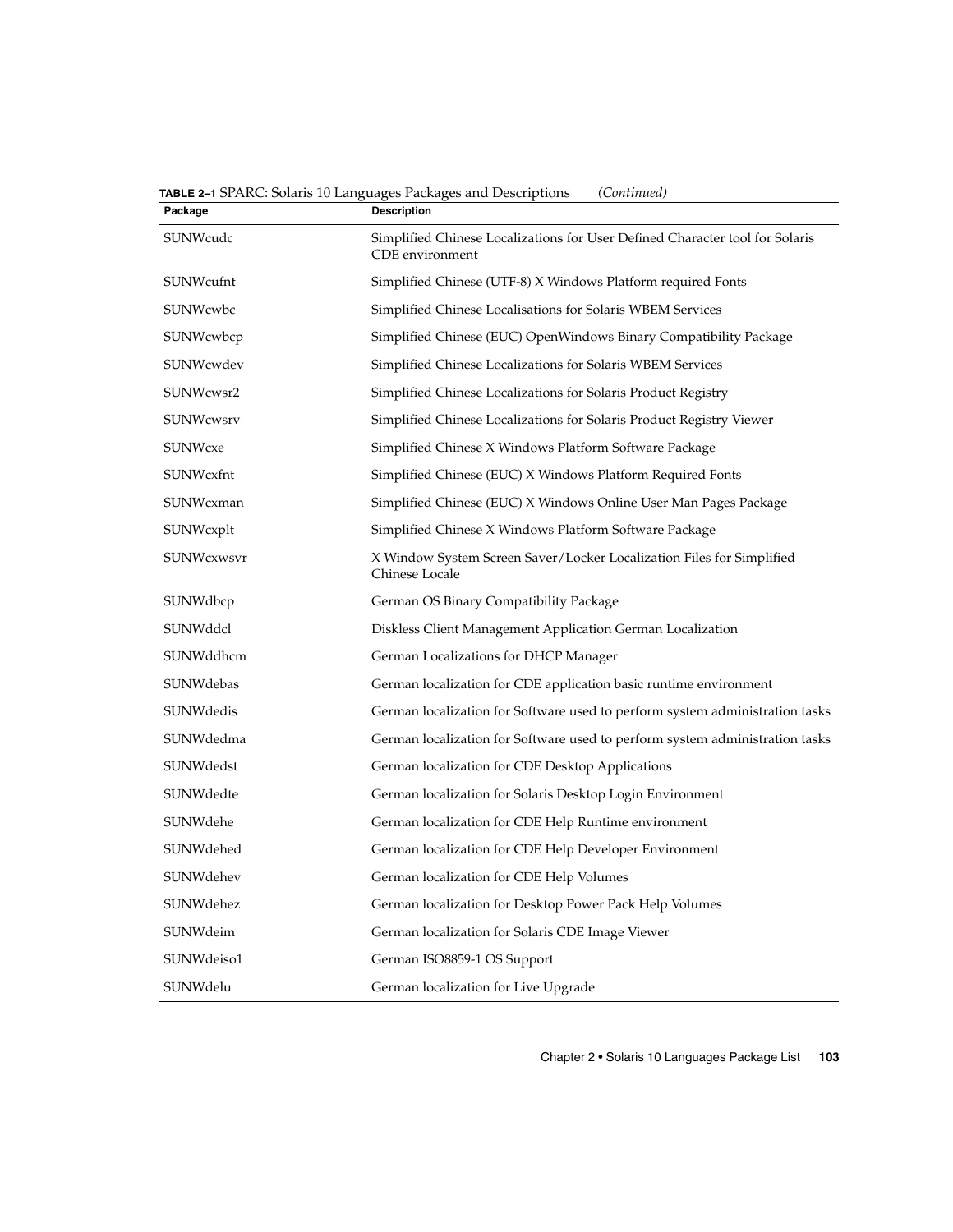**TABLE 2–1** SPARC: Solaris 10 Languages Packages and Descriptions *(Continued)*

| Package         | <b>Description</b>                                                                                               |
|-----------------|------------------------------------------------------------------------------------------------------------------|
| SUNWdemoz       | Mozilla for Solaris(TM) - German localization                                                                    |
| <b>SUNWdeos</b> | German ON message files                                                                                          |
| SUNWdepmw       | German localization for Power Management OW Utilities                                                            |
| SUNWdereg       | German localization for Solaris User Registration prompts at desktop login for<br>user registration information. |
| SUNWdesmc       | German Solaris Management Console 2.1                                                                            |
| SUNWdespl       | Spell Checking Engine - German Dictionary                                                                        |
| SUNWdewbc       | German Localizations for Solaris WBEM Services                                                                   |
| SUNWdewm        | German localization for CDE Desktop Window Manager                                                               |
| SUNWdews2       | German localization for Solaris Product Registry & Web Start runtime support                                     |
| SUNWdewsy       | German localization for Solaris Product Registry Viewer                                                          |
| SUNWdexwsvr     | X Window System Screen Saver/Locker Localization Files for German Locale                                         |
| SUNWdfdl        | German localization for the Font Downloader                                                                      |
| SUNWdladm       | German localization for Locale Administrator                                                                     |
| SUNWdlyma       | German Localizations for Solaris Volume Management APIs                                                          |
| SUNWdlymg       | German Localizations for Solaris Volume Management Application                                                   |
| SUNWdmcon       | German localization for Sun Java(TM) Web Console 2.2 (Core)                                                      |
| SUNWdmctg       | German localization for Sun Java(TM) Web Console 2.2 (Tags & Components)                                         |
| SUNWdmgp        | German Solaris Management Applications                                                                           |
| SUNWdmpatchmgr  | German localization for Sun Web Console Patch Manager                                                            |
| SUNWdorte       | German localization for OPEN LOOK toolkits runtime environment                                                   |
| SUNWdpdas       | German localization for tools to synchronize desktop applications with the<br>Palm Pilot PDA                     |
| SUNWdpprou      | German localization for PatchPro core functionality (Usr)                                                        |
| SUNWdrmui       | German Resource Management for Solaris                                                                           |
| SUNWdsadl       | German localization for Solstice launcher and associated libraries                                               |
| SUNWdscgu       | German localization for Solaris Smart Card Administration - Grahical User<br>Interface component                 |
| SUNWdsfw        | German localization for freeware message                                                                         |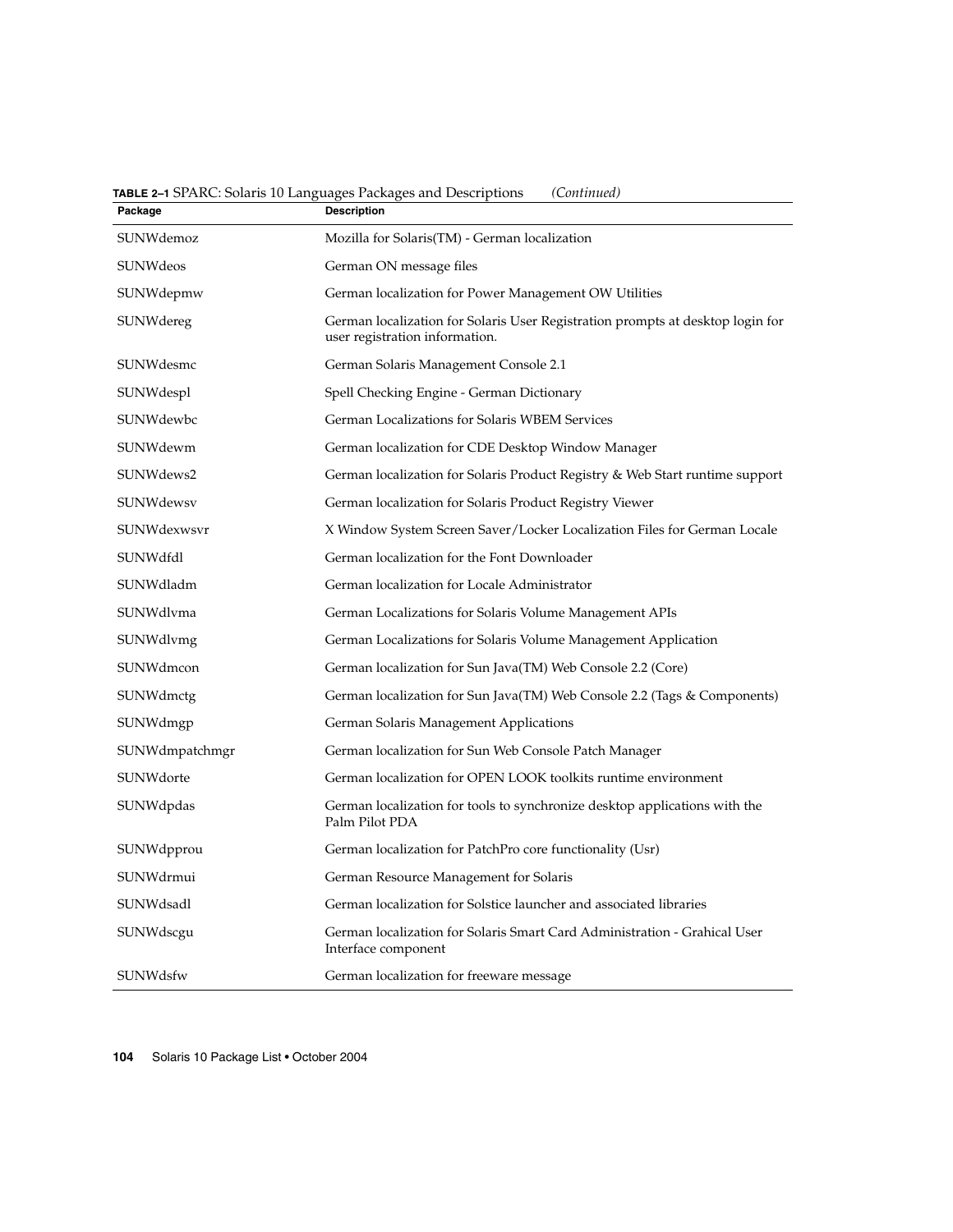| Package          | <b>Description</b>                                                                                                                                      |
|------------------|---------------------------------------------------------------------------------------------------------------------------------------------------------|
| SUNWdtltk        | German localization for ToolTalk binaries and shared libraries needed for<br>Common Desktop Environment (CDE), OpenWindows, and all ToolTalk<br>clients |
| SUNWdwacx        | German localization for AccessX client program                                                                                                          |
| SUNWdwbcp        | German OpenWindows Binary Compatibility Package                                                                                                         |
| SUNWdwdev        | German Localizations for Sun WBEM SDK resources                                                                                                         |
| SUNWdxplt        | German X Windows platform software                                                                                                                      |
| SUNWedcl         | Spanish Localizations for Solaris Diskless Client Management Application                                                                                |
| SUNWedhcm        | Spanish Localizations for DHCP Manager                                                                                                                  |
| SUNWeeudt        | Eastern Europe CDE Support                                                                                                                              |
| <b>SUNWeeuos</b> | Eastern Europe OS Support                                                                                                                               |
| <b>SUNWeeuow</b> | Eastern Europe OW Support                                                                                                                               |
| SUNWefdl         | Spanish localization for the Font Downloader                                                                                                            |
| SUNWeladm        | Spanish localization for Locale Administrator                                                                                                           |
| SUNWelvma        | Spanish Localizations for Solaris Volume Management APIs                                                                                                |
| SUNWelvmg        | Spanish Localizations for Solaris Volume Management Application                                                                                         |
| <b>SUNWemcon</b> | Spanish localization for Sun Java(TM) Web Console 2.2 (Core)                                                                                            |
| SUNWemctg        | Spanish localization for Sun Java(TM) Web Console 2.2 (Tags & Components)                                                                               |
| SUNWemgp         | Spanish Solaris Management Applications                                                                                                                 |
| SUNWempatchmgr   | Spanish localization for Sun Web Console Patch Manager                                                                                                  |
| <b>SUNWeorte</b> | Spanish localization for OPEN LOOK toolkits runtime environment                                                                                         |
| SUNWepdas        | Spanish localization for tools to synchronize desktop applications with the<br>Palm Pilot PDA                                                           |
| SUNWepprou       | Spanish localization for PatchPro core functionality (Usr)                                                                                              |
| SUNWermui        | Spanish Resource Management for Solaris                                                                                                                 |
| SUNWesadl        | Spanish localization for Solstice launcher and associated libraries.                                                                                    |
| SUNWesbas        | Spanish localization for CDE application basic runtime environment                                                                                      |
| SUNWescgu        | Spanish localization for Solaris Smart Card Administration - Grahical User<br>Interface component                                                       |
| SUNWesdis        | Spanish localization for Software used to perform system administration tasks                                                                           |

**TABLE 2–1** SPARC: Solaris 10 Languages Packages and Descriptions *(Continued)*

Chapter 2 • Solaris 10 Languages Package List **105**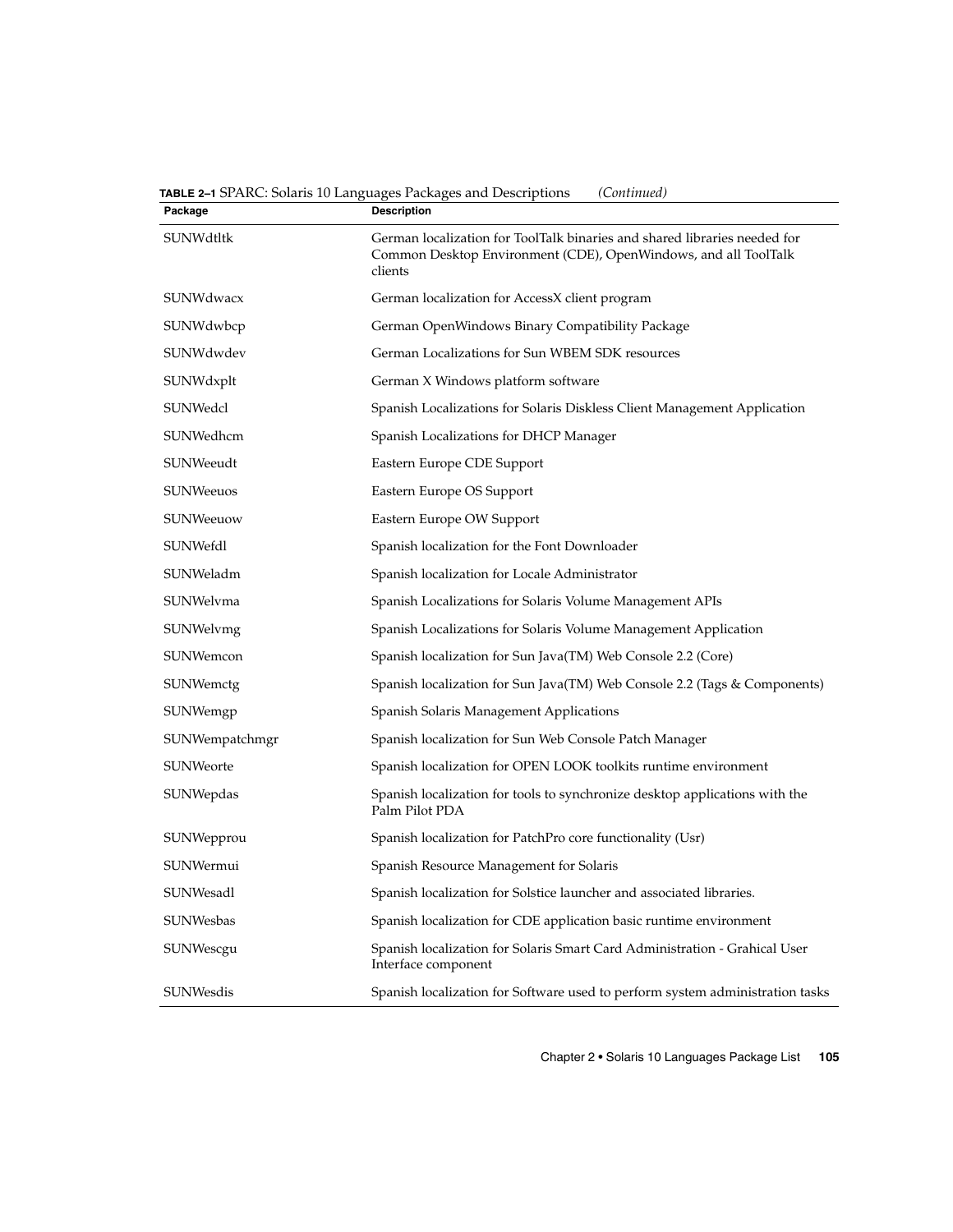**TABLE 2–1** SPARC: Solaris 10 Languages Packages and Descriptions *(Continued)*

| Package          | <b>Description</b>                                                                                                                                       |
|------------------|----------------------------------------------------------------------------------------------------------------------------------------------------------|
| SUNWesdma        | Spanish localization for Software used to perform system administration tasks                                                                            |
| SUNWesdst        | Spanish localization for CDE Desktop Applications                                                                                                        |
| SUNWesdte        | Spanish localization for Solaris Desktop Login Environment                                                                                               |
| <b>SUNWesfw</b>  | Spanish localization for freeware message                                                                                                                |
| <b>SUNWeshe</b>  | Spanish localization for CDE Help Runtime environment                                                                                                    |
| SUNWeshed        | Spanish localization for CDE Help Developer Environment                                                                                                  |
| SUNWeshev        | Spanish localization for CDE Help Volumes                                                                                                                |
| SUNWeshez        | Spanish localization for Desktop Power Pack Help Volumes                                                                                                 |
| <b>SUNWesim</b>  | Spanish localization for Solaris CDE Image Viewer                                                                                                        |
| SUNWesiso1       | Spanish ISO8859-1 OS Support                                                                                                                             |
| SUNWeslu         | Spanish localization for Live Upgrade                                                                                                                    |
| SUNWesmoz        | Mozilla for Solaris(TM) - Spanish localization                                                                                                           |
| <b>SUNWesos</b>  | Spanish ON message files                                                                                                                                 |
| SUNWespmw        | Spanish localization for Power Management OW Utilities                                                                                                   |
| SUNWesreg        | Spanish localization for Solaris User Registration prompts at desktop login for<br>user registration information.                                        |
| SUNWessmc        | Spanish Solaris Management Console 2.1                                                                                                                   |
| SUNWesspl        | Spell Checking Engine - Spanish Dictionary                                                                                                               |
| SUNWeswbc        | Spanish Localizations for Solaris WBEM Services                                                                                                          |
| SUNWeswm         | Spanish localization for CDE Desktop Window Manager                                                                                                      |
| SUNWesws2        | Spanish localization for Solaris Product Registry & Web Start runtime support                                                                            |
| <b>SUNWeswsy</b> | Spanish localization for Solaris Product Registry Viewer                                                                                                 |
| SUNWesxwsvr      | X Window System Screen Saver/Locker Localization Files for Spanish Locale                                                                                |
| SUNWetltk        | Spanish localization for ToolTalk binaries and shared libraries needed for<br>Common Desktop Environment (CDE), OpenWindows, and all ToolTalk<br>clients |
| SUNWeu8df        | American English/UTF-8 Core Desktop Files                                                                                                                |
| SUNWeu8os        | American English/UTF-8 L10N For OS Environment User Files                                                                                                |
| SUNWeudba        | American English/UTF-8 L10N For CDE Base                                                                                                                 |
| SUNWeudbd        | American English/UTF-8 L10N for CDE Dtbuilder                                                                                                            |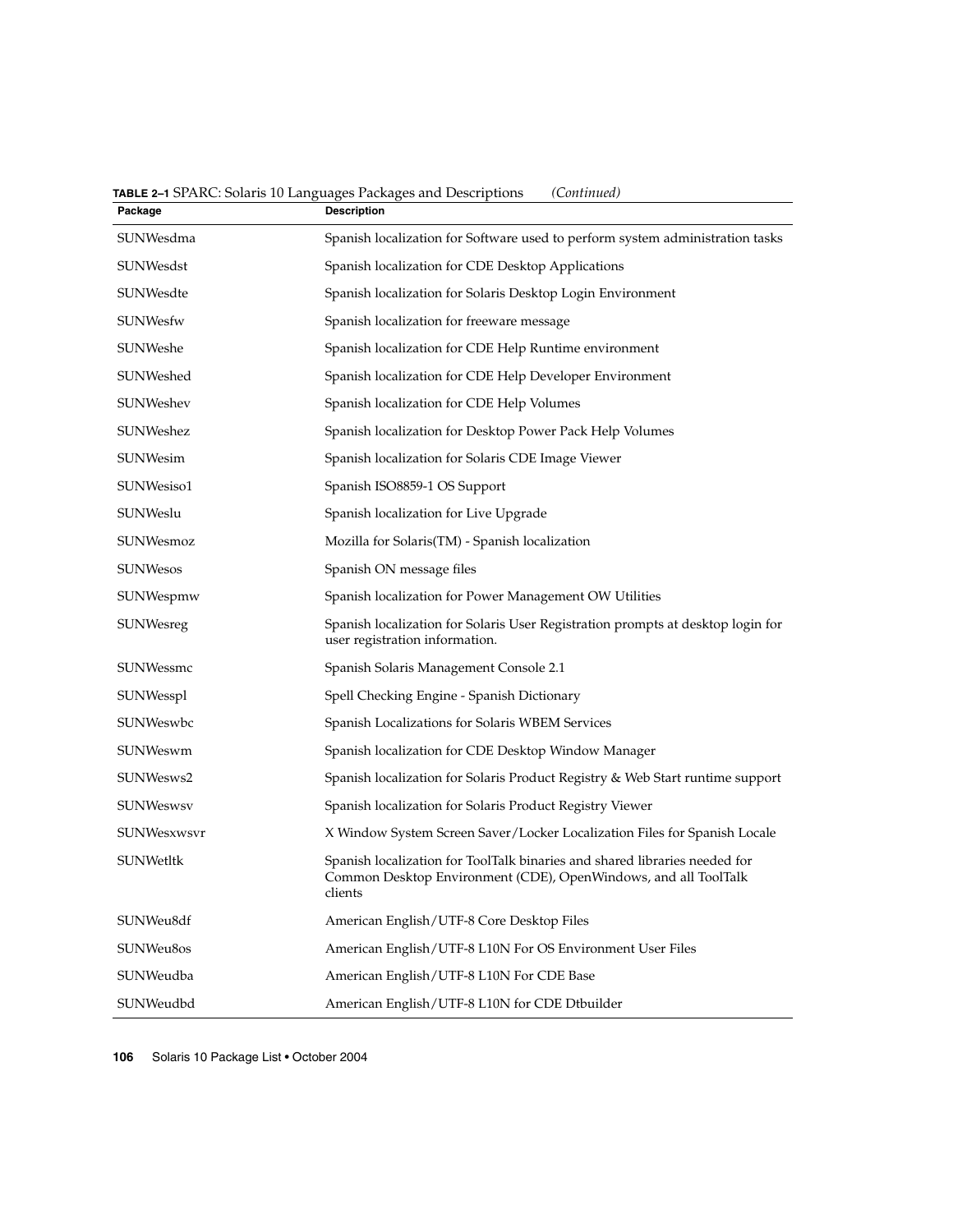**TABLE 2–1** SPARC: Solaris 10 Languages Packages and Descriptions *(Continued)*

| Package          | <b>Description</b>                                                                           |
|------------------|----------------------------------------------------------------------------------------------|
| SUNWeudda        | American English/UTF-8 L10N For CDE Desktop Applications                                     |
| SUNWeudhr        | American English/UTF-8 L10N for CDE Help Runtime                                             |
| SUNWeudhs        | American English/UTF-8 L10N For CDE Help Runtime                                             |
| SUNWeudis        | American English/UTF-8 L10N For CDE Icons                                                    |
| SUNWeudiv        | American English/UTF-8 L10N For Desktop Image tools                                          |
| SUNWeudlg        | American English/UTF-8 L10N For CDE Desktop Login Environment                                |
| SUNWeudmg        | American English/UTF-8 L10N For Desktop Window Manager                                       |
| SUNWeuezt        | American English/UTF-8 L10N For Desktop Power Pack Applications                              |
| SUNWeuhe         | American English/UTF-8 L10N for CDE Help End User Environment                                |
| SUNWeuhed        | American English/UTF-8 L10N for CDE Help Developer Environment                               |
| SUNWeuluf        | American English/UTF-8 L10N For Environment User Files                                       |
| SUNWeusru        | American English/UTF-8 L10N For Solaris User Registration                                    |
| <b>SUNWewacx</b> | Spanish localization for AccessX client program                                              |
| SUNWewdev        | Spanish Localizations for Sun WBEM SDK resources                                             |
| SUNWexplt        | Spanish X Windows platform software                                                          |
| SUNWfbcp         | French OS Binary Compatibility Package                                                       |
| SUNWfdcl         | French Localizations for Solaris Diskless Client Management Application                      |
| SUNWfdhcm        | French Localizations for DHCP Manager                                                        |
| SUNWffdl         | French localization for the Font Downloader                                                  |
| SUNWfladm        | French localization for Locale Administrator                                                 |
| SUNWflvma        | French Localizations for Solaris Volume Management APIs                                      |
| SUNWflymg        | French Localizations for Solaris Volume Management Application                               |
| SUNWfmcon        | French localization for Sun Java(TM) Web Console 2.2 (Core)                                  |
| SUNWfmctg        | French localization for Sun Java(TM) Web Console 2.2 (Tags & Components)                     |
| SUNWfmgp         | French Solaris Management Applications                                                       |
| SUNWfmpatchmgr   | French localization for Sun Web Console Patch Manager                                        |
| SUNWforte        | French localization for OPEN LOOK toolkits runtime environment                               |
| SUNWfpdas        | French localization for tools to synchronize desktop applications with the Palm<br>Pilot PDA |

Chapter 2 • Solaris 10 Languages Package List **107**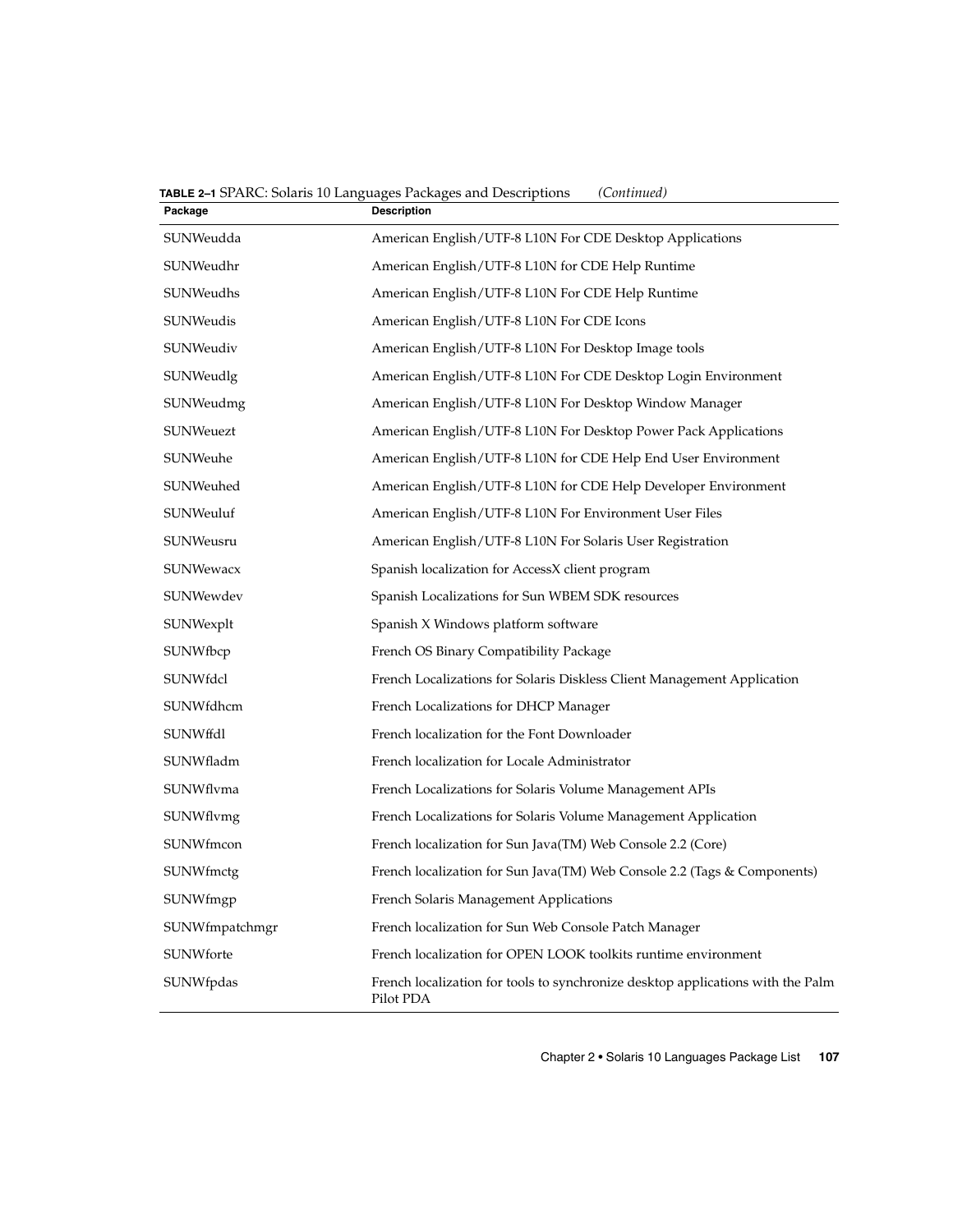**TABLE 2–1** SPARC: Solaris 10 Languages Packages and Descriptions *(Continued)*

| Package          | <b>Description</b>                                                                                               |
|------------------|------------------------------------------------------------------------------------------------------------------|
| SUNWfpprou       | French localization for PatchPro core functionality (Usr)                                                        |
| <b>SUNWfrbas</b> | French localization for CDE application basic runtime environment                                                |
| SUNWfrdis        | French localization for Software used to perform system administration tasks                                     |
| SUNWfrdma        | French localization for Software used to perform system administration tasks                                     |
| SUNWfrdst        | French localization for CDE Desktop Applications                                                                 |
| SUNWfrdte        | French localization for Solaris Desktop Login Environment                                                        |
| SUNWfrhe         | French localization for CDE Help Runtime environment                                                             |
| SUNWfrhed        | French localization for CDE Help Developer Environment                                                           |
| SUNWfrhev        | French localization for CDE Help Volumes                                                                         |
| SUNWfrhez        | French localization for Desktop Power Pack Help Volumes                                                          |
| <b>SUNWfrim</b>  | French localization for Solaris CDE Image Viewer                                                                 |
| SUNWfriso1       | French ISO8859-1 OS Support                                                                                      |
| SUNWfrlu         | French localization for Live Upgrade                                                                             |
| SUNWfrmoz        | Mozilla for Solaris(TM) - French localization                                                                    |
| SUNWfrmui        | French Resource Management for Solaris                                                                           |
| <b>SUNWfros</b>  | French ON message files                                                                                          |
| SUNWfrpmw        | French localization for Power Management OW Utilities                                                            |
| SUNWfrreg        | French localization for Solaris User Registration prompts at desktop login for<br>user registration information. |
| <b>SUNWfrsmc</b> | French Solaris Management Console 2.1                                                                            |
| SUNWfrspl        | Spell Checking Engine - French Dictionary                                                                        |
| SUNWfrwbc        | French Localizations for Solaris WBEM Services                                                                   |
| SUNWfrwm         | French localization for CDE Desktop Window Manager                                                               |
| SUNWfrws2        | French localization for Solaris Product Registry & Web Start runtime support                                     |
| <b>SUNWfrwsv</b> | French localization for Solaris Product Registry Viewer                                                          |
| SUNWfrxwsvr      | X Window System Screen Saver/Locker Localization Files for French Locale                                         |
| SUNWfsadl        | French localization for Solstice launcher and associated libraries.                                              |
| SUNWfscgu        | French localization for Solaris Smart Card Administration - Grahical User<br>Interface component                 |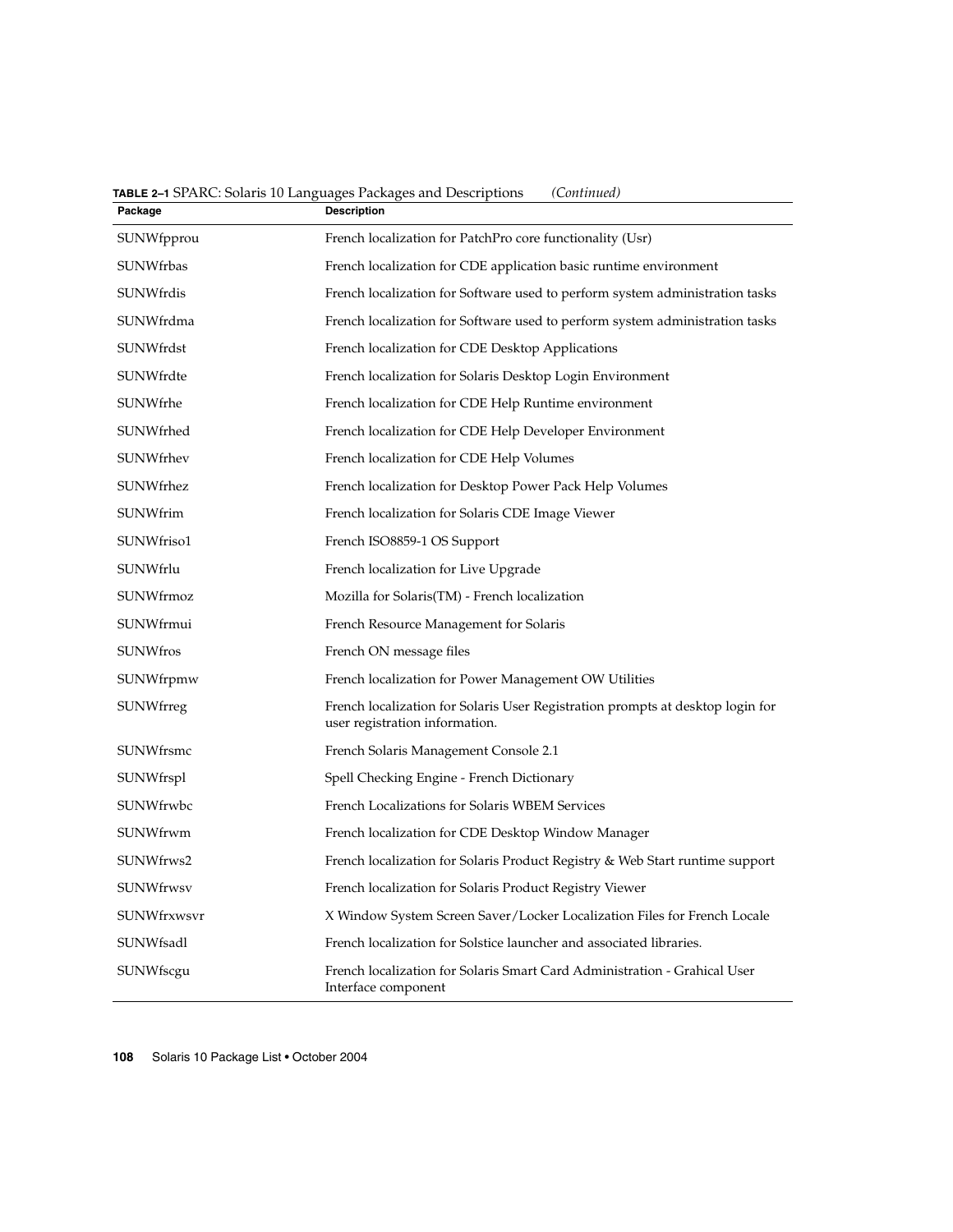| Package                          | <b>Description</b>                                                                                                                                      |
|----------------------------------|---------------------------------------------------------------------------------------------------------------------------------------------------------|
| SUNWfsfw                         | French localization for freeware message                                                                                                                |
| SUNWftltk                        | French localization for ToolTalk binaries and shared libraries needed for<br>Common Desktop Environment (CDE), OpenWindows, and all ToolTalk<br>clients |
| <b>SUNWfwacx</b>                 | French localization for AccessX client program                                                                                                          |
| SUNWfwbcp                        | French OpenWindows Binary Compatibility Package                                                                                                         |
| SUNWfwdev                        | French Localizations for Sun WBEM SDK resources                                                                                                         |
| SUNWfxplt                        | French X Windows platform software                                                                                                                      |
| SUNWgnome-110ndocument-de        | <b>GNOME</b> document files for German                                                                                                                  |
| SUNWgnome-110ndocument-es        | GNOME document files for Spanish                                                                                                                        |
| SUNWgnome-<br>110ndocument-extra | GNOME document files for extra languages                                                                                                                |
| SUNWgnome-110ndocument-fr        | <b>GNOME</b> document files for French                                                                                                                  |
| SUNWgnome-110ndocument-it        | <b>GNOME</b> document files for Italian                                                                                                                 |
| SUNWgnome-l10ndocument-ja        | GNOME document files for Japanese                                                                                                                       |
| SUNWgnome-110ndocument-ko        | <b>GNOME</b> document files for Korean                                                                                                                  |
| SUNWgnome-l10ndocument-sv        | <b>GNOME</b> document files for Swedish                                                                                                                 |
| SUNWgnome-<br>110ndocument-zhCN  | GNOME document files for Simplified Chinese                                                                                                             |
| SUNWgnome-<br>110ndocument-zhHK  | GNOME document files for Hong Kong Chinese                                                                                                              |
| SUNWgnome-<br>110ndocument-zhTW  | <b>GNOME</b> document files for Traditional Chinese                                                                                                     |
| SUNWgnome-110nmessages-cs        | GNOME software message files for Czech                                                                                                                  |
| SUNWgnome-110nmessages-de        | GNOME software message files for German                                                                                                                 |
| SUNWgnome-110nmessages-es        | GNOME software message files for Spanish                                                                                                                |
| SUNWgnome-<br>110nmessages-extra | GNOME software message files for extra languages                                                                                                        |
| SUNWgnome-110nmessages-fr        | GNOME software message files for French                                                                                                                 |
| SUNWgnome-l10nmessages-hu        | GNOME software message files for Hungarian                                                                                                              |
| SUNWgnome-110nmessages-it        | GNOME software message files for Italian                                                                                                                |

**TABLE 2–1** SPARC: Solaris 10 Languages Packages and Descriptions *(Continued)*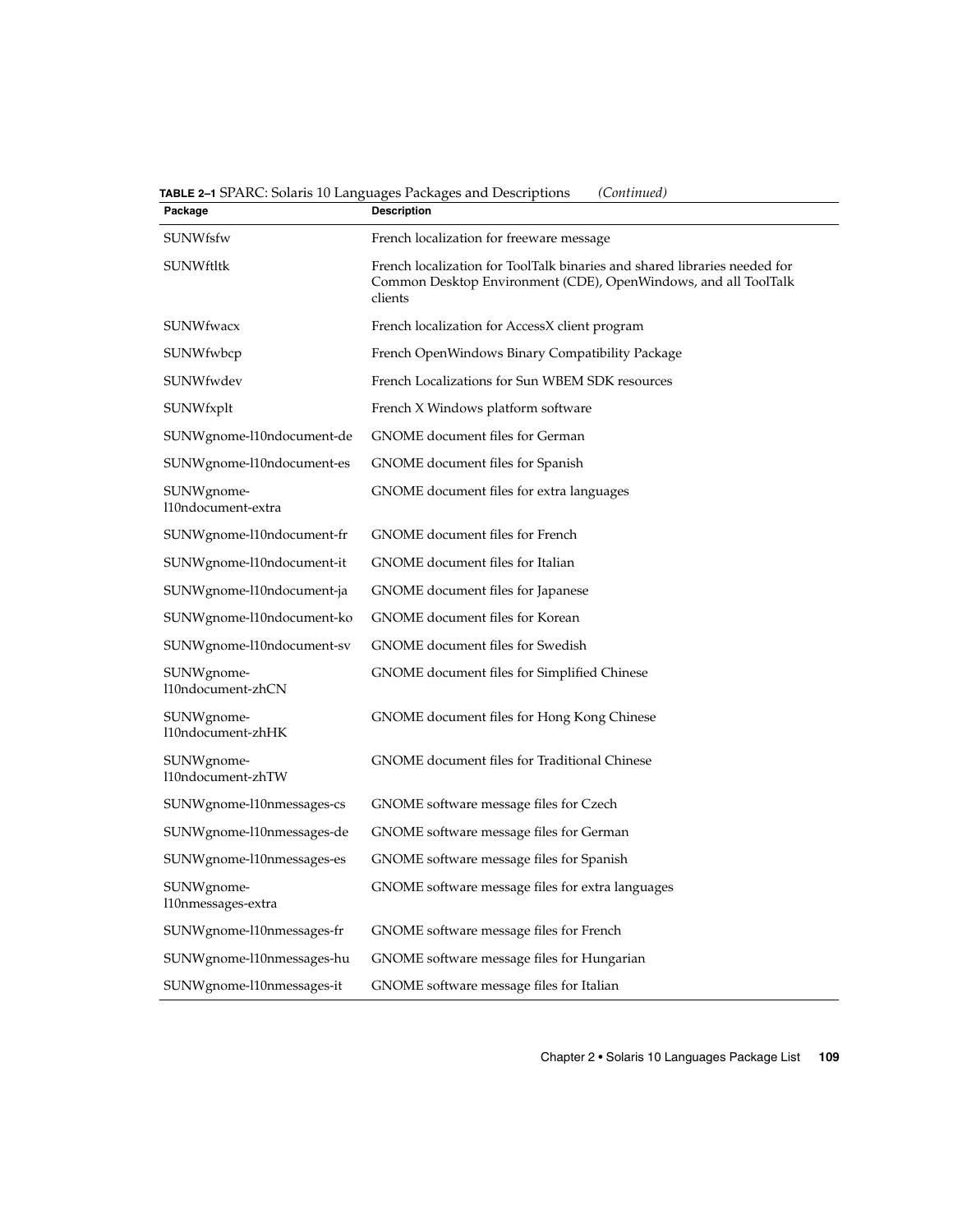**TABLE 2–1** SPARC: Solaris 10 Languages Packages and Descriptions *(Continued)*

| Package                         | <b>Description</b>                                                                                                                                                                          |
|---------------------------------|---------------------------------------------------------------------------------------------------------------------------------------------------------------------------------------------|
| SUNWgnome-110nmessages-ja       | GNOME software message files for Japanese                                                                                                                                                   |
| SUNWgnome-l10nmessages-ko       | GNOME software message files for Korean                                                                                                                                                     |
| SUNWgnome-110nmessages-pl       | GNOME software message files for Polish                                                                                                                                                     |
| SUNWgnome-<br>110nmessages-ptBR | GNOME software message files for Portugese Brazilian                                                                                                                                        |
| SUNWgnome-110nmessages-ru       | GNOME software message files for Russian                                                                                                                                                    |
| SUNWgnome-110nmessages-sv       | GNOME software message files for Swedish                                                                                                                                                    |
| SUNWgnome-<br>110nmessages-zhCN | GNOME software message files for Simplified Chinese                                                                                                                                         |
| SUNWgnome-<br>110nmessages-zhHK | GNOME software message files for Hong Kong Chinese                                                                                                                                          |
| SUNWgnome-<br>110nmessages-zhTW | GNOME software message files for Traditional Chinese                                                                                                                                        |
| SUNWgttf                        | Simplified Chinese (GBK) True Type Fonts                                                                                                                                                    |
| SUNWgttfe                       | Simplified Chinese (GBK) True Type Fonts                                                                                                                                                    |
| SUNWgxfnt                       | Simplified Chinese (GBK) X Windows Platform required Fonts                                                                                                                                  |
| SUNWhacx                        | Traditional Chinese AccessX client program                                                                                                                                                  |
| SUNWhadis                       | Traditional Chinese Localizations for install.                                                                                                                                              |
| SUNWhadma                       | Traditional Chinese Localizations for Software used to perform system<br>administration tasks. Admintool requires both this and SUNWhadis packages<br>for Traditional Chinese localization. |
| SUNWhbcp                        | This package contains Traditional Chinese Language Environment binary<br>compatibility files.                                                                                               |
| SUNWhdab                        | Traditional Chinese Localizations for CDE Desktop Application Builder                                                                                                                       |
| SUNWhdbas                       | Traditional Chinese Localizations for CDE Base functionality                                                                                                                                |
| SUNWhdcl                        | Traditional Chinese Localizations for Solaris Diskless Client Management<br>Application                                                                                                     |
| SUNWhddst                       | Traditional Chinese Localizations for CDE Desktop Applications                                                                                                                              |
| SUNWhddte                       | Traditional Chinese Localizations for CDE Desktop Login Environment (Ext.)                                                                                                                  |
| SUNWhdezt                       | Traditional Chinese Localizations for Desktop Power Pack Applications                                                                                                                       |
| SUNWhdft                        | Traditional Chinese Localizations for CDE Fonts                                                                                                                                             |
| SUNWhdhcm                       | Traditional Chinese Localizations for DHCP Manager                                                                                                                                          |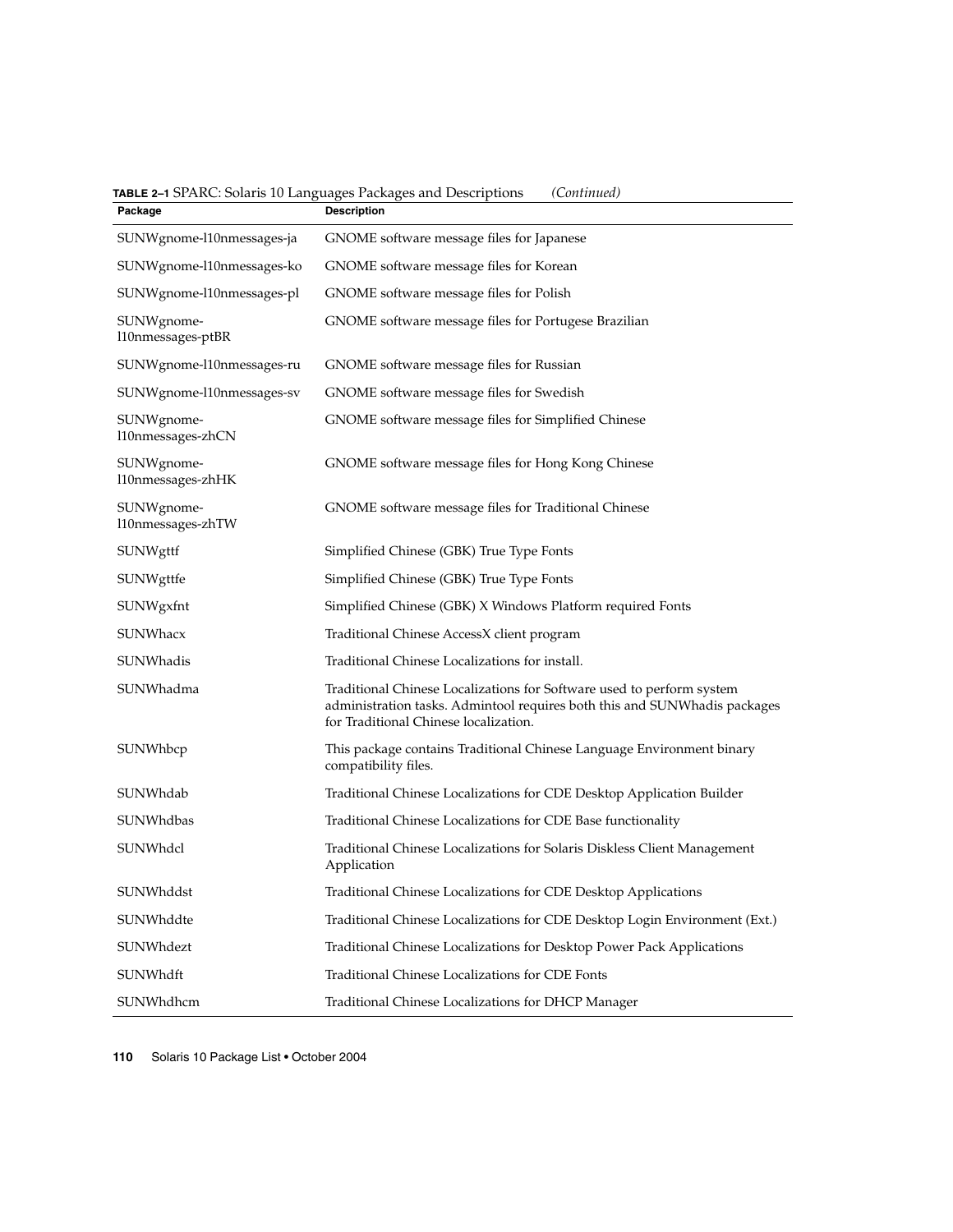**TABLE 2–1** SPARC: Solaris 10 Languages Packages and Descriptions *(Continued)*

| Package    | <b>Description</b>                                                                                                                                              |
|------------|-----------------------------------------------------------------------------------------------------------------------------------------------------------------|
| SUNWhdhe   | Traditional Chinese Localizations for CDE Help Runtime environment                                                                                              |
| SUNWhdhev  | Traditional Chinese CDE Help Volumes                                                                                                                            |
| SUNWhdhez  | Traditional Chinese (Common) Localizations for Desktop Power Pack Help<br>Volumes                                                                               |
| SUNWhdicn  | Traditional Chinese Localizations for CDE Icons                                                                                                                 |
| SUNWhdim   | Traditional Chinese Localizations for CDE Imagetool                                                                                                             |
| SUNWhdt    | Traditional Chinese Localizations for CDE Desktop Login Environment                                                                                             |
| SUNWhdwm   | Traditional Chinese Localizations for CDE Desktop Window Manager                                                                                                |
| SUNWhepmw  | Traditional Chinese Localization for Power Management OW Utilities                                                                                              |
| SUNWhfdl   | Traditional Chinese Solaris Font Downloader for Adobe Postscript (tm)<br>TCP/IP printers                                                                        |
| SUNWhimoz  | Mozilla for Solaris(TM) - Hindi localization                                                                                                                    |
| SUNWhkdcl  | Traditional Chinese (Hong Kong) Localizations for Solaris Diskless Client<br>Management Application                                                             |
| SUNWhkdt   | Traditional Chinese (Hong Kong) Localizations for CDE Desktop Login<br>Environment                                                                              |
| SUNWhkeue  | Traditional Chinese (Hong Kong) Language Environment specific files. It is a<br>required package to run Traditional Chinese (Hong Kong) Language<br>Environment |
| SUNWhkezt  | Traditional Chinese (Hong Kong) Language Environment specific files. It is a<br>required package to run Traditional Chinese (Hong Kong) Language<br>Environment |
| SUNWhkfnt  | Traditional Chinese (Hong Kong) X Windows Platform required Fonts Package                                                                                       |
| SUNWhkleu  | Traditional Chinese (Hong Kong) Language Environment specific files.                                                                                            |
| SUNWhklymg | Traditional Chinese (Hong Kong) Localizations for Solaris Volume<br>Management Application                                                                      |
| SUNWhkmga  | Traditional Chinese (Hong Kong) Solaris Management Applications                                                                                                 |
| SUNWhkplt  | Traditional Chinese (Hong Kong) X Windows Platform Software Package                                                                                             |
| SUNWhkrmui | Traditional Chinese (Hong Kong) Resource Management for Solaris                                                                                                 |
| SUNWhksmc  | Traditional Chinese (Hong Kong) Solaris Management Console 2.1                                                                                                  |
| SUNWhkttf  | Traditional Chinese Hong Kong Supplementary Character Set True Type Fonts<br>Package                                                                            |
| SUNWhkxe   | Traditional Chinese(Hong Kong) X Windows Platform Software Package                                                                                              |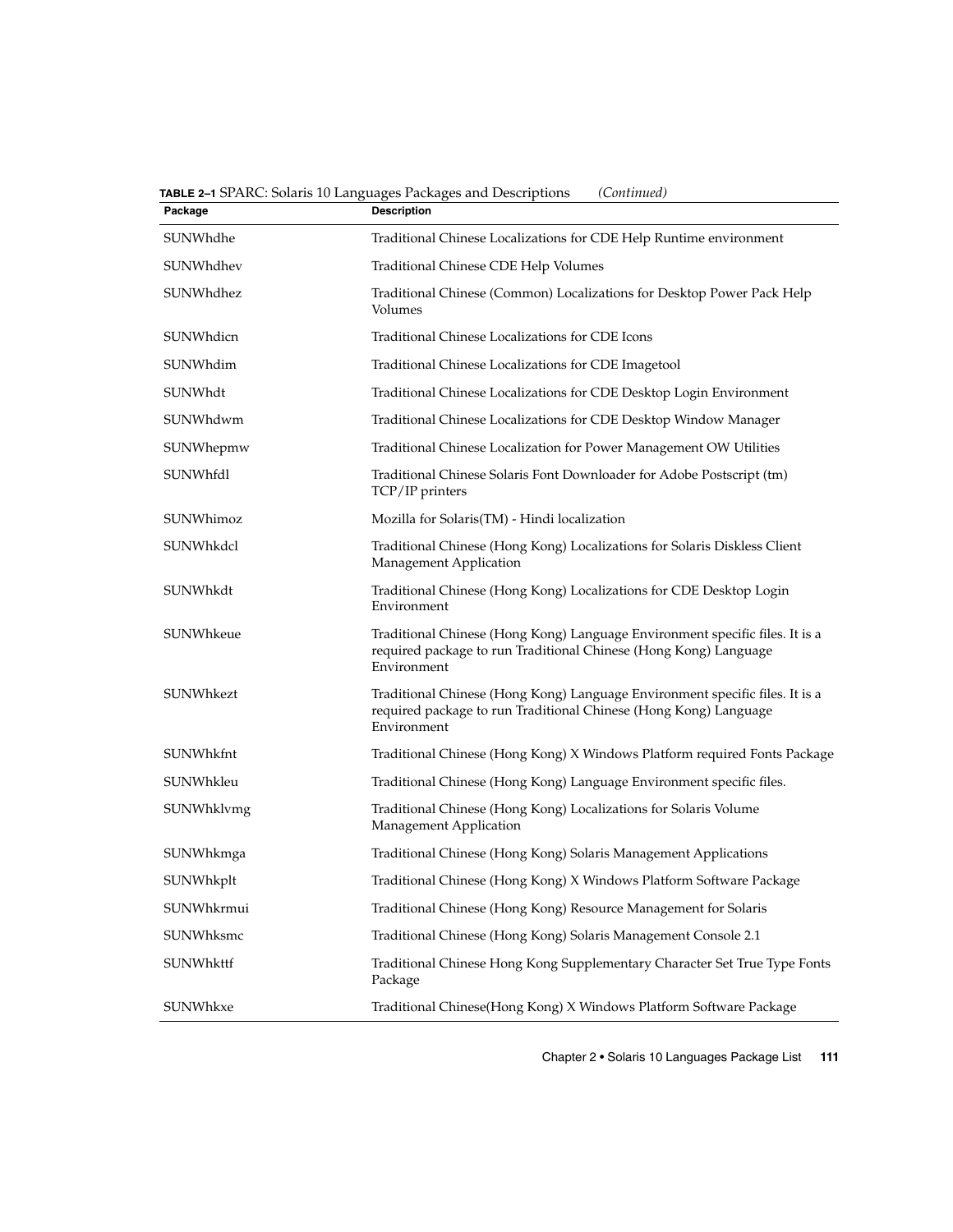**TABLE 2–1** SPARC: Solaris 10 Languages Packages and Descriptions *(Continued)*

| Package          | <b>Description</b>                                                                                                                                            |
|------------------|---------------------------------------------------------------------------------------------------------------------------------------------------------------|
| SUNWhkxwsvr      | X Window System Screen Saver/Locker Localization Files for Traditional<br>Chinese (Hong Kong) Locale                                                          |
| SUNWhladm        | Traditional Chinese localization for Locale Administrator                                                                                                     |
| SUNWhleu2        | Traditional Chinese Language Environment specific files part 2. It is a required<br>package to run Traditional Chinese Language Environment                   |
| SUNWhleu         | Traditional Chinese Language Environment specific files. It is a required<br>package to run Traditional Chinese Language Environment                          |
| SUNWhleue        | Traditional Chinese Language Environment specific files. It is a required<br>package to run Traditional Chinese Language Environment                          |
| SUNWhlyma        | Traditional Chinese Localizations for Solaris Volume Management APIs                                                                                          |
| SUNWhlymg        | Traditional Chinese Localizations for Solaris Volume Management Application                                                                                   |
| SUNWhmcon        | Traditional Chinese localization for Sun Java(TM) Web Console 2.2 (Core)                                                                                      |
| SUNWhmctg        | Traditional Chinese localization for Sun Java(TM) Web Console 2.2 (Tags &<br>Components)                                                                      |
| SUNWhmga         | Traditional Chinese Solaris Management Applications                                                                                                           |
| SUNWhmoz         | Mozilla for Solaris(TM) - Traditional Chinese localization                                                                                                    |
| SUNWhmpatchmgr   | Traditional Chinese localization for Sun Web Console Patch Manager                                                                                            |
| SUNWhorte        | Traditional Chinese OPENLOOK Toolkits Runtime Environment Package                                                                                             |
| <b>SUNWhos</b>   | This package contains Traditional Chinese Language Environment specific<br>files. It is a required package to run Traditional Chinese Language<br>Environment |
| SUNWhpdas        | Traditional Chinese Localization for tools to synchronize desktop applications<br>with the Palm Pilot PDA                                                     |
| SUNWhpprou       | Traditional Chinese localization for PatchPro core functionality (Usr)                                                                                        |
| SUNWhreg         | Traditional Chinese Localizations for Solaris User Registration                                                                                               |
| SUNWhrmui        | Traditional Chinese Resource Management for Solaris                                                                                                           |
| <b>SUNWhsadl</b> | Traditional Chinese Localizations for Solstice Admintool launcher and<br>associated libraries.                                                                |
| SUNWhscgu        | Traditional Chinese Solaris Smart Card Administration - Grahical User<br>Interface component                                                                  |
| SUNWhsfw         | Traditional Chinese localization for freeware message                                                                                                         |
| SUNWhsmc         | Traditional Chinese Solaris Management Console 2.1                                                                                                            |
| SUNWhtltk        | Traditional Chinese ToolTalk Runtime Package Package                                                                                                          |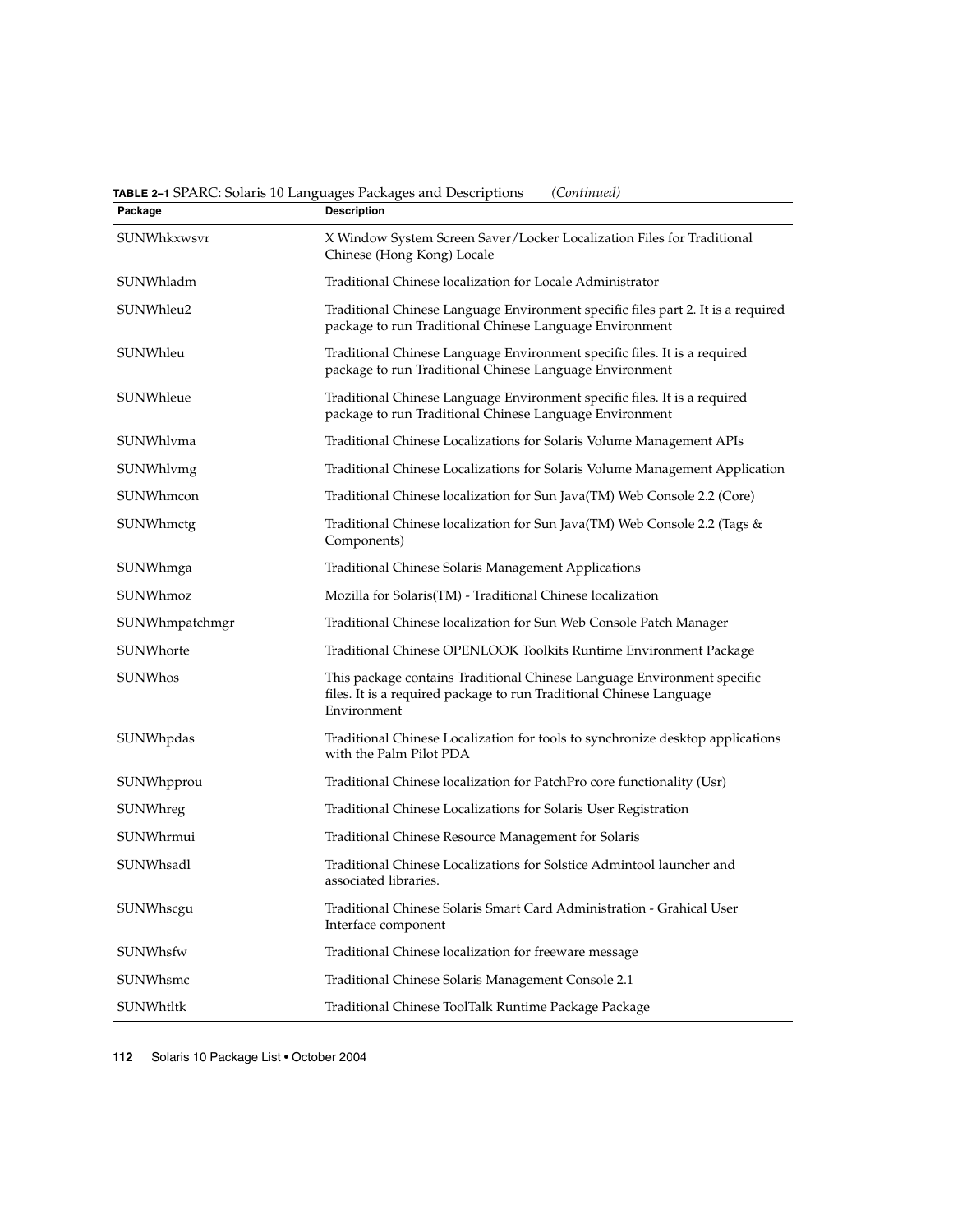**TABLE 2–1** SPARC: Solaris 10 Languages Packages and Descriptions *(Continued)*

| Package              | <b>Description</b>                                                                               |
|----------------------|--------------------------------------------------------------------------------------------------|
| SUNWhttf             | Traditional Chinese True Type Fonts Package                                                      |
| SUNWhttfe            | Traditional Chinese True Type optional Fonts Package Extension                                   |
| SUNWhudc             | Traditional Chinese Localizations for User Defined Character tool for Solaris<br>CDE environment |
| SUNWhufnt            | Traditional Chinese (UTF-8) X Windows Platform required Fonts                                    |
| SUNWhwbc             | Traditional Chinese Localisations for Solaris WBEM Services                                      |
| SUNWhwbcp            | Traditional Chinese OpenWindows Binary Compatibility Package                                     |
| SUNWhwdev            | Traditional Chinese Localizations for Solaris WBEM Services                                      |
| SUNWhwsr2            | Traditional Chinese Localizations for Solaris Product Registry                                   |
| SUNWhwsrv            | Traditional Chinese Localizations for Solaris Product Registry Viewer                            |
| SUNWhxe              | Traditional Chinese X Windows Platform Software Package                                          |
| SUNWhxfnt            | Traditional Chinese X Windows Platform required Fonts Package                                    |
| SUNWhxman            | Traditional Chinese X Windows Online User Man Pages Package                                      |
| SUNWhxplt            | Traditional Chinese X Windows Platform Software Package                                          |
| SUNWhxwsvr           | X Window System Screen Saver/Locker Localization Files for Traditional<br>Chinese Locale         |
| SUNWi13cs            | X11 ISO8859-13 Codeset Support                                                                   |
| SUNWi15cs            | X11 ISO8859-15 Codeset Support                                                                   |
| SUNWi1cs             | X11 ISO8859-1 Codeset Support                                                                    |
| SUNWi2cs             | X11 ISO8859-2 Codeset Support                                                                    |
| SUNW <sub>i5cs</sub> | X11 ISO8859-5 Codeset Support                                                                    |
| SUNWi7cs             | X11 ISO8859-7 Codeset Support                                                                    |
| SUNW <sub>i9cs</sub> | X11 ISO8859-9 Codeset Support                                                                    |
| SUNWibcp             | Italian OS Binary Compatibility Package                                                          |
| <b>SUNWidcl</b>      | Italian Localizations for Solaris Diskless Client Management Application                         |
| SUNWidhcm            | Italian Localizations for DHCP Manager                                                           |
| SUNWifdl             | Italian localization for the Font Downloader                                                     |
| SUNWiiimr            | Internet/Intranet Input Method Framework (Root)                                                  |
| SUNWiiimu            | Internet/Intranet Input Method Framework (Usr)                                                   |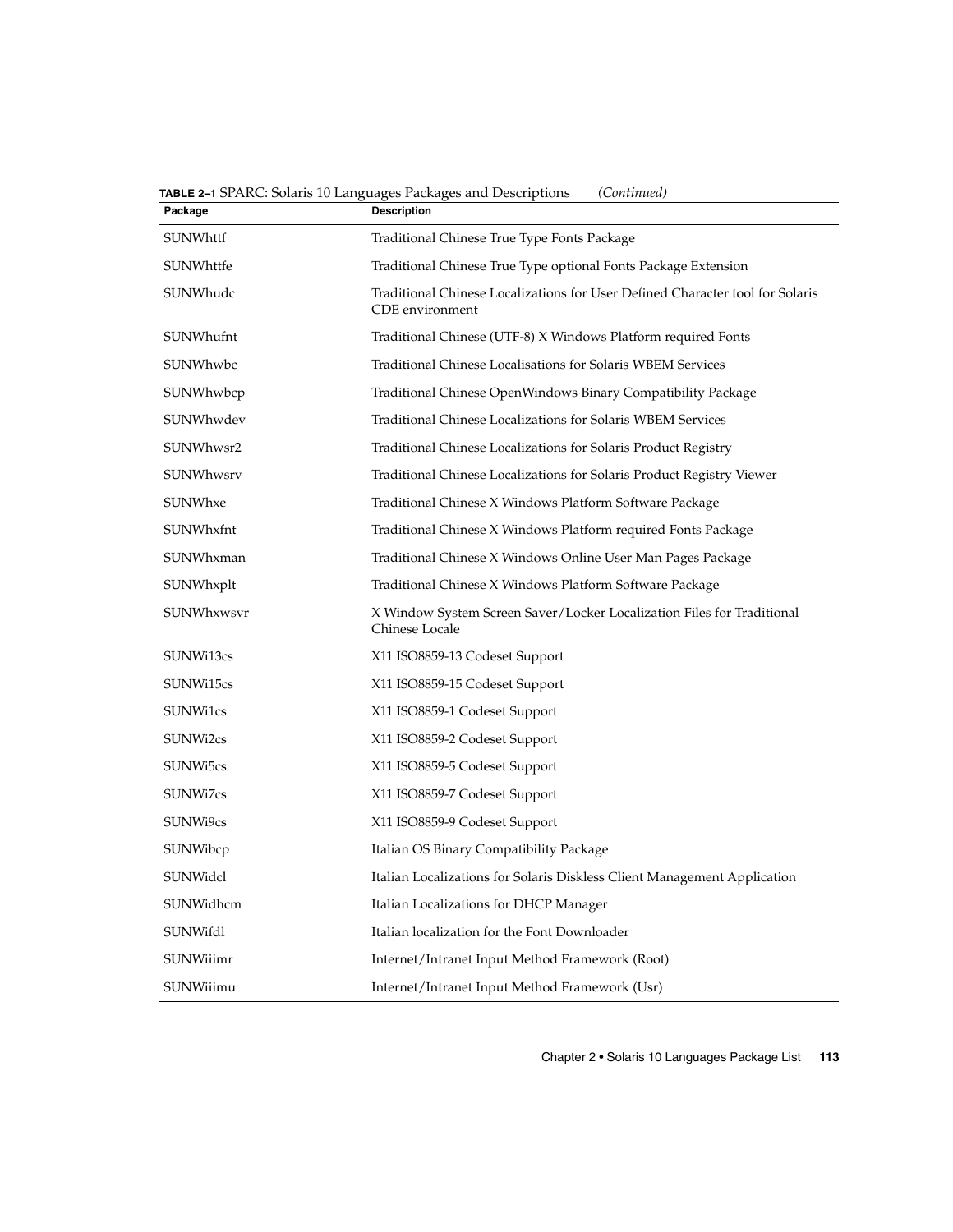**TABLE 2–1** SPARC: Solaris 10 Languages Packages and Descriptions *(Continued)*

| Package          | <b>Description</b>                                                                                                              |
|------------------|---------------------------------------------------------------------------------------------------------------------------------|
| SUNWiladm        | Italian localization for Locale Administrator                                                                                   |
| SUNWilvma        | Italian Localizations for Solaris Volume Management APIs                                                                        |
| SUNWilvmg        | Italian Localizations for Solaris Volume Management Application                                                                 |
| <b>SUNWimcon</b> | Italian localization for Sun Java(TM) Web Console 2.2 (Core)                                                                    |
| SUNWimctg        | Italian localization for Sun Java(TM) Web Console 2.2 (Tags & Components)                                                       |
| SUNWimgp         | Italian Solaris Management Applications                                                                                         |
| SUNWimpatchmgr   | Italian localization for Sun Web Console Patch Manager                                                                          |
| SUNWindt         | Indic Localizations for CDE Desktop Login Environment                                                                           |
| SUNWinfnt        | Indic (UTF-8) X Windows Platform required Fonts                                                                                 |
| SUNWinleu        | Indic package contains Indic Language Environment specific files. It is a<br>required package to run Indic Language Environment |
| SUNWinplt        | Indic X Windows Platform Software Package                                                                                       |
| SUNWinttf        | Indic True Type Fonts                                                                                                           |
| <b>SUNWiorte</b> | Italian localization for OPEN LOOK toolkits runtime environment                                                                 |
| SUNWipdas        | Italian localization for tools to synchronize desktop applications with the Palm<br>Pilot PDA                                   |
| SUNWipprou       | Italian localization for PatchPro core functionality (Usr)                                                                      |
| SUNWirmui        | Italian Resource Management for Solaris                                                                                         |
| SUNWisadl        | Italian localization for Solstice launcher and associated libraries.                                                            |
| SUNWiscgu        | Italian localization for Solaris Smart Card Administration - Grahical User<br>Interface component                               |
| <b>SUNWisfw</b>  | Italian localization for freeware message                                                                                       |
| SUNWitbas        | Italian localization for CDE application basic runtime environment                                                              |
| SUNWitdis        | Italian localization for Software used to perform system administration tasks                                                   |
| SUNWitdma        | Italian localization for Software used to perform system administration tasks                                                   |
| SUNWitdst        | Italian localization for CDE Desktop Applications                                                                               |
| SUNWitdte        | Italian localization for Solaris Desktop Login Environment                                                                      |
| SUNWithe         | Italian localization for CDE Help Runtime environment                                                                           |
| SUNWithed        | Italian localization for CDE Help Developer Environment                                                                         |
| SUNWithev        | Italian localization for CDE Help Volumes                                                                                       |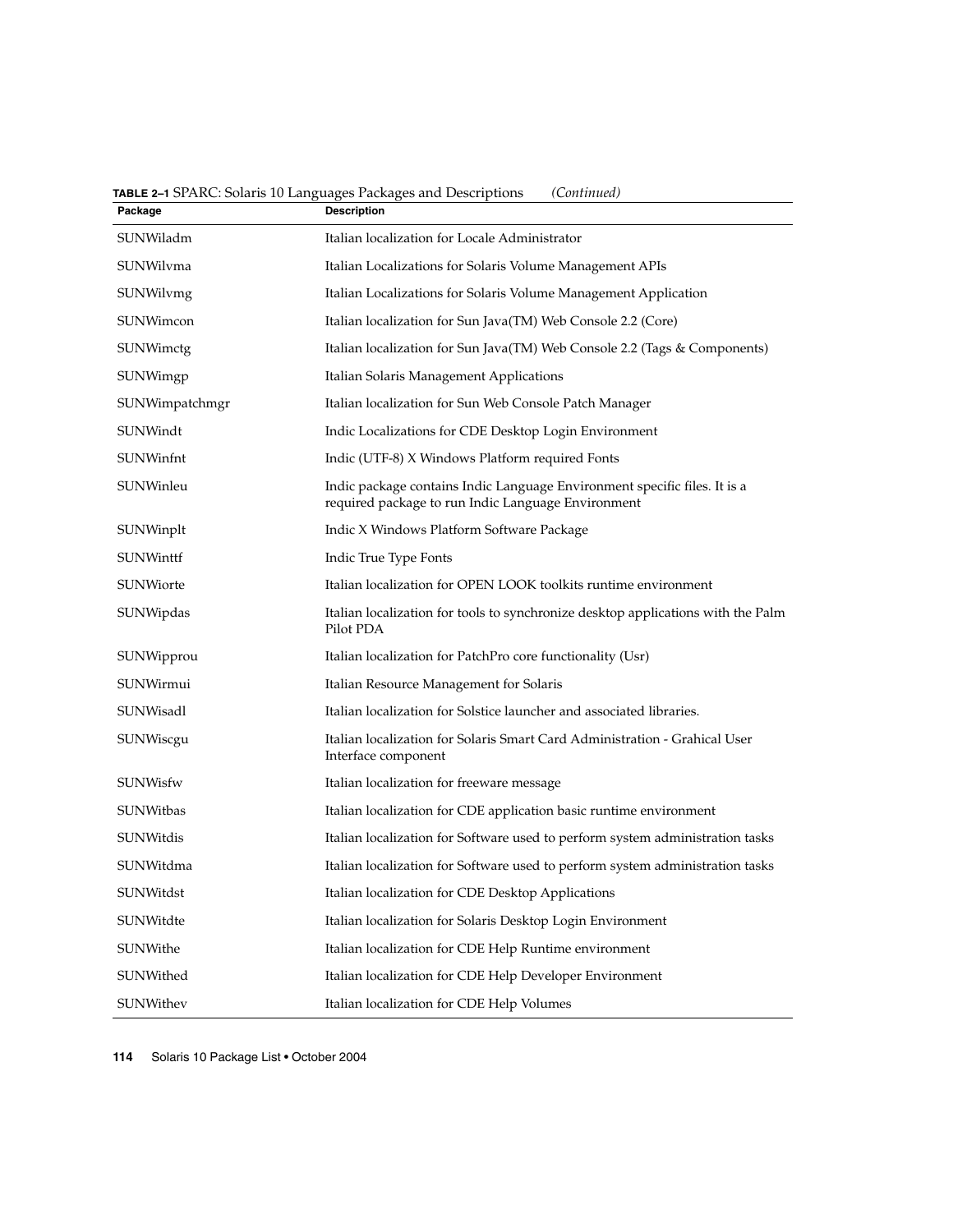**TABLE 2–1** SPARC: Solaris 10 Languages Packages and Descriptions *(Continued)* **Description** SUNWithez Italian localization for Desktop Power Pack Help Volumes SUNWitim Italian localization for Solaris CDE Image Viewer SUNWitiso1 Italian ISO8859-1 OS Support SUNWitltk Italian localization for ToolTalk binaries and shared libraries needed for Common Desktop Environment (CDE), OpenWindows, and all ToolTalk clients SUNWitlu Italian localization for Live Upgrade SUNWitmoz Mozilla for Solaris(TM) - Italian localization SUNWitos Italian ON message files SUNWitpmw Italian localization for Power Management OW Utilities SUNWitreg Italian localization for Solaris User Registration prompts at desktop login for user registration SUNWitsmc Italian Solaris Management Console 2.1 SUNWitspl Sunwitspl Spell Checking Engine - Italian Dictionary SUNWitwbc Italian Localizations for Solaris WBEM Services SUNWitwm Italian localization for CDE Desktop Window Manager SUNWitws2 Italian localization for Solaris Product Registry & Web Start runtime support SUNWitwsv Italian localization for Solaris Product Registry Viewer SUNWitxwsvr X Window System Screen Saver/Locker Localization Files for Italian Locale SUNWiwacx Italian localization for AccessX client program SUNWiwbcp Italian OpenWindows Binary Compatibility Package SUNWiwdev Italian Localizations for Sun WBEM SDK resources SUNWixplt Italian X Windows platform software SUNWj3jmp Japanese Localizations for J2SDK RELEASE man pages SUNWj5jmp Java Platform Japanese localizations of manual pages SUNWjadcl Japanese Localizations for Solaris Diskless Client Management Application SUNWjadis Japanese localization for Software used to perform system administration tasks SUNWjadma Japanese localization for Software used to perform system administration tasks SUNWjamoz Mozilla for Solaris(TM) - Japanese localization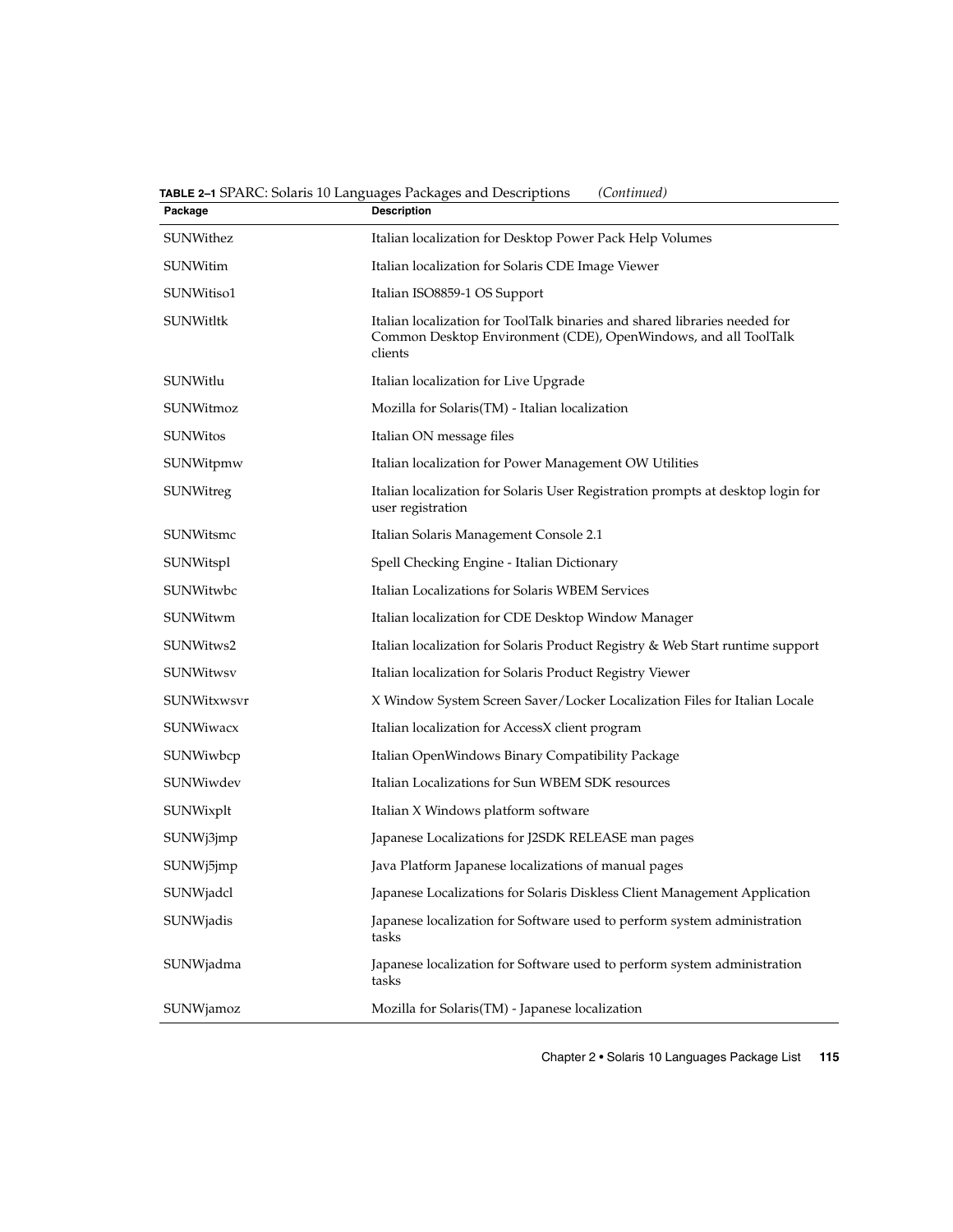**TABLE 2–1** SPARC: Solaris 10 Languages Packages and Descriptions *(Continued)*

| Package   | <b>Description</b>                                                                                                                          |
|-----------|---------------------------------------------------------------------------------------------------------------------------------------------|
| SUNWjasu  | Application Server (usr)                                                                                                                    |
| SUNWjbcp  | Japanese (EUC) utilities including libc and locale data to provide a<br>binary-compatible execution environment for SunOS 4.x applications. |
| SUNWjcs3f | Japanese JIS X0212 Type1 fonts for printing                                                                                                 |
| SUNWjdab  | Japanese localization for CDE Desktop Application Builder                                                                                   |
| SUNWjdbas | Japanese localization for CDE application basic runtime environment                                                                         |
| SUNWjddst | Japanese localization for CDE Desktop Applications                                                                                          |
| SUNWjddte | Japanese localization for Solaris Desktop Login Environment (Extensions)                                                                    |
| SUNWjdhcm | Japanese Localizations for DHCP Manager                                                                                                     |
| SUNWjdhe  | Japanese localization for CDE Help Runtime environment                                                                                      |
| SUNWjdhed | Japanese localization for CDE Help Developer Environment                                                                                    |
| SUNWjdhev | Japanese localization for CDE Help Volumes                                                                                                  |
| SUNWjdhez | Japanese localization for Desktop Power Pack Help Volumes                                                                                   |
| SUNWjdim  | Japanese localization for Solaris CDE Image Viewer                                                                                          |
| SUNWjdma  | Japanese localization for Manual pages for the common desktop environment,<br>CDE.                                                          |
| SUNWjdoc  | Japanese Documentation Tools                                                                                                                |
| SUNWjdwm  | Japanese localization for CDE Desktop Window Manager                                                                                        |
| SUNWject  | Japanese localization for UTF-8 Code Conversion Tool                                                                                        |
| SUNWjedev | Japanese (EUC) localization specific files for development                                                                                  |
| SUNWjedt  | Japanese localization for Solaris Desktop Login Environment                                                                                 |
| SUNWjeezt | Japanese localization for Address Manager, Process Manager, File Finder,<br>Perfmeter, Workstation Info                                     |
| SUNWjeman | Japanese localization for System Reference Manual Pages                                                                                     |
| SUNWjepmm | Japanese localization for Power Management OW Utilities Man Pages                                                                           |
| SUNWjepmw | Japanese localization for Power Management OW Utilities                                                                                     |
| SUNWjeudc | Japanese localization for User Defined Character tool for Solaris CDE<br>environment                                                        |
| SUNWjfdl  | Japanese localization for Solaris Desktop Font Downloader for Adobe<br>Postscript (tm) printers                                             |
| SUNWjfpr  | Japanese localization common root files                                                                                                     |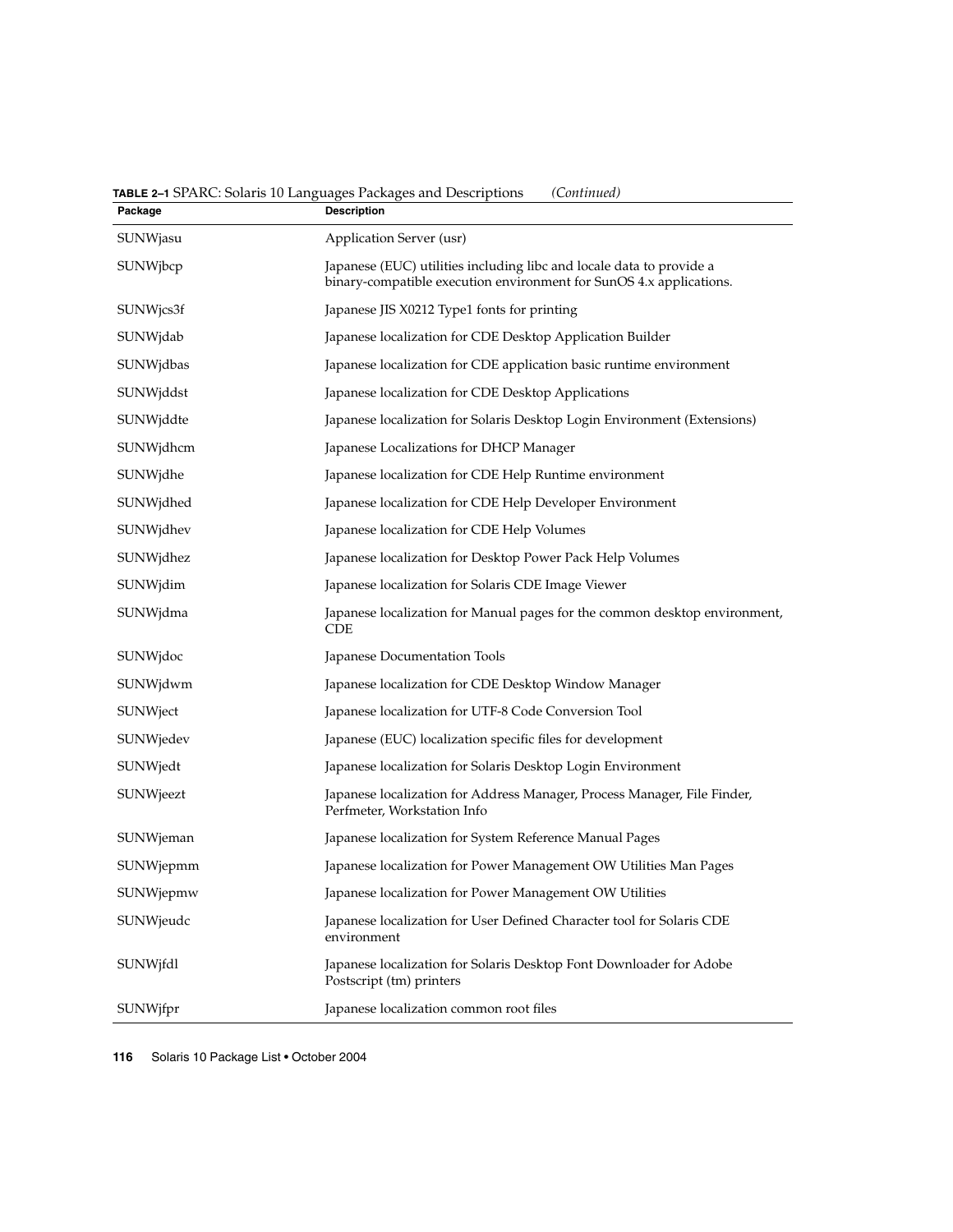SUNWjfpu Japanese localization common usr files SUNWjfpue Japanese localization common usr files (Extensions) SUNWjfxmn English manpages of Japanese features for X Window System. SUNWjiqu Japanese Sun Java(tm) System Message Queue /usr Package SUNWjiquc Japanese Sun Java(tm) System Message Queue Client Runtime SUNWjjaf Japanese Java Activation Framework SUNWjjmail Japanese Java Mail Runtime SUNWjladm Japanese localization for Locale Administrator SUNWjlvma Japanese Localizations for Solaris Volume Management APIs SUNWjlvmg Japanese Localizations for Solaris Volume Management Application SUNWjman manual pages (English) for Japanese localization specific features SUNWjmane manual pages (English) for Japanese localization specific features (Extension) SUNWjmcon Japanese localization for Sun Java(TM) Web Console 2.2 (Core) SUNWjmctg Japanese localization for Sun Java(TM) Web Console 2.2 (Tags & Components) SUNWjmfrn Japanese localization for Motif 2.1 libraries, headers, xmbind and bindings SUNWjmga Japanese Solaris Management Applications SUNWjmpatchmgr Japanese localization for Sun Web Console Patch Manager SUNWjorte Japanese localization for OPEN LOOK toolkits runtime environment SUNWjos Japanese ON message files SUNWjpdas Japanese localization for tools to synchronize desktop applications with the Palm Pilot PDA SUNWjpprou Japanese localization for PatchPro core functionality (Usr) SUNWjreg Japanese localizations for Solaris User Registration SUNWjrmui Japanese Resource Management for Solaris

SUNWjsadl Japanese localization for Solstice launcher and associated libraries.

Interface component

SUNWjsfw Japanese localization for freeware message

SUNWjscag Japanese localization for Solaris Smart Card Administration - Grahical User

**TABLE 2–1** SPARC: Solaris 10 Languages Packages and Descriptions *(Continued)*

SUNWjfpre Japanese localization common root files (Extensions)

**Description**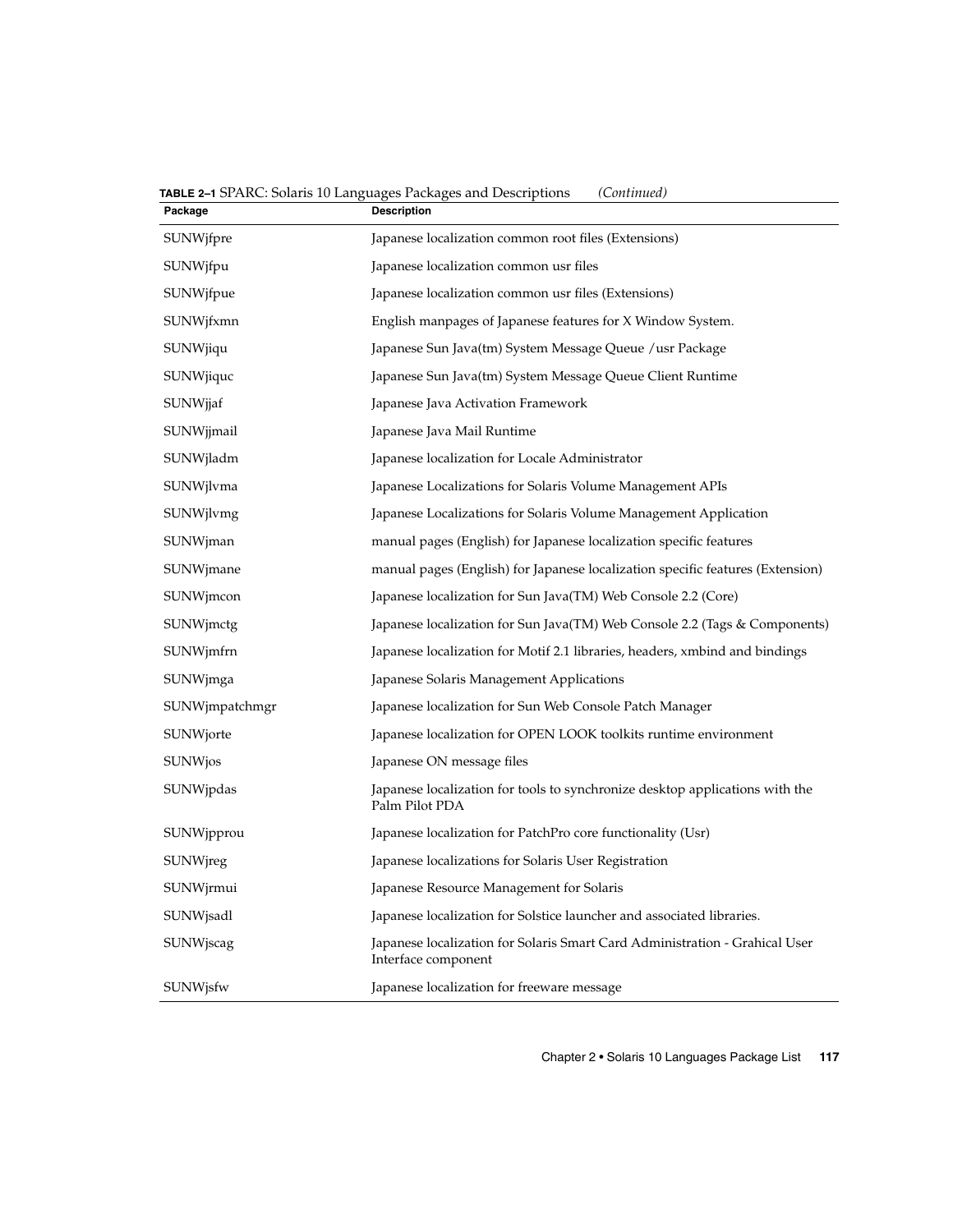**TABLE 2–1** SPARC: Solaris 10 Languages Packages and Descriptions *(Continued)*

| Package         | <b>Description</b>                                                                                                                                        |
|-----------------|-----------------------------------------------------------------------------------------------------------------------------------------------------------|
| SUNWjsmc        | Japanese Solaris Management Console 2.1                                                                                                                   |
| SUNWjtlmn       | Japanese localization of ToolTalk manual pages for ToolTalk programmers,<br>OpenWindows users, and Common Desktop Environment (CDE) users                 |
| SUNWjtltk       | Japanese localization for ToolTalk binaries and shared libraries needed for<br>Common Desktop Environment (CDE), OpenWindows, and all ToolTalk<br>clients |
| SUNWjwacx       | Japanese localization for AccessX client program                                                                                                          |
| SUNWjwbc        | Japanese Localizations for Solaris WBEM Services                                                                                                          |
| SUNWjwbcp       | Japanese localization for Support files, programs, and libraries for<br>Openwindows Binary Compatibility.                                                 |
| SUNWjwbd        | Japanese Localizations for Sun WBEM SDK resources                                                                                                         |
| SUNWjwncr       | Japanese Input System - Wnn6 Client, (Root)                                                                                                               |
| SUNWjwncu       | Japanese Input System - Wnn6 Client, (Usr)                                                                                                                |
| SUNWjwncx       | Japanese Input System - Wnn6 Client X Window System                                                                                                       |
| SUNWjwndt       | Japanese Input System - Wnn6 Client for CDE                                                                                                               |
| SUNWjwnsr       | Japanese Input System - Wnn6 Server, (Root)                                                                                                               |
| SUNWjwnsu       | Japanese Input System - Wnn6 Server, (Usr)                                                                                                                |
| SUNWjws2        | Japanese localization for Solaris Product Registry & Web Start runtime support                                                                            |
| SUNWjwsv        | Japanese localization for Solaris Product Registry Viewer                                                                                                 |
| SUNWjxcft       | Japanese {Sun,HG,RICOH} Gothic TrueType Fonts and Resource files                                                                                          |
| SUNWjxfa        | Japanese localization for Font Administration application for Solaris platforms                                                                           |
| SUNWjxfnt       | Japanese Sun {Gothic,Minchou} Bold and {Sun,HG,Heisei,RICOH} Minchou<br>Medium Bitmap Fonts                                                               |
| SUNWjxim        | Japanese localization for X Window System X Input Method Server Package                                                                                   |
| SUNWjxoft       | Japanese {Sun,HG,Heisei} Minchou TrueType Fonts                                                                                                           |
| SUNWjxplt       | Japanese localization for X Window System platform software (server, DPS,<br>extensions, Xlib, required & common clients)                                 |
| SUNWjxpmn       | Japanese localization for X Window System online programmers man pages                                                                                    |
| SUNWjxumn       | Japanese localization for X Window System online user man pages                                                                                           |
| SUNWjxwsvr      | X Window System Screen Saver/Locker Localization Files for Japanese Locale                                                                                |
| <b>SUNWkacx</b> | Korean AccessX client program                                                                                                                             |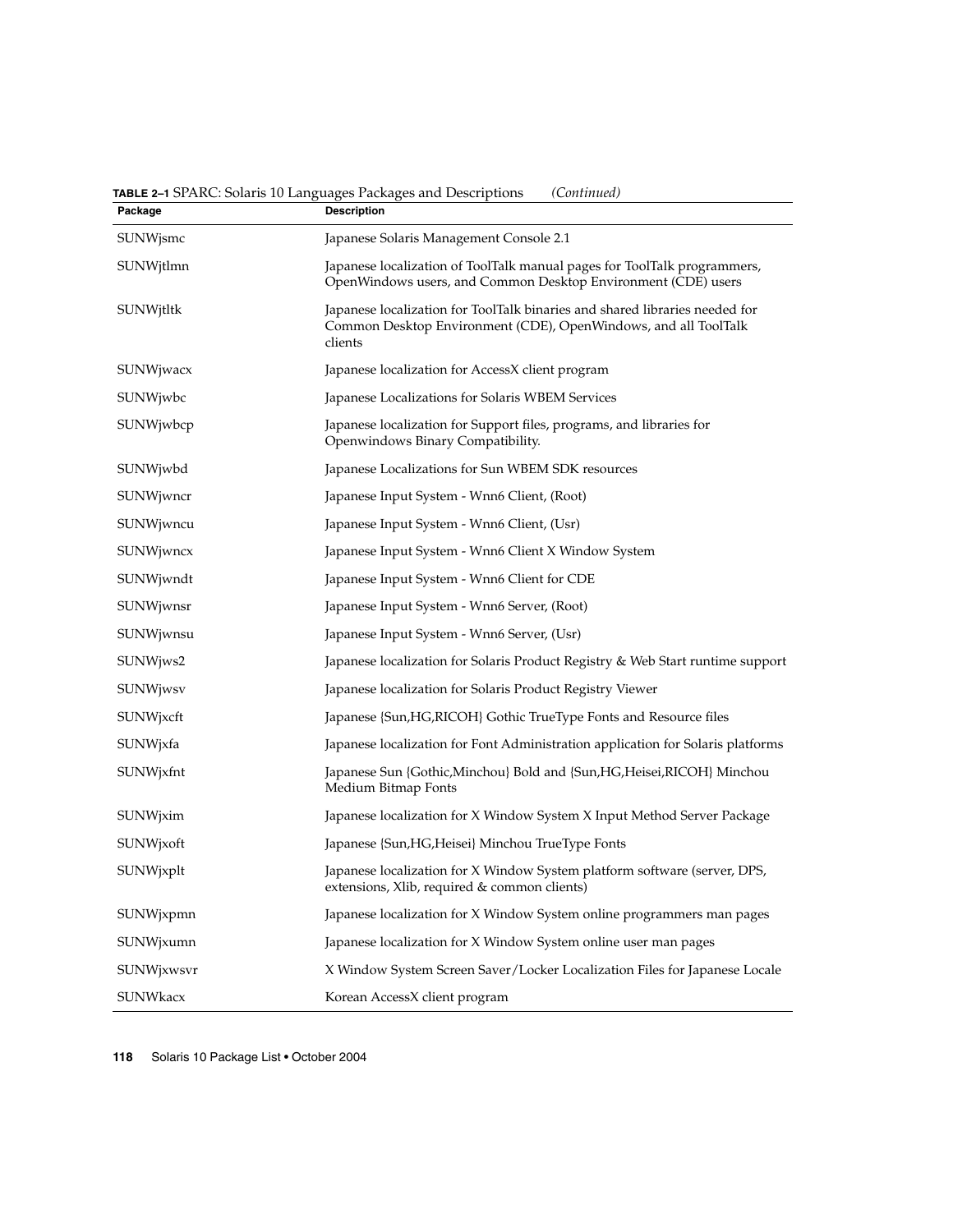| Package   | $\frac{1}{100}$ . The compact of the property and $\frac{1}{100}$ of $\frac{1}{100}$ (common)<br><b>Description</b>                                               |
|-----------|-------------------------------------------------------------------------------------------------------------------------------------------------------------------|
| SUNWkadis | Korean Localizations for install.                                                                                                                                 |
| SUNWkadma | Korean Localizations for Software used to perform system administration<br>tasks. Admintool requires both this and SUNWkadis packages for Korean<br>localization. |
| SUNWkbcp  | This package contains Korean Language Environment binary compatibility<br>files.                                                                                  |
| SUNWkdab  | Korean Localizations for CDE Desktop Application Builder                                                                                                          |
| SUNWkdbas | Korean Localizations for CDE Base functionality                                                                                                                   |
| SUNWkdcl  | Korean Localizations for Solaris Diskless Client Management Application                                                                                           |
| SUNWkdcst | The localized tools package for Korean.                                                                                                                           |
| SUNWkddst | Korean Localizations for CDE Desktop Applications                                                                                                                 |
| SUNWkddte | Korean Localizations for CDE Desktop Login Environment (Extensions)                                                                                               |
| SUNWkdezt | Korean Localizations for Desktop Power Pack Applications                                                                                                          |
| SUNWkdft  | Fonts for the common desktop environment, Korean L10N CDE                                                                                                         |
| SUNWkdhcm | Korean Localizations for DHCP Manager                                                                                                                             |
| SUNWkdhe  | Korean Localizations for CDE Help Runtime environment                                                                                                             |
| SUNWkdhev | Korean CDE Help Volumes                                                                                                                                           |
| SUNWkdhez | Korean (Common) Localizations for Desktop Power Pack Help Volumes                                                                                                 |
| SUNWkdicn | Korean Localizations for CDE Icons                                                                                                                                |
| SUNWkdim  | Korean Localizations for CDE Imagetool                                                                                                                            |
| SUNWkdt   | Korean Localizations for CDE Desktop Login Environment                                                                                                            |
| SUNWkdwm  | Korean Localizations for CDE Desktop Window Manager                                                                                                               |
| SUNWkepmw | Korean Localization for Power Management OW Utilities                                                                                                             |
| SUNWkfdl  | Korean Solaris Font Downloader for Adobe Postscript (tm) TCP/IP printers                                                                                          |
| SUNWkladm | Korean localization for Locale Administrator                                                                                                                      |
| SUNWkleu  | Korean Language Environment specific files. It is a required package to run<br>Korean Language Environment                                                        |
| SUNWkleue | Korean Language Environment specific files. It is a required package to run<br>Korean Language Environment                                                        |
| SUNWklvma | Korean Localizations for Solaris Volume Management APIs                                                                                                           |
| SUNWklymg | Korean Localizations for Solaris Volume Management Application                                                                                                    |

**TABLE 2–1** SPARC: Solaris 10 Languages Packages and Descriptions *(Continued)*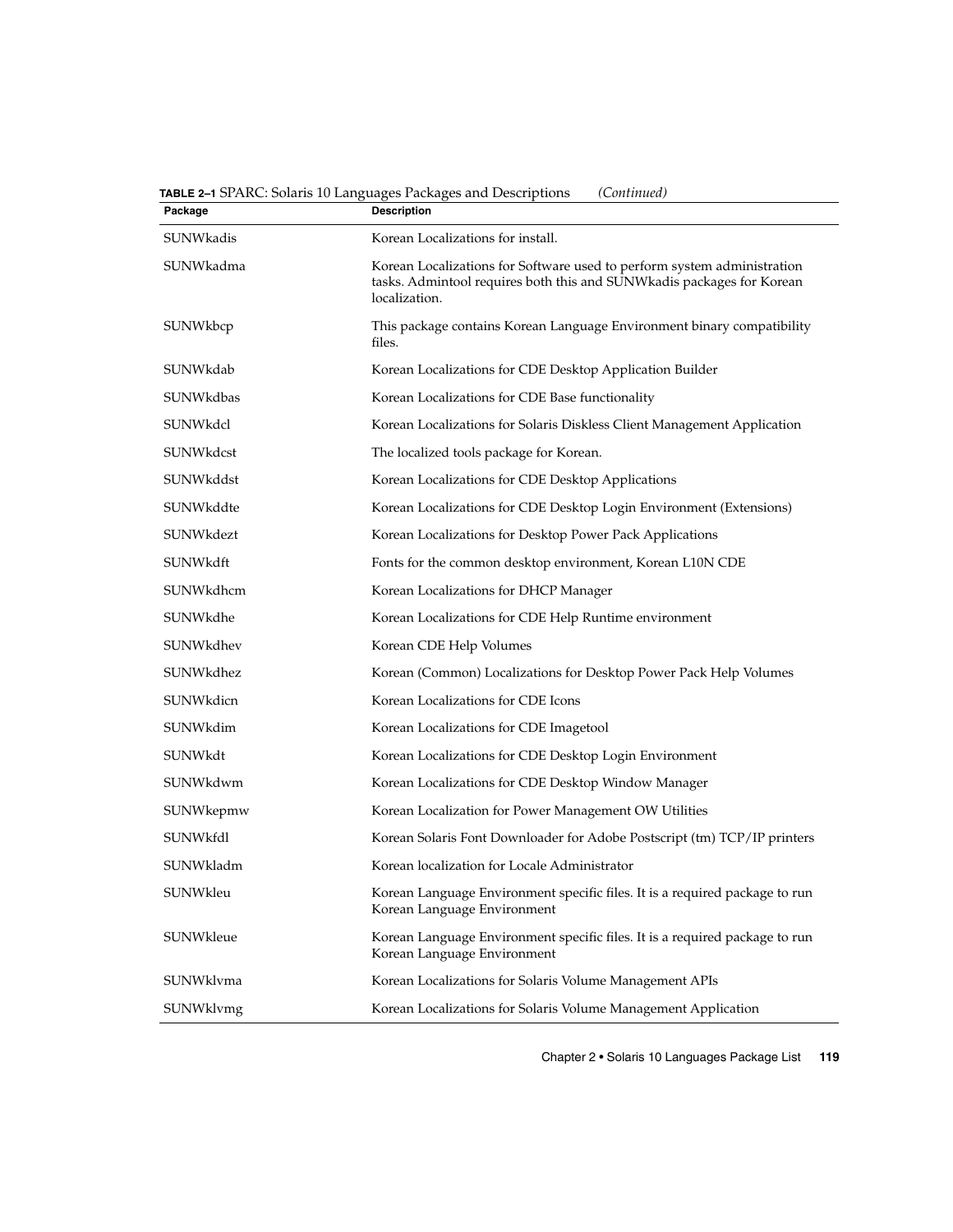**TABLE 2–1** SPARC: Solaris 10 Languages Packages and Descriptions *(Continued)*

| Package          | <b>Description</b>                                                                                                               |
|------------------|----------------------------------------------------------------------------------------------------------------------------------|
| <b>SUNWkmcon</b> | Korean localization for Sun Java(TM) Web Console 2.2 (Core)                                                                      |
| SUNWkmctg        | Korean localization for Sun Java(TM) Web Console 2.2 (Tags & Components)                                                         |
| SUNWkmga         | Korean Solaris Management Applications                                                                                           |
| SUNWkmpatchmgr   | Korean localization for Sun Web Console Patch Manager                                                                            |
| SUNWkomoz        | Mozilla for Solaris(TM) - Korean localization                                                                                    |
| SUNWkorte        | Korean OPENLOOK Toolkits Runtime Environment Package                                                                             |
| <b>SUNWkos</b>   | This package contains Korean Language Environment specific files. It is a<br>required package to run Korean Language Environment |
| SUNWkpdas        | Korean Localization for tools to synchronize desktop applications with the<br>Palm Pilot PDA                                     |
| SUNWkpprou       | Korean localization for PatchPro core functionality (Usr)                                                                        |
| SUNWkreg         | Korean Localizations for Solaris User Registration                                                                               |
| SUNWkrmui        | Korean Resource Management for Solaris                                                                                           |
| SUNWksadl        | Korean Localizations for Solstice Admintool launcher and associated libraries.                                                   |
| SUNWkscgu        | Korean Solaris Smart Card Administration - Grahical User Interface<br>component                                                  |
| SUNWksfw         | Korean localization for freeware message                                                                                         |
| SUNWksmc         | Korean Solaris Management Console 2.1                                                                                            |
| SUNWktltk        | Korean ToolTalk Runtime Package Package                                                                                          |
| SUNWkttf         | Korean True Type Fonts                                                                                                           |
| SUNWkttfe        | Korean True Type Font Extension                                                                                                  |
| SUNWkudc         | Korean Localizations for User Defined Character tool for Solaris CDE<br>environment                                              |
| SUNWkuxft        | Korean (UTF-8) X Windows Platform Required Fonts                                                                                 |
| SUNWkwbc         | Korean Localisations for Solaris WBEM Services                                                                                   |
| SUNWkwbcp        | Korean OpenWindows Binary Compatibility Package                                                                                  |
| SUNWkwdev        | Korean Localizations for Solaris WBEM Services                                                                                   |
| SUNWkwsr2        | Korean Localizations for Solaris Product Registry                                                                                |
| SUNWkwsrv        | Korean Localizations for Solaris Product Registry Viewer                                                                         |
| <b>SUNWkxe</b>   | Korean X Windows Platform Software Package                                                                                       |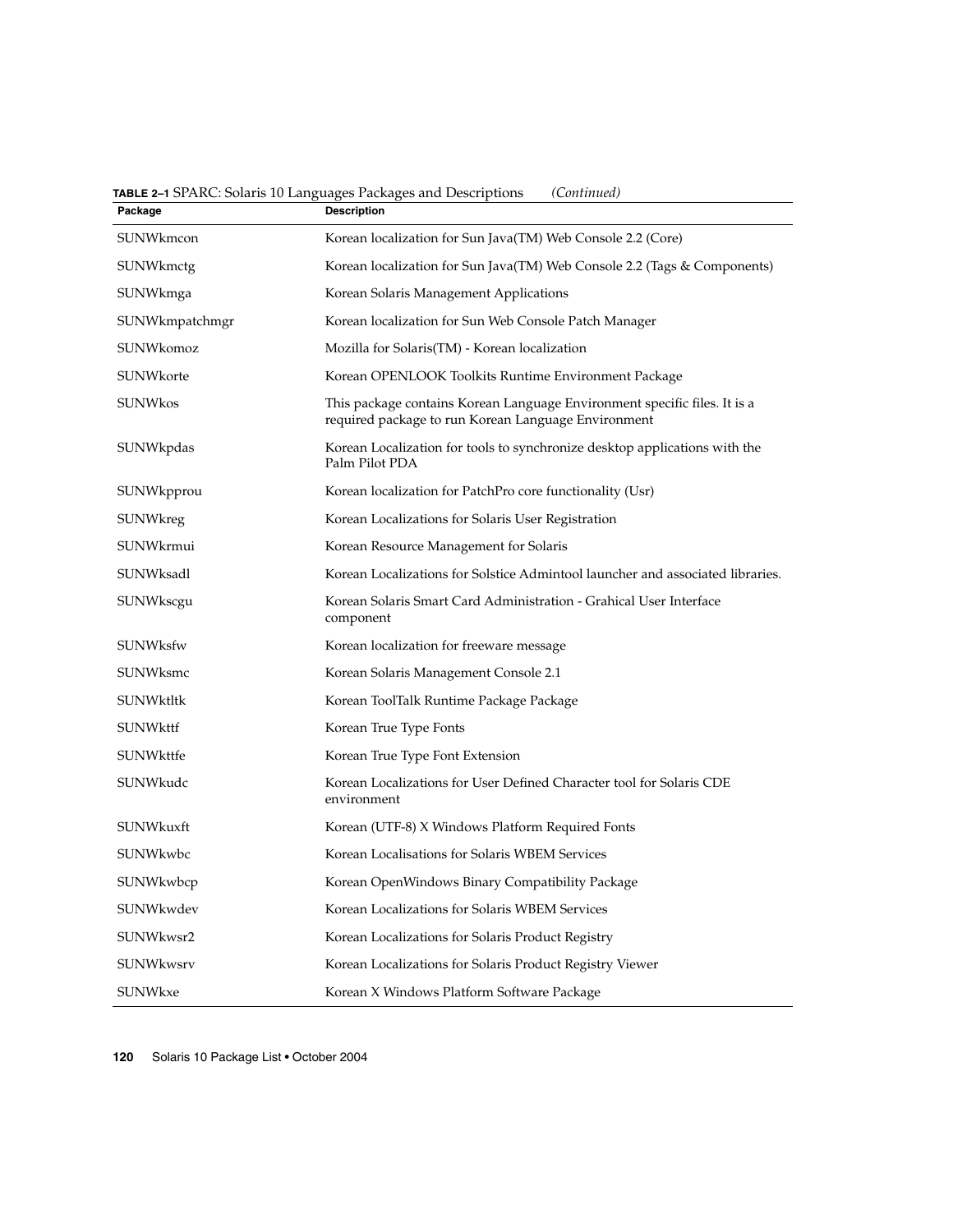**TABLE 2–1** SPARC: Solaris 10 Languages Packages and Descriptions *(Continued)*

| Package          | <b>Description</b>                                                                        |
|------------------|-------------------------------------------------------------------------------------------|
| SUNWkxfnt        | Korean X Windows Platform Required Fonts                                                  |
| SUNWkxfte        | Korean X Windows Platform Required Fonts                                                  |
| SUNWkxman        | Korean X Windows Online User Man Pages Package                                            |
| SUNWkxplt        | Korean X Windows Platform Software Package                                                |
| SUNWkxwsvr       | X Window System Screen Saver/Locker Localization Files for Korean Locale                  |
| SUNWlocaledefsrc | EMEA localedef source files for Solaris                                                   |
| SUNWmeadt        | Middle East CDE Support                                                                   |
| <b>SUNWmeaos</b> | Middle East OS Support                                                                    |
| SUNWmeaow        | Middle East OW Support                                                                    |
| SUNWnafdt        | Northern Africa CDE Support                                                               |
| <b>SUNWnafos</b> | Northern Africa OS Support                                                                |
| SUNWnafow        | Northern Africa OW Support                                                                |
| SUNWnamdt        | Northern America CDE Support                                                              |
| <b>SUNWnamos</b> | Northern America OS Support                                                               |
| SUNWnamow        | Northern America OW Support                                                               |
| SUNWneudt        | Northern Europe CDE Support                                                               |
| SUNWneuos        | Northern Europe OS Support                                                                |
| SUNWneuow        | Northern Europe OW Support                                                                |
| SUNWplmoz        | Mozilla for Solaris(TM) - Polish localization                                             |
| SUNWplow1        | OpenWindows enabling for Supplementary Partial Locales                                    |
| SUNWplow         | OpenWindows enabling for Partial Locales                                                  |
| SUNWplxwsvr      | X Window System Screen Saver/Locker Localization Files for Polish Locale                  |
| SUNWptmoz        | Mozilla for Solaris(TM) - Brazilian Portuguese localization                               |
| SUNWptxwsvr      | X Window System Screen Saver/Locker Localization Files for Brazilian<br>Portuguese Locale |
| SUNWrumoz        | Mozilla for Solaris(TM) - Russian localization                                            |
| SUNWruxwsvr      | X Window System Screen Saver/Locker Localization Files for Russian Locale                 |
| SUNWsamdt        | Southern America CDE Support                                                              |
| <b>SUNWsamos</b> | Southern America OS Support                                                               |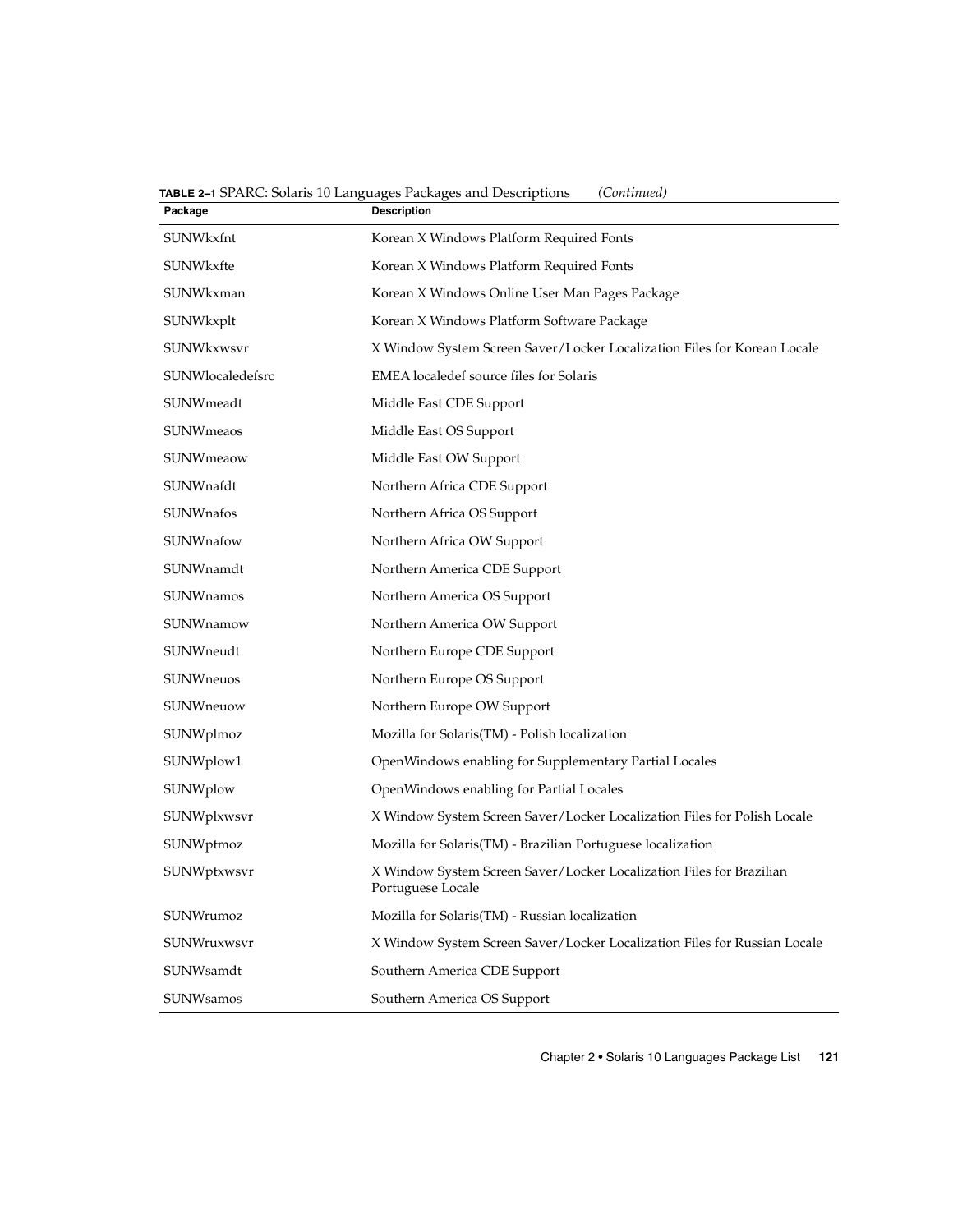**TABLE 2–1** SPARC: Solaris 10 Languages Packages and Descriptions *(Continued)*

| Package           | <b>Description</b>                                                                                                                                       |
|-------------------|----------------------------------------------------------------------------------------------------------------------------------------------------------|
| SUNWsamow         | Southern America OW Support                                                                                                                              |
| SUNWsdcl          | Diskless Client Management Application Swedish Localization                                                                                              |
| SUNWsdhcm         | Swedish Localizations for DHCP Manager                                                                                                                   |
| SUNWseudt         | Southern Europe CDE Support                                                                                                                              |
| <b>SUNWseuos</b>  | Southern Europe OS Support                                                                                                                               |
| <b>SUNWseuow</b>  | Southern Europe OW Support                                                                                                                               |
| SUNWsfdl          | Swedish localization for the Font Downloader                                                                                                             |
| SUNWsladm         | Swedish localization for Locale Administrator                                                                                                            |
| SUNWslyma         | Swedish Localizations for Solaris Volume Management APIs                                                                                                 |
| SUNWslymg         | Swedish Localizations for Solaris Volume Management Application                                                                                          |
| <b>SUNWsmcon</b>  | Swedish localization for Sun Java(TM) Web Console 2.2 (Core)                                                                                             |
| SUNWsmctg         | Swedish localization for Sun Java(TM) Web Console 2.2 (Tags & Components)                                                                                |
| SUNWsmgp          | Swedish Solaris Management Applications                                                                                                                  |
| SUNWsmpatchmgr    | Swedish localization for Sun Web Console Patch Manager                                                                                                   |
| <b>SUNWsorte</b>  | Swedish localization for OPEN LOOK toolkits runtime environment                                                                                          |
| SUNWspdas         | Swedish localization for tools to synchronize desktop applications with the<br>Palm Pilot PDA                                                            |
| SUNWspprou        | Swedish localization for PatchPro core functionality (Usr)                                                                                               |
| SUNWsrmui         | Swedish Resource Management for Solaris                                                                                                                  |
| SUNWssadl         | Swedish localization for Solstice launcher and associated libraries.                                                                                     |
| SUNWsscgu         | Swedish localization for Solaris Smart Card Administration - Grahical User<br>Interface component                                                        |
| <b>SUNWssfw</b>   | Swedish localization for freeware message                                                                                                                |
| SUNWstardict-root | StarDict dictionary - platform dependent, / filesystem                                                                                                   |
| SUNWstardict      | StarDict dictionary                                                                                                                                      |
| <b>SUNWstltk</b>  | Swedish localization for ToolTalk binaries and shared libraries needed for<br>Common Desktop Environment (CDE), OpenWindows, and all ToolTalk<br>clients |
| SUNWsunpinyin     | Enhanced Chinese input method for Solaris                                                                                                                |
| <b>SUNWsybas</b>  | Swedish localization for CDE application basic runtime environment                                                                                       |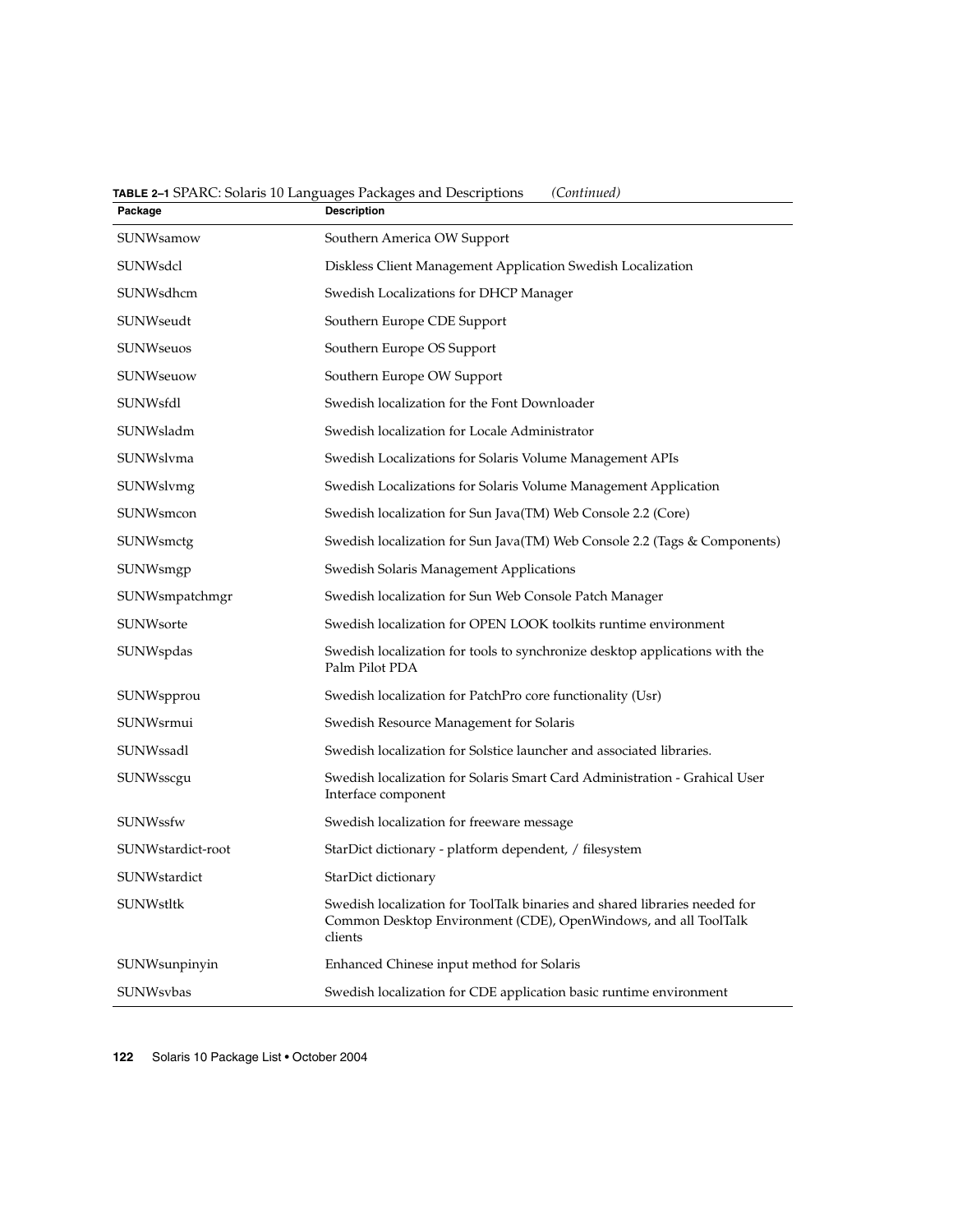**TABLE 2–1** SPARC: Solaris 10 Languages Packages and Descriptions *(Continued)*

| Package                | <b>Description</b>                                                                                                |
|------------------------|-------------------------------------------------------------------------------------------------------------------|
| SUNWsvdis              | Swedish localization for Software used to perform system administration tasks                                     |
| SUNWsvdma              | Swedish localization for Software used to perform system administration tasks                                     |
| SUNWsvdst              | Swedish localization for CDE Desktop Applications                                                                 |
| SUNWsvdte              | Swedish localization for Solaris Desktop Login Environment                                                        |
| SUNWsvhe               | Swedish localization for CDE Help Runtime environment                                                             |
| SUNWsvhed              | Swedish localization for CDE Help Developer Environment                                                           |
| SUNWsvhev              | Swedish localization for CDE Help Volumes                                                                         |
| SUNWsvhez              | Swedish localization for Desktop Power Pack Help Volumes                                                          |
| <b>SUNWsvim</b>        | Swedish localization for Solaris CDE Image Viewer                                                                 |
| SUNW <sub>sviso1</sub> | Swedish ISO8859-1 OS Support                                                                                      |
| SUNWsvlu               | Swedish localization for Live Upgrade                                                                             |
| SUNWsymoz              | Mozilla for Solaris(TM) - Swedish localization                                                                    |
| <b>SUNWsvos</b>        | Swedish ON message files                                                                                          |
| SUNWsvpmw              | Swedish localization for Power Management OW Utilities                                                            |
| SUNWsvreg              | Swedish localization for Solaris User Registration prompts at desktop login for<br>user registration information. |
| <b>SUNWsysmc</b>       | Swedish Solaris Management Console 2.1                                                                            |
| SUNWsvspl              | Spell Checking Engine - Swedish Dictionary                                                                        |
| SUNWsvwbc              | Swedish Localizations for Solaris WBEM Services                                                                   |
| <b>SUNWsvwm</b>        | Swedish localization for CDE Desktop Window Manager                                                               |
| SUNWsvws2              | Swedish localization for Solaris Product Registry & Web Start runtime support                                     |
| <b>SUNWsvwsv</b>       | Swedish localization for Solaris Product Registry Viewer                                                          |
| SUNWsvxwsvr            | X Window System Screen Saver/Locker Localization Files for Swedish Locale                                         |
| <b>SUNWswacx</b>       | Swedish localization for AccessX client program                                                                   |
| SUNWswdev              | Swedish Localizations for Sun WBEM SDK resources                                                                  |
| SUNWsxplt              | Swedish X Windows platform software                                                                               |
| SUNWtdbas              | Thai Localizations for CDE Base functionality                                                                     |
| SUNWtddst              | Thai Localizations for CDE Desktop Applications                                                                   |
| SUNWtddte              | Thai Localizations for CDE Desktop Login Environment                                                              |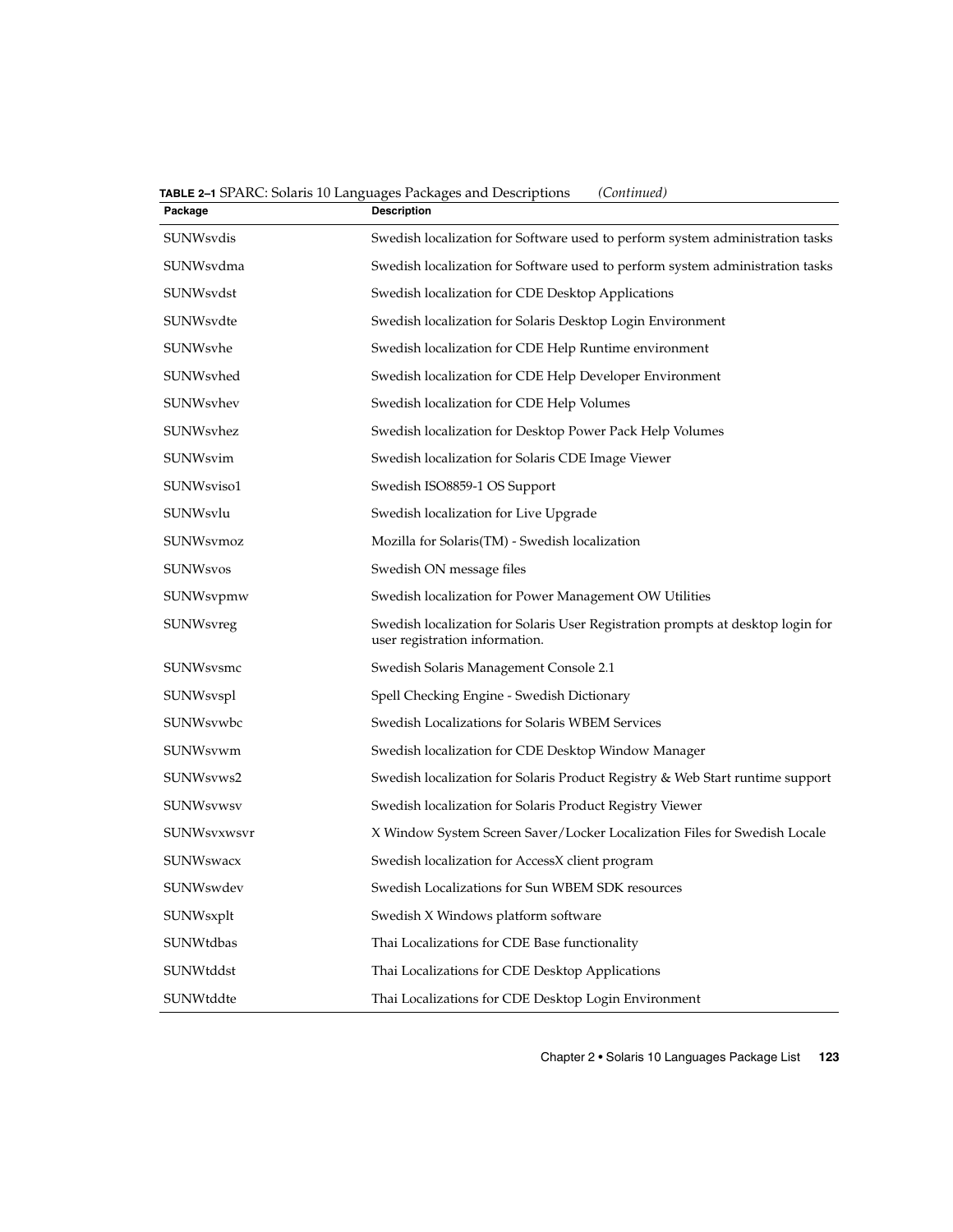**TABLE 2–1** SPARC: Solaris 10 Languages Packages and Descriptions *(Continued)*

| Package          | <b>Description</b>                                                                                                                  |
|------------------|-------------------------------------------------------------------------------------------------------------------------------------|
| SUNWtdft         | Thai Localizations for CDE Fonts                                                                                                    |
| SUNWtdwm         | Thai Localizations for CDE Desktop Window Manager                                                                                   |
| SUNWtleu         | Thai Language Environment specific files. It is a required package to run Thai<br>Language Environment                              |
| SUNWtxplt        | Thai X Windows Platform Software Package                                                                                            |
| <b>SUNWudct</b>  | User Defined Character tool for Solaris CDE environment                                                                             |
| SUNWybcp         | Swedish OS Binary Compatibility Package                                                                                             |
| SUNWywbcp        | Swedish OpenWindows Binary Compatibility Package                                                                                    |
| SUNWweudt        | Western Europe CDE Support                                                                                                          |
| <b>SUNWweuos</b> | Western Europe OS Support                                                                                                           |
| <b>SUNWweuow</b> | A pre-defined minimal software configuration consisting of the minimum<br>required software for a standalone, non-networked system. |

## x86: Solaris 10 Languages Packages for x86 Based Systems

The following table lists the languages packages for the Solaris 10 software for x86 based systems.

| Package            | <b>Description</b>                                                           |
|--------------------|------------------------------------------------------------------------------|
| <b>IPLTcadcon</b>  | Administration Server Console Client package Simplified Chinese Localization |
| <b>IPLTcadman</b>  | Administration Server Documentation Simplified Chinese Localization          |
| <b>IPLT</b> cadmin | Administration Server Simplified Chinese Localization                        |
| <b>IPLTccons</b>   | Console Client Base package Simplified Chinese Localization                  |
| <b>IPLTcdscon</b>  | Directory Server Console Simplified Chinese Localization                     |
| <b>IPLTcdsman</b>  | Directory Server Documentation Simplified Chinese Localization               |
| <b>IPLTcdsu</b>    | Directory Server Simplified Chinese Localization                             |
| <b>IPLT</b> jadcon | Administration Server Console Client package Japanese Localization           |

**TABLE 2–2** x86: Solaris 10 Languages Packages and Descriptions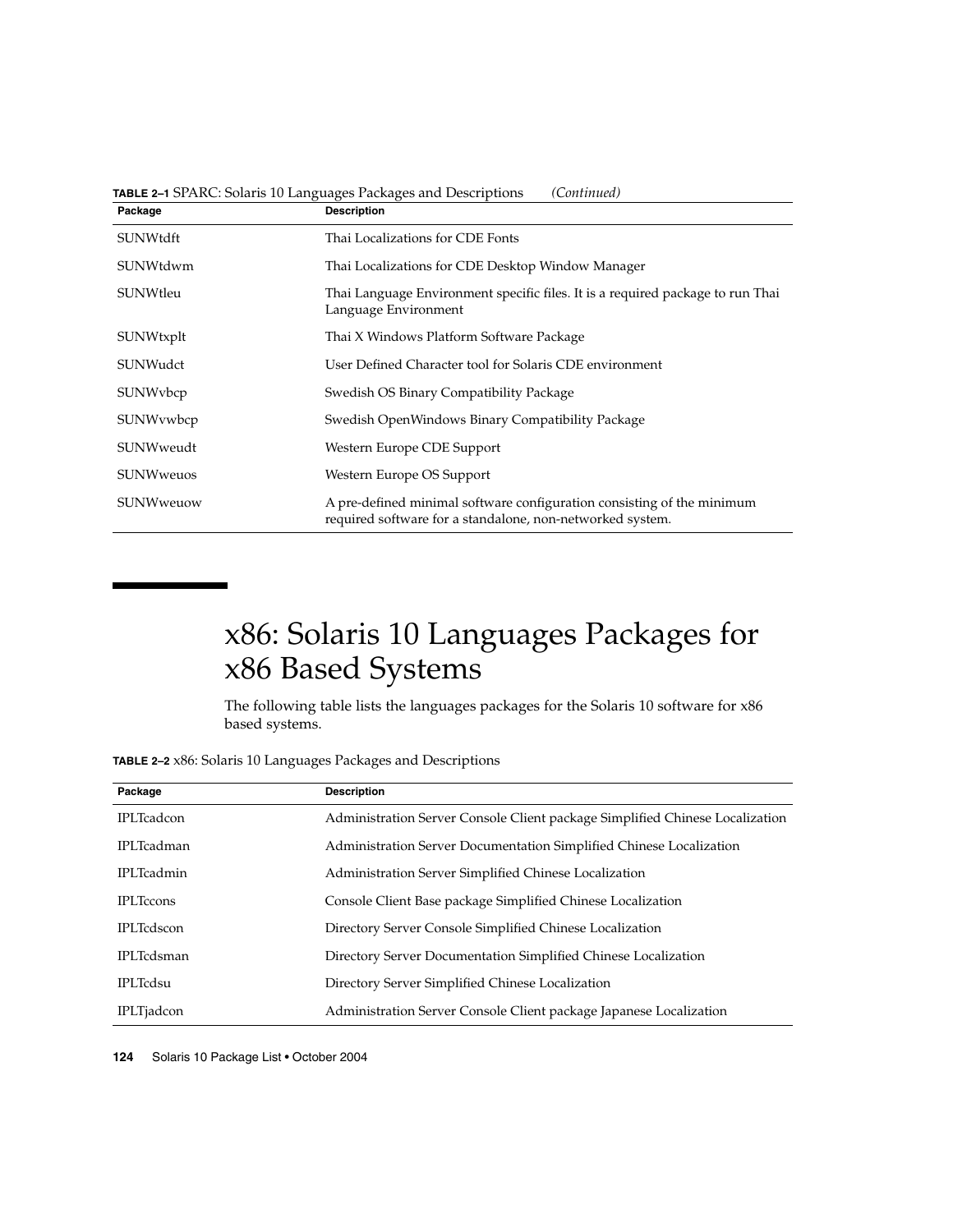**TABLE 2–2** x86: Solaris 10 Languages Packages and Descriptions *(Continued)* **Description** IPLTjadman Administration Server Documentation Japanese Localization IPLTjadmin Administration Server Japanese Localization IPLTjcons Console Client Base package Japanese Localization IPLTjdscon Directory Server Console Japanese Localization IPLTjdsman Directory Server Documentation Japanese Localization IPLTjdsu Directory Server Japanese Localization JSatsvr Japanese Input System ATOK12 root files JSatsvu Japanese Input System ATOK12 usr files JSatsvw Japanese Input System ATOK12 X11 support files SUNW5ttf Traditional Chinese True Type Fonts Package SUNW5ttfe Traditional Chinese True Type Fonts Package Extension SUNW5xfnt Traditional Chinese (BIG5) X Windows Platform required Fonts Package SUNWale Common files shared by Chinese, Japanese and Korean locales. It is a required package to run Asian Language Environment SUNWaled Common man pages shared by Chinese, Japanese and Korean locales. SUNWauadt Australasia CDE Support SUNWauaos Australasia OS Support SUNWauaow Australasia OW Support SUNWcacx Simplified Chinese AccessX client program SUNWcadis Simplified Chinese Localizations for install. SUNWcadma Simplified Chinese Localizations for Software used to perform system administration tasks. Admintool requires both this and SUNWcadis packages for Simplified Chinese localization. SUNWcamdt Central America CDE Support SUNWcamos Central America OS Support SUNWcamow Central America OW Support SUNWcasu Application Server (usr) SUNWcdab Simplified Chinese Localizations for CDE Desktop Application Builder SUNWcdbas Simplified Chinese Localizations for CDE Base functionality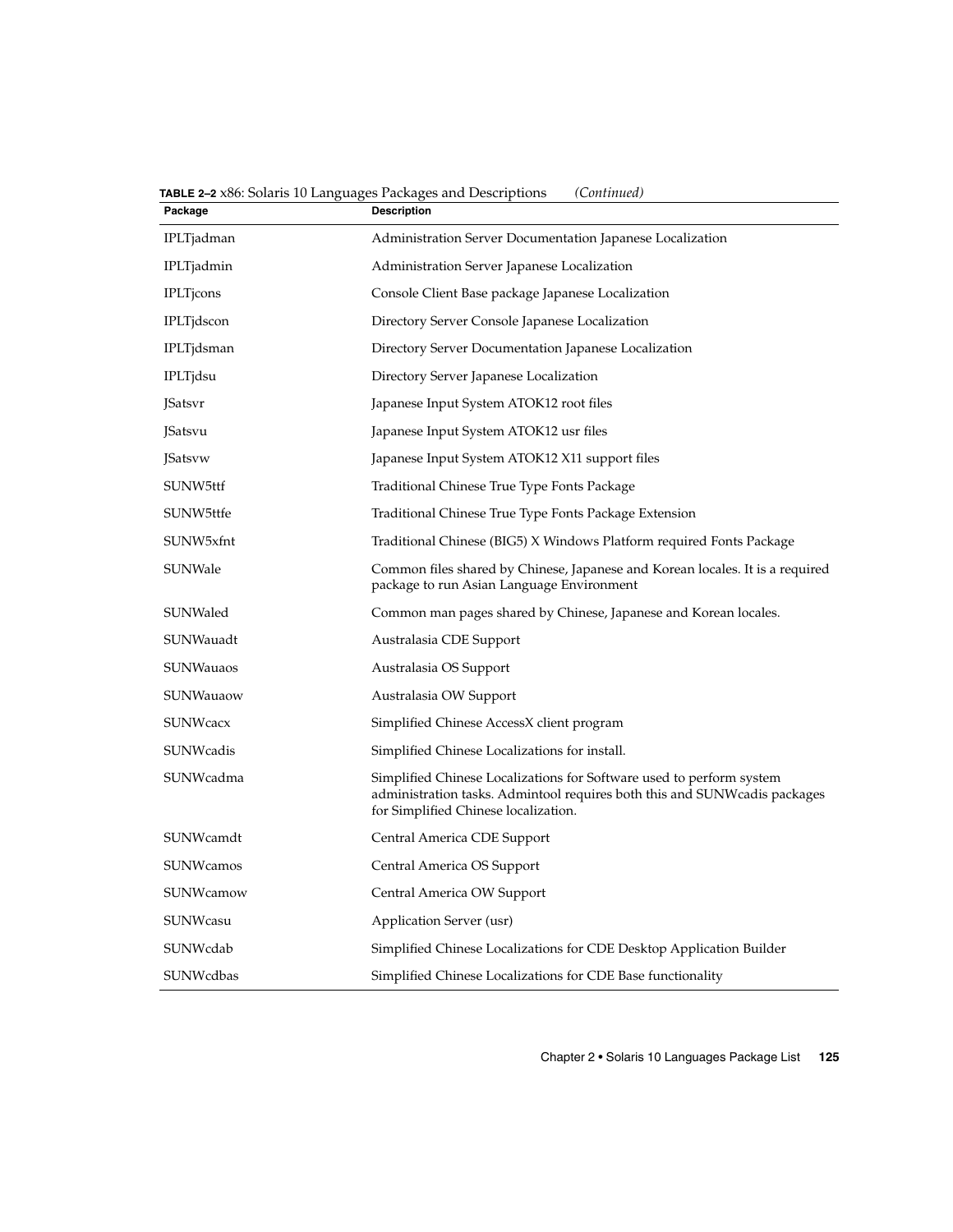**TABLE 2–2** x86: Solaris 10 Languages Packages and Descriptions *(Continued)*

| Package           | <b>Description</b>                                                                                                                 |
|-------------------|------------------------------------------------------------------------------------------------------------------------------------|
| SUNWcdcl          | Simplified Chinese Localizations for Solaris Diskless Client Management<br>Application                                             |
| SUNWcddst         | Simplified Chinese Localizations for CDE Desktop Applications                                                                      |
| SUNWcddte         | Simplified Chinese Localizations for CDE Desktop Login Environment (Ext.)                                                          |
| SUNWcdezt         | Simplified Chinese Localizations for Desktop Power Pack Applications                                                               |
| SUNWcdft          | Simplified Chinese Localizations for CDE Fonts                                                                                     |
| SUNWcdhcm         | Simplified Chinese Localizations for DHCP Manager                                                                                  |
| SUNWcdhe          | Simplified Chinese Localizations for CDE Help Runtime environment                                                                  |
| SUNWcdhev         | Simplified Chinese CDE Help Volumes                                                                                                |
| SUNWcdhez         | Simplified Chinese (Common) Desktop Power Pack Help Volumes                                                                        |
| SUNWcdicn         | Simplified Chinese Localizations for CDE Icons                                                                                     |
| <b>SUNWcdim</b>   | Simplified Chinese Localizations for CDE Imagetool                                                                                 |
| SUNWcdt           | Simplified Chinese Localizations for CDE Desktop Login Environment                                                                 |
| SUNWcdwm          | Simplified Chinese Localizations for CDE Desktop Window Manager                                                                    |
| SUNWcepmw         | Simplified Chinese Localization for Power Management OW Utilities                                                                  |
| SUNWceudt         | Central Europe CDE Support                                                                                                         |
| <b>SUNW</b> ceuos | Central Europe OS Support                                                                                                          |
| <b>SUNW</b> ceuow | Central Europe OW Support                                                                                                          |
| SUNWcfdl          | Simplified Chinese Solaris Font Downloader for Adobe Postscript (tm) TCP/IP<br>printers                                            |
| SUNWciqu          | Simplified Chinese Sun Java(tm) System Message Queue /usr Package                                                                  |
| SUNWcique         | Simplified Chinese Sun Java(tm) System Message Queue Client Runtime                                                                |
| SUNWcjaf          | Simplified Chinese Java Activation Framework                                                                                       |
| SUNWcjmail        | Simplified Chinese Java Mail Runtime                                                                                               |
| SUNWcladm         | Simplified Chinese localization for Locale Administrator                                                                           |
| SUNWcleu2         | Simplified Chinese Language Environment specific files. It is a required<br>package to run Simplified Chinese Language Environment |
| SUNWcleu          | Simplified Chinese Language Environment specific files. It is a required<br>package to run Simplified Chinese Language Environment |
| SUNWcleue         | Simplified Chinese Language Environment specific files. It is a required<br>package to run Simplified Chinese Language Environment |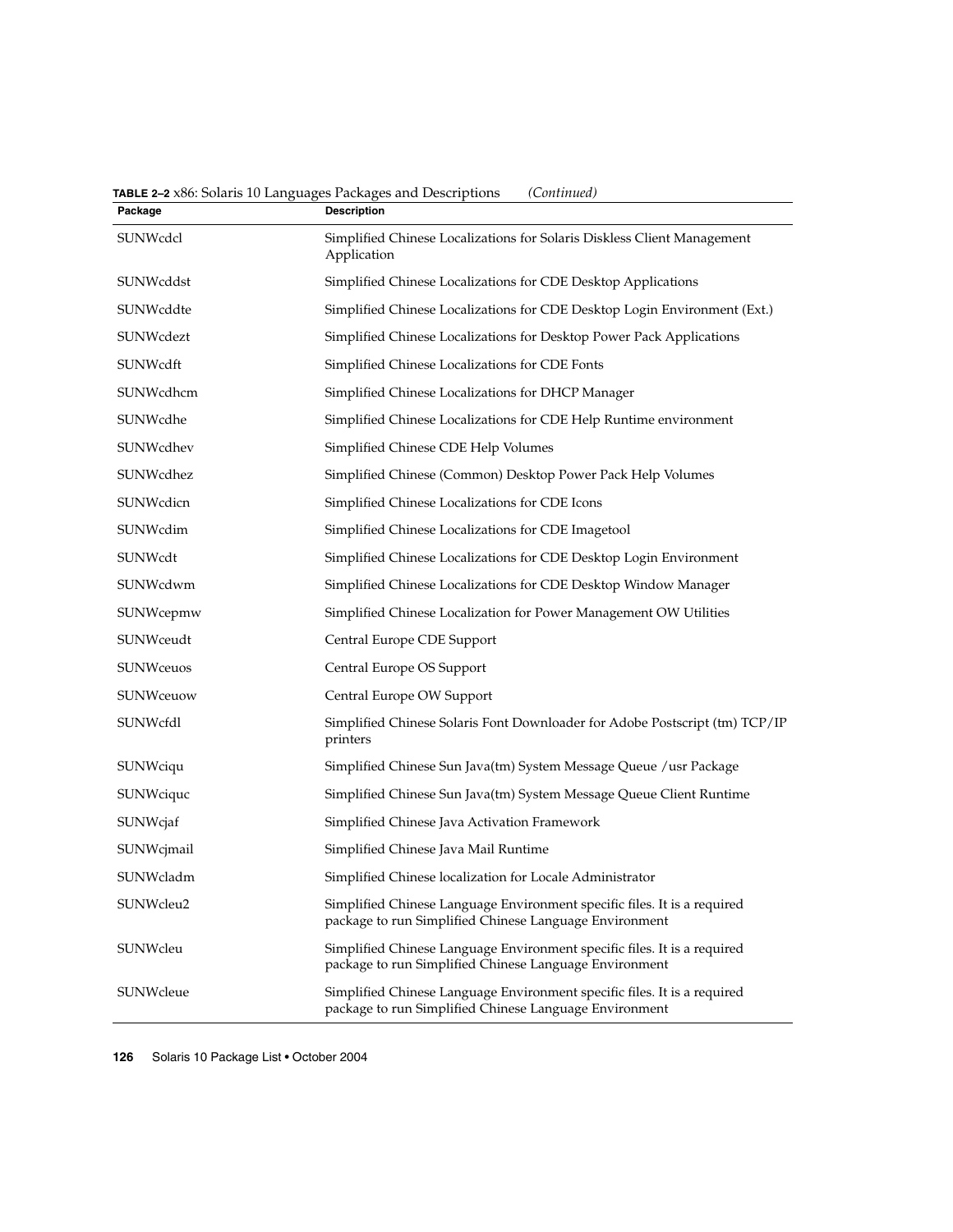**TABLE 2–2** x86: Solaris 10 Languages Packages and Descriptions *(Continued)*

| Package           | <b>Description</b>                                                                                                                                       |
|-------------------|----------------------------------------------------------------------------------------------------------------------------------------------------------|
| SUNWclyma         | Simplified Chinese Localizations for Solaris Volume Management APIs                                                                                      |
| SUNWclymg         | Simplified Chinese Localizations for Solaris Volume Management Application                                                                               |
| <b>SUNW</b> cmcon | Simplified Chinese localization for Sun Java(TM) Web Console 2.2 (Core)                                                                                  |
| SUNWcmctg         | Simplified Chinese localization for Sun Java(TM) Web Console 2.2 (Tags &<br>Components)                                                                  |
| SUNWcmga          | Simplified Chinese Solaris Management Applications                                                                                                       |
| <b>SUNWcmoz</b>   | Mozilla for Solaris(TM) - Simplified Chinese localization                                                                                                |
| SUNWcmpatchmgr    | Simplified Chinese localization for Sun Web Console Patch Manager                                                                                        |
| <b>SUNW</b> corte | Simplified Chinese (EUC) OPENLOOK Toolkits Runtime Environment<br>Package                                                                                |
| <b>SUNWcos</b>    | This package contains Simplified Chinese Language Environment specific files.<br>It is a required package to run Simplified Chinese Language Environment |
| SUNWcpdas         | Simplified Chinese Localization for tools to synchronize desktop applications<br>with the Palm Pilot PDA                                                 |
| SUNWcpprou        | Simplified Chinese localization for PatchPro core functionality (Usr)                                                                                    |
| SUNWcreg          | Simplified Chinese Localizations for Solaris User Registration                                                                                           |
| SUNWcrmui         | Simplified Chinese Resource Management for Solaris                                                                                                       |
| SUNWcsadl         | Simplified Chinese Localizations for Solstice Admintool launcher and<br>associated libraries.                                                            |
| SUNWcscgu         | Simplified Chinese Solaris Smart Card Administration - Grahical User<br>Interface component                                                              |
| <b>SUNWcsfw</b>   | Simplified Chinese localization for freeware message                                                                                                     |
| SUNWcsmc          | Simplified Chinese Solaris Management Console 2.1                                                                                                        |
| SUNWctltk         | Simplified Chinese ToolTalk Runtime Package Package                                                                                                      |
| <b>SUNWcttf</b>   | Simplified Chinese (EUC) True Type Fonts                                                                                                                 |
| SUNWcttfe         | Simplified Chinese (EUC) True Type Fonts                                                                                                                 |
| SUNWcudc          | Simplified Chinese Localizations for User Defined Character tool for Solaris<br>CDE environment                                                          |
| SUNWcufnt         | Simplified Chinese (UTF-8) X Windows Platform required Fonts                                                                                             |
| SUNWcwbc          | Simplified Chinese Localisations for Solaris WBEM Services                                                                                               |
| SUNWcwdev         | Simplified Chinese Localizations for Solaris WBEM Services                                                                                               |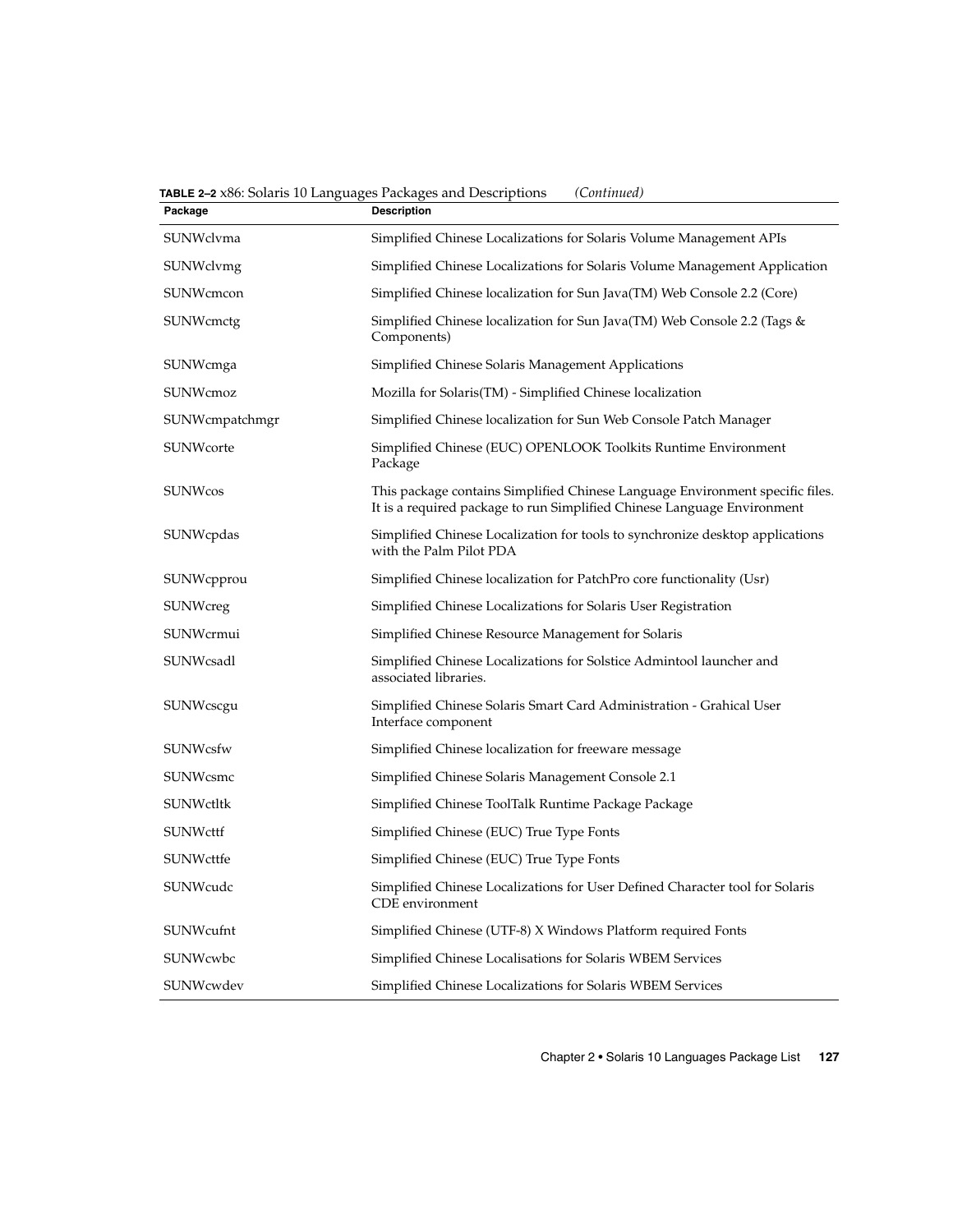**TABLE 2–2** x86: Solaris 10 Languages Packages and Descriptions *(Continued)*

| Package          | <b>Description</b>                                                                                               |
|------------------|------------------------------------------------------------------------------------------------------------------|
| SUNWcwsr2        | Simplified Chinese Localizations for Solaris Product Registry                                                    |
| <b>SUNWcwsrv</b> | Simplified Chinese Localizations for Solaris Product Registry Viewer                                             |
| <b>SUNWcxe</b>   | Simplified Chinese X Windows Platform Software Package                                                           |
| SUNWcxfnt        | Simplified Chinese (EUC) X Windows Platform Required Fonts                                                       |
| <b>SUNWcxman</b> | Simplified Chinese (EUC) X Windows Online User Man Pages Package                                                 |
| SUNWcxplt        | Simplified Chinese X Windows Platform Software Package                                                           |
| SUNWcxwsvr       | X Window System Screen Saver/Locker Localization Files for Simplified<br>Chinese Locale                          |
| SUNWddcl         | Diskless Client Management Application German Localization                                                       |
| SUNWddhcm        | German Localizations for DHCP Manager                                                                            |
| SUNWdebas        | German localization for CDE application basic runtime environment                                                |
| SUNWdedis        | German localization for Software used to perform system administration tasks                                     |
| SUNWdedma        | German localization for Software used to perform system administration tasks                                     |
| SUNWdedst        | German localization for CDE Desktop Applications                                                                 |
| SUNWdedte        | German localization for Solaris Desktop Login Environment                                                        |
| SUNWdehe         | German localization for CDE Help Runtime environment                                                             |
| SUNWdehed        | German localization for CDE Help Developer Environment                                                           |
| SUNWdehev        | German localization for CDE Help Volumes                                                                         |
| SUNWdehez        | German localization for Desktop Power Pack Help Volumes                                                          |
| SUNWdeim         | German localization for Solaris CDE Image Viewer                                                                 |
| SUNWdeiso1       | German ISO8859-1 OS Support                                                                                      |
| SUNWdelu         | German localization for Live Upgrade                                                                             |
| SUNWdemoz        | Mozilla for Solaris(TM) - German localization                                                                    |
| SUNWdeos         | German ON message files                                                                                          |
| SUNWdepmw        | German localization for Power Management OW Utilities                                                            |
| SUNWdereg        | German localization for Solaris User Registration prompts at desktop login for<br>user registration information. |
| SUNWdesmc        | German Solaris Management Console 2.1                                                                            |
| SUNWdespl        | Spell Checking Engine - German Dictionary                                                                        |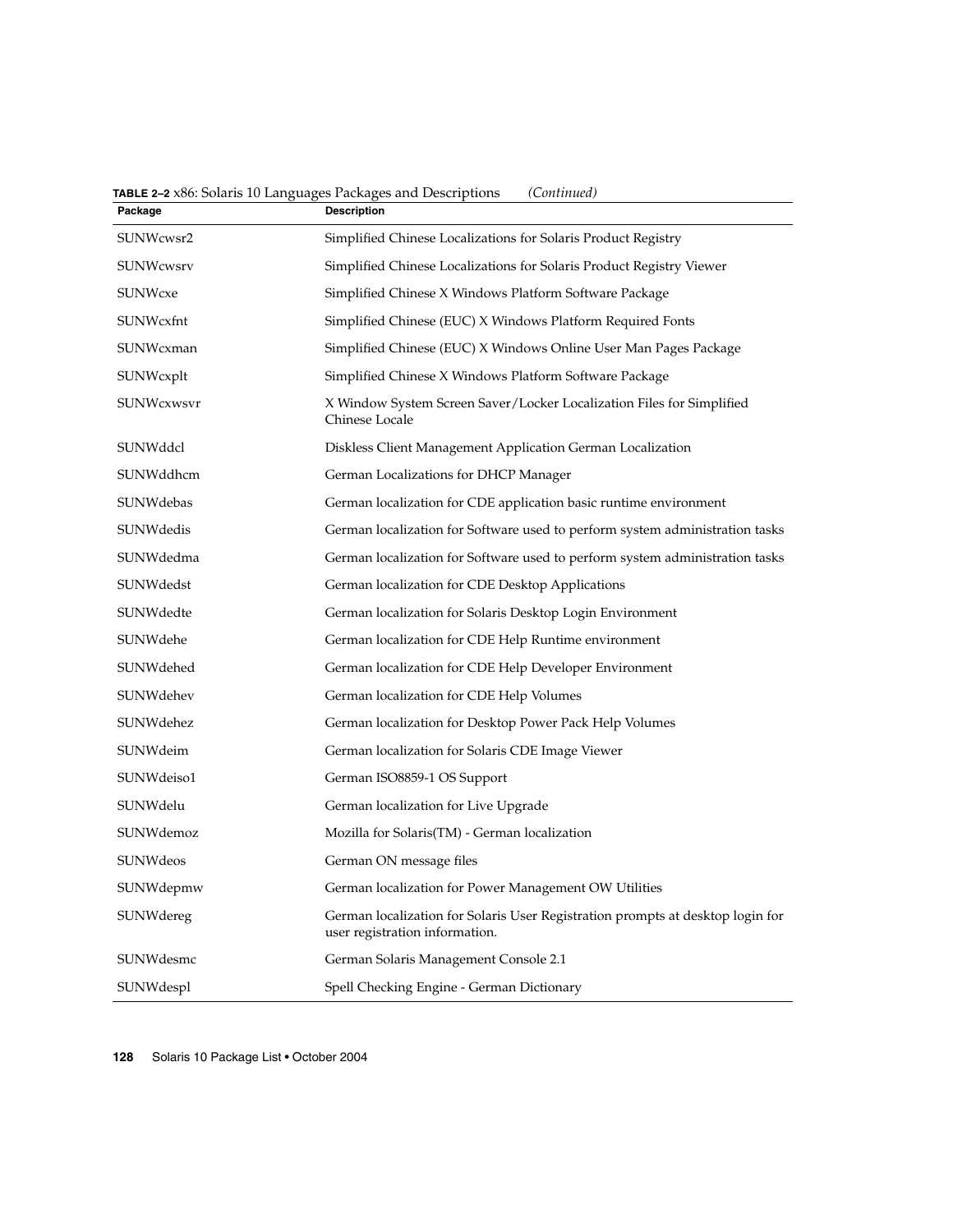**TABLE 2–2** x86: Solaris 10 Languages Packages and Descriptions *(Continued)*

| Package        | <b>Description</b>                                                                                                                                      |
|----------------|---------------------------------------------------------------------------------------------------------------------------------------------------------|
| SUNWdewbc      | German Localizations for Solaris WBEM Services                                                                                                          |
| SUNWdewm       | German localization for CDE Desktop Window Manager                                                                                                      |
| SUNWdews2      | German localization for Solaris Product Registry & Web Start runtime support                                                                            |
| SUNWdewsy      | German localization for Solaris Product Registry Viewer                                                                                                 |
| SUNWdexwsvr    | X Window System Screen Saver/Locker Localization Files for German Locale                                                                                |
| SUNWdfdl       | German localization for the Font Downloader                                                                                                             |
| SUNWdladm      | German localization for Locale Administrator                                                                                                            |
| SUNWdlyma      | German Localizations for Solaris Volume Management APIs                                                                                                 |
| SUNWdlvmg      | German Localizations for Solaris Volume Management Application                                                                                          |
| SUNWdmcon      | German localization for Sun Java(TM) Web Console 2.2 (Core)                                                                                             |
| SUNWdmctg      | German localization for Sun Java(TM) Web Console 2.2 (Tags & Components)                                                                                |
| SUNWdmgp       | German Solaris Management Applications                                                                                                                  |
| SUNWdmpatchmgr | German localization for Sun Web Console Patch Manager                                                                                                   |
| SUNWdorte      | German localization for OPEN LOOK toolkits runtime environment                                                                                          |
| SUNWdpdas      | German localization for tools to synchronize desktop applications with the<br>Palm Pilot PDA                                                            |
| SUNWdpprou     | German localization for PatchPro core functionality (Usr)                                                                                               |
| SUNWdrmui      | German Resource Management for Solaris                                                                                                                  |
| SUNWdsadl      | German localization for Solstice launcher and associated libraries                                                                                      |
| SUNWdscgu      | German localization for Solaris Smart Card Administration - Grahical User<br>Interface component                                                        |
| SUNWdsfw       | German localization for freeware message                                                                                                                |
| SUNWdtltk      | German localization for ToolTalk binaries and shared libraries needed for<br>Common Desktop Environment (CDE), OpenWindows, and all ToolTalk<br>clients |
| SUNWdwacx      | German localization for AccessX client program                                                                                                          |
| SUNWdwdev      | German Localizations for Sun WBEM SDK resources                                                                                                         |
| SUNWdxplt      | German X Windows platform software                                                                                                                      |
| SUNWedcl       | Spanish Localizations for Solaris Diskless Client Management Application                                                                                |
| SUNWedhcm      | Spanish Localizations for DHCP Manager                                                                                                                  |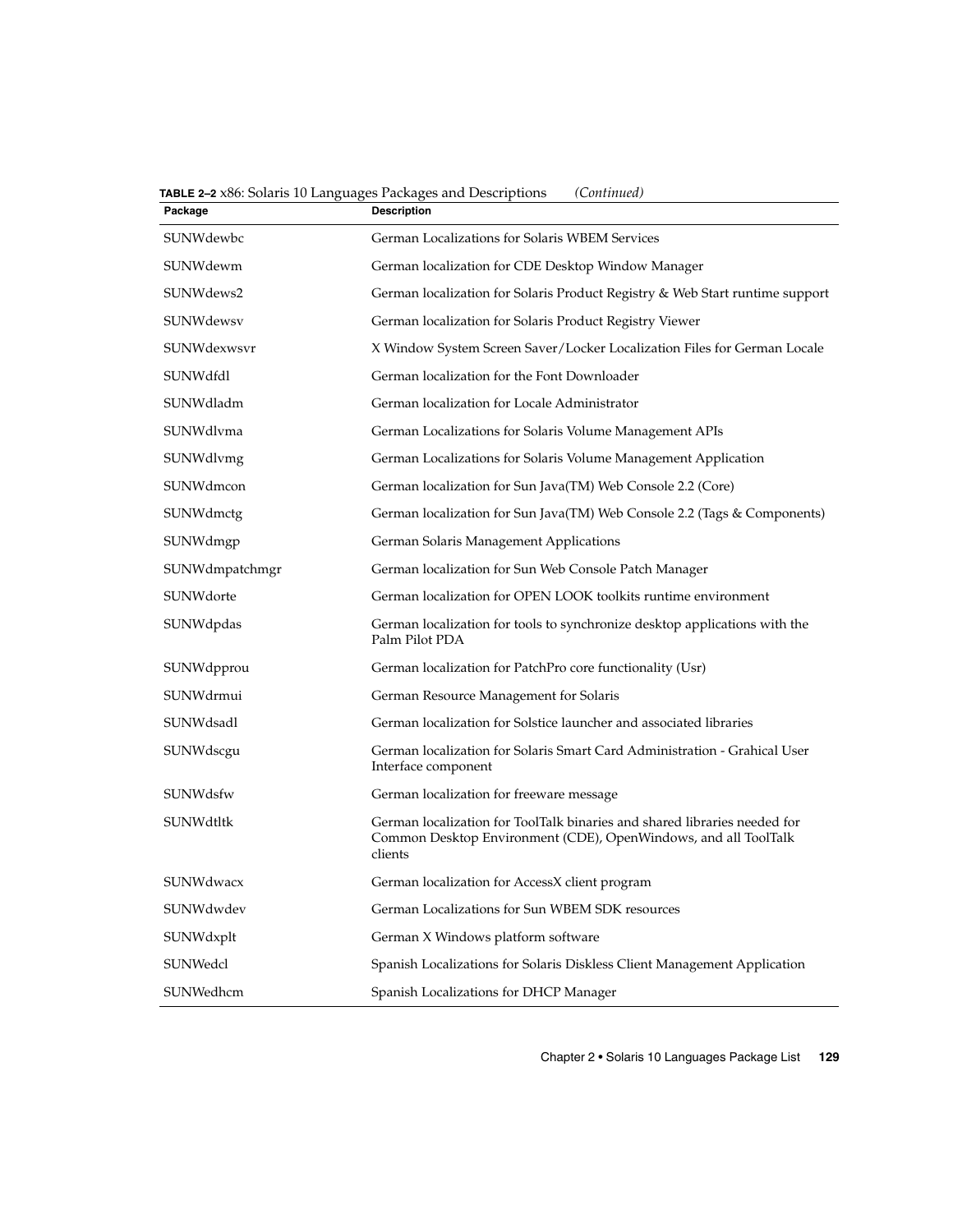**TABLE 2–2** x86: Solaris 10 Languages Packages and Descriptions *(Continued)*

| Package          | <b>Description</b>                                                                                |
|------------------|---------------------------------------------------------------------------------------------------|
| SUNWeeudt        | Eastern Europe CDE Support                                                                        |
| <b>SUNWeeuos</b> | Eastern Europe OS Support                                                                         |
| SUNWeeuow        | Eastern Europe OW Support                                                                         |
| SUNWefdl         | Spanish localization for the Font Downloader                                                      |
| SUNWeladm        | Spanish localization for Locale Administrator                                                     |
| SUNWelvma        | Spanish Localizations for Solaris Volume Management APIs                                          |
| SUNWelvmg        | Spanish Localizations for Solaris Volume Management Application                                   |
| <b>SUNWemcon</b> | Spanish localization for Sun Java(TM) Web Console 2.2 (Core)                                      |
| SUNWemctg        | Spanish localization for Sun Java(TM) Web Console 2.2 (Tags & Components)                         |
| SUNWemgp         | Spanish Solaris Management Applications                                                           |
| SUNWempatchmgr   | Spanish localization for Sun Web Console Patch Manager                                            |
| <b>SUNWeorte</b> | Spanish localization for OPEN LOOK toolkits runtime environment                                   |
| SUNWepdas        | Spanish localization for tools to synchronize desktop applications with the<br>Palm Pilot PDA     |
| SUNWepprou       | Spanish localization for PatchPro core functionality (Usr)                                        |
| SUNWermui        | Spanish Resource Management for Solaris                                                           |
| SUNWesadl        | Spanish localization for Solstice launcher and associated libraries.                              |
| <b>SUNWesbas</b> | Spanish localization for CDE application basic runtime environment                                |
| SUNWescgu        | Spanish localization for Solaris Smart Card Administration - Grahical User<br>Interface component |
| SUNWesdis        | Spanish localization for Software used to perform system administration tasks                     |
| SUNWesdma        | Spanish localization for Software used to perform system administration tasks                     |
| SUNWesdst        | Spanish localization for CDE Desktop Applications                                                 |
| SUNWesdte        | Spanish localization for Solaris Desktop Login Environment                                        |
| <b>SUNWesfw</b>  | Spanish localization for freeware message                                                         |
| SUNWeshe         | Spanish localization for CDE Help Runtime environment                                             |
| SUNWeshed        | Spanish localization for CDE Help Developer Environment                                           |
| SUNWeshev        | Spanish localization for CDE Help Volumes                                                         |
| SUNWeshez        | Spanish localization for Desktop Power Pack Help Volumes                                          |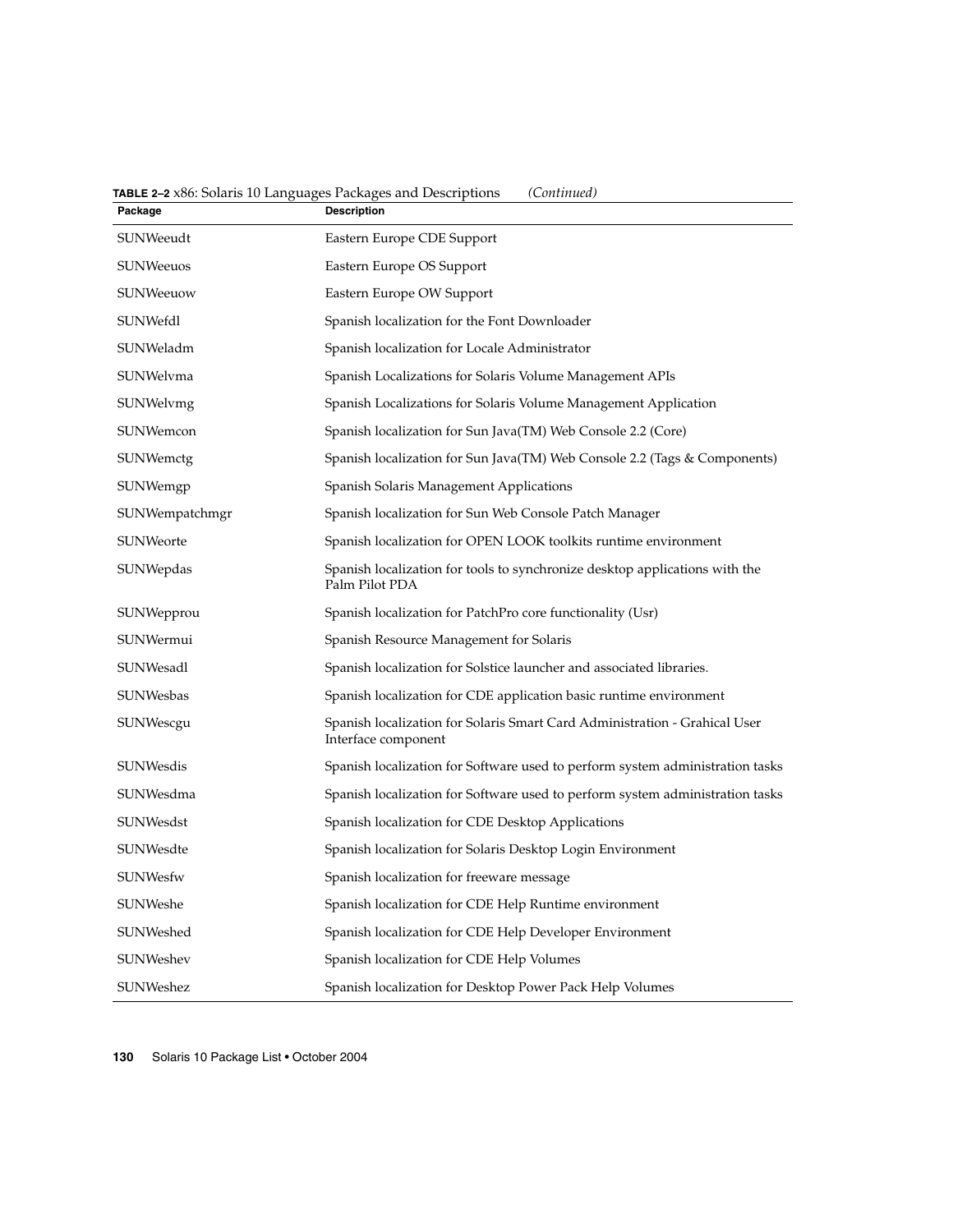**TABLE 2–2** x86: Solaris 10 Languages Packages and Descriptions *(Continued)* **Description** SUNWesim Spanish localization for Solaris CDE Image Viewer SUNWesiso1 Spanish ISO8859-1 OS Support SUNWeslu Spanish localization for Live Upgrade SUNWesmoz Mozilla for Solaris(TM) - Spanish localization SUNWesos Spanish ON message files SUNWespmw Spanish localization for Power Management OW Utilities SUNWesreg Spanish localization for Solaris User Registration prompts at desktop login for user registration information. SUNWessmc Spanish Solaris Management Console 2.1 SUNWesspl Sunnesspl Spell Checking Engine - Spanish Dictionary SUNWeswbc Spanish Localizations for Solaris WBEM Services SUNWeswm Spanish localization for CDE Desktop Window Manager SUNWesws2 Spanish localization for Solaris Product Registry & Web Start runtime support SUNWeswsv Spanish localization for Solaris Product Registry Viewer SUNWesxwsvr X Window System Screen Saver/Locker Localization Files for Spanish Locale SUNWetltk Spanish localization for ToolTalk binaries and shared libraries needed for Common Desktop Environment (CDE), OpenWindows, and all ToolTalk clients SUNWeu8df American English/UTF-8 Core Desktop Files SUNWeu8os American English/UTF-8 L10N For OS Environment User Files SUNWeudba American English/UTF-8 L10N For CDE Base SUNWeudbd American English/UTF-8 L10N for CDE Dtbuilder SUNWeudda American English/UTF-8 L10N For CDE Desktop Applications SUNWeudhr American English/UTF-8 L10N for CDE Help Runtime SUNWeudhs American English/UTF-8 L10N For CDE Help Runtime SUNWeudis American English/UTF-8 L10N For CDE Icons SUNWeudiv American English/UTF-8 L10N For Desktop Image tools SUNWeudlg American English/UTF-8 L10N For CDE Desktop Login Environment SUNWeudmg American English/UTF-8 L10N For Desktop Window Manager SUNWeuezt American English/UTF-8 L10N For Desktop Power Pack Applications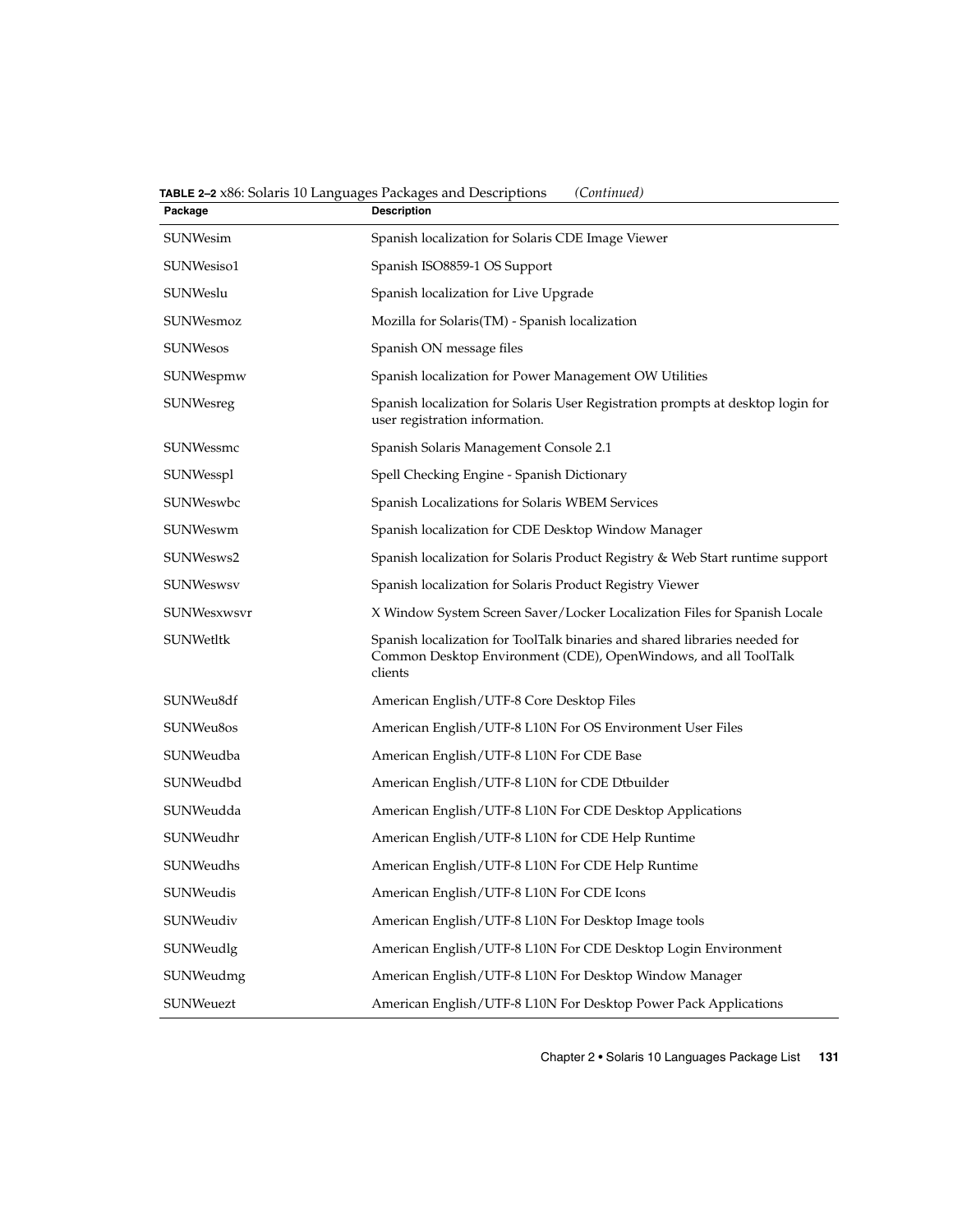**TABLE 2–2** x86: Solaris 10 Languages Packages and Descriptions *(Continued)*

| Package          | <b>Description</b>                                                                           |
|------------------|----------------------------------------------------------------------------------------------|
| SUNWeuhe         | American English/UTF-8 L10N for CDE Help End User Environment                                |
| SUNWeuhed        | American English/UTF-8 L10N for CDE Help Developer Environment                               |
| SUNWeuluf        | American English/UTF-8 L10N For Environment User Files                                       |
| <b>SUNWeusru</b> | American English/UTF-8 L10N For Solaris User Registration                                    |
| <b>SUNWewacx</b> | Spanish localization for AccessX client program                                              |
| SUNWewdev        | Spanish Localizations for Sun WBEM SDK resources                                             |
| SUNWexplt        | Spanish X Windows platform software                                                          |
| SUNWfdcl         | French Localizations for Solaris Diskless Client Management Application                      |
| <b>SUNWfdhcm</b> | French Localizations for DHCP Manager                                                        |
| SUNWffdl         | French localization for the Font Downloader                                                  |
| SUNWfladm        | French localization for Locale Administrator                                                 |
| SUNWflyma        | French Localizations for Solaris Volume Management APIs                                      |
| SUNWflvmg        | French Localizations for Solaris Volume Management Application                               |
| SUNWfmcon        | French localization for Sun Java(TM) Web Console 2.2 (Core)                                  |
| SUNWfmctg        | French localization for Sun Java(TM) Web Console 2.2 (Tags & Components)                     |
| SUNWfmgp         | French Solaris Management Applications                                                       |
| SUNWfmpatchmgr   | French localization for Sun Web Console Patch Manager                                        |
| SUNWforte        | French localization for OPEN LOOK toolkits runtime environment                               |
| SUNWfpdas        | French localization for tools to synchronize desktop applications with the Palm<br>Pilot PDA |
| SUNWfpprou       | French localization for PatchPro core functionality (Usr)                                    |
| <b>SUNWfrbas</b> | French localization for CDE application basic runtime environment                            |
| SUNWfrdis        | French localization for Software used to perform system administration tasks                 |
| SUNWfrdma        | French localization for Software used to perform system administration tasks                 |
| SUNWfrdst        | French localization for CDE Desktop Applications                                             |
| SUNWfrdte        | French localization for Solaris Desktop Login Environment                                    |
| SUNWfrhe         | French localization for CDE Help Runtime environment                                         |
| SUNWfrhed        | French localization for CDE Help Developer Environment                                       |
| SUNWfrhev        | French localization for CDE Help Volumes                                                     |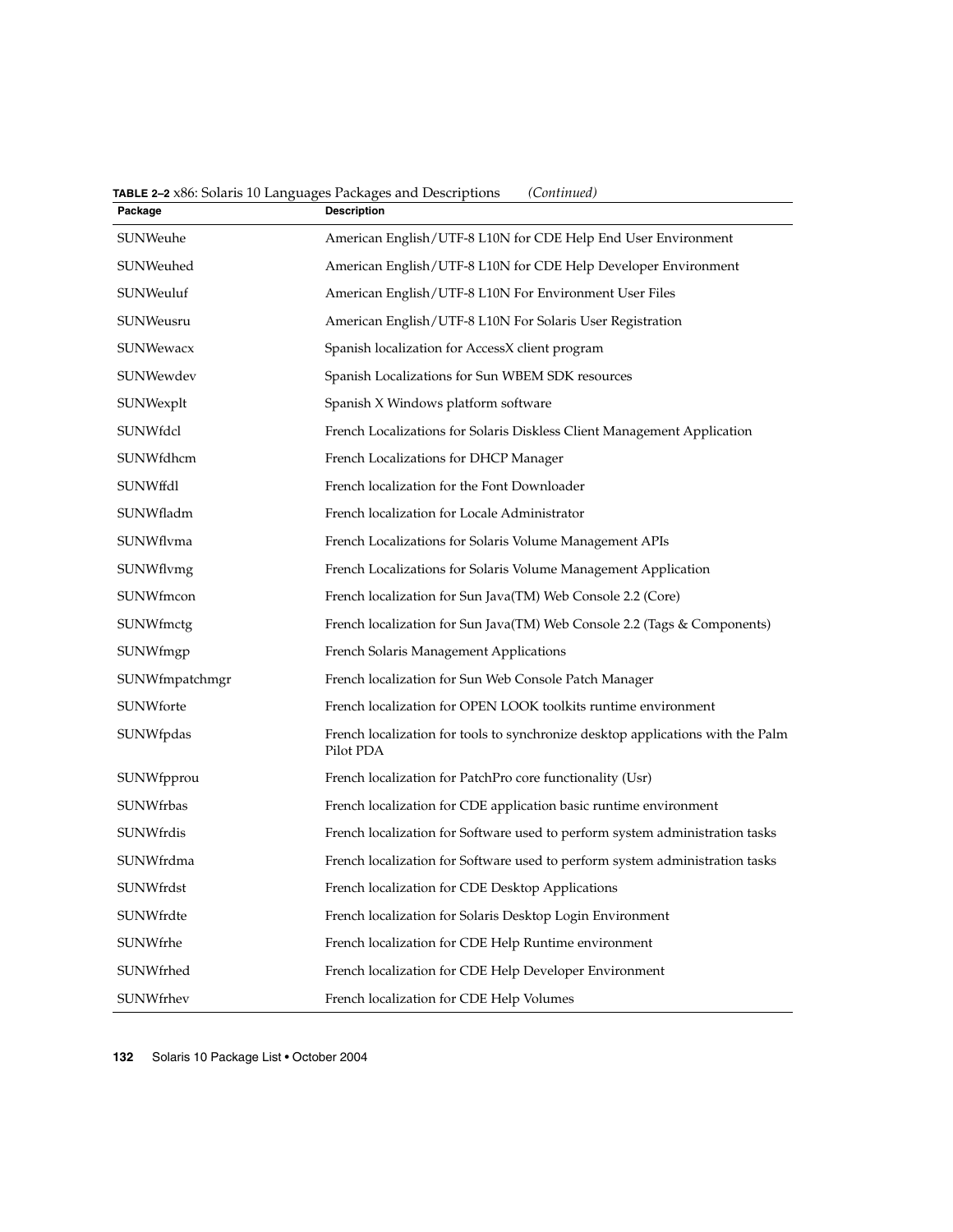| <b>ABLE 2-2</b> A00. JOINITS TO Languages I ackages and Descriptions<br>Package | $\sqrt{2}$<br><b>Description</b>                                                                                                                        |
|---------------------------------------------------------------------------------|---------------------------------------------------------------------------------------------------------------------------------------------------------|
| SUNWfrhez                                                                       | French localization for Desktop Power Pack Help Volumes                                                                                                 |
| SUNWfrim                                                                        | French localization for Solaris CDE Image Viewer                                                                                                        |
| SUNWfriso1                                                                      | French ISO8859-1 OS Support                                                                                                                             |
| SUNWfrlu                                                                        | French localization for Live Upgrade                                                                                                                    |
| SUNWfrmoz                                                                       | Mozilla for Solaris(TM) - French localization                                                                                                           |
| SUNWfrmui                                                                       | French Resource Management for Solaris                                                                                                                  |
| <b>SUNWfros</b>                                                                 | French ON message files                                                                                                                                 |
| SUNWfrpmw                                                                       | French localization for Power Management OW Utilities                                                                                                   |
| SUNWfrreg                                                                       | French localization for Solaris User Registration prompts at desktop login for<br>user registration information.                                        |
| SUNWfrsmc                                                                       | French Solaris Management Console 2.1                                                                                                                   |
| SUNWfrspl                                                                       | Spell Checking Engine - French Dictionary                                                                                                               |
| SUNWfrwbc                                                                       | French Localizations for Solaris WBEM Services                                                                                                          |
| SUNWfrwm                                                                        | French localization for CDE Desktop Window Manager                                                                                                      |
| SUNWfrws2                                                                       | French localization for Solaris Product Registry & Web Start runtime support                                                                            |
| <b>SUNWfrwsv</b>                                                                | French localization for Solaris Product Registry Viewer                                                                                                 |
| SUNWfrxwsvr                                                                     | X Window System Screen Saver/Locker Localization Files for French Locale                                                                                |
| SUNWfsadl                                                                       | French localization for Solstice launcher and associated libraries.                                                                                     |
| SUNWfscgu                                                                       | French localization for Solaris Smart Card Administration - Grahical User<br>Interface component                                                        |
| <b>SUNWfsfw</b>                                                                 | French localization for freeware message                                                                                                                |
| SUNWftltk                                                                       | French localization for ToolTalk binaries and shared libraries needed for<br>Common Desktop Environment (CDE), OpenWindows, and all ToolTalk<br>clients |
| <b>SUNWfwacx</b>                                                                | French localization for AccessX client program                                                                                                          |
| SUNWfwdev                                                                       | French Localizations for Sun WBEM SDK resources                                                                                                         |
| SUNWfxplt                                                                       | French X Windows platform software                                                                                                                      |
| SUNWgnome-l10ndocument-de                                                       | <b>GNOME</b> document files for German                                                                                                                  |
| SUNWgnome-110ndocument-es                                                       | GNOME document files for Spanish                                                                                                                        |
| SUNWgnome-<br>110ndocument-extra                                                | GNOME document files for extra languages                                                                                                                |

**TABLE 2–2** x86: Solaris 10 Languages Packages and Descriptions *(Continued)*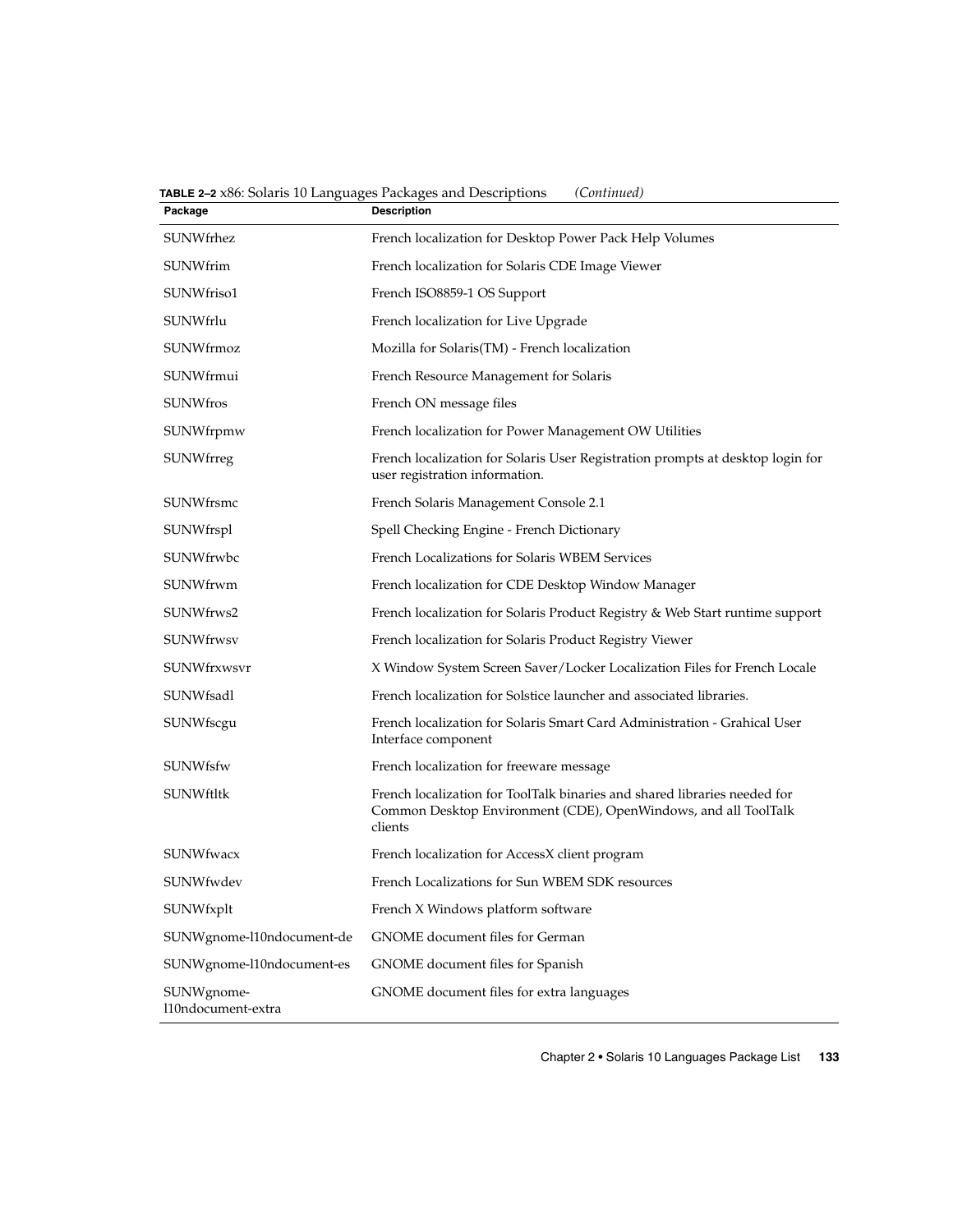## **TABLE 2–2** x86: Solaris 10 Languages Packages and Descriptions *(Continued)*

| Package                          | <b>Description</b>                                                                                                                  |
|----------------------------------|-------------------------------------------------------------------------------------------------------------------------------------|
| SUNWgnome-l10ndocument-fr        | <b>GNOME</b> document files for French                                                                                              |
| SUNWgnome-110ndocument-it        | GNOME document files for Italian                                                                                                    |
| SUNWgnome-l10ndocument-ja        | GNOME document files for Japanese                                                                                                   |
| SUNWgnome-110ndocument-ko        | GNOME document files for Korean                                                                                                     |
| SUNWgnome-110ndocument-sv        | A pre-defined minimal software configuration consisting of the minimum<br>required software for a standalone, non-networked system. |
| SUNWgnome-<br>110ndocument-zhCN  | GNOME document files for Simplified Chinese                                                                                         |
| SUNWgnome-<br>110ndocument-zhHK  | GNOME document files for Hong Kong Chinese                                                                                          |
| SUNWgnome-<br>110ndocument-zhTW  | <b>GNOME</b> document files for Traditional Chinese                                                                                 |
| SUNWgnome-110nmessages-cs        | GNOME software message files for Czech                                                                                              |
| SUNWgnome-l10nmessages-de        | GNOME software message files for German                                                                                             |
| SUNWgnome-110nmessages-es        | GNOME software message files for Spanish                                                                                            |
| SUNWgnome-<br>l10nmessages-extra | GNOME software message files for extra languages                                                                                    |
| SUNWgnome-110nmessages-fr        | GNOME software message files for French                                                                                             |
| SUNWgnome-110nmessages-hu        | GNOME software message files for Hungarian                                                                                          |
| SUNWgnome-110nmessages-it        | GNOME software message files for Italian                                                                                            |
| SUNWgnome-110nmessages-ja        | GNOME software message files for Japanese                                                                                           |
| SUNWgnome-l10nmessages-ko        | GNOME software message files for Korean                                                                                             |
| SUNWgnome-110nmessages-pl        | GNOME software message files for Polish                                                                                             |
| SUNWgnome-<br>110nmessages-ptBR  | GNOME software message files for Portugese Brazilian                                                                                |
| SUNWgnome-110nmessages-ru        | GNOME software message files for Russian                                                                                            |
| SUNWgnome-110nmessages-sv        | GNOME software message files for Swedish                                                                                            |
| SUNWgnome-<br>110nmessages-zhCN  | GNOME software message files for Simplified Chinese                                                                                 |
| SUNWgnome-<br>110nmessages-zhHK  | GNOME software message files for Hong Kong Chinese                                                                                  |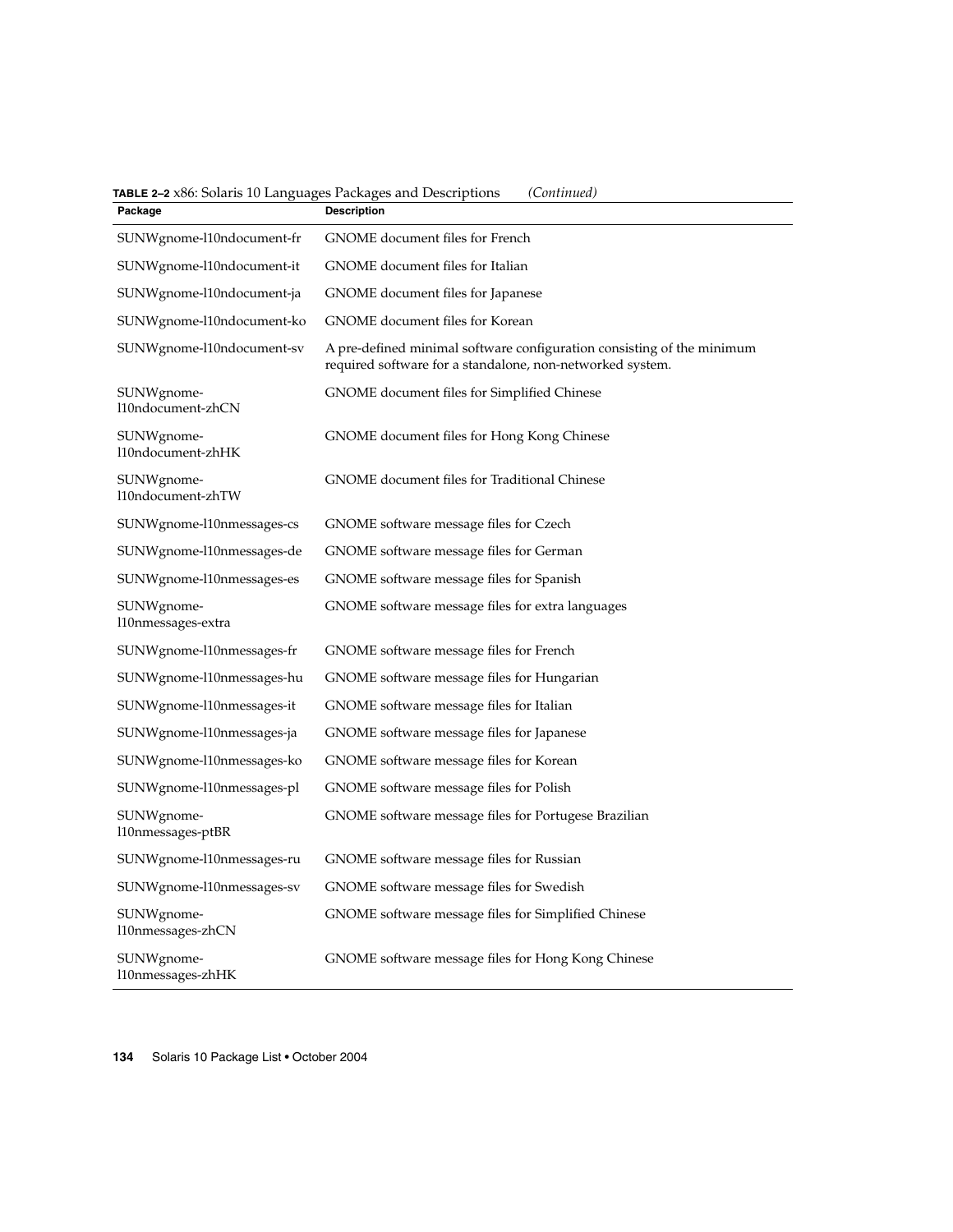**TABLE 2–2** x86: Solaris 10 Languages Packages and Descriptions *(Continued)* **Description** SUNWgnomel10nmessages-zhTW GNOME software message files for Traditional Chinese SUNWgttf Simplified Chinese (GBK) True Type Fonts SUNWgttfe Simplified Chinese (GBK) True Type Fonts SUNWgxfnt Simplified Chinese (GBK) X Windows Platform required Fonts SUNWhacx Traditional Chinese AccessX client program SUNWhadis Traditional Chinese Localizations for install. SUNWhadma Traditional Chinese Localizations for Software used to perform system administration tasks. Admintool requires both this and SUNWhadis packages for Traditional Chinese localization. SUNWhdab Traditional Chinese Localizations for CDE Desktop Application Builder SUNWhdbas Traditional Chinese Localizations for CDE Base functionality SUNWhdcl Traditional Chinese Localizations for Solaris Diskless Client Management Application SUNWhddst Traditional Chinese Localizations for CDE Desktop Applications SUNWhddte Traditional Chinese Localizations for CDE Desktop Login Environment (Ext.) SUNWhdezt Traditional Chinese Localizations for Desktop Power Pack Applications SUNWhdft Traditional Chinese Localizations for CDE Fonts SUNWhdhcm Traditional Chinese Localizations for DHCP Manager SUNWhdhe Traditional Chinese Localizations for CDE Help Runtime environment SUNWhdhev Traditional Chinese CDE Help Volumes SUNWhdhez Traditional Chinese (Common) Localizations for Desktop Power Pack Help Volumes SUNWhdicn Traditional Chinese Localizations for CDE Icons SUNWhdim Traditional Chinese Localizations for CDE Imagetool SUNWhdt Traditional Chinese Localizations for CDE Desktop Login Environment SUNWhdwm Traditional Chinese Localizations for CDE Desktop Window Manager SUNWhepmw Traditional Chinese Localization for Power Management OW Utilities SUNWhfdl Traditional Chinese Solaris Font Downloader for Adobe Postscript (tm) TCP/IP printers SUNWhimoz Mozilla for Solaris(TM) - Hindi localization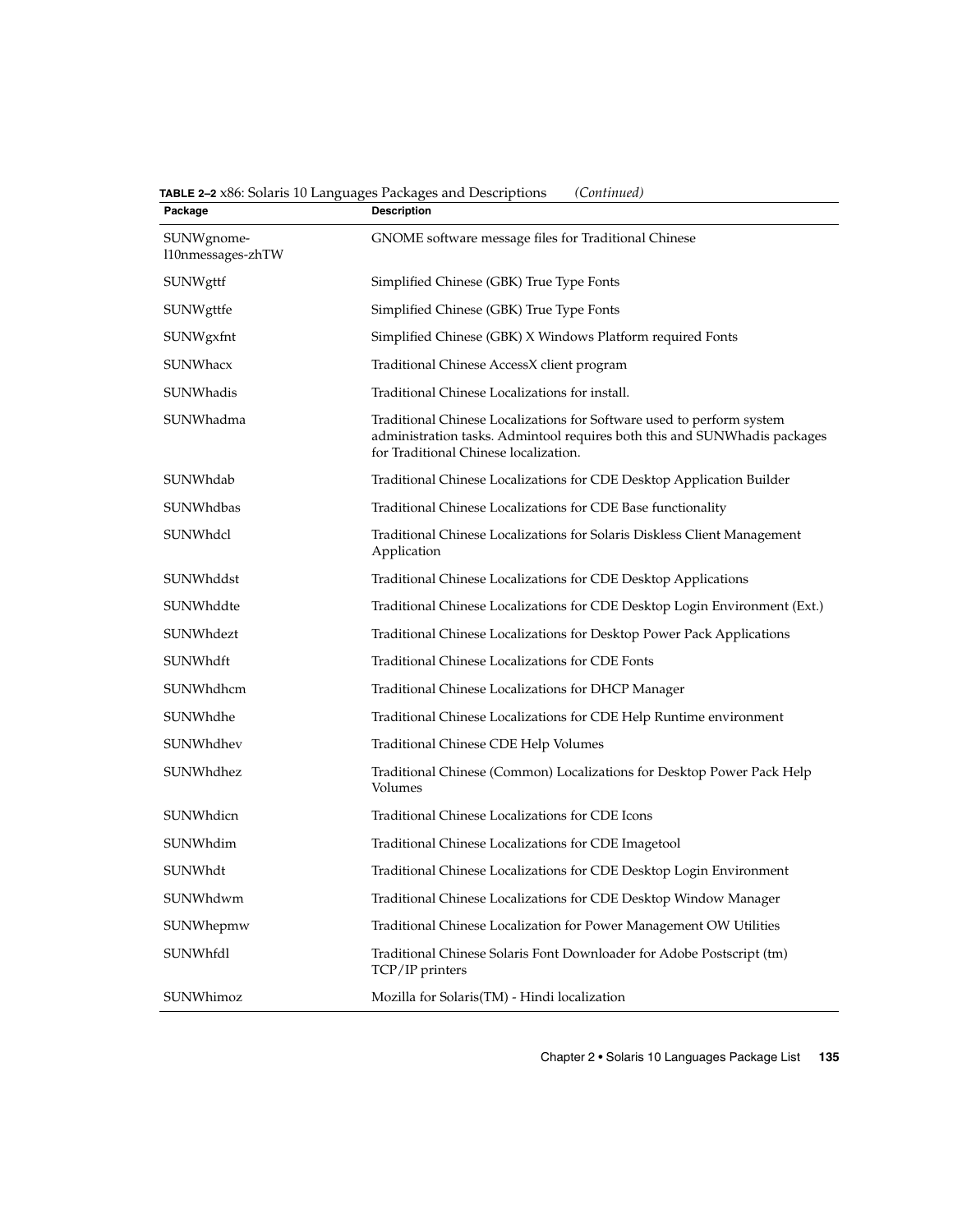| Package     | <b>Description</b>                                                                                                                                              |
|-------------|-----------------------------------------------------------------------------------------------------------------------------------------------------------------|
| SUNWhkdcl   | Traditional Chinese (Hong Kong) Localizations for Solaris Diskless Client<br>Management Application                                                             |
| SUNWhkdt    | Traditional Chinese (Hong Kong) Localizations for CDE Desktop Login<br>Environment                                                                              |
| SUNWhkeue   | Traditional Chinese (Hong Kong) Language Environment specific files. It is a<br>required package to run Traditional Chinese (Hong Kong) Language<br>Environment |
| SUNWhkezt   | Traditional Chinese (Hong Kong) Language Environment specific files. It is a<br>required package to run Traditional Chinese (Hong Kong) Language<br>Environment |
| SUNWhkfnt   | Traditional Chinese (Hong Kong) X Windows Platform required Fonts Package                                                                                       |
| SUNWhkleu   | Traditional Chinese (Hong Kong) Language Environment specific files.                                                                                            |
| SUNWhklymg  | Traditional Chinese (Hong Kong) Localizations for Solaris Volume<br>Management Application                                                                      |
| SUNWhkmga   | Traditional Chinese (Hong Kong) Solaris Management Applications                                                                                                 |
| SUNWhkplt   | Traditional Chinese (Hong Kong) X Windows Platform Software Package                                                                                             |
| SUNWhkrmui  | Traditional Chinese (Hong Kong) Resource Management for Solaris                                                                                                 |
| SUNWhksmc   | Traditional Chinese (Hong Kong) Solaris Management Console 2.1                                                                                                  |
| SUNWhkttf   | Traditional Chinese Hong Kong Supplementary Character Set True Type Fonts<br>Package                                                                            |
| SUNWhkxe    | Traditional Chinese(Hong Kong) X Windows Platform Software Package                                                                                              |
| SUNWhkxwsvr | X Window System Screen Saver/Locker Localization Files for Traditional<br>Chinese (Hong Kong) Locale                                                            |
| SUNWhladm   | Traditional Chinese localization for Locale Administrator                                                                                                       |
| SUNWhleu2   | Traditional Chinese Language Environment specific files part 2. It is a required<br>package to run Traditional Chinese Language Environment                     |
| SUNWhleu    | Traditional Chinese Language Environment specific files. It is a required<br>package to run Traditional Chinese Language Environment                            |
| SUNWhleue   | Traditional Chinese Language Environment specific files. It is a required<br>package to run Traditional Chinese Language Environment                            |
| SUNWhlvma   | Traditional Chinese Localizations for Solaris Volume Management APIs                                                                                            |
| SUNWhlymg   | Traditional Chinese Localizations for Solaris Volume Management Application                                                                                     |
| SUNWhmcon   | Traditional Chinese localization for Sun Java(TM) Web Console 2.2 (Core)                                                                                        |

**TABLE 2–2** x86: Solaris 10 Languages Packages and Descriptions *(Continued)*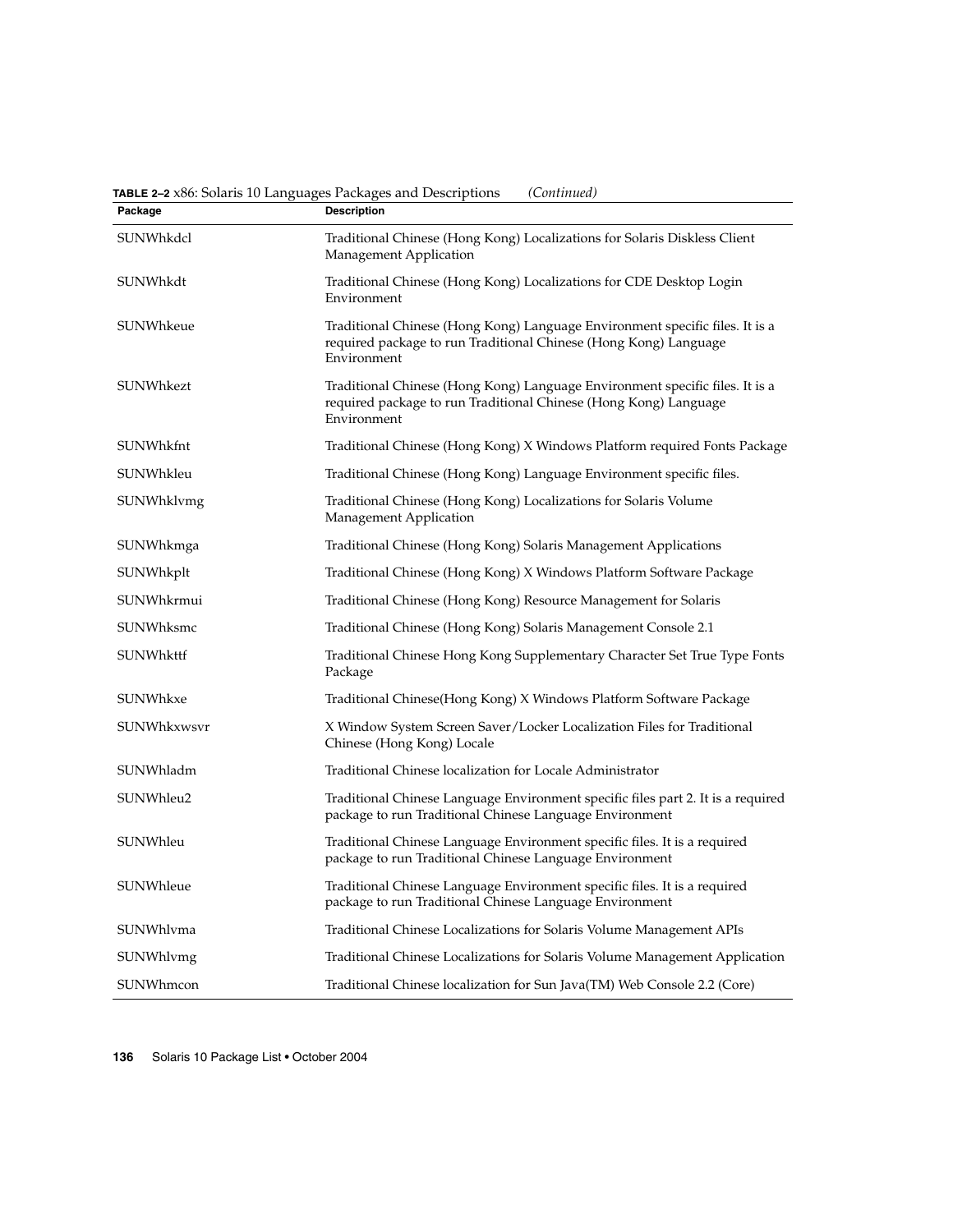**TABLE 2–2** x86: Solaris 10 Languages Packages and Descriptions *(Continued)* **Description** SUNWhmctg Traditional Chinese localization for Sun Java(TM) Web Console 2.2 (Tags & Components) SUNWhmga Traditional Chinese Solaris Management Applications SUNWhmoz Mozilla for Solaris(TM) - Traditional Chinese localization SUNWhmpatchmgr Traditional Chinese localization for Sun Web Console Patch Manager SUNWhorte Traditional Chinese OPENLOOK Toolkits Runtime Environment Package SUNWhos This package contains Traditional Chinese Language Environment specific files. It is a required package to run Traditional Chinese Language Environment SUNWhpdas Traditional Chinese Localization for tools to synchronize desktop applications with the Palm Pilot PDA SUNWhpprou Traditional Chinese localization for PatchPro core functionality (Usr) SUNWhreg Traditional Chinese Localizations for Solaris User Registration SUNWhrmui Traditional Chinese Resource Management for Solaris SUNWhsadl Traditional Chinese Localizations for Solstice Admintool launcher and associated libraries. SUNWhscgu Traditional Chinese Solaris Smart Card Administration - Grahical User Interface component SUNWhsfw Traditional Chinese localization for freeware message SUNWhsmc Traditional Chinese Solaris Management Console 2.1 SUNWhtltk Traditional Chinese ToolTalk Runtime Package Package SUNWhttf Traditional Chinese True Type Fonts Package SUNWhttfe Traditional Chinese True Type optional Fonts Package Extension SUNWhudc Traditional Chinese Localizations for User Defined Character tool for Solaris CDE environment SUNWhufnt Traditional Chinese (UTF-8) X Windows Platform required Fonts SUNWhwbc Traditional Chinese Localisations for Solaris WBEM Services SUNWhwdev Traditional Chinese Localizations for Solaris WBEM Services SUNWhwsr2 Traditional Chinese Localizations for Solaris Product Registry SUNWhwsrv Traditional Chinese Localizations for Solaris Product Registry Viewer SUNWhxe Traditional Chinese X Windows Platform Software Package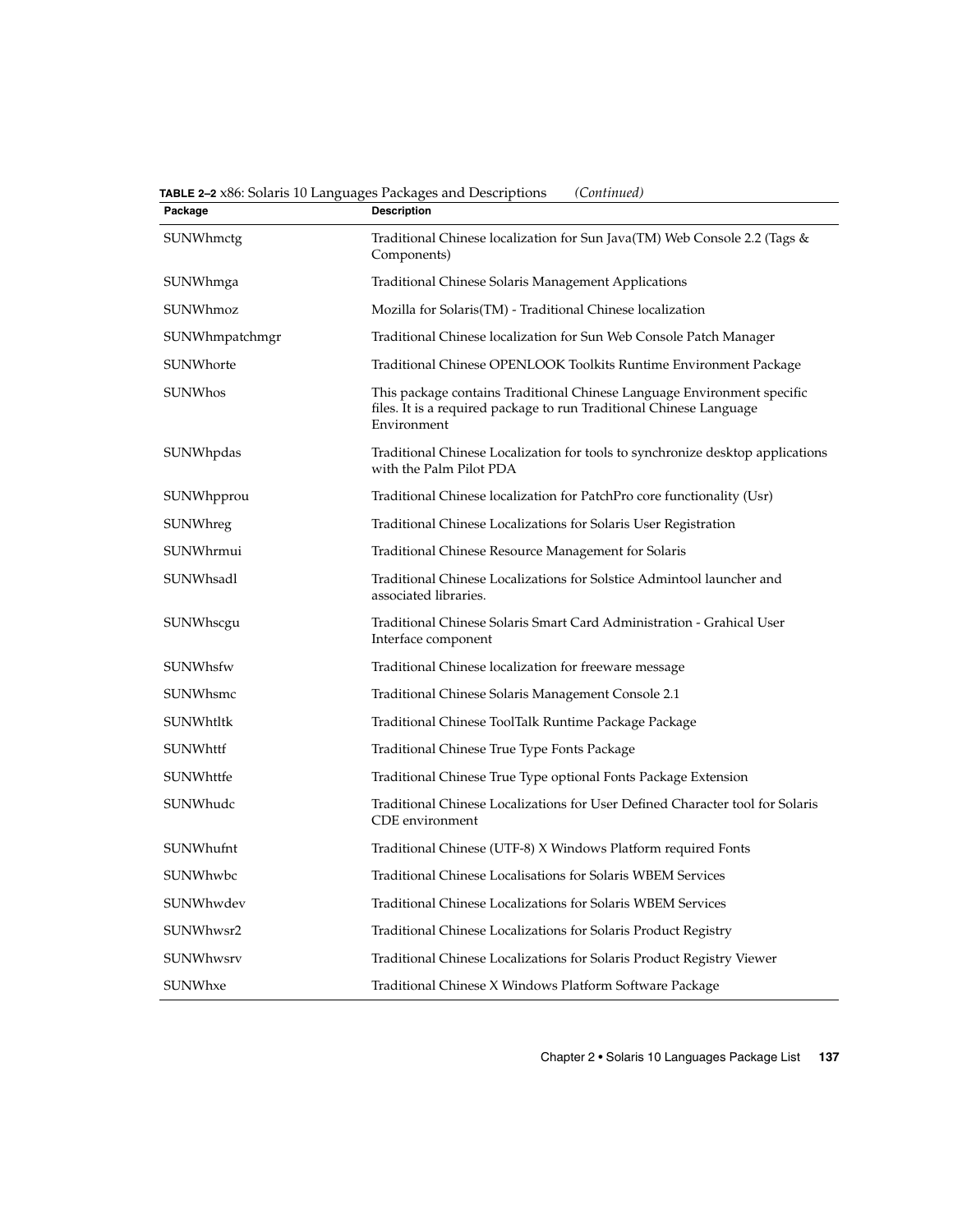**TABLE 2–2** x86: Solaris 10 Languages Packages and Descriptions *(Continued)*

| Package              | <b>Description</b>                                                                                                              |
|----------------------|---------------------------------------------------------------------------------------------------------------------------------|
| SUNWhxfnt            | Traditional Chinese X Windows Platform required Fonts Package                                                                   |
| <b>SUNWhxman</b>     | Traditional Chinese X Windows Online User Man Pages Package                                                                     |
| SUNWhxplt            | Traditional Chinese X Windows Platform Software Package                                                                         |
| SUNWhxwsvr           | X Window System Screen Saver/Locker Localization Files for Traditional<br>Chinese Locale                                        |
| SUNWi13cs            | X11 ISO8859-13 Codeset Support                                                                                                  |
| SUNWi15cs            | X11 ISO8859-15 Codeset Support                                                                                                  |
| SUNWi1cs             | X11 ISO8859-1 Codeset Support                                                                                                   |
| SUNWi2cs             | X11 ISO8859-2 Codeset Support                                                                                                   |
| SUNW <sub>i5cs</sub> | X11 ISO8859-5 Codeset Support                                                                                                   |
| SUNWi7cs             | X11 ISO8859-7 Codeset Support                                                                                                   |
| SUNWi9cs             | X11 ISO8859-9 Codeset Support                                                                                                   |
| SUNWidcl             | Italian Localizations for Solaris Diskless Client Management Application                                                        |
| SUNWidhcm            | Italian Localizations for DHCP Manager                                                                                          |
| SUNWifdl             | Italian localization for the Font Downloader                                                                                    |
| SUNWiiimr            | Internet/Intranet Input Method Framework (Root)                                                                                 |
| SUNWiiimu            | Internet/Intranet Input Method Framework (Usr)                                                                                  |
| SUNWiladm            | Italian localization for Locale Administrator                                                                                   |
| SUNWilvma            | Italian Localizations for Solaris Volume Management APIs                                                                        |
| SUNWilvmg            | Italian Localizations for Solaris Volume Management Application                                                                 |
| <b>SUNWimcon</b>     | Italian localization for Sun Java(TM) Web Console 2.2 (Core)                                                                    |
| SUNWimctg            | Italian localization for Sun Java(TM) Web Console 2.2 (Tags & Components)                                                       |
| SUNWimgp             | Italian Solaris Management Applications                                                                                         |
| SUNWimpatchmgr       | Italian localization for Sun Web Console Patch Manager                                                                          |
| SUNWindt             | Indic Localizations for CDE Desktop Login Environment                                                                           |
| SUNWinfnt            | Indic (UTF-8) X Windows Platform required Fonts                                                                                 |
| SUNWinleu            | Indic package contains Indic Language Environment specific files. It is a<br>required package to run Indic Language Environment |
| SUNWinplt            | Indic X Windows Platform Software Package                                                                                       |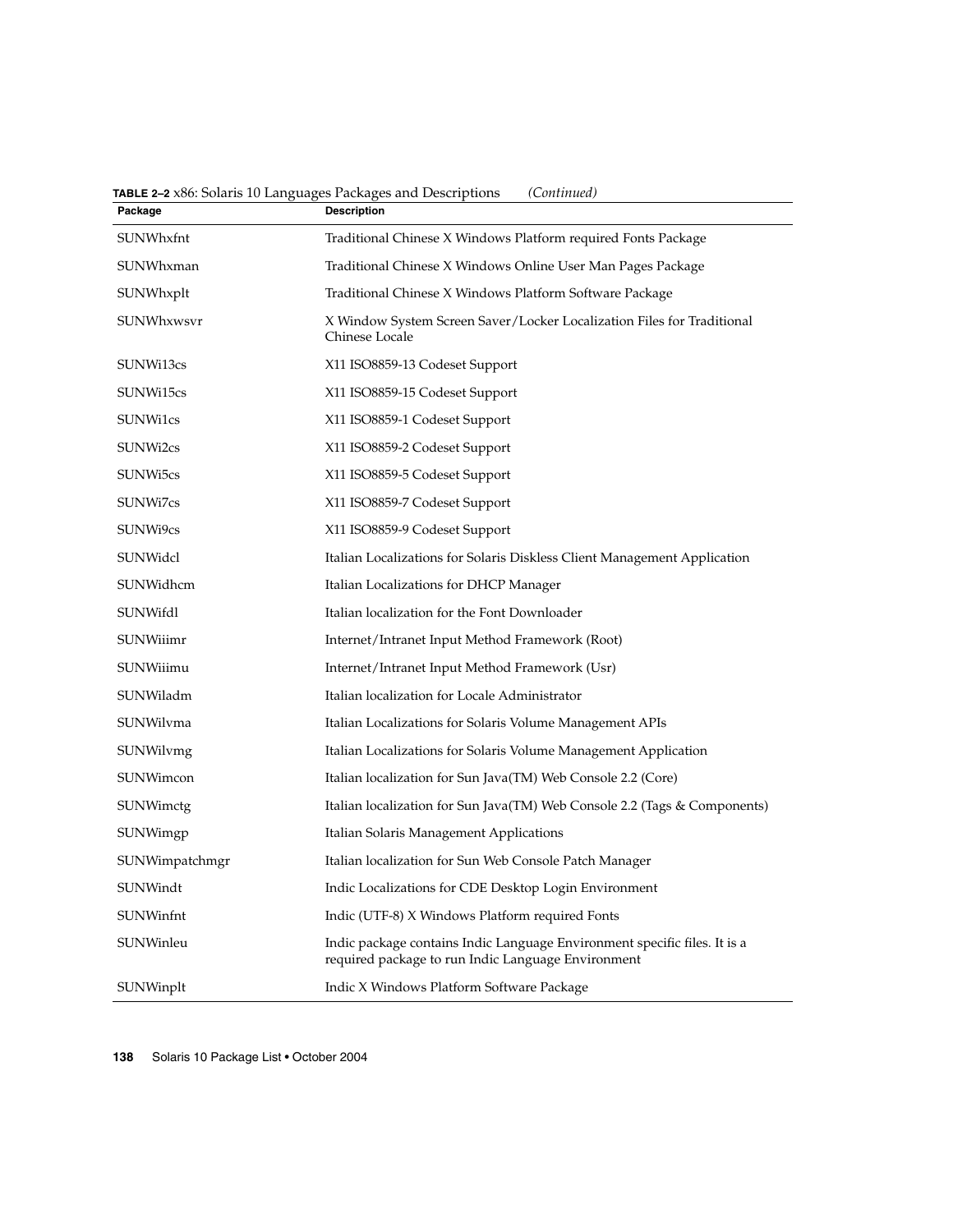**TABLE 2–2** x86: Solaris 10 Languages Packages and Descriptions *(Continued)* **Description** SUNWinttf Indic True Type Fonts SUNWiorte Italian localization for OPEN LOOK toolkits runtime environment SUNWipdas Italian localization for tools to synchronize desktop applications with the Palm Pilot PDA SUNWipprou Italian localization for PatchPro core functionality (Usr) SUNWirmui Italian Resource Management for Solaris SUNWisadl Italian localization for Solstice launcher and associated libraries. SUNWiscgu **Italian localization for Solaris Smart Card Administration - Grahical User** Interface component SUNWisfw Italian localization for freeware message SUNWitbas Italian localization for CDE application basic runtime environment SUNWitdis Italian localization for Software used to perform system administration tasks SUNWitdma Italian localization for Software used to perform system administration tasks SUNWitdst Italian localization for CDE Desktop Applications SUNWitdte Italian localization for Solaris Desktop Login Environment SUNWithe Italian localization for CDE Help Runtime environment SUNWithed Italian localization for CDE Help Developer Environment SUNWithev Italian localization for CDE Help Volumes SUNWithez Italian localization for Desktop Power Pack Help Volumes SUNWitim Italian localization for Solaris CDE Image Viewer SUNWitiso1 Italian ISO8859-1 OS Support SUNWitltk Italian localization for ToolTalk binaries and shared libraries needed for Common Desktop Environment (CDE), OpenWindows, and all ToolTalk clients SUNWitlu Italian localization for Live Upgrade SUNWitmoz Mozilla for Solaris(TM) - Italian localization SUNWitos Italian ON message files SUNWitpmw Italian localization for Power Management OW Utilities SUNWitreg Italian localization for Solaris User Registration prompts at desktop login for user registration SUNWitsmc Italian Solaris Management Console 2.1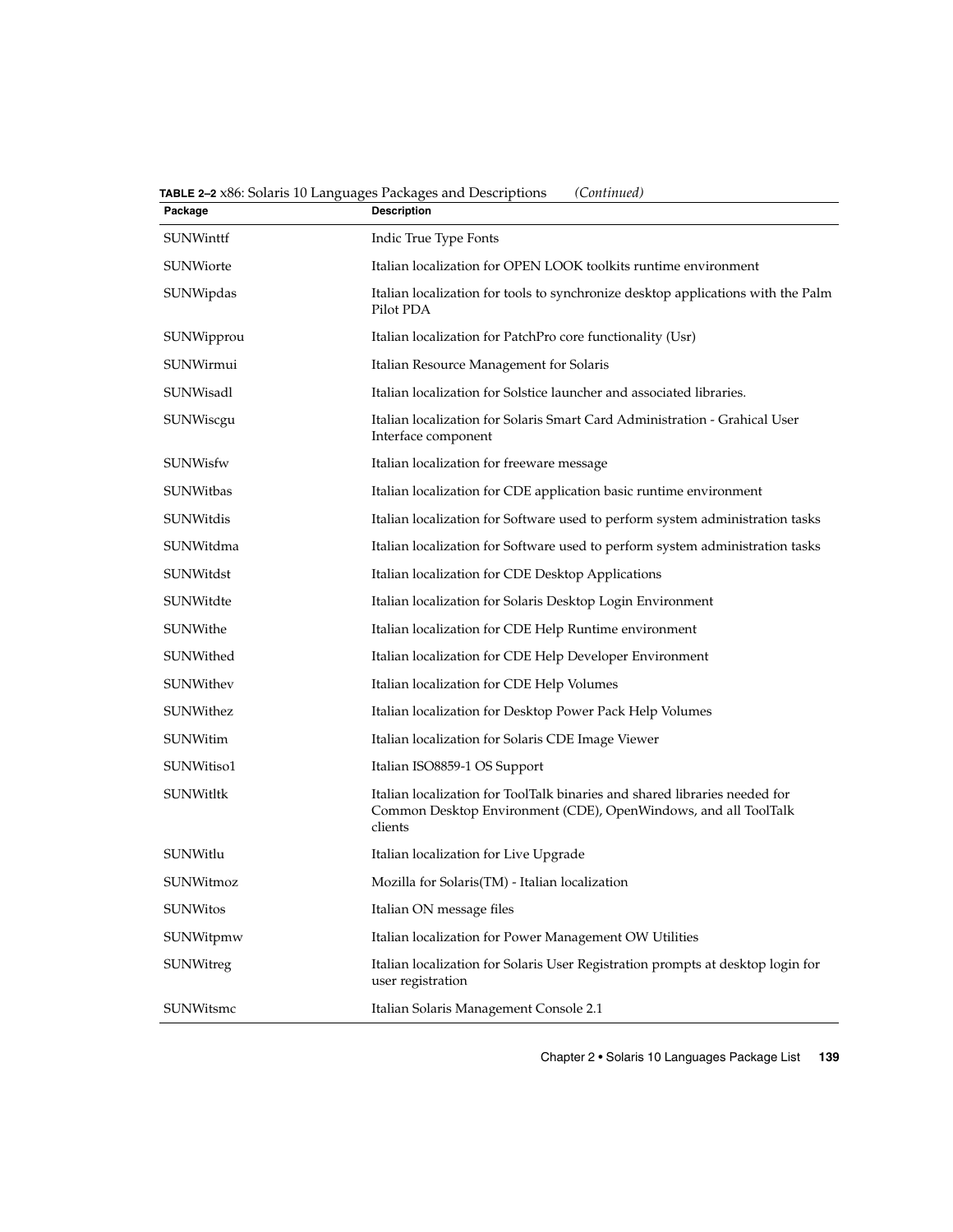**TABLE 2–2** x86: Solaris 10 Languages Packages and Descriptions *(Continued)*

| Package          | <b>Description</b>                                                                |
|------------------|-----------------------------------------------------------------------------------|
| SUNWitspl        | Spell Checking Engine - Italian Dictionary                                        |
| SUNWitwbc        | Italian Localizations for Solaris WBEM Services                                   |
| SUNWitwm         | Italian localization for CDE Desktop Window Manager                               |
| SUNWitws2        | Italian localization for Solaris Product Registry & Web Start runtime support     |
| <b>SUNWitwsy</b> | Italian localization for Solaris Product Registry Viewer                          |
| SUNWitxwsvr      | X Window System Screen Saver/Locker Localization Files for Italian Locale         |
| <b>SUNWiwacx</b> | Italian localization for AccessX client program                                   |
| SUNWiwdev        | Italian Localizations for Sun WBEM SDK resources                                  |
| SUNWixplt        | Italian X Windows platform software                                               |
| SUNWj3jmp        | Japanese Localizations for J2SDK RELEASE man pages                                |
| SUNWj5jmp        | Java Platform Japanese localizations of manual pages                              |
| SUNWjadcl        | Japanese Localizations for Solaris Diskless Client Management Application         |
| SUNWjadis        | Japanese localization for Software used to perform system administration<br>tasks |
| SUNWjadma        | Japanese localization for Software used to perform system administration<br>tasks |
| SUNWjamoz        | Mozilla for Solaris(TM) - Japanese localization                                   |
| SUNWjasu         | Application Server (usr)                                                          |
| SUNWjcs3f        | Japanese JIS X0212 Type1 fonts for printing                                       |
| SUNWjdab         | Japanese localization for CDE Desktop Application Builder                         |
| SUNWjdbas        | Japanese localization for CDE application basic runtime environment               |
| SUNWjddst        | Japanese localization for CDE Desktop Applications                                |
| SUNWjddte        | Japanese localization for Solaris Desktop Login Environment (Extensions)          |
| SUNWjdhcm        | Japanese Localizations for DHCP Manager                                           |
| SUNWjdhe         | Japanese localization for CDE Help Runtime environment                            |
| SUNWjdhed        | Japanese localization for CDE Help Developer Environment                          |
| SUNWjdhev        | Japanese localization for CDE Help Volumes                                        |
| SUNWjdhez        | Japanese localization for Desktop Power Pack Help Volumes                         |
| SUNWjdim         | Japanese localization for Solaris CDE Image Viewer                                |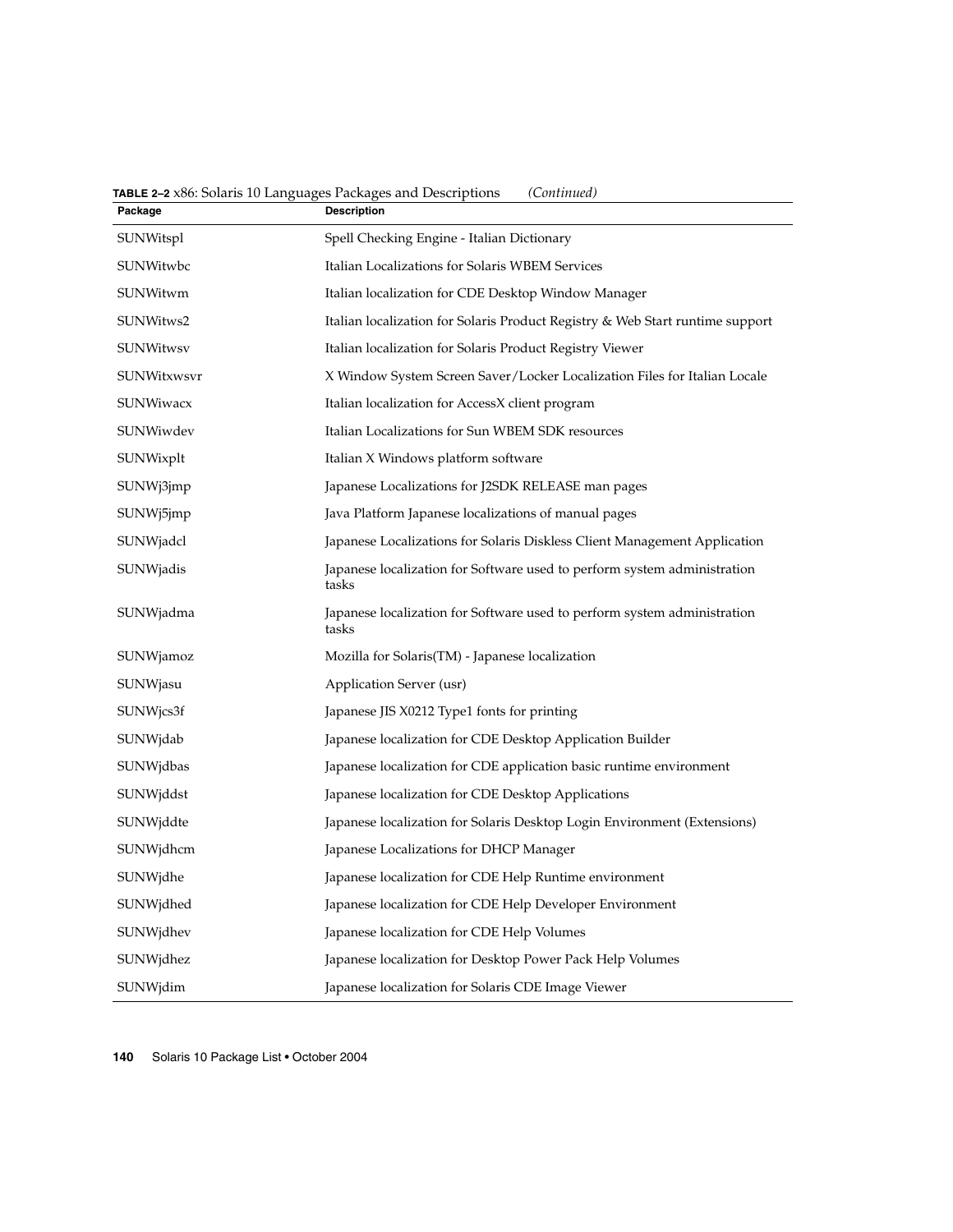| Package    | <b>Description</b>                                                                                      |
|------------|---------------------------------------------------------------------------------------------------------|
| SUNWjdma   | Japanese localization for Manual pages for the common desktop environment,<br><b>CDE</b>                |
| SUNWjdoc   | Japanese Documentation Tools                                                                            |
| SUNWjdwm   | Japanese localization for CDE Desktop Window Manager                                                    |
| SUNWject   | Japanese localization for UTF-8 Code Conversion Tool                                                    |
| SUNWjedev  | Japanese (EUC) localization specific files for development                                              |
| SUNWjedt   | Japanese localization for Solaris Desktop Login Environment                                             |
| SUNWjeezt  | Japanese localization for Address Manager, Process Manager, File Finder,<br>Perfmeter, Workstation Info |
| SUNWjeman  | Japanese localization for System Reference Manual Pages                                                 |
| SUNWjepmm  | Japanese localization for Power Management OW Utilities Man Pages                                       |
| SUNWjepmw  | Japanese localization for Power Management OW Utilities                                                 |
| SUNWjeudc  | Japanese localization for User Defined Character tool for Solaris CDE<br>environment                    |
| SUNWjfdl   | Japanese localization for Solaris Desktop Font Downloader for Adobe<br>Postscript (tm) printers         |
| SUNWjfpr   | Japanese localization common root files                                                                 |
| SUNWjfpre  | Japanese localization common root files (Extensions)                                                    |
| SUNWjfpu   | Japanese localization common usr files                                                                  |
| SUNWjfpue  | Japanese localization common usr files (Extensions)                                                     |
| SUNWjfxmn  | English manpages of Japanese features for X Window System.                                              |
| SUNWjiqu   | Japanese Sun Java(tm) System Message Queue /usr Package                                                 |
| SUNWjique  | Japanese Sun Java(tm) System Message Queue Client Runtime                                               |
| SUNWjjaf   | Japanese Java Activation Framework                                                                      |
| SUNWjjmail | Japanese Java Mail Runtime                                                                              |
| SUNWjladm  | Japanese localization for Locale Administrator                                                          |
| SUNWjlvma  | Japanese Localizations for Solaris Volume Management APIs                                               |
| SUNWjlvmg  | Japanese Localizations for Solaris Volume Management Application                                        |
| SUNWjman   | manual pages (English) for Japanese localization specific features                                      |
| SUNWjmane  | manual pages (English) for Japanese localization specific features (Extension)                          |

**TABLE 2–2** x86: Solaris 10 Languages Packages and Descriptions *(Continued)*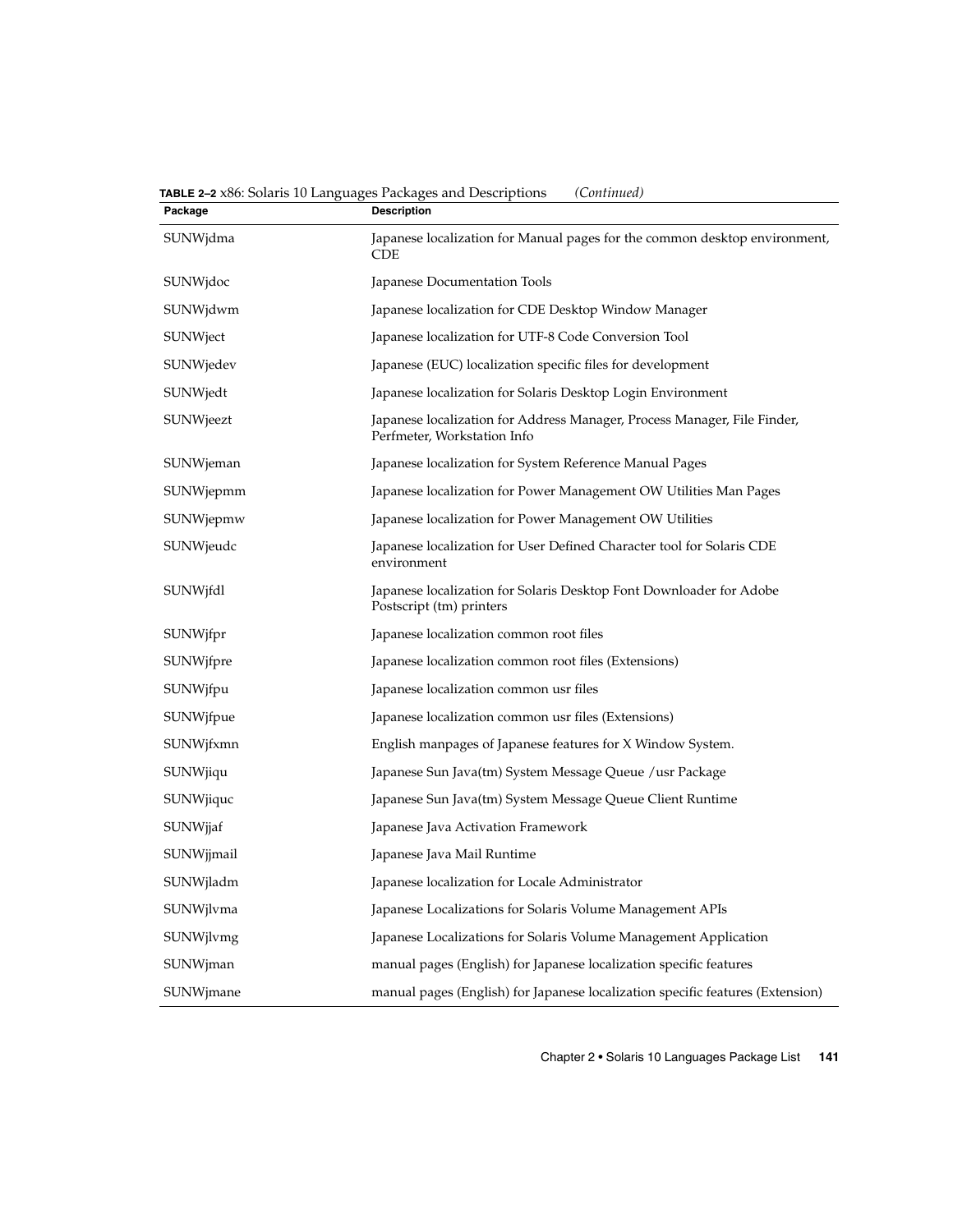**TABLE 2–2** x86: Solaris 10 Languages Packages and Descriptions *(Continued)*

| Package        | <b>Description</b>                                                                                                                                        |
|----------------|-----------------------------------------------------------------------------------------------------------------------------------------------------------|
| SUNWjmcon      | Japanese localization for Sun Java(TM) Web Console 2.2 (Core)                                                                                             |
| SUNWjmctg      | Japanese localization for Sun Java(TM) Web Console 2.2 (Tags & Components)                                                                                |
| SUNWjmfrn      | Japanese localization for Motif 2.1 libraries, headers, xmbind and bindings                                                                               |
| SUNWjmga       | Japanese Solaris Management Applications                                                                                                                  |
| SUNWjmpatchmgr | Japanese localization for Sun Web Console Patch Manager                                                                                                   |
| SUNWjorte      | Japanese localization for OPEN LOOK toolkits runtime environment                                                                                          |
| <b>SUNWjos</b> | Japanese ON message files                                                                                                                                 |
| SUNWjpdas      | Japanese localization for tools to synchronize desktop applications with the<br>Palm Pilot PDA                                                            |
| SUNWjpprou     | Japanese localization for PatchPro core functionality (Usr)                                                                                               |
| SUNWjreg       | Japanese localizations for Solaris User Registration                                                                                                      |
| SUNWjrmui      | Japanese Resource Management for Solaris                                                                                                                  |
| SUNWjsadl      | Japanese localization for Solstice launcher and associated libraries.                                                                                     |
| SUNWjscag      | Japanese localization for Solaris Smart Card Administration - Grahical User<br>Interface component                                                        |
| SUNWjsfw       | Japanese localization for freeware message                                                                                                                |
| SUNWjsmc       | Japanese Solaris Management Console 2.1                                                                                                                   |
| SUNWjtlmn      | Japanese localization of ToolTalk manual pages for ToolTalk programmers,<br>OpenWindows users, and Common Desktop Environment (CDE) users                 |
| SUNWjtltk      | Japanese localization for ToolTalk binaries and shared libraries needed for<br>Common Desktop Environment (CDE), OpenWindows, and all ToolTalk<br>clients |
| SUNWjwacx      | Japanese localization for AccessX client program                                                                                                          |
| SUNWjwbc       | Japanese Localizations for Solaris WBEM Services                                                                                                          |
| SUNWjwbd       | Japanese Localizations for Sun WBEM SDK resources                                                                                                         |
| SUNWjwncr      | Japanese Input System - Wnn6 Client, (Root)                                                                                                               |
| SUNWjwncu      | Japanese Input System - Wnn6 Client, (Usr)                                                                                                                |
| SUNWjwncx      | Japanese Input System - Wnn6 Client X Window System                                                                                                       |
| SUNWjwndt      | Japanese Input System - Wnn6 Client for CDE                                                                                                               |
| SUNWjwnsr      | Japanese Input System - Wnn6 Server, (Root)                                                                                                               |
| SUNWjwnsu      | Japanese Input System - Wnn6 Server, (Usr)                                                                                                                |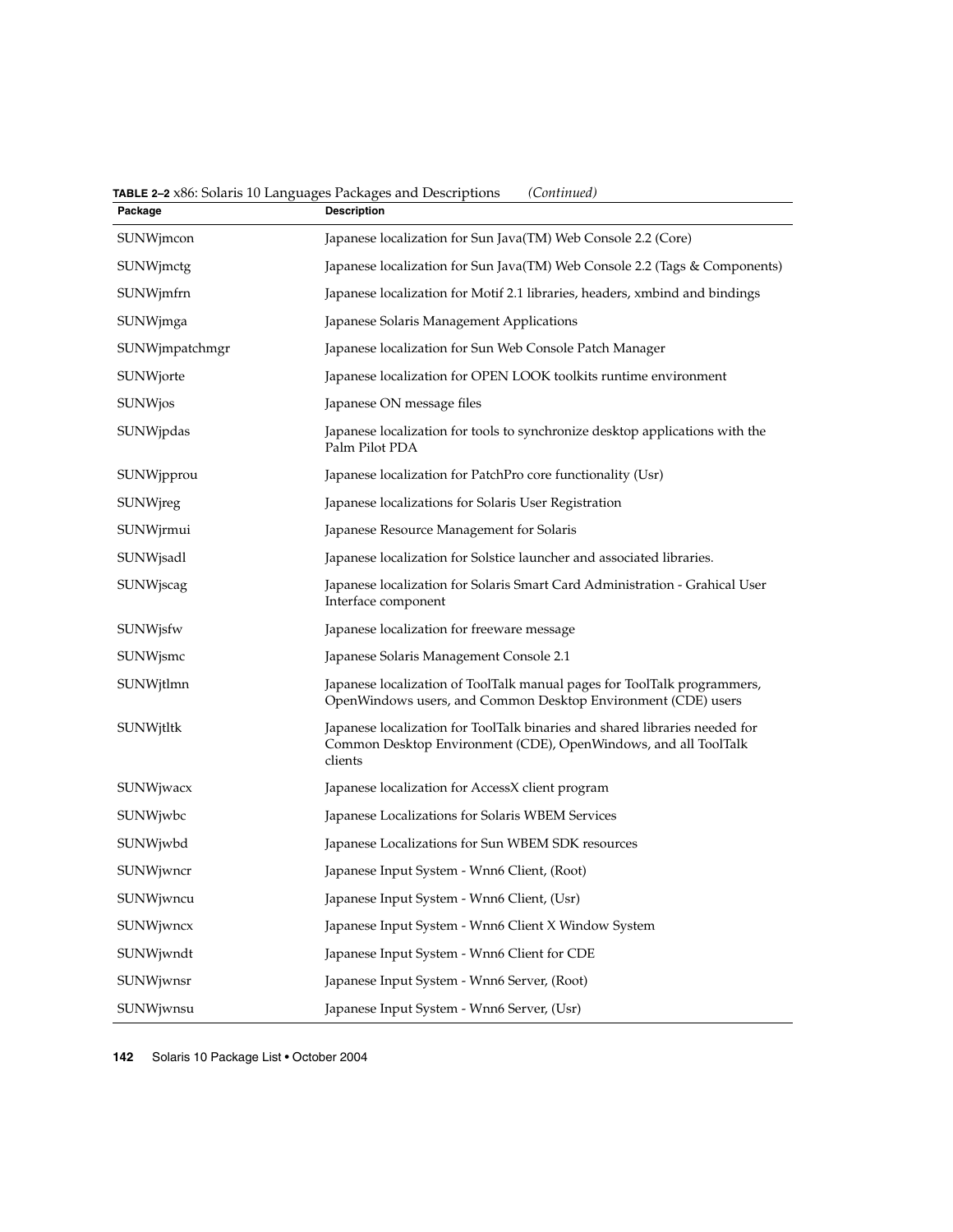**TABLE 2–2** x86: Solaris 10 Languages Packages and Descriptions *(Continued)* **Description** SUNWjws2 Japanese localization for Solaris Product Registry & Web Start runtime support SUNWjwsv Japanese localization for Solaris Product Registry Viewer SUNWjxcft Japanese {Sun,HG,RICOH} Gothic TrueType Fonts and Resource files SUNWjxfa Japanese localization for Font Administration application for Solaris platforms SUNWjxfnt Japanese Sun {Gothic,Minchou} Bold and {Sun,HG,Heisei,RICOH} Minchou Medium Bitmap Fonts SUNWjxim Japanese localization for X Window System X Input Method Server Package SUNWjxoft Japanese {Sun,HG,Heisei} Minchou TrueType Fonts SUNWjxplt Japanese localization for X Window System platform software (server, DPS, extensions, Xlib, required & common clients) SUNWjxpmn Japanese localization for X Window System online programmers man pages SUNWjxumn Japanese localization for X Window System online user man pages SUNWjxwsvr X Window System Screen Saver/Locker Localization Files for Japanese Locale SUNWkacx Korean AccessX client program SUNWkadis Korean Localizations for install. SUNWkadma Korean Localizations for Software used to perform system administration tasks. Admintool requires both this and SUNWkadis packages for Korean localization. SUNWkdab Korean Localizations for CDE Desktop Application Builder SUNWkdbas Korean Localizations for CDE Base functionality SUNWkdcl Korean Localizations for Solaris Diskless Client Management Application SUNWkdcst The localized tools package for Korean. SUNWkddst Korean Localizations for CDE Desktop Applications SUNWkddte Korean Localizations for CDE Desktop Login Environment (Extensions) SUNWkdezt Korean Localizations for Desktop Power Pack Applications SUNWkdft Fonts for the common desktop environment, Korean L10N CDE SUNWkdhcm Korean Localizations for DHCP Manager SUNWkdhe Korean Localizations for CDE Help Runtime environment SUNWkdhev Korean CDE Help Volumes SUNWkdhez Korean (Common) Localizations for Desktop Power Pack Help Volumes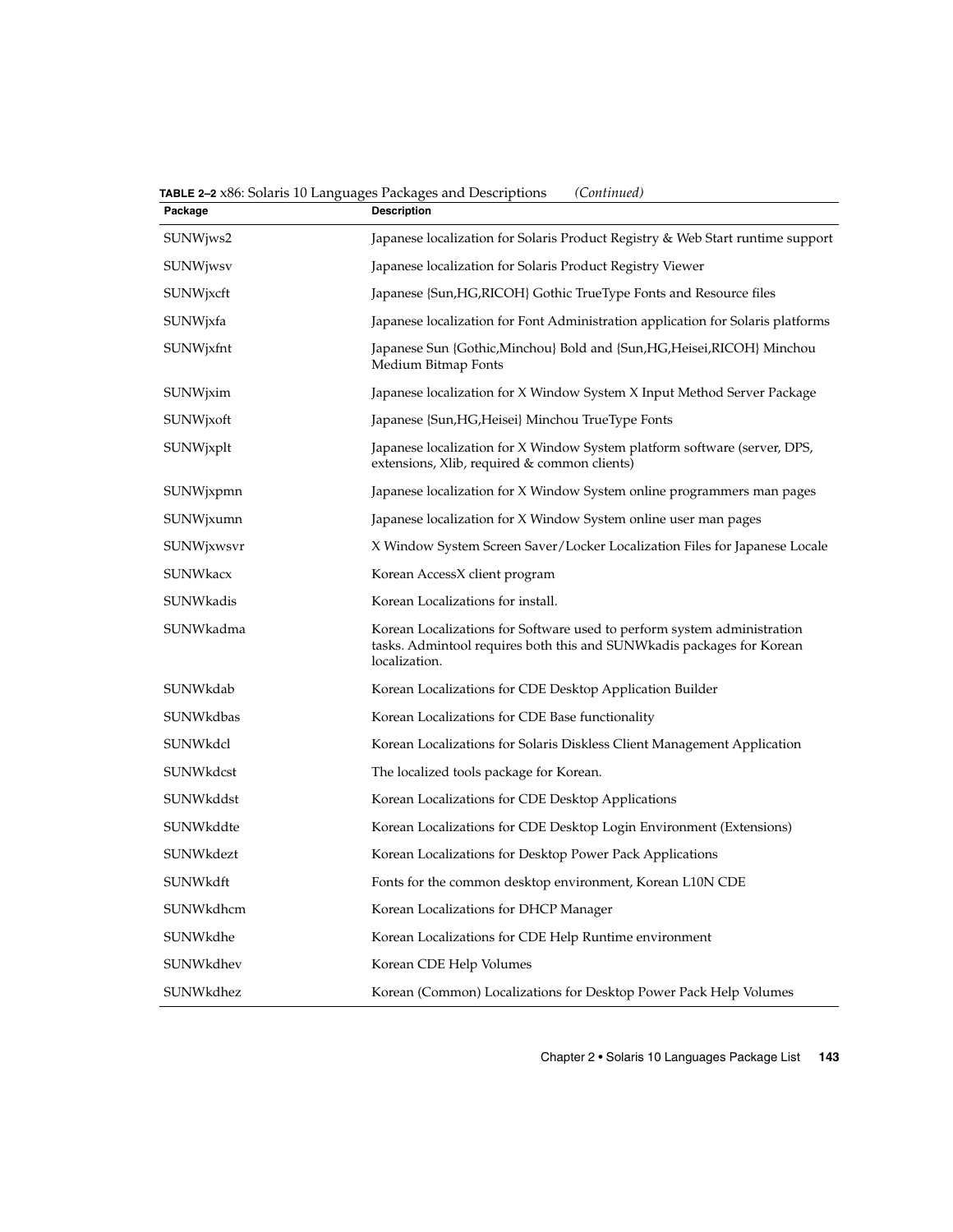**TABLE 2–2** x86: Solaris 10 Languages Packages and Descriptions *(Continued)*

| Package          | <b>Description</b>                                                                                                               |
|------------------|----------------------------------------------------------------------------------------------------------------------------------|
| <b>SUNWkdicn</b> | Korean Localizations for CDE Icons                                                                                               |
| SUNWkdim         | Korean Localizations for CDE Imagetool                                                                                           |
| SUNWkdt          | Korean Localizations for CDE Desktop Login Environment                                                                           |
| SUNWkdwm         | Korean Localizations for CDE Desktop Window Manager                                                                              |
| SUNWkepmw        | Korean Localization for Power Management OW Utilities                                                                            |
| SUNWkfdl         | Korean Solaris Font Downloader for Adobe Postscript (tm) TCP/IP printers                                                         |
| SUNWkladm        | Korean localization for Locale Administrator                                                                                     |
| SUNWkleu         | Korean Language Environment specific files. It is a required package to run<br>Korean Language Environment                       |
| SUNWkleue        | Korean Language Environment specific files. It is a required package to run<br>Korean Language Environment                       |
| SUNWklvma        | Korean Localizations for Solaris Volume Management APIs                                                                          |
| SUNWklymg        | Korean Localizations for Solaris Volume Management Application                                                                   |
| <b>SUNWkmcon</b> | Korean localization for Sun Java(TM) Web Console 2.2 (Core)                                                                      |
| SUNWkmctg        | Korean localization for Sun Java(TM) Web Console 2.2 (Tags & Components)                                                         |
| SUNWkmga         | Korean Solaris Management Applications                                                                                           |
| SUNWkmpatchmgr   | Korean localization for Sun Web Console Patch Manager                                                                            |
| SUNWkomoz        | Mozilla for Solaris(TM) - Korean localization                                                                                    |
| SUNWkorte        | Korean OPENLOOK Toolkits Runtime Environment Package                                                                             |
| <b>SUNWkos</b>   | This package contains Korean Language Environment specific files. It is a<br>required package to run Korean Language Environment |
| SUNWkpdas        | Korean Localization for tools to synchronize desktop applications with the<br>Palm Pilot PDA                                     |
| SUNWkpprou       | Korean localization for PatchPro core functionality (Usr)                                                                        |
| SUNWkreg         | Korean Localizations for Solaris User Registration                                                                               |
| SUNWkrmui        | Korean Resource Management for Solaris                                                                                           |
| SUNWksadl        | Korean Localizations for Solstice Admintool launcher and associated libraries.                                                   |
| SUNWkscgu        | Korean Solaris Smart Card Administration - Grahical User Interface<br>component                                                  |
| <b>SUNWksfw</b>  | Korean localization for freeware message                                                                                         |
| <b>SUNWksmc</b>  | Korean Solaris Management Console 2.1                                                                                            |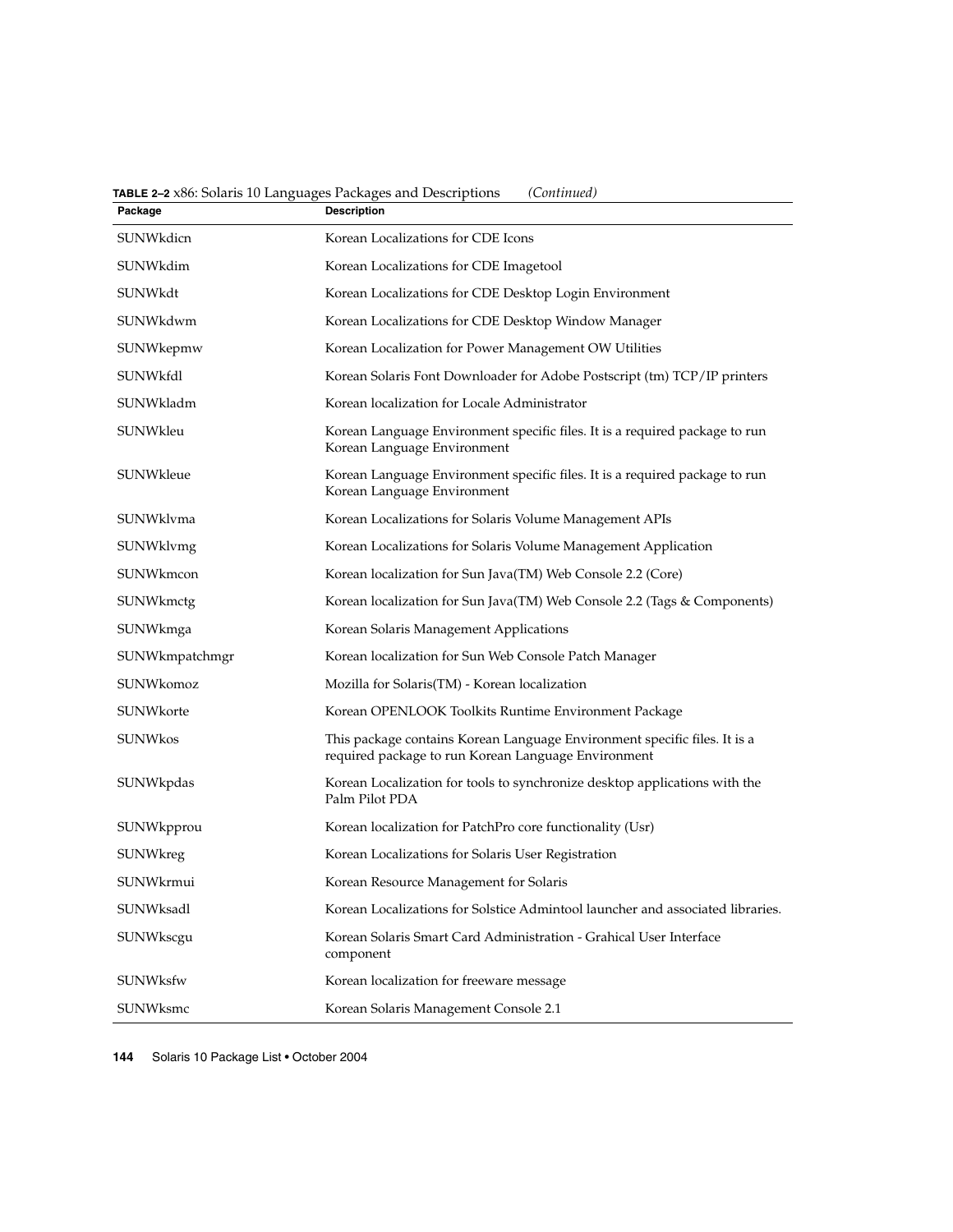Package Description SUNWktltk Korean ToolTalk Runtime Package Package SUNWkttf Korean True Type Fonts SUNWkttfe Korean True Type Font Extension SUNWkudc Korean Localizations for User Defined Character tool for Solaris CDE environment SUNWkuxft Korean (UTF-8) X Windows Platform Required Fonts SUNWkwbc Korean Localisations for Solaris WBEM Services SUNWkwdev Korean Localizations for Solaris WBEM Services SUNWkwsr2 Korean Localizations for Solaris Product Registry SUNWkwsrv Korean Localizations for Solaris Product Registry Viewer SUNWkxe Korean X Windows Platform Software Package SUNWkxfnt Korean X Windows Platform Required Fonts SUNWkxfte Korean X Windows Platform Required Fonts SUNWkxman Korean X Windows Online User Man Pages Package SUNWkxplt Korean X Windows Platform Software Package SUNWkxwsvr X Window System Screen Saver/Locker Localization Files for Korean Locale SUNWlocaledefsrc EMEA localedef source files for Solaris SUNWmeadt Middle East CDE Support SUNWmeaos Middle East OS Support SUNWmeaow Middle East OW Support SUNWnafdt Northern Africa CDE Support SUNWnafos Northern Africa OS Support SUNWnafow Northern Africa OW Support SUNWnamdt Northern America CDE Support SUNWnamos Northern America OS Support SUNWnamow Northern America OW Support SUNWneudt Northern Europe CDE Support SUNWneuos Northern Europe OS Support SUNWneuow Northern Europe OW Support

**TABLE 2–2** x86: Solaris 10 Languages Packages and Descriptions *(Continued)*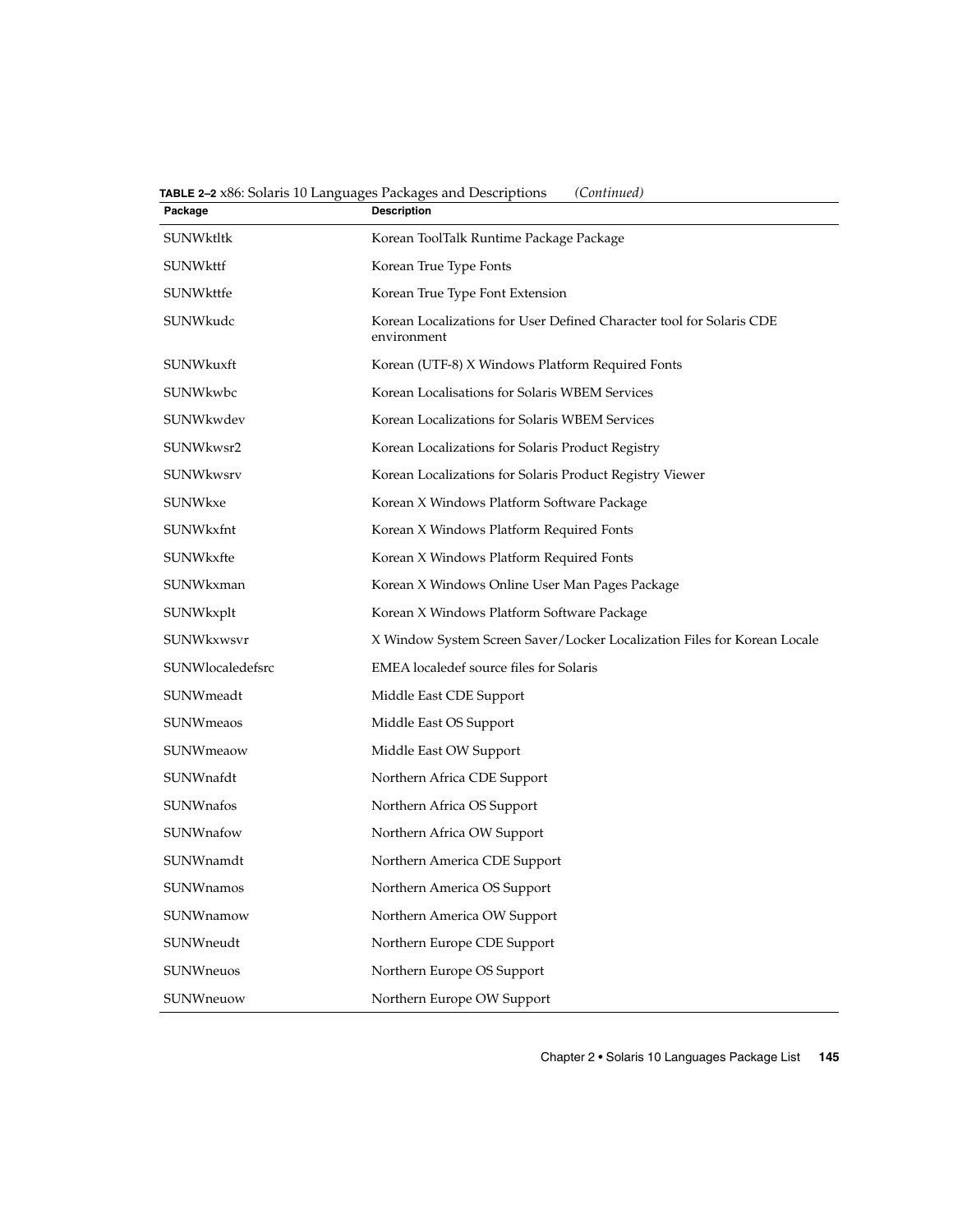**TABLE 2–2** x86: Solaris 10 Languages Packages and Descriptions *(Continued)*

| Package          | <b>Description</b>                                                                            |
|------------------|-----------------------------------------------------------------------------------------------|
| SUNWplmoz        | Mozilla for Solaris(TM) - Polish localization                                                 |
| SUNWplow1        | OpenWindows enabling for Supplementary Partial Locales                                        |
| SUNWplow         | OpenWindows enabling for Partial Locales                                                      |
| SUNWplxwsvr      | X Window System Screen Saver/Locker Localization Files for Polish Locale                      |
| SUNWptmoz        | Mozilla for Solaris(TM) - Brazilian Portuguese localization                                   |
| SUNWptxwsvr      | X Window System Screen Saver/Locker Localization Files for Brazilian<br>Portuguese Locale     |
| SUNWrumoz        | Mozilla for Solaris(TM) - Russian localization                                                |
| SUNWruxwsvr      | X Window System Screen Saver/Locker Localization Files for Russian Locale                     |
| SUNWsamdt        | Southern America CDE Support                                                                  |
| <b>SUNWsamos</b> | Southern America OS Support                                                                   |
| <b>SUNWsamow</b> | Southern America OW Support                                                                   |
| <b>SUNWsdcl</b>  | Diskless Client Management Application Swedish Localization                                   |
| SUNWsdhcm        | Swedish Localizations for DHCP Manager                                                        |
| SUNWseudt        | Southern Europe CDE Support                                                                   |
| <b>SUNWseuos</b> | Southern Europe OS Support                                                                    |
| <b>SUNWseuow</b> | Southern Europe OW Support                                                                    |
| SUNWsfdl         | Swedish localization for the Font Downloader                                                  |
| SUNWsladm        | Swedish localization for Locale Administrator                                                 |
| SUNWslyma        | Swedish Localizations for Solaris Volume Management APIs                                      |
| SUNWslymg        | Swedish Localizations for Solaris Volume Management Application                               |
| <b>SUNWsmcon</b> | Swedish localization for Sun Java(TM) Web Console 2.2 (Core)                                  |
| SUNWsmctg        | Swedish localization for Sun Java(TM) Web Console 2.2 (Tags & Components)                     |
| SUNWsmgp         | Swedish Solaris Management Applications                                                       |
| SUNWsmpatchmgr   | Swedish localization for Sun Web Console Patch Manager                                        |
| <b>SUNWsorte</b> | Swedish localization for OPEN LOOK toolkits runtime environment                               |
| SUNWspdas        | Swedish localization for tools to synchronize desktop applications with the<br>Palm Pilot PDA |
| SUNWspprou       | Swedish localization for PatchPro core functionality (Usr)                                    |

**146** Solaris 10 Package List • October 2004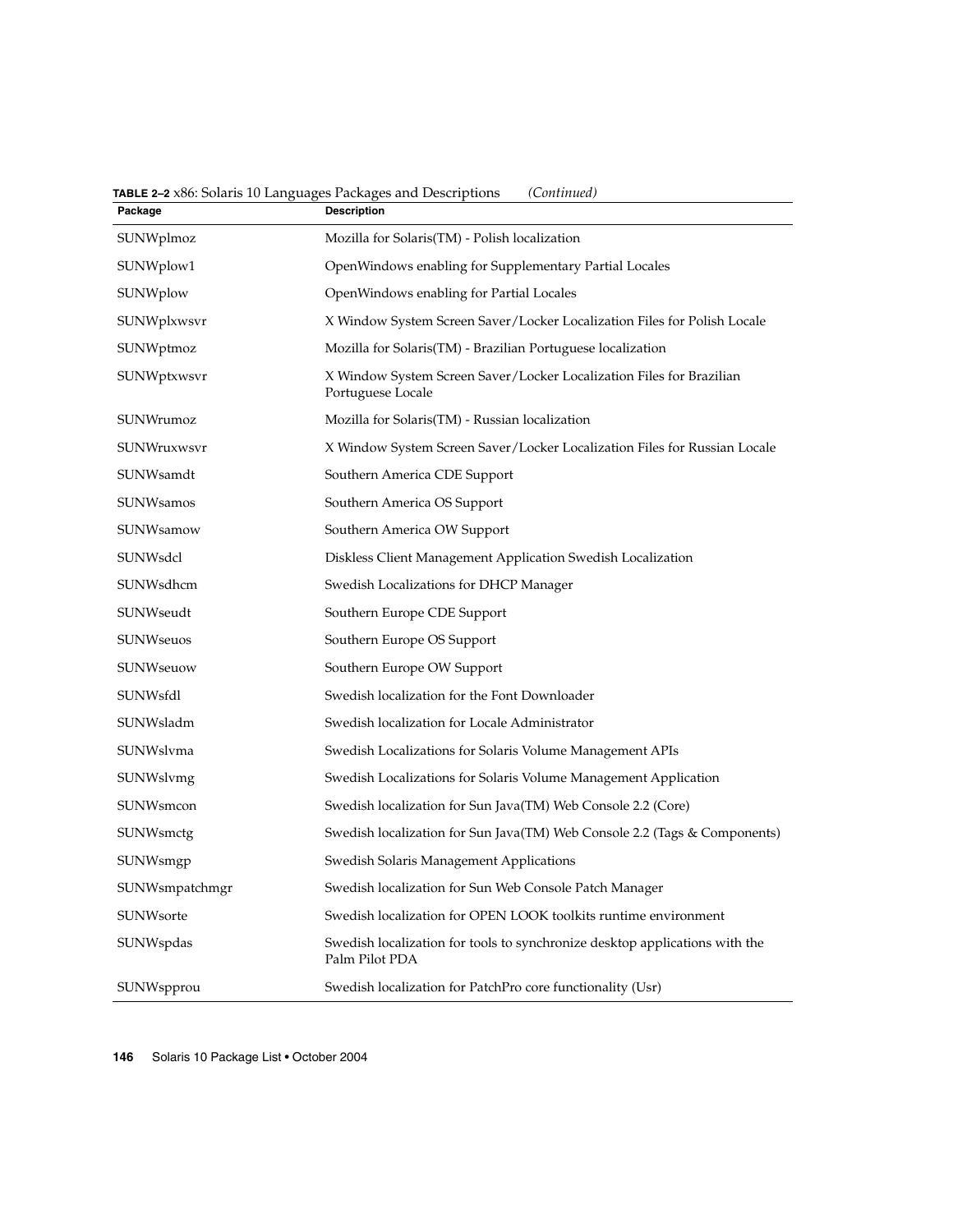**TABLE 2–2** x86: Solaris 10 Languages Packages and Descriptions *(Continued)*

| Package           | <b>Description</b>                                                                                                                                       |
|-------------------|----------------------------------------------------------------------------------------------------------------------------------------------------------|
| SUNWsrmui         | Swedish Resource Management for Solaris                                                                                                                  |
| <b>SUNWssadl</b>  | Swedish localization for Solstice launcher and associated libraries.                                                                                     |
| SUNWsscgu         | Swedish localization for Solaris Smart Card Administration - Grahical User<br>Interface component                                                        |
| <b>SUNWssfw</b>   | Swedish localization for freeware message                                                                                                                |
| SUNWstardict-root | StarDict dictionary - platform dependent, / filesystem                                                                                                   |
| SUNWstardict      | StarDict dictionary                                                                                                                                      |
| SUNWstltk         | Swedish localization for ToolTalk binaries and shared libraries needed for<br>Common Desktop Environment (CDE), OpenWindows, and all ToolTalk<br>clients |
| SUNWsunpinyin     | Enhanced Chinese input method for Solaris                                                                                                                |
| <b>SUNWsybas</b>  | Swedish localization for CDE application basic runtime environment                                                                                       |
| SUNWsvdis         | Swedish localization for Software used to perform system administration tasks                                                                            |
| SUNWsvdma         | Swedish localization for Software used to perform system administration tasks                                                                            |
| SUNWsvdst         | Swedish localization for CDE Desktop Applications                                                                                                        |
| SUNWsvdte         | Swedish localization for Solaris Desktop Login Environment                                                                                               |
| SUNWsvhe          | Swedish localization for CDE Help Runtime environment                                                                                                    |
| SUNWsvhed         | Swedish localization for CDE Help Developer Environment                                                                                                  |
| SUNWsvhev         | Swedish localization for CDE Help Volumes                                                                                                                |
| SUNWsvhez         | Swedish localization for Desktop Power Pack Help Volumes                                                                                                 |
| SUNWsvim          | Swedish localization for Solaris CDE Image Viewer                                                                                                        |
| SUNWsviso1        | Swedish ISO8859-1 OS Support                                                                                                                             |
| SUNWsvlu          | Swedish localization for Live Upgrade                                                                                                                    |
| SUNWsvmoz         | Mozilla for Solaris(TM) - Swedish localization                                                                                                           |
| <b>SUNWsvos</b>   | Swedish ON message files                                                                                                                                 |
| SUNWsvpmw         | Swedish localization for Power Management OW Utilities                                                                                                   |
| SUNWsvreg         | Swedish localization for Solaris User Registration prompts at desktop login for<br>user registration information.                                        |
| <b>SUNWsysmc</b>  | Swedish Solaris Management Console 2.1                                                                                                                   |
| SUNWsvspl         | Spell Checking Engine - Swedish Dictionary                                                                                                               |

Chapter 2 • Solaris 10 Languages Package List **147**